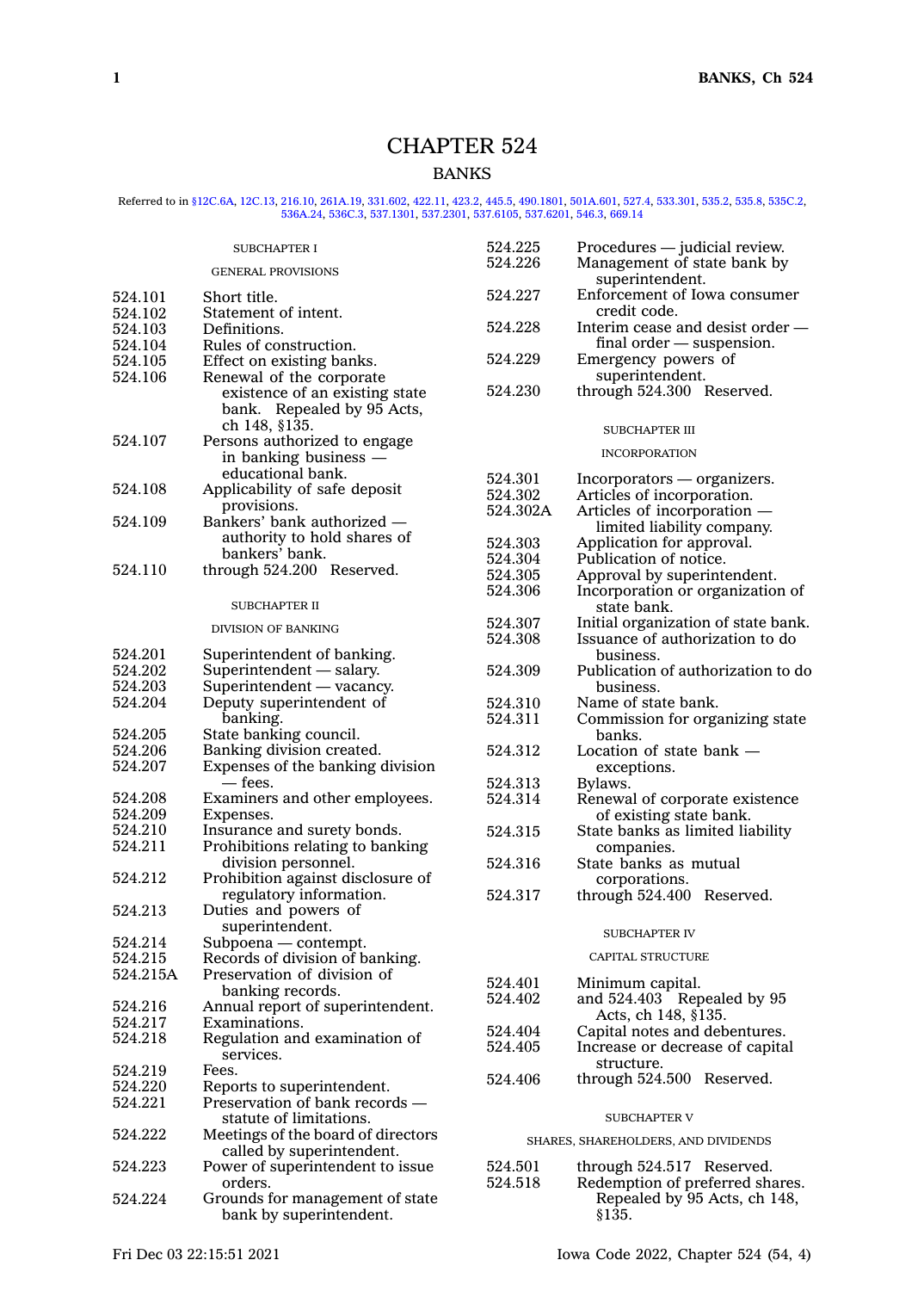| 524.519<br>524.521 | and 524.520 Reserved.<br>Authorized shares. |
|--------------------|---------------------------------------------|
|                    |                                             |
| 524.522            | Terms of class or series                    |
|                    | determined by board of<br>directors.        |
| 524.523            | Certificates representing shares.           |
| 524.524            | Consideration for shares.                   |
| 524.525            | Subscription for shares before              |
|                    | incorporation or organization.              |
| 524.526            | Fractional shares.                          |
| 524.527            | Liability of shareholders or                |
|                    | members.                                    |
| 524.528            | Shareholders' preemptive rights.            |
| 524.529            | Preemptive rights for existing              |
|                    | state banks. Repealed by 2017               |
|                    | Acts, ch 29, §164.                          |
| 524.530            | State bank's acquisition of its             |
|                    | own shares.                                 |
| 524.531            | Loaning on its own shares.                  |
| 524.532            | Meetings of shareholders.                   |
| 524.533            | Notice of shareholder meetings              |
|                    | - waiver of notice generally.               |
| 524.534            | Action without meeting.                     |
| 524.535            | Transfer books — fixing record<br>date.     |
| 524.536            | Voting list.                                |
| 524.537            | Quorum of shareholders.                     |
| 524.538            | Voting of shares.                           |
| 524.538A           | Voting by member of mutual                  |
|                    | corporation.                                |
| 524.539            | Voting trust.                               |
| 524.540            | Voting agreements.                          |
| 524.541            | Lists - filing with                         |
|                    | superintendent.                             |
| 524.542            | Dividends.                                  |
| 524.543            | Distribution of shares of state             |
|                    | bank.                                       |
| 524.544            | Change of control - certificate of          |
|                    | approval - shares as security               |
|                    | — reports.                                  |
| 524.545            | Options for shares.                         |
| 524.546            | through 524.600 Reserved.                   |
|                    |                                             |
|                    | <b>SUBCHAPTER VI</b>                        |
|                    | <b>DIRECTORS</b>                            |
| 524.601            | Board of directors.                         |
| 524.602            | Board of directors - election.              |
| 524.603            | Vacancies.                                  |
| 524.604            | Duties and responsibilities.                |
| 524.605            | Liability of directors in certain           |
|                    | cases.                                      |
| 524.606            | Removal of directors.                       |

524.607 Meetings — waiver of notice quorum. 524.607A Action without meeting.<br>524.608 Auditing procedures. 524.608 Auditing procedures.<br>524.609 Executive and other c

524.610 Compensation of directors.

524.612 Director dealing with state bank.<br>524.613 Prohibitions applicable to Prohibitions applicable to certain financial transactions

involving directors. 524.614 Honorary and advisory directors.<br>524.615 through 524.700 Reserved. through 524.700 Reserved.

524.611 Oath of directors.

Executive and other committees.

#### OFFICERS AND EMPLOYEES

| 524.701            | Officers and employees.                             |
|--------------------|-----------------------------------------------------|
| 524.702            | Officers — duties and liability.                    |
| 524.703            | Officers and employees                              |
|                    | - employment and                                    |
|                    |                                                     |
|                    | compensation.                                       |
| 524.704            | Employee — employment and                           |
|                    | compensation. Repealed by                           |
|                    | 95 Acts, ch 148, §135.                              |
| 524.705            | Bonds of officers and employees.                    |
| 524.706            | Officer dealing with state bank.                    |
| 524.707            | Removal of officers or employees.                   |
| 524.708            | Report of change in officer                         |
|                    | personnel.                                          |
| 524.709            | Duty to make records available to                   |
|                    |                                                     |
|                    | superintendent.                                     |
| 524.710            | Prohibitions applicable to                          |
|                    | certain financial transactions                      |
|                    | involving officers and                              |
|                    | employees.                                          |
| 524.711            | through 524.800<br>Reserved.                        |
|                    |                                                     |
|                    |                                                     |
|                    | SUBCHAPTER VIII                                     |
|                    | <b>GENERAL BANKING POWERS</b>                       |
|                    |                                                     |
| 524.801            | General powers.                                     |
| 524.802            | Additional powers of a state bank.                  |
| 524.803            | Business property of state bank.                    |
| 524.804            | Data processing services.                           |
| 524.805            | Deposits.                                           |
|                    |                                                     |
|                    |                                                     |
| 524.806            | Deposit in the names of two or                      |
|                    | more individuals.                                   |
| 524.807            | Payment of deposited funds.                         |
| 524.808            | Adverse claims to deposits.                         |
| 524.809            | Authority to lease safe deposit                     |
|                    | boxes.                                              |
| 524.810            | Search procedure on death.                          |
|                    | Repealed by 97 Acts, ch 60, §1,                     |
|                    | 2.                                                  |
| 524.810A           | Safe deposit box access.                            |
| 524.811            | Adverse claims to property in                       |
|                    |                                                     |
| 524.812            | safe deposit and safekeeping.                       |
|                    | Remedies and proceedings for                        |
|                    | nonpayment of rent on safe                          |
|                    | deposit box.                                        |
| 524.813            | Authority to receive property for                   |
|                    | safekeeping.                                        |
| 524.814            | Loan or pledge of assets.                           |
| 524.815            | Deposits by a state bank.                           |
| 524.816            | Account insurance.                                  |
| 524.817            | Reserved.                                           |
| 524.818            | Indebtedness of state bank.                         |
| 524.819            | Clearing checks at par.                             |
| 524.820            |                                                     |
| 524.821            | Money received for transmission.                    |
|                    | Electronic transmission of funds<br>— restrictions. |
|                    |                                                     |
| 524.822            | through 524.824 Reserved.                           |
| 524.825<br>524.826 | Securities activities.<br>through 524.900 Reserved. |

#### SUBCHAPTER IX

#### INVESTMENT AND LENDING POWERS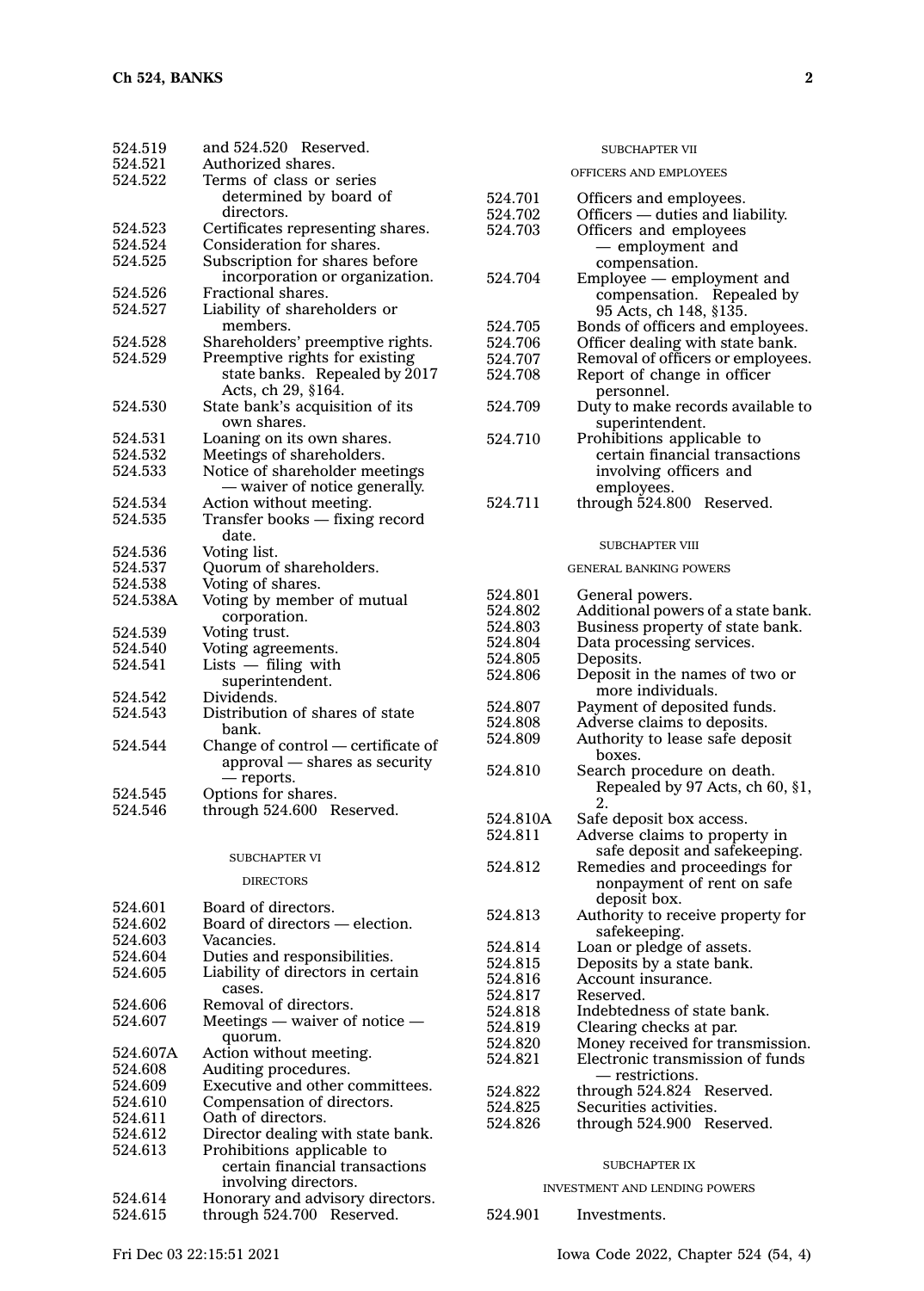| 524.902 | General lending powers of a state<br>bank.            |  |  |
|---------|-------------------------------------------------------|--|--|
| 524.903 | Purchase and sale of drafts and<br>bills of exchange. |  |  |
| 524.904 | Loans and extensions of credit to<br>one borrower.    |  |  |
| 524.905 | Loans on real property.                               |  |  |
| 524.906 | Reserved.                                             |  |  |
| 524.907 | Participations.                                       |  |  |
| 524.908 | Leasing of personal property.                         |  |  |
| 524.909 | Loans and investments by officer.                     |  |  |
| 524.910 | Property acquired to satisfy debts                    |  |  |
|         | previously contracted.                                |  |  |
| 524.911 | Letters of credit.                                    |  |  |
| 524.912 | Customer shall be free to obtain                      |  |  |
|         | own insurance and loan.                               |  |  |
| 524.913 | Consumer loans.                                       |  |  |
| 524.914 | through $524.1000$ Reserved.                          |  |  |

#### SUBCHAPTER X

# FIDUCIARY POWERS

| Power to act as fiduciary.       |
|----------------------------------|
| Actions required, permitted,     |
| or prohibited in a fiduciary     |
| capacity.                        |
| Removal of fiduciary powers.     |
| Voluntary relinquishment of      |
| fiduciary capacity.              |
| Trust companies operating on     |
| January 1, 1970.                 |
| Banks depositing securities      |
| in federally regulated           |
| corporation.                     |
| Succession of fiduciary accounts |
| to an affiliate.                 |
| Succession of fiduciary accounts |
| to an independent bank.          |
| Succession to fiduciary accounts |
| and appointments -               |
| application for appointment of   |
| new fiduciary.                   |
| through 524.1100 Reserved.       |
|                                  |

# SUBCHAPTER XI

AFFILIATES

| 524.1101 | Definitions.                  |
|----------|-------------------------------|
| 524.1102 | Loans and other transactions  |
|          | with affiliates.              |
| 524.1103 | Exceptions.                   |
| 524.1104 | Applicability of general loan |
|          | limitations.                  |
| 524.1105 | Examination of affiliates and |
|          | reports.                      |
| 524.1106 | Fees paid to an affiliate $-$ |
|          | approval by superintendent.   |

524.1107 through 524.1200 Reserved.

#### SUBCHAPTER XII

**OFFICES** 

| 524.1201  | General provisions. |  |
|-----------|---------------------|--|
| ___ _ . _ |                     |  |

524.1202 Location of offices. Repealed by 2001 Acts, ch 4, §10, 11.

| 524.1203 | Cancellation of approval of                                    |
|----------|----------------------------------------------------------------|
| 524.1204 | offices.<br>Privileges extended to national                    |
| 524.1205 | banks.<br>Establishment of branch or                           |
|          | office in other state $-$                                      |
|          | superintendent's authority to<br>regulate.                     |
| 524.1206 | Identification of legally chartered                            |
|          | name of bank — required use<br>of name.                        |
| 524.1207 | through $524.1211$ Reserved.                                   |
| 524.1212 | Location of satellite terminals.                               |
| 524.1213 | United community bank offices.<br>Repealed by 2001 Acts, ch 4, |
|          | §10.11.                                                        |
| 524.1214 | through $524.1300$ Reserved.                                   |
|          | SUBCHAPTER XIII                                                |

#### DISSOLUTION

| 524.1301  | Dissolution by incorporators,                                                                      |
|-----------|----------------------------------------------------------------------------------------------------|
| 524.1302  | organizers, or initial directors.<br>Involuntary dissolution prior to<br>commencement of business. |
| 524.1303  | Voluntary dissolution after<br>commencement of business.                                           |
| 524.1304  | Voluntary dissolution - approval.                                                                  |
| 524.1304A | Articles of dissolution.                                                                           |
| 524.1305  | Voluntary dissolution                                                                              |
|           | proceedings - winding up.                                                                          |
| 524.1306  | Revocation of voluntary                                                                            |
|           | dissolution proceedings.                                                                           |
| 524.1307  | and 524.1308 Repealed by 95<br>Acts, ch 148, §135.                                                 |
| 524.1308A | Known claims against dissolved                                                                     |
|           | state bank.                                                                                        |
| 524.1308B | Unknown claims against                                                                             |
|           | dissolved state bank.                                                                              |
| 524.1309  | Becoming subject to chapter 489                                                                    |
|           | or 490.                                                                                            |
| 524.1310  | Involuntary dissolution after                                                                      |
|           | commencement of business                                                                           |
|           | — federal deposit insurance                                                                        |
|           | corporation as receiver.                                                                           |
| 524.1311  | Involuntary dissolution after                                                                      |
|           | commencement of business -                                                                         |
|           | receivership procedure.                                                                            |
| 524.1312  | Distribution of assets upon                                                                        |
|           | insolvency.                                                                                        |
| 524.1313  | Involuntary dissolution after                                                                      |
|           | commencement of business                                                                           |
|           | — tender of receivership to                                                                        |
|           | F.D.I.C. Repealed by 2012                                                                          |
|           | Acts, ch 1017, §27, 28.                                                                            |
| 524.1314  | Survival of rights and remedies                                                                    |
|           | after dissolution or expiration                                                                    |
|           | - preservation of records.                                                                         |
| 524.1315  | through 524.1400 Reserved.                                                                         |
|           | <b>SUBCHAPTER XIV</b>                                                                              |
|           | MERGER, CONSOLIDATION, AND CONVERSION                                                              |
|           |                                                                                                    |
| 524.1401  | Authority to merge.                                                                                |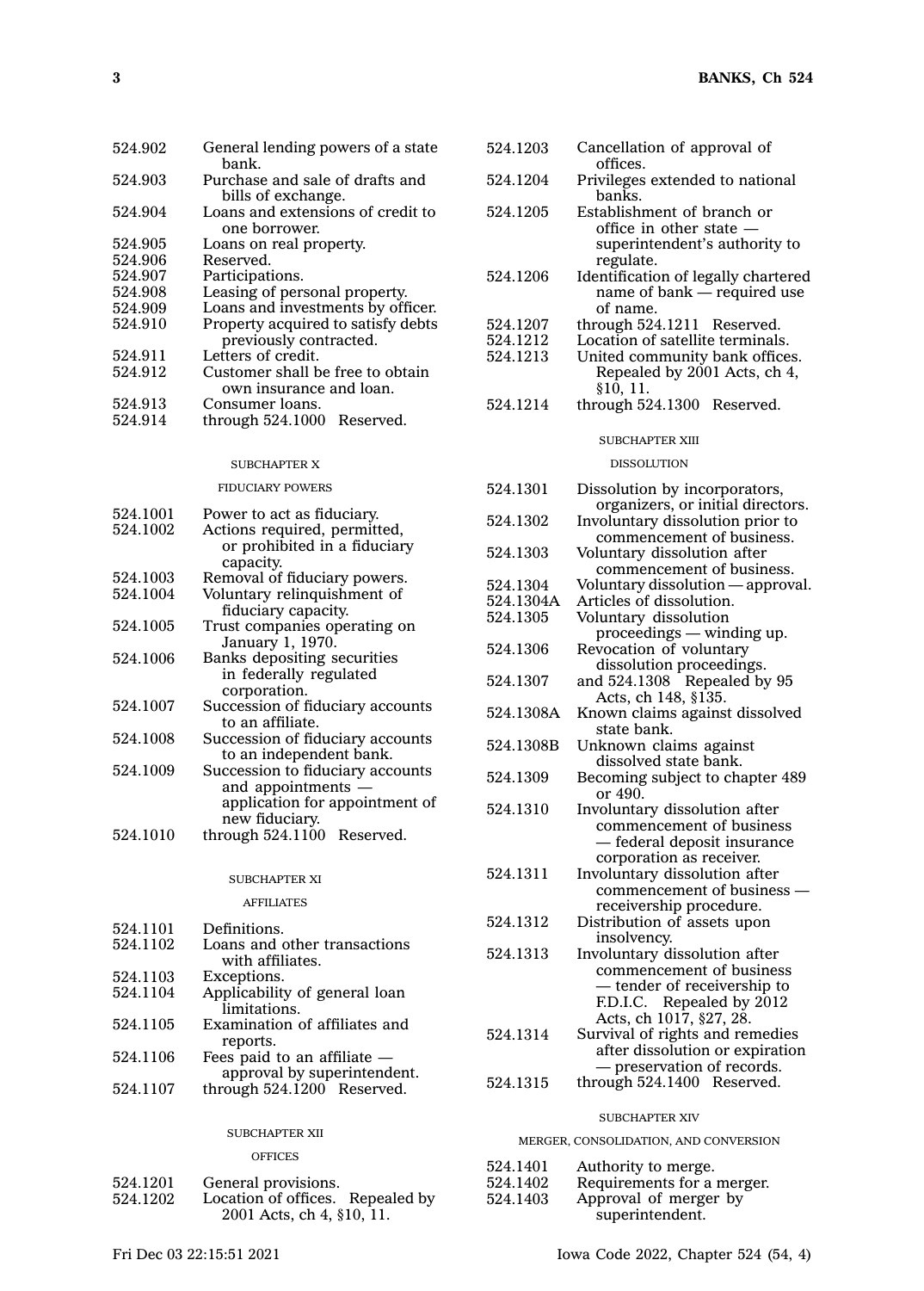| 524.1404                               | Procedure after approval by the<br>superintendent - issuance of                                                                                |  |  |
|----------------------------------------|------------------------------------------------------------------------------------------------------------------------------------------------|--|--|
|                                        | certificate of merger.                                                                                                                         |  |  |
| 524.1405                               | Effect of merger.                                                                                                                              |  |  |
| 524.1406                               | Appraisal rights of shareholders.                                                                                                              |  |  |
| 524.1407                               | Succession to fiduciary accounts<br>and appointments<br>application for appointment of<br>new fiduciary. Repealed by 95<br>Acts, ch 148, §135. |  |  |
| 524.1408                               | Merger of corporation or limited<br>liability company substantially<br>owned by a state bank.                                                  |  |  |
| 524.1409                               | Conversion of national bank or<br>federal savings association<br>into state bank.                                                              |  |  |
| 524.1410                               | Application for approval by<br>superintendent.                                                                                                 |  |  |
| 524.1411                               | Articles of conversion.                                                                                                                        |  |  |
| 524.1412                               | Publication of notice.                                                                                                                         |  |  |
| 524.1413                               | Approval of conversion by                                                                                                                      |  |  |
|                                        | superintendent.                                                                                                                                |  |  |
| 524.1414                               | Receipt by secretary of state -<br>county recorder.                                                                                            |  |  |
| 524.1415                               | Effect of filing of articles of                                                                                                                |  |  |
|                                        | conversion with secretary of<br>state.                                                                                                         |  |  |
| 524.1416                               | Authority for conversion of state<br>bank into national bank or                                                                                |  |  |
| 524.1417                               | federal savings association.<br>Appraisal rights of shareholder                                                                                |  |  |
|                                        | of converting state or national                                                                                                                |  |  |
|                                        | bank or federal savings                                                                                                                        |  |  |
|                                        | association.                                                                                                                                   |  |  |
| 524.1418                               | Succession to fiduciary accounts                                                                                                               |  |  |
|                                        | and appointments                                                                                                                               |  |  |
|                                        | application for appointment of<br>new fiduciary.                                                                                               |  |  |
| 524.1419                               | Offices of a resulting state bank.                                                                                                             |  |  |
| 524.1420                               | Nonconforming assets of                                                                                                                        |  |  |
|                                        | resulting state bank.                                                                                                                          |  |  |
| 524.1421                               | Mutual to stock conversions.                                                                                                                   |  |  |
| 524.1422                               | Notice of mutual to stock                                                                                                                      |  |  |
|                                        | conversion.                                                                                                                                    |  |  |
| 524.1423                               | through 524.1500<br>Reserved.                                                                                                                  |  |  |
| <b>SUBCHAPTER XV</b>                   |                                                                                                                                                |  |  |
| AMENDMENT TO ARTICLES OF INCORPORATION |                                                                                                                                                |  |  |
| 524.1501                               | Authority to amend.                                                                                                                            |  |  |
| 524.1502                               | Procedure to amend.                                                                                                                            |  |  |
| 524.1503                               | Voting on amendments by voting                                                                                                                 |  |  |
| 524.1504                               | groups.<br>Articles of amendment.                                                                                                              |  |  |
| 524.1505                               | Approval of articles of                                                                                                                        |  |  |
|                                        | amendment.                                                                                                                                     |  |  |
| 524.1506                               | Certificate of amendment.                                                                                                                      |  |  |
| EOM1EOM                                | Change of logation of nuis                                                                                                                     |  |  |

| 524.1501 | Authority to amend.                                            | 047.100J | Mutual balin holding company    |
|----------|----------------------------------------------------------------|----------|---------------------------------|
| 524.1502 | Procedure to amend.                                            | 524.1810 | through 524.1900 Reserved.      |
| 524.1503 | Voting on amendments by voting                                 |          |                                 |
|          | groups.                                                        |          | <b>SUBCHAPTER XIX</b>           |
| 524.1504 | Articles of amendment.                                         |          |                                 |
| 524.1505 | Approval of articles of                                        |          | <b>REGIONAL BANKING</b>         |
|          | amendment.                                                     | 524.1901 | through $524.1911$ Repealed b   |
| 524.1506 | Certificate of amendment.                                      |          | 96 Acts, ch 1056, §24.          |
| 524.1507 | Change of location of principal<br>place of business. Repealed | 524.1912 | through 524,2000 Reserved.      |
|          | by 95 Acts, ch 148, §135.                                      |          |                                 |
| 524.1508 | Restated articles of incorporation.                            |          | <b>SUBCHAPTER XX</b>            |
| 524.1509 | Reverse stock split.                                           |          | <b>APPLICABILITY</b>            |
| 524.1510 | Effect of amendment.                                           |          |                                 |
| 524.1511 | through 524.1600 Reserved.                                     | 524.2001 | Applicability of other chapters |
|          |                                                                |          |                                 |

## SUBCHAPTER XVI

#### PENALTIES

| 524.1601             | Penalties and criminal provisions<br>applicable to directors,<br>officers, and employees of<br>state banks and bank holding |
|----------------------|-----------------------------------------------------------------------------------------------------------------------------|
|                      | companies.                                                                                                                  |
| 524.1602<br>524.1603 | Penalties applicable to state bank.                                                                                         |
| 524.1604             | Engaging in business unlawfully.<br>Failure to file report or make                                                          |
|                      | statement.                                                                                                                  |
| 524.1605             | False statements, reports, and                                                                                              |
|                      | felonious acts.                                                                                                             |
| 524.1606             | Fraudulent advertising or notice.                                                                                           |
| 524.1607             | False statement for credit.                                                                                                 |
| 524.1608             | Penalty for accepting deposits                                                                                              |
| 524.1609             | while insolvent.<br>False statements concerning state<br>banks.                                                             |
| 524.1610             | Violation of prohibition against                                                                                            |
|                      | receiving a commission for<br>organizing a state bank.                                                                      |
| 524.1611             | Offenses involving employees of                                                                                             |
|                      | banking division.                                                                                                           |
| 524.1612             | through 524.1700 Reserved.                                                                                                  |
|                      | SUBCHAPTER XVII                                                                                                             |
|                      | PRIVATE BANKS                                                                                                               |
|                      |                                                                                                                             |
| 524.1701             | through 524.1703<br>Repealed by                                                                                             |
| 524.1704             | 95 Acts, ch 148, §135.<br>through 524.1800 Reserved.                                                                        |
|                      | SUBCHAPTER XVIII                                                                                                            |
|                      | <b>BANK HOLDING COMPANIES</b>                                                                                               |
|                      |                                                                                                                             |
| 524.1801             | Definitions.                                                                                                                |
| 524.1802<br>524.1803 | Limitation.                                                                                                                 |
|                      | Offer to purchase stock.<br>Repealed by 2006 Acts, ch<br>$10\overline{15}$ , §22.                                           |
| 524.1804             | Notice of acquisition.                                                                                                      |
| 524.1805             | Restrictions on acquisitions and<br>mergers.                                                                                |
| 524.1806             | Banks owned or controlled -                                                                                                 |
|                      | officers and directors.                                                                                                     |
| 524.1807             | Penalties.                                                                                                                  |
| 524.1808             | Insurance sales.                                                                                                            |
| 524.1809             | Mutual bank holding companies.<br>through 524.1900 Reserved.                                                                |
| 524.1810             |                                                                                                                             |
|                      | <b>SUBCHAPTER XIX</b>                                                                                                       |
|                      | <b>REGIONAL BANKING</b>                                                                                                     |
| 524.1901             | through 524.1911 Repealed by<br>96 Acts, ch 1056, §24.                                                                      |
| 524.1912             | through 524.2000 Reserved.                                                                                                  |
|                      |                                                                                                                             |
|                      |                                                                                                                             |
|                      | <b>SUBCHAPTER XX</b>                                                                                                        |
|                      | APPLICABILITY                                                                                                               |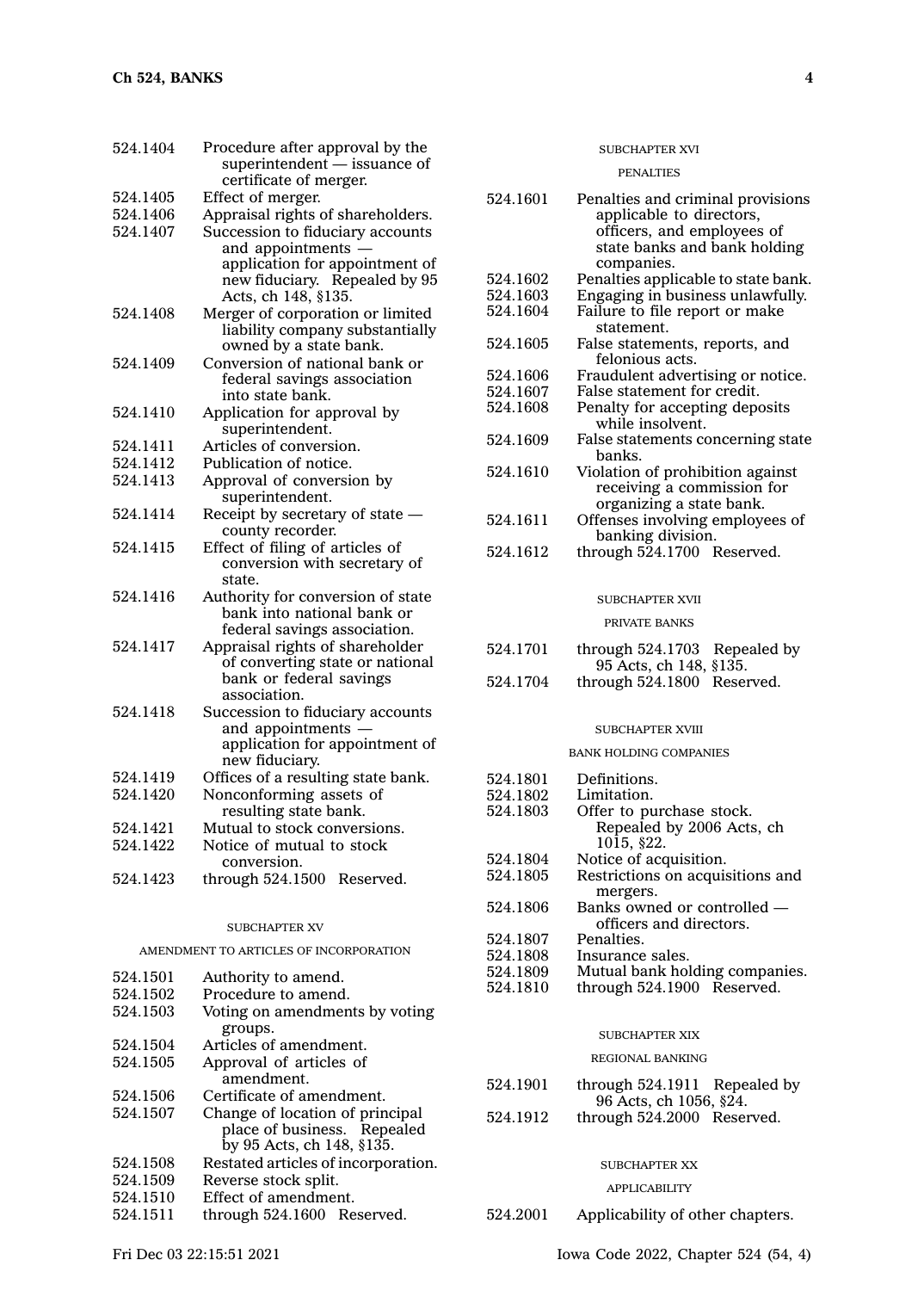# SUBCHAPTER I

## GENERAL PROVISIONS

#### **524.101 Short title.**

This [chapter](https://www.legis.iowa.gov/docs/code//524.pdf) shall be known and may be cited as the *"Iowa Banking Act"*. [C71, 73, 75, 77, 79, 81, §524.101] 84 Acts, ch [1067,](https://www.legis.iowa.gov/docs/acts/1984/CH1067.pdf) §41

# **524.102 Statement of intent.**

The general assembly declares as its purpose in adopting this [chapter](https://www.legis.iowa.gov/docs/code//524.pdf) to provide for:

1. The safe and sound conduct of the business of banking.

2. The conservation of the assets of state banks.

3. The maintenance of public confidence in state banks.

4. The protection of the interests of depositors, creditors, shareholders and of the interest of the public in <sup>a</sup> sound and strong banking system.

5. The opportunity for state banks to be competitive with each other and with banks existing under the laws of other states and the United States.

6. The opportunity for state banks to effectively serve the convenience and banking needs of their depositors, borrowers, and other customers and to participate in and promote the economic progress of Iowa and of the United States.

7. The opportunity for the management of <sup>a</sup> state bank to exercise its business judgment, in conducting the affairs of the state bank, to the extent compatible with, and subject to the purposes of this [chapter](https://www.legis.iowa.gov/docs/code//524.pdf).

8. The delegation to the superintendent of adequate rulemaking power and administrative discretion, in order that the supervision and regulation of state banks may be flexible and readily responsive to changes in economic conditions and changes in banking and fiduciary practices.

9. The simplification and modernization of the law governing the business of banking and the exercise of certain fiduciary powers.

[C71, 73, 75, 77, 79, 81, §524.102]

# **524.103 Definitions.**

As used in this [chapter](https://www.legis.iowa.gov/docs/code//524.pdf), unless the context otherwise requires, the term:

1. *"Account"* means any account with <sup>a</sup> state bank and includes <sup>a</sup> demand, time or savings deposit account or any account for the payment of money to <sup>a</sup> state bank.

2. *"Administrator"* means the person designated in section [537.6103](https://www.legis.iowa.gov/docs/code/537.6103.pdf).

3. *"Aggregate capital"* means the sum of capital, surplus, undivided profits, and reserves as of the most recent calculation date.

4. *"Agreement for the payment of money"* means <sup>a</sup> monetary obligation, other than an obligation in the form of an evidence of indebtedness or an investment security; including, but not limited to, amounts payable on open book accounts receivable and executory contracts and rentals payable under leases of personal property.

5. *"Agricultural credit corporation"* means as defined in section 535.12, [subsection](https://www.legis.iowa.gov/docs/code/535.12.pdf) 4.

6. *"Articles of incorporation"* means the original or restated articles of incorporation and all amendments thereto and includes articles of merger. *"Articles of incorporation"* also means the original or restated articles of organization and all amendments including articles of merger if <sup>a</sup> state bank is organized as <sup>a</sup> limited liability company under this [chapter](https://www.legis.iowa.gov/docs/code//524.pdf).

7. *"Assets"* means all the property and rights of every kind of <sup>a</sup> state bank.

8. *"Bank"* means <sup>a</sup> corporation or limited liability company organized under this [chapter](https://www.legis.iowa.gov/docs/code//524.pdf) or 12 U.S.C. §21.

9. *"Bankers' bank"* means <sup>a</sup> bank which is organized under the laws of any state or under federal law, and whose shares are owned exclusively by other banks or by <sup>a</sup> bank holding company whose shares are owned exclusively by other banks, except for directors' qualifying shares when required by law, and which engages exclusively in providing services for depository institutions and officers, directors and employees of those depository institutions.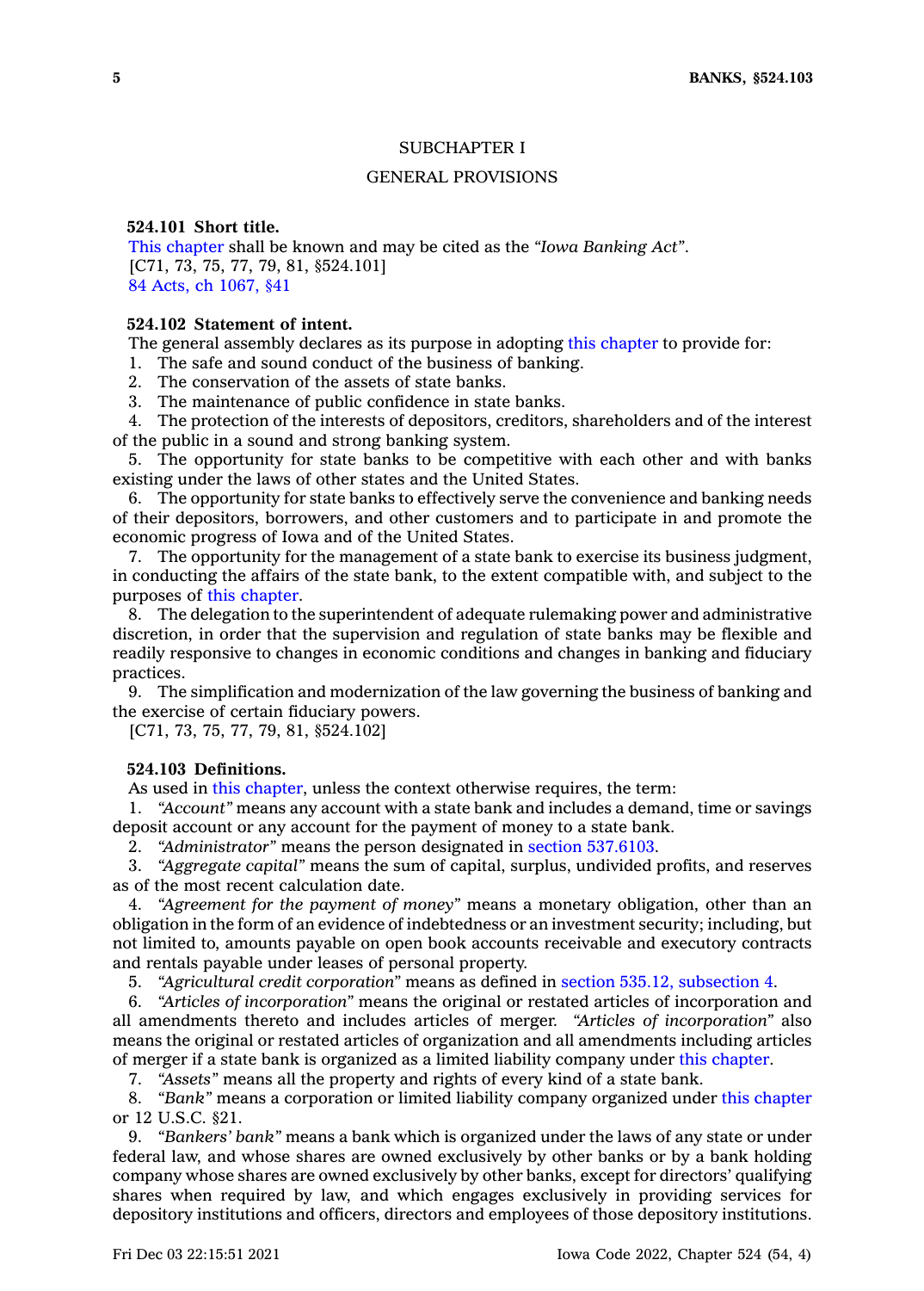10. *"Board of directors"* means the board of directors of <sup>a</sup> state bank as provided in [section](https://www.legis.iowa.gov/docs/code/524.601.pdf) [524.601](https://www.legis.iowa.gov/docs/code/524.601.pdf). For <sup>a</sup> state bank organized as <sup>a</sup> limited liability company under this [chapter](https://www.legis.iowa.gov/docs/code//524.pdf), *"board of directors"* means <sup>a</sup> board of directors or board of managers as designated by the limited liability company in its articles of organization or operating agreement.

11. *"Borrower"* means <sup>a</sup> person named as <sup>a</sup> borrower or debtor in <sup>a</sup> loan or extension of credit, or any other person, including <sup>a</sup> drawer, endorser, or guarantor, deemed to be <sup>a</sup> borrower under section 524.904, [subsection](https://www.legis.iowa.gov/docs/code/524.904.pdf) 3.

12. *"Business of banking"* means the business generally done by banks.

13. *"Calculation date"* means the most recent of the following:

*a.* The date the bank's statement of condition is required to be filed pursuant to [section](https://www.legis.iowa.gov/docs/code/524.220.pdf) 524.220, [subsection](https://www.legis.iowa.gov/docs/code/524.220.pdf) 2.

*b.* The date an event occurs that reduces or increases the bank's aggregate capital by ten percent or more.

*c.* As the superintendent may direct.

14. *"Capital"* means the sum of the par value of the preferred and common shares of <sup>a</sup> state bank issued and outstanding.

15. *"Capital structure"* means the capital, surplus, and undivided profits of <sup>a</sup> state bank and shall include an amount equal to the sum of any capital notes and debentures issued and outstanding pursuant to section [524.404](https://www.legis.iowa.gov/docs/code/524.404.pdf).

16. *"Chief executive officer"* means the person designated by the board of directors to be responsible for the implementation of and adherence to board policies and resolutions by all officers and employees of the bank.

17. *a. "Contractual commitment to advance funds"* means <sup>a</sup> bank's obligation to do either of the following:

(1) Advance funds under <sup>a</sup> standby letter of credit or other similar arrangement.

(2) Make payment, directly or indirectly, to <sup>a</sup> third person contingent upon default by <sup>a</sup> customer of the bank in performing an obligation and to make such payment in keeping with the agreed upon terms of the customer's contract with <sup>a</sup> third person, or to make payments upon some other stated condition.

*b.* The term does not include commercial letters of credit and similar instruments where the issuing bank expects the beneficiary to draw on the issuer, that do not guarantee payment, and that do not provide for payment in the event of <sup>a</sup> default by <sup>a</sup> third person.

18. *"Control"* means when <sup>a</sup> person, directly or indirectly or acting through or together with one or more persons, satisfies any of the following:

*a.* Owns, controls, or has the power to vote fifty percent or more of any class of voting securities or membership interests of another person.

*b.* Controls, in any manner, the election of <sup>a</sup> majority of the directors, managers, trustees, or other persons exercising similar functions of another person.

*c.* Has the power to exercise <sup>a</sup> controlling influence over the management or policies of another person.

19. *"Customer"* means <sup>a</sup> person with an account or other contractual arrangement with <sup>a</sup> state bank.

20. *"Director"* means <sup>a</sup> member of the board of directors and includes <sup>a</sup> manager of <sup>a</sup> state bank organized as <sup>a</sup> limited liability company under this [chapter](https://www.legis.iowa.gov/docs/code//524.pdf).

21. *"Evidence of indebtedness"* means <sup>a</sup> note, draft or similar negotiable or nonnegotiable instrument.

22. *"Executive officer"* means <sup>a</sup> person who participates or has authority to participate, other than in the capacity of <sup>a</sup> director or manager, in major policymaking functions of <sup>a</sup> state bank, whether or not the officer has an official title, whether or not such <sup>a</sup> title designates the officer as an assistant, or whether or not the officer is serving without salary or other compensation. The chief executive officer, chairperson of the board, the president, every vice president, and the cashier of <sup>a</sup> state bank are deemed to be executive officers, unless such an officer is excluded, by resolution of the board of directors of <sup>a</sup> state bank or by the bylaws of the state bank, from participation, other than in the capacity of <sup>a</sup> director, in major policymaking functions of the state bank, and the officer does not actually participate in the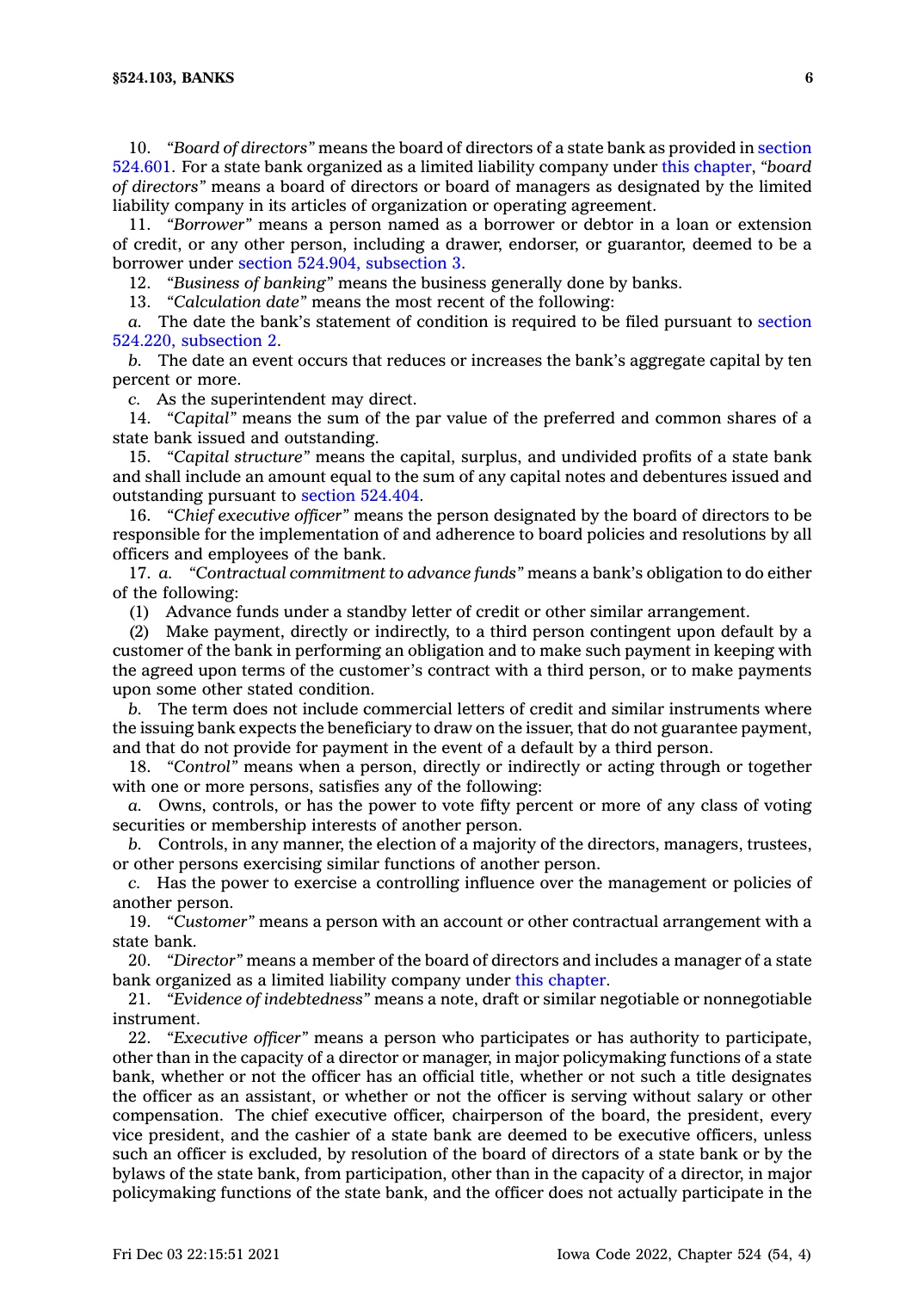major policymaking functions. All officers who serve on <sup>a</sup> board of directors are deemed to be executive officers, except as provided for in section 524.701, [subsection](https://www.legis.iowa.gov/docs/code/524.701.pdf) 3.

23. *"Fiduciary"* means an executor, administrator, guardian, conservator, receiver, trustee, or one acting in <sup>a</sup> similar capacity.

24. *"Insolvent"* means the inability of <sup>a</sup> state bank to pay its debts and obligations as they become due in the ordinary course of its business. A state bank is also considered to be insolvent if the ratio of its capital, surplus, and undivided profits to assets is at or close to zero or if its assets are of such poor quality that its continued existence is uncertain.

25. *"Insured bank"* means <sup>a</sup> state bank the deposits of which are insured in accordance with the provisions of the Federal Deposit Insurance Act.

26. *"Manager"* means <sup>a</sup> person designated by the members to manage <sup>a</sup> state bank organized as <sup>a</sup> limited liability company under this [chapter](https://www.legis.iowa.gov/docs/code//524.pdf) as provided in the articles of organization or an operating agreement and may include <sup>a</sup> member of the board of directors.

27. *"Member"* means <sup>a</sup> person with <sup>a</sup> membership interest in <sup>a</sup> state bank organized as <sup>a</sup> limited liability company or incorporated as <sup>a</sup> mutual corporation under this [chapter](https://www.legis.iowa.gov/docs/code//524.pdf).

28. *"Member vote"* means one vote for each one hundred dollars, or fraction thereof, of the withdrawal value of <sup>a</sup> member's account with respect to <sup>a</sup> mutual corporation.

29. *"Membership interest"* means <sup>a</sup> member's share of the profits and losses, the right to receive distributions of assets, and any right to vote or participate in management of <sup>a</sup> state bank organized as <sup>a</sup> limited liability company under this [chapter](https://www.legis.iowa.gov/docs/code//524.pdf) or of <sup>a</sup> state bank incorporated as <sup>a</sup> mutual corporation under this [chapter](https://www.legis.iowa.gov/docs/code//524.pdf).

30. *"Municipal corporation"* means an incorporated city.

31. *"Mutual bank holding company"* means <sup>a</sup> bank holding company that is <sup>a</sup> mutual corporation or that owns or controls <sup>a</sup> mutual corporation.

32. *"Mutual corporation"* means <sup>a</sup> corporation that is incorporated on <sup>a</sup> mutual ownership basis under this [chapter](https://www.legis.iowa.gov/docs/code//524.pdf) or converted to become subject to this [chapter](https://www.legis.iowa.gov/docs/code//524.pdf) and is not authorized to issue capital stock.

33. *"Officer"* means chief executive officer, executive officer, or any other administrative official of <sup>a</sup> bank elected by the bank's board of directors to carry out any of the bank's operating rules and policies.

34. *"Operations subsidiary"* means <sup>a</sup> wholly owned corporation incorporated and controlled by <sup>a</sup> bank that performs functions which the bank is authorized to perform.

35. *"Person"* means as defined in [section](https://www.legis.iowa.gov/docs/code/4.1.pdf) 4.1.

36. *"Reserves"* means the amount of the allowance for loan and lease losses of <sup>a</sup> state bank.

37. *"Sale of federal funds"* means any transaction between depository institutions involving the transfer of immediately available funds resulting from credits to deposit balances at federal reserve banks, or from credits to new or existing deposit balances due from <sup>a</sup> correspondent depository institution.

38. *"Shareholder"* means one who is <sup>a</sup> holder of record of shares in <sup>a</sup> state bank. If <sup>a</sup> state bank is organized as <sup>a</sup> limited liability company under this [chapter](https://www.legis.iowa.gov/docs/code//524.pdf), *"shareholder"* means <sup>a</sup> member of the limited liability company. If <sup>a</sup> state bank is incorporated as <sup>a</sup> mutual corporation under this [chapter](https://www.legis.iowa.gov/docs/code//524.pdf), *"shareholder"* means <sup>a</sup> member of the mutual corporation.

39. *"Shares"* means the units into which the proprietary interests in <sup>a</sup> state bank incorporated as <sup>a</sup> stock corporation are divided, including any membership interests of <sup>a</sup> state bank organized as <sup>a</sup> limited liability company under this [chapter](https://www.legis.iowa.gov/docs/code//524.pdf).

40. *"Standby letter of credit"* means <sup>a</sup> letter of credit, or similar arrangement, that represents an obligation to the beneficiary on the part of the issuer to do any of the following:

*a.* Repay money borrowed by or advanced to or for the account of the account holder.

*b.* Make payment on account of any indebtedness undertaken by the account holder.

*c.* Make payment on account of any default by the account holder in the performance of an obligation.

41. *"State bank"* means any bank incorporated pursuant to the provisions of this [chapter](https://www.legis.iowa.gov/docs/code//524.pdf) after January 1, 1970, and any *"state bank"* incorporated pursuant to the laws of this state and doing business as such on January 1, 1970, or <sup>a</sup> bank organized as <sup>a</sup> limited liability company or <sup>a</sup> mutual corporation under this [chapter](https://www.legis.iowa.gov/docs/code//524.pdf).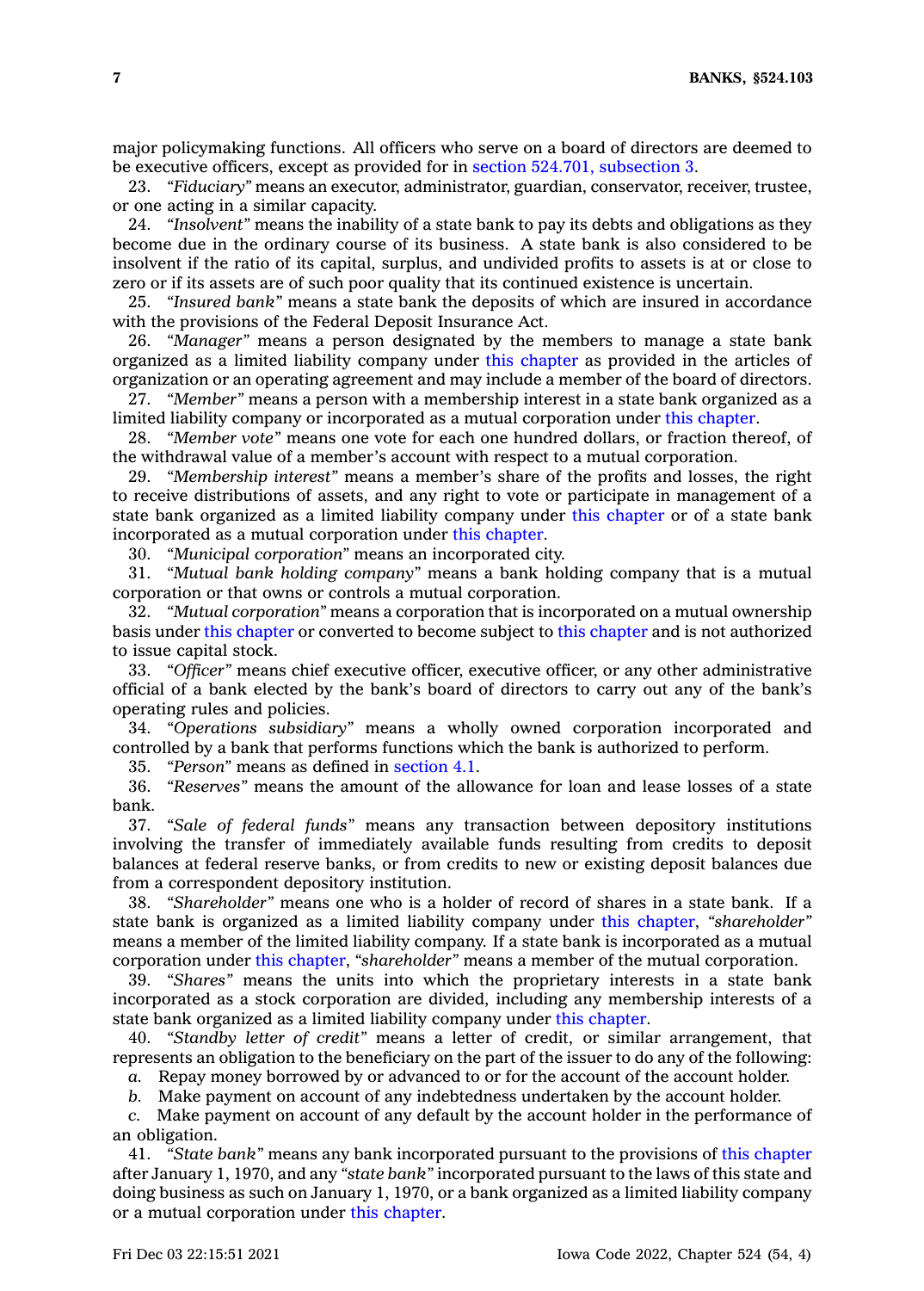42. *"Stock corporation"* means <sup>a</sup> corporation which is authorized to issue capital stock.

43. *"Superintendent"* means the superintendent of banking of this state.

44. *"Supervised financial organization"* as defined and used in the Iowa consumer credit code, [chapter](https://www.legis.iowa.gov/docs/code//537.pdf) 537, includes <sup>a</sup> person organized pursuant to this [chapter](https://www.legis.iowa.gov/docs/code//524.pdf).

45. *"Surplus"* means the aggregate of the amount originally paid in as required by [section](https://www.legis.iowa.gov/docs/code/524.401.pdf) 524.401, [subsection](https://www.legis.iowa.gov/docs/code/524.401.pdf) 3, any amounts transferred to surplus pursuant to section [524.405](https://www.legis.iowa.gov/docs/code/524.405.pdf) and any amounts subsequently designated as such by action of the board of directors of the state bank.

46. *"Trust company"* means <sup>a</sup> business organization which is authorized to engage in trust business pursuant to section [524.1005](https://www.legis.iowa.gov/docs/code/524.1005.pdf). A bank lawfully exercising trust powers under the laws of this state or of the United States is not <sup>a</sup> trust company by reason of having authority to engage in trust business in addition to its general business.

47. *"Undivided profits"* means the accumulated undistributed net profits of <sup>a</sup> state bank, including any residue from the fund established pursuant to section 524.401, [subsection](https://www.legis.iowa.gov/docs/code/524.401.pdf) 4, after:

*a.* Payment or provision for payment of taxes and expenses of operations.

*b.* Transfers to reserves allocated to <sup>a</sup> particular asset or class of assets.

*c.* Losses estimated or sustained on <sup>a</sup> particular asset or class of assets in excess of the amount of reserves allocated therefor.

*d.* Transfers to surplus and capital.

*e.* Amounts declared as dividends to shareholders.

48. *"Unincorporated area"* means <sup>a</sup> village within which <sup>a</sup> state bank or national bank has its principal place of business.

[C71, 73, 75, 77, 79, 81, §524.103]

85 [Acts,](https://www.legis.iowa.gov/docs/acts/1985/CH0252.pdf) ch 252, §32; 89 [Acts,](https://www.legis.iowa.gov/docs/acts/89/CH0257.pdf) ch 257, §2, 3; 90 Acts, ch [1228,](https://www.legis.iowa.gov/docs/acts/90/CH1228.pdf) §1; 95 [Acts,](https://www.legis.iowa.gov/docs/acts/95/CH0148.pdf) ch 148, §1 – 3; [96](https://www.legis.iowa.gov/docs/acts/96/CH1056.pdf) Acts, ch [1056,](https://www.legis.iowa.gov/docs/acts/96/CH1056.pdf) §1; 2003 [Acts,](https://www.legis.iowa.gov/docs/acts/2003/CH0044.pdf) ch 44, §114; 2004 Acts, ch [1141,](https://www.legis.iowa.gov/docs/acts/2004/CH1141.pdf) §47, 48; 2005 [Acts,](https://www.legis.iowa.gov/docs/acts/2005/CH0003.pdf) ch 3, §86; 2007 [Acts,](https://www.legis.iowa.gov/docs/acts/2007/CH0088.pdf) ch 88, §2; 2012 Acts, ch [1017,](https://www.legis.iowa.gov/docs/acts/2012/CH1017.pdf) §1 – 4, 18, 104; 2012 Acts, ch [1023,](https://www.legis.iowa.gov/docs/acts/2012/CH1023.pdf) §157; 2016 [Acts,](https://www.legis.iowa.gov/docs/acts/2016/CH1011.pdf) ch [1011,](https://www.legis.iowa.gov/docs/acts/2016/CH1011.pdf) §99

Referred to in [§12.61](https://www.legis.iowa.gov/docs/code/12.61.pdf), [12C.13,](https://www.legis.iowa.gov/docs/code/12C.13.pdf) [252I.1,](https://www.legis.iowa.gov/docs/code/252I.1.pdf) [421.17A](https://www.legis.iowa.gov/docs/code/421.17A.pdf), [422.61](https://www.legis.iowa.gov/docs/code/422.61.pdf), [453A.8](https://www.legis.iowa.gov/docs/code/453A.8.pdf), [521C.4](https://www.legis.iowa.gov/docs/code/521C.4.pdf), [524.109](https://www.legis.iowa.gov/docs/code/524.109.pdf), [524.904](https://www.legis.iowa.gov/docs/code/524.904.pdf), [535B.6A,](https://www.legis.iowa.gov/docs/code/535B.6A.pdf) [536.7A](https://www.legis.iowa.gov/docs/code/536.7A.pdf), [537.7103](https://www.legis.iowa.gov/docs/code/537.7103.pdf), [633.89](https://www.legis.iowa.gov/docs/code/633.89.pdf)

#### **524.104 Rules of construction.**

In the interpretation and construction of this [chapter](https://www.legis.iowa.gov/docs/code//524.pdf):

1. Transactions or acts validly entered into or performed before July 1, 1995, and the rights, duties and interests flowing from them remain valid on and after July 1, 1995, and may be completed or terminated according to their terms and as permitted by any statute repealed or amended by this [chapter](https://www.legis.iowa.gov/docs/code//524.pdf), as though such repeal or amendment had not occurred.

2. All individuals who, on July 1, 1995, hold any office under <sup>a</sup> provision of law repealed by this [chapter](https://www.legis.iowa.gov/docs/code//524.pdf), and which offices are continued by this [chapter](https://www.legis.iowa.gov/docs/code//524.pdf) shall continue to hold such offices according to their former tenure.

[C71, 73, 75, 77, 79, 81, §524.104] 95 [Acts,](https://www.legis.iowa.gov/docs/acts/1995/CH0148.pdf) ch 148, §4

## **524.105 Effect on existing banks.**

1. The corporate existence of <sup>a</sup> state bank existing and operating on July 1, 1995, is not affected by the amendment of this [chapter](https://www.legis.iowa.gov/docs/code//524.pdf).

2. All state banks are subject to the provisions and requirements of this [chapter](https://www.legis.iowa.gov/docs/code//524.pdf) in every particular, and all national banks, now or hereafter doing business in this state, are subject to the provisions of this [chapter](https://www.legis.iowa.gov/docs/code//524.pdf), to the extent applicable, from July 1, 1995.

[C71, 73, 75, 77, 79, 81, §524.105] 95 [Acts,](https://www.legis.iowa.gov/docs/acts/1995/CH0148.pdf) ch 148, §5 Referred to in [§680.8](https://www.legis.iowa.gov/docs/code/680.8.pdf)

**524.106 Renewal of the corporate existence of an existing state bank.** Repealed by 95 Acts, ch 148, §135.

## **524.107 Persons authorized to engage in banking business — educational bank.**

1. A person, other than <sup>a</sup> state bank which is subject to the provisions of this [chapter](https://www.legis.iowa.gov/docs/code//524.pdf)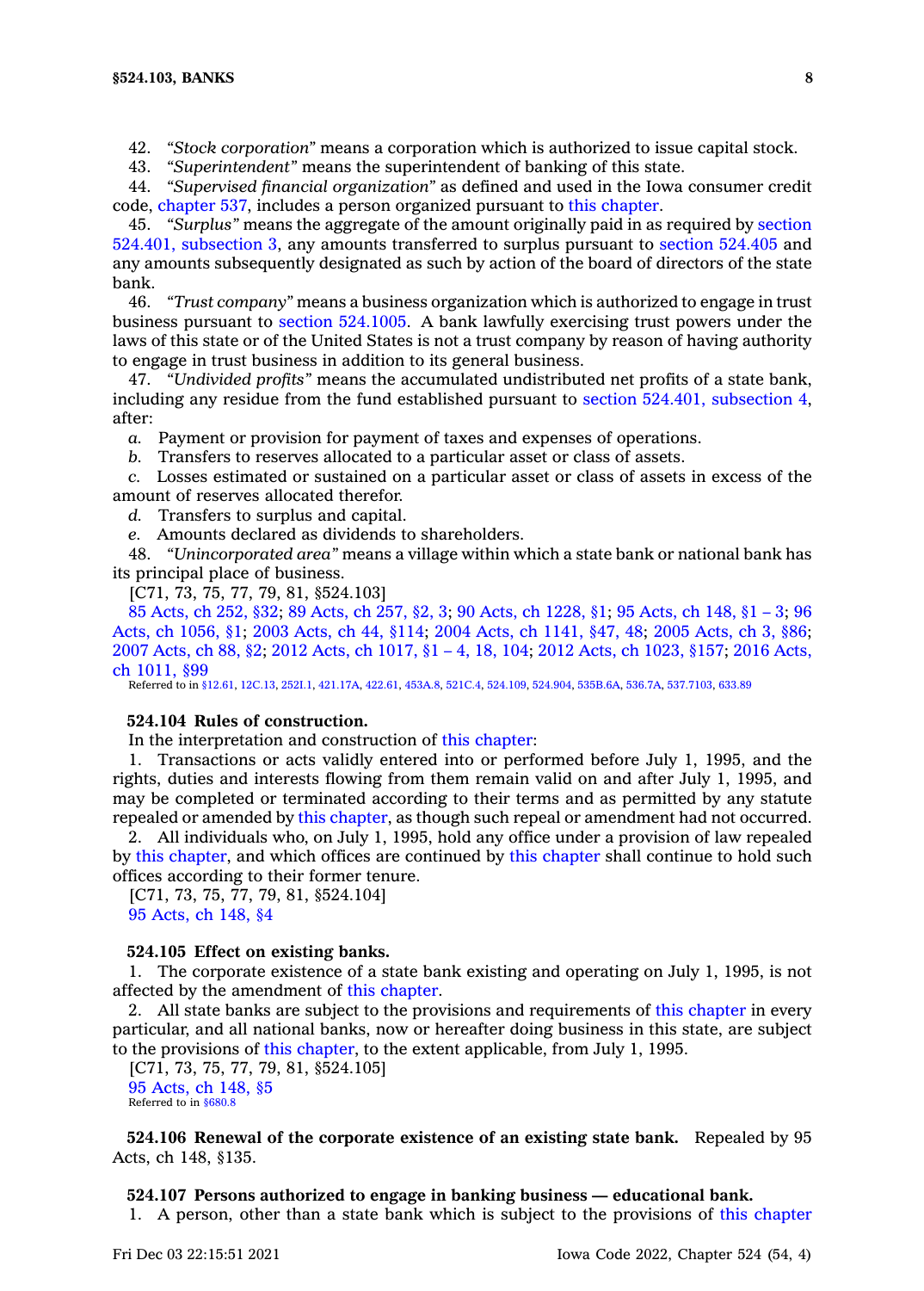and <sup>a</sup> national bank authorized by the laws of the United States to engage in the business of receiving money for deposit, and except as provided in [subsection](https://www.legis.iowa.gov/docs/code/524.107.pdf) 2, shall not engage in this state in the business of receiving money for deposit, transact the business of banking, or establish in this state <sup>a</sup> place of business for such purpose.

2. A person doing business in this state shall not use the words "bank" or "trust" or use any derivative, plural, or compound of the words "bank", "banking", "bankers", or "trust" in any manner which would tend to create the impression that the person is authorized to engage in the business of banking or to act in <sup>a</sup> fiduciary capacity, except <sup>a</sup> state bank authorized to do so by this [chapter](https://www.legis.iowa.gov/docs/code//524.pdf) or <sup>a</sup> bank authorized to do so by the laws of another state, <sup>a</sup> national bank to the extent permitted by the laws of the United States, <sup>a</sup> bank holding company as defined in section [524.1801](https://www.legis.iowa.gov/docs/code/524.1801.pdf), <sup>a</sup> savings and loan holding company as defined in 12 U.S.C. §1467a, or <sup>a</sup> federal association to the extent permitted by the laws of the United States, or, insofar as the word "trust" is concerned, an individual permissibly serving as <sup>a</sup> fiduciary in this state, pursuant to section [633.63](https://www.legis.iowa.gov/docs/code/633.63.pdf), or, insofar as the words "trust" and "bank" are concerned, <sup>a</sup> nonresident corporate fiduciary permissibly serving as <sup>a</sup> fiduciary in this state pursuant to [section](https://www.legis.iowa.gov/docs/code/633.64.pdf) 633.64.

3. Notwithstanding [subsections](https://www.legis.iowa.gov/docs/code/524.107.pdf) 1 and 2, an organization formed for educational purposes in association with an accredited elementary or secondary school which engages in the receipt of deposits may use the words "educational bank", the use of which is otherwise restricted in [subsection](https://www.legis.iowa.gov/docs/code/524.107.pdf) 2, and such an educational bank is not <sup>a</sup> bank within the meaning or scope of regulation of this [chapter](https://www.legis.iowa.gov/docs/code//524.pdf).

[C97, §1862, 1889; S13, §1889, 1889-i; C24, 27, 31, 35, 39, §**9151, 9203, 9258, 9259, 9296;** C46, 50, 54, 58, 62, 66, §524.24, 527.2, 528.50, 528.52, 532.13; C71, 73, 75, 77, 79, 81, §524.107] 89 [Acts,](https://www.legis.iowa.gov/docs/acts/1989/CH0257.pdf) ch 257, §4; 89 [Acts,](https://www.legis.iowa.gov/docs/acts/89/CH0319.pdf) ch 319, §80; 95 [Acts,](https://www.legis.iowa.gov/docs/acts/95/CH0148.pdf) ch 148, §6; 96 Acts, ch [1056,](https://www.legis.iowa.gov/docs/acts/96/CH1056.pdf) §2; 2008 [Acts,](https://www.legis.iowa.gov/docs/acts/2008/CH1160.pdf)

ch [1160,](https://www.legis.iowa.gov/docs/acts/2008/CH1160.pdf) §1; 2012 Acts, ch [1017,](https://www.legis.iowa.gov/docs/acts/2012/CH1017.pdf) §105; 2014 Acts, ch [1001,](https://www.legis.iowa.gov/docs/acts/2014/CH1001.pdf) §3 Referred to in [§524.1005](https://www.legis.iowa.gov/docs/code/524.1005.pdf), [524.1603](https://www.legis.iowa.gov/docs/code/524.1603.pdf)

# **524.108 Applicability of safe deposit provisions.**

The provisions of sections 524.809 [through](https://www.legis.iowa.gov/docs/code/524.809.pdf) 524.812 shall apply, to the extent applicable, to any person engaged in this state in the business of leasing safe deposit boxes for the storage of property.

[C71, 73, 75, 77, 79, 81, §524.108] 2020 Acts, ch [1063,](https://www.legis.iowa.gov/docs/acts/2020/CH1063.pdf) §301

## **524.109 Bankers' bank authorized — authority to hold shares of bankers' bank.**

1. A state bank may be organized under this [chapter](https://www.legis.iowa.gov/docs/code//524.pdf) as <sup>a</sup> bankers' bank. The bankers' bank is subject to all rights, privileges, duties, restrictions, penalties, liabilities, conditions and limitations applicable to <sup>a</sup> state bank generally, except as limited in the definition of bankers' bank contained in section 524.103, [subsection](https://www.legis.iowa.gov/docs/code/524.103.pdf) 9. However, <sup>a</sup> bankers' bank shall have the same powers as those granted by federal law and regulation to <sup>a</sup> national bank organized as <sup>a</sup> bankers' bank under 12 U.S.C. §27.

2. A state bank shall have the power to acquire and hold the shares in one or more bankers' banks or bank holding companies which own <sup>a</sup> bankers' bank in <sup>a</sup> total amount not to exceed five percent of the state bank's aggregate capital. A state bank shall not own, directly or indirectly, more than five percent of any class of voting shares of <sup>a</sup> bankers' bank.

85 [Acts,](https://www.legis.iowa.gov/docs/acts/1985/CH0252.pdf) ch 252, §33; 95 [Acts,](https://www.legis.iowa.gov/docs/acts/1995/CH0148.pdf) ch 148, §7

**524.110 through 524.200** Reserved.

#### SUBCHAPTER II

#### DIVISION OF BANKING

# **524.201 Superintendent of banking.**

1. The governor shall appoint, subject to confirmation by the senate, <sup>a</sup> superintendent of banking. The appointee shall be selected solely with regard to qualification and fitness to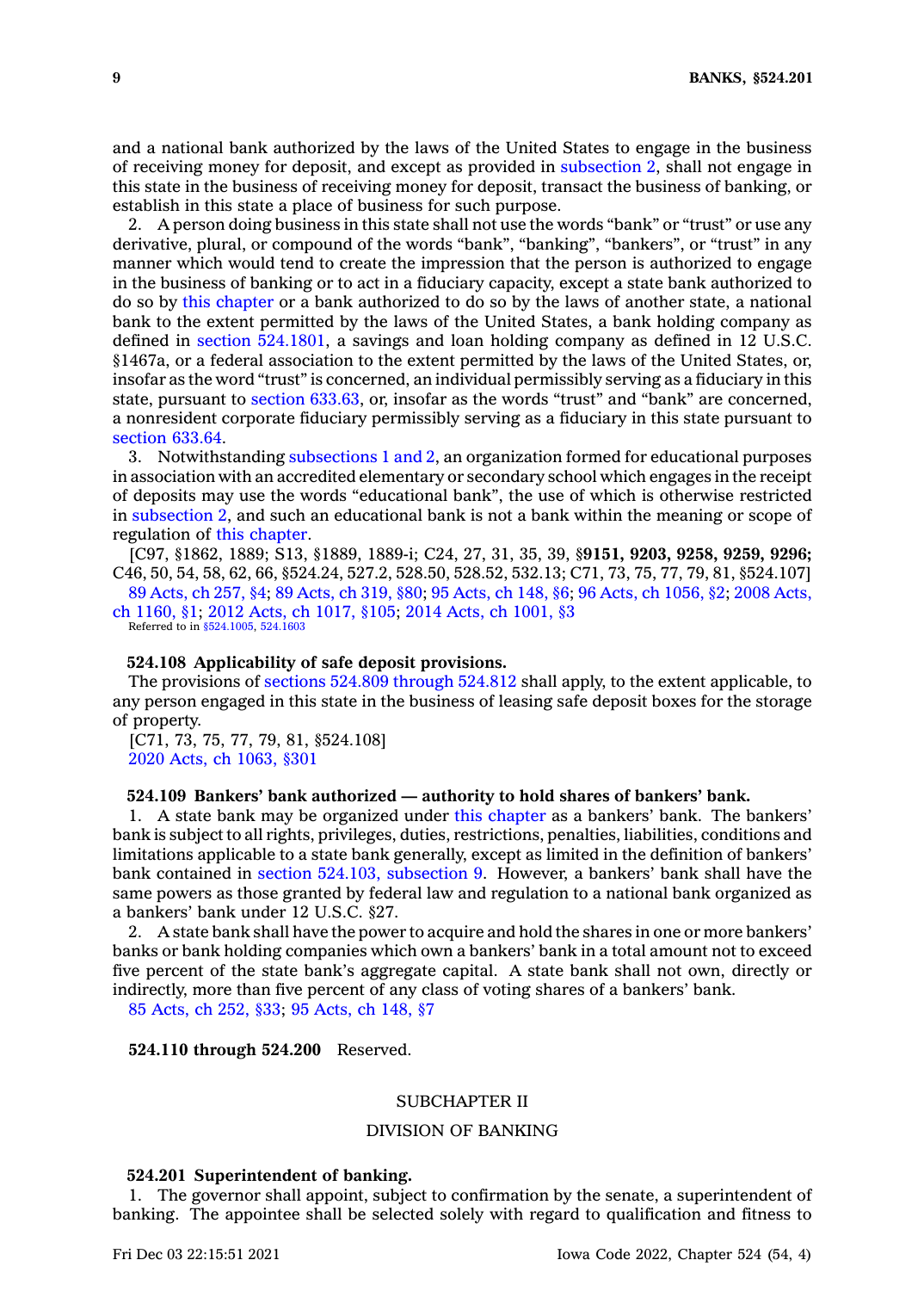discharge the duties of office, and <sup>a</sup> person shall not be appointed who has not had at least five years' experience as an executive officer in <sup>a</sup> bank.

2. The superintendent shall have an office at the seat of government. The regular term of office shall be four years beginning and ending as provided by [section](https://www.legis.iowa.gov/docs/code/69.19.pdf) 69.19.

[C24, 27, 31, 35, 39, §**9130, 9131;** C46, 50, 54, 58, 62, 66, §524.1, 524.2; C71, 73, 75, 77, 79, 81, §524.201]

95 [Acts,](https://www.legis.iowa.gov/docs/acts/1995/CH0148.pdf) ch 148, §8; 2004 Acts, ch [1141,](https://www.legis.iowa.gov/docs/acts/2004/CH1141.pdf) §2 Referred to in [§535D.3](https://www.legis.iowa.gov/docs/code/535D.3.pdf), [546.3](https://www.legis.iowa.gov/docs/code/546.3.pdf) Confirmation, see [§2.32](https://www.legis.iowa.gov/docs/code/2.32.pdf)

# **524.202 Superintendent —salary.**

The superintendent shall receive <sup>a</sup> salary to be fixed by the governor. [C24, 27, 31, 35, 39, §**9137;** C46, 50, 54, 58, 62, 66, §524.7; C71, 73, 75, 77, 79, 81, §524.202] 95 [Acts,](https://www.legis.iowa.gov/docs/acts/1995/CH0148.pdf) ch 148, §9

# **524.203 Superintendent —vacancy.**

If the office of the superintendent of banking is vacant, the chief of the bank bureau of the banking division shall be the acting superintendent until the governor appoints <sup>a</sup> new superintendent or acting superintendent. If the chief of the bank bureau is unable to serve, the chief of the finance bureau of the banking division shall be the acting superintendent until the governor appoints <sup>a</sup> new superintendent or acting superintendent. If both the chief of the bank bureau and the chief of the finance bureau are unable to serve, the chief of the professional licensing and regulation bureau of the banking division shall be the acting superintendent until the governor appoints <sup>a</sup> new superintendent or acting superintendent.

[C24, 27, 31, 35, 39, §**9133;** C46, 50, 54, 58, 62, 66, §524.3; C71, 73, 75, 77, 79, 81, §524.203] 2004 Acts, ch [1141,](https://www.legis.iowa.gov/docs/acts/2004/CH1141.pdf) §3; 2008 Acts, ch [1160,](https://www.legis.iowa.gov/docs/acts/2008/CH1160.pdf) §2

#### **524.204 Deputy superintendent of banking.**

The superintendent may appoint an employee of the division of banking as deputy to perform the duties of the superintendent during the absence or inability of the superintendent to act. Any deputy so appointed shall be removable at the pleasure of the superintendent.

[C24, 27, 31, 35, 39, §**9136, 9137;** C46, 50, 54, 58, 62, 66, §524.6, 524.7; C71, 73, 75, 77, 79, 81, §524.204]

95 [Acts,](https://www.legis.iowa.gov/docs/acts/1995/CH0148.pdf) ch 148, §10; 2004 Acts, ch [1141,](https://www.legis.iowa.gov/docs/acts/2004/CH1141.pdf) §4

#### **524.205 State banking council.**

1. The state banking council shall consist of the superintendent, who shall be an ex officio member and chairperson, and six other members, appointed by the governor, who shall be appointed, where practical, from various parts of the state. Provided, however, that in no event shall more than five members of such council be engaged in the business of banking in any executive capacity.

2. The terms of office for members of the state banking council, other than the superintendent, shall be four-year staggered terms. Each member shall hold office for the term for which the member is appointed or until <sup>a</sup> successor is appointed.

3. A member of the state banking council, other than the superintendent, shall not receive <sup>a</sup> salary but is entitled to reimbursement for actual expenses incurred by the member in connection with the member's duties. Each member of the council may also be eligible to receive compensation as provided in [section](https://www.legis.iowa.gov/docs/code/7E.6.pdf) 7E.6.

4. The state banking council shall act in an advisory capacity concerning matters submitted to the council by the superintendent pertaining to the conduct of the administration of this [chapter](https://www.legis.iowa.gov/docs/code//524.pdf).

5. The state banking council shall meet at least once each calendar quarter on such date and at such place as the council may decide, and shall meet at such other times as may be deemed necessary by the superintendent or <sup>a</sup> majority of the council members.

[C27, 31, 35, §9154-a1, -a2, -a3, -a4, -a7, -a8; C39, §**9154.04 – 9154.07, 9154.10, 9154.11;** C46, 50, 54, 58, 62, 66, §525.1 – 525.4, 525.7, 525.8; C71, 73, 75, 77, 79, 81, §524.205] 86 Acts, ch [1245,](https://www.legis.iowa.gov/docs/acts/1986/CH1245.pdf) §747; 2004 Acts, ch [1141,](https://www.legis.iowa.gov/docs/acts/2004/CH1141.pdf) §5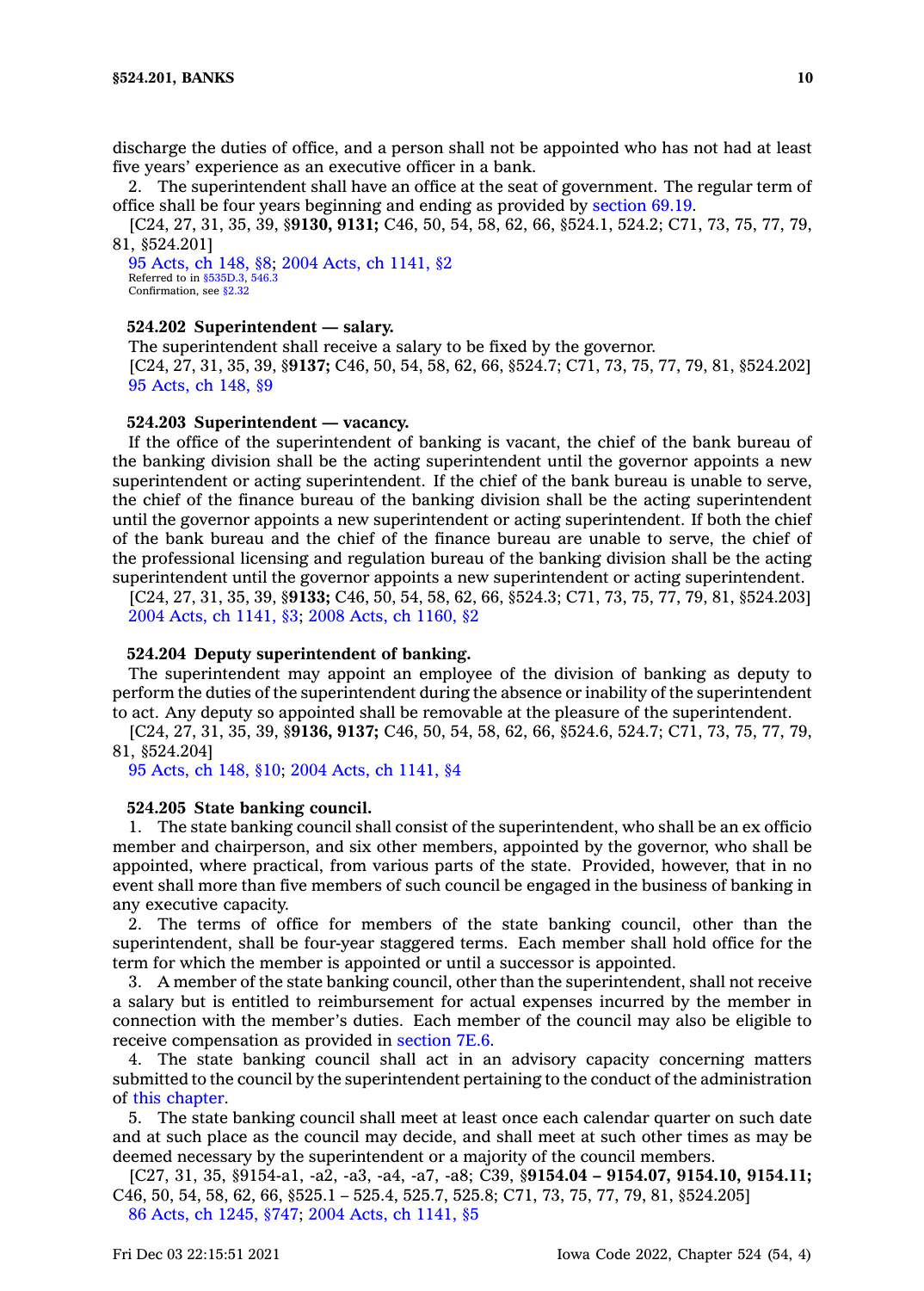#### **524.206 Banking division created.**

The banking division is created within the department of commerce. [C71, 73, 75, 77, 79, 81, §524.206] 86 Acts, ch [1245,](https://www.legis.iowa.gov/docs/acts/1986/CH1245.pdf) §748

## **524.207 Expenses of the banking division — fees.**

1. Except as otherwise provided by statute, all expenses required in the discharge of the duties and responsibilities imposed upon the banking division of the department of commerce, the superintendent, and the state banking council by the laws of this state shall be paid from fees provided by the laws of this state and appropriated by the general assembly from the department of commerce revolving fund created in [section](https://www.legis.iowa.gov/docs/code/546.12.pdf) 546.12. All of these fees are payable to the superintendent. The superintendent shall pay all the fees and other moneys received by the superintendent to the treasurer of state within the time required by [section](https://www.legis.iowa.gov/docs/code/12.10.pdf) 12.10 and the fees and other moneys shall be deposited into the department of commerce revolving fund created in [section](https://www.legis.iowa.gov/docs/code/546.12.pdf) 546.12.

2. All fees and assessments generated as the result of <sup>a</sup> federally chartered bank or savings and loan association converting to <sup>a</sup> state-chartered bank on or after December 31, 2015, and thereafter, are payable to the superintendent. The superintendent shall pay all the fees and assessments received by the superintendent pursuant to this [subsection](https://www.legis.iowa.gov/docs/code/524.207.pdf) to the treasurer of state within the time required by [section](https://www.legis.iowa.gov/docs/code/12.10.pdf) 12.10 and the fees and assessments shall be deposited into the department of commerce revolving fund created in [section](https://www.legis.iowa.gov/docs/code/546.12.pdf) 546.12. An amount equal to such fees and assessments deposited into the department of commerce revolving fund is appropriated from the department of commerce revolving fund to the banking division of the department of commerce for the fiscal year in which <sup>a</sup> federally chartered bank or savings and loan association converted to <sup>a</sup> state-chartered bank and an amount equal to such annualized fees and assessments deposited into the department of commerce revolving fund in succeeding years is appropriated from the department of commerce revolving fund to the banking division of the department of commerce for succeeding fiscal years for purposes related to the discharge of the duties and responsibilities imposed upon the banking division of the department of commerce, the superintendent, and the state banking council by the laws of this state. This appropriation shall be in addition to the appropriation of moneys otherwise described in this [section](https://www.legis.iowa.gov/docs/code/524.207.pdf). If <sup>a</sup> state-chartered bank converts to <sup>a</sup> federally chartered bank or savings and loan association, any appropriation made pursuant to this [subsection](https://www.legis.iowa.gov/docs/code/524.207.pdf) for the following fiscal year shall be reduced by the amount of the assessment paid by the state-chartered bank during the fiscal year in which the state-chartered bank converted to <sup>a</sup> federally chartered bank or savings and loan association.

3. The superintendent shall account for receipts and disbursements according to the separate duties imposed upon the superintendent by the laws of this state and each separate duty shall be fiscally self-sustaining.

4. The banking division may expend additional funds, including funds for additional personnel, if those additional expenditures are actual expenses which exceed the funds budgeted for bank or licensee examinations or investigations and directly result from examinations or investigations of banks or licensees. The amounts necessary to fund the excess examination or investigation expenses shall be collected from banks and licensees being regulated, and the collections shall be treated as repayment receipts as defined in [section](https://www.legis.iowa.gov/docs/code/8.2.pdf) 8.2. The division shall notify in writing the legislative services agency and the department of management when hiring additional personnel. The written notification shall include documentation that any additional expenditure related to such hiring will be totally reimbursed as provided in section 546.12, [subsection](https://www.legis.iowa.gov/docs/code/546.12.pdf) 2, and shall also include the division's justification for hiring such personnel. The division must obtain the approval of the department of management only if the number of additional personnel to be hired exceeds the number of full-time equivalent positions authorized by the general assembly.

5. All fees and moneys collected shall be deposited into the department of commerce revolving fund created in [section](https://www.legis.iowa.gov/docs/code/546.12.pdf) 546.12 and expenses required to be paid under this [section](https://www.legis.iowa.gov/docs/code/524.207.pdf) shall be paid from moneys in the department of commerce revolving fund and appropriated for those purposes.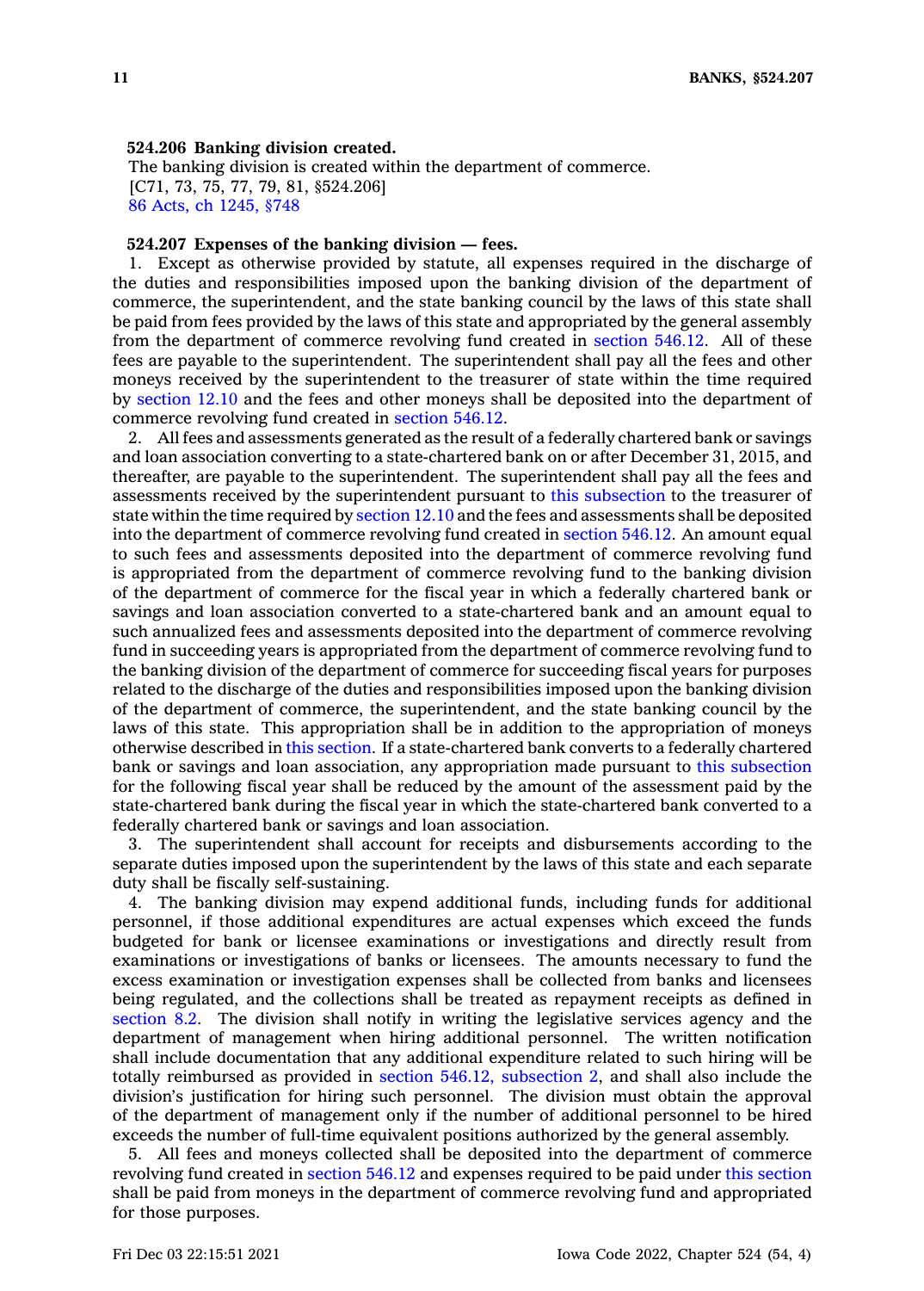6. All moneys received by the superintendent pursuant to <sup>a</sup> multi-state settlement with <sup>a</sup> provider of financial services such as <sup>a</sup> mortgage lender, <sup>a</sup> mortgage servicer, or any other person regulated by the banking division of the department of commerce shall be deposited into the department of commerce revolving fund created in [section](https://www.legis.iowa.gov/docs/code/546.12.pdf) 546.12 and an amount equal to the amount deposited into the fund is appropriated to the banking division of the department of commerce for the fiscal year in which such moneys are received and in succeeding fiscal years for the purpose of supporting those duties of the banking division related to financial regulation that are limited to nonrecurring expenses such as equipment purchases, training, technology, and retirement payouts related to the oversight of mortgage lending, state-chartered banks, and other financial services regulated by the banking division. This appropriation shall be in addition to the appropriation of moneys otherwise described in this [section](https://www.legis.iowa.gov/docs/code/524.207.pdf). The superintendent shall submit <sup>a</sup> report to the department of management and to the legislative services agency detailing the expenditure of moneys appropriated to the banking division pursuant to this [subsection](https://www.legis.iowa.gov/docs/code/524.207.pdf) during each fiscal year. The initial report shall be submitted on or before September 15, 2016, and each September 15 thereafter. Moneys appropriated pursuant to this [subsection](https://www.legis.iowa.gov/docs/code/524.207.pdf) are not subject to [section](https://www.legis.iowa.gov/docs/code/8.33.pdf) 8.33 and shall not be transferred, used, obligated, appropriated, or otherwise encumbered except as provided in this [subsection](https://www.legis.iowa.gov/docs/code/524.207.pdf).

[C24, 27, 31, 35, 39, §**9144, 9145, 9149;** C46, 50, 54, 58, 62, 66, §524.16, 524.17, 524.22; C71, 73, 75, 77, 79, 81, §524.207]

86 Acts, ch [1246,](https://www.legis.iowa.gov/docs/acts/1986/CH1246.pdf) §616; 87 [Acts,](https://www.legis.iowa.gov/docs/acts/87/CH0234.pdf) ch 234, §435; 90 Acts, ch [1247,](https://www.legis.iowa.gov/docs/acts/90/CH1247.pdf) §14; 91 Acts, ch 260, [§1243](https://www.legis.iowa.gov/docs/acts/91/CH0260.pdf); 93 [Acts,](https://www.legis.iowa.gov/docs/acts/93/CH0131.pdf) ch 131, §22; 94 Acts, ch [1107,](https://www.legis.iowa.gov/docs/acts/94/CH1107.pdf) §85; 2003 [Acts,](https://www.legis.iowa.gov/docs/acts/2003/CH0035.pdf) ch 35, §45, 49; 2004 Acts, ch [1141,](https://www.legis.iowa.gov/docs/acts/2004/CH1141.pdf) §6; 2009 [Acts,](https://www.legis.iowa.gov/docs/acts/2009/CH0181.pdf) ch 181, §103; 2016 Acts, ch [1130,](https://www.legis.iowa.gov/docs/acts/2016/CH1130.pdf) §27, 29, 31

# **524.208 Examiners and other employees.**

The superintendent may appoint examiners and other employees as the superintendent deems necessary to the proper discharge of the duties imposed upon the superintendent by the laws of this state. Pay plans shall be established for employees, other than clerical employees or employees of the professional licensing and regulation bureau of the banking division, who examine the accounts and affairs of state banks and who examine the accounts and affairs of other persons, subject to supervision and regulation by the superintendent, which are substantially equivalent to those paid by the federal deposit insurance corporation and other federal supervisory agencies in this area of the United States.

[C24, 27, 31, 35, 39, §**9136, 9137;** C46, 50, 54, 58, 62, 66, §524.6, 524.7; C71, 73, 75, 77, 79, 81, §524.208]

86 Acts, ch [1245,](https://www.legis.iowa.gov/docs/acts/1986/CH1245.pdf) §749; 2004 Acts, ch [1141,](https://www.legis.iowa.gov/docs/acts/2004/CH1141.pdf) §7; 2006 Acts, ch [1177,](https://www.legis.iowa.gov/docs/acts/2006/CH1177.pdf) §32

#### **524.209 Expenses.**

The superintendent, examiners, and other employees of the banking division shall be entitled to receive reimbursement for expenses incurred in the performance of their duties. The superintendent, and when specifically authorized by the superintendent, examiners, and other employees of the banking division, shall be entitled to receive reimbursement for expenses incurred while attending conventions, meetings, conferences, schools, or seminars relating to the performance of their duties, and such expenses shall be paid by the treasurer of state on warrants drawn by the director of the department of administrative services.

[C24, 27, 31, 35, 39, §**9144;** C46, 50, 54, 58, 62, 66, §524.16; C71, 73, 75, 77, 79, 81, §524.209] 2003 [Acts,](https://www.legis.iowa.gov/docs/acts/2003/CH0145.pdf) ch 145, §286; 2004 Acts, ch [1141,](https://www.legis.iowa.gov/docs/acts/2004/CH1141.pdf) §8

# **524.210 Insurance and surety bonds.**

The superintendent shall acquire good and sufficient bond in <sup>a</sup> company authorized to do business in this state insuring the faithful performance of examiners and all other employees of the banking division and insuring against any liability which may accrue in the case of the loss of any property of <sup>a</sup> state bank, of <sup>a</sup> customer of <sup>a</sup> state bank, or of any other person in the course of any examination, investigation, or other function required or allowed by the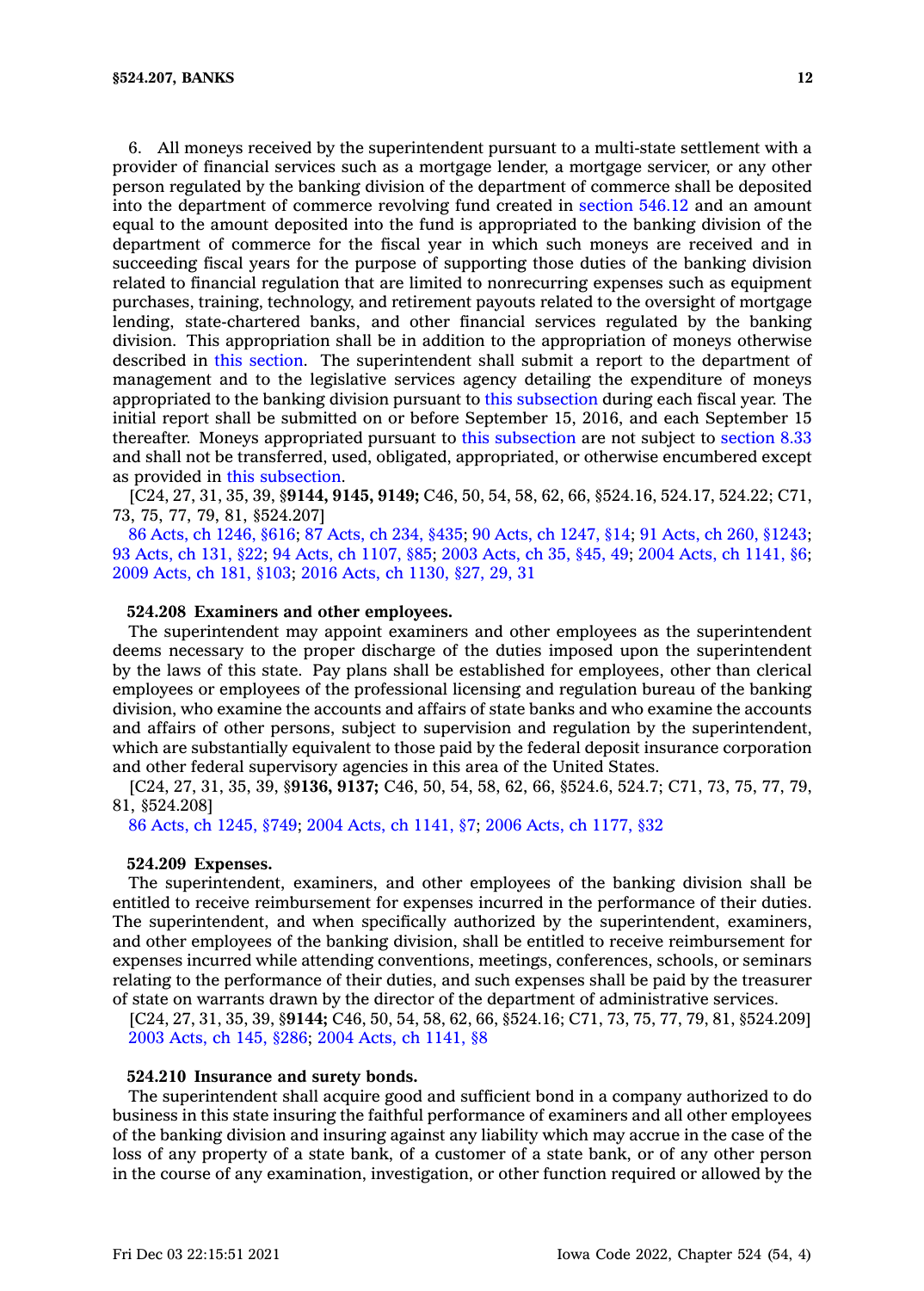laws of this state. The superintendent shall be bonded in accordance with the provisions of [chapter](https://www.legis.iowa.gov/docs/code//64.pdf) 64.

[C24, 27, 31, 35, 39, §**9138, 9139;** C46, 50, 54, 58, 62, 66, §524.8, 524.9; C71, 73, 75, 77, 79, 81, §524.210]

2004 Acts, ch [1141,](https://www.legis.iowa.gov/docs/acts/2004/CH1141.pdf) §9

# **524.211 Prohibitions relating to banking division personnel.**

1. The superintendent, general counsel, examiners, and other employees assigned to the bank bureau of the banking division are prohibited from obtaining <sup>a</sup> loan of money or property from <sup>a</sup> state-chartered bank, or any person or entity affiliated with <sup>a</sup> state-chartered bank, unless they do not personally participate in the examination, oversight, or official review concerning the regulation of the bank.

2. The superintendent, general counsel, examiners, and other employees assigned to the finance bureau of the banking division are prohibited from obtaining <sup>a</sup> loan of money or property from <sup>a</sup> person or entity licensed pursuant to [chapter](https://www.legis.iowa.gov/docs/code//533A.pdf) 533A, [533D](https://www.legis.iowa.gov/docs/code//533D.pdf), [536](https://www.legis.iowa.gov/docs/code//536.pdf), or [536A](https://www.legis.iowa.gov/docs/code//536A.pdf), or <sup>a</sup> person or entity affiliated with such licensee.

3. The superintendent, general counsel, examiners, and other employees of the banking division, who have credit relations with <sup>a</sup> person or entity licensed or registered pursuant to [chapter](https://www.legis.iowa.gov/docs/code//535B.pdf) 535B, [535D](https://www.legis.iowa.gov/docs/code//535D.pdf), or [536C](https://www.legis.iowa.gov/docs/code//536C.pdf), are prohibited from participating in decisions, oversight, and official review of matters concerning the regulation of the licensee or registrant.

4. Examiners and other employees assigned to the bank bureau of the banking division who have credit relations with <sup>a</sup> person or entity licensed pursuant to [chapter](https://www.legis.iowa.gov/docs/code//533A.pdf) 533A, [533D](https://www.legis.iowa.gov/docs/code//533D.pdf), [536](https://www.legis.iowa.gov/docs/code//536.pdf), or [536A](https://www.legis.iowa.gov/docs/code//536A.pdf), or with <sup>a</sup> person or entity affiliated with such licensee, are prohibited from participating in decisions, oversight, and official review of matters concerning the regulation of the licensee.

5. An employee of the banking division, other than the superintendent or <sup>a</sup> member of the state banking council or one of the boards in the professional licensing and regulation bureau of the division, shall not perform any services for, and shall not be <sup>a</sup> shareholder, member, partner, owner, director, officer, or employee of, any enterprise, person, or affiliate subject to the regulatory purview of the banking division.

6. For the purposes of this [section](https://www.legis.iowa.gov/docs/code/524.211.pdf) and section [524.212](https://www.legis.iowa.gov/docs/code/524.212.pdf), an affiliate of <sup>a</sup> person other than <sup>a</sup> state bank shall include any corporation, trust, estate, association or other similar organization:

*a.* Of which such person, directly or indirectly, owns or controls either <sup>a</sup> majority of the voting shares or more than fifty percent of the number of shares voted for the election of its directors, trustees, or other individuals exercising similar functions at the preceding election, or controls in any manner the election of <sup>a</sup> majority of its directors, trustees or other individuals exercising similar functions.

*b.* Of which control is held, directly or indirectly, through share ownership or in any other manner, by the shareholders of such person who own or control either <sup>a</sup> majority of the shares of such person or more than fifty percent of the number of shares voted for the election of directors of such person at the preceding election or by trustees for the benefit of the shareholders of any such person.

*c.* Of which <sup>a</sup> majority of its directors, trustees, or other individuals exercising similar functions are directors of any one such person.

*d.* Which owns or controls, directly or indirectly, either <sup>a</sup> majority of the voting shares of such person or more than fifty percent of the total number of shares voted for the election of directors of such person at the preceding election, or controls in any manner the election of <sup>a</sup> majority of the directors of such person, or for the benefit of whose shareholders or members all or substantially all of the outstanding voting shares of such person is held by trustees.

7. The superintendent, examiners, or other employees who are convicted of <sup>a</sup> felony while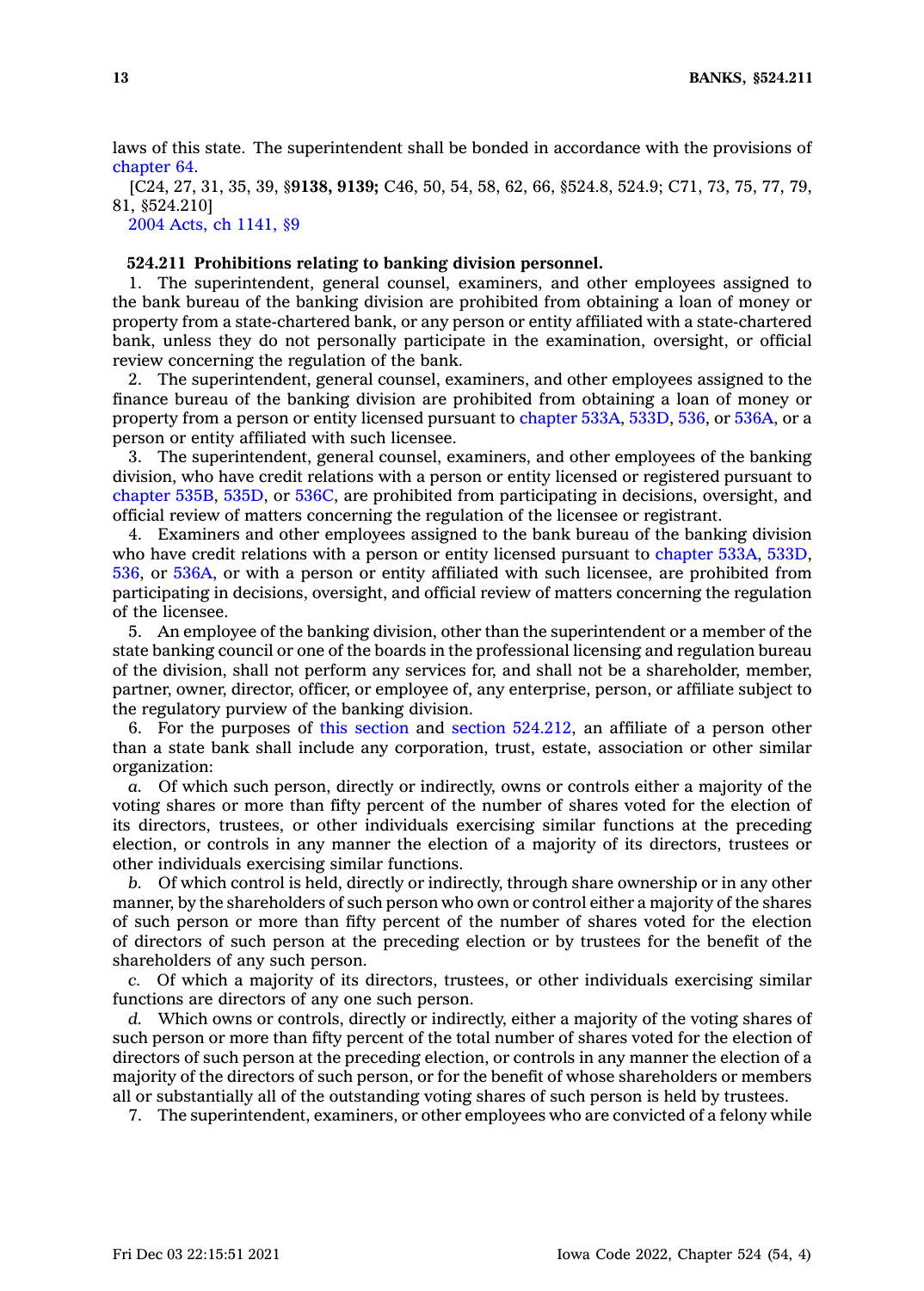holding such position shall be immediately discharged from employment and shall be forever disqualified from holding any position in the banking division.

[C97, §1875, 1876; SS15, §1875; C24, 27, 31, 35, 39, §**9146;** C46, 50, 54, 58, 62, 66, §524.18; C71, 73, 75, 77, 79, 81, §524.211; 81 [Acts,](https://www.legis.iowa.gov/docs/acts/1981/CH0172.pdf) ch 172, §1]

95 [Acts,](https://www.legis.iowa.gov/docs/acts/1995/CH0148.pdf) ch 148, §11 – 13; 96 Acts, ch [1056,](https://www.legis.iowa.gov/docs/acts/96/CH1056.pdf) §3; 2004 Acts, ch [1141,](https://www.legis.iowa.gov/docs/acts/2004/CH1141.pdf) §10; 2006 Acts, ch [1177,](https://www.legis.iowa.gov/docs/acts/2006/CH1177.pdf) [§33](https://www.legis.iowa.gov/docs/acts/2006/CH1177.pdf); 2007 [Acts,](https://www.legis.iowa.gov/docs/acts/2007/CH0088.pdf) ch 88, §3; 2008 Acts, ch [1160,](https://www.legis.iowa.gov/docs/acts/2008/CH1160.pdf) §3; 2011 [Acts,](https://www.legis.iowa.gov/docs/acts/2011/CH0102.pdf) ch 102, §1; 2012 Acts, ch [1017,](https://www.legis.iowa.gov/docs/acts/2012/CH1017.pdf) [§106](https://www.legis.iowa.gov/docs/acts/2012/CH1017.pdf)

Referred to in [§524.1611](https://www.legis.iowa.gov/docs/code/524.1611.pdf)

## **524.212 Prohibition against disclosure of regulatory information.**

1. The superintendent, members of the state banking council, general counsel, examiners, or other employees of the banking division shall not disclose, in any manner, to any person other than the person examined and those regulatory agencies referred to in section [524.217,](https://www.legis.iowa.gov/docs/code/524.217.pdf) [subsection](https://www.legis.iowa.gov/docs/code/524.217.pdf) 2, any information relating specifically to the supervision and regulation of any state bank, persons subject to the provisions of [chapter](https://www.legis.iowa.gov/docs/code//533A.pdf) 533A, [533C](https://www.legis.iowa.gov/docs/code//533C.pdf), [536](https://www.legis.iowa.gov/docs/code//536.pdf), or [536A](https://www.legis.iowa.gov/docs/code//536A.pdf), any affiliate of any state bank, or an affiliate of <sup>a</sup> person subject to the provisions of [chapter](https://www.legis.iowa.gov/docs/code//533A.pdf) 533A, [533C](https://www.legis.iowa.gov/docs/code//533C.pdf), [536](https://www.legis.iowa.gov/docs/code//536.pdf), or [536A](https://www.legis.iowa.gov/docs/code//536A.pdf), except when ordered to do so by <sup>a</sup> court of competent jurisdiction and then only in those instances referred to in section 524.215, [subsection](https://www.legis.iowa.gov/docs/code/524.215.pdf) 2, paragraphs *"a"*, *"b"*, *"c"*, *"e"*, and *"f"*.

2. The superintendent may receive documents, materials, or other information, including otherwise confidential and privileged documents, materials, or other information, from other local, state, federal, and international regulatory agencies, the conference of state bank supervisors and its affiliates or subsidiaries, the American association of mortgage regulators and its affiliates or subsidiaries, and the national association of consumer credit administrators and its affiliates or subsidiaries, and shall maintain as confidential and privileged any such document, material, or other information received with notice or the understanding that it is confidential or privileged under the laws of the jurisdiction that is the source of the document, material, or other information. With respect to documents, materials, or other information that is shared or stored electronically, the superintendent is authorized to take any necessary steps to ensure the division's information technology systems comply with the information technology security requirements established by any of the regulatory agencies or associations of state regulatory agencies described in this [section](https://www.legis.iowa.gov/docs/code/524.212.pdf).

[C31, 35, §9146-c1; C39, §**9146.1;** C46, 50, 54, 58, 62, 66, §524.19; C71, 73, 75, 77, 79, 81, §524.212]

95 [Acts,](https://www.legis.iowa.gov/docs/acts/1995/CH0148.pdf) ch 148, §14; 2003 [Acts,](https://www.legis.iowa.gov/docs/acts/2003/CH0096.pdf) ch 96, §40, 42; 2004 Acts, ch [1141,](https://www.legis.iowa.gov/docs/acts/2004/CH1141.pdf) §11; 2008 Acts, ch [1031,](https://www.legis.iowa.gov/docs/acts/2008/CH1031.pdf) [§56](https://www.legis.iowa.gov/docs/acts/2008/CH1031.pdf); 2008 Acts, ch [1160,](https://www.legis.iowa.gov/docs/acts/2008/CH1160.pdf) §4; 2011 [Acts,](https://www.legis.iowa.gov/docs/acts/2011/CH0102.pdf) ch 102, §2 Referred to in [§524.211](https://www.legis.iowa.gov/docs/code/524.211.pdf), [524.1611](https://www.legis.iowa.gov/docs/code/524.1611.pdf)

#### **524.213 Duties and powers of superintendent.**

The superintendent shall have general control, supervision and regulation of all state banks and shall be charged with the administration, interpretation, and execution of the laws, rules, and regulations of this state and any other state or federal law or regulation relating to banks and banking and with such other duties and responsibilities as are imposed upon the superintendent by the laws of this state. The superintendent shall have power to adopt and promulgate such rules and regulations as necessary to carry out and enforce, properly and effectively, the provisions of this [chapter](https://www.legis.iowa.gov/docs/code//524.pdf) and [chapter](https://www.legis.iowa.gov/docs/code//12C.pdf) 12C applicable to banks.

[C24, 27, 31, 35, 39, §**9140;** C46, 50, 54, 58, 62, 66, §524.10; C71, 73, 75, 77, 79, 81, §524.213] 2002 Acts, ch [1096,](https://www.legis.iowa.gov/docs/acts/2002/CH1096.pdf) §15, 17; 2010 Acts, ch [1028,](https://www.legis.iowa.gov/docs/acts/2010/CH1028.pdf) §6; 2017 [Acts,](https://www.legis.iowa.gov/docs/acts/2017/CH0138.pdf) ch 138, §1

## **524.214 Subpoena — contempt.**

1. The superintendent and, upon the approval of the superintendent, any examiner or other employees of the banking division shall have the power to subpoena witnesses, to compel their attendance, to administer an oath, to examine any person under oath and to require the production of any relevant books or papers. Such examination may be conducted on any subject relating to the duties imposed upon, or powers vested in, the superintendent under the provisions of this [chapter](https://www.legis.iowa.gov/docs/code//524.pdf) or any other chapter administered by the superintendent.

2. Whenever any person subpoenaed pursuant to [subsection](https://www.legis.iowa.gov/docs/code/524.214.pdf) 1 of this [section](https://www.legis.iowa.gov/docs/code/524.214.pdf) neglects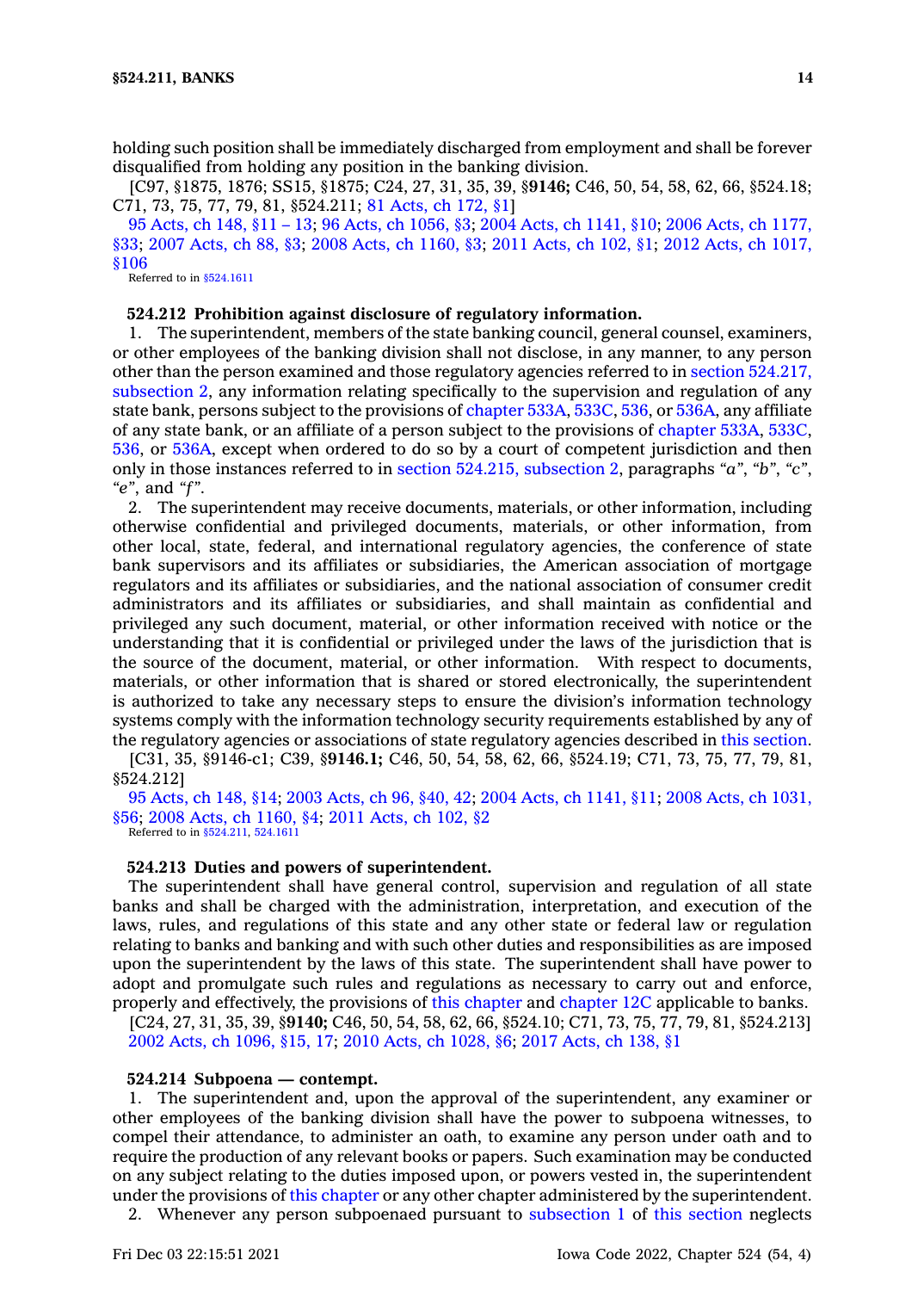or refuses to obey the terms of such subpoena, to produce books or papers or to give testimony, as required, the superintendent may apply to the district court of Polk county for the enforcement of such subpoena or the issuance of an order compelling such compliance as the court may direct.

3. The refusal of any person to obey an order of the district court, issued pursuant to [subsection](https://www.legis.iowa.gov/docs/code/524.214.pdf) 2 of this [section](https://www.legis.iowa.gov/docs/code/524.214.pdf), without reasonable cause, shall be considered <sup>a</sup> contempt of that court.

[C97, §1877; S13, §1871; C24, 27, 31, 35, 39, §**9226, 9236;** C46, 50, 54, 58, 62, 66, §528.20, 528.30; C71, 73, 75, 77, 79, 81, §524.214]

2004 Acts, ch [1141,](https://www.legis.iowa.gov/docs/acts/2004/CH1141.pdf) §12; 2007 [Acts,](https://www.legis.iowa.gov/docs/acts/2007/CH0088.pdf) ch 88, §4 Referred to in [§524.217](https://www.legis.iowa.gov/docs/code/524.217.pdf)

# **524.215 Records of division of banking.**

1. All records of the division of banking shall be public records subject to the provisions of [chapter](https://www.legis.iowa.gov/docs/code//22.pdf) 22, except that all papers, documents, reports, reports of examinations, and other writings relating specifically to the supervision and regulation of any state bank or other person by the superintendent pursuant to the laws of this state shall not be public records and shall not be open for examination or copying by the public or for examination or publication by the news media.

2. The superintendent, members of the state banking council, examiners, or other employees of the banking division shall not be subpoenaed in any cause or proceeding to give testimony concerning information relating specifically to the supervision and regulation of any state bank or other person by the superintendent pursuant to the laws of this state, and the records of the banking division which relate specifically to the supervision and regulation of any such state bank or other such person shall not be offered in evidence in any court or subject to subpoena by any party except, where relevant:

*a.* In such actions or proceedings as are brought by the superintendent.

*b.* In any matter in which an interested and proper party seeks review of <sup>a</sup> decision of the superintendent.

*c.* In any action or proceeding which arises out of the criminal provisions of the laws of this state or the United States.

*d.* In any action brought as <sup>a</sup> shareholders derivative suit against <sup>a</sup> state bank or other entity regulated by the superintendent.

*e.* In an action brought to recover moneys for <sup>a</sup> loss in connection with an indemnity bond which was <sup>a</sup> result of embezzlement, misappropriation, or misuse of state bank funds by <sup>a</sup> director, officer, or employee of the state bank.

*f.* In an action brought to recover moneys for <sup>a</sup> loss in connection with an indemnity bond which was <sup>a</sup> result of embezzlement, misappropriation, or misuse of funds, belonging to an entity regulated by the superintendent, by <sup>a</sup> director, officer, or employee of the entity.

[C31, 35, §9146-c1; C39, §**9146.1;** C46, 50, 54, 58, 62, 66, §524.19; C71, 73, 75, 77, 79, 81, §524.215]

95 [Acts,](https://www.legis.iowa.gov/docs/acts/1995/CH0148.pdf) ch 148, §15; 96 Acts, ch [1056,](https://www.legis.iowa.gov/docs/acts/96/CH1056.pdf) §4; 2004 Acts, ch [1141,](https://www.legis.iowa.gov/docs/acts/2004/CH1141.pdf) §13; 2007 [Acts,](https://www.legis.iowa.gov/docs/acts/2007/CH0088.pdf) ch 88, §5, 6; 2016 Acts, ch [1011,](https://www.legis.iowa.gov/docs/acts/2016/CH1011.pdf) §100

Referred to in \$524,212

#### **524.215A Preservation of division of banking records.**

1. The division of banking may preserve records, papers, or documents kept by the division or in the possession or custody of the division by any of the following means:

*a.* Photographing or microphotographing, or otherwise reproducing upon film.

*b.* Preserving in any electronic medium or format capable of being read or scanned by computer and capable of being reproduced by printing or by any other form of reproduction of electronically stored data.

2. Photographs, microphotographs, or photographic films or copies thereof, or reproductions of electronically stored data, created pursuant to [subsection](https://www.legis.iowa.gov/docs/code/524.215A.pdf) 1 shall be deemed to be an original record for all purposes, including introduction in evidence in all state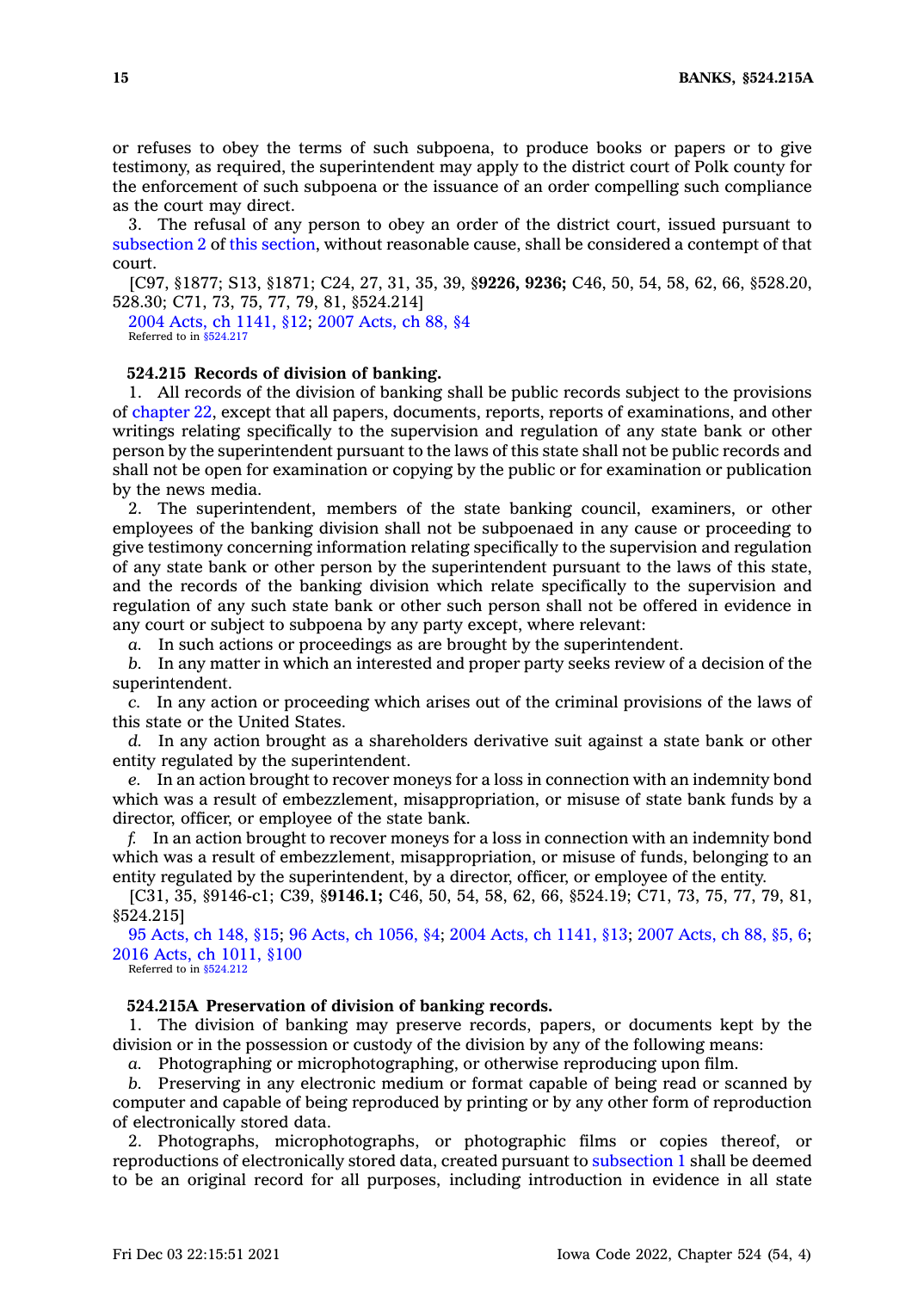and federal courts or administrative hearings, and shall be admissible to prove any act, transaction, occurrence, or event therein recorded.

3. Photographs, microphotographs, or photographic films or copies thereof, or reproductions of electronically stored data, created pursuant to [subsection](https://www.legis.iowa.gov/docs/code/524.215A.pdf) 1 shall be preserved in such manner as the division prescribes, and the original photographs, microphotographs, photographic films, copies, and reproductions may be destroyed or otherwise disposed of as the division directs.

4. The division of banking may adopt <sup>a</sup> record retention policy authorizing the division to destroy communications received by electronic mail that are more than six months old.

2007 [Acts,](https://www.legis.iowa.gov/docs/acts/2007/CH0170.pdf) ch 170, §1; 2010 Acts, ch [1028,](https://www.legis.iowa.gov/docs/acts/2010/CH1028.pdf) §7

# **524.216 Annual report of superintendent.**

1. The superintendent shall make <sup>a</sup> report in writing annually to the governor in the manner and within the time required by [chapter](https://www.legis.iowa.gov/docs/code//7A.pdf) 7A.

2. In addition to the matters required by [chapter](https://www.legis.iowa.gov/docs/code//7A.pdf) 7A, the annual report of the superintendent shall contain:

*a.* A summary of applications approved or denied by the superintendent pursuant to [this](https://www.legis.iowa.gov/docs/code//524.pdf) [chapter](https://www.legis.iowa.gov/docs/code//524.pdf) since the superintendent's last previous report.

*b.* A summary of the assets, liabilities, and capital structure of all state banks as of June 30 of the year for which the report is made.

*c.* A statement of the receipts and disbursements of funds of the superintendent during the fiscal year ending on the preceding June 30 and of the funds on hand on such June 30.

*d.* Such other information as the superintendent may deem appropriate and advisable to fairly disclose the discharge of the duties imposed upon the superintendent by this [chapter](https://www.legis.iowa.gov/docs/code//524.pdf).

[C97, §1881; C24, 27, 31, 35, 39, §**9148;** C46, 50, 54, 58, 62, 66, §524.21; C71, 73, 75, 77, 79, 81, §524.216]

2004 Acts, ch [1141,](https://www.legis.iowa.gov/docs/acts/2004/CH1141.pdf) §14; 2007 [Acts,](https://www.legis.iowa.gov/docs/acts/2007/CH0088.pdf) ch 88, §7; 2008 Acts, ch [1160,](https://www.legis.iowa.gov/docs/acts/2008/CH1160.pdf) §5; 2012 Acts, ch [1017,](https://www.legis.iowa.gov/docs/acts/2012/CH1017.pdf) [§107](https://www.legis.iowa.gov/docs/acts/2012/CH1017.pdf)

#### **524.217 Examinations.**

1. The superintendent may do all of the following:

*a.* Make or cause to be made an examination of every state bank and trust company whenever in the superintendent's judgment such examination is necessary or advisable, but in no event less frequently than once during each two-year period by either the banking division or the appropriate federal banking agency. During the course of each examination of <sup>a</sup> state bank or trust company, inquiry shall be made as to its financial condition, the security afforded to those to whom it is obligated, the policies of its management, whether the requirements of law have been complied with in the administration of its affairs, and such other matters as the superintendent may prescribe.

*b.* Make or cause to be made such limited examinations at such times and with such frequency as the superintendent deems necessary and advisable to determine the condition of any state bank or trust company and whether any person has violated any of the provisions of this [chapter](https://www.legis.iowa.gov/docs/code//524.pdf).

*c.* Make or cause to be made an examination of any corporation in which the state bank or trust company owns shares.

*d.* Upon application to and order of the district court of Polk county, make or cause to be made an examination of any person having business transactions or <sup>a</sup> relationship with any state bank or trust company when such examination is deemed necessary and advisable in order to determine whether the capital of the state bank or trust company is impaired or whether the safety of its deposits has been imperiled. The fee for any such examination shall be paid by the state bank or trust company.

*e.* To the extent necessary for the purpose of any examination provided for by this [section](https://www.legis.iowa.gov/docs/code/524.217.pdf) and section [524.1105](https://www.legis.iowa.gov/docs/code/524.1105.pdf), examine all relevant books, records, accounts, and documents and compel the production of the same in the manner prescribed by section [524.214](https://www.legis.iowa.gov/docs/code/524.214.pdf).

2. The superintendent may furnish to the federal deposit insurance corporation, the federal reserve system, the United States department of the treasury, the national credit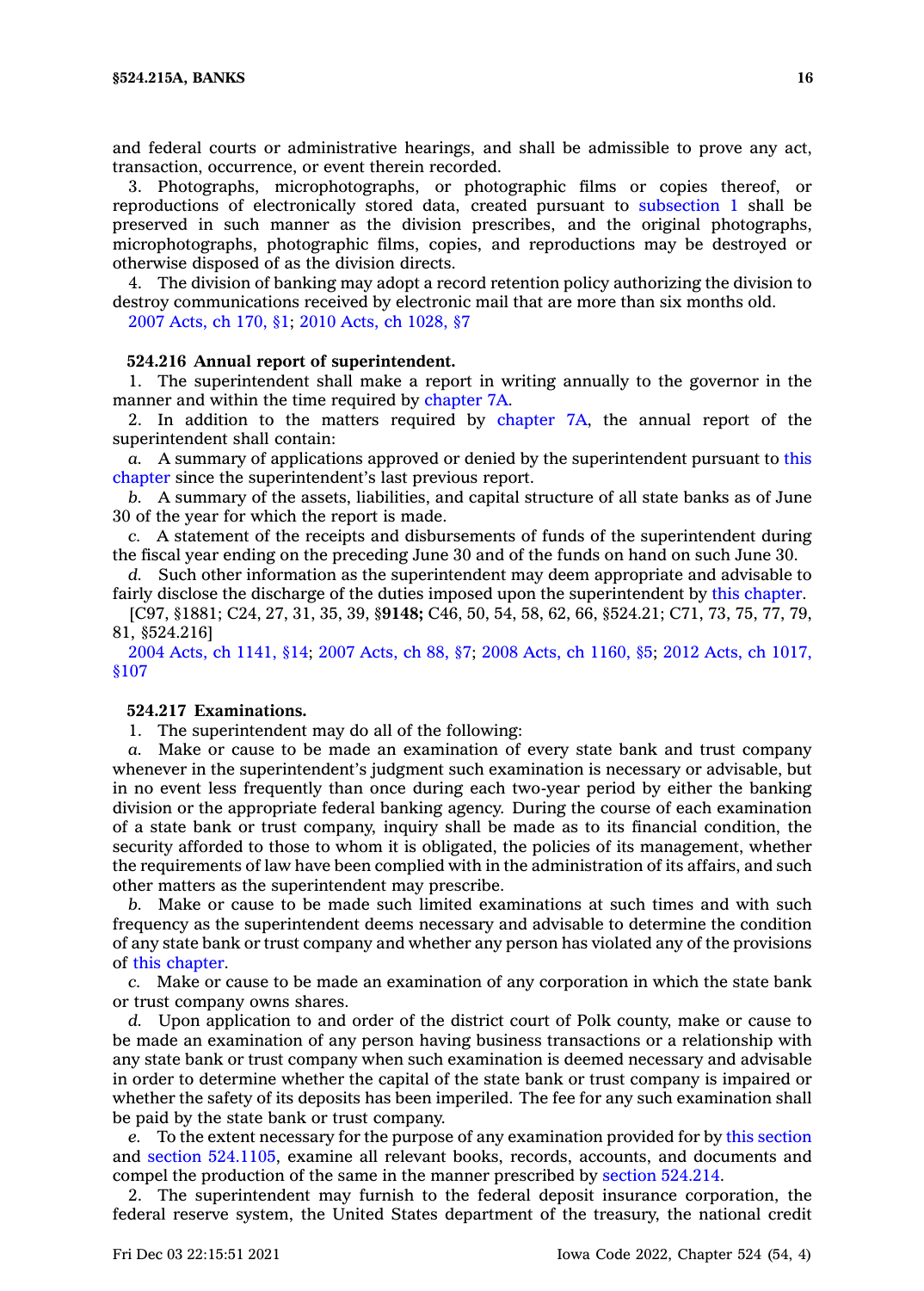union administration, the federal home loan bank, and financial institution regulatory authorities of other states, or to any official or supervising examiner of such regulatory authorities, <sup>a</sup> copy of the report of any or all examinations made of any state bank and of any affiliate of <sup>a</sup> state bank.

3. A copy of the report of each examination of <sup>a</sup> state bank or trust company shall be transmitted by the superintendent to the board of directors of the state bank or trust company except to the extent that the report of any such examination may be confidential to the superintendent, and each member of the board of directors shall furnish to the superintendent, on forms to be supplied by the superintendent, <sup>a</sup> statement that the member has read the report of examination.

4. All reports of examinations, including any copies of such reports, in the possession of any person other than the superintendent or employee of the banking division, including any state bank or any agency to which any report of such examination may be furnished under [subsection](https://www.legis.iowa.gov/docs/code/524.217.pdf) 2, shall be confidential communications, shall not be subject to subpoena from such persons, and shall not be published or made public by such persons.

5. The report of examination of any affiliate or of any person examined as provided for in [subsection](https://www.legis.iowa.gov/docs/code/524.217.pdf) 1, paragraph *"c"* or *"d"*, shall not be transmitted by the superintendent to any such affiliate or person or to any state bank or trust company or to the board of directors of any state bank or trust company unless authorized or requested by such affiliate or person.

6. The superintendent may enter into contractual agreements with other state regulators of financial institutions to share examiners or to assist in each state's respective examinations. The division of banking shall be reimbursed for any costs incurred when providing services to other states pursuant to this [subsection](https://www.legis.iowa.gov/docs/code/524.217.pdf). Any division of banking personnel assisting another state with its examination shall be covered by the provisions of the other state's tort claims act, to the extent permitted by the laws of the other state. If the law of the other state does not extend coverage to the division of banking personnel working on the other state's examination, the provisions of [chapter](https://www.legis.iowa.gov/docs/code//669.pdf) 669 shall apply.

[R60, §1637; C73, §1571; C97, §1873; S13, §1873; C24, 27, 31, 35, §9231, 9283-g4; C39, §**9231, 9283.47;** C46, 50, 54, 58, 62, 66, §528.25, 530.4; C71, 73, 75, 77, 79, 81, §524.217]

89 [Acts,](https://www.legis.iowa.gov/docs/acts/1989/CH0257.pdf) ch 257, §5; 90 Acts, ch [1228,](https://www.legis.iowa.gov/docs/acts/1990/CH1228.pdf) §2; 92 Acts, ch [1161,](https://www.legis.iowa.gov/docs/acts/1992/CH1161.pdf) §1; 95 [Acts,](https://www.legis.iowa.gov/docs/acts/1995/CH0148.pdf) ch 148, §16; [2004](https://www.legis.iowa.gov/docs/acts/2004/CH1141.pdf) Acts, ch [1141,](https://www.legis.iowa.gov/docs/acts/2004/CH1141.pdf) §15; 2006 Acts, ch [1015,](https://www.legis.iowa.gov/docs/acts/2006/CH1015.pdf) §2; 2007 [Acts,](https://www.legis.iowa.gov/docs/acts/2007/CH0170.pdf) ch 170, §2, 3

Referred to in [§524.212](https://www.legis.iowa.gov/docs/code/524.212.pdf), [524.219](https://www.legis.iowa.gov/docs/code/524.219.pdf), [537.2305](https://www.legis.iowa.gov/docs/code/537.2305.pdf)

# **524.218 Regulation and examination of services.**

A state bank shall not cause to be performed by contract or otherwise, any bank services, of <sup>a</sup> type referred to in section [524.804](https://www.legis.iowa.gov/docs/code/524.804.pdf) for itself or any affiliate, whether on or off its premises, unless the person performing such services will be subject to supervision, regulation, and examination by the superintendent to the same extent as if such services were being performed by the state bank itself on its own premises.

[C71, 73, 75, 77, 79, 81, §524.218; 81 [Acts,](https://www.legis.iowa.gov/docs/acts/1981/CH0173.pdf) ch 173, §9] 2004 Acts, ch [1141,](https://www.legis.iowa.gov/docs/acts/2004/CH1141.pdf) §16

#### **524.219 Fees.**

1. A state bank subject to examination, supervision, and regulation by the superintendent shall pay to the superintendent fees, established by the superintendent, based on the costs and expenses incurred in the discharge of the duties imposed upon the superintendent by this [chapter](https://www.legis.iowa.gov/docs/code//524.pdf). The fees shall include but are not limited to costs and expenses for salaries, expenses and travel for employees, office facilities, supplies, and equipment.

2. The fees for examination of any affiliate of <sup>a</sup> state bank as provided for in [section](https://www.legis.iowa.gov/docs/code/524.1105.pdf) [524.1105](https://www.legis.iowa.gov/docs/code/524.1105.pdf), and the examinations provided for in section 524.217, [subsection](https://www.legis.iowa.gov/docs/code/524.217.pdf) 1, paragraphs *"c"* and *"d"*, shall be established by the superintendent, based on the time required for the examination and the administrative costs and expenses incurred in the discharge of the duties imposed upon the superintendent by this [chapter](https://www.legis.iowa.gov/docs/code//524.pdf). The fees shall include but not be limited to costs and expenses for salaries, expenses and travel for employees, office facilities, supplies, and equipment.

3. Failure to pay the amount of the fees to the superintendent within ten days after the date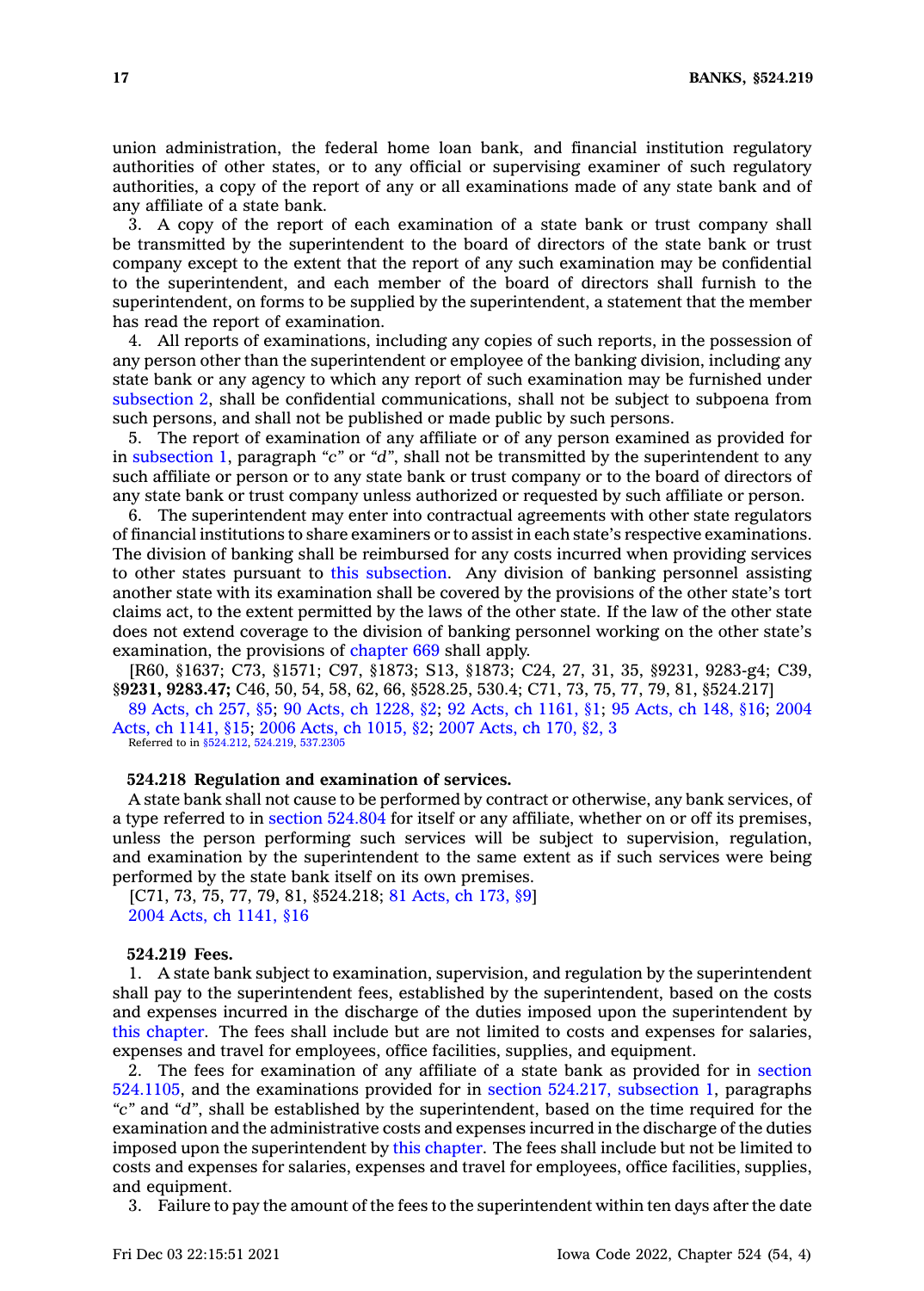of billing shall subject the state bank or any affiliate of <sup>a</sup> state bank to an additional charge equal to five percent of the amount of the fees for each day the payment is delinquent.

[C97, §1875, 1876, 1877; SS15, §1875; C24, 27, 31, 35, 39, §**9143, 9150, 9237;** C46, 50, 54, 58, 62, 66, §524.15, 524.23, 528.31; C71, 73, 75, 77, 79, 81, §524.219]

86 Acts, ch [1246,](https://www.legis.iowa.gov/docs/acts/1986/CH1246.pdf) §617; 95 [Acts,](https://www.legis.iowa.gov/docs/acts/1995/CH0148.pdf) ch 148, §17; 2004 Acts, ch [1141,](https://www.legis.iowa.gov/docs/acts/2004/CH1141.pdf) §17

# **524.220 Reports to superintendent.**

1. A state bank shall render <sup>a</sup> full, clear, and accurate statement of its condition to the superintendent, in <sup>a</sup> format prescribed by the superintendent, verified by the oath of two of its officers, and attested by at least two of the directors. The superintendent may, in the superintendent's discretion, use any form of statement of condition that is used by the federal deposit insurance corporation or the federal reserve system.

2. The statement shall be transmitted to the superintendent or the superintendent's designee within thirty days after the end of each calendar quarter.

3. The superintendent shall also have power to call for special reports from <sup>a</sup> state bank whenever in the superintendent's judgment the same are necessary in order to obtain <sup>a</sup> full and complete knowledge of its condition. Such reports shall be verified and attested in the same manner as required in [subsection](https://www.legis.iowa.gov/docs/code/524.220.pdf) 1 of this [section](https://www.legis.iowa.gov/docs/code/524.220.pdf).

[R60, §1636, 1637; C73, §1570, 1571; C97, §1872, 1873, 1874; S13, §1873, 1889-m; C24, 27, 31, 35, 39, §**9228, 9229, 9231, 9232, 9234, 9305;** C46, 50, 54, 58, §528.22, 528.23, 528.25, 528.26, 528.28, 532.20; C62, 66, §528.22, 528.23, 528.25, 528.26, 528.28; C71, 73, 75, 77, 79, 81, §524.220]

95 [Acts,](https://www.legis.iowa.gov/docs/acts/1995/CH0148.pdf) ch 148, §18; 96 Acts, ch [1056,](https://www.legis.iowa.gov/docs/acts/1996/CH1056.pdf) §5; 2006 Acts, ch [1015,](https://www.legis.iowa.gov/docs/acts/2006/CH1015.pdf) §3, 4 Referred to in [§524.103](https://www.legis.iowa.gov/docs/code/524.103.pdf)

## **524.221 Preservation of bank records — statute of limitations.**

1. *a.* A state bank is not required to preserve its records for <sup>a</sup> period longer than seven years after the first day of January of the year following the time of the making or filing of such records, provided, however, that account records showing unpaid balances due to depositors shall not be destroyed. A copy of an original may be kept in lieu of any such original record. For purposes of this [subsection](https://www.legis.iowa.gov/docs/code/524.221.pdf), <sup>a</sup> copy includes any duplicate, rerecording or reproduction of an original record from any photograph, photostat, microfilm, microcard, miniature or microphotograph, computer printout, electronically stored data or image, or other process which accurately reproduces or forms <sup>a</sup> durable medium for accurately and legibly reproducing an unaltered image or reproduction of the original record.

*b.* A copy is deemed to be an original and shall be treated as an original record in <sup>a</sup> judicial or administrative proceeding for purposes of admissibility in evidence. A facsimile, exemplification, or certified copy of any such copy reproduced from <sup>a</sup> film record is deemed to be <sup>a</sup> facsimile, exemplification, or certified copy of the original. A printout or other tangible output readable by sight shown to accurately reflect data contained in <sup>a</sup> promissory note, negotiable instrument, or letter of credit, which contains <sup>a</sup> signature made or created by electronic or digital means such that it is stored by <sup>a</sup> computer or similar device, is deemed to be an original of such note, instrument, or letter for purposes of presenting such note, instrument, or letter for payment, acceptance, or honor, or for purposes of <sup>a</sup> judicial proceeding involving <sup>a</sup> claim based upon such note, instrument, or letter.

2. All causes of action, other than actions for relief on the grounds of fraud or mistake, against <sup>a</sup> state bank based upon <sup>a</sup> claim or claims founded on <sup>a</sup> written contract, or <sup>a</sup> claim or claims inconsistent with an entry or entries in <sup>a</sup> state bank record, made in the regular course of business, shall be deemed to have accrued, and shall accrue for the purpose of the statute of limitations one year after the breach or failure of performance of <sup>a</sup> written contract, or one year after the date of such entry or entries. No action founded upon such <sup>a</sup> cause may be brought after the expiration of six years from the date of such accrual.

3. The provisions of this [section](https://www.legis.iowa.gov/docs/code/524.221.pdf), insofar as applicable, shall apply to the records of <sup>a</sup>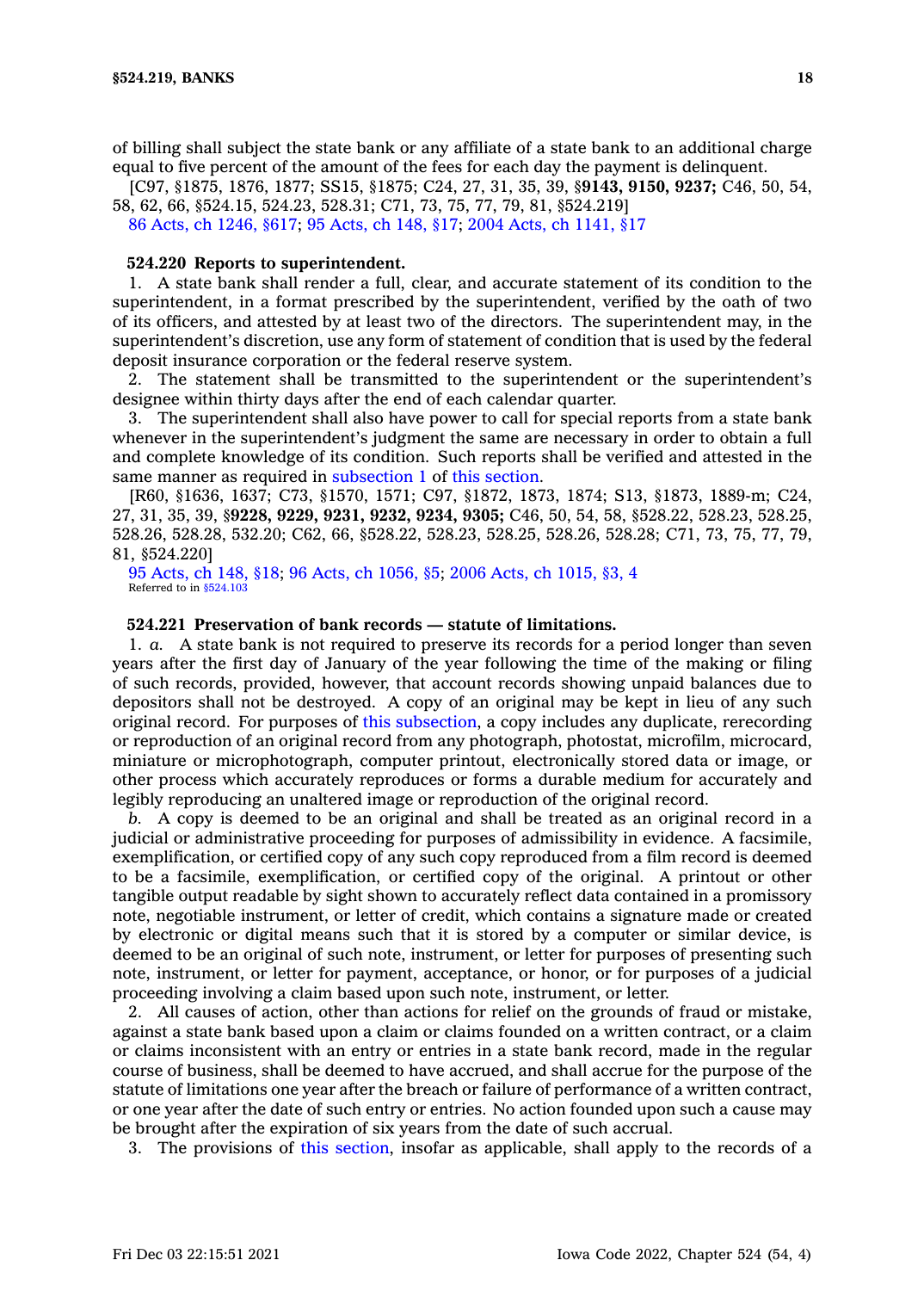national bank or <sup>a</sup> federally chartered savings bank or <sup>a</sup> federally chartered savings and loan association.

[C50, 54, 58, 62, 66, §528A.1 – 528A.5; C71, 73, 75, 77, 79, 81, §524.221] 91 [Acts,](https://www.legis.iowa.gov/docs/acts/1991/CH0095.pdf) ch 95, §1; 99 [Acts,](https://www.legis.iowa.gov/docs/acts/99/CH0034.pdf) ch 34, §1; 2011 [Acts,](https://www.legis.iowa.gov/docs/acts/2011/CH0087.pdf) ch 87, §1, 2; 2012 Acts, ch [1023,](https://www.legis.iowa.gov/docs/acts/2012/CH1023.pdf) §81 Referred to in [§524.1314](https://www.legis.iowa.gov/docs/code/524.1314.pdf)

# **524.222 Meetings of the board of directors called by superintendent.**

1. Whenever the superintendent deems it necessary and advisable the superintendent may cause <sup>a</sup> meeting of the board of directors of <sup>a</sup> state bank to be held in such manner and at such time and place as the superintendent may direct. Any report of an examination required or allowed by this [chapter](https://www.legis.iowa.gov/docs/code//524.pdf), any conclusions drawn therefrom by the superintendent, any recommendations made relative thereto and any other matters concerning the operation and condition of the state bank may be presented to the board of directors by the superintendent. The state bank shall cause the recommendations of the superintendent to be recorded in the minutes of the board of directors of the state bank.

2. Each member of the board of directors shall furnish to the superintendent <sup>a</sup> statement, on forms to be supplied by the superintendent, that the member has read and is familiar with the recommendations of the superintendent.

[C71, 73, 75, 77, 79, 81, §524.222] 2018 Acts, ch [1041,](https://www.legis.iowa.gov/docs/acts/2018/CH1041.pdf) §127

# **524.223 Power of superintendent to issue orders.**

1. Whenever it shall appear to the superintendent that <sup>a</sup> state bank is engaging or has engaged, or the superintendent has reasonable cause to believe that the state bank is about to engage, in an unsafe or unsound practice in conducting the business of such state bank, or is violating or has violated, or the superintendent has reasonable cause to believe that the state bank is about to violate, any provision of this [chapter](https://www.legis.iowa.gov/docs/code//524.pdf) or of any regulation adopted pursuant to this [chapter](https://www.legis.iowa.gov/docs/code//524.pdf), or any condition imposed in writing by the superintendent in connection with the approval of any matter required by this [chapter](https://www.legis.iowa.gov/docs/code//524.pdf), or any written agreement entered into with the superintendent, or any provision of [chapter](https://www.legis.iowa.gov/docs/code//12C.pdf) 12C or any rules adopted pursuant to [chapter](https://www.legis.iowa.gov/docs/code//12C.pdf) 12C, the superintendent may issue and serve upon the state bank <sup>a</sup> notice containing <sup>a</sup> statement of the facts constituting the alleged violation or violations, or the unsafe or unsound practice or practices, and fixing <sup>a</sup> time and place at which <sup>a</sup> hearing will be held to determine whether an order to cease and desist should be issued to the state bank.

2. If the state bank fails to appear at the hearing it shall be deemed to have consented to the issuance of <sup>a</sup> cease and desist order. In the event of such consent, or if upon the record made at such hearing, the superintendent shall find that any violation or unsafe or unsound practice specified in the notice has been established, the superintendent may issue and serve upon the bank an order to cease and desist from any such violation or practice. Such order may require the state bank and its directors, officers and employees to cease and desist from any such violation or practice and, further, to take affirmative action to correct the conditions resulting from any such violation or practice. In addition, if the violation or practice involves <sup>a</sup> failure to comply with [chapter](https://www.legis.iowa.gov/docs/code//12C.pdf) 12C or any rules adopted pursuant to [chapter](https://www.legis.iowa.gov/docs/code//12C.pdf) 12C, the superintendent may recommend to the committee established under [section](https://www.legis.iowa.gov/docs/code/12C.6.pdf) 12C.6 that the bank be removed from the list of financial institutions eligible to accept public funds under [section](https://www.legis.iowa.gov/docs/code/12C.6A.pdf) 12C.6A and may require that during the current calendar quarter and up to the next succeeding eight calendar quarters that the bank do any one or more of the following:

*a.* Not accept public funds deposits.

*b.* Return to the depositors some or all uninsured public funds held in demand deposits and, when deposit instruments or agreements mature, return to the depositors some or all deposits representing proceeds of such instruments or agreements.

*c.* Pledge collateral to the treasurer of state having <sup>a</sup> value at all times up to one hundred ten percent of the public funds held by the bank.

*d.* Comply with such other requirements as the superintendent may impose.

3. Any order issued pursuant to this [section](https://www.legis.iowa.gov/docs/code/524.223.pdf) shall become effective upon service of the order on the state bank and shall remain effective except to such extent that it is stayed,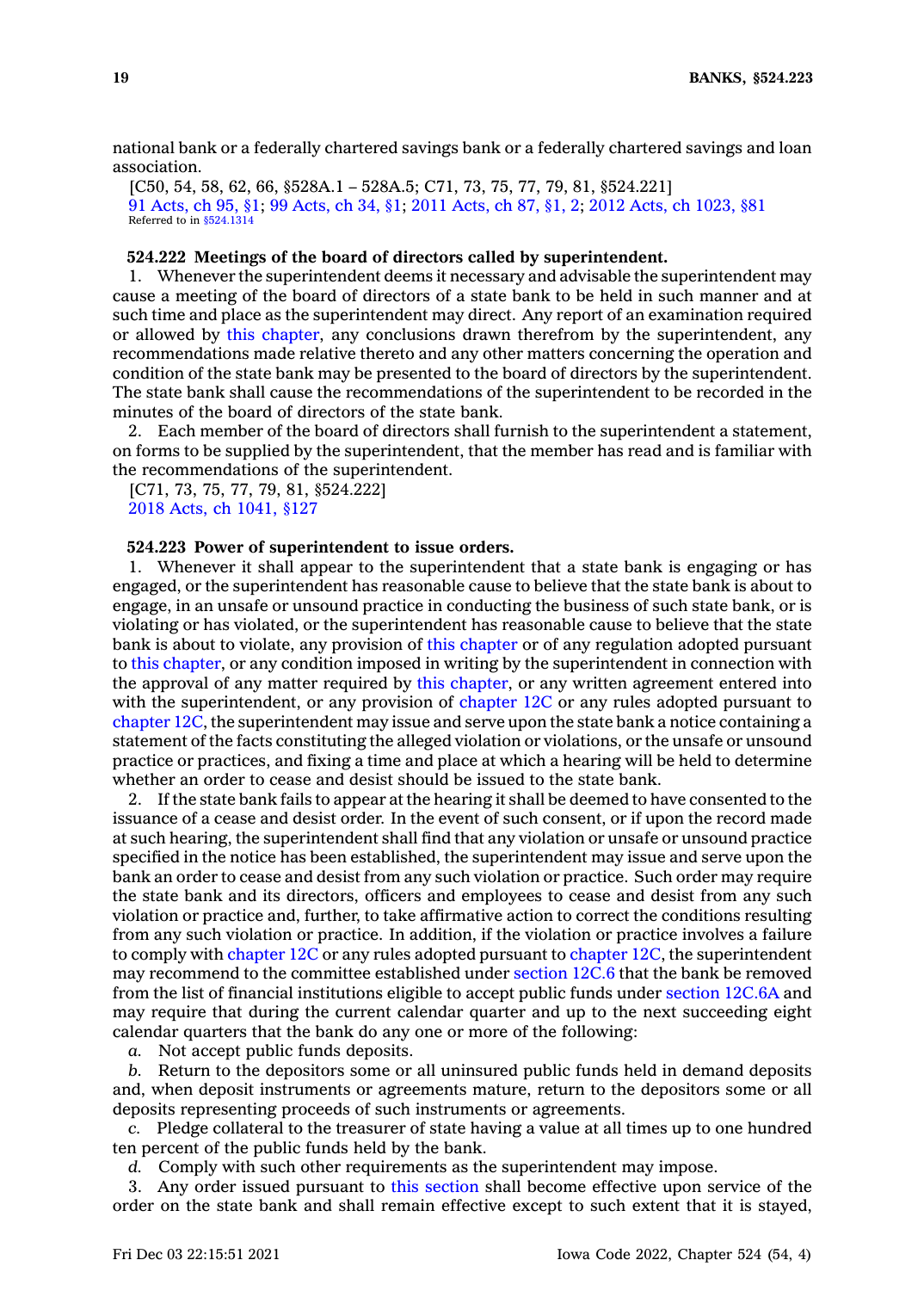modified, terminated, or set aside by action of the superintendent or of the district court of the county in which the state bank has its principal place of business.

4. The superintendent may apply to the district court of the county in which the state bank has its principal place of business for the enforcement of any order pursuant to this [section](https://www.legis.iowa.gov/docs/code/524.223.pdf) and such court shall have jurisdiction and power to order and require compliance.

[C73, §1572; C97, §1877; C24, 27, 31, 35, 39, §**9235;** C46, 50, 54, 58, 62, 66, §528.29; C71, 73, 75, 77, 79, 81, §524.223]

2002 Acts, ch [1096,](https://www.legis.iowa.gov/docs/acts/2002/CH1096.pdf) §16, 17 Referred to in [§524.228](https://www.legis.iowa.gov/docs/code/524.228.pdf)

#### **524.224 Grounds for management of state bank by superintendent.**

1. The superintendent may take over the management of the property and business of <sup>a</sup> state bank whenever it appears to the superintendent that:

*a.* The state bank has violated its articles of incorporation or any law of this state.

*b.* The capital of the state bank is impaired.

*c.* The state bank is conducting its business in an unsafe or unsound manner.

*d.* The state bank is in such condition that it is unsound, unsafe or inexpedient for it to transact business.

*e.* The state bank has suspended or refused payment of its deposits or other liabilities contrary to the terms thereof.

*f.* The state bank refuses to make its records available to the superintendent for examination or otherwise refuses to make available, through an officer or employee having knowledge thereof, information required by the superintendent for the proper discharge of the duties of the superintendent's office.

*g.* The state bank neglects or refuses to observe any order of the superintendent made pursuant to the provisions of this [chapter](https://www.legis.iowa.gov/docs/code//524.pdf), unless the enforcement of such order is stayed in <sup>a</sup> proceeding brought by the state bank.

*h.* The state bank has not transacted any business or performed any of the duties, contemplated by its authorization to do business, for <sup>a</sup> period of one year.

*i.* The state bank has failed to renew its corporate existence in the manner provided for in section [524.314](https://www.legis.iowa.gov/docs/code/524.314.pdf) within one hundred eighty days prior to the expiration thereof.

2. The superintendent shall thereafter manage the property and business of the state bank until such time as the superintendent may relinquish to the state bank the management thereof, upon such conditions as the superintendent may prescribe, or until its affairs be finally dissolved as provided in this [chapter](https://www.legis.iowa.gov/docs/code//524.pdf).

[C73, §1572; C97, §1877; C24, 27, 31, 35, §9283-e1, -e2, -e3, -e4; C39, §**9235, 9285.05 – 9285.08;** C46, 50, 54, 58, 62, 66, §528.29, 528.90 – 528.93; C71, 73, 75, 77, 79, 81, §524.224] 95 [Acts,](https://www.legis.iowa.gov/docs/acts/1995/CH0148.pdf) ch 148, §19; 2012 Acts, ch [1023,](https://www.legis.iowa.gov/docs/acts/2012/CH1023.pdf) §157

Referred to in [§524.225](https://www.legis.iowa.gov/docs/code/524.225.pdf), [524.226](https://www.legis.iowa.gov/docs/code/524.226.pdf)

#### **524.225 Procedures — judicial review.**

Judicial review of the actions of the superintendent may be sought in accordance with [chapter](https://www.legis.iowa.gov/docs/code//17A.pdf) 17A. However, contested case provisions of [chapter](https://www.legis.iowa.gov/docs/code//17A.pdf) 17A, the Iowa administrative procedure Act, do not apply to an action by the superintendent to take over the management of or to manage <sup>a</sup> state bank, as authorized by [sections](https://www.legis.iowa.gov/docs/code/524.224.pdf) 524.224 and [524.226](https://www.legis.iowa.gov/docs/code/524.226.pdf).

[C71, 73, 75, 77, 79, 81, §524.225] 89 [Acts,](https://www.legis.iowa.gov/docs/acts/1989/CH0257.pdf) ch 257, §6

### **524.226 Management of state bank by superintendent.**

1. Upon taking over the management of the property and business of <sup>a</sup> state bank, the superintendent shall have the authority to operate and direct the affairs of the state bank in its regular course of business. The superintendent shall also have the authority to collect such amounts due to the state bank and to do such other acts as are necessary or expedient to conduct the affairs of the state bank and conserve or protect its assets, property and business.

2. If upon taking over the management of the business and property of the state bank, the superintendent concludes that the state bank is insolvent or should be dissolved for any other reason enumerated in section [524.224](https://www.legis.iowa.gov/docs/code/524.224.pdf), the superintendent may immediately, or at any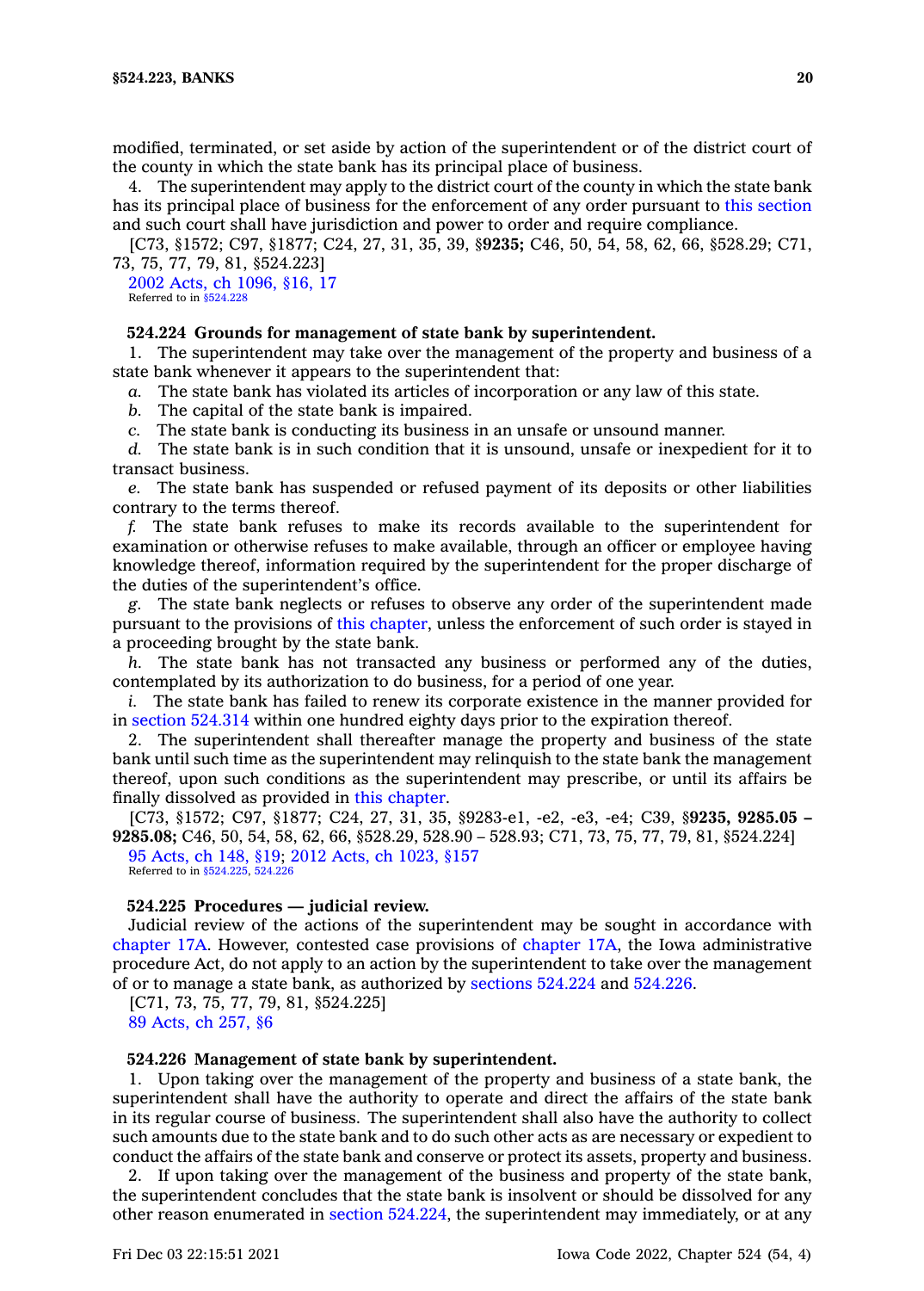time within three years, order that the state bank cease to carry on its business and proceed to dissolve the affairs of the state bank in accordance with the provisions of this [chapter](https://www.legis.iowa.gov/docs/code//524.pdf). If the superintendent has not caused the state bank to cease to carry on its business within three years of taking over the management of the property and business of the state bank, the superintendent shall relinquish the management thereof to the state bank.

3. The superintendent may appoint one or more special deputies as agent or agents, with powers specified in the certificate of appointment, to assist the superintendent in the duty of management, conservation or dissolution and distribution of the business and property of <sup>a</sup> state bank.

4. The superintendent, during the period of the superintendent's management of the property and business of the state bank, may require reimbursement by the state bank to the extent of the expenses incurred by the superintendent in connection with such management.

[C73, §1572; C97, §1877; C24, 27, 31, 35, §9238, 9283-e2, -e4; C39, §**9238, 9283.06, 9283.08;** C46, 50, 54, 58, 62, 66, §528.32, 528.91, 528.93; C71, 73, 75, 77, 79, 81, §524.226] 2012 Acts, ch [1017,](https://www.legis.iowa.gov/docs/acts/2012/CH1017.pdf) §19, 28

Referred to in [§524.225](https://www.legis.iowa.gov/docs/code/524.225.pdf), [524.1310](https://www.legis.iowa.gov/docs/code/524.1310.pdf)

# **524.227 Enforcement of Iowa consumer credit code.**

1. The superintendent shall enforce the Iowa consumer credit code, [chapter](https://www.legis.iowa.gov/docs/code//537.pdf) 537, with respect to banks, as provided in sections [537.2303](https://www.legis.iowa.gov/docs/code/537.2303.pdf), [537.2305](https://www.legis.iowa.gov/docs/code/537.2305.pdf), and [537.6105](https://www.legis.iowa.gov/docs/code/537.6105.pdf).

2. The superintendent shall cooperate with the administrator, and shall assist the administrator whenever necessary to provide for the discharge of the duties of the administrator.

3. Notwithstanding other provisions of this [chapter](https://www.legis.iowa.gov/docs/code//524.pdf) to the contrary, the superintendent shall authorize to be furnished to the administrator, access to or copies of records in the possession of the superintendent or other persons which relate to <sup>a</sup> bank when necessary to enable the administrator to enforce [chapter](https://www.legis.iowa.gov/docs/code//537.pdf) 537.

4. The superintendent shall make an annual report in writing to the administrator. A copy of the report shall be furnished at cost by the superintendent to each bank or other person upon request. The annual report shall contain:

*a.* A summary of applications to engage in the business of banking approved or denied by the superintendent since the last report.

*b.* An estimate of the disbursements of agency funds for consumer credit protection during the calendar year ending the preceding December 31.

*c.* Information which the superintendent may deem appropriate and advisable to disclose.

*d.* Information which the administrator may require to be included.

[C75, 77, 79, 81, §524.227]

91 [Acts,](https://www.legis.iowa.gov/docs/acts/1991/CH0118.pdf) ch 118, §1; 2003 [Acts,](https://www.legis.iowa.gov/docs/acts/2003/CH0044.pdf) ch 44, §114

# **524.228 Interim cease and desist order — final order — suspension.**

1. If it appears to the superintendent that <sup>a</sup> state bank, or any director, officer, employee, or substantial shareholder of the state bank is engaging in or is about to engage in an unsafe or unsound practice or dishonest act in conducting the business of the state bank that is likely to cause insolvency or substantial dissipation of assets or earnings of the state bank, or is likely to seriously weaken the condition of the state bank or otherwise seriously prejudice the interests of its depositors prior to the completion of the proceedings conducted pursuant to section [524.223](https://www.legis.iowa.gov/docs/code/524.223.pdf), 524.606, [subsection](https://www.legis.iowa.gov/docs/code/524.606.pdf) 2, or 524.707, [subsection](https://www.legis.iowa.gov/docs/code/524.707.pdf) 2, the superintendent may issue an interim order requiring the bank, director, officer, employee, or substantial shareholder to cease and desist from any such practice or act, and to take affirmative action, including suspension of the director, officer, or employee to prevent such insolvency, dissipation, condition, or prejudice pending completion of the proceedings. The interim order becomes effective upon service upon the state bank, or upon the director, officer, employee, or substantial shareholder of the state bank and, unless set aside, limited, or suspended by <sup>a</sup> court as provided in this [chapter](https://www.legis.iowa.gov/docs/code//524.pdf), remains effective and enforceable pending the completion of the administrative proceedings pursuant to the interim order and until such time as the superintendent dismisses the charges specified in the interim order,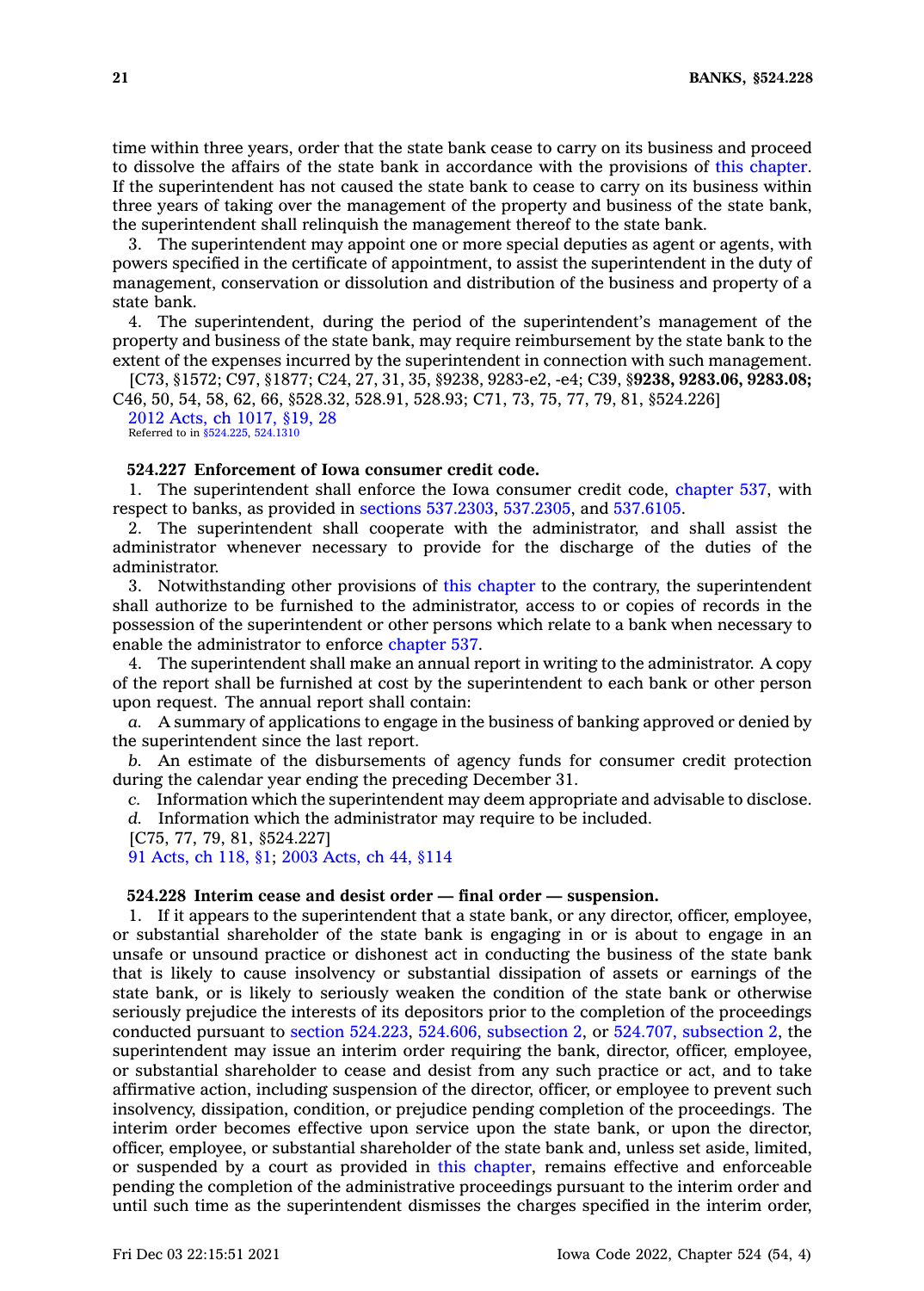or, if <sup>a</sup> final cease and desist order is issued against the state bank or the director, officer, employee, or substantial shareholder until the effective date of the final order.

2. Within ten days after the state bank concerned or any director, officer, employee, or substantial shareholder is served with an interim order, the bank or such director, officer, employee, or substantial shareholder may apply to the district court in the county in which the bank has its principal place of business, for an injunction setting aside, limiting, or suspending the enforcement, operation, or effectiveness of such interim order pending the completion of the administrative proceedings. If serious prejudice to the interests of the superintendent, the state bank, the officer, director, employee, or substantial shareholder would result from such hearing, the court may order the judicial proceeding to be conducted in camera.

3. The interim order shall contain <sup>a</sup> concise statement of the facts constituting the alleged unsafe or unsound practice or alleged dishonest act, and shall fix <sup>a</sup> time and place at which <sup>a</sup> hearing will be held to determine whether <sup>a</sup> final order to cease and desist should issue against the state bank or any director, officer, employee, or substantial shareholder. The hearing shall be fixed for <sup>a</sup> date not later than thirty days after service of the interim order unless <sup>a</sup> later date is set at the request of the party so served. If the state bank, or the director, officer, employee, or substantial shareholder fails to appear at the hearing, the state bank, or the director, officer, employee, or substantial shareholder is deemed to have consented to the issuance of <sup>a</sup> cease and desist order. In the event of such consent, or if upon the record made at the hearing the superintendent finds that any unsafe or unsound practice or dishonest act specified in the interim order has been established, the superintendent may issue and serve upon the bank, or the director, officer, employee, or substantial shareholder <sup>a</sup> final order to cease and desist from any such practice or act. The order may require the state bank, or the director, officer, employee, or substantial shareholder to cease and desist from any such practice or act and, further, to take affirmative action, including suspension of the director, officer, or employee.

4. A hearing provided for in this [section](https://www.legis.iowa.gov/docs/code/524.228.pdf) shall be presided over by an administrative law judge appointed in accordance with [section](https://www.legis.iowa.gov/docs/code/17A.11.pdf) 17A.11. The hearing shall be private, unless the superintendent determines after full consideration of the views of the party afforded the hearing, that <sup>a</sup> public hearing is necessary to protect the public interest. After the hearing, and within thirty days after the case has been submitted for decision, the superintendent shall review the proposed order of the administrative law judge and render <sup>a</sup> final decision, including findings of fact upon which the decision is predicated, and issue and serve upon each party to the proceeding an order consistent with this [section](https://www.legis.iowa.gov/docs/code/524.228.pdf).

5. Any final order issued by the superintendent pursuant to [subsection](https://www.legis.iowa.gov/docs/code/524.228.pdf) 3 becomes effective upon service of the final order on the state bank, director, officer, employee, or substantial shareholder and shall remain effective except to the extent that it is stayed, modified, terminated, or set aside by action of the superintendent or of the district court of the county in which the state bank has its principal place of business in accordance with the terms of [chapter](https://www.legis.iowa.gov/docs/code//17A.pdf) 17A.

6. In the case of violation or threatened violation of, or failure to obey, an interim order issued pursuant to [subsection](https://www.legis.iowa.gov/docs/code/524.228.pdf) 1 or <sup>a</sup> final order issued pursuant to [subsection](https://www.legis.iowa.gov/docs/code/524.228.pdf) 3, the superintendent may apply to the district court of the county in which the state bank has its principal place of business for the enforcement of the order and such court shall have jurisdiction and power to order and require compliance with the interim order or final order.

7. For purposes of this [section](https://www.legis.iowa.gov/docs/code/524.228.pdf), *"substantial shareholder"* means <sup>a</sup> shareholder exercising <sup>a</sup> controlling influence over the management or policies of <sup>a</sup> state bank as determined by the superintendent.

91 [Acts,](https://www.legis.iowa.gov/docs/acts/1991/CH0220.pdf) ch 220, §2

# **524.229 Emergency powers of superintendent.**

Whenever the superintendent determines that an emergency affecting one or more state-chartered banks or bank offices exists, or is impending, in this state or in any part or parts of this state, the superintendent may temporarily suspend applicable rules or statutes to the extent necessary to allow the affected bank or banks to respond to the emergency.

2008 Acts, ch [1160,](https://www.legis.iowa.gov/docs/acts/2008/CH1160.pdf) §6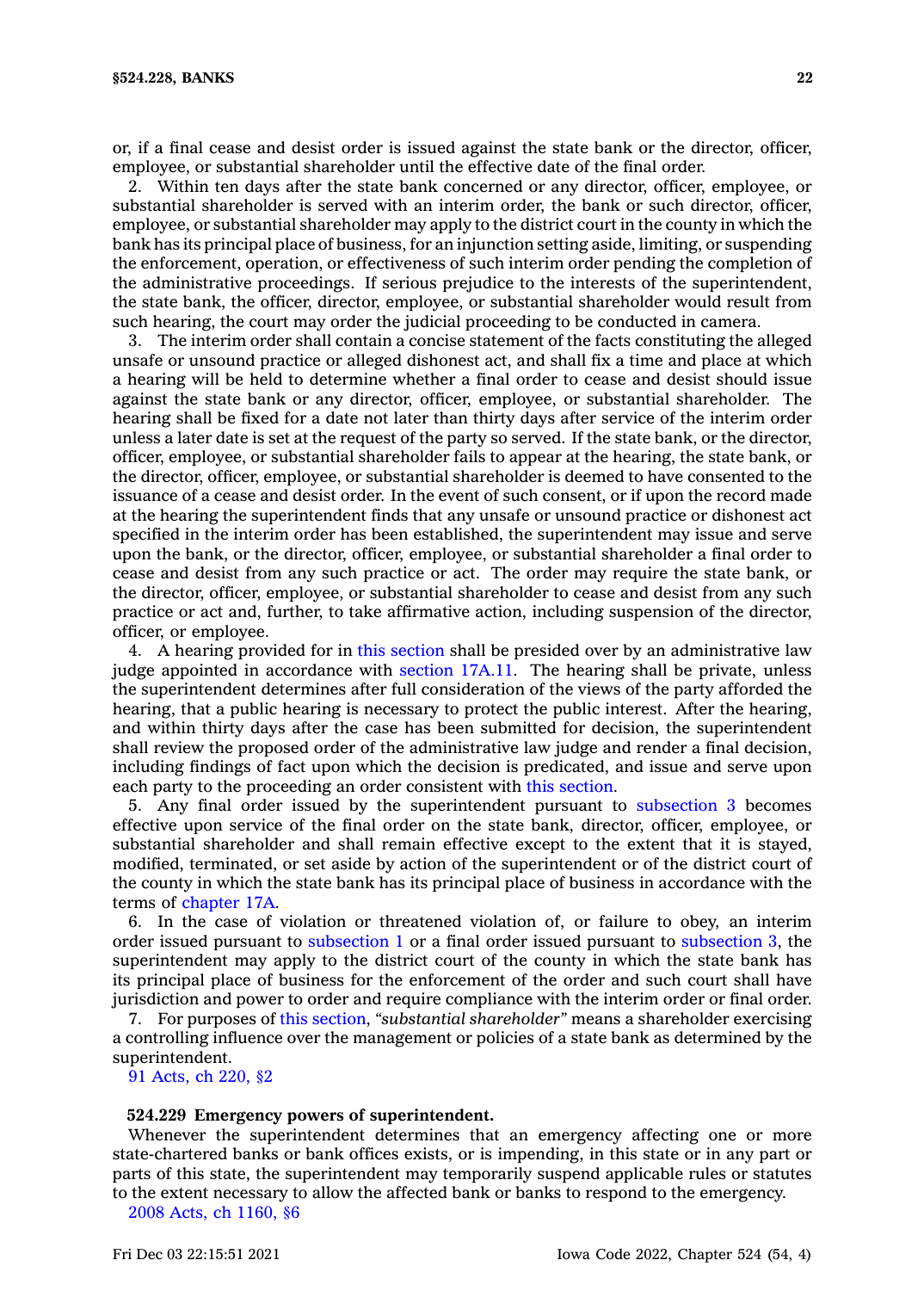**524.230 through 524.300** Reserved.

# SUBCHAPTER III

# INCORPORATION

## **524.301 Incorporators — organizers.**

A state bank may be incorporated or organized as <sup>a</sup> limited liability company under [this](https://www.legis.iowa.gov/docs/code//524.pdf) [chapter](https://www.legis.iowa.gov/docs/code//524.pdf) by one or more individuals eighteen years of age or older, <sup>a</sup> majority of whom shall be residents of this state and citizens of the United States.

[C97, §1840, 1863; C24, 27, 31, 35, 39, §**9155, 9204;** C46, 50, 54, 58, 62, 66, §526.1, 527.3; C71, 73, 75, 77, 79, 81, §524.301]

95 [Acts,](https://www.legis.iowa.gov/docs/acts/1995/CH0148.pdf) ch 148, §20; 2004 Acts, ch [1141,](https://www.legis.iowa.gov/docs/acts/2004/CH1141.pdf) §49

#### **524.302 Articles of incorporation.**

1. The articles of incorporation of <sup>a</sup> state bank, in the form prescribed by the superintendent, shall set forth the following:

*a.* The name of the state bank, that it is incorporated for the purpose of conducting the business of banking, and that it is incorporated under the provisions of this [chapter](https://www.legis.iowa.gov/docs/code//524.pdf).

*b.* The location of its proposed principal place of business including the name of the municipal corporation and county.

*c.* The duration of the state bank which shall be perpetual.

*d.* (1) If the state bank will be <sup>a</sup> stock corporation, the aggregate number of common and preferred shares which the state bank shall have authority to issue and the par value of such shares. If such shares are to be divided into classes or series, the number of shares of each class or series and <sup>a</sup> statement of the par value of the shares of each class or series.

(2) If the state bank will be <sup>a</sup> mutual corporation, that the corporation will be <sup>a</sup> mutual corporation.

*e.* The number of directors constituting the initial board of directors and the names and addresses of the individuals who are to serve as directors until the first annual meeting of shareholders or until their successors be elected and qualify.

- *f.* The name and address of each incorporator.
- *g.* The specific month in which the annual meeting of shareholders is to be held.
- 2. The articles of incorporation may set forth any or all of the following:
- *a.* Provisions not inconsistent with law regarding:
- (1) Managing the business and regulating the affairs of the corporation.
- (2) Defining, limiting, and regulating the affairs of the corporation.
- *b.* Any provision required or permitted by this [chapter](https://www.legis.iowa.gov/docs/code//524.pdf) to be set forth in the bylaws.

*c.* A provision eliminating or limiting the personal liability of <sup>a</sup> director to the corporation or its shareholders for monetary damages for breach of fiduciary duty as <sup>a</sup> director, provided that the provision does not eliminate or limit the liability of <sup>a</sup> director for any breach of the director's duty of loyalty to the corporation or its shareholders, for acts or omissions not in good faith or which involve intentional misconduct or <sup>a</sup> knowing violation of law, for any transaction from which the director derives an improper personal benefit, or under [section](https://www.legis.iowa.gov/docs/code/524.605.pdf) 524.605, [subsection](https://www.legis.iowa.gov/docs/code/524.605.pdf) 1, paragraph *"a"* or *"b"*. A provision shall not eliminate or limit the liability of <sup>a</sup> director for any act or omission occurring prior to the date when the provision in the articles of incorporation becomes effective.

3. The articles of incorporation need not set forth any of the corporate powers enumerated in this [chapter](https://www.legis.iowa.gov/docs/code//524.pdf). The articles of incorporation shall be signed by all of the incorporators.

[C97, §1842, 1863; S13, §1842; C24, 27, 31, 35, 39, §**9157, 9204;** C46, 50, 54, 58, 62, 66, §526.3, 527.3; C71, 73, 75, 77, 79, 81, §524.302]

84 Acts, ch [1032,](https://www.legis.iowa.gov/docs/acts/1984/CH1032.pdf) §1; 87 [Acts,](https://www.legis.iowa.gov/docs/acts/87/CH0212.pdf) ch 212, §12; 88 Acts, ch [1170,](https://www.legis.iowa.gov/docs/acts/88/CH1170.pdf) §10; 89 [Acts,](https://www.legis.iowa.gov/docs/acts/89/CH0257.pdf) ch 257, §7, 8; [95](https://www.legis.iowa.gov/docs/acts/95/CH0148.pdf) [Acts,](https://www.legis.iowa.gov/docs/acts/95/CH0148.pdf) ch 148, §21; 96 Acts, ch [1056,](https://www.legis.iowa.gov/docs/acts/96/CH1056.pdf) §6; 2012 Acts, ch [1017,](https://www.legis.iowa.gov/docs/acts/2012/CH1017.pdf) §5, 18; 2012 Acts, ch [1023,](https://www.legis.iowa.gov/docs/acts/2012/CH1023.pdf) §155 Referred to in [§524.1411](https://www.legis.iowa.gov/docs/code/524.1411.pdf), [524.1508](https://www.legis.iowa.gov/docs/code/524.1508.pdf)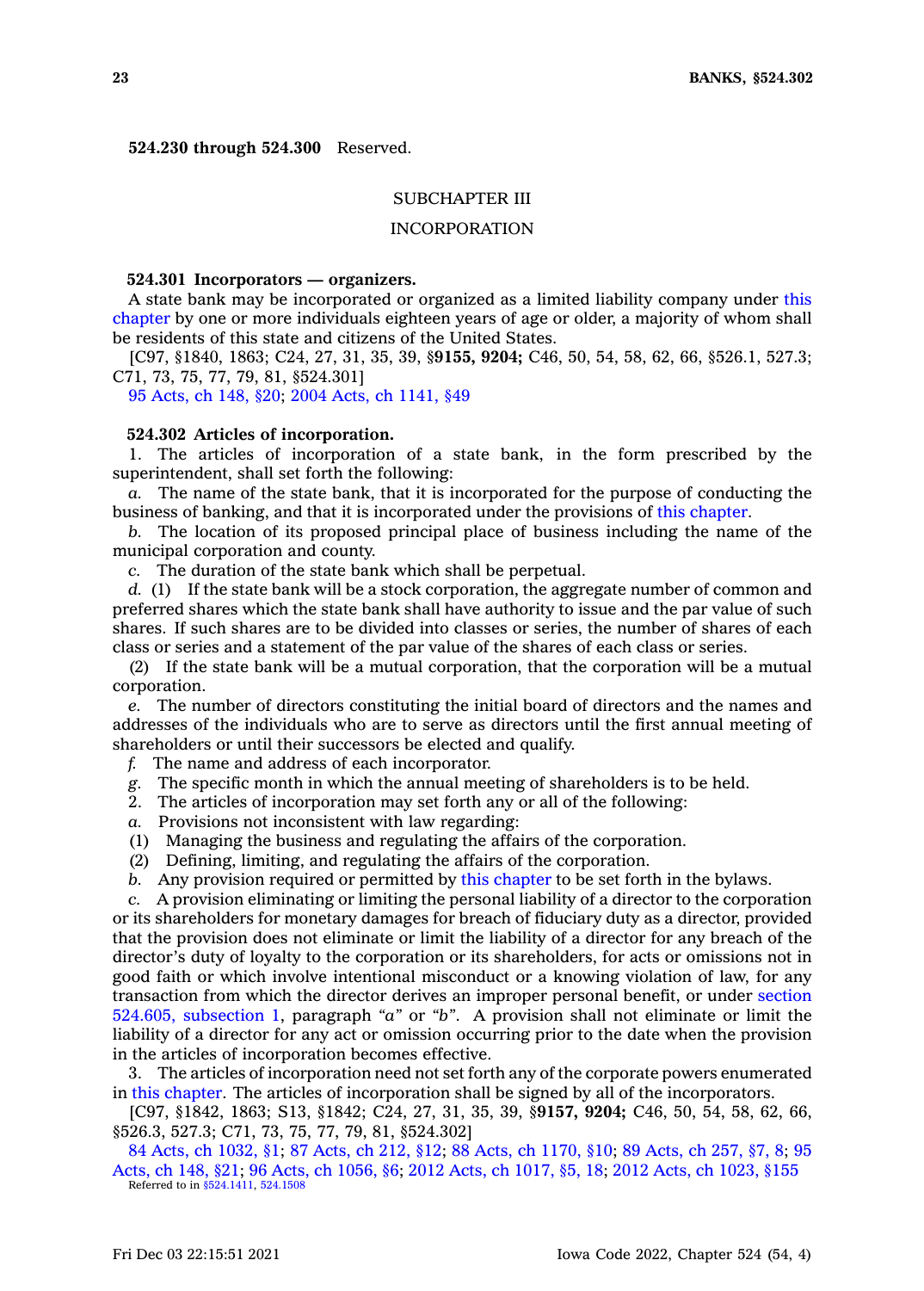# **524.302A Articles of incorporation — limited liability company.**

1. The articles of incorporation of <sup>a</sup> state bank organized as <sup>a</sup> limited liability company under this [chapter](https://www.legis.iowa.gov/docs/code//524.pdf) shall be in the form prescribed by the superintendent, and shall set forth all of the following:

*a.* The name of the state bank, that it is organized for the purpose of conducting the business of banking, and that it is organized under the provisions of this [chapter](https://www.legis.iowa.gov/docs/code//524.pdf).

*b.* The street address of the limited liability company's initial registered office and the name of its initial registered agent at that office.

*c.* The location of the state bank's proposed principal office of the limited liability company, which may be the same as the registered office, but need not be within this state.

*d.* The duration of the state bank, which shall be perpetual.

*e.* The aggregate number of common and preferred shares which the state bank shall have authority to issue and the par value of such shares. If such shares are to be divided into classes or series, the number of shares of each class or series and <sup>a</sup> statement of the par value of the shares of each class or series.

*f.* The number of managers constituting the initial board of directors and the names and addresses of the individuals who are to serve as directors until successors are elected and qualify. A statement that the exclusive authority to manage the state bank is vested in <sup>a</sup> board of directors that is elected or appointed by the members, that operates in substantially the same manner as, and has substantially the same rights, powers, privileges, duties, and responsibilities as, <sup>a</sup> board of directors of <sup>a</sup> state bank chartered as <sup>a</sup> corporation under [this](https://www.legis.iowa.gov/docs/code//524.pdf) [chapter](https://www.legis.iowa.gov/docs/code//524.pdf).

*g.* A provision that the articles of incorporation, operating agreement, or other organizational documents of the state bank shall not require the consent of any other owner in order for an owner to transfer membership interests in the state bank, including voting rights.

2. The articles of incorporation may set forth any or all of the following:

*a.* Provisions not inconsistent with law regarding management of the business and regulation of the affairs of the state bank.

*b.* Any provision required or permitted by this [chapter](https://www.legis.iowa.gov/docs/code//524.pdf) to be set forth in the operating agreement.

3. The articles of incorporation need not set forth any of the organizational powers enumerated in this [chapter](https://www.legis.iowa.gov/docs/code//524.pdf).

2004 Acts, ch [1141,](https://www.legis.iowa.gov/docs/acts/2004/CH1141.pdf) §50

# **524.303 Application for approval.**

The incorporators or organizers shall make an application to the superintendent for approval of <sup>a</sup> proposed state bank in the manner prescribed by the superintendent and shall deliver to the superintendent, together with such application:

1. The articles of incorporation.

2. Applicable fees, payable to the secretary of state as specified in section [489.117](https://www.legis.iowa.gov/docs/code/489.117.pdf) or section [490.122](https://www.legis.iowa.gov/docs/code/490.122.pdf), for the filing and recording of the articles of incorporation.

[C97, §1842, 1863; S13, §1842; C24, 27, 31, 35, §9140-c1; C39, §**9140.1, 9158, 9205;** C46, 50, 54, 58, 62, 66, §524.11, 526.4, 527.4; C71, 73, 75, 77, 79, 81, §524.303]

90 Acts, ch [1205,](https://www.legis.iowa.gov/docs/acts/1990/CH1205.pdf) §37; 95 [Acts,](https://www.legis.iowa.gov/docs/acts/95/CH0148.pdf) ch 148, §22; 2004 Acts, ch [1141,](https://www.legis.iowa.gov/docs/acts/2004/CH1141.pdf) §51; 2008 Acts, ch [1162,](https://www.legis.iowa.gov/docs/acts/2008/CH1162.pdf) [§147,](https://www.legis.iowa.gov/docs/acts/2008/CH1162.pdf) 154, 155

Referred to in [§524.314](https://www.legis.iowa.gov/docs/code/524.314.pdf)

# **524.304 Publication of notice.**

1. The incorporators or organizers of <sup>a</sup> state bank shall, within thirty days of the acceptance of the application for processing, publish notice of the proposed incorporation or organization once each week for two successive weeks in <sup>a</sup> newspaper of general circulation published in the municipal corporation which is proposed as the principal place of business of the state bank, or if there is none, <sup>a</sup> newspaper of general circulation published in the county, or in <sup>a</sup> county adjoining the county, in which the proposed state bank is to have its principal place of business. The notice shall set forth all of the following: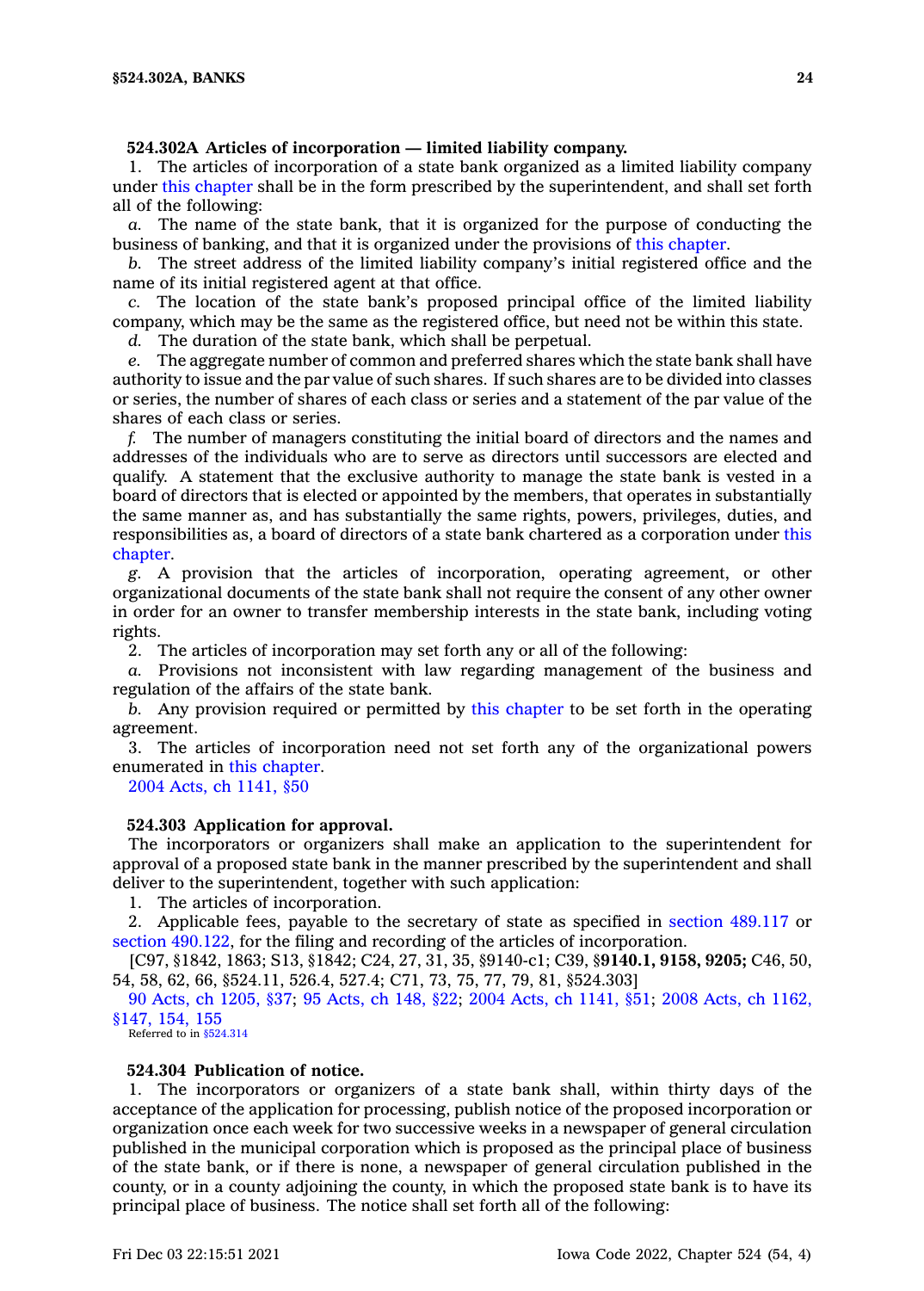- *a.* The name of the proposed state bank.
- *b.* A statement that it is to be incorporated or organized under this [chapter](https://www.legis.iowa.gov/docs/code//524.pdf).
- *c.* The purpose or purposes of the state bank.

*d.* The names and addresses of the incorporators or organizers and of the members of the initial board of directors or board of directors as they appear, or will appear, in the articles of incorporation.

*e.* The date the application was accepted for processing.

*f.* If the incorporation or organization of the state bank has been approved by the superintendent under section 524.305, [subsection](https://www.legis.iowa.gov/docs/code/524.305.pdf) 8, the name and address of the bank with which the state bank will have merged, or the assets of which the state bank will have acquired or the condition of which in some other way provided <sup>a</sup> purpose for the incorporation or organization.

2. Proof of publication of the notice by affidavit of the publisher of the newspaper in which the notice appears shall be filed with the superintendent and is conclusive evidence of the publication.

[C97, §1842, 1863; S13, §1842; C24, 27, 31, 35, 39, §**9159, 9205;** C46, 50, 54, 58, 62, 66, §526.5, 527.4; C71, 73, 75, 77, 79, 81, §524.304]

95 [Acts,](https://www.legis.iowa.gov/docs/acts/1995/CH0148.pdf) ch 148, §23; 2004 Acts, ch [1141,](https://www.legis.iowa.gov/docs/acts/2004/CH1141.pdf) §52 Referred to in [§524.305](https://www.legis.iowa.gov/docs/code/524.305.pdf), [524.314](https://www.legis.iowa.gov/docs/code/524.314.pdf)

## **524.305 Approval by superintendent.**

1. Upon receipt of an application for approval of <sup>a</sup> state bank, the superintendent shall conduct an investigation as the superintendent deems necessary to ascertain whether:

*a.* The articles of incorporation and supporting items satisfy the requirements of [this](https://www.legis.iowa.gov/docs/code//524.pdf) [chapter](https://www.legis.iowa.gov/docs/code//524.pdf).

*b.* The convenience and needs of the public will be served by the proposed state bank.

*c.* The population density or other economic characteristics of the area primarily to be served by the proposed state bank afford reasonable promise of adequate support for the state bank.

*d.* The character and fitness of the incorporators or organizers and of the members of the initial board of directors are such as to command the confidence of the community and to warrant the belief that the business of the proposed state bank will be honestly and efficiently conducted.

*e.* The capital structure of the proposed state bank is adequate in relation to the amount of the anticipated business of the state bank and the safety of prospective depositors.

*f.* The proposed state bank will have sufficient personnel with adequate knowledge and experience to conduct the business of the state bank, and to administer fiduciary accounts, if the state bank is to be authorized to act in <sup>a</sup> fiduciary capacity.

2. Within one hundred eighty days after the application is accepted for processing, the superintendent shall approve or disapprove the application on the basis of the investigation.

3. Within thirty days after the date of the second publication of the notice required under section [524.304](https://www.legis.iowa.gov/docs/code/524.304.pdf), any interested person may submit written comments and information to the superintendent concerning the application. Comments challenging the legality of an application must be submitted separately in writing. The superintendent may extend the thirty-day comment period, if, in the judgment of the superintendent, extenuating circumstances which justify the extension exist.

4. Within thirty days after the date of the second publication of the notice required by section [524.304](https://www.legis.iowa.gov/docs/code/524.304.pdf), any interested person may submit <sup>a</sup> written request of the superintendent for <sup>a</sup> hearing on the application. The request shall state the nature of the issues or facts to be presented and the reasons why written submissions would be insufficient to make an adequate presentation to the superintendent. If the reasons are related to factual disputes, the disputes shall be described. A written request for <sup>a</sup> hearing shall be evaluated by the superintendent, who may grant or deny the request in whole or in part. A hearing request shall generally be granted only if it is determined that written submissions would be inadequate or that <sup>a</sup> hearing would otherwise be beneficial to the decision-making process. A hearing may be limited to issues considered material by the superintendent.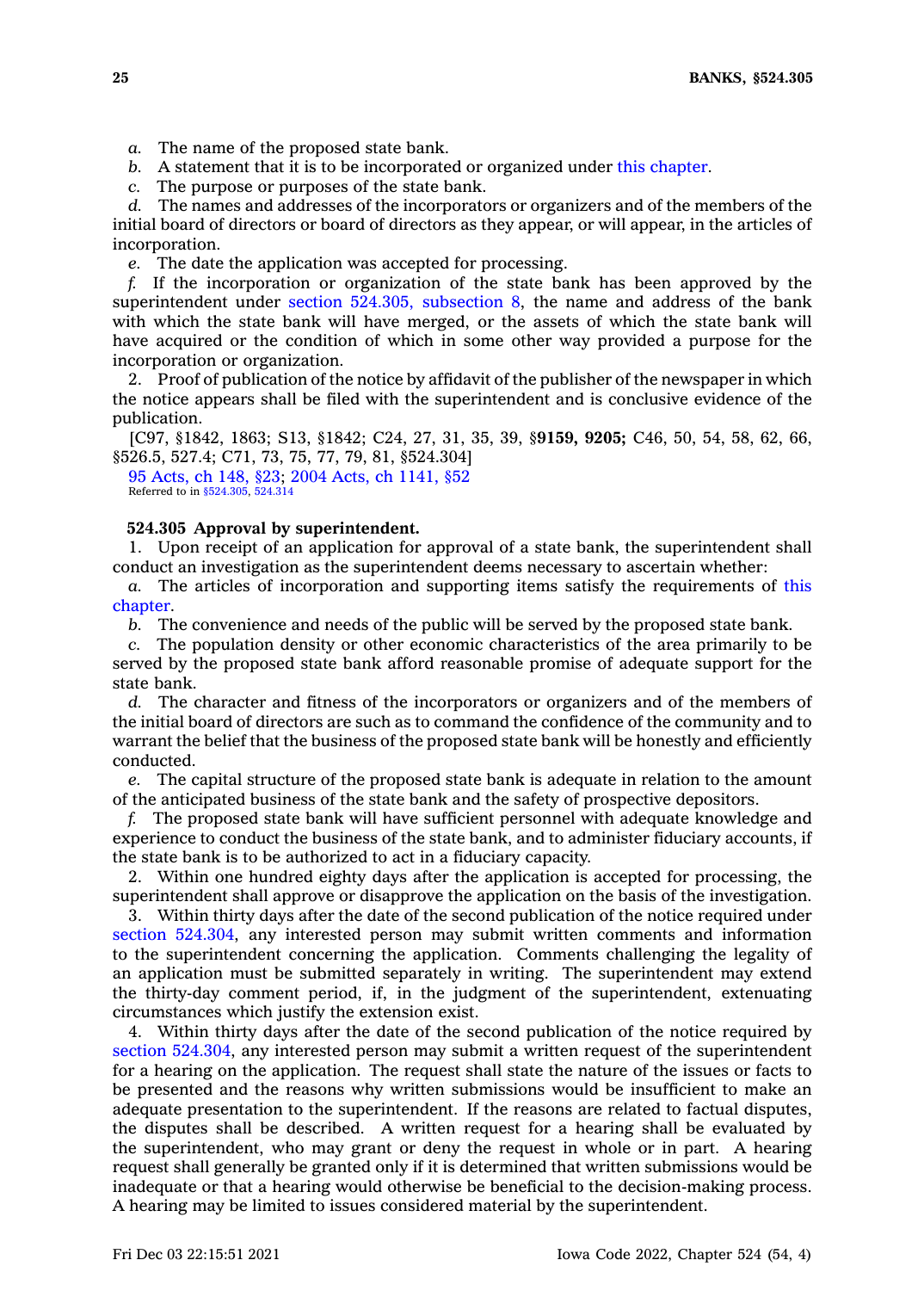5. If <sup>a</sup> request for <sup>a</sup> hearing is denied, the superintendent shall notify the applicant and all interested persons and shall state the reasons for the denial. An interested person may submit additional written comments or information on the application to the superintendent, with copies to the applicant at the time of submission to the superintendent, within fourteen days after the date of the notice of denial. The applicant shall be provided an additional seven days, after the fourteen-day deadline has expired, within which to respond to any comments submitted within the fourteen-day period after the notice of denial. The superintendent may waive this seven-day period if requested by the applicant. A copy of any response submitted by the applicant shall also be mailed by the applicant to the interested persons at the time the response is submitted to the superintendent.

6. If the superintendent approves the application, the superintendent shall notify the incorporators or organizers, and such other persons who requested in writing that they be notified, of the approval. If the superintendent disapproves the application, the superintendent shall notify the incorporators or organizers of the action and the reason for the decision.

7. The actions of the superintendent shall be subject to judicial review in accordance with [chapter](https://www.legis.iowa.gov/docs/code//17A.pdf) 17A. The court may award damages to the incorporators or organizers if it finds that review is sought frivolously or in bad faith.

8. [Subsections](https://www.legis.iowa.gov/docs/code/524.305.pdf) 3, 4, and 5 shall not apply if the superintendent finds that one of the purposes of the proposed state bank is the merger with, or the purchase of some or all of the assets of and assumption of some or all of the liabilities of, <sup>a</sup> bank for which <sup>a</sup> receiver has been appointed or which has been ordered, by authorities of this state or the United States, to cease to carry on its business, or if the superintendent finds for any other reason that immediate action on the pending application is advisable in order to protect the interests of depositors or the assets of any other bank.

9. As <sup>a</sup> condition of receiving the decision of the superintendent with respect to the application, the incorporators or organizers shall reimburse the superintendent for all expenses incurred by the superintendent in connection with the application.

[C24, 27, 31, 35, §9140-c1, 9141, 9142; C39, §**9140.1, 9141, 9142;** C46, 50, 54, 58, 62, 66, §524.11, 524.12, 524.13; C71, 73, 75, 77, 79, 81, §524.305]

92 Acts, ch [1161,](https://www.legis.iowa.gov/docs/acts/1992/CH1161.pdf) §2; 95 [Acts,](https://www.legis.iowa.gov/docs/acts/1995/CH0148.pdf) ch 148, §24; 2004 Acts, ch [1141,](https://www.legis.iowa.gov/docs/acts/2004/CH1141.pdf) §53, 54 Referred to in [§524.304](https://www.legis.iowa.gov/docs/code/524.304.pdf), [524.312,](https://www.legis.iowa.gov/docs/code/524.312.pdf) [524.314](https://www.legis.iowa.gov/docs/code/524.314.pdf), [524.1001,](https://www.legis.iowa.gov/docs/code/524.1001.pdf) [533.305](https://www.legis.iowa.gov/docs/code/533.305.pdf)

# **524.306 Incorporation or organization of state bank.**

1. Unless <sup>a</sup> delayed effective date or time is specified, the corporate or organizational existence of <sup>a</sup> state bank begins when the articles of incorporation, with the superintendent's approval indicated on the articles of incorporation, are filed with the secretary of state. The secretary of state shall record the articles of incorporation and forward <sup>a</sup> copy of them to the county recorder of the county in which the state bank is to have its principal place of business.

2. The secretary of state's acknowledgment of filing of the articles of incorporation is conclusive proof that the incorporators or organizers satisfied all conditions precedent to incorporation or organization, except in <sup>a</sup> proceeding instituted by the superintendent to cancel or revoke the incorporation or involuntarily dissolve the corporation or organization.

[C97, §1842, 1863; S13, §1842; C24, 27, 31, 35, 39, §**9158, 9205;** C46, 50, 54, 58, 62, 66, §526.4, 527.4; C71, 73, 75, 77, 79, 81, §524.306]

90 Acts, ch [1205,](https://www.legis.iowa.gov/docs/acts/1990/CH1205.pdf) §38; 91 [Acts,](https://www.legis.iowa.gov/docs/acts/1991/CH0211.pdf) ch 211, §11; 95 [Acts,](https://www.legis.iowa.gov/docs/acts/1995/CH0148.pdf) ch 148, §25; 96 Acts, ch [1034,](https://www.legis.iowa.gov/docs/acts/1996/CH1034.pdf) §50; [2004](https://www.legis.iowa.gov/docs/acts/2004/CH1141.pdf) Acts, ch [1141,](https://www.legis.iowa.gov/docs/acts/2004/CH1141.pdf) §55

Referred to in [§524.314](https://www.legis.iowa.gov/docs/code/524.314.pdf)

#### **524.307 Initial organization of state bank.**

Upon incorporation, or organization as <sup>a</sup> limited liability company, of the state bank, the initial board of directors shall hold an organizational meeting within this state, at the call of <sup>a</sup> majority of the directors, to complete the organization of the state bank by electing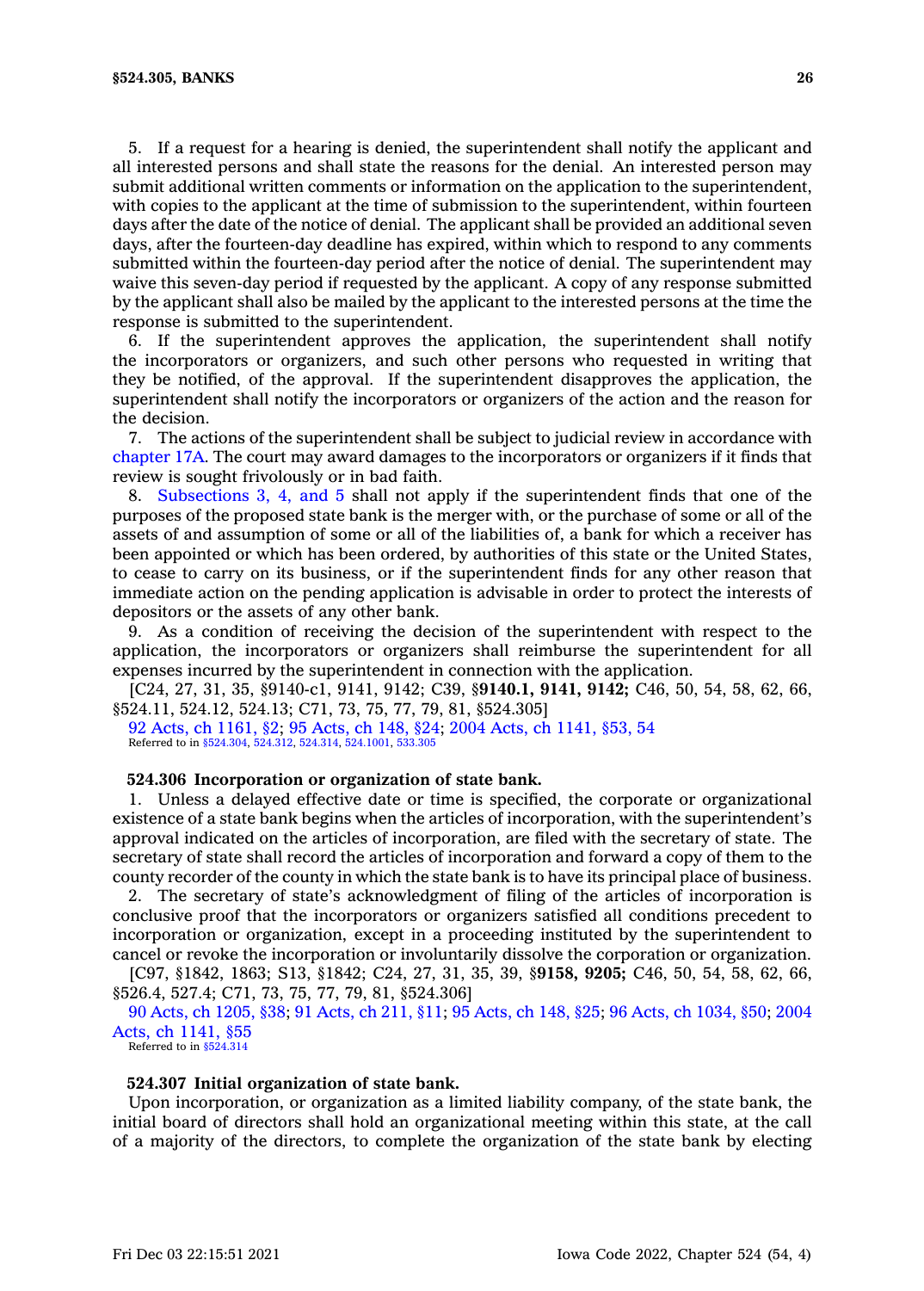officers, adopting bylaws, if any are to be adopted, and conducting any other business properly brought before the board at the meeting.

[C97, §1845; C24, 27, 31, 35, 39, §**9168;** C46, 50, 54, 58, 62, 66, §526.11; C71, 73, 75, 77, 79, 81, §524.307]

95 [Acts,](https://www.legis.iowa.gov/docs/acts/1995/CH0148.pdf) ch 148, §26; 2004 Acts, ch [1141,](https://www.legis.iowa.gov/docs/acts/2004/CH1141.pdf) §56 Referred to in [§524.314](https://www.legis.iowa.gov/docs/code/524.314.pdf)

# **524.308 Issuance of authorization to do business.**

1. The state bank shall not accept deposits or transact any business except such business as is incident to commencement of business, or to the obtaining of subscriptions and payment for its shares until receipt of an authorization to do business from the superintendent. The superintendent shall issue an authorization to do business upon finding that the proposed state bank has complied with all the requirements of this [chapter](https://www.legis.iowa.gov/docs/code//524.pdf) precedent to commencing business and has submitted to the superintendent <sup>a</sup> statement under oath, in the manner designated by the superintendent, showing that the capital, surplus and undivided profits required by the superintendent in accordance with this [chapter](https://www.legis.iowa.gov/docs/code//524.pdf) have been fully paid in.

2. If <sup>a</sup> state bank transacts any business before receipt of an authorization to do business in violation of [subsection](https://www.legis.iowa.gov/docs/code/524.308.pdf) 1, the directors, managers, and officers who willfully authorized or participated in the action are severally liable for the debts and liabilities of the state bank incurred prior to the receipt of the authorization to do business.

[C97, §1843, 1864; S13, §1843, 1864; C24, 27, 31, 35, 39, §**9161, 9207;** C46, 50, 54, 58, 62, 66, §526.6, 527.5; C71, 73, 75, 77, 79, 81, §524.308]

95 [Acts,](https://www.legis.iowa.gov/docs/acts/1995/CH0148.pdf) ch 148, §27, 28; 2004 Acts, ch [1141,](https://www.legis.iowa.gov/docs/acts/2004/CH1141.pdf) §57 Referred to in [§524.314](https://www.legis.iowa.gov/docs/code/524.314.pdf)

#### **524.309 Publication of authorization to do business.**

1. A state bank shall cause to be published once within two weeks after the issuance by the superintendent of the authorization to do business, in <sup>a</sup> newspaper of general circulation published in the municipal corporation which is the principal place of business of the state bank, or if there is none, <sup>a</sup> newspaper of general circulation published in the county, or in <sup>a</sup> county adjoining the county, in which the state bank has its principal place of business, <sup>a</sup> notice which shall state all of the following:

*a.* The name of the state bank, the address of its principal place of business, and the date of the issuance of the authorization to do business.

*b.* The names and addresses of the members of the initial board of directors as designated in the articles of incorporation.

*c.* That the shareholders shall not be personally liable for the debts and obligations of the state bank.

2. Proof of publication, by affidavit of the publisher of the newspaper in which it was made, shall be filed with the superintendent, and is conclusive evidence of the fact.

[C97, §1843, 1864; S13, §1843, 1864; C24, 27, 31, 35, 39, §**9161, 9208;** C46, 50, 54, 58, 62, 66, §526.6, 527.6; C71, 73, 75, 77, 79, 81, §524.309]

95 [Acts,](https://www.legis.iowa.gov/docs/acts/1995/CH0148.pdf) ch 148, §29 Referred to in [§524.314](https://www.legis.iowa.gov/docs/code/524.314.pdf)

#### **524.310 Name of state bank.**

1. The name of <sup>a</sup> state bank originally incorporated or organized after the effective date of this [chapter](https://www.legis.iowa.gov/docs/code//524.pdf) shall include the word "bank" and may include the word "state" or "trust" in its name. A state bank using the word "trust" in its name must be authorized under this [chapter](https://www.legis.iowa.gov/docs/code//524.pdf) to act in <sup>a</sup> fiduciary capacity. A national bank or federal savings association shall not use the word "state" in its legally chartered name.

2. The provisions of this [section](https://www.legis.iowa.gov/docs/code/524.310.pdf) shall not require any state bank existing and operating on January 1, 1970, to add to, modify or otherwise change its corporate or organizational name, either on January 1, 1970, or upon renewal of its corporate existence pursuant to [section](https://www.legis.iowa.gov/docs/code/524.314.pdf) [524.314](https://www.legis.iowa.gov/docs/code/524.314.pdf).

3. If <sup>a</sup> state bank existing and operating on January 1, 1970, causes its corporate or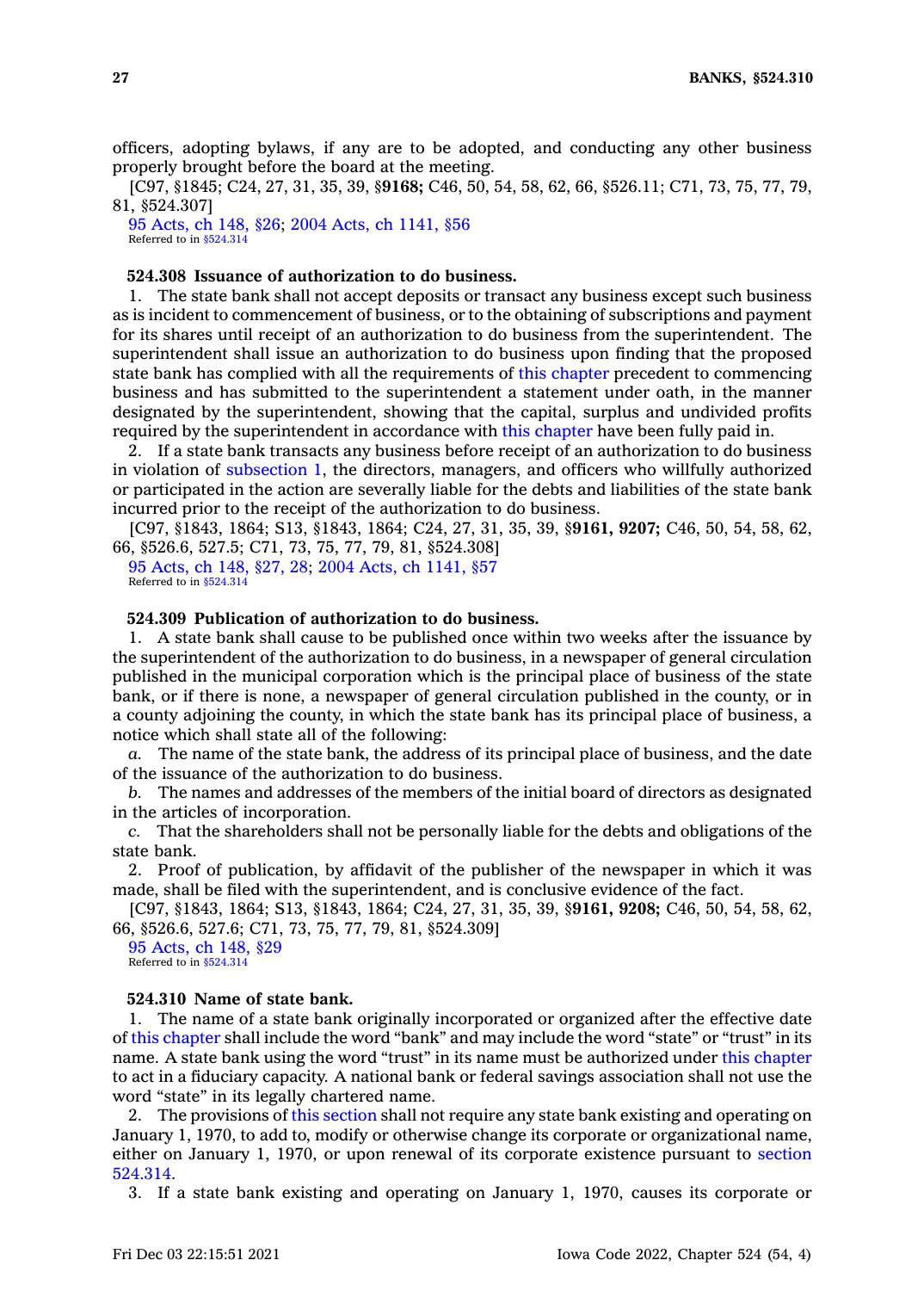organizational name to be changed, the name as changed shall comply with [subsection](https://www.legis.iowa.gov/docs/code/524.310.pdf) 1 of this [section](https://www.legis.iowa.gov/docs/code/524.310.pdf).

4. *a.* A person may reserve the exclusive use of <sup>a</sup> corporate or organizational name for <sup>a</sup> state bank by delivering an application to the secretary of state for filing. The application must set forth the name and address of the applicant and the name proposed to be reserved. If the secretary of state finds that the corporate or organizational name applied for is available, the secretary of state shall reserve the name for the applicant's exclusive use for <sup>a</sup> nonrenewable one hundred twenty-day period.

*b.* The owner of <sup>a</sup> reserved corporate or organizational name may transfer the reservation to another person by delivering to the secretary of state <sup>a</sup> signed notice of the transfer that states the name and address of the transferee.

5. A state bank using <sup>a</sup> fictitious name to transact business in this state may file its fictitious name with the secretary of state by delivering to the superintendent for filing with the secretary of state <sup>a</sup> copy of the resolution of its board of directors certified by its secretary, adopting the fictitious name. A state bank using <sup>a</sup> fictitious name shall comply with the requirements of section [524.1206](https://www.legis.iowa.gov/docs/code/524.1206.pdf) and with any other regulatory requirements governing use of its name. The fictitious name must be distinguishable upon the record of the secretary of state from all of the following:

*a.* The corporate name of <sup>a</sup> business or nonprofit corporation incorporated or authorized to transact business in this state.

*b.* A corporate or company name reserved, registered, or protected as provided in [section](https://www.legis.iowa.gov/docs/code/489.109.pdf) [489.109](https://www.legis.iowa.gov/docs/code/489.109.pdf), [490.402](https://www.legis.iowa.gov/docs/code/490.402.pdf), [490.403](https://www.legis.iowa.gov/docs/code/490.403.pdf), [504.402](https://www.legis.iowa.gov/docs/code/504.402.pdf), or [504.403](https://www.legis.iowa.gov/docs/code/504.403.pdf).

*c.* The fictitious name of another foreign business or nonprofit corporation authorized to transact business in this state.

[C97, §1861, 1889; S13, §1889, 1889-i; C24, 27, 31, 35, 39, §**9202, 9261, 9295, 9296;** C46, 50, 54, 58, 62, 66, §527.1, 528.54, 532.12, 532.13; C71, 73, 75, 77, 79, 81, §524.310]

84 Acts, ch [1202,](https://www.legis.iowa.gov/docs/acts/1984/CH1202.pdf) §1; 91 [Acts,](https://www.legis.iowa.gov/docs/acts/91/CH0011.pdf) ch 11, §1; 91 [Acts,](https://www.legis.iowa.gov/docs/acts/91/CH0258.pdf) ch 258, §61; 95 [Acts,](https://www.legis.iowa.gov/docs/acts/95/CH0148.pdf) ch 148, §30; 2004 [Acts,](https://www.legis.iowa.gov/docs/acts/2004/CH1141.pdf) ch [1141,](https://www.legis.iowa.gov/docs/acts/2004/CH1141.pdf) §18, 58; 2005 [Acts,](https://www.legis.iowa.gov/docs/acts/2005/CH0019.pdf) ch 19, §108; 2010 Acts, ch [1028,](https://www.legis.iowa.gov/docs/acts/2010/CH1028.pdf) §8; 2011 [Acts,](https://www.legis.iowa.gov/docs/acts/2011/CH0034.pdf) ch 34, §120; [2011](https://www.legis.iowa.gov/docs/acts/2011/CH0131.pdf) [Acts,](https://www.legis.iowa.gov/docs/acts/2011/CH0131.pdf) ch 131, §73, 158

Referred to in [§524.1416](https://www.legis.iowa.gov/docs/code/524.1416.pdf)

#### **524.311 Commission for organizing state banks.**

No person shall, directly or indirectly, receive or contract to receive any commission or bonus of any kind for organizing any state bank or for securing <sup>a</sup> subscription to the original capital of any state bank or to any increase thereof; provided that this [section](https://www.legis.iowa.gov/docs/code/524.311.pdf) shall not be construed as prohibiting the payment of reasonable compensation for legal or accounting services in connection with organization.

[C24, 27, 31, 35, 39, §**9275;** C46, 50, 54, 58, 62, 66, §528.74; C71, 73, 75, 77, 79, 81, §524.311] Referred to in [§524.1610](https://www.legis.iowa.gov/docs/code/524.1610.pdf)

### **524.312 Location of state bank — exceptions.**

1. A state bank originally incorporated or organized pursuant to this [chapter](https://www.legis.iowa.gov/docs/code//524.pdf) shall have its principal place of business within the city limits of <sup>a</sup> municipal corporation. The existence of <sup>a</sup> state bank shall not, however, be affected by the subsequent discontinuance of the municipal corporation. A state bank existing and operating on January 1, 1970, which does not have its principal place of business within the city limits of <sup>a</sup> municipal corporation, may renew its corporate or organizational existence pursuant to section [524.314](https://www.legis.iowa.gov/docs/code/524.314.pdf) without regard to [this](https://www.legis.iowa.gov/docs/code/524.312.pdf) [section](https://www.legis.iowa.gov/docs/code/524.312.pdf) and may also operate as <sup>a</sup> bank or convert to and operate as <sup>a</sup> bank office when acquired by or merged into another state bank and approved by the superintendent.

2. A state bank may, with the prior written approval of the superintendent, change the location of its principal place of business to <sup>a</sup> new location within the state.

3. If <sup>a</sup> change in the location of the principal place of business of <sup>a</sup> state bank is proposed, application for approval of the superintendent shall be made as required by the superintendent pursuant to this [section](https://www.legis.iowa.gov/docs/code/524.312.pdf). A change in location of the principal place of business of <sup>a</sup> state bank, including <sup>a</sup> change from one municipal corporation to another municipal corporation within an urban complex, requires an amendment to the articles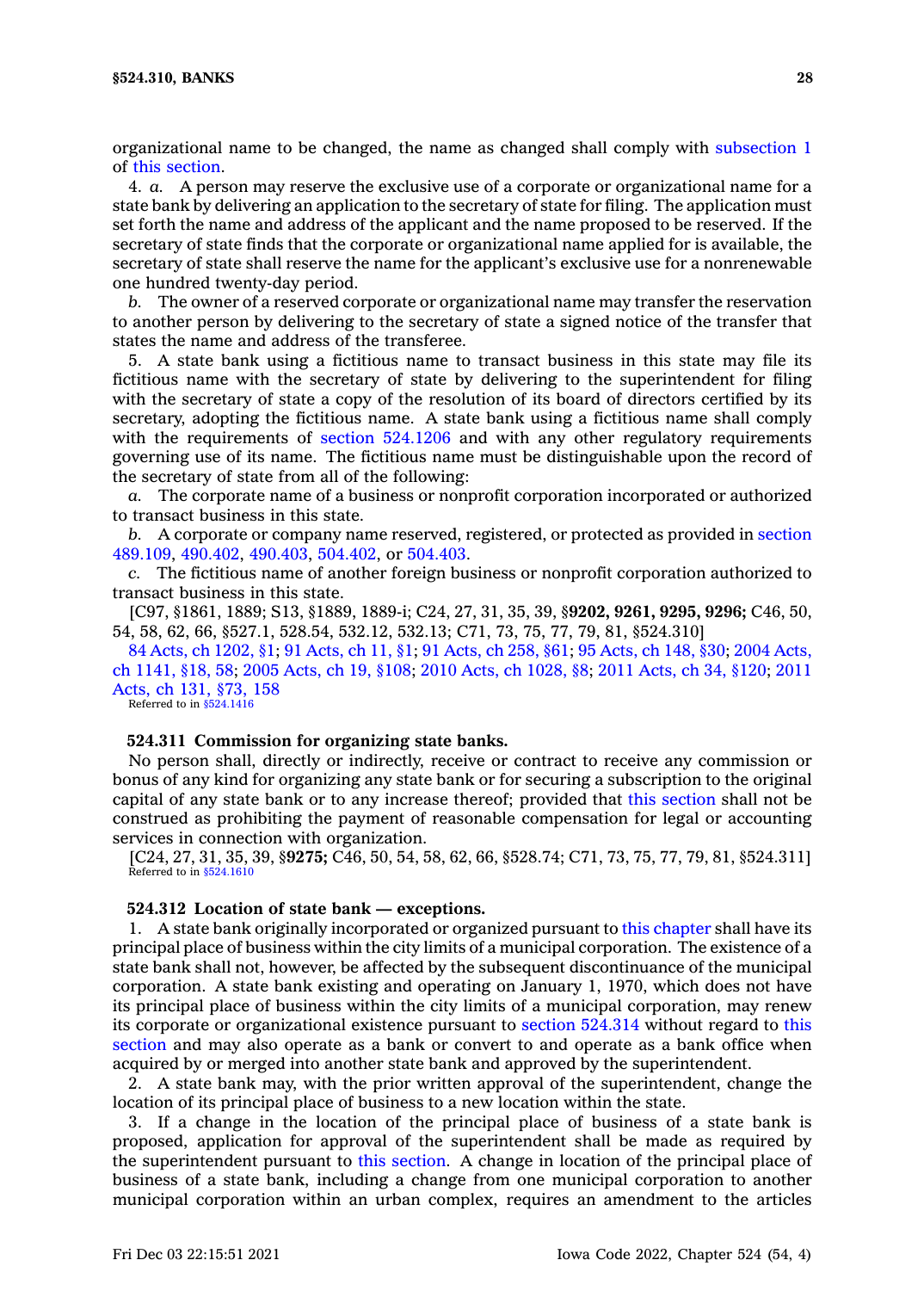of incorporation pursuant to sections [524.1502](https://www.legis.iowa.gov/docs/code/524.1502.pdf), [524.1504](https://www.legis.iowa.gov/docs/code/524.1504.pdf), and [524.1506](https://www.legis.iowa.gov/docs/code/524.1506.pdf). A state bank seeking approval of <sup>a</sup> change of location pursuant to this [subsection](https://www.legis.iowa.gov/docs/code/524.312.pdf) shall publish <sup>a</sup> notice of the proposed change of location in <sup>a</sup> newspaper of general circulation in the municipal corporation or unincorporated area in which the state bank has its principal place of business, or if there is none, in <sup>a</sup> newspaper of general circulation in the county, or in <sup>a</sup> county adjoining the county, in which the state bank has its principal place of business, and in the municipal corporation in which it seeks to establish its principal place of business, or if there is none, in <sup>a</sup> newspaper of general circulation in the county, or in <sup>a</sup> county adjoining the county, in which the municipal corporation is located. The notice shall be published within thirty days after the application to the superintendent for approval of the change in location is accepted for processing. The notice shall set forth the name of the state bank, the present location of its principal place of business, the location to which it proposes to move its principal place of business, and the date upon which the application was accepted for processing by the superintendent.

4. Within thirty days after acceptance of an application for approval of <sup>a</sup> change of location of the principal place of business of <sup>a</sup> state bank pursuant to [subsection](https://www.legis.iowa.gov/docs/code/524.312.pdf) 3, the superintendent shall commence an investigation into the circumstances of the application as deemed necessary by the superintendent, giving due consideration to factors substantially similar to those set forth in section 524.305, [subsection](https://www.legis.iowa.gov/docs/code/524.305.pdf) 1, paragraphs *"c"* through *"f"*. Within one hundred eighty days after the application has been accepted for processing, the superintendent shall approve or disapprove the application on the basis of the investigation. The superintendent shall give written notice of the decision to the state bank, and in the event of disapproval <sup>a</sup> statement of the reasons for the disapproval. If the superintendent approves the change in location the superintendent shall deliver the articles of amendment to the secretary of state. As <sup>a</sup> condition of receiving the decision of the superintendent with respect to the application, the state bank shall reimburse the superintendent for all expenses incurred by the superintendent in connection with the application.

5. A state bank approved under the provisions of section 524.305, [subsection](https://www.legis.iowa.gov/docs/code/524.305.pdf) 8, shall not commence its business at any location other than within <sup>a</sup> municipal corporation or unincorporated area in which was located the principal place of business or an office of the bank the condition of which was the basis for the superintendent authorizing incorporation or organization of the new state bank.

[C71, 73, 75, 77, 79, 81, §524.312]

85 [Acts,](https://www.legis.iowa.gov/docs/acts/1985/CH0013.pdf) ch 13, §1; 95 [Acts,](https://www.legis.iowa.gov/docs/acts/1995/CH0148.pdf) ch 148, §31, 32; 2004 Acts, ch [1141,](https://www.legis.iowa.gov/docs/acts/2004/CH1141.pdf) §59; 2006 Acts, ch [1015,](https://www.legis.iowa.gov/docs/acts/2006/CH1015.pdf) §5; 2008 Acts, ch [1160,](https://www.legis.iowa.gov/docs/acts/2008/CH1160.pdf) §7

#### **524.313 Bylaws.**

A state bank may adopt bylaws. The power to adopt, amend, or repeal bylaws or adopt new bylaws is vested in the board of directors unless reserved to the shareholders by the articles of incorporation. The bylaws may contain any provisions for the regulation and management of the affairs of the state bank not inconsistent with law or the articles of incorporation. For <sup>a</sup> state bank organized as <sup>a</sup> limited liability company under this [chapter](https://www.legis.iowa.gov/docs/code//524.pdf), *"bylaws"* means the operating agreement of the state bank.

[C97, §1844; C24, 27, 31, 35, 39, §**9162;** C46, 50, 54, 58, 62, 66, §526.7; C71, 73, 75, 77, 79, 81, §524.313]

95 [Acts,](https://www.legis.iowa.gov/docs/acts/1995/CH0148.pdf) ch 148, §33; 2004 Acts, ch [1141,](https://www.legis.iowa.gov/docs/acts/2004/CH1141.pdf) §60

# **524.314 Renewal of corporate existence of existing state bank.**

1. The corporate existence of <sup>a</sup> state bank existing and operating on January 1, 1970, which expires subsequent to that date, may be renewed prior to the expiration date of the corporate existence, following the affirmative vote of the holders of at least <sup>a</sup> majority of the shares entitled to vote on the renewal, at <sup>a</sup> meeting held for that purpose and called as provided by section [524.533](https://www.legis.iowa.gov/docs/code/524.533.pdf), and delivery to the superintendent of the articles of incorporation together with the applicable filing and recording fees for the filing and recording. If the superintendent finds that the articles of incorporation satisfy the requirements of this [section](https://www.legis.iowa.gov/docs/code/524.314.pdf), the superintendent shall deliver them to the secretary of state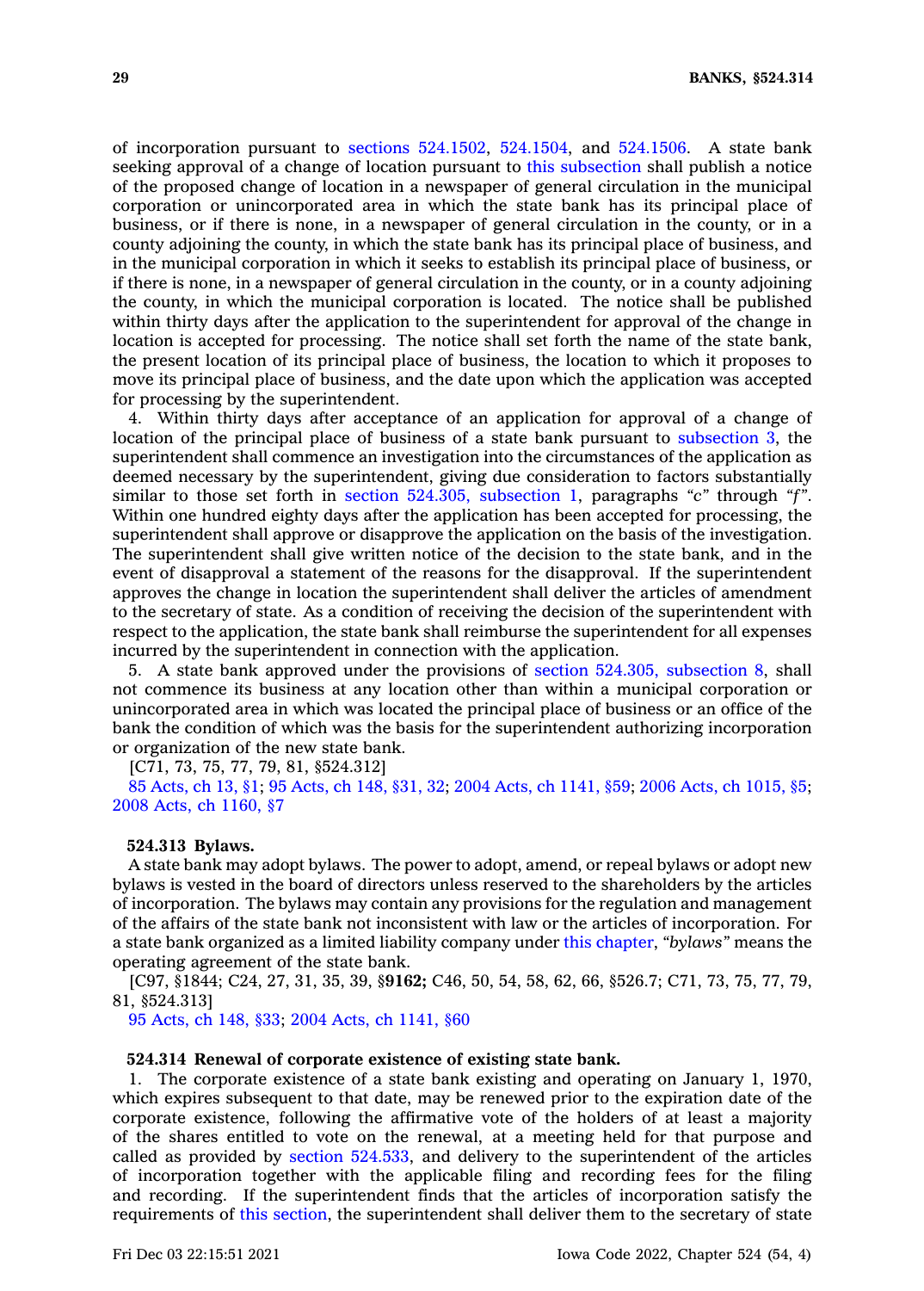for filing and recording in the secretary of state's office. Following the receipt of the articles of incorporation, the secretary of state shall proceed as provided in section [524.306](https://www.legis.iowa.gov/docs/code/524.306.pdf).

2. Sections [524.303](https://www.legis.iowa.gov/docs/code/524.303.pdf), [524.304](https://www.legis.iowa.gov/docs/code/524.304.pdf), [524.305](https://www.legis.iowa.gov/docs/code/524.305.pdf), [524.307](https://www.legis.iowa.gov/docs/code/524.307.pdf), [524.308](https://www.legis.iowa.gov/docs/code/524.308.pdf), and [524.309](https://www.legis.iowa.gov/docs/code/524.309.pdf) are not applicable to <sup>a</sup> state bank existing and operating on January 1, 1970, which renews its corporate existence as provided in [subsection](https://www.legis.iowa.gov/docs/code/524.314.pdf) 1.

3. The renewal of the corporate existence of <sup>a</sup> state bank pursuant to this [section](https://www.legis.iowa.gov/docs/code/524.314.pdf) shall not affect any right accrued or established, or any liability or penalty incurred, under the laws of this state or of the United States, prior to the issuance of <sup>a</sup> certificate of incorporation by the secretary of state.

95 [Acts,](https://www.legis.iowa.gov/docs/acts/1995/CH0148.pdf) ch 148, §34 Referred to in [§524.224](https://www.legis.iowa.gov/docs/code/524.224.pdf), [524.310](https://www.legis.iowa.gov/docs/code/524.310.pdf), [524.312](https://www.legis.iowa.gov/docs/code/524.312.pdf)

## **524.315 State banks as limited liability companies.**

1. A state bank organized as <sup>a</sup> limited liability company under this [chapter](https://www.legis.iowa.gov/docs/code//524.pdf) shall also be subject to [chapter](https://www.legis.iowa.gov/docs/code//489.pdf) 489, the revised uniform limited liability company Act. If <sup>a</sup> provision of [chapter](https://www.legis.iowa.gov/docs/code//489.pdf) 489, the revised uniform limited liability company Act, conflicts with <sup>a</sup> provision of this [chapter](https://www.legis.iowa.gov/docs/code//524.pdf) or any rule of the superintendent adopted pursuant to this [chapter](https://www.legis.iowa.gov/docs/code//524.pdf), the provisions of this [chapter](https://www.legis.iowa.gov/docs/code//524.pdf) or rule of the superintendent shall control.

2. The superintendent shall possess the exclusive authority to regulate <sup>a</sup> state bank organized as <sup>a</sup> limited liability company under this [chapter](https://www.legis.iowa.gov/docs/code//524.pdf).

3. The superintendent may adopt rules to ensure that <sup>a</sup> state bank organized as <sup>a</sup> limited liability company under this [chapter](https://www.legis.iowa.gov/docs/code//524.pdf) is operating in <sup>a</sup> safe and sound manner and is subject to the superintendent's authority in the same manner as <sup>a</sup> state bank organized as <sup>a</sup> corporation. 2004 Acts, ch [1141,](https://www.legis.iowa.gov/docs/acts/2004/CH1141.pdf) §61; 2008 Acts, ch 1162, [§148,](https://www.legis.iowa.gov/docs/acts/2008/CH1162.pdf) 154, 155

#### **524.316 State banks as mutual corporations.**

The superintendent may adopt rules to ensure that <sup>a</sup> state bank incorporated as <sup>a</sup> mutual corporation is operating in <sup>a</sup> safe and sound manner and is subject to the superintendent's authority in the same manner as <sup>a</sup> state bank incorporated as <sup>a</sup> stock corporation.

2012 Acts, ch [1017,](https://www.legis.iowa.gov/docs/acts/2012/CH1017.pdf) §6, 18

**524.317 through 524.400** Reserved.

#### SUBCHAPTER IV

# CAPITAL STRUCTURE

#### **524.401 Minimum capital.**

1. The minimum capital structure of <sup>a</sup> state bank existing and operating on July 1, 1995, shall not be less than the amount required by law prior to that date.

2. The minimum capital structure of <sup>a</sup> state bank incorporated after July 1, 1995, or organized after July 1, 2004, pursuant to the provisions of this [chapter](https://www.legis.iowa.gov/docs/code//524.pdf) shall not be less than the amount required by the federal deposit insurance corporation, or its successor, or <sup>a</sup> greater amount which the superintendent may deem necessary in view of the deposit potential of the state bank and current banking standards relating to total capital requirements.

3. A state bank incorporated on or after July 1, 1995, or organized after July 1, 2004, pursuant to this [chapter](https://www.legis.iowa.gov/docs/code//524.pdf), prior to receiving authorization to do business from the superintendent, shall establish paid-in surplus and undivided profits as required by the superintendent.

4. A state bank originally incorporated or organized pursuant to this [chapter](https://www.legis.iowa.gov/docs/code//524.pdf) shall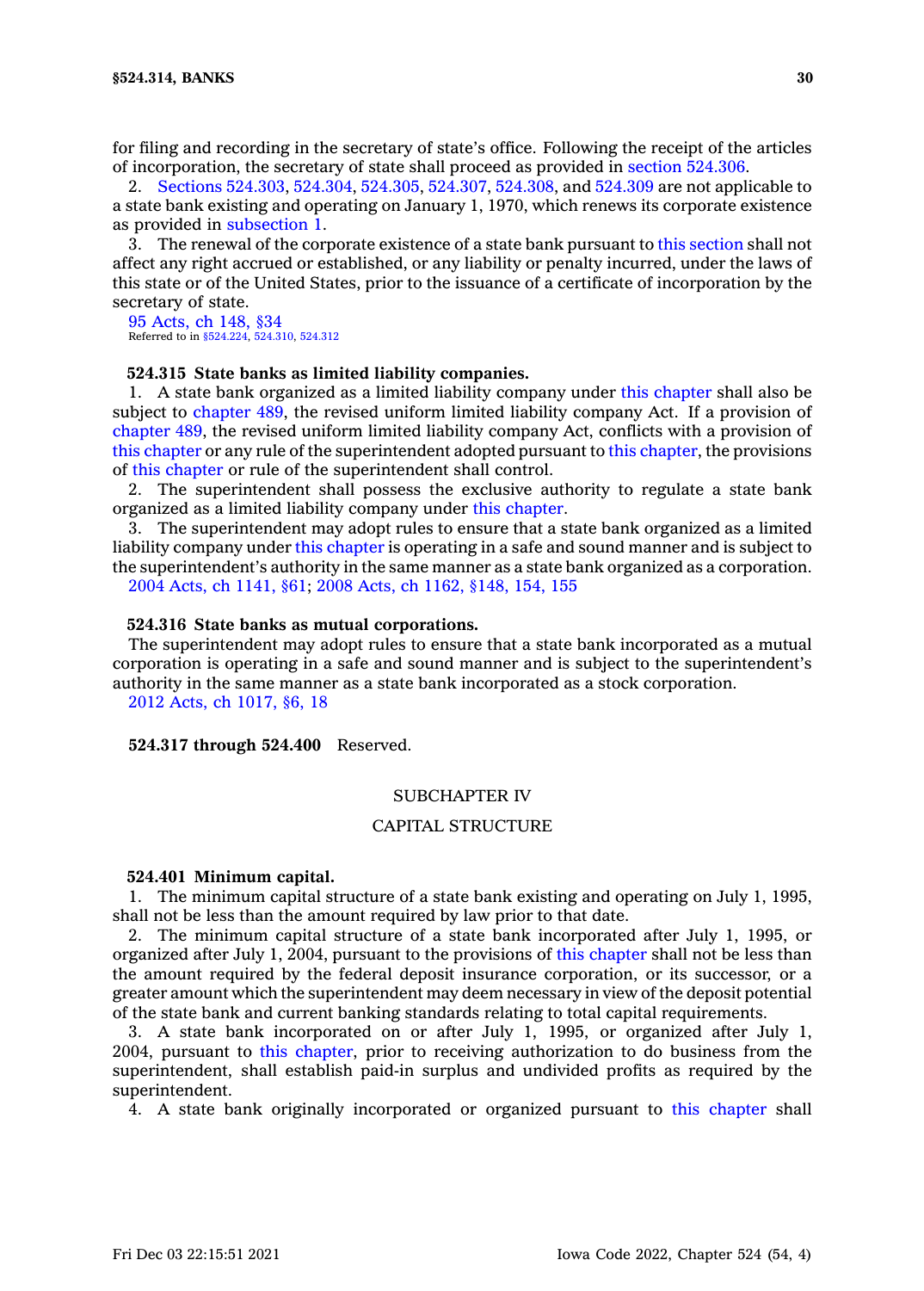establish, prior to receiving authorization to do business from the superintendent, paid-in surplus and undivided profits as required by the superintendent.

[C97, §1843, 1864; S13, §1843, 1864; C24, 27, §9160, 9206; C31, §9217-c1; C35, §9217-c1, 9283-f14; C39, §**9217.1, 9283.42;** C46, 50, 54, 58, 62, 66, §528.1, 528.127; C71, 73, 75, 77, 79, 81, §524.401]

95 [Acts,](https://www.legis.iowa.gov/docs/acts/1995/CH0148.pdf) ch 148, §35; 96 Acts, ch [1056,](https://www.legis.iowa.gov/docs/acts/1996/CH1056.pdf) §7; 2004 Acts, ch [1141,](https://www.legis.iowa.gov/docs/acts/2004/CH1141.pdf) §62 Referred to in [§524.103](https://www.legis.iowa.gov/docs/code/524.103.pdf)

**524.402 and 524.403** Repealed by 95 Acts, ch 148, §135.

#### **524.404 Capital notes and debentures.**

1. A state bank, with the prior approval of the superintendent and the affirmative vote of the holders of <sup>a</sup> majority of the shares entitled to vote, may issue capital notes or debentures. The amounts, maturities, rate of interest, relative rights with other creditors, and other terms and conditions shall be set forth on the face of the capital notes or debentures or in an attendant agreement, and all terms and conditions are subject to the prior approval of the superintendent provided that all such capital notes and debentures shall be subordinated to the rights of other persons to the extent provided for in section [524.1312](https://www.legis.iowa.gov/docs/code/524.1312.pdf). The aggregate amount of all capital notes and debentures issued and outstanding pursuant to this [section](https://www.legis.iowa.gov/docs/code/524.404.pdf) shall not exceed, at any one time, twenty-five percent of the aggregate capital of the state bank.

2. A state bank shall not make any payment of principal on any capital notes or debentures without the prior approval of the superintendent nor shall any payment of principal and interest be made on any such capital or debentures by <sup>a</sup> state bank when its capital is impaired or which would cause its capital to become impaired. Subject to the provisions of this [section](https://www.legis.iowa.gov/docs/code/524.404.pdf) <sup>a</sup> state bank may issue capital notes or debentures with provision for installment or serial payment of capital notes or debentures according to an established schedule which shall be approved by the superintendent prior to issuance.

3. A state bank shall not issue capital notes or debentures within five years after it is originally authorized to do business.

[C71, 73, 75, 77, 79, 81, §524.404] 95 [Acts,](https://www.legis.iowa.gov/docs/acts/1995/CH0148.pdf) ch 148, §36 Referred to in [§524.103](https://www.legis.iowa.gov/docs/code/524.103.pdf), [524.814](https://www.legis.iowa.gov/docs/code/524.814.pdf), [524.818](https://www.legis.iowa.gov/docs/code/524.818.pdf)

# **524.405 Increase or decrease of capital structure.**

1. A state bank incorporated as <sup>a</sup> stock corporation may increase its capital structure or effect an allocation of amounts within its capital structure by the use of any of the following methods:

*a.* Sale of authorized but unissued shares.

- *b.* Transfer of surplus or undivided profits to capital for authorized but unissued shares.
- *c.* Transfer of undivided profits to surplus.

*d.* Authorization and issuance of common shares, preferred shares, or capital notes or debentures.

2. The superintendent, whenever it appears necessary to do so in the interest of the safety of the deposits of <sup>a</sup> state bank incorporated as <sup>a</sup> stock corporation, may require that the capital structure of the state bank be increased by either of the methods provided for in [subsection](https://www.legis.iowa.gov/docs/code/524.405.pdf) [1](https://www.legis.iowa.gov/docs/code/524.405.pdf), paragraphs *"a"* and *"d"*.

3. Capital or surplus shall not be decreased except with the approval of the superintendent.

4. A state bank incorporated as <sup>a</sup> mutual corporation may raise capital by accepting payments on savings and demand accounts and by any other means authorized by the superintendent. Whenever it appears necessary to do so in the interest of the safety of the deposits of <sup>a</sup> state bank incorporated as <sup>a</sup> mutual corporation, the superintendent may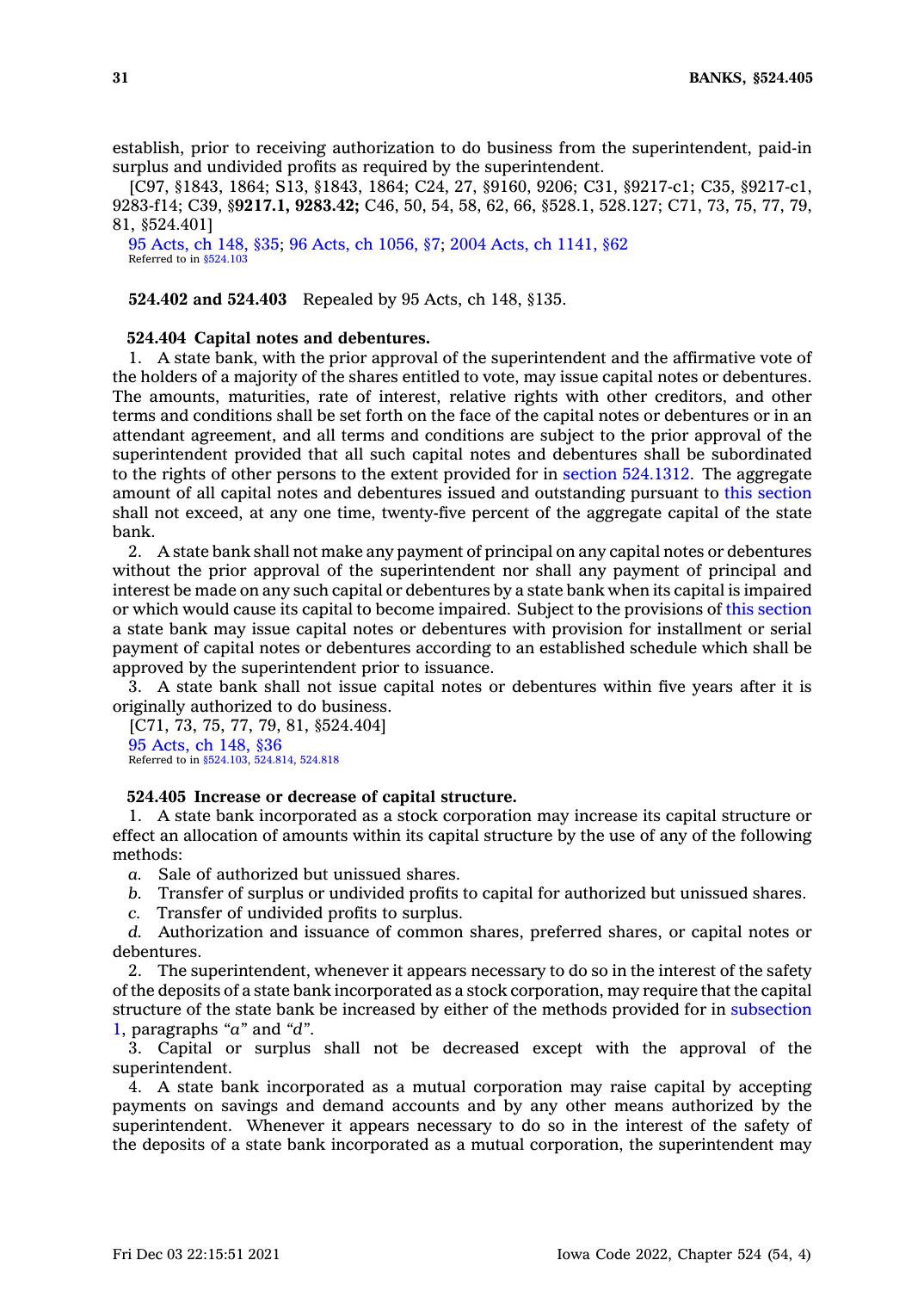require that the capital structure of the state bank be increased by any means authorized by the superintendent.

[C97, §1856; C24, 27, 31, 35, 39, §**9194, 9262, 9264, 9265;** C46, 50, 54, 58, 62, 66, §526.38, 528.56, 528.59, 528.60; C71, 73, 75, 77, 79, 81, §524.405] 95 [Acts,](https://www.legis.iowa.gov/docs/acts/1995/CH0148.pdf) ch 148, §37; 2004 Acts, ch [1141,](https://www.legis.iowa.gov/docs/acts/2004/CH1141.pdf) §19; 2012 Acts, ch [1017,](https://www.legis.iowa.gov/docs/acts/2012/CH1017.pdf) §7, 18 Referred to in [§524.103](https://www.legis.iowa.gov/docs/code/524.103.pdf), [524.521](https://www.legis.iowa.gov/docs/code/524.521.pdf), [524.543](https://www.legis.iowa.gov/docs/code/524.543.pdf)

**524.406 through 524.500** Reserved.

## SUBCHAPTER V

# SHARES, SHAREHOLDERS, AND DIVIDENDS

**524.501 through 524.517** Reserved.

**524.518 Redemption of preferred shares.** Repealed by 95 Acts, ch 148, §135.

**524.519 and 524.520** Reserved.

# **524.521 Authorized shares.**

1. The articles of incorporation of <sup>a</sup> stock corporation must prescribe the classes of shares and the number of shares of each class that the state bank is authorized to issue. If more than one class of shares is authorized, the articles of incorporation must prescribe <sup>a</sup> distinguishing designation for each class. Prior to the issuance of shares of <sup>a</sup> class, the preferences, limitations, and relative rights of that class must be described in the articles of incorporation. All shares of <sup>a</sup> class must have preferences, limitations, and relative rights identical with those of other shares of the same class except to the extent otherwise permitted by section [524.523](https://www.legis.iowa.gov/docs/code/524.523.pdf).

2. The articles of incorporation of <sup>a</sup> stock corporation must authorize both of the following:

*a.* One or more classes of shares that together have unlimited voting rights.

*b.* One or more classes of shares, which may be the same class or classes as those with voting rights, that together are entitled to receive the net assets of the state bank upon dissolution.

3. The articles of incorporation of <sup>a</sup> stock corporation may authorize one or more classes of shares that have any of the following qualities:

*a.* Have special, conditional, or limited voting rights, or no right to vote, unless prohibited by this [chapter](https://www.legis.iowa.gov/docs/code//524.pdf).

*b.* Are redeemable or convertible as specified in the articles of incorporation in any of the following ways:

(1) At the option of the state bank, the shareholders, or another person or upon the occurrence of <sup>a</sup> designated event.

(2) For cash, indebtedness, securities, or other property.

(3) In <sup>a</sup> designated amount or in an amount determined in accordance with <sup>a</sup> designated formula or by reference to extrinsic data or events.

*c.* Preferred shares are redeemable only by resolution of the board of directors with the prior approval of the superintendent. Preferred shares which are redeemable according to the terms of their issuance shall be redeemed only in accordance with such terms. Preferred shares which are redeemed shall be canceled and shall not be reissued. Preferred shares which are not redeemable according to the terms of their issuance are redeemable only pro rata, by lot, or by such other equitable method as determined by the board of directors.

*d.* (1) If preferred shares are redeemed by <sup>a</sup> state bank, the redemption effects <sup>a</sup> cancellation of the shares, and <sup>a</sup> statement of cancellation shall be filed as provided in this paragraph. The filing of the statement of cancellation constitutes an amendment to the articles of incorporation and reduces the number of preferred shares of the class which the state bank is authorized to issue by the number which are canceled.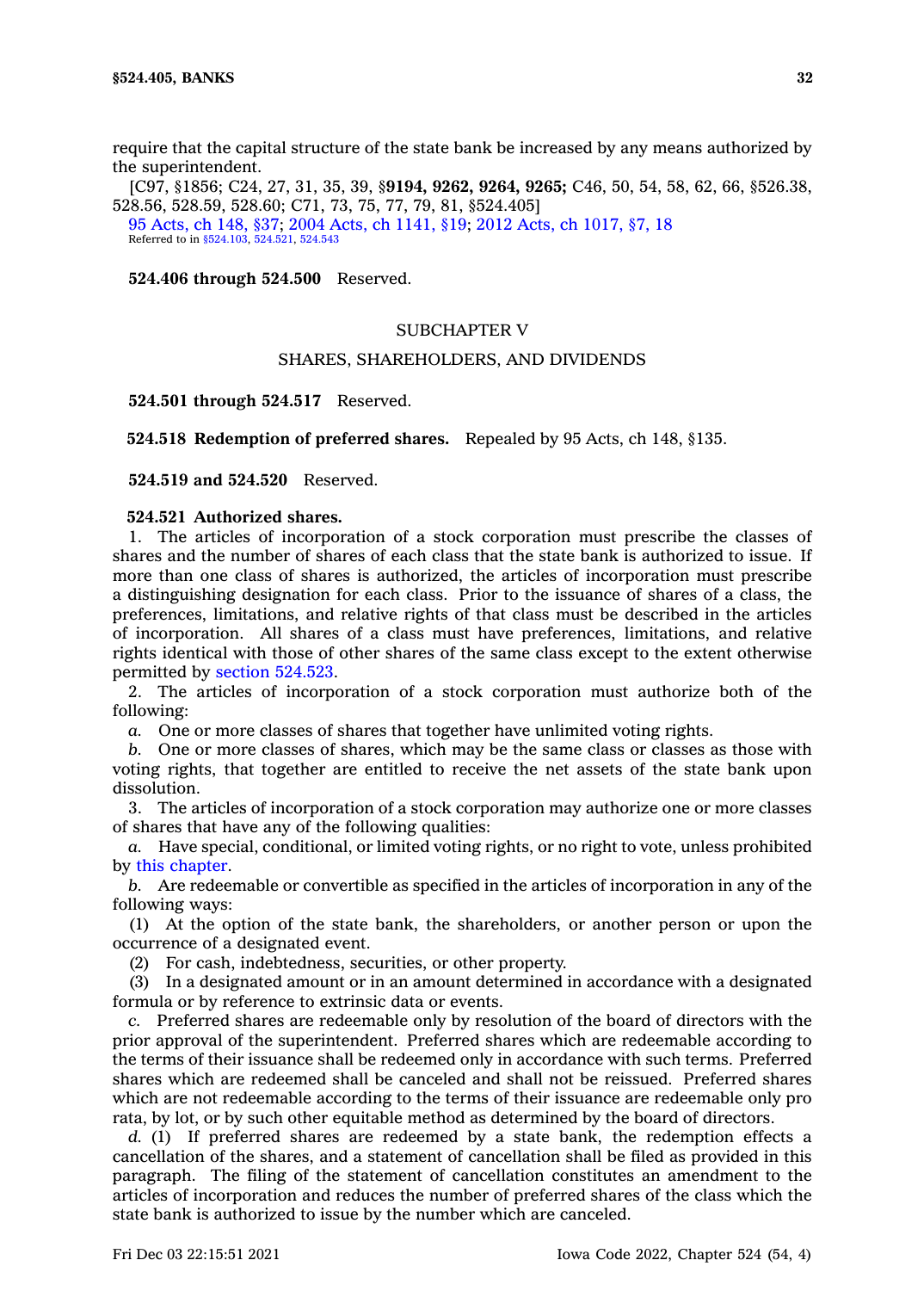**33 BANKS, §524.522**

(2) The statement of cancellation shall be executed by the state bank by its president or <sup>a</sup> vice president and by its cashier or an assistant cashier, and acknowledged by one of the officers signing such statement, and shall set forth all of the following:

(a) The name of the state bank and the effective date of its articles of incorporation.

(b) The number of preferred shares canceled through redemption, itemized by classes.

(c) The aggregate number of issued shares, itemized by classes, after giving effect to the cancellation.

(d) The amount, expressed in dollars, of the stated capital of the state bank after giving effect to the cancellation.

(e) The number of shares which the state bank has authority to issue, itemized by classes, after giving effect to the cancellation.

(3) The statement of cancellation, together with the applicable filing and recording fees, shall be delivered to the superintendent who shall, if the superintendent finds the statement of cancellation satisfies the requirements of this [section](https://www.legis.iowa.gov/docs/code/524.521.pdf), deliver it to the secretary of state for filing and recording in the secretary of state's office and the statement of cancellation shall also be filed and recorded in the office of the county recorder. The capital of the state bank is deemed to be reduced by the par value of the shares canceled upon the effective date of the redemption.

*e.* Entitle the holders to distributions calculated in any manner, including dividends that may be cumulative, noncumulative, or partially cumulative.

*f.* Have preference over any other class of shares with respect to distributions, including dividends and distributions upon the dissolution of the state bank.

4. The description of the designations, preferences, limitations, and relative rights of share classes in [subsection](https://www.legis.iowa.gov/docs/code/524.521.pdf) 3 is not all-inclusive.

5. Unless the articles of incorporation or bylaws otherwise provide, the board of directors, by resolution duly adopted and with the approval of the superintendent as provided in [section](https://www.legis.iowa.gov/docs/code/524.405.pdf) [524.405](https://www.legis.iowa.gov/docs/code/524.405.pdf), may issue from time to time, in whole or in part, the shares authorized by the articles of incorporation.

[C97, §1853, 1865; C24, 27, §9192, 9209; C31, 35, §9192, 9209, 9261-c1; C39, §**9192, 9209, 9261.1;** C46, 50, 54, 58, 62, 66, §526.36, 527.7, 528.55; C71, 73, 75, 77, 79, 81, §524.501]

95 [Acts,](https://www.legis.iowa.gov/docs/acts/1995/CH0148.pdf) ch 148, §38 CS95, [§524.521](https://www.legis.iowa.gov/docs/acts//CH0000.pdf) 2012 Acts, ch [1017,](https://www.legis.iowa.gov/docs/acts/2012/CH1017.pdf) §8, 18; 2013 [Acts,](https://www.legis.iowa.gov/docs/acts/2013/CH0090.pdf) ch 90, §159 Referred to in [§524.522](https://www.legis.iowa.gov/docs/code/524.522.pdf), [524.527](https://www.legis.iowa.gov/docs/code/524.527.pdf)

# **524.522 Terms of class or series determined by board of directors.**

1. If the articles of incorporation provide for such, the board of directors may determine, in whole or in part, the preferences, limitations, and relative rights, within the limits set forth in section [524.521](https://www.legis.iowa.gov/docs/code/524.521.pdf), of either of the following:

*a.* A class of shares before the issuance of any shares of that class.

- *b.* One or more series within <sup>a</sup> class before the issuance of any shares of that series.
- 2. Each series of <sup>a</sup> class must be given <sup>a</sup> distinguishing designation.

3. All shares of <sup>a</sup> series must have preferences, limitations, and relative rights identical with those of other shares of the same series and, except to the extent otherwise provided in the description of the series, with those of other series of the same class.

4. Before issuing any shares of <sup>a</sup> class or series created under this [section](https://www.legis.iowa.gov/docs/code/524.522.pdf), the state bank shall deliver to the superintendent for filing with the secretary of state articles of amendment on forms prescribed by the superintendent, which are effective without shareholder action, that set forth all of the following:

*a.* The name of the state bank and the effective date of its articles of incorporation.

*b.* The text of the amendment determining the terms of the class or series of shares.

*c.* The date it was adopted.

*d.* A statement that the amendment was duly adopted by the board of directors.

95 [Acts,](https://www.legis.iowa.gov/docs/acts/1995/CH0148.pdf) ch 148, §39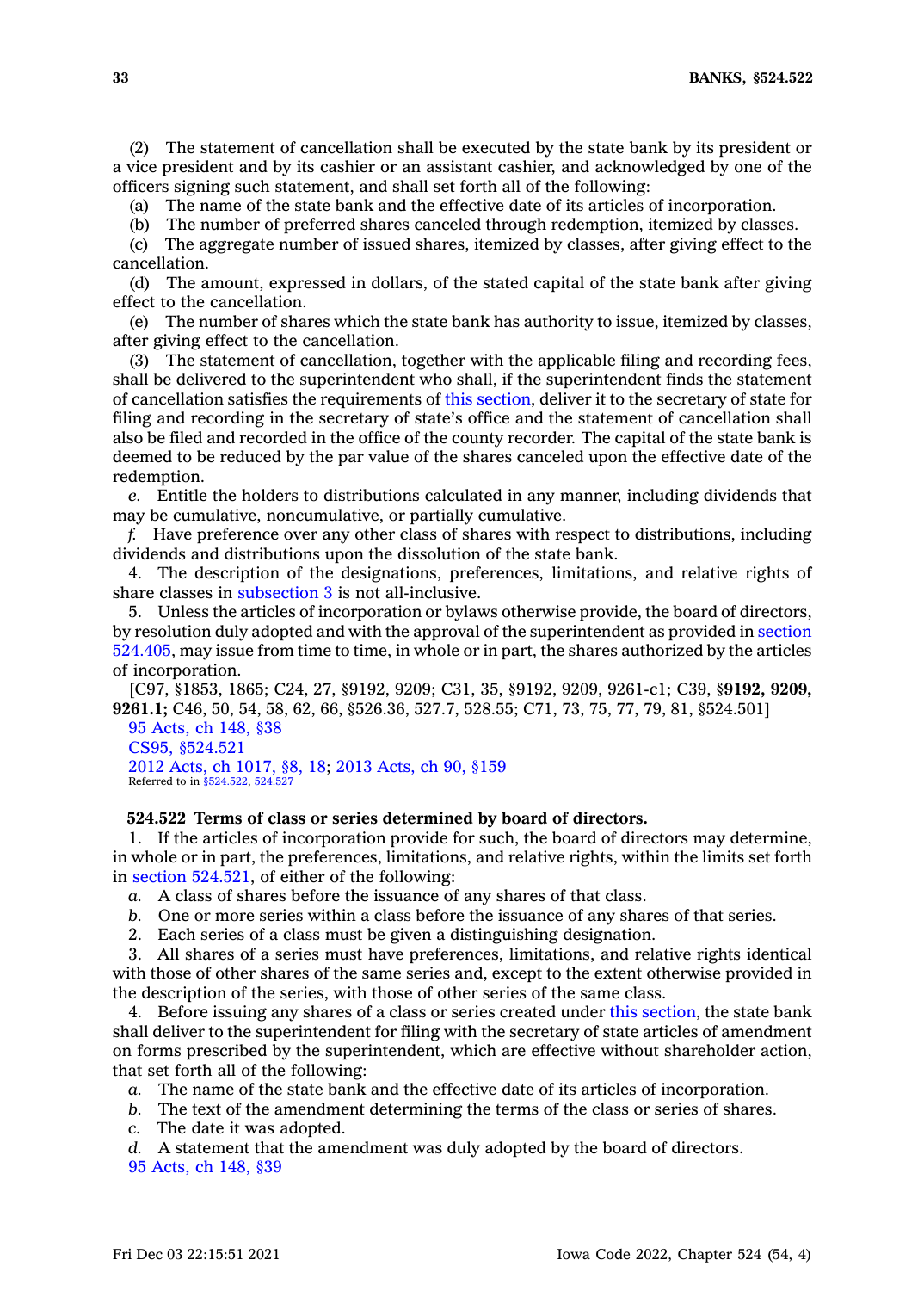## **524.523 Certificates representing shares.**

1. The shares of <sup>a</sup> state bank incorporated as <sup>a</sup> stock corporation shall be represented by certificates signed by such officers, employees, or agents as are authorized by the articles of incorporation or bylaws to sign. If no contrary provisions are made in the articles of incorporation or bylaws, the certificates shall be signed by the president or <sup>a</sup> vice president and the cashier or an assistant cashier of the state bank.

2. Each share certificate must state on its face, at <sup>a</sup> minimum, all of the following:

*a.* The name of the issuing state bank and that it is organized under the laws of this state.

*b.* The name of the person to whom issued.

*c.* The number and class of shares and the designation of the series, if any, which the certificate represents.

*d.* The par value of each share represented by the certificate.

3. A state bank which is authorized to issue different classes of shares or different series within <sup>a</sup> class must do one of the following:

*a.* Summarize on the front or back of each certificate the designations, relative rights, preferences, and limitations applicable to each class; the variations in rights, preferences, and limitations determined for each series; and the authority of the board of directors to determine variations for future series.

*b.* State conspicuously on the front or back of each certificate that the state bank will furnish the shareholder this information on request in writing and without charge.

4. Each share certificate must be signed either manually or in facsimile by two officers as set forth in [subsection](https://www.legis.iowa.gov/docs/code/524.523.pdf) 1, and may bear the corporate seal or its facsimile.

5. If the person who signed <sup>a</sup> share certificate no longer holds office when the certificate is issued, the certificate is nevertheless valid.

6. A certificate shall not be issued for any share until such share is fully paid.

[C71, 73, 75, 77, 79, 81, §524.502] 95 [Acts,](https://www.legis.iowa.gov/docs/acts/1995/CH0148.pdf) ch 148, §40 CS95, [§524.523](https://www.legis.iowa.gov/docs/acts//CH0000.pdf) 2012 Acts, ch [1017,](https://www.legis.iowa.gov/docs/acts/2012/CH1017.pdf) §9, 18 Referred to in [§524.521](https://www.legis.iowa.gov/docs/code/524.521.pdf), [524.526](https://www.legis.iowa.gov/docs/code/524.526.pdf)

# **524.524 Consideration for shares.**

Except in the case of <sup>a</sup> distribution of shares authorized by section [524.543](https://www.legis.iowa.gov/docs/code/524.543.pdf) or shares issued upon exchanges or conversion, common or preferred shares of <sup>a</sup> state bank may be issued only for cash in an amount not less than that determined by the superintendent.

[C97, §1853; C24, 27, 31, 35, 39, §**9192;** C46, 50, 54, 58, 62, 66, §526.36; C71, 73, 75, 77, 79, 81, §524.503]

## 95 [Acts,](https://www.legis.iowa.gov/docs/acts/1995/CH0148.pdf) ch 148, §41 CS95, §524.524

#### **524.525 Subscription for shares before incorporation or organization.**

1. A subscription for shares entered into before incorporation or organization of the state bank is irrevocable for six months unless the subscription agreement provides <sup>a</sup> longer or shorter period, or all subscribers agree to revocation.

2. The board of directors may determine the payment terms of subscriptions for shares that were entered into before incorporation or organization of the state bank unless the subscription agreement specifies the terms. A call for payment by the board of directors must be uniform so far as practicable as to all shares of the same class or series, unless the subscription agreement specifies otherwise.

3. Shares issued pursuant to subscriptions entered into before incorporation or organization of the state bank are fully paid and nonassessable when the state bank receives the consideration specified in the subscription agreement.

4. If <sup>a</sup> subscriber defaults in payment of money or property under <sup>a</sup> subscription agreement entered into before incorporation or organization of the state bank, the state bank may do either of the following:

*a.* Collect the amount owed as any other debt.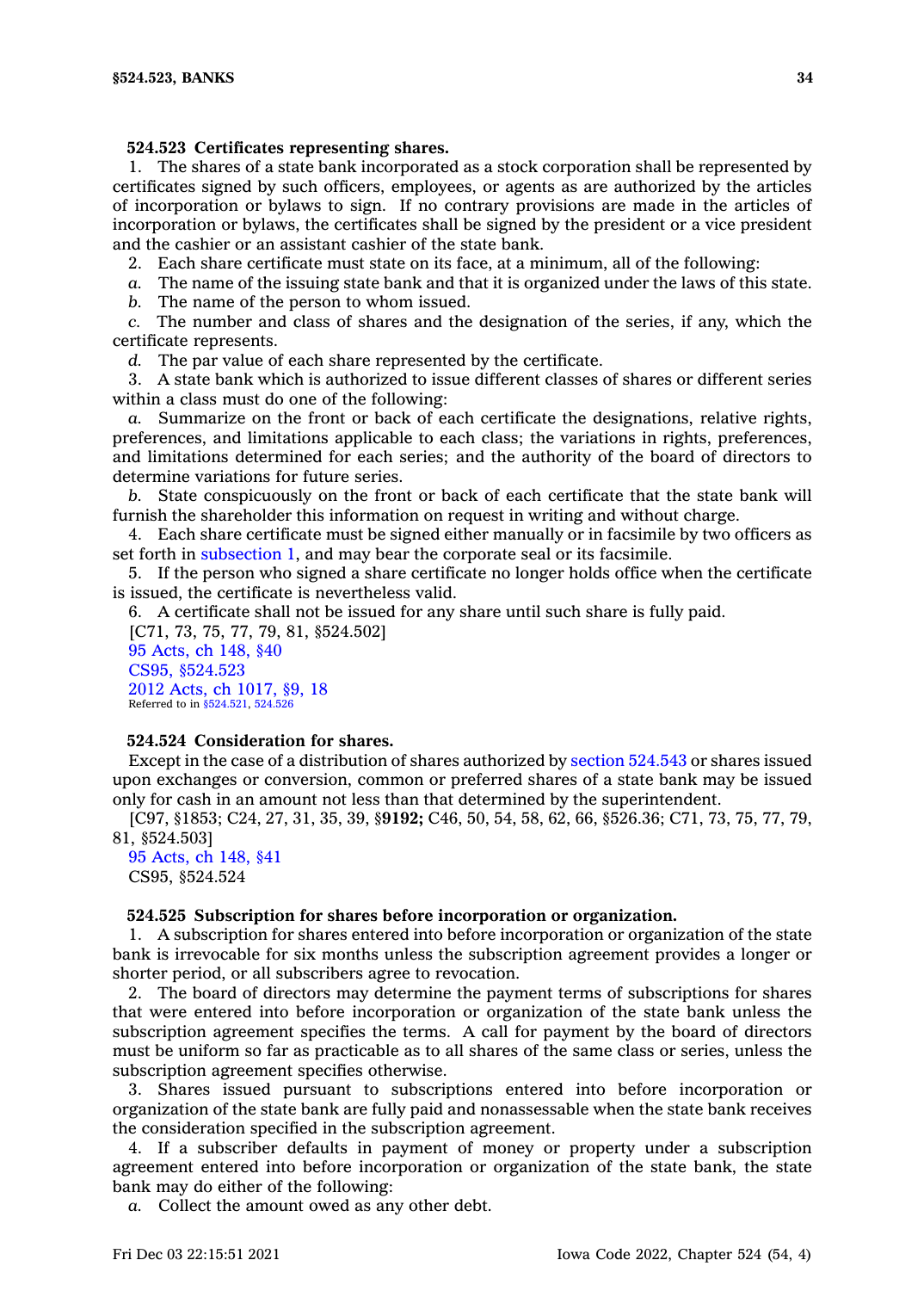*b.* Unless the subscription agreement provides otherwise, the state bank may rescind the agreement and may sell the shares if the debt remains unpaid more than twenty days after the state bank sends written demand for payment to the subscriber.

[C71, 73, 75, 77, 79, 81, §524.504] 95 [Acts,](https://www.legis.iowa.gov/docs/acts/1995/CH0148.pdf) ch 148, §42 CS95, §524.525 2004 Acts, ch [1141,](https://www.legis.iowa.gov/docs/acts/2004/CH1141.pdf) §63 Referred to in [§524.527](https://www.legis.iowa.gov/docs/code/524.527.pdf)

# **524.526 Fractional shares.**

1. A state bank incorporated as <sup>a</sup> stock corporation may do any of the following:

*a.* Issue fractions of <sup>a</sup> share or pay in money the value of fractions of <sup>a</sup> share.

*b.* Arrange for disposition of fractional shares by the shareholders of the state bank.

*c.* Issue scrip in registered or bearer form entitling the holder to receive <sup>a</sup> full share upon surrendering enough scrip to equal <sup>a</sup> full share.

2. Each certificate representing scrip must be conspicuously labeled "scrip" and must contain the information required by section 524.523, [subsection](https://www.legis.iowa.gov/docs/code/524.523.pdf) 2.

3. The holder of <sup>a</sup> fractional share is entitled to exercise the rights of <sup>a</sup> shareholder, including the right to vote, to receive dividends, and to participate in the assets of the state bank upon liquidation, but only if the scrip provides for such rights.

4. The board of directors may authorize the issuance of scrip subject to any condition considered desirable, including either of the following:

*a.* That the scrip will become void if not exchanged for full shares before <sup>a</sup> specified date.

*b.* That the shares for which the scrip is exchangeable may be sold and the proceeds paid to the scrip holders.

95 [Acts,](https://www.legis.iowa.gov/docs/acts/1995/CH0148.pdf) ch 148, §43; 2012 Acts, ch [1017,](https://www.legis.iowa.gov/docs/acts/2012/CH1017.pdf) §10, 18

# **524.527 Liability of shareholders or members.**

1. A purchaser of the shares of <sup>a</sup> state bank incorporated as <sup>a</sup> stock corporation is not liable to the bank, its creditors, or depositors with respect to the shares except to pay the consideration for which the shares were authorized to be issued under section [524.521](https://www.legis.iowa.gov/docs/code/524.521.pdf), or the consideration specified in the subscription agreement authorized under section [524.525](https://www.legis.iowa.gov/docs/code/524.525.pdf).

2. Unless otherwise provided in the articles of incorporation, <sup>a</sup> shareholder of <sup>a</sup> state bank is not personally liable for the acts or debts of the state bank, its creditors, or depositors.

3. A member of <sup>a</sup> state bank incorporated as <sup>a</sup> mutual corporation is not personally liable for the acts or debts of the state bank, its creditors, or depositors.

[C71, 73, 75, 77, 79, 81, §524.505] 95 [Acts,](https://www.legis.iowa.gov/docs/acts/1995/CH0148.pdf) ch 148, §44 CS95, [§524.527](https://www.legis.iowa.gov/docs/acts//CH0000.pdf) 2012 Acts, ch [1017,](https://www.legis.iowa.gov/docs/acts/2012/CH1017.pdf) §11, 18

## **524.528 Shareholders' preemptive rights.**

1. The shareholders of <sup>a</sup> state bank do not have <sup>a</sup> preemptive right to acquire the state bank's unissued shares except to the extent provided in the articles of incorporation.

2. A statement included in the articles of incorporation that "the state bank elects to have preemptive rights", or words of similar import, means that, except to the extent otherwise expressly provided in the articles of incorporation, the following principles apply:

*a.* A shareholder of <sup>a</sup> state bank has <sup>a</sup> preemptive right, granted on uniform terms and conditions prescribed by the board of directors to provide <sup>a</sup> fair and reasonable opportunity to exercise the right, to acquire <sup>a</sup> proportional amount of the state bank's unissued shares upon the decision of the board of directors to issue such shares.

*b.* A shareholder may waive the shareholder's preemptive right. A waiver evidenced in writing is irrevocable even though it is not supported by consideration.

*c.* There is no preemptive right with respect to any of the following:

(1) Shares issued as compensation to directors, managers, officers, agents, or employees of the state bank, its subsidiaries, or its affiliates.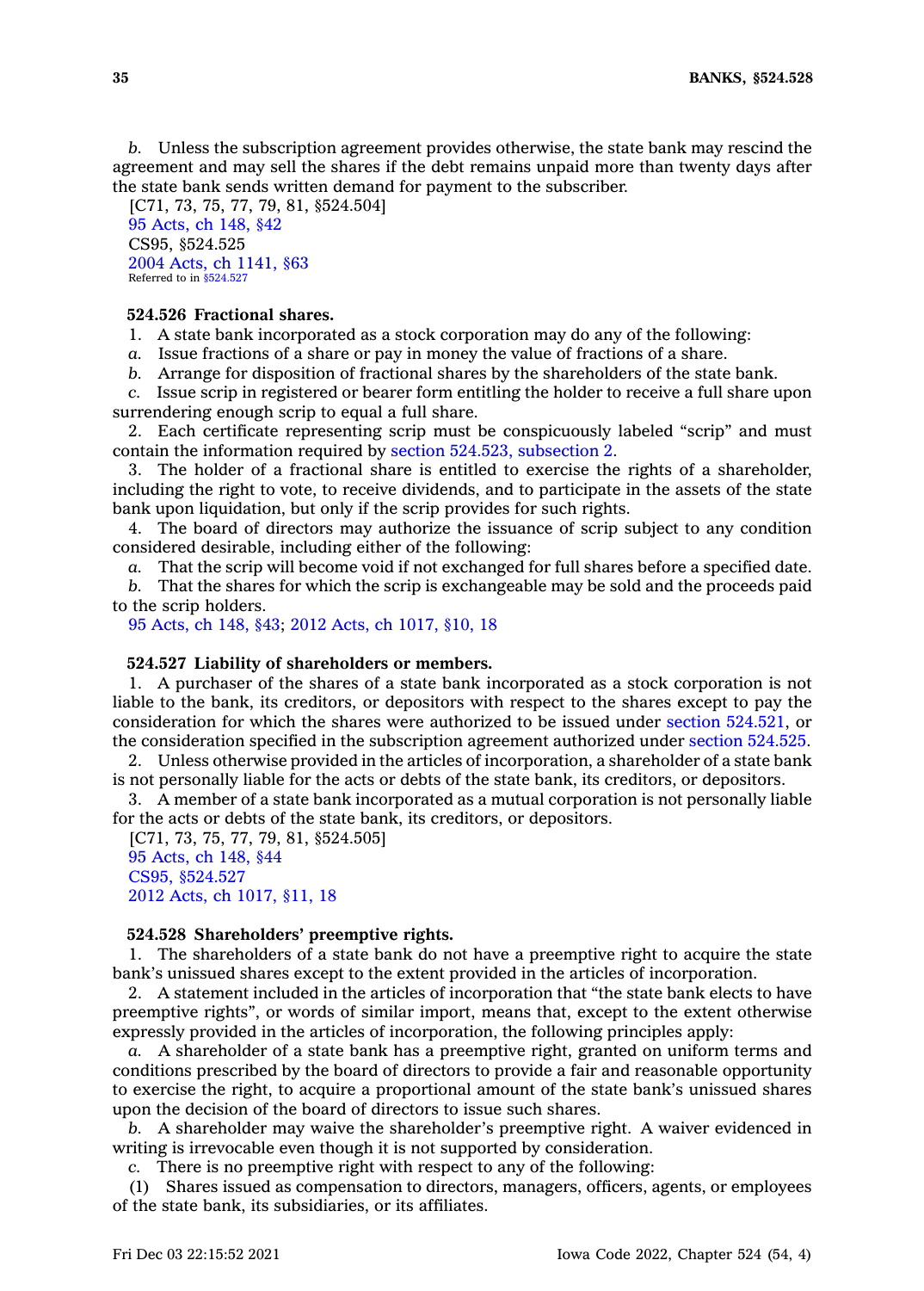(2) Shares issued to satisfy conversion or option rights created to provide compensation to directors, managers, officers, agents, or employees of the state bank, its subsidiaries, or its affiliates.

(3) Shares authorized in articles of incorporation that are issued within six months from the effective date of incorporation or organization.

*d.* A holder of shares of any class without general voting rights but with preferential rights to distributions or assets has no preemptive rights with respect to shares of any class.

*e.* A holder of shares of any class with general voting rights but without preferential rights to distributions or assets has no preemptive rights with respect to shares of any class with preferential rights to distributions or assets unless the shares with preferential rights are convertible into or carry <sup>a</sup> right to subscribe for or acquire shares without preferential rights.

*f.* Shares subject to preemptive rights that are not acquired by shareholders may be issued to any person for <sup>a</sup> period of one year after being offered to shareholders at <sup>a</sup> consideration set by the board of directors that is not lower than the consideration set for the exercise of preemptive rights. An offer at <sup>a</sup> lower consideration or after the expiration of one year is subject to the shareholders' preemptive rights.

3. For purposes of this [section](https://www.legis.iowa.gov/docs/code/524.528.pdf), *"shares"* includes <sup>a</sup> security convertible into or carrying <sup>a</sup> right to subscribe for or acquire shares.

[C71, 73, 75, 77, 79, 81, §524.506] 95 [Acts,](https://www.legis.iowa.gov/docs/acts/1995/CH0148.pdf) ch 148, §45 CS95, [§524.528](https://www.legis.iowa.gov/docs/acts//CH0000.pdf) 2004 Acts, ch [1141,](https://www.legis.iowa.gov/docs/acts/2004/CH1141.pdf) §64; 2017 [Acts,](https://www.legis.iowa.gov/docs/acts/2017/CH0029.pdf) ch 29, §167

**524.529 Preemptive rights for existing state banks.** Repealed by 2017 Acts, ch 29, §164.

#### **524.530 State bank's acquisition of its own shares.**

1. With the prior approval of the superintendent, <sup>a</sup> state bank may acquire its own shares. Shares acquired pursuant to this [section](https://www.legis.iowa.gov/docs/code/524.530.pdf) constitute authorized but unissued shares except as provided in [subsection](https://www.legis.iowa.gov/docs/code/524.530.pdf) 2.

2. If the articles of incorporation prohibit the reissue of acquired shares, the number of authorized shares is reduced by the number of shares acquired, effective upon amendment of the articles of incorporation.

95 [Acts,](https://www.legis.iowa.gov/docs/acts/1995/CH0148.pdf) ch 148, §47

#### **524.531 Loaning on its own shares.**

A state bank shall not make any loan or extension of credit on the security of the shares of its own capital, unless such security is necessary to prevent loss upon <sup>a</sup> debt previously contracted in good faith.

[C97, §1850; S13, §1850; C24, 27, §9184; C31, 35, §9221-c2; C39, §**9221.2;** C46, 50, 54, 58, 62, 66, §528.9; C71, 73, 75, 77, 79, 81, §524.507]

95 [Acts,](https://www.legis.iowa.gov/docs/acts/1995/CH0148.pdf) ch 148, §48 CS95, §524.531

#### **524.532 Meetings of shareholders.**

Meetings of shareholders may be held at <sup>a</sup> place, within this state, as provided in the articles of incorporation or the bylaws, or as fixed in accordance with their provisions. In the absence of any such provision, all meetings shall be held at the principal place of business of the state bank. An annual meeting of the shareholders shall be held during the specific month as shall be provided in the articles of incorporation, at the date and time as stated in or fixed in accordance with the bylaws. Failure to hold the annual meeting during the month shall not work <sup>a</sup> forfeiture or dissolution of the state bank. Special meetings of the shareholders may be called by the president, the board of directors, the holders of not less than one-tenth of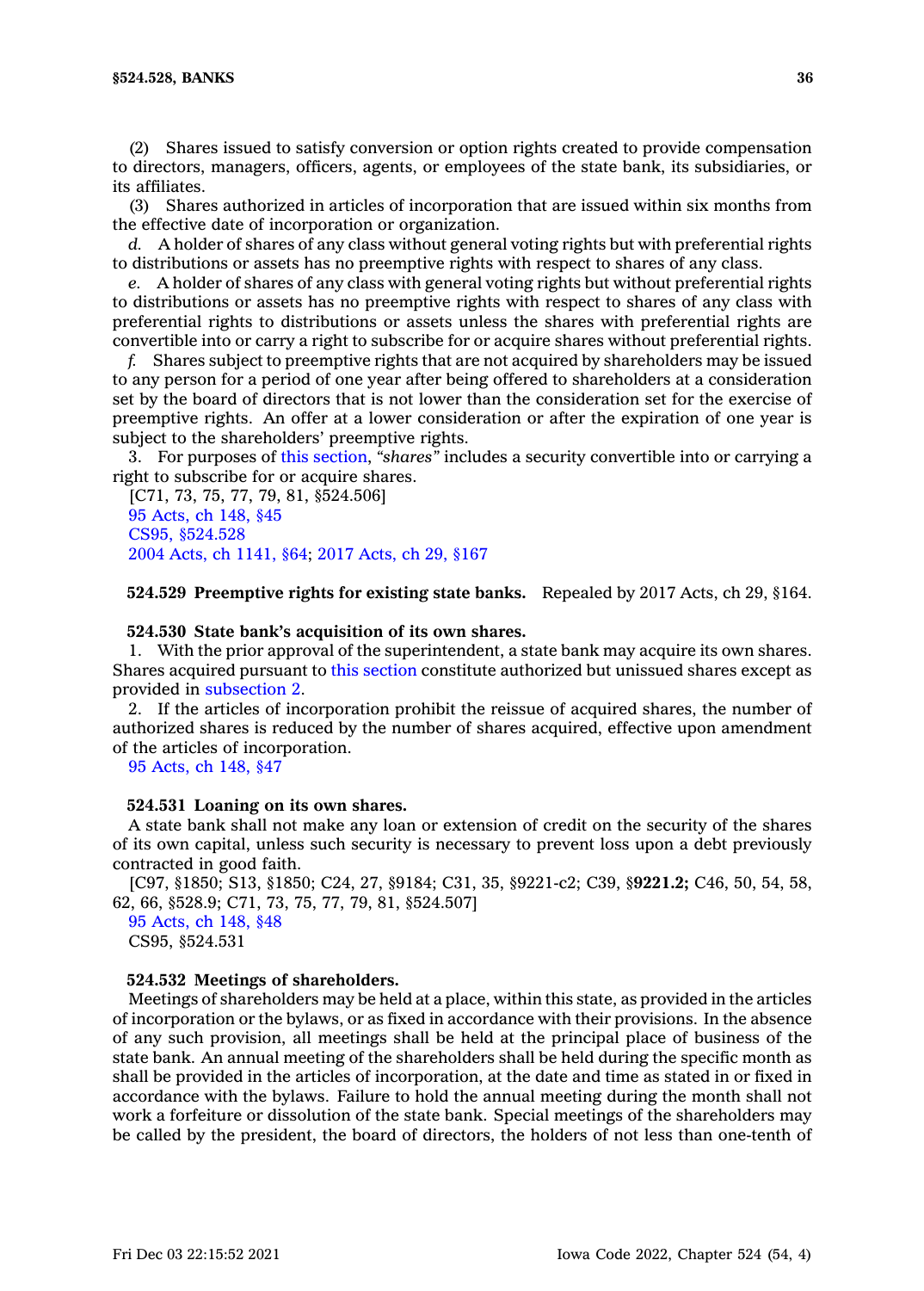all the shares entitled to vote at the meeting, or other officers or persons as provided in the articles of incorporation or the bylaws.

[C71, 73, 75, 77, 79, 81, §524.508] 84 Acts, ch [1032,](https://www.legis.iowa.gov/docs/acts/1984/CH1032.pdf) §2 CS95, §524.532

# **524.533 Notice of shareholder meetings — waiver of notice generally.**

1. Written notice stating the place, day and hour of <sup>a</sup> meeting of the shareholders and, in case of <sup>a</sup> special meeting, the purpose or purposes for which the meeting is called, shall be delivered not less than ten nor more than sixty days before the date of the meeting, either personally or by mail, by or at the direction of the president, the cashier, or the officer or persons calling the meeting, to each shareholder of record entitled to vote at the meeting. If mailed, the notice is deemed to be delivered when deposited in the United States mail addressed to the shareholder at the shareholder's address as it appears on the stock transfer books of the state bank with postage prepaid.

2. A shareholder may waive any notice required by this [chapter](https://www.legis.iowa.gov/docs/code//524.pdf), the articles of incorporation, or bylaws before or after the date and time stated in the notice. The waiver must be in writing, be signed by the shareholder entitled to the notice, and be delivered to the state bank for inclusion in the minutes or filing with the corporate records.

3. A shareholder's attendance at <sup>a</sup> meeting results in both of the following:

*a.* Waives the shareholder's objection to lack of notice or defective notice of the meeting, unless the shareholder at the beginning of the meeting or promptly upon the shareholder's arrival objects to holding the meeting or transacting business at the meeting.

*b.* Waives the shareholder's objection to consideration of <sup>a</sup> particular matter at the meeting that is not within the purpose or purposes described in the meeting notice, unless the shareholder objects to considering the matter when it is presented.

4. Unless the articles of incorporation or bylaws provide otherwise, the shareholders may permit any or all shareholders to participate in <sup>a</sup> regular or special meeting by, or conduct the meeting through the use of, any means of communication by which all shareholders participating may simultaneously hear each other during the meeting. A shareholder participating in <sup>a</sup> meeting as provided in this [subsection](https://www.legis.iowa.gov/docs/code/524.533.pdf) is deemed to be present in person at the meeting.

[C71, 73, 75, 77, 79, 81, §524.509] 95 [Acts,](https://www.legis.iowa.gov/docs/acts/1995/CH0148.pdf) ch 148, §49 CS95, §524.533 Referred to in [§524.314](https://www.legis.iowa.gov/docs/code/524.314.pdf), [524.1502](https://www.legis.iowa.gov/docs/code/524.1502.pdf), [524.1508](https://www.legis.iowa.gov/docs/code/524.1508.pdf)

#### **524.534 Action without meeting.**

1. Unless the articles of incorporation or bylaws provide otherwise, action required or permitted to be taken under this [chapter](https://www.legis.iowa.gov/docs/code//524.pdf) at <sup>a</sup> special shareholders' meeting may be taken without <sup>a</sup> meeting if the action is consented to by all shareholders. The action must be evidenced by one or more written consents describing the action taken, signed by each shareholder, and included in the minutes or filed with the corporate records reflecting the action taken.

2. Action taken under this [section](https://www.legis.iowa.gov/docs/code/524.534.pdf) is effective when the last shareholder signs the consent, unless the consent specifies <sup>a</sup> different effective date.

3. A written consent signed under this [section](https://www.legis.iowa.gov/docs/code/524.534.pdf) has the effect of <sup>a</sup> meeting vote and may be described as such in any document.

95 [Acts,](https://www.legis.iowa.gov/docs/acts/1995/CH0148.pdf) ch 148, §50

### **524.535 Transfer books — fixing record date.**

1. The board of directors of <sup>a</sup> state bank shall cause adequate stock transfer books to be maintained.

2. The bylaws or, in the absence of an applicable bylaw, the board of directors may fix, in advance, <sup>a</sup> date as the record date for any determination of shareholders entitled to notice of or to vote at <sup>a</sup> meeting of shareholders, the date to be not more than seventy days and,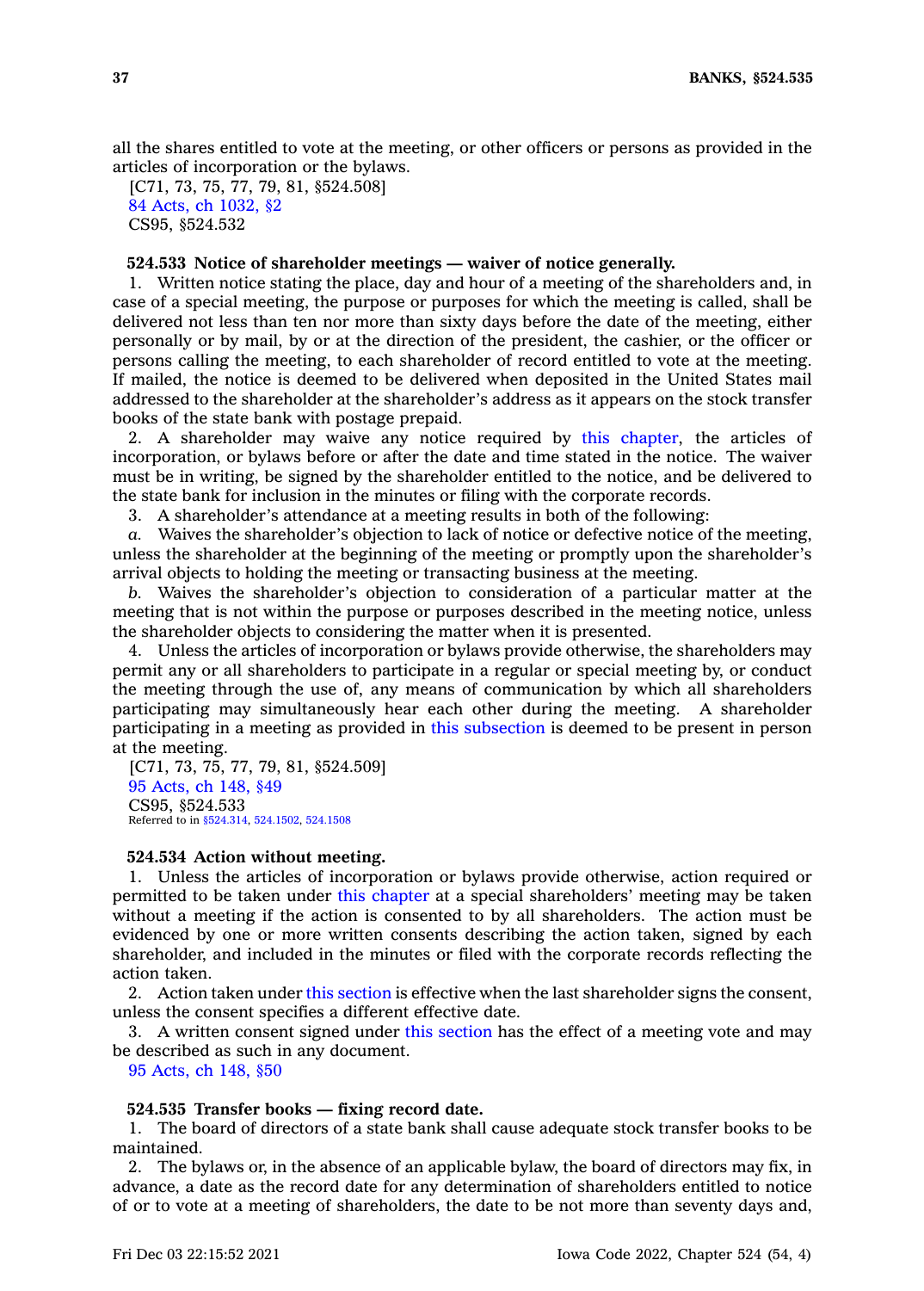in case of <sup>a</sup> meeting of shareholders, not less than ten days prior to the date on which the particular action, requiring the determination of shareholders, is to be taken. If <sup>a</sup> record date is not fixed for the determination of shareholders entitled to notice of or to vote at <sup>a</sup> meeting of shareholders, or shareholders entitled to receive payment of <sup>a</sup> dividend, the date on which notice of the meeting is mailed or the date on which the resolution of the board of directors declaring such dividend is adopted, as the case may be, shall be the record date for the determination of shareholders. If <sup>a</sup> determination of shareholders entitled to vote at any meeting of shareholders has been made as provided in this [section](https://www.legis.iowa.gov/docs/code/524.535.pdf), the determination applies to any adjournment of the meeting.

[C97, §1853; C24, 27, 31, 35, 39, §**9192;** C46, 50, 54, 58, 62, 66, §526.36; C71, 73, 75, 77, 79, 81, §524.510]

95 [Acts,](https://www.legis.iowa.gov/docs/acts/1995/CH0148.pdf) ch 148, §51 CS95, §524.535 2018 Acts, ch [1041,](https://www.legis.iowa.gov/docs/acts/2018/CH1041.pdf) §127

### **524.536 Voting list.**

The officer or agent having charge of the stock transfer books for shares of <sup>a</sup> state bank shall, at least ten days before each meeting of shareholders, make <sup>a</sup> complete list of the shareholders entitled to vote at the meeting or any adjournment of the meeting, arranged in alphabetical order, with the address of and the number of shares held by each, which list, for <sup>a</sup> period of ten days prior to the meeting, shall be kept on file at the principal place of business of the state bank and is subject to inspection by <sup>a</sup> shareholder, or <sup>a</sup> shareholder's agent or attorney, at any time during usual business hours. The list of shareholders shall also be produced and kept open at the time and place of the meeting and is subject to the inspection of <sup>a</sup> shareholder, or <sup>a</sup> shareholder's agent or attorney, during the whole time of the meeting. The original stock transfer books are prima facie evidence as to who are the shareholders entitled to examine the list or transfer books or to vote at <sup>a</sup> meeting of shareholders. Failure to comply with the requirements of this [section](https://www.legis.iowa.gov/docs/code/524.536.pdf) shall not affect the validity of action taken at <sup>a</sup> meeting of shareholders.

[C71, 73, 75, 77, 79, 81, §524.511] 95 [Acts,](https://www.legis.iowa.gov/docs/acts/1995/CH0148.pdf) ch 148, §52 CS95, §524.536

### **524.537 Quorum of shareholders.**

1. Unless otherwise provided in the articles of incorporation, <sup>a</sup> majority of the shares entitled to vote, represented in person or by proxy, constitutes <sup>a</sup> quorum at <sup>a</sup> meeting of shareholders. If <sup>a</sup> quorum is present, the affirmative vote of the majority of the shares represented at the meeting and entitled to vote on the subject matter shall be the act of the shareholders, unless the vote of <sup>a</sup> greater number or voting by classes is required by the laws of this state or of the United States or by the articles of incorporation or bylaws.

2. Once <sup>a</sup> share is represented for any purpose at <sup>a</sup> meeting, it is deemed present for the purpose of determining <sup>a</sup> quorum for the remainder of the meeting and for any adjournment of that meeting unless <sup>a</sup> new record date is or must be set for that adjourned meeting.

[C71, 73, 75, 77, 79, 81, §524.512] 95 [Acts,](https://www.legis.iowa.gov/docs/acts/1995/CH0148.pdf) ch 148, §53 CS95, §524.537

## **524.538 Voting of shares.**

1. Each outstanding share shall be entitled to one vote on each matter submitted to <sup>a</sup> vote at <sup>a</sup> meeting of shareholders, except to the extent that the voting rights of the shares of <sup>a</sup> class or series may be limited or denied by the articles of incorporation.

2. Shares of <sup>a</sup> state bank purchased or acquired by such state bank pursuant to [this](https://www.legis.iowa.gov/docs/code//524.pdf) [chapter](https://www.legis.iowa.gov/docs/code//524.pdf) shall not be voted at any meeting and shall be excluded in determining whether matters voted upon by the shareholders were adopted by the requisite number of shares.

3. A shareholder may vote either in person or by proxy executed in writing by the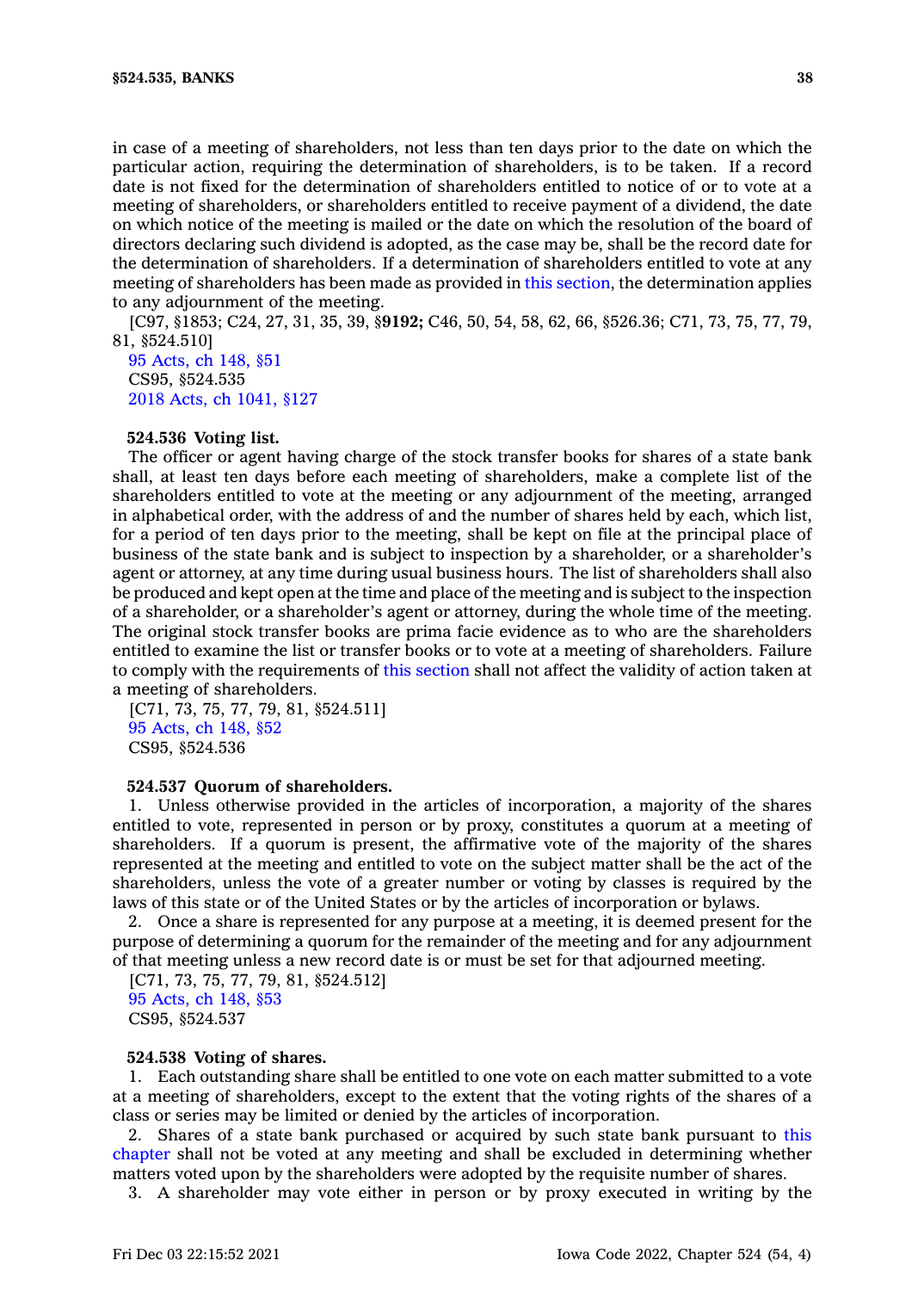shareholder or by the shareholder's duly authorized attorney in fact. A proxy shall not be valid after eleven months from the date of its execution.

4. At each election for directors every shareholder entitled to vote at such election shall have the right to vote, in person or by proxy, the number of shares owned by the shareholder for as many individuals as there are directors to be elected and for whose election the shareholder has <sup>a</sup> right to vote.

5. In an election of directors, <sup>a</sup> state bank shall not vote its own shares held by it as sole trustee unless under the terms of the trust the manner in which such shares shall be voted may be determined by <sup>a</sup> donor or beneficiary of the trust and unless such donor or beneficiary actually directs how the shares shall be voted. However, shares held in trust by <sup>a</sup> state bank pursuant to an instrument in effect prior to January 1, 1970, under the terms of which the manner in which such shares shall be voted could not be determined by <sup>a</sup> donor or beneficiary of the trust, may be voted in an election of directors of <sup>a</sup> state bank upon petition filed by the state bank, to <sup>a</sup> court of competent jurisdiction, and the appointment by such court of an individual to determine the manner in which the shares shall be voted. When the shares of <sup>a</sup> state bank are held by such state bank and one or more persons as trustees, the shares may be voted by such other person or persons as trustees, in the same manner as if the person or persons were the sole trustee. Whenever shares cannot be voted by reason of being held by <sup>a</sup> state bank as sole trustee, the shares shall be excluded in determining whether matters voted upon by the shareholders were adopted by the requisite number of shares.

[C97, §1847; S13, §1889-e; C24, 27, 31, 35, 39, §**9175, 9289;** C46, 50, 54, 58, 62, 66, §526.18, 532.6; C71, 73, 75, 77, 79, 81, §524.513]

95 [Acts,](https://www.legis.iowa.gov/docs/acts/1995/CH0148.pdf) ch 148, §54 CS95, §524.538

### **524.538A Voting by member of mutual corporation.**

All holders of savings, demand, or other authorized accounts of <sup>a</sup> bank incorporated as or converted to be <sup>a</sup> mutual corporation are members of the state bank. In the consideration of all questions requiring action by the members of the state bank, each holder of an account shall be permitted to cast one vote for each one hundred dollars, or fraction thereof, of the withdrawal value of the member's account. No member, however, shall cast more than one thousand member votes. All accounts shall be nonassessable.

2012 Acts, ch [1017,](https://www.legis.iowa.gov/docs/acts/2012/CH1017.pdf) §12, 18

## **524.539 Voting trust.**

1. Any number of shareholders of <sup>a</sup> state bank may create <sup>a</sup> voting trust for the purpose of conferring upon <sup>a</sup> trustee or trustees the right to vote or otherwise represent their shares, for <sup>a</sup> period of not to exceed ten years, by entering into <sup>a</sup> written voting trust agreement specifying the terms and conditions of the voting trust, by depositing <sup>a</sup> counterpart of the agreement with the state bank at its principal place of business, by delivery of <sup>a</sup> copy of the voting trust agreement to the superintendent and by transferring their shares to such trustee or trustees for the purposes of the agreement. The counterpart of the voting trust agreement so deposited with the state bank is subject to examination for any proper purpose during usual business hours by <sup>a</sup> shareholder of the state bank, in person or by agent or attorney, or by any holder of <sup>a</sup> beneficial interest in the voting trust, in person or by agent or attorney.

2. This [section](https://www.legis.iowa.gov/docs/code/524.539.pdf) shall not affect the validity of any agreement, relative to the voting of shares, in effect prior to July 1, 1995.

[C71, 73, 75, 77, 79, 81, §524.514] 95 [Acts,](https://www.legis.iowa.gov/docs/acts/1995/CH0148.pdf) ch 148, §55 CS95, §524.539 2019 [Acts,](https://www.legis.iowa.gov/docs/acts/2019/CH0024.pdf) ch 24, §104 Referred to in [§524.540](https://www.legis.iowa.gov/docs/code/524.540.pdf)

# **524.540 Voting agreements.**

1. Two or more shareholders may provide for the manner in which they will vote their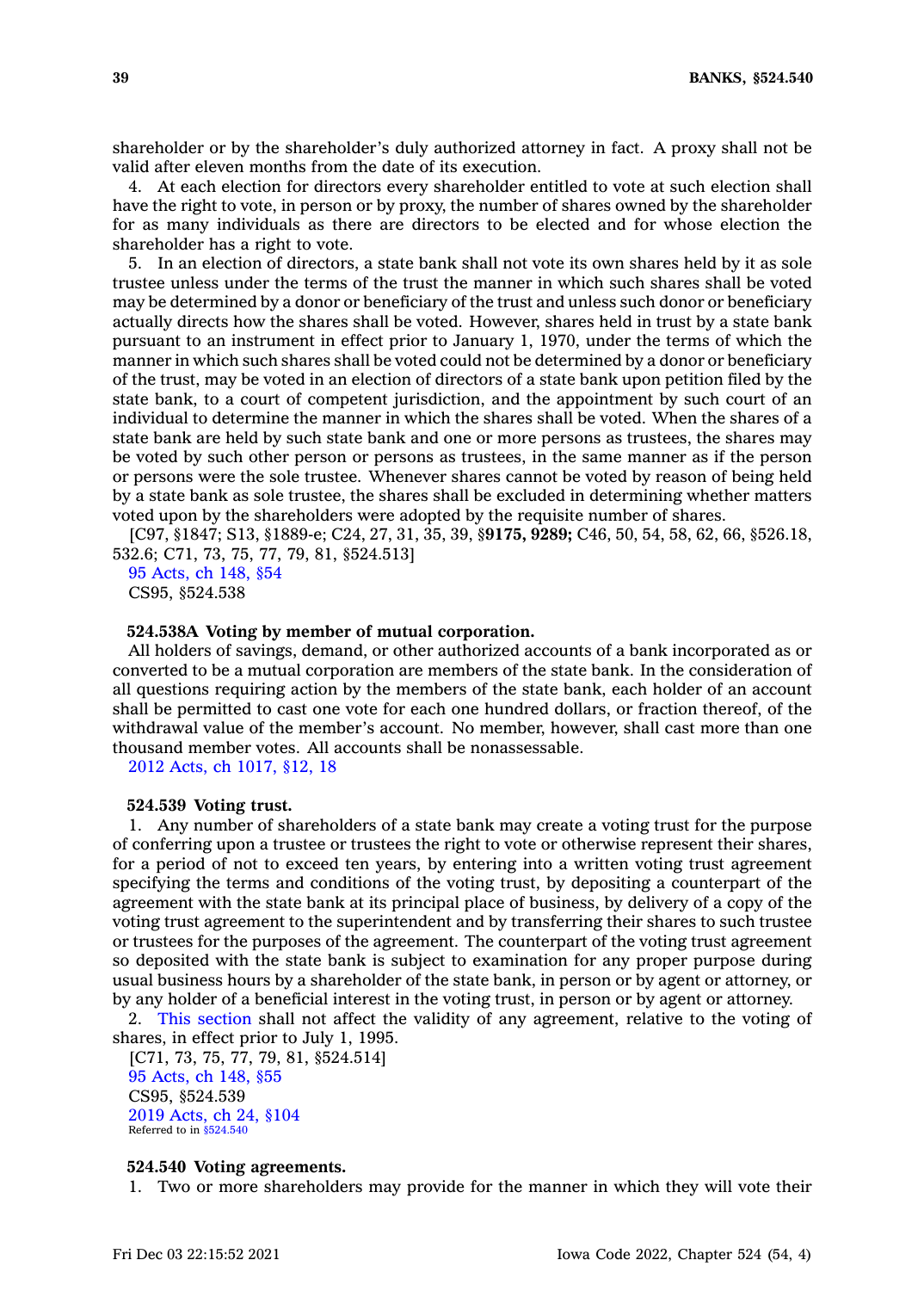shares by signing an agreement for that purpose. A voting agreement created under [this](https://www.legis.iowa.gov/docs/code/524.540.pdf) [section](https://www.legis.iowa.gov/docs/code/524.540.pdf) is not subject to section [524.539](https://www.legis.iowa.gov/docs/code/524.539.pdf).

2. A voting agreement created under this [section](https://www.legis.iowa.gov/docs/code/524.540.pdf) is subject to <sup>a</sup> judicial order for specific enforcement.

95 [Acts,](https://www.legis.iowa.gov/docs/acts/1995/CH0148.pdf) ch 148, §56

# **524.541 Lists — filing with superintendent.**

1. Every state bank shall cause to be kept <sup>a</sup> full and correct list of the names and addresses of the officers, directors, and shareholders of the state bank, and the number of shares held by each. If an affiliate, as defined in section [524.1101,](https://www.legis.iowa.gov/docs/code/524.1101.pdf) subsection 4, is <sup>a</sup> shareholder in <sup>a</sup> state bank, such list shall include the names, addresses, and percentage of ownership or interest in the affiliate of the shareholders, members, or other individuals possessing <sup>a</sup> beneficial interest in said affiliate.

2. A copy of the list as of the date of the adjournment of each annual meeting of shareholders, in the form of an affidavit signed by the president or cashier of the state bank, shall be transmitted to the superintendent within ten days after such annual meeting.

[C97, §1889; S13, §1889; C24, 27, 31, 35, 39, §**9255, 9256, 9257;** C46, 50, 54, 58, 62, 66, §528.47, 528.48, 528.49; C71, 73, 75, 77, 79, 81, §524.515]

CS95, [§524.541](https://www.legis.iowa.gov/docs/acts//CH0000.pdf) 2003 [Acts,](https://www.legis.iowa.gov/docs/acts/2003/CH0004.pdf) ch 4, §1; 2015 [Acts,](https://www.legis.iowa.gov/docs/acts/2015/CH0029.pdf) ch 29, §81

### **524.542 Dividends.**

1. The board of directors of <sup>a</sup> state bank may, from time to time, declare, and the state bank may pay, dividends on its outstanding shares subject to the restrictions of this [chapter](https://www.legis.iowa.gov/docs/code//524.pdf) and to the restrictions, if any, in its articles of incorporation. Dividends may be declared and paid only out of undivided profits and may be paid in cash or property.

2. A dividend shall not be declared or paid if restricted by the superintendent.

[C97, §1852, 1888; S13, §1850-a, 1852, 1889-l; C24, 27, 31, 35, §9188, 9191, 9262, 9262-c1, 9263, 9283, 9299; C39, §**9188, 9191, 9262, 9262.1, 9263, 9283, 9299;** C46, 50, 54, 58, 62, 66, §526.33, 526.35, 528.56, 528.57, 528.58, 528.85, 532.16; C71, 73, 75, 77, 79, 81, §524.516] 95 [Acts,](https://www.legis.iowa.gov/docs/acts/1995/CH0148.pdf) ch 148, §57

CS95, §524.542

### **524.543 Distribution of shares of state bank.**

1. The board of directors of <sup>a</sup> state bank may, subject to the provisions of section [524.405](https://www.legis.iowa.gov/docs/code/524.405.pdf), distribute pro rata to holders of common shares authorized but unissued common shares of the state bank.

2. A distribution shall not be made in authorized but unissued shares of the state bank unless an amount equal to the total par value of the shares distributed is transferred to capital. [C71, 73, 75, 77, 79, 81, §524.517]

95 [Acts,](https://www.legis.iowa.gov/docs/acts/1995/CH0148.pdf) ch 148, §58 CS95, §524.543 Referred to in [§524.524](https://www.legis.iowa.gov/docs/code/524.524.pdf)

### **524.544 Change of control —certificate of approval —shares as security — reports.**

1. Whenever any person proposes to purchase or otherwise acquire directly or indirectly any of the outstanding shares of <sup>a</sup> state bank, and the proposed purchase or acquisition would result in control or in <sup>a</sup> change in control of the bank, the person proposing to purchase or acquire the shares shall first apply in writing to the superintendent for <sup>a</sup> certificate of approval for the proposed change of control. The superintendent shall grant the certificate if the superintendent is satisfied that the person who proposes to obtain control of the bank is qualified by character, experience and financial responsibility to control and operate the bank in <sup>a</sup> sound and legal manner, and that the interests of the depositors, creditors and shareholders of the bank, and of the public generally, will not be jeopardized by the proposed change of control. A person which will become <sup>a</sup> bank holding company upon completion of an acquisition shall make application to the superintendent for <sup>a</sup> certificate of approval as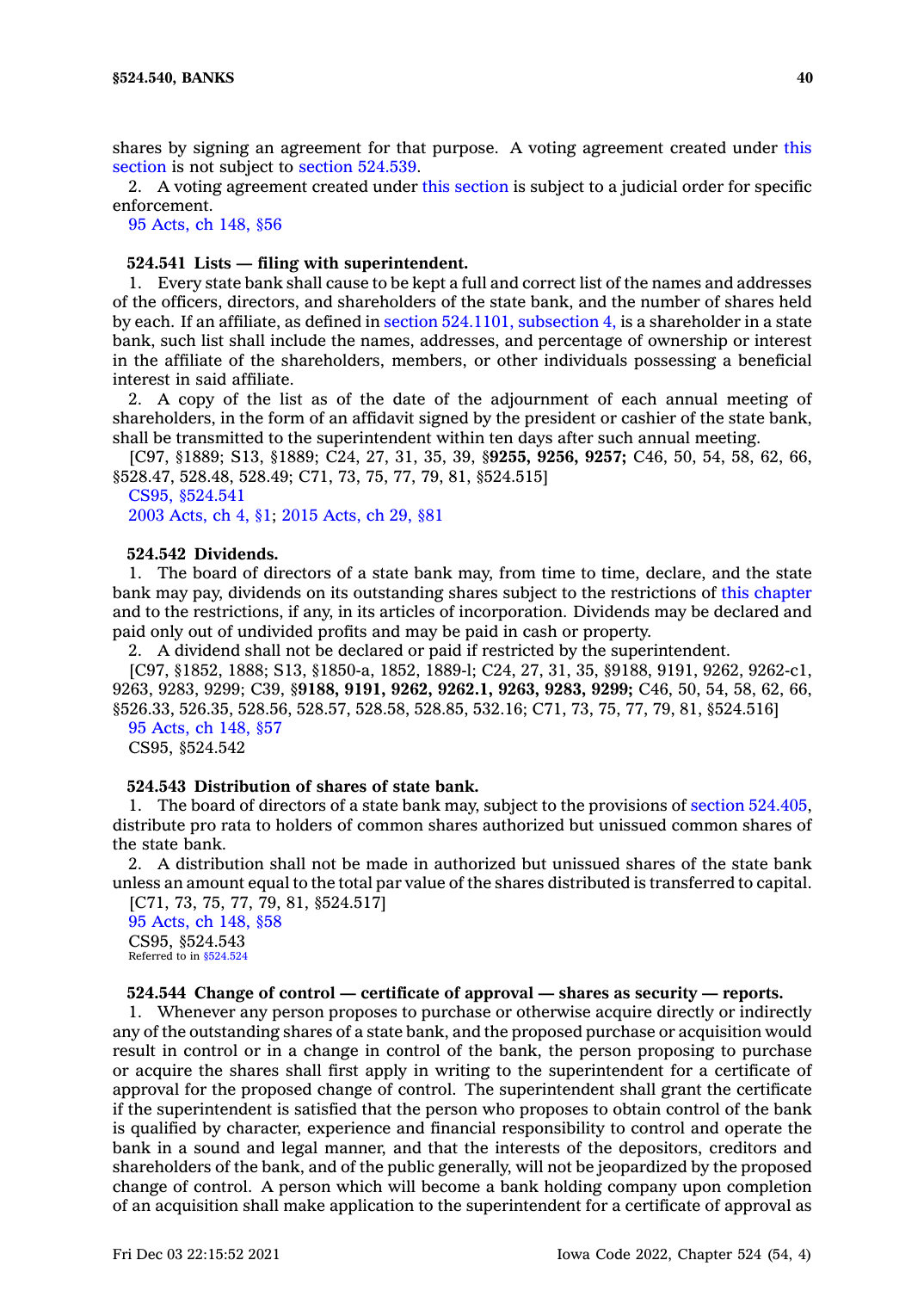provided in this [section](https://www.legis.iowa.gov/docs/code/524.544.pdf). Any other bank holding company shall comply with section [524.1804](https://www.legis.iowa.gov/docs/code/524.1804.pdf) in lieu of seeking <sup>a</sup> certificate of approval under this [section](https://www.legis.iowa.gov/docs/code/524.544.pdf). In any situation where the president or cashier of <sup>a</sup> bank has reason to believe any of the foregoing requirements have not been complied with, it shall be the duty of the president or cashier to promptly report in writing such facts to the superintendent upon obtaining knowledge thereof. As used in this [section](https://www.legis.iowa.gov/docs/code/524.544.pdf), the term *"control"* means the power, directly or indirectly, to elect the board of directors. If there is any doubt as to whether <sup>a</sup> change in the ownership of the outstanding shares is sufficient to result in control thereof, or to effect <sup>a</sup> change in the control thereof, such doubt shall be resolved in favor of reporting the facts to the superintendent.

2. Whenever twenty-five percent or more of the outstanding voting shares of <sup>a</sup> state bank is used as security for any transaction, the person or persons owning such shares shall promptly report such transaction to the superintendent in writing.

3. The reports required by [subsections](https://www.legis.iowa.gov/docs/code/524.544.pdf) 1 and 2 of this [section](https://www.legis.iowa.gov/docs/code/524.544.pdf) shall contain information, to the extent known by the person making the report, relative to the number of shares involved, the names of the sellers and purchasers or transferors and transferees, the purchase price, the name of the borrower, the amount, source, and terms of the loan, or other transaction, the name of the bank issuing the shares used as security, and the number of shares used as security.

4. The superintendent may require, at such times as the superintendent deems appropriate, the submission of <sup>a</sup> financial statement from <sup>a</sup> shareholder or shareholders of <sup>a</sup> state bank possessing, directly or indirectly, control of such state bank.

[C71, 73, 75, 77, 79, 81, §524.519] CS95, [§524.544](https://www.legis.iowa.gov/docs/acts//CH0000.pdf) 99 [Acts,](https://www.legis.iowa.gov/docs/acts/1999/CH0006.pdf) ch 6, §1; 2013 [Acts,](https://www.legis.iowa.gov/docs/acts/2013/CH0030.pdf) ch 30, §128

#### **524.545 Options for shares.**

A state bank incorporated as <sup>a</sup> stock corporation may authorize the granting of options to officers and employees to purchase unissued shares of the state bank in accordance with <sup>a</sup> plan approved by the superintendent.

[C71, 73, 75, 77, 79, 81, §524.520] 95 [Acts,](https://www.legis.iowa.gov/docs/acts/1995/CH0148.pdf) ch 148, §59 CS95, [§524.545](https://www.legis.iowa.gov/docs/acts//CH0000.pdf) 2012 Acts, ch [1017,](https://www.legis.iowa.gov/docs/acts/2012/CH1017.pdf) §13, 18

**524.546 through 524.600** Reserved.

## SUBCHAPTER VI

# DIRECTORS

# **524.601 Board of directors.**

1. The business and affairs of <sup>a</sup> state bank shall be managed by <sup>a</sup> board of five or more directors eighteen years of age or older, <sup>a</sup> majority of whom shall be residents of the state of Iowa and citizens of the United States.

2. The number of directors may be increased, or decreased to <sup>a</sup> number not less than five, by the shareholders at the annual meeting, or at <sup>a</sup> special meeting called for that purpose, but no decrease shall have the effect of shortening the term of an incumbent director.

[C97, §1845, 1866; C24, 27, §9163, 9164, 9165, 9166, 9210 – 9212, 9213; C31, 35, §9163, 9164, 9165, 9210 – 9212, 9217-c2; C39, §**9163, 9164, 9165, 9210 – 9212, 9217.2;** C46, 50, 54, 58, 62, 66, §526.8, 526.9, 526.10, 527.8 – 527.10, 528.2; C71, 73, 75, 77, 79, 81, §524.601] 95 [Acts,](https://www.legis.iowa.gov/docs/acts/1995/CH0148.pdf) ch 148, §60

Referred to in [§524.103](https://www.legis.iowa.gov/docs/code/524.103.pdf)

# **524.602 Board of directors — election.**

Except as provided in [subsection](https://www.legis.iowa.gov/docs/code/524.602.pdf) 2, at the first annual meeting of shareholders and at each annual meeting thereafter the shareholders shall elect directors to hold office until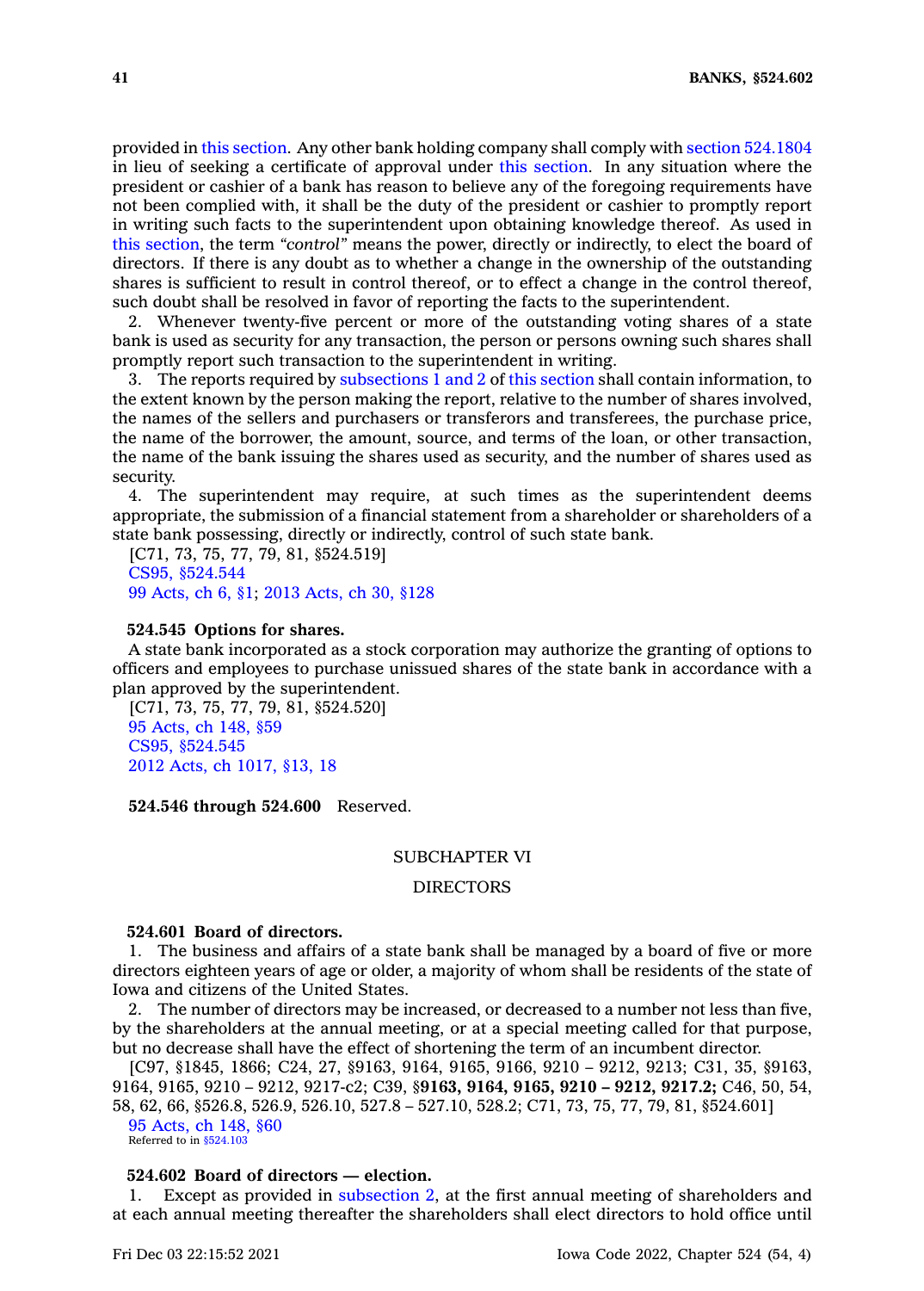the next succeeding annual meeting. Directors shall hold office for one year or until their successors have been elected and qualified, unless removed in accordance with provisions of section [524.606](https://www.legis.iowa.gov/docs/code/524.606.pdf). When the shareholders determine the number of directors at an annual meeting or at <sup>a</sup> special meeting, they shall, at the same meeting, elect <sup>a</sup> director to fill each directorship.

2. The articles of incorporation of <sup>a</sup> state bank may authorize directors to be elected to staggered terms of three years. At the first meeting of shareholders or at an annual or special meeting where the shareholders adopt staggered terms for directors, and at each annual meeting thereafter, the shareholders shall elect directors to hold office for any vacant position. A director shall hold office until the director's term expires or until the director's successor has been elected and qualified, unless the director is removed in accordance with the provisions of section [524.606](https://www.legis.iowa.gov/docs/code/524.606.pdf).

[C97, §1846; C24, 27, 31, 35, 39, §**9171, 9172;** C46, 50, 54, 58, 62, 66, §526.14, 526.15; C71, 73, 75, 77, 79, 81, §524.602]

95 [Acts,](https://www.legis.iowa.gov/docs/acts/1995/CH0148.pdf) ch 148, §61; 2010 Acts, ch [1028,](https://www.legis.iowa.gov/docs/acts/2010/CH1028.pdf) §9

# **524.603 Vacancies.**

Unless otherwise provided in the articles of incorporation, the bylaws, or by action of the shareholders, any vacancy occurring in the board of directors may be filled by the affirmative vote of the majority of the directors then in office, even if less than <sup>a</sup> quorum of the board of directors. A director so elected shall be elected for the unexpired term of the director's predecessor in office.

[C97, §1846; C24, 27, 31, 35, 39, §**9170;** C46, 50, 54, 58, 62, 66, §526.13; C71, 73, 75, 77, 79, 81, §524.603]

# **524.604 Duties and responsibilities.**

1. The duties and responsibilities of <sup>a</sup> director or of the board of directors shall include, but are not limited to, the following:

*a.* Attendance at no less than seventy-five percent of the regular board meetings held during the calendar year.

*b.* Employment of officer personnel, and determination of their compensation.

*c.* Periodic review of the original records of the state bank, or comprehensive summaries thereof prepared by the officers of the state bank, pertaining to loans, discounts, security interests and investments in bonds and securities.

*d.* Review of the adequacy of the bank's internal controls and determination of the most appropriate method to satisfy the bank's audit needs pursuant to section [524.608](https://www.legis.iowa.gov/docs/code/524.608.pdf).

*e.* Periodic review of the utilization of security measures for the protection of the state bank and the maintenance of reasonable insurance coverage.

2. Directors of <sup>a</sup> state bank shall discharge the duties of their position in good faith and with that diligence, care and skill which ordinarily prudent persons would exercise under similar circumstances in like positions. The directors shall have <sup>a</sup> continuing responsibility to assure themselves that the bank is being managed according to law and that the practices and policies adopted by the board are being implemented.

[C27, 31, 35, §9283-b23; C39, §**9283.71;** C46, 50, 54, 58, 62, 66, §531.23; C71, 73, 75, 77, 79, 81, §524.604]

95 [Acts,](https://www.legis.iowa.gov/docs/acts/1995/CH0148.pdf) ch 148, §62; 2012 Acts, ch [1023,](https://www.legis.iowa.gov/docs/acts/2012/CH1023.pdf) §157

## **524.605 Liability of directors in certain cases.**

1. In addition to any other liabilities imposed by law upon directors of <sup>a</sup> state bank:

*a.* Directors of <sup>a</sup> state bank who vote for or assent to the declaration of any dividend or other distribution of the assets of <sup>a</sup> state bank to its shareholders in willful or negligent violation of the provisions of this [chapter](https://www.legis.iowa.gov/docs/code//524.pdf) or of any restrictions contained in the articles of incorporation, shall be jointly and severally liable to the state bank for the amount of such dividend which is paid or the value of such assets which are distributed in excess of the amount of such dividend or distribution which could have been paid or distributed without <sup>a</sup> violation of the provisions of this [chapter](https://www.legis.iowa.gov/docs/code//524.pdf) or of the restrictions in the articles of incorporation.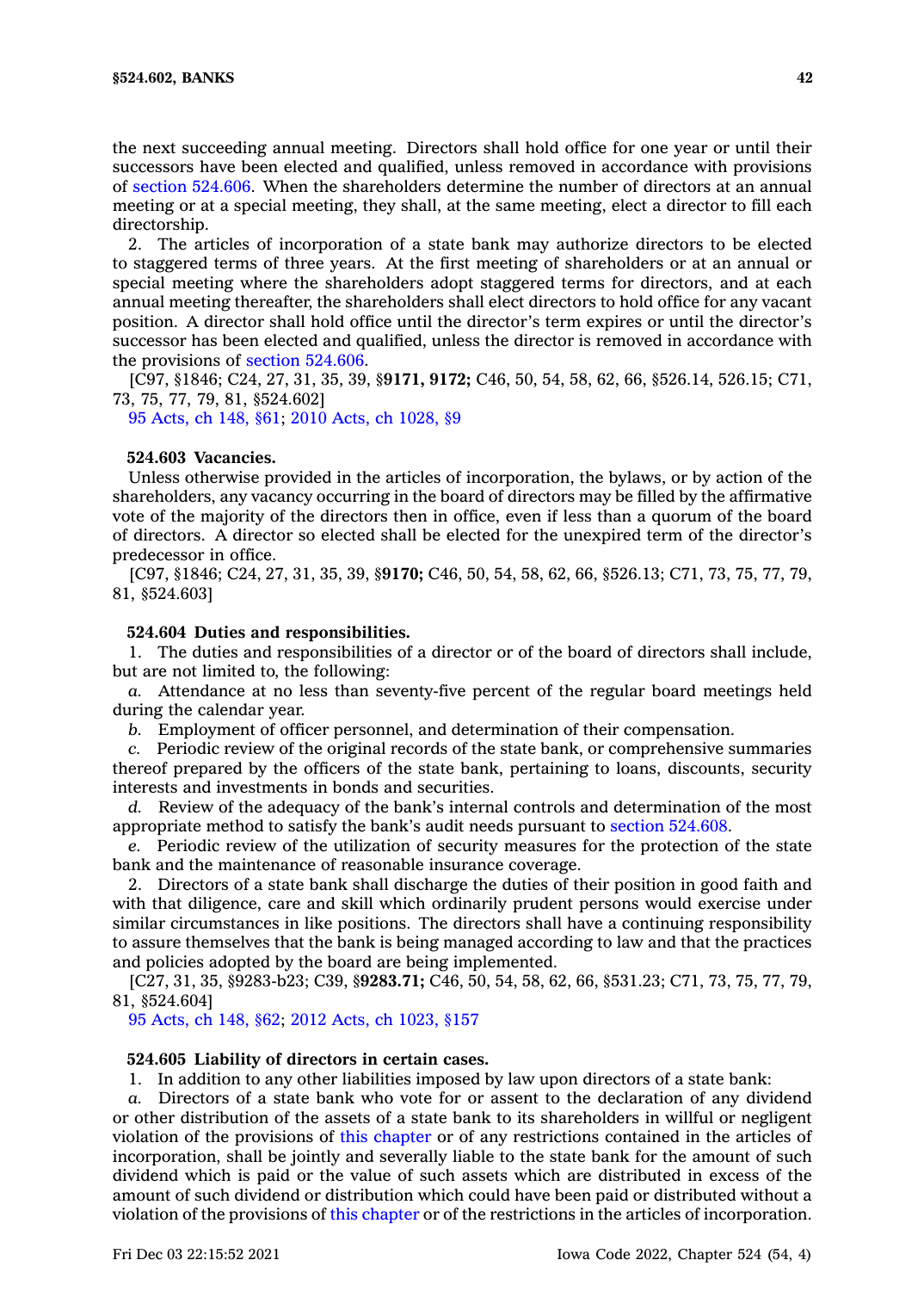*b.* The directors of <sup>a</sup> state bank who vote for or assent to any distribution of assets of <sup>a</sup> state bank to its shareholders during the dissolution of the state bank without the payment and discharge of, or making adequate provision for, all known debts, obligations, and liabilities of the state bank shall be jointly and severally liable to the state bank for the value of such assets which are distributed, to the extent that such debts, obligations and liabilities of the state bank are not thereafter paid and discharged.

*c.* The directors of <sup>a</sup> state bank who, willfully or negligently, vote for or assent to loans or extensions of credit in violation of the provisions of this [chapter](https://www.legis.iowa.gov/docs/code//524.pdf), shall be jointly and severally liable to the state bank for the total amount of any loss sustained.

The directors of a state bank who, willfully or negligently, vote for or assent to any investment of funds of the state bank in violation of the provisions of this [chapter](https://www.legis.iowa.gov/docs/code//524.pdf) shall be jointly and severally liable to the state bank for the amount of any loss sustained on such investment.

2. A director of <sup>a</sup> state bank who is present at <sup>a</sup> meeting of its board of directors at which action on any matter is taken shall be presumed to have assented to the action taken unless the director's dissent shall be entered in the minutes of the meeting or unless the director shall file the director's written dissent to such action with the individual acting as the secretary of the meeting before the adjournment thereof or shall forward such dissent by registered or certified mail to the cashier of the state bank promptly after the adjournment of the meeting. Such right to dissent shall not apply to <sup>a</sup> director who voted in favor of such action.

3. A director shall not be liable under [subsection](https://www.legis.iowa.gov/docs/code/524.605.pdf) 1, paragraph *"a"*, *"b"*, *"c"*, or *"d"* if the director relied and acted in good faith upon information represented to the director to be correct by an officer or officers of such state bank or stated in <sup>a</sup> written report by <sup>a</sup> certified public accountant or firm of such accountants. No director shall be deemed to be negligent within the meaning of this [section](https://www.legis.iowa.gov/docs/code/524.605.pdf) if the director in good faith exercised that diligence, care and skill which an ordinarily prudent person would exercise as <sup>a</sup> director under similar circumstances.

4. Any director against whom <sup>a</sup> claim shall be asserted under or pursuant to this [section](https://www.legis.iowa.gov/docs/code/524.605.pdf) for the payment of <sup>a</sup> dividend or other distribution of assets of <sup>a</sup> state bank and who shall be held liable thereon, shall be entitled to contribution from the shareholders who accepted or received any such dividend or assets, knowing such dividend or distribution to have been made in violation of the provisions of this [chapter](https://www.legis.iowa.gov/docs/code//524.pdf), in proportion to the amounts received by them respectively. Further, any director against whom <sup>a</sup> claim shall be asserted pursuant to this [section](https://www.legis.iowa.gov/docs/code/524.605.pdf) for the payment of any liability imposed by this [section](https://www.legis.iowa.gov/docs/code/524.605.pdf) shall be entitled to contribution from any director found to be similarly liable.

5. Whenever the superintendent deems it necessary the superintendent may require, after affording an opportunity for <sup>a</sup> hearing upon adequate notice, that <sup>a</sup> director or directors whom the superintendent reasonably believes to be liable to <sup>a</sup> state bank pursuant to [subsection](https://www.legis.iowa.gov/docs/code/524.605.pdf) 1, paragraph *"a"*, *"b"*, *"c"*, or *"d"*, to place in an escrow account in an insured bank located in this state, as directed by the superintendent, an amount sufficient to discharge any liability which may accrue pursuant to [subsection](https://www.legis.iowa.gov/docs/code/524.605.pdf) 1, paragraph *"a"*, *"b"*, *"c"*, or *"d"*. The amount so deposited shall be paid over to the state bank by the superintendent upon final determination of the amount of such liability. Any portion of the escrow account which is not necessary to meet such liability shall be repaid on <sup>a</sup> pro rata basis to the directors who contributed to the fund.

6. Any action seeking to impose liability under this [section](https://www.legis.iowa.gov/docs/code/524.605.pdf), other than liability for contribution, shall be commenced only within five years of the action complained of and not thereafter.

[C71, 73, 75, 77, 79, 81, §524.605] 95 [Acts,](https://www.legis.iowa.gov/docs/acts/1995/CH0148.pdf) ch 148, §63; 2012 Acts, ch [1023,](https://www.legis.iowa.gov/docs/acts/2012/CH1023.pdf) §134 Referred to in [§524.302](https://www.legis.iowa.gov/docs/code/524.302.pdf), [524.702](https://www.legis.iowa.gov/docs/code/524.702.pdf)

# **524.606 Removal of directors.**

1. At <sup>a</sup> meeting of shareholders expressly called for that purpose, individual directors or the entire board of directors may be removed, with or without cause, by the affirmative vote of the holders of <sup>a</sup> majority of the shares entitled to vote at an election of directors. The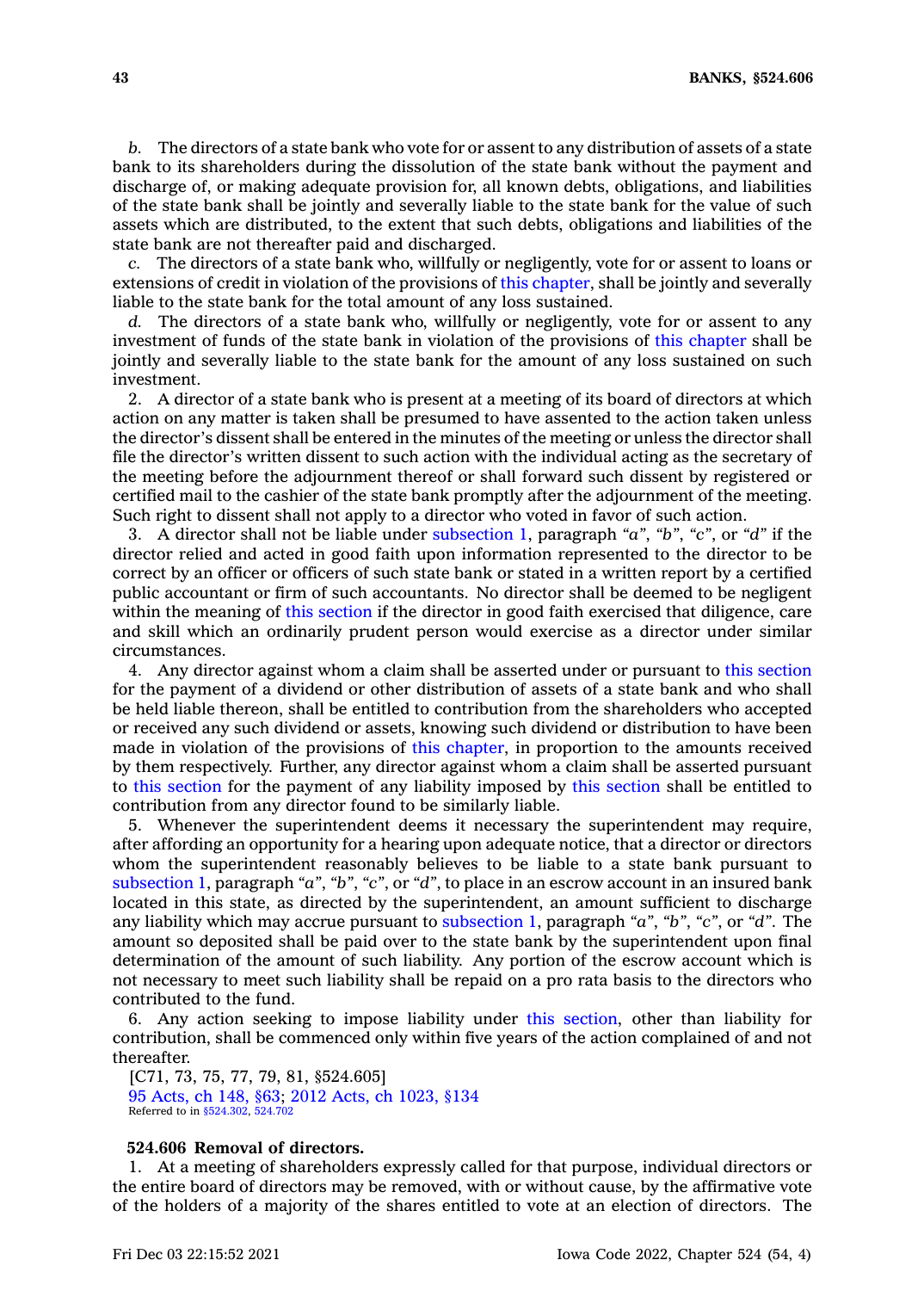vacancies created may be filled at the same meeting at which the removal proceedings take place.

2. *a.* If, in the opinion of the superintendent, any director of <sup>a</sup> state bank or bank holding company has violated any law relating to such state bank or bank holding company or has engaged in unsafe or unsound practices in conducting the business of such state bank or bank holding company, the superintendent may cause notice to be served upon such director, to appear before the superintendent to show cause why the director should not be removed from office. A copy of such notice shall be sent to each director of the state bank or bank holding company affected, by registered or certified mail. If, after granting the accused director <sup>a</sup> reasonable opportunity to be heard, the superintendent finds that the director violated any law relating to such state bank or bank holding company or engaged in unsafe or unsound practices in conducting the business of such state bank or bank holding company, the superintendent, in the superintendent's discretion, may order that such director be removed from office, and that such director be prohibited from serving in any capacity in any other bank, bank holding company, bank affiliate, trust company, or an entity licensed under [chapter](https://www.legis.iowa.gov/docs/code//533A.pdf) 533A, [533C](https://www.legis.iowa.gov/docs/code//533C.pdf), [533D](https://www.legis.iowa.gov/docs/code//533D.pdf), [535B](https://www.legis.iowa.gov/docs/code//535B.pdf), [536](https://www.legis.iowa.gov/docs/code//536.pdf), or [536A](https://www.legis.iowa.gov/docs/code//536A.pdf). A copy of the order shall be served upon such director and upon the state bank or bank holding company of which the person is <sup>a</sup> director at which time the person shall cease to be <sup>a</sup> director of the state bank or bank holding company. The resignation, termination of employment, or separation of such director, including <sup>a</sup> separation caused by the closing of the state bank or bank holding company at which the person serves as <sup>a</sup> director, does not affect the jurisdiction and authority of the superintendent to cause notice to be served and proceed under [this](https://www.legis.iowa.gov/docs/code/524.606.pdf) [subsection](https://www.legis.iowa.gov/docs/code/524.606.pdf) against the director, if the notice is served before the end of the six-year period beginning on the date the director ceases to be <sup>a</sup> director with the bank.

*b.* The decision of the superintendent shall be subject to judicial review in accordance with the terms of the Iowa administrative procedure Act, [chapter](https://www.legis.iowa.gov/docs/code//17A.pdf) 17A. No action taken by <sup>a</sup> director prior to the director's removal shall be subject to attack on the ground of the director's disqualification.

[C31, 35, §9224-c2; C39, §**9224.2;** C46, 50, 54, 58, 62, 66, §528.18; C71, 73, 75, 77, 79, 81, §524.606]

91 [Acts,](https://www.legis.iowa.gov/docs/acts/1991/CH0220.pdf) ch 220, §3; 93 [Acts,](https://www.legis.iowa.gov/docs/acts/93/CH0028.pdf) ch 28, §1; 95 [Acts,](https://www.legis.iowa.gov/docs/acts/95/CH0148.pdf) ch 148, §64; 2003 [Acts,](https://www.legis.iowa.gov/docs/acts/2003/CH0044.pdf) ch 44, §114; [2006](https://www.legis.iowa.gov/docs/acts/2006/CH1015.pdf) Acts, ch [1015,](https://www.legis.iowa.gov/docs/acts/2006/CH1015.pdf) §6; 2012 Acts, ch [1023,](https://www.legis.iowa.gov/docs/acts/2012/CH1023.pdf) §157 Referred to in [§524.228](https://www.legis.iowa.gov/docs/code/524.228.pdf), [524.602](https://www.legis.iowa.gov/docs/code/524.602.pdf), [524.707](https://www.legis.iowa.gov/docs/code/524.707.pdf)

Removal of officers and employees; \$524.707

#### **524.607 Meetings — waiver of notice — quorum.**

1. The board of directors shall hold at least nine regular meetings each calendar year. No more than one regular meeting shall be held in any one calendar month. Unless the articles of incorporation or bylaws provide otherwise, the board of directors may permit directors to participate in meetings through the use of any means of communication by which all directors participating may simultaneously hear each other during the meeting. A director participating in <sup>a</sup> meeting by this means is deemed to be present at the meeting.

2. A special meeting may be called by any executive officer or <sup>a</sup> director. Notice of <sup>a</sup> meeting shall be given to each director, either personally or by mail, at least two days in advance of the meeting. Notice of <sup>a</sup> regular meeting shall not be required if the articles of incorporation, bylaws, or <sup>a</sup> resolution of the board of directors provide for <sup>a</sup> regular monthly meeting date.

3. Attendance of <sup>a</sup> director at <sup>a</sup> meeting shall constitute <sup>a</sup> waiver of notice of such meeting except where <sup>a</sup> director attends <sup>a</sup> meeting for the express purpose of objecting to the transaction of any business because the meeting is not lawfully called or convened.

4. Whenever any notice is required to be given to any director of <sup>a</sup> state bank under the provisions of this [chapter](https://www.legis.iowa.gov/docs/code//524.pdf) or under the provisions of the articles of incorporation or the bylaws of the state bank, <sup>a</sup> waiver thereof in writing, signed by the individual or individuals entitled to such notice, whether before or after the time stated therein, shall be equivalent to the giving of such notice.

5. A majority of the board of directors shall constitute <sup>a</sup> quorum for the transaction of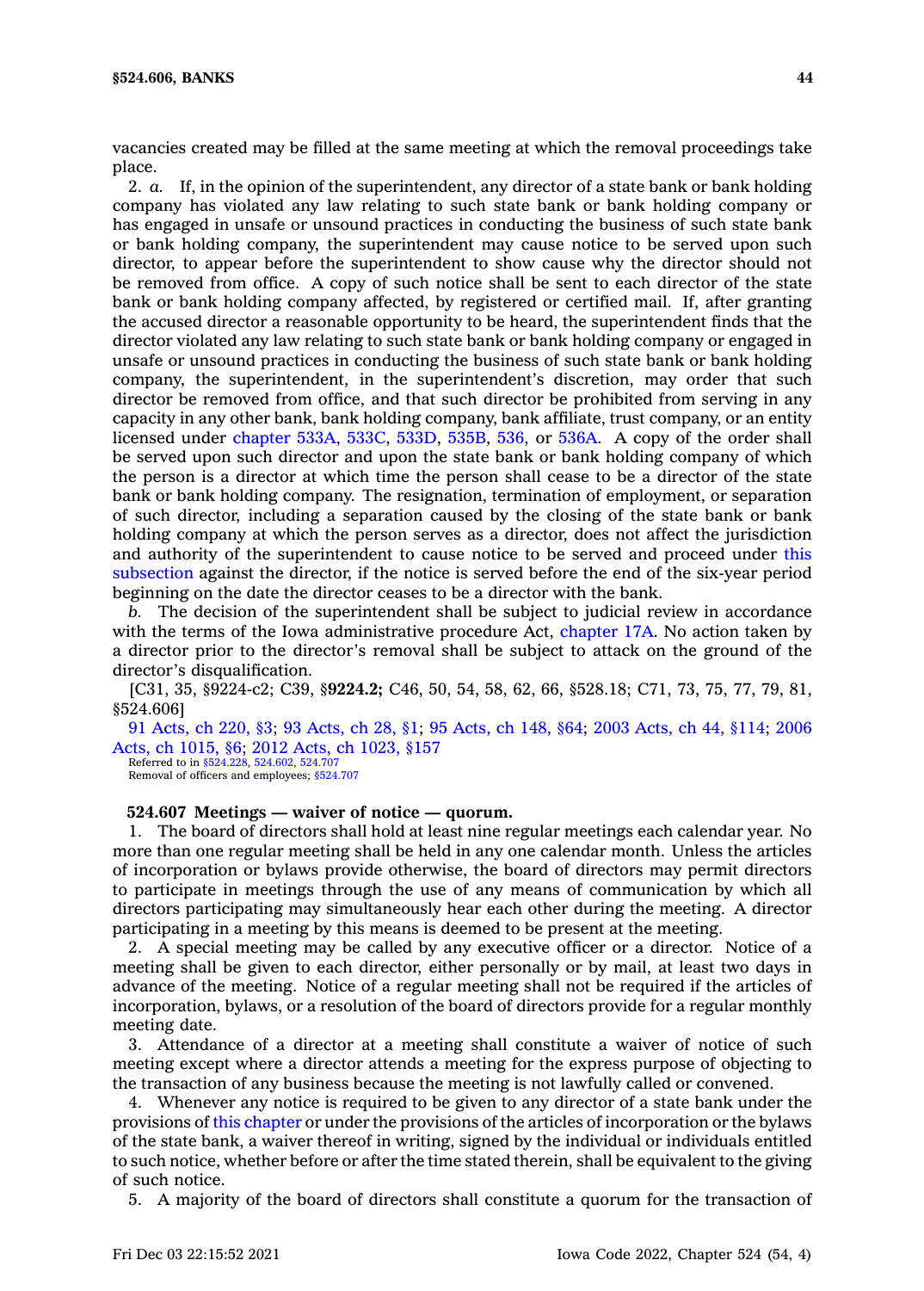business unless <sup>a</sup> greater number is required by the articles of incorporation or the bylaws. The act of the majority of the directors present at <sup>a</sup> meeting at which <sup>a</sup> quorum is present shall be the act of the board of directors, unless the act of <sup>a</sup> greater number is required by the laws of this state or of the United States, the articles of incorporation or the bylaws.

[C97, §1846, 1871; S13, §1871; C24, 27, §9174, 9224; C31, 35, §9174, 9224-c1; C39, §**9174, 9224.1;** C46, 50, 54, 58, 62, 66, §526.17, 528.17; C71, 73, 75, 77, 79, 81, §524.607] 95 [Acts,](https://www.legis.iowa.gov/docs/acts/1995/CH0148.pdf) ch 148, §65; 2015 [Acts,](https://www.legis.iowa.gov/docs/acts/2015/CH0029.pdf) ch 29, §114

# **524.607A Action without meeting.**

1. Unless the articles of incorporation or bylaws provide otherwise, action required or permitted to be taken under this [chapter](https://www.legis.iowa.gov/docs/code//524.pdf) at <sup>a</sup> board of directors' meeting may be taken without <sup>a</sup> meeting if the action is consented to by all members of the board. The action must be evidenced by one or more written consents describing the action taken, signed by each director, and included in the minutes or filed with the corporate records reflecting the action taken.

2. Action taken under this [section](https://www.legis.iowa.gov/docs/code/524.607A.pdf) is effective when the last director signs the consent, unless the consent specifies <sup>a</sup> different effective date.

3. A written consent signed under this [section](https://www.legis.iowa.gov/docs/code/524.607A.pdf) has the effect of <sup>a</sup> meeting vote and may be described as such in any document.

2004 Acts, ch [1141,](https://www.legis.iowa.gov/docs/acts/2004/CH1141.pdf) §20

### **524.608 Auditing procedures.**

1. In addition to any examination made by the banking division or other supervisory agency, the board of directors shall review the adequacy of the bank's internal controls and cause to be made no less frequently than once each calendar year additional auditing procedures that the board deems to be appropriate. The board shall determine the bank's audit needs and record in the board's minutes the extent to which audit procedures are to be employed. A report which summarizes significant audit findings shall be delivered to the superintendent as soon as practical upon completion.

2. The superintendent may require that more comprehensive auditing procedures be applied to <sup>a</sup> bank's account records when deemed necessary. These auditing procedures may range from limited scope agreed-upon procedures to an unqualified audit opinion.

[C97, §1871; S13, §1871; C24, 27, §9224, 9225; C31, 35, §9224-c1, 9225, 9226; C39, §**9224.1, 9225, 9226;** C46, 50, 54, 58, 62, 66, §528.17, 528.19, 528.20; C71, 73, 75, 77, 79, 81, §524.608] 95 [Acts,](https://www.legis.iowa.gov/docs/acts/1995/CH0148.pdf) ch 148, §66; 96 Acts, ch [1056,](https://www.legis.iowa.gov/docs/acts/96/CH1056.pdf) §8; 2018 Acts, ch [1041,](https://www.legis.iowa.gov/docs/acts/2018/CH1041.pdf) §127 Referred to in [§524.604](https://www.legis.iowa.gov/docs/code/524.604.pdf)

**524.609 Executive and other committees.**

If the articles of incorporation or the bylaws so provide, the board of directors, by resolution adopted by <sup>a</sup> majority of the full board of directors, may designate from among its members an executive committee and one or more other committees each of which, to the extent provided in such resolution or in the articles of incorporation or the bylaws of the state bank shall have and may exercise all the authority of the board of directors, but no such committee shall have the authority of the board of directors in reference to amending the articles of incorporation, adopting <sup>a</sup> plan of merger or consolidation, recommending to the shareholders the sale, lease, exchange or other disposition of all or substantially all the property and assets of the state bank, recommending to the shareholders <sup>a</sup> voluntary dissolution of the state bank or <sup>a</sup> revocation thereof, or amending the bylaws of the state bank. The designation of any such committee and the delegation thereto of authority shall not operate to relieve the board of directors, or any member thereof, of any responsibility imposed by law.

[C71, 73, 75, 77, 79, 81, §524.609]

### **524.610 Compensation of directors.**

1. The shareholders of <sup>a</sup> state bank shall fix the reasonable compensation of directors for their services as members of the board of directors. Subject to approval by the shareholders at an annual or special meeting called for that purpose, the shareholders of <sup>a</sup> state bank may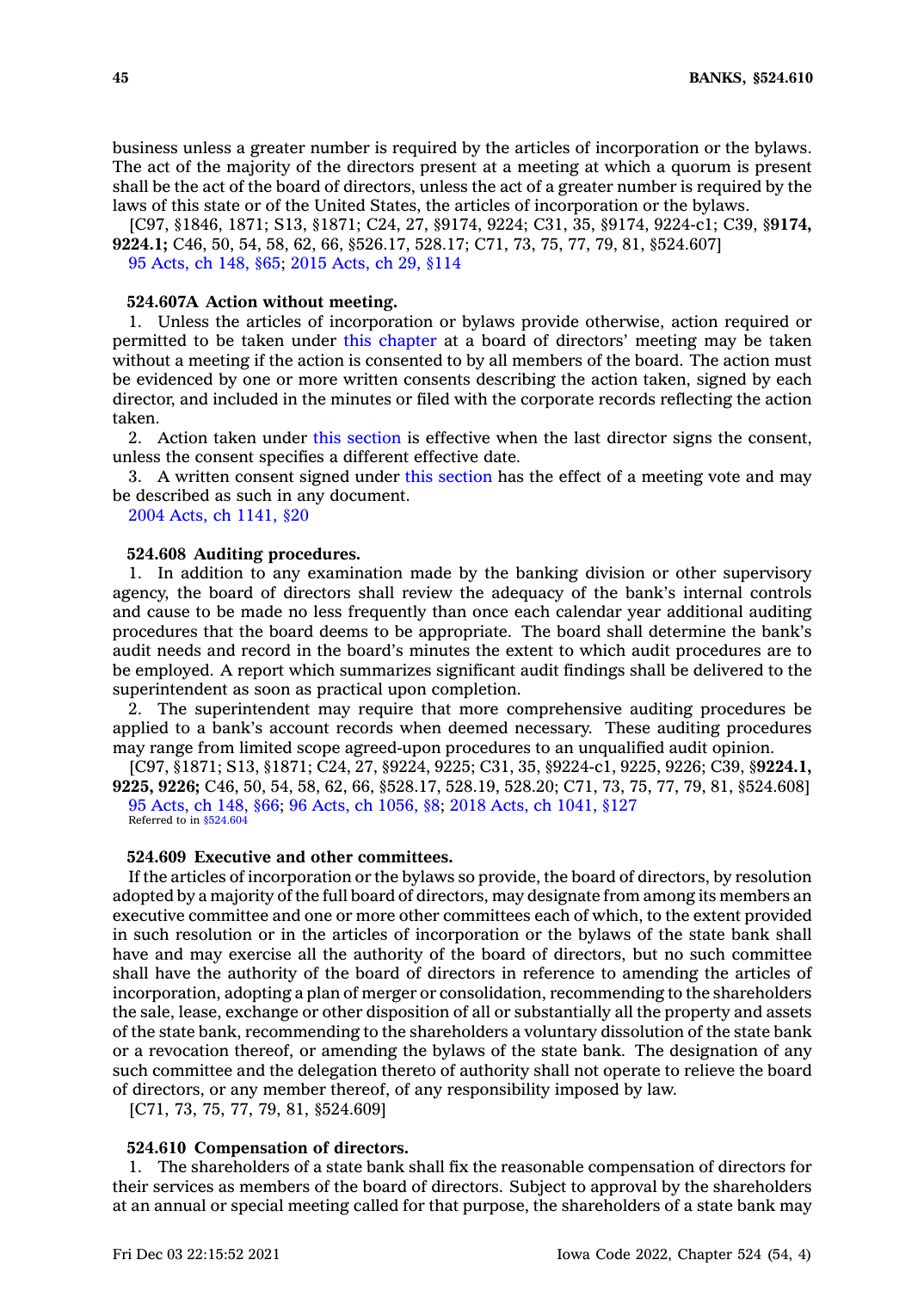adopt <sup>a</sup> pension or profit-sharing plan, or both, or other plan of deferred compensation for directors, to which <sup>a</sup> state bank may contribute.

2. Directors may be reimbursed for reasonable expenses incurred in the performance of their duties.

[C97, §1869, 1871; S13, §1869, 1871; C24, 27, 31, 35, 39, §**9219, 9227;** C46, 50, 54, 58, 62, 66, §528.5, 528.21; C71, 73, 75, 77, 79, 81, §524.610; 81 [Acts,](https://www.legis.iowa.gov/docs/acts/1981/CH0173.pdf) ch 173, §1]

95 [Acts,](https://www.legis.iowa.gov/docs/acts/1995/CH0148.pdf) ch 148, §67; 2004 Acts, ch [1141,](https://www.legis.iowa.gov/docs/acts/2004/CH1141.pdf) §21; 2018 Acts, ch [1041,](https://www.legis.iowa.gov/docs/acts/2018/CH1041.pdf) §127 Referred to in [§524.613](https://www.legis.iowa.gov/docs/code/524.613.pdf)

# **524.611 Oath of directors.**

1. Each director of <sup>a</sup> state bank, before acting as <sup>a</sup> director, shall take an oath that the director will diligently, faithfully and impartially perform the duties imposed upon the director by law, that the director will not knowingly violate or willingly permit <sup>a</sup> violation of any of the provisions of this [chapter](https://www.legis.iowa.gov/docs/code//524.pdf), and that the director meets the eligibility requirements of [this](https://www.legis.iowa.gov/docs/code//524.pdf) [chapter](https://www.legis.iowa.gov/docs/code//524.pdf).

2. The oath shall be signed by the director, acknowledged before an officer authorized to take acknowledgments of deeds, and delivered to the superintendent.

[C97, §1845; C24, 27, §9167; C31, 35, 39, §**9224;** C46, 50, 54, 58, 62, 66, §528.16; C71, 73, 75, 77, 79, 81, §524.611]

2018 Acts, ch [1041,](https://www.legis.iowa.gov/docs/acts/2018/CH1041.pdf) §127

### **524.612 Director dealing with state bank.**

1. A director shall not receive terms or be paid <sup>a</sup> rate of interest on deposits, by <sup>a</sup> state bank of which the person is <sup>a</sup> director, which are more favorable than that provided to any other customer under similar circumstances. Any waiver of ordinary or customary charges related to deposit accounts shall not violate this [subsection](https://www.legis.iowa.gov/docs/code/524.612.pdf).

2. A director shall not purchase or lease any assets from or sell or lease any assets to <sup>a</sup> state bank of which the person is <sup>a</sup> director except upon terms not less favorable to the state bank than those offered to or by other persons. All purchases or leases from and sales or leases to <sup>a</sup> director shall receive the prior approval of <sup>a</sup> majority of the board of directors voting in the absence of the interested director.

[C97, §1869; S13, §1869; C24, 27, 31, 35, 39, §**9220;** C46, 50, 54, 58, 62, 66, §528.6; C71, 73, 75, 77, 79, 81, §524.612]

91 [Acts,](https://www.legis.iowa.gov/docs/acts/1991/CH0014.pdf) ch 14, §1; 95 [Acts,](https://www.legis.iowa.gov/docs/acts/95/CH0148.pdf) ch 148, §68; 2017 [Acts,](https://www.legis.iowa.gov/docs/acts/2017/CH0138.pdf) ch 138, §2, 3 Referred to in [§524.706](https://www.legis.iowa.gov/docs/code/524.706.pdf), [524.1601](https://www.legis.iowa.gov/docs/code/524.1601.pdf), [524.1806](https://www.legis.iowa.gov/docs/code/524.1806.pdf)

## **524.613 Prohibitions applicable to certain financial transactions involving directors.**

A director of <sup>a</sup> state bank shall not receive anything of value, other than compensation and expense reimbursement authorized by section [524.610](https://www.legis.iowa.gov/docs/code/524.610.pdf), for procuring, or attempting to procure, any loan or extension of credit, as defined in section [524.904](https://www.legis.iowa.gov/docs/code/524.904.pdf), to the state bank or for procuring, or attempting to procure, an investment by the state bank.

[C31, 35, §9221-c3; C39, §**9221.3;** C46, 50, 54, 58, 62, 66, §528.10; C71, 73, 75, 77, 79, 81, §524.613]

95 [Acts,](https://www.legis.iowa.gov/docs/acts/1995/CH0148.pdf) ch 148, §69; 2017 [Acts,](https://www.legis.iowa.gov/docs/acts/2017/CH0138.pdf) ch 138, §4 Referred to in [§524.1601](https://www.legis.iowa.gov/docs/code/524.1601.pdf), [524.1806](https://www.legis.iowa.gov/docs/code/524.1806.pdf)

### **524.614 Honorary and advisory directors.**

The board of directors of <sup>a</sup> state bank may appoint an individual as an honorary director, director emeritus, or member of an advisory board. An individual so appointed shall not vote at any meeting of the board of directors, shall not be counted in determining <sup>a</sup> quorum, and shall not be charged with any responsibilities or be subject to any liabilities imposed upon directors by this [chapter](https://www.legis.iowa.gov/docs/code//524.pdf).

[C71, 73, 75, 77, 79, 81, §524.614] 95 [Acts,](https://www.legis.iowa.gov/docs/acts/1995/CH0148.pdf) ch 148, §70

**524.615 through 524.700** Reserved.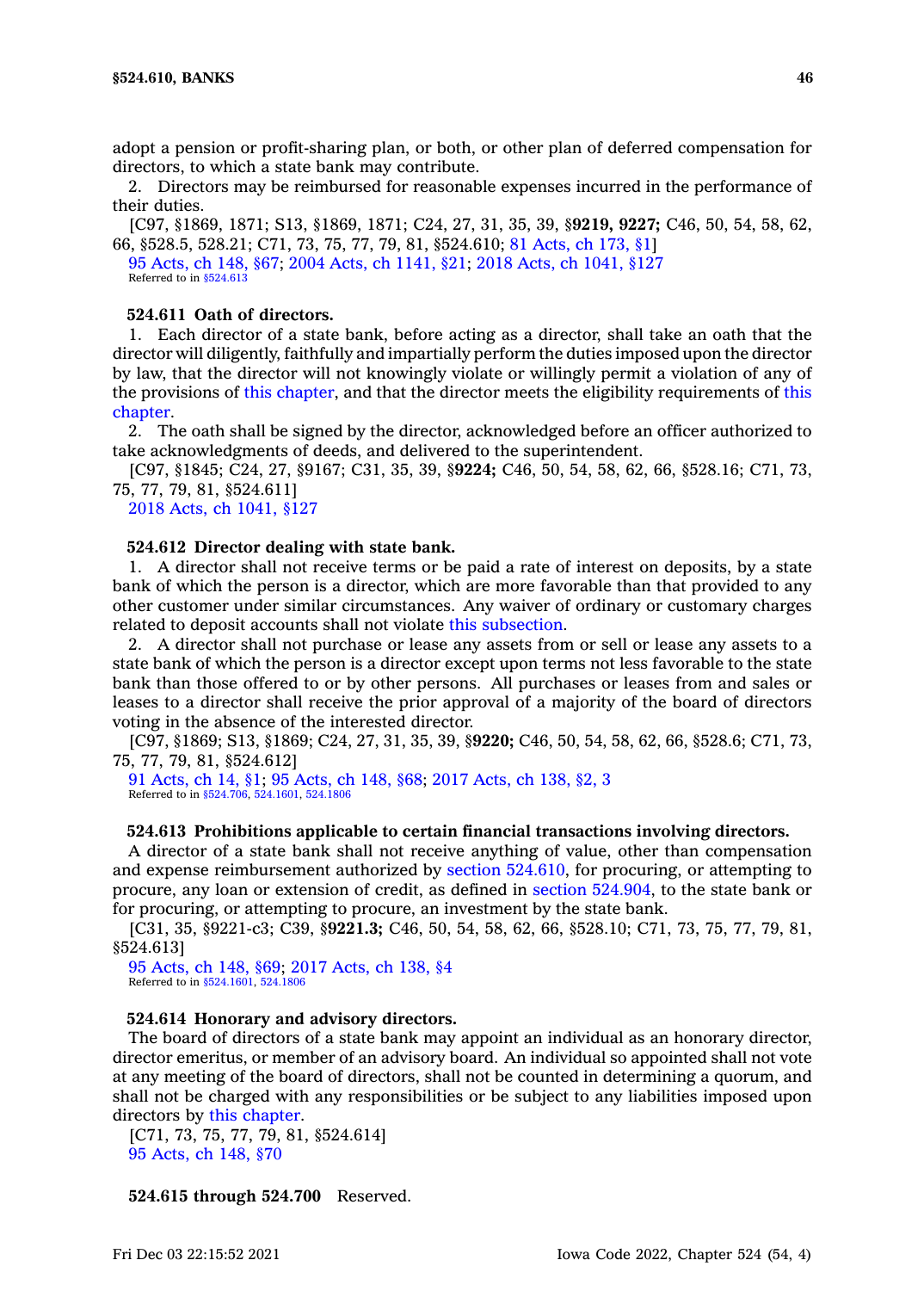## SUBCHAPTER VII

## OFFICERS AND EMPLOYEES

# **524.701 Officers and employees.**

1. A state bank shall have as officers <sup>a</sup> president, one vice president, and <sup>a</sup> cashier. No more than two of these positions may be held by the same individual. A state bank may have other officers as prescribed by the articles of incorporation or bylaws.

2. The board of directors shall elect one officer as the chief executive officer, who shall be <sup>a</sup> member of the board of directors.

3. Upon written notice by the superintendent, an individual who performs active executive or official duties for <sup>a</sup> state bank may be treated as an executive officer. A state bank may have <sup>a</sup> chairperson of the board of directors who, if the person does not perform executive or official duties or receive <sup>a</sup> salary, need not be considered an executive officer of the state bank.

4. An individual employed by <sup>a</sup> state bank, other than <sup>a</sup> director or an officer, is considered an employee for the purposes of this [chapter](https://www.legis.iowa.gov/docs/code//524.pdf).

[C97, §1845; C24, 27, 31, 35, 39, §**9162;** C46, 50, 54, 58, 62, 66, §526.7(4); C71, 73, 75, 77, 79, 81, §524.701]

91 [Acts,](https://www.legis.iowa.gov/docs/acts/1991/CH0007.pdf) ch 7, §1; 95 [Acts,](https://www.legis.iowa.gov/docs/acts/1995/CH0148.pdf) ch 148, §71 Referred to in [§524.103](https://www.legis.iowa.gov/docs/code/524.103.pdf)

#### **524.702 Officers — duties and liability.**

1. All officers of <sup>a</sup> state bank shall have such authority and perform such duties in the management of the state bank as may be provided for in the articles of incorporation or the bylaws, or as may be determined by <sup>a</sup> resolution of the board of directors not inconsistent with the bylaws or the articles of incorporation.

2. If an officer willfully or negligently submits any incorrect information to <sup>a</sup> director or directors, and action by the board of directors contrary to the provisions of this [chapter](https://www.legis.iowa.gov/docs/code//524.pdf), or of any restrictions in the articles of incorporation, is taken in reliance thereon, the officer shall be liable to the same extent as if the officer were <sup>a</sup> director voting for or assenting to such action, as provided in section [524.605](https://www.legis.iowa.gov/docs/code/524.605.pdf). An officer shall also be liable to the extent of any loss sustained by the state bank as <sup>a</sup> result of the officer's willful or negligent violation of any provision of this [chapter](https://www.legis.iowa.gov/docs/code//524.pdf). The superintendent may require an officer or officers whom the superintendent reasonably believes to be liable to <sup>a</sup> state bank pursuant to this [section](https://www.legis.iowa.gov/docs/code/524.702.pdf), to place in an escrow account an amount sufficient to discharge such liability in the manner provided for in section [524.605](https://www.legis.iowa.gov/docs/code/524.605.pdf). No officer shall be deemed to be negligent within the meaning of this [section](https://www.legis.iowa.gov/docs/code/524.702.pdf) if the officer exercised that diligence, care and skill which an ordinarily prudent person would exercise as an officer under similar circumstances.

[C97, §1886; C24, 27, 31, 35, 39, §**9281;** C46, 50, 54, 58, 62, 66, §528.83; C71, 73, 75, 77, 79, 81, §524.702]

## **524.703 Officers and employees — employment and compensation.**

1. The board of directors may fix the tenure and provide for the reasonable compensation of officers. The chief executive officer or the chief executive officer's designee shall determine the employees' compensation and tenure. Officers and employees may be reimbursed for reasonable expenses incurred by them on behalf of the state bank.

2. Subject to approval by the shareholders at an annual or special meeting called for the purpose, the board of directors of <sup>a</sup> state bank may adopt <sup>a</sup> pension or profit-sharing plan, or both, or other plan of deferred compensation, for both officers and employees, to which the state bank may contribute.

[C97, §1844, 1869; S13, §1869; C24, 27, 31, 35, 39, §**9162, 9219;** C46, 50, 54, 58, 62, 66, §526.7(4), 528.5; C71, 73, 75, 77, 79, 81, §524.703]

95 [Acts,](https://www.legis.iowa.gov/docs/acts/1995/CH0148.pdf) ch 148, §72; 2004 Acts, ch [1141,](https://www.legis.iowa.gov/docs/acts/2004/CH1141.pdf) §22; 2018 Acts, ch [1041,](https://www.legis.iowa.gov/docs/acts/2018/CH1041.pdf) §127 Referred to in [§524.710](https://www.legis.iowa.gov/docs/code/524.710.pdf)

**524.704 Employee — employment and compensation.** Repealed by 95 Acts, ch 148, §135.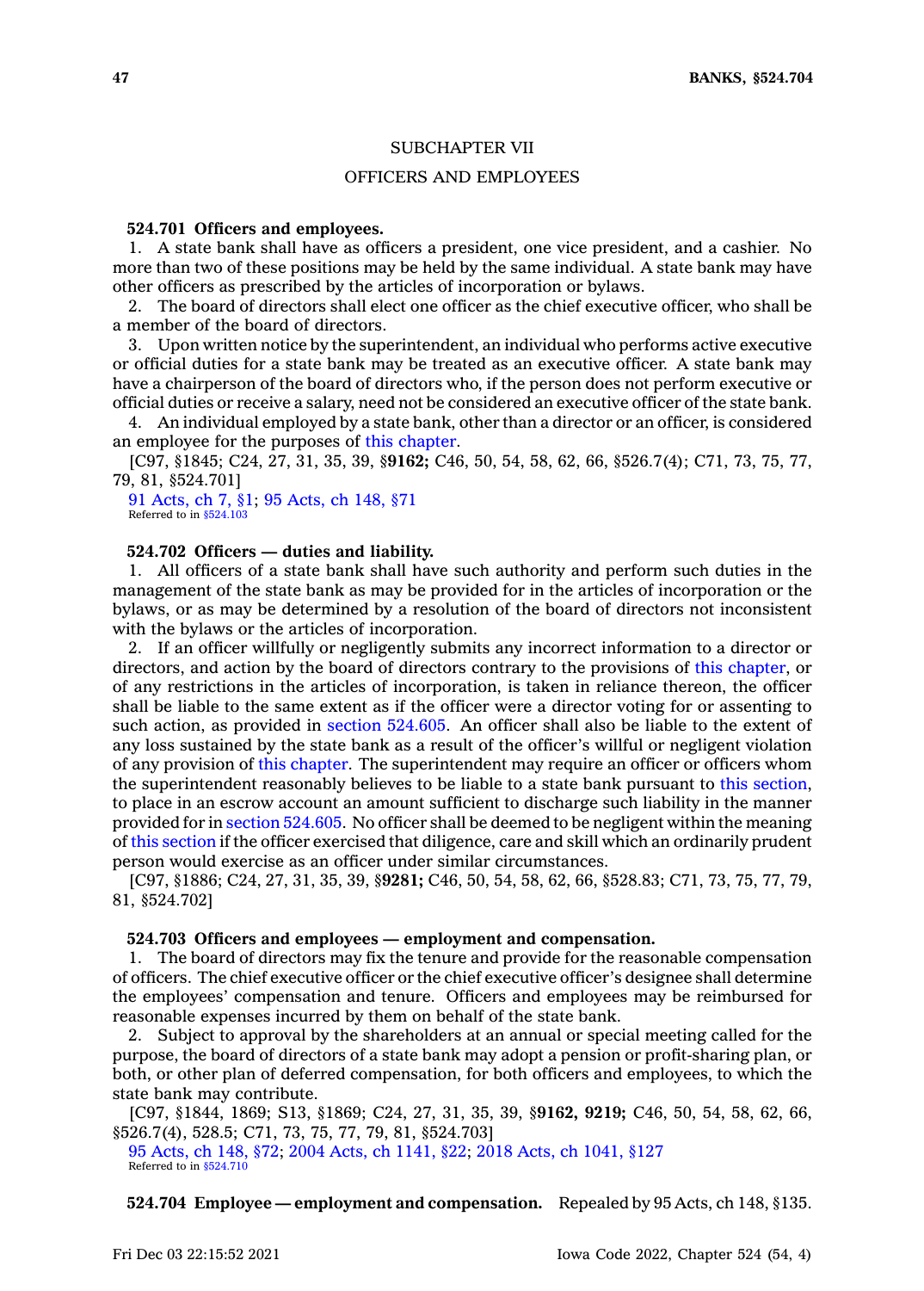### **524.705 Bonds of officers and employees.**

The officers and employees of <sup>a</sup> state bank having the care, custody, or control of any funds or securities for any state bank shall give <sup>a</sup> good and sufficient bond in <sup>a</sup> company authorized to do business in this state indemnifying the state bank against losses, which may be incurred by reason of any act or acts of fraud, dishonesty, forgery, theft, larceny, embezzlement, wrongful abstraction, misapplication, misappropriation, or other unlawful act committed by such officer or employee directly or through connivance with others, until all of the officer's or employee's accounts with the state bank are fully settled and satisfied. The amounts and sureties are subject to the approval of the board of directors. The superintendent may require higher amounts as deemed necessary. If the agent of <sup>a</sup> bonding company issuing <sup>a</sup> bond under this [section](https://www.legis.iowa.gov/docs/code/524.705.pdf) is an officer or employee of the state bank upon which the bond was issued, the bond so issued shall contain <sup>a</sup> provision that the bonding company shall not use, either as <sup>a</sup> grounds for rescission or as <sup>a</sup> defense to liability under the terms and conditions of the bond, the knowledge that the agent was so employed, whether or not the agent received any part of the premium for the bond as <sup>a</sup> commission.

[C97, §1845; C24, 27, §9169; C31, 35, §9169, 9217-c3; C39, §**9169, 9217.3;** C46, 50, 54, 58, 62, 66, §526.12, 528.3; C71, 73, 75, 77, 79, 81, §524.705]

95 [Acts,](https://www.legis.iowa.gov/docs/acts/1995/CH0148.pdf) ch 148, §73

### **524.706 Officer dealing with state bank.**

1. Section [524.612](https://www.legis.iowa.gov/docs/code/524.612.pdf) applies to executive officers.

2. Upon the request of the board of directors, an officer or employee of <sup>a</sup> state bank shall submit to the board of directors <sup>a</sup> personal financial statement which shall include the names of all persons to whom the officer or employee is obligated, the dates, terms, and amounts of each loan or other obligation, the security for the loan or obligation, and the purpose for which the proceeds of the loan or other obligation has been or is to be used.

3. Upon the request of the superintendent, <sup>a</sup> director or an officer of <sup>a</sup> state bank shall submit to the superintendent <sup>a</sup> personal financial statement which shall show the names of all persons to whom the director or officer is obligated, the dates, terms, and amounts of each loan or other obligation, the security for the loan or obligation, and the purpose for which the proceeds of the loan or other obligation has been or is to be used.

[C97, §1869; S13, §1869; C24, 27, 31, 35, 39, §**9220;** C46, 50, 54, 58, 62, 66, §528.6; C71, 73, 75, 77, 79, 81, §524.706; 82 Acts, ch [1253,](https://www.legis.iowa.gov/docs/acts/1982/CH1253.pdf) §1]

83 [Acts,](https://www.legis.iowa.gov/docs/acts/1983/CH0101.pdf) ch 101, §109; 84 Acts, ch [1032,](https://www.legis.iowa.gov/docs/acts/84/CH1032.pdf) §3; 91 [Acts,](https://www.legis.iowa.gov/docs/acts/91/CH0007.pdf) ch 7, §2; 95 [Acts,](https://www.legis.iowa.gov/docs/acts/95/CH0148.pdf) ch 148, §74; 96 [Acts,](https://www.legis.iowa.gov/docs/acts/96/CH1056.pdf) ch [1056,](https://www.legis.iowa.gov/docs/acts/96/CH1056.pdf) §9; 2017 [Acts,](https://www.legis.iowa.gov/docs/acts/2017/CH0138.pdf) ch 138, §5, 6

Referred to in [§524.1601](https://www.legis.iowa.gov/docs/code/524.1601.pdf), [524.1806](https://www.legis.iowa.gov/docs/code/524.1806.pdf)

#### **524.707 Removal of officers or employees.**

1. An officer or employee may be removed by the board of directors whenever in its judgment the best interests of the state bank shall be served by such removal, but the removal shall be without prejudice to the contract rights, if any, of the officer or employee so removed. Election of an officer shall not of itself create contract rights.

2. Section 524.606, [subsection](https://www.legis.iowa.gov/docs/code/524.606.pdf) 2, which provides for the removal of directors by the superintendent, shall have equal application to officers and employees of <sup>a</sup> bank, bank holding company, bank affiliate, or trust company.

[C71, 73, 75, 77, 79, 81, §524.707]

91 [Acts,](https://www.legis.iowa.gov/docs/acts/1991/CH0220.pdf) ch 220, §4; 95 [Acts,](https://www.legis.iowa.gov/docs/acts/1995/CH0148.pdf) ch 148, §75; 2006 Acts, ch [1015,](https://www.legis.iowa.gov/docs/acts/2006/CH1015.pdf) §7 Referred to in [§524.228](https://www.legis.iowa.gov/docs/code/524.228.pdf)

#### **524.708 Report of change in officer personnel.**

A state bank shall promptly notify the superintendent of any change in the individuals holding the offices of chief executive officer or president.

[C97, §1889; S13, §1889; C24, 27, 31, 35, 39, §**9255, 9257;** C46, 50, 54, 58, 62, 66, §528.47, 528.49; C71, 73, 75, 77, 79, 81, §524.708]

95 [Acts,](https://www.legis.iowa.gov/docs/acts/1995/CH0148.pdf) ch 148, §76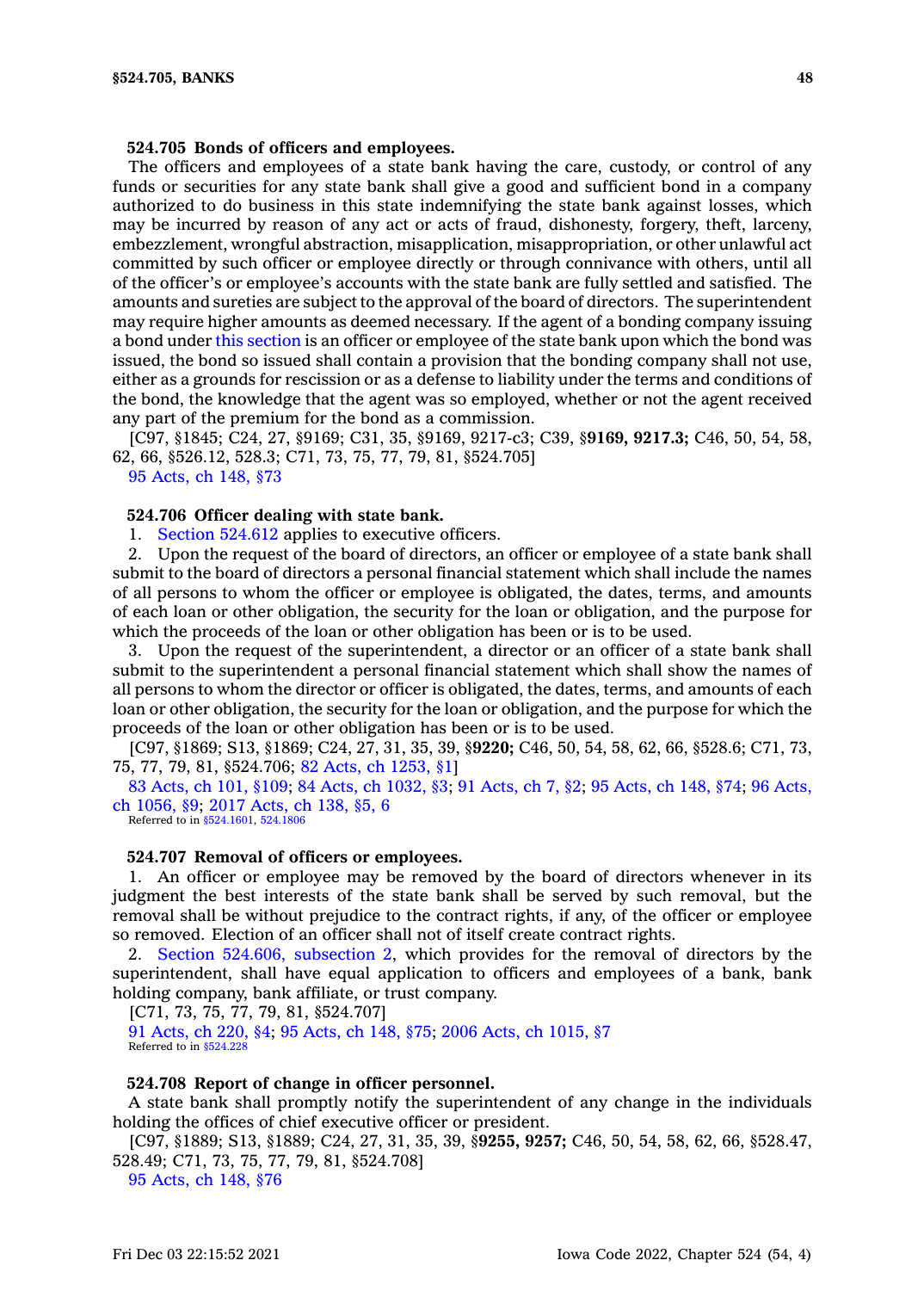### **524.709 Duty to make records available to superintendent.**

The officers and employees of <sup>a</sup> state bank shall make all records of the state bank available to the superintendent for the purpose of examination or for any other reasonable purpose.

[C24, 27, 31, 35, 39, §**9147;** C46, 50, 54, 58, 62, 66, §524.20; C71, 73, 75, 77, 79, 81, §524.709] Referred to in [§524.1604](https://www.legis.iowa.gov/docs/code/524.1604.pdf)

# **524.710 Prohibitions applicable to certain financial transactions involving officers and employees.**

An officer or employee of <sup>a</sup> state bank shall not do any of the following:

1. Receive anything of value, other than compensation as authorized by section [524.703](https://www.legis.iowa.gov/docs/code/524.703.pdf), for procuring, or attempting to procure, any loan or extension of credit, as defined in [section](https://www.legis.iowa.gov/docs/code/524.904.pdf) [524.904](https://www.legis.iowa.gov/docs/code/524.904.pdf), for the state bank or for procuring, or attempting to procure, an investment by the state bank.

2. Engage, directly or indirectly, in the sale of any kind of insurance, shares of stock, bonds or other securities, or real property, or procure or attempt to procure for <sup>a</sup> fee or other compensation, <sup>a</sup> loan or extension of credit for any person from <sup>a</sup> person other than the state bank of which the person is an officer or employee, or act in any fiduciary capacity, unless authorized to do so by the board of directors of the state bank which shall also determine the manner in which the profits, fees, or other compensation derived therefrom shall be distributed.

[C31, 35, §9221-c3, 9222-c2, 9283-c1; C39, §**9221.3, 9222.2, 9283.01;** C46, 50, 54, 58, 62, 66, §528.10, 528.12, 528.86; C71, 73, 75, 77, 79, 81, §524.710]

95 [Acts,](https://www.legis.iowa.gov/docs/acts/1995/CH0148.pdf) ch 148, §77; 2017 [Acts,](https://www.legis.iowa.gov/docs/acts/2017/CH0138.pdf) ch 138, §7 Referred to in \$524.912, [524.1601](https://www.legis.iowa.gov/docs/code/524.1601.pdf)

**524.711 through 524.800** Reserved.

# SUBCHAPTER VIII

## GENERAL BANKING POWERS

### **524.801 General powers.**

1. A state bank, unless otherwise stated in its articles of incorporation, shall have power:

*a.* To sue and be sued, complain and defend, in its corporate or organizational name.

*b.* To have <sup>a</sup> corporate seal which may be altered at pleasure, and to use the same by causing it, or <sup>a</sup> facsimile thereof, to be impressed or affixed or in any other manner reproduced.

*c.* To purchase, take, receive, lease, or otherwise acquire, own, hold, improve and use real or personal property, or an interest therein, in connection with the exercise of any power granted in this [chapter](https://www.legis.iowa.gov/docs/code//524.pdf).

*d.* To sell, convey, pledge, mortgage, grant <sup>a</sup> security interest, lease, exchange, transfer, and release from trust or mortgage or otherwise dispose of all or any part of real or personal property, or an interest therein, in connection with the exercise of any power granted in [this](https://www.legis.iowa.gov/docs/code//524.pdf) [chapter](https://www.legis.iowa.gov/docs/code//524.pdf).

*e.* To make and alter bylaws, not inconsistent with its articles of incorporation or with the laws of this state, for the administration and regulation of the affairs of the state bank.

*f.* To make donations for the public welfare for religious, charitable, scientific or educational or community development purposes.

*g.* To indemnify <sup>a</sup> director, officer, or employee, or <sup>a</sup> former director, officer, or employee of the state bank in the manner and in the instances authorized by sections 490.850 [through](https://www.legis.iowa.gov/docs/code/490.850.pdf) [490.859](https://www.legis.iowa.gov/docs/code/490.850.pdf).

*h.* To elect officers or appoint agents of the state bank and define their duties and fix their compensation.

*i.* To cease its existence as a state bank in the manner provided for in this [chapter](https://www.legis.iowa.gov/docs/code//524.pdf).

*j.* To have and exercise all powers necessary and proper to effect any or all of the purposes for which the state bank is organized.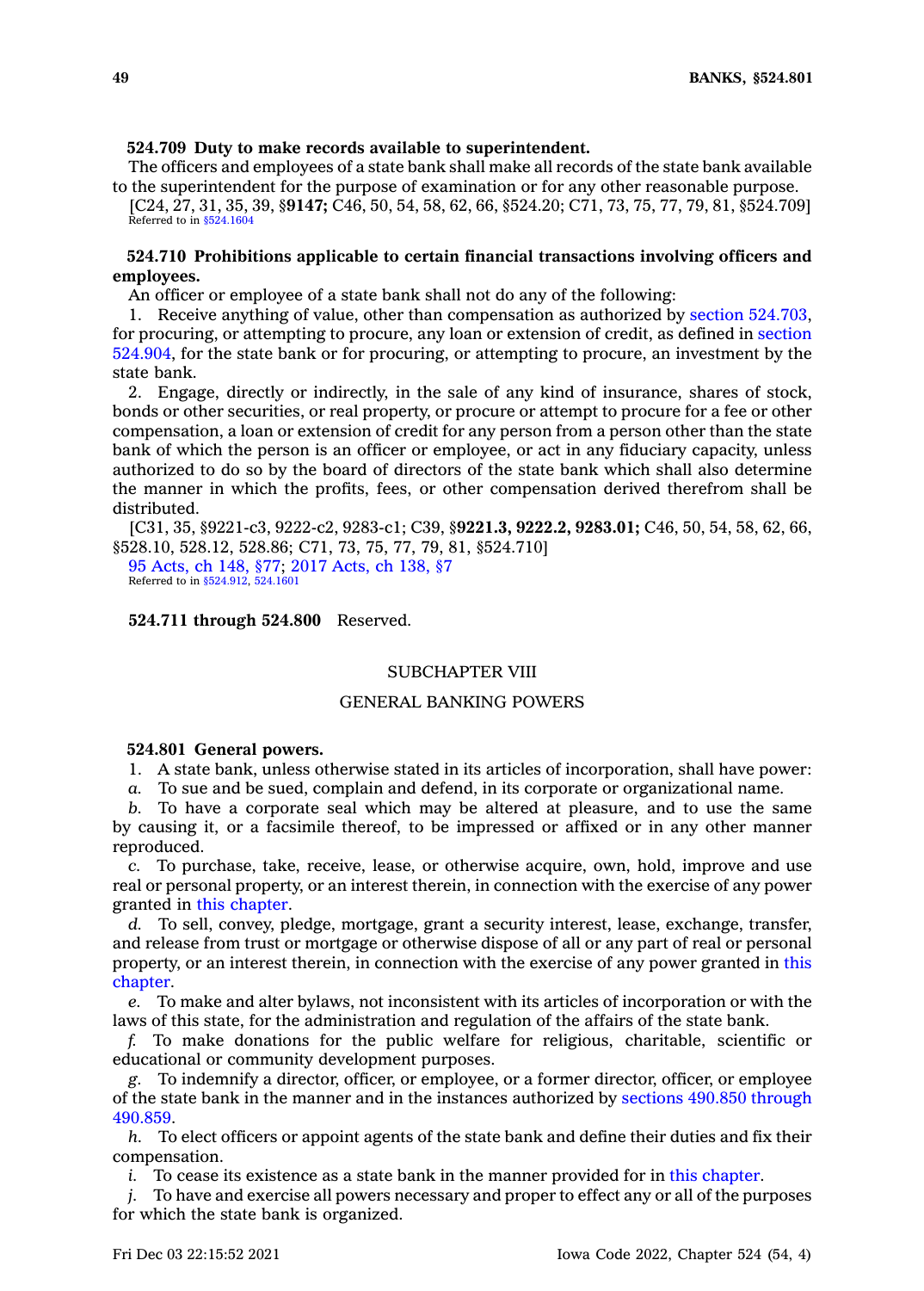*k.* To contract indebtedness and incur liabilities to effect any or all of the purposes for which the state bank is organized, subject to the provisions of this [chapter](https://www.legis.iowa.gov/docs/code//524.pdf).

*l.* To set off <sup>a</sup> customer's account against any of the customer's debts or liabilities owed the state bank pursuant to an agreement entered into between the customer and the state bank.

2. The powers granted in this [section](https://www.legis.iowa.gov/docs/code/524.801.pdf) shall not be construed as limiting or enlarging any grant of authority made elsewhere in this [chapter](https://www.legis.iowa.gov/docs/code//524.pdf), or as <sup>a</sup> limitation on the purposes for which <sup>a</sup> state bank may be incorporated or organized.

[C97, §1841, 1844; S13, §1889-j; C24, 27, 31, 35, 39, §**9156, 9162, 9267;** C46, 50, 54, 58, 62, 66, §526.2, 526.7, 532.14; C71, 73, 75, 77, 79, 81, §524.801]

83 [Acts,](https://www.legis.iowa.gov/docs/acts/1983/CH0071.pdf) ch 71, §5; 90 Acts, ch [1205,](https://www.legis.iowa.gov/docs/acts/90/CH1205.pdf) §39; 95 [Acts,](https://www.legis.iowa.gov/docs/acts/95/CH0148.pdf) ch 148, §78, 79; 2002 Acts, ch 1154, [§112,](https://www.legis.iowa.gov/docs/acts/2002/CH1154.pdf) [125](https://www.legis.iowa.gov/docs/acts/2002/CH1154.pdf); 2004 Acts, ch [1141,](https://www.legis.iowa.gov/docs/acts/2004/CH1141.pdf) §65, 66; 2012 Acts, ch [1023,](https://www.legis.iowa.gov/docs/acts/2012/CH1023.pdf) §157

### **524.802 Additional powers of <sup>a</sup> state bank.**

A state bank shall have in addition to other powers granted by this [chapter](https://www.legis.iowa.gov/docs/code//524.pdf), and subject to the limitations and restrictions contained in this [chapter](https://www.legis.iowa.gov/docs/code//524.pdf), the power to do all of the following:

1. Become an insured bank pursuant to the Federal Deposit Insurance Act and to take action as necessary to maintain the state bank's insured status.

2. Become <sup>a</sup> member of the federal reserve system, to acquire and hold shares in the appropriate federal reserve bank and to exercise all powers conferred on member banks by the federal reserve system that are not inconsistent with this [chapter](https://www.legis.iowa.gov/docs/code//524.pdf).

3. Become <sup>a</sup> member of <sup>a</sup> clearinghouse association.

4. Act as agent of the United States or of any instrumentality or agency of the United States.

5. Act as agent for <sup>a</sup> depository institution affiliate.

6. Buy and sell coin, currency, and bullion.

7. Organize, acquire, and hold shares of stock in an operations subsidiary, with the prior approval of the superintendent.

8. Engage in the brokerage of insurance and real estate subject to the prior approval of the superintendent. These activities are subject to regulation, including but not limited to regulation under subtitle 1 and subtitle 4 of this title.

9. Acquire and hold shares of stock in the appropriate federal home loan bank and to exercise all powers conferred on member banks of the federal home loan bank system that are not inconsistent with this [chapter](https://www.legis.iowa.gov/docs/code//524.pdf). A purchase of federal home loan bank shares which causes the state bank's holdings to exceed fifteen percent of aggregate capital requires the prior approval of the superintendent. In addition, <sup>a</sup> state bank may own federal home loan bank shares in an amount exceeding fifteen percent of the state bank's aggregate capital, but not exceeding twenty-five percent of the state bank's aggregate capital, if the ownership of shares exceeding fifteen percent is needed to support the state bank's participation in the federal home loan bank's acquired member assets program as provided for in 12 C.F.R. pt. 955.

10. Acquire and hold shares of stock in the federal agricultural mortgage corporation or corporations engaged solely in the pooling of agricultural loans for the federal agricultural mortgage corporation guarantees.

11. Become <sup>a</sup> member of <sup>a</sup> bankers' bank.

12. Subject to the prior approval of the superintendent, organize, acquire, or invest in <sup>a</sup> subsidiary for the purpose of engaging in any of the following:

*a.* Nondepository activities that <sup>a</sup> state bank is authorized to engage in directly under [this](https://www.legis.iowa.gov/docs/code//524.pdf) [chapter](https://www.legis.iowa.gov/docs/code//524.pdf).

*b.* Activities that <sup>a</sup> bank service corporation is authorized to engage in under state or federal law or regulation.

*c.* Activities authorized pursuant to section [524.825](https://www.legis.iowa.gov/docs/code/524.825.pdf).

13. Acquire, hold, and improve real estate for the sole purpose of economic or community development, provided that the state bank's aggregate investment in all acquisitions and improvements of real estate under this [subsection](https://www.legis.iowa.gov/docs/code/524.802.pdf) shall not exceed fifteen percent of <sup>a</sup> state bank's aggregate capital and shall be subject to the prior approval of the superintendent.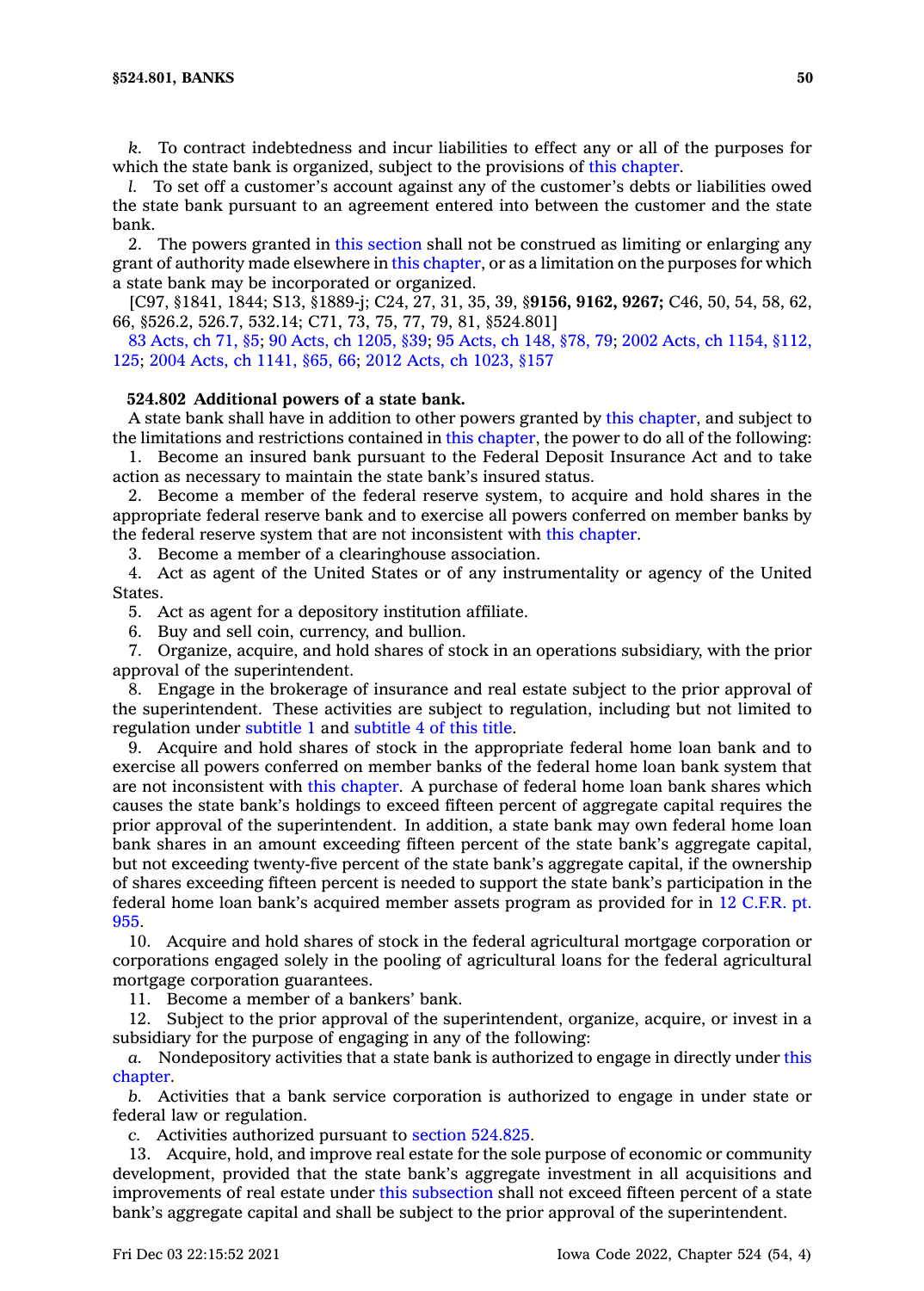14. Provide customer financing for wind energy production facilities eligible for production tax credits pursuant to [chapter](https://www.legis.iowa.gov/docs/code//476B.pdf) 476B in <sup>a</sup> manner that maximizes the availability of production tax credits to the state bank, including structuring such financing as <sup>a</sup> membership investment whereby the state bank as equity investor may take <sup>a</sup> majority financial position, but not <sup>a</sup> management position, in each such facility, subject to the following:

*a.* Prior to providing financing, <sup>a</sup> creditworthiness review shall be conducted pursuant to the state bank's standard loan underwriting criteria.

*b.* The state bank shall not participate in the operation of the facility, the production of wind energy, or the sale of wind energy if such sale is contemplated by the customer.

*c.* If the facility does not perform as projected in the equity investment agreement, the state bank may either sell its interest in the facility or pursue liquidation.

*d.* The state bank shall not share in any appreciation in value of its interest in the facility or in any of the customer's real or personal assets.

*e.* At the end of any applicable holding period, the state bank shall sell at book value its ownership interest in the facility.

15. All other powers determined by the superintendent to be appropriate for <sup>a</sup> state bank. [C97, §1841; SS15, §1889-o; C24, 27, 31, §9156, 9269, 9271; C35, §9156, 9269, 9271, 9283-g2, -g3, -g4, -g5; C39, §**9156, 9269, 9271, 9283.45, 9283.46, 9283.47, 9283.48;** C46, 50, 54, 58, 62, 66, §526.2, 528.67, 528.70, 530.2, 530.3, 530.4, 530.5; C71, 73, 75, 77, 79, 81, §524.802]

95 [Acts,](https://www.legis.iowa.gov/docs/acts/1995/CH0148.pdf) ch 148, §80; 2004 Acts, ch [1141,](https://www.legis.iowa.gov/docs/acts/2004/CH1141.pdf) §23; 2008 Acts, ch [1128,](https://www.legis.iowa.gov/docs/acts/2008/CH1128.pdf) §1, 15; 2012 Acts, ch [1017,](https://www.legis.iowa.gov/docs/acts/2012/CH1017.pdf) [§20](https://www.legis.iowa.gov/docs/acts/2012/CH1017.pdf)

Referred to in [§524.825](https://www.legis.iowa.gov/docs/code/524.825.pdf), [524.1007](https://www.legis.iowa.gov/docs/code/524.1007.pdf), [524.1008](https://www.legis.iowa.gov/docs/code/524.1008.pdf)

### **524.803 Business property of state bank.**

1. A state bank shall have power to do all of the following:

*a.* Acquire and hold, or lease as lessee, such personal property as is used, or is to be used, in its operations.

*b.* Subject to the prior approval of the superintendent, acquire and hold, or lease as lessee, only such real property as is used, or is to be used, wholly or substantially, in its operations or acquired for future use.

*c.* Subject to the prior approval of the superintendent, acquire and hold shares in <sup>a</sup> corporation engaged solely in holding or operating real property used wholly or substantially by <sup>a</sup> state bank in its operations or acquired for its future use.

*d.* Subject to the prior approval of the superintendent, acquire and hold shares in <sup>a</sup> corporation organized solely for the purpose of providing data processing services, as such services are defined in section [524.804](https://www.legis.iowa.gov/docs/code/524.804.pdf).

*e.* Subject to the prior approval of the superintendent, acquire and hold shares in <sup>a</sup> corporation engaged in providing and operating facilities through which banks and customers may engage, by means of either the direct transmission of electronic impulses to and from <sup>a</sup> bank or the recording of electronic impulses or other indicia of <sup>a</sup> transaction for delayed transmission to <sup>a</sup> bank, in transactions in which such banks are otherwise permitted to engage pursuant to applicable law.

2. The book value of all real and personal property acquired and held pursuant to [this](https://www.legis.iowa.gov/docs/code/524.803.pdf) [section](https://www.legis.iowa.gov/docs/code/524.803.pdf), of all alterations to buildings on real property owned or leased by <sup>a</sup> state bank, of all shares in corporations acquired pursuant to paragraphs *"c"*, *"d"*, and *"e"* of [subsection](https://www.legis.iowa.gov/docs/code/524.803.pdf) 1, and of any and all obligations of such corporations to the state bank, shall not exceed forty percent of the aggregate capital of the state bank or such larger amount as may be approved by the superintendent.

3. Any real property which is held by <sup>a</sup> state bank pursuant to this [section](https://www.legis.iowa.gov/docs/code/524.803.pdf) and which it ceases to use for banking purposes, or is acquired for future use but not used within <sup>a</sup>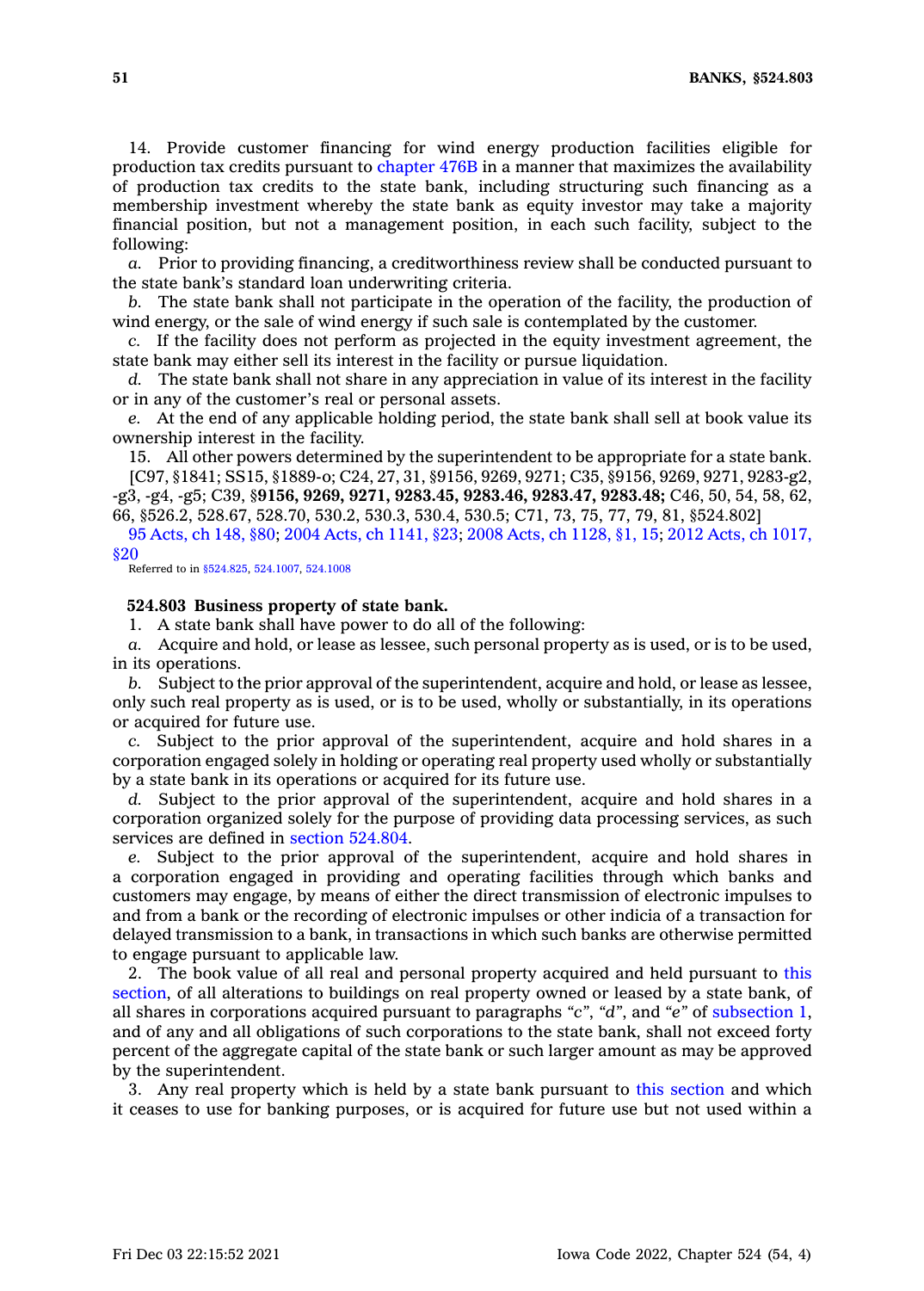reasonable period of time, shall be sold or disposed of by the state bank as directed by the superintendent.

[C97, §1851; C24, 27, 31, 35, 39, §**9190;** C46, 50, 54, 58, §526.34; C62, 66, §524.31, 526.34; C71, 73, 75, 77, 79, 81, §524.803]

87 [Acts,](https://www.legis.iowa.gov/docs/acts/1987/CH0171.pdf) ch 171, §13; 95 [Acts,](https://www.legis.iowa.gov/docs/acts/1995/CH0148.pdf) ch 148, §81 Referred to in [§524.804](https://www.legis.iowa.gov/docs/code/524.804.pdf)

### **524.804 Data processing services.**

A state bank which owns or leases equipment to perform such bank services as check and deposit sorting and posting, computation and posting of interest and other credits and charges, preparation and mailing of checks, statements, notices, and similar items, or other clerical, bookkeeping, accounting, statistical, or other similar functions, may provide similarly related data processing services for others whether or not engaged in the business of banking. If <sup>a</sup> state bank holds shares in <sup>a</sup> corporation organized solely for the purpose of providing data processing services, pursuant to the authority granted by section [524.803,](https://www.legis.iowa.gov/docs/code/524.803.pdf) [subsection](https://www.legis.iowa.gov/docs/code/524.803.pdf) 1, paragraph *"d"*, other than <sup>a</sup> bank service corporation as defined by the laws of the United States, such corporation shall be authorized to perform services for the state bank owning such interest and for others, whether or not engaged in the business of banking.

[C62, 66, §524.31; C71, 73, 75, 77, 79, 81, §524.804] 95 [Acts,](https://www.legis.iowa.gov/docs/acts/1995/CH0148.pdf) ch 148, §82

Referred to in [§524.218](https://www.legis.iowa.gov/docs/code/524.218.pdf), [524.803](https://www.legis.iowa.gov/docs/code/524.803.pdf), [524.1201](https://www.legis.iowa.gov/docs/code/524.1201.pdf)

## **524.805 Deposits.**

1. A state bank may receive money for deposit and may provide, by resolution of the board of directors, for the payment of interest on such deposit and shall repay the deposit in accordance with the terms and conditions of its acceptance.

2. The terms and conditions attending an agreement to pay interest on deposits shall be furnished to each customer at the time of the acceptance by the state bank of the initial deposit. No change made in the terms and conditions attending an agreement to pay interest which adversely affects the interest of <sup>a</sup> depositor shall be retroactively effective. Savings account depositors and holders and payees of automatic renewal time certificates of deposit shall be given reasonable notice of any change in the terms and conditions attending an agreement to pay interest prior to the effective date thereof.

3. A state bank may make such charges for the handling or custody of deposits as may be fixed by its board of directors provided that <sup>a</sup> schedule of the charges shall be furnished to the customer at the time of acceptance by the state bank of the initial deposit. Any change in the charges shall be furnished to the customer within <sup>a</sup> reasonable period of time before the effective date of the change.

4. A state bank shall not accept deposits or renew certificates of deposit when insolvent.

5. Except as provided in section [524.807](https://www.legis.iowa.gov/docs/code/524.807.pdf), <sup>a</sup> state bank may receive deposits by or in the name of <sup>a</sup> minor and may deal with <sup>a</sup> minor with respect to <sup>a</sup> deposit account without the consent of <sup>a</sup> parent, guardian or conservator and with the same effect as though the minor were an adult. Any action of the minor with respect to such deposit account shall be binding on the minor with the same effect as though an adult.

6. A state bank may receive deposits from <sup>a</sup> person acting as fiduciary or in an official capacity which shall be payable to such person in such capacity.

7. A state bank may receive deposits from <sup>a</sup> corporation, trust, estate, association or other similar organization which shall be payable to any person authorized by its board of directors or other persons exercising similar functions.

8. A state bank may receive deposits from one or more persons with the provision that upon the death of the depositors the deposit account shall be the property of the person or persons designated by the deceased depositors as shown on the deposit account records of the state bank. After payment by the state bank, the proceeds shall remain subject to the debts of the decedent and the payment of Iowa inheritance tax, if any. A state bank paying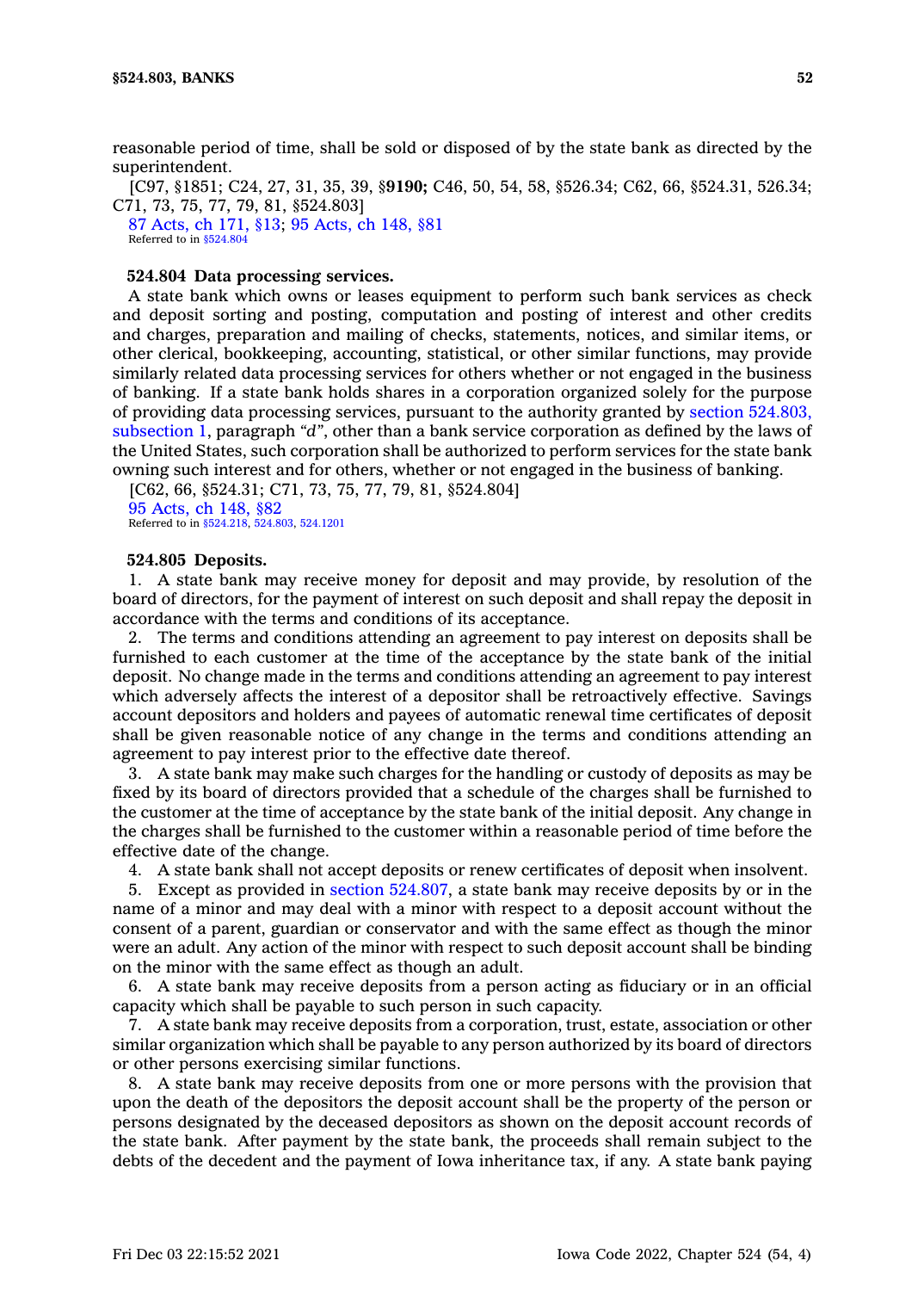the person or persons designated shall not be liable as <sup>a</sup> result of that action for any debts of the decedent or for any estate, inheritance, or succession taxes which may be due this state.

[C97, §1844, 1848, 1849, 1852, 1854, 1884; S13, §1848, 1852; C24, 27, §9162, 9177, 9178, 9179, 9180, 9181, 9182, 9191, 9193, 9279; C31, 35, §9162, 9177, 9178, 9179, 9180, 9181, 9182, 9191, 9193, 9222-c1, 9279; C39, §**9162, 9177, 9178, 9179, 9180, 9181, 9182, 9191, 9193, 9222.1, 9279;** C46, 50, 54, 58, 62, 66, §526.7, 526.19 – 526.24, 526.35, 526.37, 528.11, 528.81; C71, 73, 75, 77, 79, 81, §524.805; 81 [Acts,](https://www.legis.iowa.gov/docs/acts/1981/CH0173.pdf) ch 173, §2]

95 [Acts,](https://www.legis.iowa.gov/docs/acts/1995/CH0148.pdf) ch 148, §83, 84; 2002 Acts, ch [1002,](https://www.legis.iowa.gov/docs/acts/2002/CH1002.pdf) §1 Referred to in  $$524.160$ 

#### **524.806 Deposit in the names of two or more individuals.**

When <sup>a</sup> deposit is made in any state bank in the names of two or more individuals, payable to any one or more of them, or payable to the survivor or survivors, the deposit, including interest, or any part thereof, may be paid to any one or more of the individuals whether the others be living or not, and the receipt or acquittance of the individuals so paid is <sup>a</sup> valid and sufficient release and discharge to the state bank for any payment so made.

[S13, §1889-b; C24, 27, 31, 35, 39, §**9267;** C46, 50, 54, 58, 62, 66, §528.64; C71, 73, 75, 77, 79, 81, §524.806; 81 [Acts,](https://www.legis.iowa.gov/docs/acts/1981/CH0173.pdf) ch 173, §3]

### **524.807 Payment of deposited funds.**

When any deposit shall be made by any individual in trust for another, and no other or further notice of the existence and terms of <sup>a</sup> legal and valid trust shall have been given to the state bank, in the event of the death of the trustee, the same or any part thereof, together with interest thereon, may be paid to the individual for whom the deposit was made, or to the individual's legal representatives; provided that the individual for whom the deposit was made, if <sup>a</sup> minor, shall not draw the same during the individual's minority without the consent of the legal representatives of said trustee.

[SS15, §1889-d; C24, 27, 31, 35, 39, §**9287;** C46, 50, 54, 58, 62, 66, §532.4; C71, 73, 75, 77, 79, 81, §524.807]

Referred to in [§524.805](https://www.legis.iowa.gov/docs/code/524.805.pdf)

### **524.808 Adverse claims to deposits.**

1. A state bank shall not be required, in the absence of <sup>a</sup> court order or indemnity required by this [section](https://www.legis.iowa.gov/docs/code/524.808.pdf), to recognize any claim to, or any claim of authority to exercise control over, <sup>a</sup> deposit account made by <sup>a</sup> person or persons other than:

*a.* The customer in whose name the account is held by the state bank.

*b.* An individual or group of individuals who are authorized to draw on or control the account pursuant to certified corporate resolution or other written arrangement with the customer, currently on file with the state bank, which has not been revoked by valid corporate action in the case of <sup>a</sup> corporation, or by <sup>a</sup> valid agreement or other valid action appropriate for the form of legal organization of any other customer, of which the state bank has received notice and which is not the subject of <sup>a</sup> dispute known to the state bank as to its original validity. The deposit account records of <sup>a</sup> state bank shall be presumptive evidence as to the identity of the customer on whose behalf the money is held.

2. To require <sup>a</sup> state bank to recognize an adverse claim to, or adverse claim of authority to control, <sup>a</sup> deposit account, whoever makes the claim must either:

*a.* Obtain and serve on the state bank an appropriate court order or judicial process directed to the state bank, restraining any action with respect to the account until further order of such court or instructing the state bank to pay the balance of the account, in whole or in part, as provided in the order or process; or

*b.* Deliver to the state bank <sup>a</sup> bond, in form and amount and with sureties satisfactory to the state bank, indemnifying the state bank against any liability, loss or expense which it might incur because of its recognition of the adverse claim or because of its refusal by reason of such claim to honor any check or other order of anyone described in paragraphs *"a"* and *"b"* of [subsection](https://www.legis.iowa.gov/docs/code/524.808.pdf) 1 of this [section](https://www.legis.iowa.gov/docs/code/524.808.pdf).

[C71, 73, 75, 77, 79, 81, §524.808]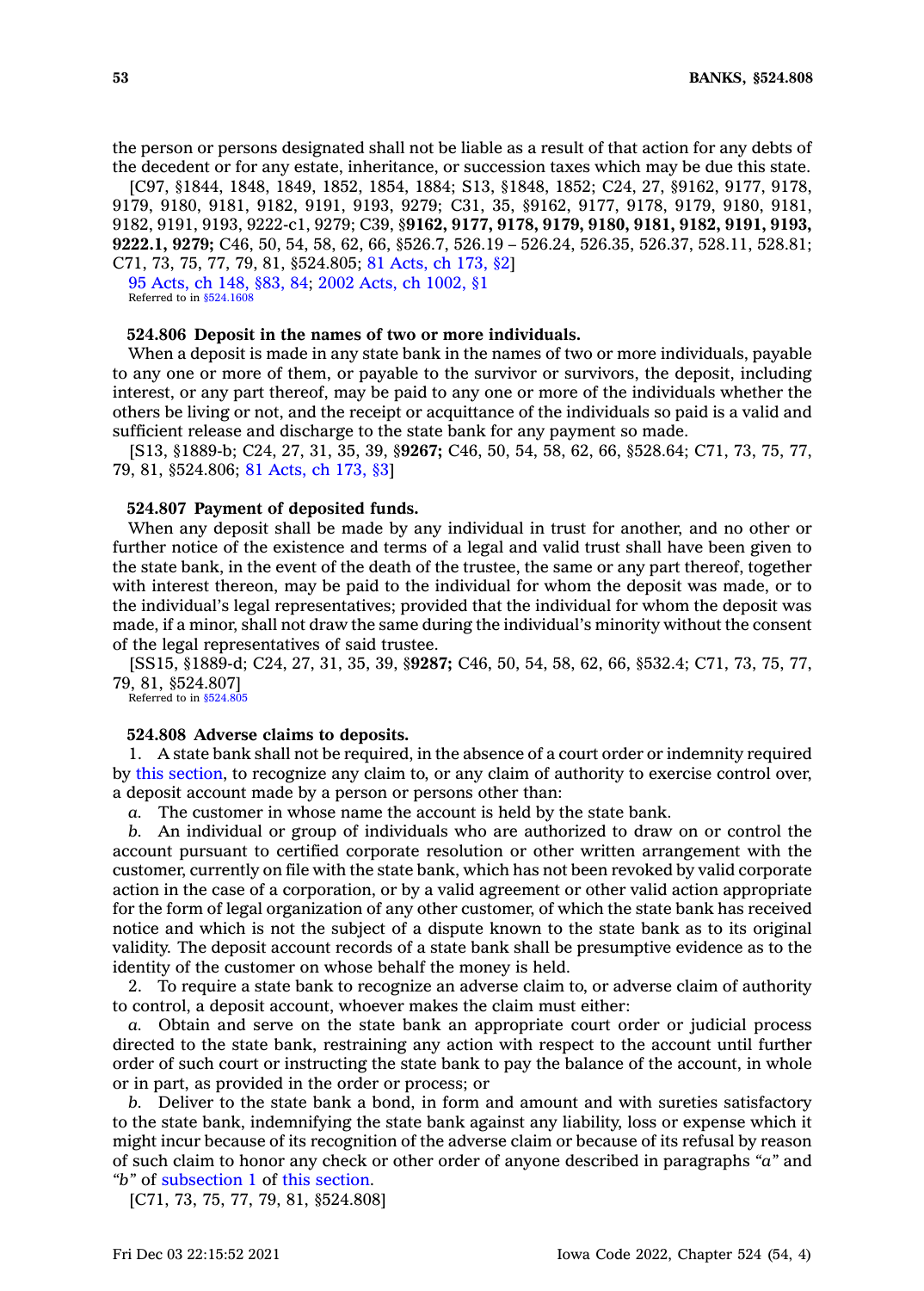### **524.809 Authority to lease safe deposit boxes.**

1. A state bank may lease safe deposit boxes for the storage of property on terms and conditions prescribed by the state bank. The terms and conditions shall not bind <sup>a</sup> customer or the customer's successors or legal representatives to whom the state bank does not give notice of such terms and conditions by delivery of <sup>a</sup> lease and agreement in writing containing the terms and conditions. A state bank may limit its liability provided such limitations are set forth in the lease and agreement in at least the same size and type as the other substantive provisions of the lease and agreement.

2. The lease and agreement of <sup>a</sup> safe deposit box may provide that evidence tending to prove that property was left in any such box upon the last entry by the customer or the customer's authorized agent, and that the same or any part thereof was found missing upon subsequent entry, shall not be sufficient to raise <sup>a</sup> presumption that the same was lost by any negligence or wrongdoing for which such state bank is responsible, or put upon the state bank the burden of proof that such alleged loss was not the fault of the state bank.

3. A state bank may lease <sup>a</sup> safe deposit box to <sup>a</sup> minor. A state bank may deal with <sup>a</sup> minor with respect to <sup>a</sup> safe deposit lease and agreement without the consent of <sup>a</sup> parent, guardian or conservator and with the same effect as though the minor were an adult. Any action of the minor with respect to such safe deposit lease and agreement shall be binding on the minor with the same effect as though an adult.

4. A state bank which has on file <sup>a</sup> power of attorney of <sup>a</sup> customer covering <sup>a</sup> safe deposit lease and agreement, which has not been revoked by the customer, shall incur no liability as <sup>a</sup> result of continuing to honor the provisions of the power of attorney in the event of the death or incompetence of the donor of the power of attorney until it receives written notice of the death, or written notice of adjudication by <sup>a</sup> court of the incompetence of the customer and the appointment of <sup>a</sup> guardian or conservator.

[C31, 35, §9267-c1; C39, §**9267.1;** C46, 50, 54, 58, 62, 66, §528.65; C71, 73, 75, 77, 79, 81, §524.809]

95 [Acts,](https://www.legis.iowa.gov/docs/acts/1995/CH0148.pdf) ch 148, §85 Referred to in [§524.108](https://www.legis.iowa.gov/docs/code/524.108.pdf)

**524.810 Search procedure on death.** Repealed by 97 Acts, ch 60, §1, 2.

### **524.810A Safe deposit box access.**

1. A bank shall permit <sup>a</sup> person named in and authorized by <sup>a</sup> court order to open, examine, and remove the contents of <sup>a</sup> safe deposit box located at the bank. If <sup>a</sup> court order has not been delivered to the bank, the following persons may access and remove any or all contents of <sup>a</sup> safe deposit box located at <sup>a</sup> state bank which box is described in an ownership or rental agreement or lease between the state bank and <sup>a</sup> deceased owner or lessee:

*a.* A co-owner or co-lessee of the safe deposit box.

*b.* A person designated in the safe deposit box agreement or lease to have access to the safe deposit box upon the death of the lessee, to the extent provided in the safe deposit box agreement or lease.

*c.* An executor or administrator of the estate of <sup>a</sup> deceased owner or lessee upon delivery to the state bank of <sup>a</sup> certified copy of letters of appointment.

*d.* A person named as an executor in <sup>a</sup> copy of <sup>a</sup> purported will produced by the person, provided such access shall be limited to the removal of <sup>a</sup> purported will, and no other contents shall be removed.

*e.* A trustee of <sup>a</sup> trust created by the deceased owner or lessee upon delivery to the state bank of either of the following:

(1) A certification of trust pursuant to section [633A.4604](https://www.legis.iowa.gov/docs/code/633A.4604.pdf) which certifies that the trust property is reasonably believed to include property in the safe deposit box.

(2) A copy of the trust with an affidavit by the trustee which certifies that <sup>a</sup> copy of the trust delivered to the state bank with the affidavit is an accurate and complete copy of the trust, that the trustee is the duly authorized and acting trustee under the trust, that the trust property is reasonably believed to include property in the safe deposit box, and that, to the knowledge of the trustee, the trust has not been revoked.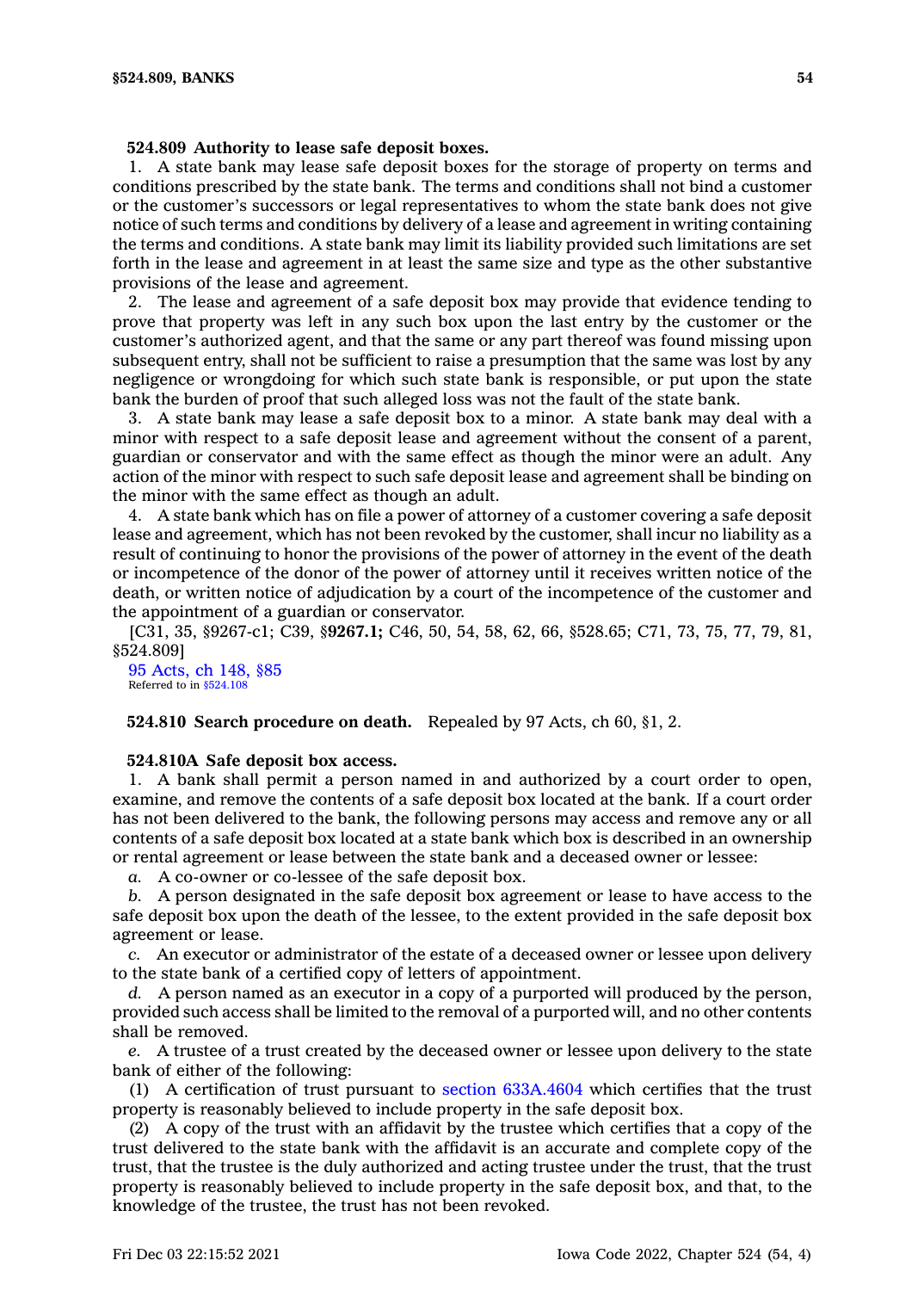2. A person removing any contents of <sup>a</sup> safe deposit box pursuant to [subsection](https://www.legis.iowa.gov/docs/code/524.810A.pdf) 1 shall deliver any writing purported to be <sup>a</sup> will of the decedent to the court having jurisdiction over the decedent's estate.

3. *a.* If <sup>a</sup> person authorized to have access under [subsection](https://www.legis.iowa.gov/docs/code/524.810A.pdf) 1 does not request access to the safe deposit box within the thirty-day period immediately following the date of death of the owner or lessee of <sup>a</sup> safe deposit box, and the state bank has knowledge of the death of the owner or lessee of the safe deposit box, the safe deposit box may be opened by or in the presence of two employees of the state bank. If no key is produced, the state bank may cause the safe deposit box to be opened and the state bank shall have <sup>a</sup> claim against the estate of the deceased owner or lessee and <sup>a</sup> lien upon the contents of the safe deposit box for the costs of opening and resealing the safe deposit box.

*b.* If <sup>a</sup> safe deposit box is opened pursuant to paragraph *"a"*, the bank employees present at such opening shall do all of the following:

(1) Remove any purported will of the deceased owner or lessee.

(2) Unseal, copy, and retain in the records of the state bank <sup>a</sup> copy of <sup>a</sup> purported will removed from the safe deposit box. An additional copy of such purported will shall be made, dated, and signed by the bank employees present at the safe deposit box opening and placed in the safe deposit box. The safe deposit box shall then be resealed.

(3) The original of <sup>a</sup> purported will shall be sent by registered or certified mail or personally delivered to the district court in the county of the last known residence of the deceased owner or lessee, or the court having jurisdiction over the testator's estate. If the residence is unknown or last known and not in this state, the purported will shall be sent by registered or certified mail or personally delivered to the district court in the county where the safe deposit box is located.

4. The state bank may rely upon published information or other reasonable proof of death of an owner or lessee. A state bank has no duty to inquire about or discover, and is not liable to any person for failure to inquire about or discover, the death of the owner or lessee of <sup>a</sup> safe deposit box. A state bank has no duty to open or cause to be opened, and is not liable to any person for failure to open or cause to be opened, <sup>a</sup> safe deposit box of <sup>a</sup> deceased owner or lessee. Upon compliance with the requirements of [subsection](https://www.legis.iowa.gov/docs/code/524.810A.pdf) 1 or 3, the state bank is not liable to any person as <sup>a</sup> result of the opening of the safe deposit box, removal and delivery of the purported will, or retention of the unopened safe deposit box and contents.

99 [Acts,](https://www.legis.iowa.gov/docs/acts/1999/CH0148.pdf) ch 148, §1; 2004 Acts, ch [1102,](https://www.legis.iowa.gov/docs/acts/2004/CH1102.pdf) §1, 2; 2005 [Acts,](https://www.legis.iowa.gov/docs/acts/2005/CH0038.pdf) ch 38, §55 Referred to in [§524.108](https://www.legis.iowa.gov/docs/code/524.108.pdf)

### **524.811 Adverse claims to property in safe deposit and safekeeping.**

1. A state bank shall not be required, in the absence of <sup>a</sup> court order or indemnity required by this [section](https://www.legis.iowa.gov/docs/code/524.811.pdf), to recognize any claim to, or claim of authority to exercise control over, property held in safe deposit or property held for safekeeping pursuant to [section](https://www.legis.iowa.gov/docs/code/524.813.pdf) [524.813](https://www.legis.iowa.gov/docs/code/524.813.pdf) made by <sup>a</sup> person or persons other than:

*a.* The customer in whose name the property is held by the state bank.

*b.* An individual or group of individuals who are authorized to have access to the safe deposit box, or to the property held for safekeeping, pursuant to <sup>a</sup> certified corporate resolution or other written arrangement with the customer, currently on file with the state bank, which has not been revoked by valid corporate action in the case of <sup>a</sup> corporation, or by <sup>a</sup> valid agreement or other valid action appropriate for the form of legal organization of any other customer, of which the state bank has received notice and which is not the subject of <sup>a</sup> dispute known to the state bank as to its original validity. The safe deposit and safekeeping account records of <sup>a</sup> state bank shall be presumptive evidence as to the identity of the customer on whose behalf the money is held.

2. To require <sup>a</sup> state bank to recognize an adverse claim to, or adverse claim of authority to control, property held in safe deposit or for safekeeping, whoever makes the claim must either:

*a.* Obtain and serve on the state bank an appropriate court order or judicial process directed to the state bank, restraining any action with respect to the property until further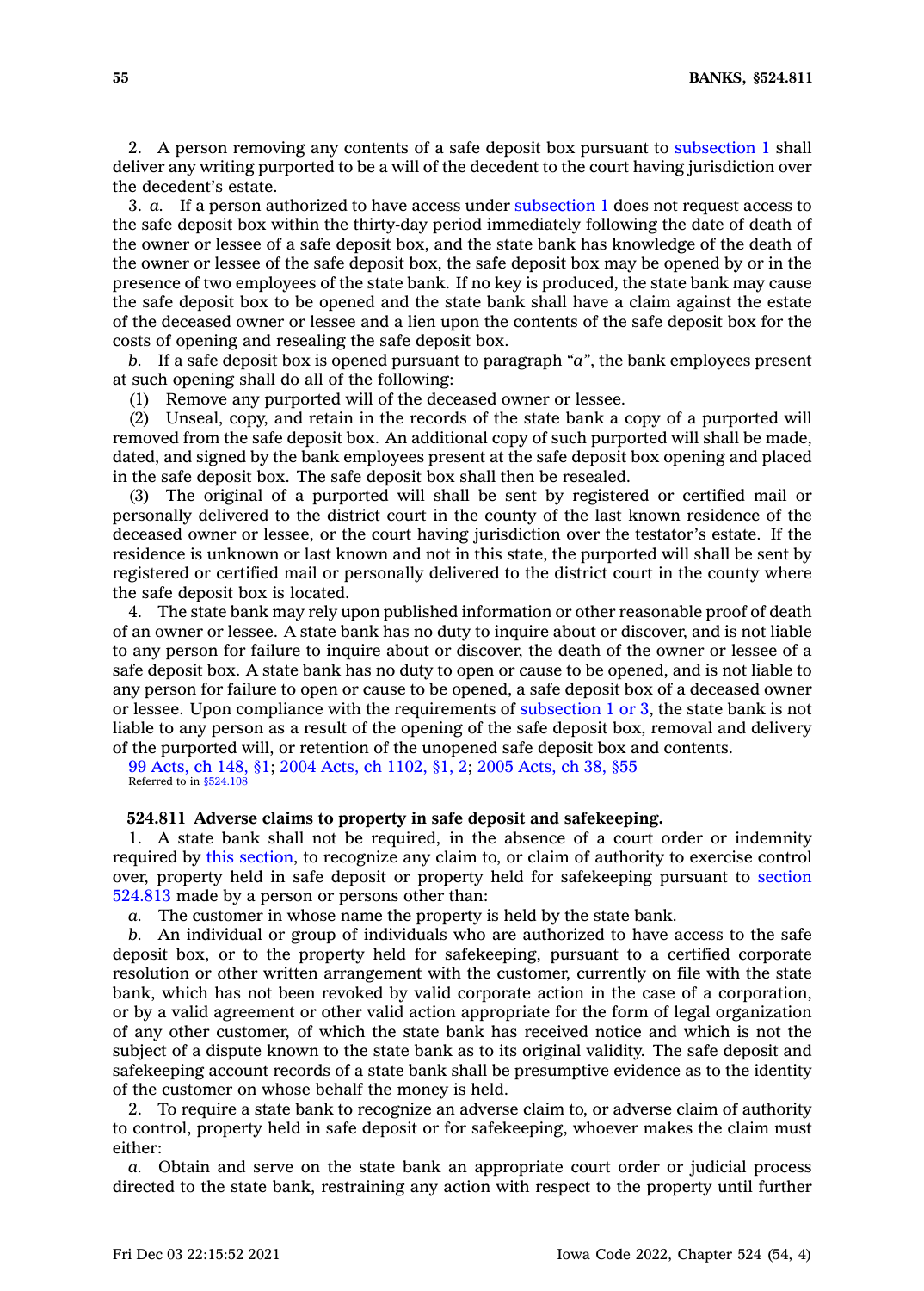order of such court or instructing the state bank to deliver the property, in whole or in part, as provided in the order or process; or

*b.* Deliver to the state bank <sup>a</sup> bond, in form and amount and with sureties satisfactory to the state bank, indemnifying the state bank against any liability, loss or expense which it might incur because of its recognition of the adverse claim or because of its refusal to deliver the property to any person described in paragraphs *"a"* and *"b"* of [subsection](https://www.legis.iowa.gov/docs/code/524.811.pdf) 1 of this [section](https://www.legis.iowa.gov/docs/code/524.811.pdf).

[C71, 73, 75, 77, 79, 81, §524.811] Referred to in [§524.108](https://www.legis.iowa.gov/docs/code/524.108.pdf)

## **524.812 Remedies and proceedings for nonpayment of rent on safe deposit box.**

1. A state bank shall have <sup>a</sup> lien upon the contents of <sup>a</sup> safe deposit box for past due rentals and any expense incurred in opening the safe deposit box, replacement of the locks thereon, and of any sale made pursuant to this [section](https://www.legis.iowa.gov/docs/code/524.812.pdf). If the rental of any safe deposit box is not paid within six months from the day it is due, at any time thereafter and while such rental remains unpaid, the state bank shall mail <sup>a</sup> notice by certified or registered mail to the customer at the customer's last known address as shown upon the records of the state bank, stating that if the amount due for such rental is not paid on or before <sup>a</sup> specified day, which shall be at least thirty days after the date of mailing such notice, the state bank will remove the contents thereof and hold the same for the account of the customer.

2. If the rental for the safe deposit box has not been paid prior to the expiration of the period specified in <sup>a</sup> notice mailed pursuant to [subsection](https://www.legis.iowa.gov/docs/code/524.812.pdf) 1 of this [section](https://www.legis.iowa.gov/docs/code/524.812.pdf), the state bank may, in the presence of two of its officers, cause the box to be opened and the contents removed. An inventory of the contents of the safe deposit box shall be made by the two officers present and the contents held by the state bank for the account of the customer.

3. If the contents are not claimed within two years after their removal from the safe deposit box, the state bank may proceed to sell so much of the contents as is necessary to pay the past due rentals and the expense incurred in opening the safe deposit box, replacement of the locks thereon and the sale of the contents. The sale shall be held at the time and place specified in <sup>a</sup> notice published prior to the sale once each week for two successive weeks in <sup>a</sup> newspaper of general circulation published in the municipal corporation or unincorporated area in which the state bank has its principal place of business, or if there is none, <sup>a</sup> newspaper of general circulation published in the county, or in <sup>a</sup> county adjoining the county, in which the state bank has its principal place of business. A copy of the notice so published shall be mailed to the customer at the customer's last known address as shown upon the records of the state bank. The notice shall contain the name of the customer and need only describe the contents of the safe deposit box in general terms. The contents of any number of safe deposit boxes may be sold under one notice of sale and the cost thereof apportioned ratably among the several safe deposit box customers involved. At the time and place designated in said notice the contents taken from each respective safe deposit box shall be sold separately to the highest bidder for cash and the proceeds of each sale applied to the rentals and expenses due to the state bank and the residue from any such sale shall be held by the state bank for the account of the customer or customers. Any amount so held as proceeds from such sale shall be credited with interest at the customary annual rate for savings accounts at said state bank, or in lieu thereof, at the customary rate of interest in the community where such proceeds are held. The crediting of interest shall not activate said account to avoid an abandonment as unclaimed property under [chapter](https://www.legis.iowa.gov/docs/code//556.pdf) 556.

4. Notwithstanding any of the provisions of this [section](https://www.legis.iowa.gov/docs/code/524.812.pdf), shares, bonds, or other securities which, at the time of a sale pursuant to [subsection](https://www.legis.iowa.gov/docs/code/524.812.pdf) 3 of this [section](https://www.legis.iowa.gov/docs/code/524.812.pdf), are listed on any established stock exchange in the United States, shall not be sold at public sale but may be sold through an established stock exchange. Upon the making of <sup>a</sup> sale of any such securities, an officer of the state bank shall execute and attach to the securities so sold an affidavit reciting facts showing that such securities were sold pursuant to this [section](https://www.legis.iowa.gov/docs/code/524.812.pdf) and that the state bank has complied with the provisions of this [section](https://www.legis.iowa.gov/docs/code/524.812.pdf). The affidavit shall constitute sufficient authority to any corporation whose shares are so sold or to any registrar or transfer agent of such corporation to cancel the certificates of shares so sold and to issue <sup>a</sup> new certificate or certificates representing such shares to the purchaser thereof, and to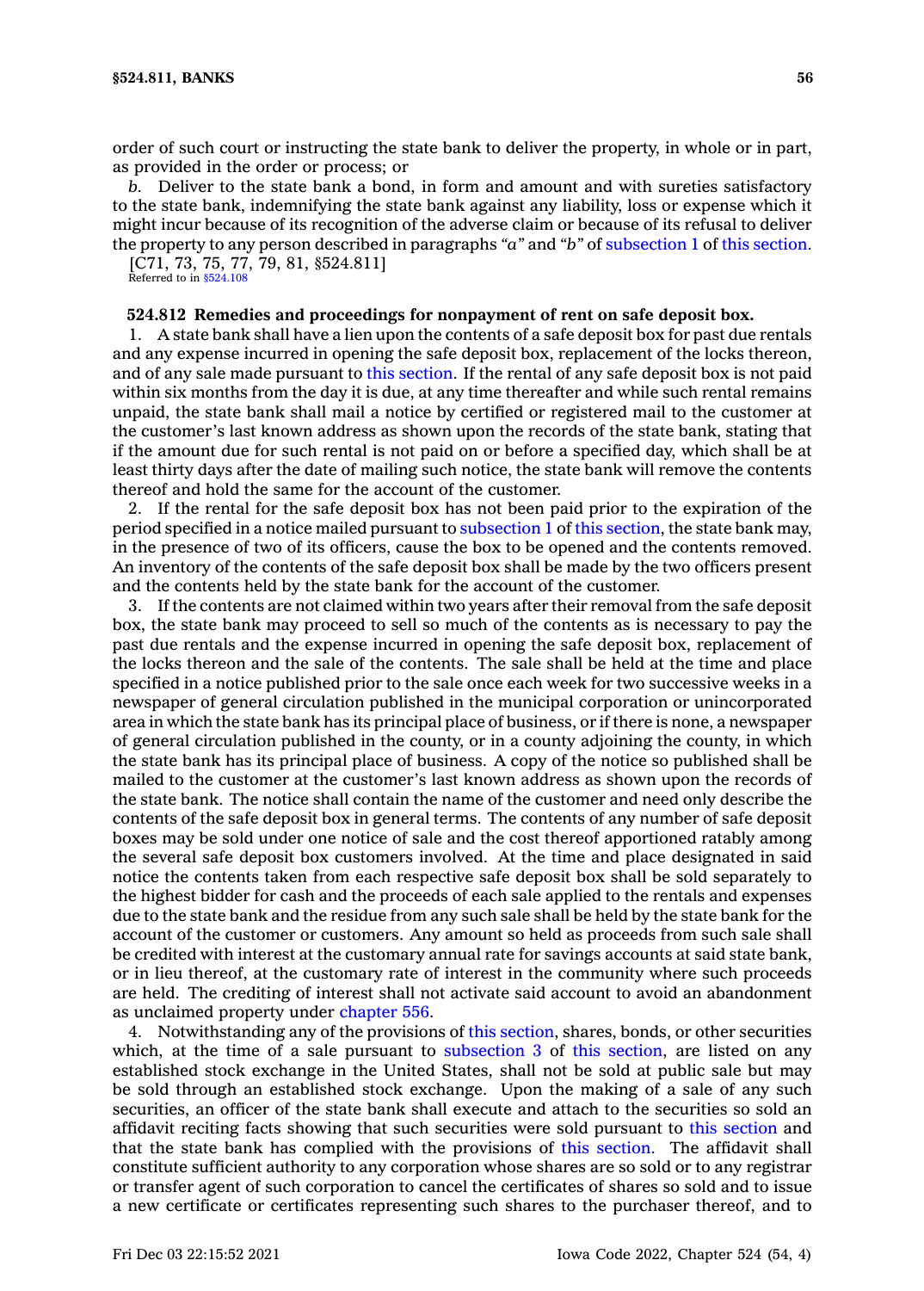any registrar, trustee, or transfer agent of registered bonds or other securities, to register any such bonds or other securities in the name of the purchaser thereof.

5. The proceeds of any sale made pursuant to this [section](https://www.legis.iowa.gov/docs/code/524.812.pdf), after the payment of any amounts with respect to which the state bank has <sup>a</sup> lien, any property which was not offered for sale and property which, although offered for sale, was not sold, shall be retained by the state bank until such time as the property is presumed abandoned according to the provisions of [section](https://www.legis.iowa.gov/docs/code/556.2.pdf) 556.2, and shall thereafter be handled in accordance with the provisions of that chapter.

[C71, 73, 75, 77, 79, 81, §524.812] 95 [Acts,](https://www.legis.iowa.gov/docs/acts/1995/CH0148.pdf) ch 148, §86 Referred to in [§524.108](https://www.legis.iowa.gov/docs/code/524.108.pdf), [524.813](https://www.legis.iowa.gov/docs/code/524.813.pdf)

## **524.813 Authority to receive property for safekeeping.**

1. A state bank may accept property for safekeeping if, except in the case of night depositories, it issues <sup>a</sup> receipt therefor. A state bank accepting property for safekeeping shall purchase and maintain reasonable insurance coverage to insure against loss incurred in connection with the acceptance of property for safekeeping. Property held for safekeeping shall not be commingled with the property of the state bank or the property of others.

2. A state bank shall have <sup>a</sup> lien upon any property held for safekeeping for past due charges for safekeeping and for expenses incurred in any sale made pursuant to [this](https://www.legis.iowa.gov/docs/code/524.813.pdf) [subsection](https://www.legis.iowa.gov/docs/code/524.813.pdf). If the charge for the safekeeping of property is not paid within six months from the day it is due, at any time thereafter and while such charge remains unpaid, the state bank may mail <sup>a</sup> notice to the customer at the customer's last known address as shown upon the records of the state bank, stating that if the amount due is not paid on or before <sup>a</sup> specified day, which shall be at least thirty days after the date of mailing such notice, the state bank will remove the property from safekeeping and hold the same for the account of the customer. After the expiration of the period specified in such notice, if the charge for safekeeping has not been paid, the state bank may remove the property from safekeeping, cause the property to be inventoried and hold the same for the account of the customer. If the property is not claimed within two years after its removal from safekeeping the state bank may proceed to sell so much thereof as is necessary to pay the charge which remains unpaid and the expense incurred in making the sale in the manner provided for in [subsections](https://www.legis.iowa.gov/docs/code/524.812.pdf) 3 and 4 of section [524.812](https://www.legis.iowa.gov/docs/code/524.812.pdf). The proceeds of any sale made pursuant to this [section](https://www.legis.iowa.gov/docs/code/524.813.pdf), after payment of any amounts with respect to which the state bank has <sup>a</sup> lien, any property which was not offered for sale and property which, although offered for sale, was not sold, shall be retained by the state bank until such time as the property is presumed abandoned according to the provisions of [section](https://www.legis.iowa.gov/docs/code/556.2.pdf) 556.2, and shall thereafter be handled in accordance with the provisions of that chapter.

[C71, 73, 75, 77, 79, 81, §524.813] Referred to in [§524.811](https://www.legis.iowa.gov/docs/code/524.811.pdf)

### **524.814 Loan or pledge of assets.**

Pursuant to <sup>a</sup> resolution of its board of directors, <sup>a</sup> state bank may lend or pledge its assets for the following purposes, and for no other purposes:

1. To secure deposits of the state bank or <sup>a</sup> bank that is an affiliate of the state bank when <sup>a</sup> customer is required to obtain such security, or <sup>a</sup> bank is required to provide security, by the laws of the United States, by any agency or instrumentality of the United States, by the laws of the state of Iowa or another state, by the state board of regents, by <sup>a</sup> resolution or ordinance relating to the issuance of bonds, by the terms of any interstate compact, or by order of any court of competent jurisdiction. The lending of securities to <sup>a</sup> bank that is an affiliate, or the pledging of securities for the account of <sup>a</sup> bank that is an affiliate, shall be on terms and conditions that are consistent with safe and sound banking practices.

2. To secure transactions to hedge risks associated with interest rate exposure, subject to the approval of the superintendent.

3. To secure money borrowed by the state bank, provided that capital notes or debentures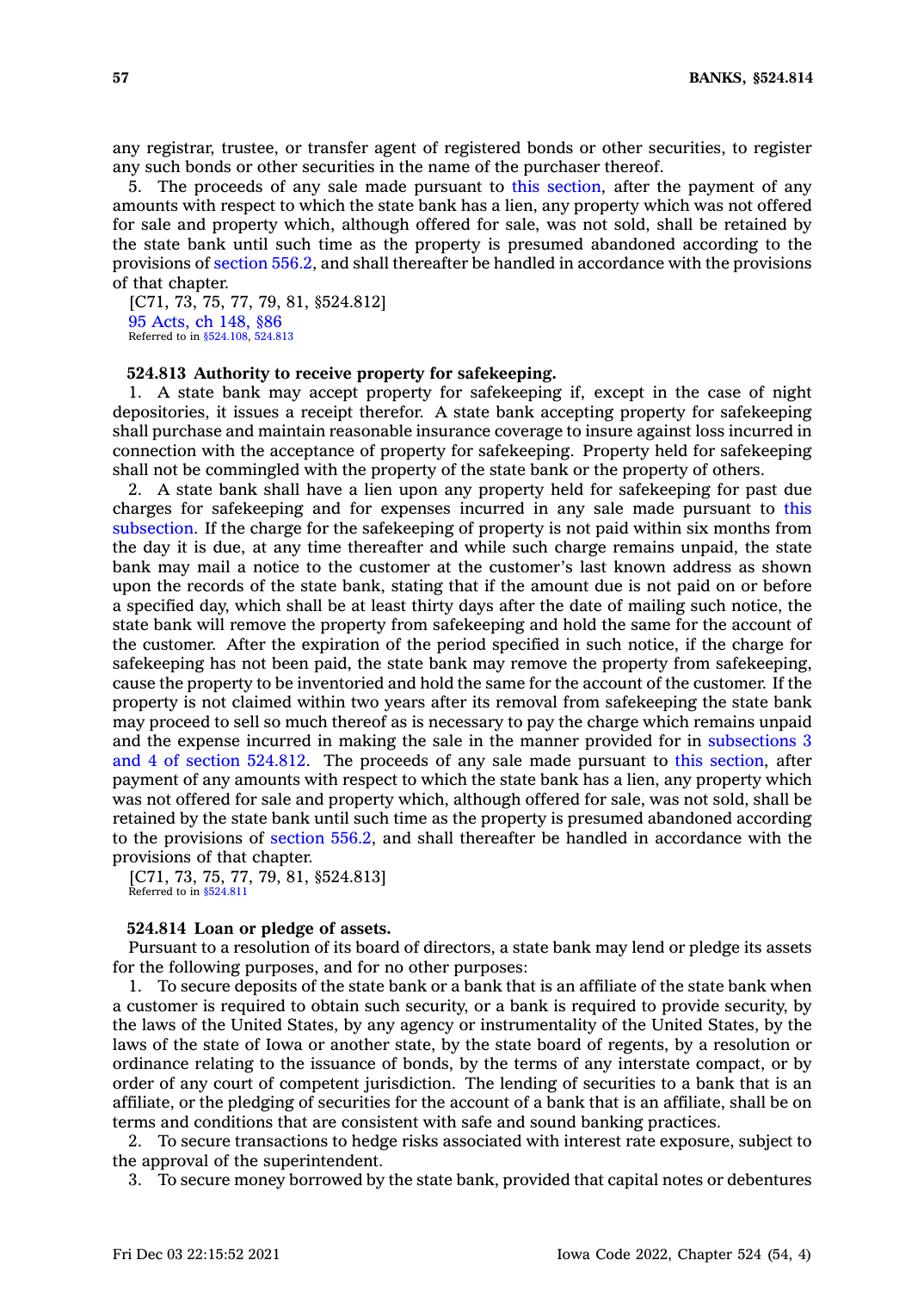issued pursuant to section [524.404](https://www.legis.iowa.gov/docs/code/524.404.pdf) shall not in any event be secured by <sup>a</sup> pledge of assets or otherwise.

4. To secure participations sold to the federal agricultural mortgage corporation.

[S13, §1889-c; C24, 27, §9268; C31, 35, §9222-c2, 9222-c3, 9268; C39, §**9222.2, 9222.3, 9268;** C46, 50, 54, 58, 62, 66, §528.12, 528.13, 528.66; C71, 73, 75, 77, 79, 81, §524.814]

89 [Acts,](https://www.legis.iowa.gov/docs/acts/1989/CH0257.pdf) ch 257, §9; 2002 Acts, ch [1175,](https://www.legis.iowa.gov/docs/acts/2002/CH1175.pdf) §92, 103; 2010 Acts, ch [1028,](https://www.legis.iowa.gov/docs/acts/2010/CH1028.pdf) §10; 2010 [Acts,](https://www.legis.iowa.gov/docs/acts/2010/CH1189.pdf) ch [1189,](https://www.legis.iowa.gov/docs/acts/2010/CH1189.pdf) §41

Referred to in [§524.1601](https://www.legis.iowa.gov/docs/code/524.1601.pdf)

### **524.815 Deposits by <sup>a</sup> state bank.**

A state bank may deposit its funds in <sup>a</sup> depository which is selected by, or in <sup>a</sup> manner authorized by, the directors of <sup>a</sup> state bank and which is authorized by law to receive deposits and is subject to supervision by banking authorities of the United States or of any state, and, with the prior approval of the superintendent, in any other depository.

[C71, 73, 75, 77, 79, 81, §524.815]

#### **524.816 Account insurance.**

1. A bank organized under this [chapter](https://www.legis.iowa.gov/docs/code//524.pdf), as <sup>a</sup> condition of maintaining its privilege of organization after July 1, 1984 shall become an insured bank and shall acquire and maintain insurance to protect each depositor against loss of funds held on account by the bank. The insurance shall be obtained from the federal deposit insurance corporation or another insurance plan approved by the superintendent, provided that each bank shall acquire deposit insurance from the appropriate agency of the federal government.

2. The superintendent may furnish to an official of an insurance plan by which the accounts of the bank are insured, any information relating to examinations and reports of the status of that bank for the purpose of determining availability of insurance to that bank. 84 Acts, ch [1196,](https://www.legis.iowa.gov/docs/acts/1984/CH1196.pdf) §1; 91 [Acts,](https://www.legis.iowa.gov/docs/acts/1991/CH0016.pdf) ch 16, §1

**524.817** Reserved.

## **524.818 Indebtedness of state bank.**

A state bank may borrow money or otherwise contract indebtedness for necessary expenses in managing and transacting its business, to maintain proper cash reserves, and for other corporate purposes, provided, however, the superintendent may prohibit or place restrictions upon money borrowed or other indebtedness which would, in the superintendent's judgment, constitute an unsafe or unsound practice in view of the condition and circumstances of the state bank. Nothing contained in this [section](https://www.legis.iowa.gov/docs/code/524.818.pdf) shall limit the right of <sup>a</sup> state bank to issue capital notes or debentures pursuant and subject to the provisions of section [524.404](https://www.legis.iowa.gov/docs/code/524.404.pdf).

[S13, §1889-j; C24, 27, 31, 35, 39, §**9297;** C46, 50, 54, 58, 62, 66, §532.14; C71, 73, 75, 77, 79, 81, §524.818]

#### **524.819 Clearing checks at par.**

Checks drawn on <sup>a</sup> state bank shall be cleared at par by the state bank on which they are drawn. This [section](https://www.legis.iowa.gov/docs/code/524.819.pdf) shall not be applicable where checks are received by <sup>a</sup> bank as special collection items.

[C46, 50, 54, 58, 62, 66, §528.63; C71, 73, 75, 77, 79, 81, §524.819] Referred to in [§524.1601](https://www.legis.iowa.gov/docs/code/524.1601.pdf)

## **524.820 Money received for transmission.**

1. A state bank shall have power to receive money for transmission. Upon receiving money for transmission, <sup>a</sup> state bank shall give the customer <sup>a</sup> receipt setting forth the date of receipt of the money, the amount of the money in dollars and cents, and if the money is to be transmitted to <sup>a</sup> foreign country in the currency of such country, the amount of the money in such currency.

2. In an action by <sup>a</sup> customer against <sup>a</sup> state bank for recovery of money delivered for transmission, the burden of proof of delivery of the money in accordance with the instructions of the customer shall be on the state bank but an affidavit by an agent or depository of the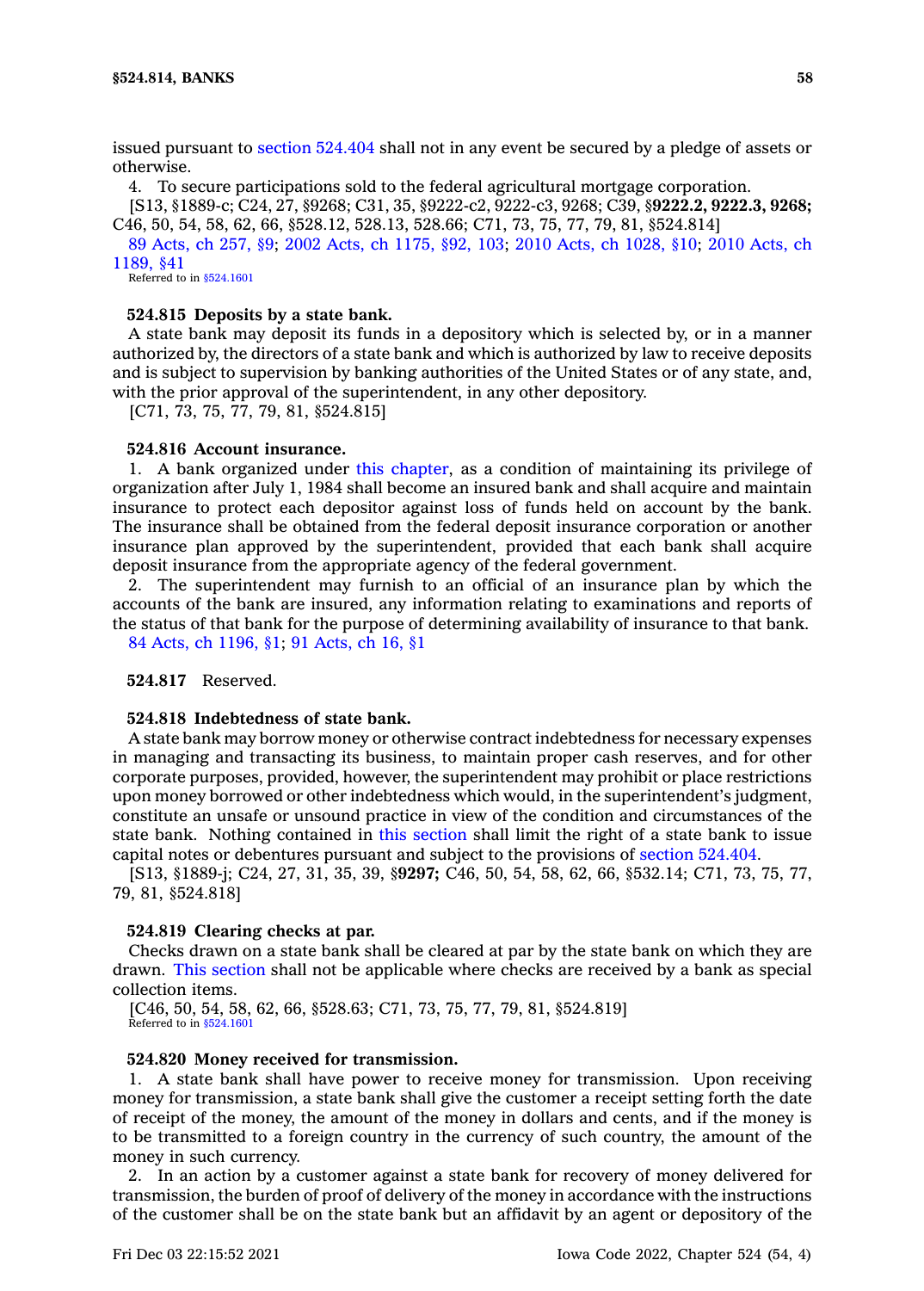state bank that the money was delivered in accordance with the instructions of the customer and <sup>a</sup> receipt for the money signed in the name of the recipient designated by the customer shall be prima facie evidence of the delivery of the money in accordance with the instructions of the customer.

[C71, 73, 75, 77, 79, 81, §524,820]

# **524.821 Electronic transmission of funds — restrictions.**

1. A state bank may engage in any transaction incidental to the conduct of the business of banking and otherwise permitted by applicable law, by means of either the direct transmission of electronic impulses to or from customers and banks or the recording of electronic impulses or other indicia of <sup>a</sup> transaction for delayed transmission to <sup>a</sup> bank. Subject to the provisions of [chapter](https://www.legis.iowa.gov/docs/code//527.pdf) 527, <sup>a</sup> state bank may utilize, establish or operate, alone or with one or more other banks, savings and loan associations incorporated under federal law, credit unions incorporated under the provisions of [chapter](https://www.legis.iowa.gov/docs/code//533.pdf) 533 or federal law, corporations licensed under [chapter](https://www.legis.iowa.gov/docs/code//536A.pdf) 536A, or third parties, the satellite terminals permitted under [chapter](https://www.legis.iowa.gov/docs/code//527.pdf) 527, by means of which customers and banks may transmit and receive electronic impulses constituting transactions pursuant to this [section](https://www.legis.iowa.gov/docs/code/524.821.pdf). However, such utilization, establishment, or operation shall be lawful only when in compliance with [chapter](https://www.legis.iowa.gov/docs/code//527.pdf) 527. Nothing in this [section](https://www.legis.iowa.gov/docs/code/524.821.pdf) shall be construed as authority for any person to engage in transactions not otherwise permitted by applicable law, nor shall anything in this [section](https://www.legis.iowa.gov/docs/code/524.821.pdf) be deemed to repeal, replace or in any other way affect any applicable law or rule regarding the maintenance of or access to financial information maintained by any bank.

2. A state bank which offers its customers, or any of them, the opportunity to engage in transactions with or through the bank in the manner authorized by [subsection](https://www.legis.iowa.gov/docs/code/524.821.pdf) 1 shall not require <sup>a</sup> customer to deal with or through the bank in that manner in lieu of writing checks in the usual manner upon <sup>a</sup> conventional checking account, and shall not impose any extraordinary charge upon customers who choose to write checks in the usual manner upon <sup>a</sup> conventional checking account maintained at that bank. The term *"extraordinary charge"*, as used in this [subsection](https://www.legis.iowa.gov/docs/code/524.821.pdf), is <sup>a</sup> charge in excess of <sup>a</sup> fair and reasonable charge, based upon the costs to the bank of providing and maintaining checking account services.

[C77, 79, 81, §524.821; 82 Acts, ch [1094,](https://www.legis.iowa.gov/docs/acts/1982/CH1094.pdf) §1] 2012 Acts, ch [1017,](https://www.legis.iowa.gov/docs/acts/2012/CH1017.pdf) §108

## **524.822 through 524.824** Reserved.

#### **524.825 Securities activities.**

1. Subject to the prior approval of the superintendent and as authorized by rules adopted by the superintendent pursuant to [chapter](https://www.legis.iowa.gov/docs/code//17A.pdf) 17A, <sup>a</sup> state bank or <sup>a</sup> subsidiary of <sup>a</sup> state bank organized or acquired pursuant to section 524.802, [subsection](https://www.legis.iowa.gov/docs/code/524.802.pdf) 12, may engage in directly, or may organize, acquire, or invest in <sup>a</sup> subsidiary for the purpose of engaging in securities activities and any aspect of the securities industry, including but not limited to any of the following:

*a.* Issuing, underwriting, selling, or distributing stocks, bonds, debentures, notes, interest in mutual funds or money-market-type mutual funds, or other securities.

*b.* Organizing, sponsoring, and operating one or more mutual funds.

*c.* Acting as <sup>a</sup> securities broker-dealer licensed under [chapter](https://www.legis.iowa.gov/docs/code//502.pdf) 502. The business relating to securities shall be conducted through, and in the name of, the broker-dealer. The requirements of [chapter](https://www.legis.iowa.gov/docs/code//502.pdf) 502 apply to any business of the broker-dealer transacted in this state.

2. A subsidiary engaging in activities authorized by this [section](https://www.legis.iowa.gov/docs/code/524.825.pdf) may also engage in any other authorized activities under section 524.802, [subsection](https://www.legis.iowa.gov/docs/code/524.802.pdf) 12.

87 [Acts,](https://www.legis.iowa.gov/docs/acts/1987/CH0171.pdf) ch 171, §14; 95 [Acts,](https://www.legis.iowa.gov/docs/acts/95/CH0148.pdf) ch 148, §87; 2012 Acts, ch [1023,](https://www.legis.iowa.gov/docs/acts/2012/CH1023.pdf) §157 Referred to in [§524.802](https://www.legis.iowa.gov/docs/code/524.802.pdf)

**524.826 through 524.900** Reserved.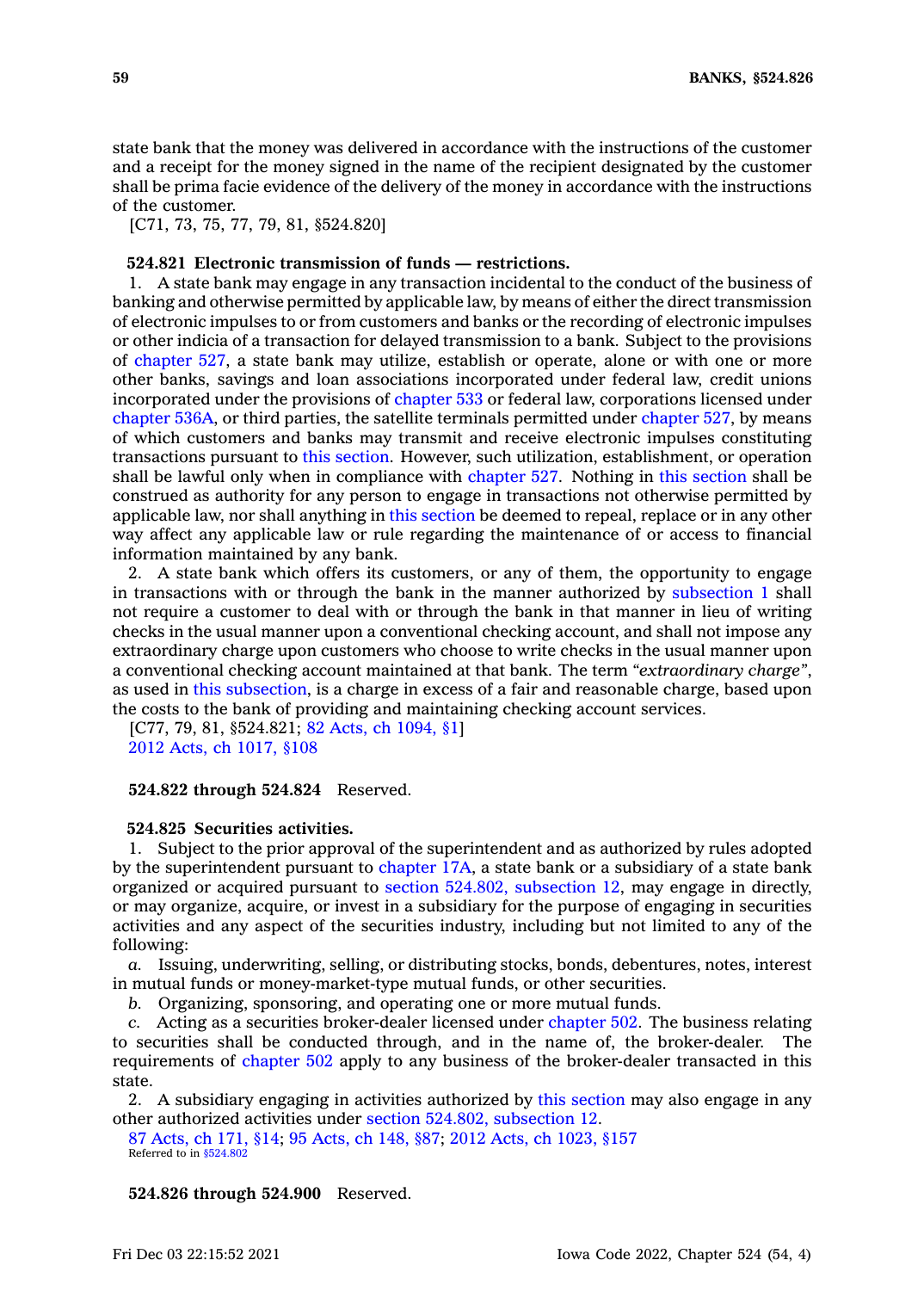## SUBCHAPTER IX

# INVESTMENT AND LENDING POWERS

## **524.901 Investments.**

1. For purposes of this [section](https://www.legis.iowa.gov/docs/code/524.901.pdf), unless the context otherwise requires:

*a. "Investment securities"* means marketable obligations in the form of bonds, notes, or debentures which have been publicly offered, are of sound value, or are secured so as to be readily marketable at <sup>a</sup> fair value, and are within the four highest grades according to <sup>a</sup> reputable rating service or represent unrated issues of equivalent value. *"Investment securities"* does not include investments which are predominately speculative in nature.

*b. "Shares"* means proprietary units of ownership of <sup>a</sup> corporation.

2. A state bank shall not invest for its own account more than fifteen percent of its aggregate capital in investment securities of any one obligor. The par value of the investment securities shall be used to determine the amount that may be invested under this [subsection](https://www.legis.iowa.gov/docs/code/524.901.pdf), and any premium paid by <sup>a</sup> state bank for any investment securities shall not be included in determining the amount that may be invested under this [subsection](https://www.legis.iowa.gov/docs/code/524.901.pdf).

3. Subject only to the exercise of prudent banking judgment, <sup>a</sup> state bank may invest for its own account without regard to the limitation provided in [subsection](https://www.legis.iowa.gov/docs/code/524.901.pdf) 2 in any of the following:

*a.* Investment securities of the United States of which the payment of principal and interest is fully and unconditionally guaranteed by the United States.

*b.* Investment securities issued, insured, or guaranteed by <sup>a</sup> department or an agency of the United States government, provided that the securities, insurance, or guarantee commits the full faith and credit of the United States for the repayment of the securities.

*c.* Investment securities of the federal national mortgage association or the association's successor.

*d.* Investment securities of the federal home loan mortgage corporation or the corporation's successor.

*e.* Investment securities of the student loan marketing association or the association's successor.

*f.* Investment securities of <sup>a</sup> federal home loan bank.

*g.* Investment securities of <sup>a</sup> farm credit bank.

*h.* Investment securities representing general obligations of the state of Iowa or of political subdivisions of the state.

4. A state bank may invest without limit in the shares or units of investment companies or investment trusts registered under the federal Investment Company Act of 1940, 15 U.S.C. §80a-1 et seq., the portfolio of which is limited to United States investment securities described in [subsection](https://www.legis.iowa.gov/docs/code/524.901.pdf) 3 or repurchase agreements fully collateralized by United States investment securities described in [subsection](https://www.legis.iowa.gov/docs/code/524.901.pdf) 3, if delivery of the collateral is taken either directly or through an authorized custodian and the dollar-weighted average maturity of the portfolio is not more than five years. All other investments by <sup>a</sup> state bank in the shares or units of investment companies or investment trusts registered under the federal Investment Company Act of 1940, 15 U.S.C. §80a-1 et seq., whose portfolios exclusively contain investment securities permissible pursuant to [subsections](https://www.legis.iowa.gov/docs/code/524.901.pdf) 2 and 3, shall not exceed fifteen percent of the state bank's aggregate capital.

5. To the extent necessary to meet minimum membership or participation criteria, <sup>a</sup> state bank may invest for its own account in the shares of the appropriate federal reserve bank, the appropriate federal home loan bank, the federal national agricultural mortgage corporation or corporations engaged solely in the pooling of agricultural loans for federal agricultural mortgage corporation guarantees, and other similar investments acceptable to the superintendent and approved in writing by the superintendent. The bank's investment in the shares of each of the organizations is limited to fifteen percent of its aggregate capital or <sup>a</sup> higher amount as approved by the superintendent. Notwithstanding the specific requirements of this [section](https://www.legis.iowa.gov/docs/code/524.901.pdf), any shares of government-sponsored entities held by <sup>a</sup> state bank on or before July 1, 1995, shall be authorized.

6. A state bank, upon the approval of the superintendent, may acquire and hold the shares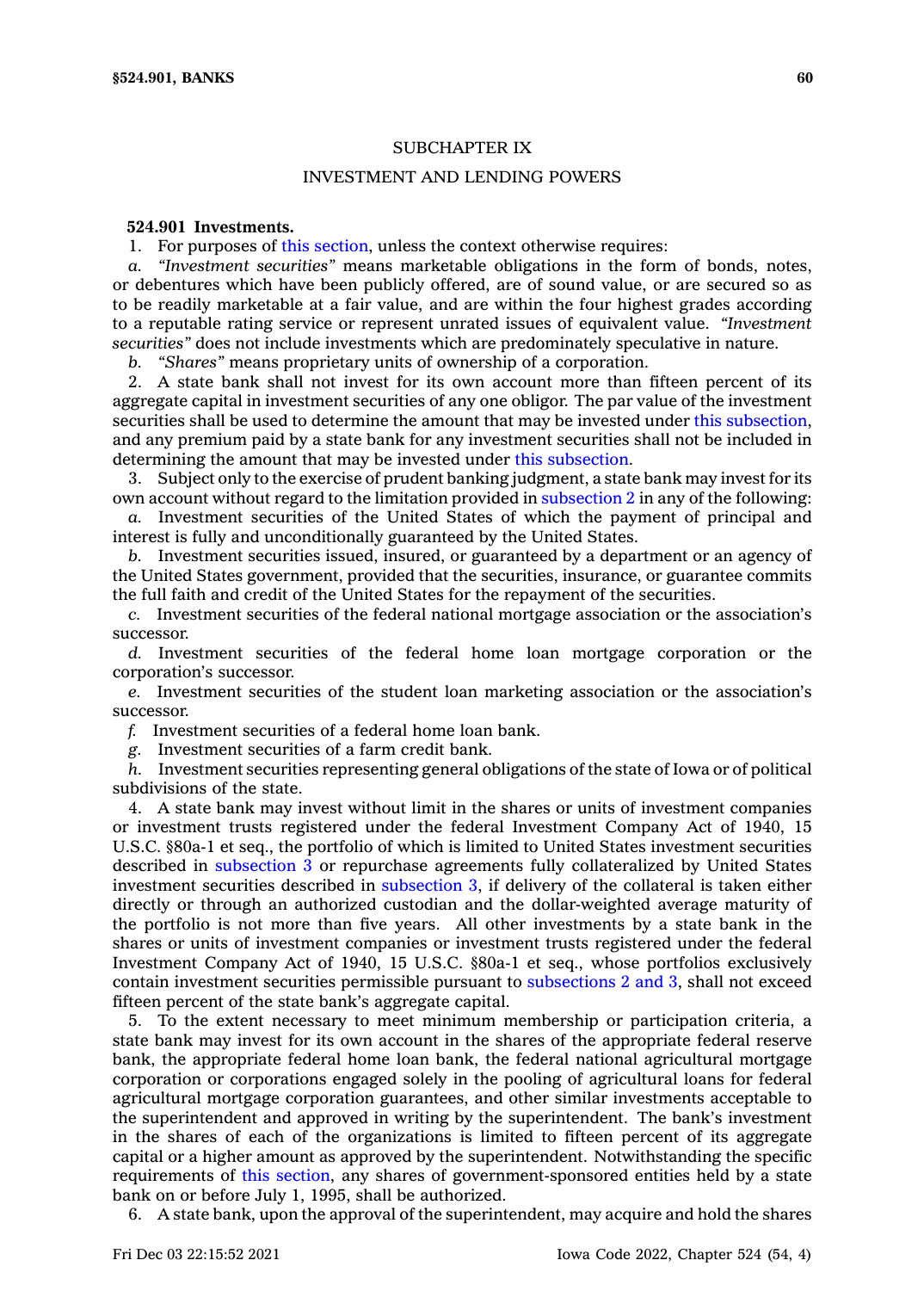**61 BANKS, §524.901**

of any corporation which <sup>a</sup> state bank is authorized to acquire and hold pursuant to [this](https://www.legis.iowa.gov/docs/code//524.pdf) [chapter](https://www.legis.iowa.gov/docs/code//524.pdf).

7. *a.* A state bank, upon the approval of the superintendent, may invest up to five percent of its aggregate capital in the shares or equity interests of any of the following:

(1) Economic development corporations organized under [chapter](https://www.legis.iowa.gov/docs/code//496B.pdf) 496B to the extent authorized by and subject to the limitations of that chapter.

(2) Community development corporations or community development projects to the same extent <sup>a</sup> national bank may invest in such corporations or projects pursuant to 12 U.S.C. §24.

(3) Small business investment companies as defined by the laws of the United States.

(4) Venture capital funds which invest an amount equal to at least fifty percent of <sup>a</sup> state bank's investment in small businesses having their principal offices within this state and having either more than one-half of their assets within this state or more than one-half of their employees employed within this state.

(5) Small businesses having <sup>a</sup> principal office within this state and having either more than one-half of their assets within this state or more than one-half of their employees employed within this state. An investment by <sup>a</sup> state bank in <sup>a</sup> small business under this subparagraph shall be included with the obligations of the small business to the state bank that are incurred as <sup>a</sup> result of the exercise by the state bank of the powers conferred in section [524.902](https://www.legis.iowa.gov/docs/code/524.902.pdf) for the purpose of determining the total obligations of the small business pursuant to section [524.904](https://www.legis.iowa.gov/docs/code/524.904.pdf). A state bank's equity interest investment in <sup>a</sup> small business, pursuant to this subparagraph, shall not exceed <sup>a</sup> twenty percent ownership interest in the small business.

(6) Other entities, acceptable to the superintendent, whose sole purpose is to promote economic or civic developments within <sup>a</sup> community or this state.

*b.* A state bank's total investment in any combination of the shares or equity interests of the entities identified in paragraph *"a"*, subparagraphs (1) through (6) shall be limited to fifteen percent of its aggregate capital.

*c.* For purposes of this [subsection](https://www.legis.iowa.gov/docs/code/524.901.pdf):

(1) The term *"equity interests"* means limited partnership interests and other equity interests in which liability is limited to the amount of the investment, but does not mean general partnership interests or other interests involving general liability.

(2) The term *"small business"* means <sup>a</sup> corporation, partnership, proprietorship, or other entity which meets the appropriate United States small business administration definition of small business and which is principally engaged in the development or exploitation of inventions, technological improvements, new processes, or other products not previously generally available in this state, or other investments which provide an economic benefit to the state.

(3) The term *"venture capital fund"* means <sup>a</sup> corporation, partnership, proprietorship, or other entity whose principal business is or will be the making of investments in, and the providing of significant managerial assistance to, small businesses.

8. A state bank, in the exercise of the powers granted in this [chapter](https://www.legis.iowa.gov/docs/code//524.pdf), may purchase cash value life insurance contracts which may include provisions for the lump sum payment of premiums and which may include insurance against the loss of the lump sum payment. The cash value life insurance contracts purchased from any one company shall not exceed fifteen percent of aggregate capital of the state bank, and in the aggregate from all companies, shall not exceed twenty-five percent of aggregate capital of the state bank unless the state bank has obtained the approval of the superintendent prior to the purchase of any cash value life insurance contract in excess of this limitation.

9. A state bank may invest without limitation for its own account in futures, forward, and standby contracts to purchase and sell any of the instruments <sup>a</sup> state bank is authorized to purchase and sell, subject to the prior approval of the superintendent and pursuant to applicable federal laws and regulations governing such contracts. Purchase and sale of such contracts shall be conducted in accordance with safe and sound banking practices and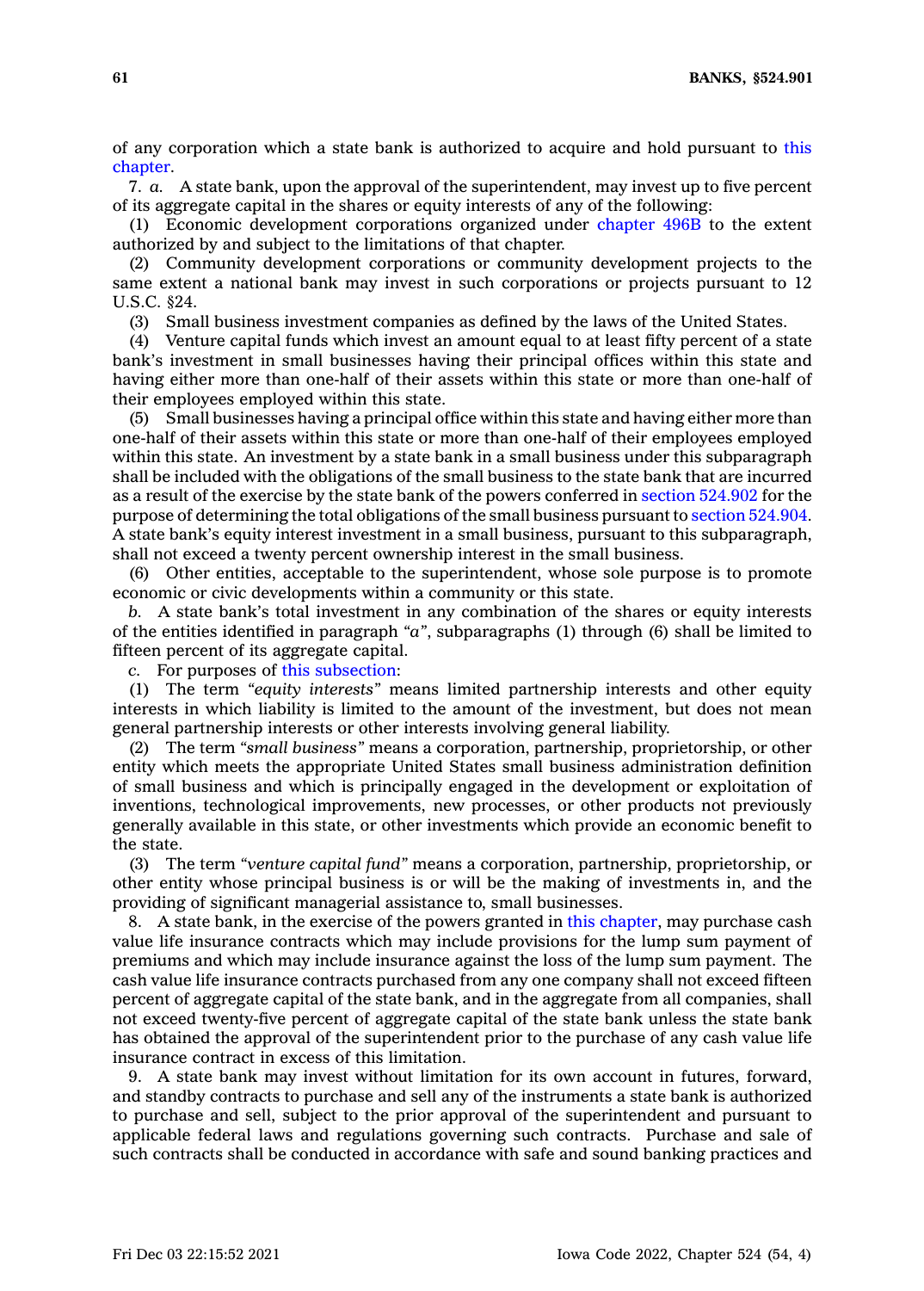with the level of the activity being reasonably related to the state bank's business needs and capacity to fulfill its obligations under the contracts.

[C97, §1844, 1850; S13, §1850; SS15, §1889-o; C24, 27, 31, 35, 39, §**9162, 9183, 9269, 9271;** C46, 50, 54, 58, 62, 66, §526.7, 526.25, 528.15, 528.67, 528.70; C71, 73, 75, 77, 79, 81, §524.901; 81 [Acts,](https://www.legis.iowa.gov/docs/acts/1981/CH0173.pdf) ch 173, §10; 82 Acts, ch [1017,](https://www.legis.iowa.gov/docs/acts/1982/CH1017.pdf) §1, 2]

83 [Acts,](https://www.legis.iowa.gov/docs/acts/1983/CH0124.pdf) ch 124, §14, 15; 83 [Acts,](https://www.legis.iowa.gov/docs/acts/83/CH0152.pdf) ch 152, §1; 85 [Acts,](https://www.legis.iowa.gov/docs/acts/85/CH0136.pdf) ch 136, §3; 85 [Acts,](https://www.legis.iowa.gov/docs/acts/85/CH0252.pdf) ch 252, §35; [87](https://www.legis.iowa.gov/docs/acts/87/CH0171.pdf) [Acts,](https://www.legis.iowa.gov/docs/acts/87/CH0171.pdf) ch 171, §15 – 19; 88 Acts, ch [1075,](https://www.legis.iowa.gov/docs/acts/88/CH1075.pdf) §1; 89 [Acts,](https://www.legis.iowa.gov/docs/acts/89/CH0049.pdf) ch 49, §1; 89 [Acts,](https://www.legis.iowa.gov/docs/acts/89/CH0257.pdf) ch 257, §10 – 15; [91](https://www.legis.iowa.gov/docs/acts/91/CH0220.pdf) [Acts,](https://www.legis.iowa.gov/docs/acts/91/CH0220.pdf) ch 220, §5, 6; 94 Acts, ch [1140,](https://www.legis.iowa.gov/docs/acts/94/CH1140.pdf) §1, 2; 95 [Acts,](https://www.legis.iowa.gov/docs/acts/95/CH0148.pdf) ch 148, §88; 2010 Acts, ch [1028,](https://www.legis.iowa.gov/docs/acts/2010/CH1028.pdf) §11; [2012](https://www.legis.iowa.gov/docs/acts/2012/CH1023.pdf) Acts, ch [1023,](https://www.legis.iowa.gov/docs/acts/2012/CH1023.pdf) §135; 2014 Acts, ch [1092,](https://www.legis.iowa.gov/docs/acts/2014/CH1092.pdf) §188

Referred to in [§12C.22](https://www.legis.iowa.gov/docs/code/12C.22.pdf), [524.904](https://www.legis.iowa.gov/docs/code/524.904.pdf), [524.907](https://www.legis.iowa.gov/docs/code/524.907.pdf), [524.1002](https://www.legis.iowa.gov/docs/code/524.1002.pdf), [524.1602](https://www.legis.iowa.gov/docs/code/524.1602.pdf), [536A.25](https://www.legis.iowa.gov/docs/code/536A.25.pdf)

## **524.902 General lending powers of <sup>a</sup> state bank.**

1. A state bank may, subject to any applicable restrictions under other provisions of [this](https://www.legis.iowa.gov/docs/code//524.pdf) [chapter](https://www.legis.iowa.gov/docs/code//524.pdf), loan money, extend credit and discount or purchase evidences of indebtedness and agreements for the payment of money.

2. Nothing in this [chapter](https://www.legis.iowa.gov/docs/code//524.pdf) is deemed to permit <sup>a</sup> state bank to purchase <sup>a</sup> vendee's interest in <sup>a</sup> real property sales contract, provided, however, that <sup>a</sup> state bank may loan or extend credit on the security of such an interest.

[C97, §1844, 1850, 1870; S13, §1850; SS15, §1870; C24, 27, 31, 35, 39, §**9162, 9184, 9223;** C46, 50, 54, 58, 62, 66, §526.7, 526.29, 528.14; C71, 73, 75, 77, 79, 81, §524.902]

92 Acts, ch [1161,](https://www.legis.iowa.gov/docs/acts/1992/CH1161.pdf) §3 Referred to in [§524.901](https://www.legis.iowa.gov/docs/code/524.901.pdf)

## **524.903 Purchase and sale of drafts and bills of exchange.**

1. A state bank shall have power to accept drafts drawn upon it having not more than six months after sight to run, exclusive of days of grace:

*a.* Which grow out of transactions involving the importation or exportation of goods.

*b.* Which grow out of transactions involving the domestic shipment of goods, provided documents of title are attached thereto at the time of acceptance.

*c.* In which <sup>a</sup> security interest is perfected at the time of acceptance covering readily marketable staples.

2. A state bank shall not accept such drafts in an amount which exceeds at any time in the aggregate for all drawers thirty percent of the state bank's aggregate capital.

3. A state bank may accept drafts, having not more than three months after sight to run, drawn upon it by banks or bankers in foreign countries, or in dependencies or insular possessions of the United States, for the purpose of furnishing dollar exchange as required by the usages of trade where the drafts are drawn in an aggregate amount which shall not at any time exceed for all such acceptance on behalf of <sup>a</sup> single bank or banker seven and one-half percent of the state bank's aggregate capital, and for all such acceptances, thirty percent of the state bank's aggregate capital.

[C24, 27, 31, 35, 39, §**9272, 9273, 9274;** C46, 50, 54, 58, 62, 66, §528.71, 528.72, 528.73; C71, 73, 75, 77, 79, 81, §524.903]

95 [Acts,](https://www.legis.iowa.gov/docs/acts/1995/CH0148.pdf) ch 148, §89; 2004 Acts, ch [1141,](https://www.legis.iowa.gov/docs/acts/2004/CH1141.pdf) §24 Referred to in [§524.904](https://www.legis.iowa.gov/docs/code/524.904.pdf), [524.1602](https://www.legis.iowa.gov/docs/code/524.1602.pdf)

## **524.904 Loans and extensions of credit to one borrower.**

1. For purposes of this [section](https://www.legis.iowa.gov/docs/code/524.904.pdf), *"loans and extensions of credit"* means <sup>a</sup> state bank's direct or indirect advance of funds to <sup>a</sup> borrower based on an obligation of that borrower to repay the funds or repayable from specific property pledged by the borrower and shall include:

*a.* A contractual commitment to advance funds, as defined in section [524.103](https://www.legis.iowa.gov/docs/code/524.103.pdf).

*b.* A maker or endorser's obligation arising from <sup>a</sup> state bank's discount of commercial paper.

*c.* A state bank's purchase of securities subject to an agreement that the seller will repurchase the securities at the end of <sup>a</sup> stated period.

*d.* A state bank's purchase of third-party paper subject to an agreement that the seller will repurchase the paper upon default or at the end of <sup>a</sup> stated period. The amount of the state bank's loan is the total unpaid balance of the paper owned by the state bank less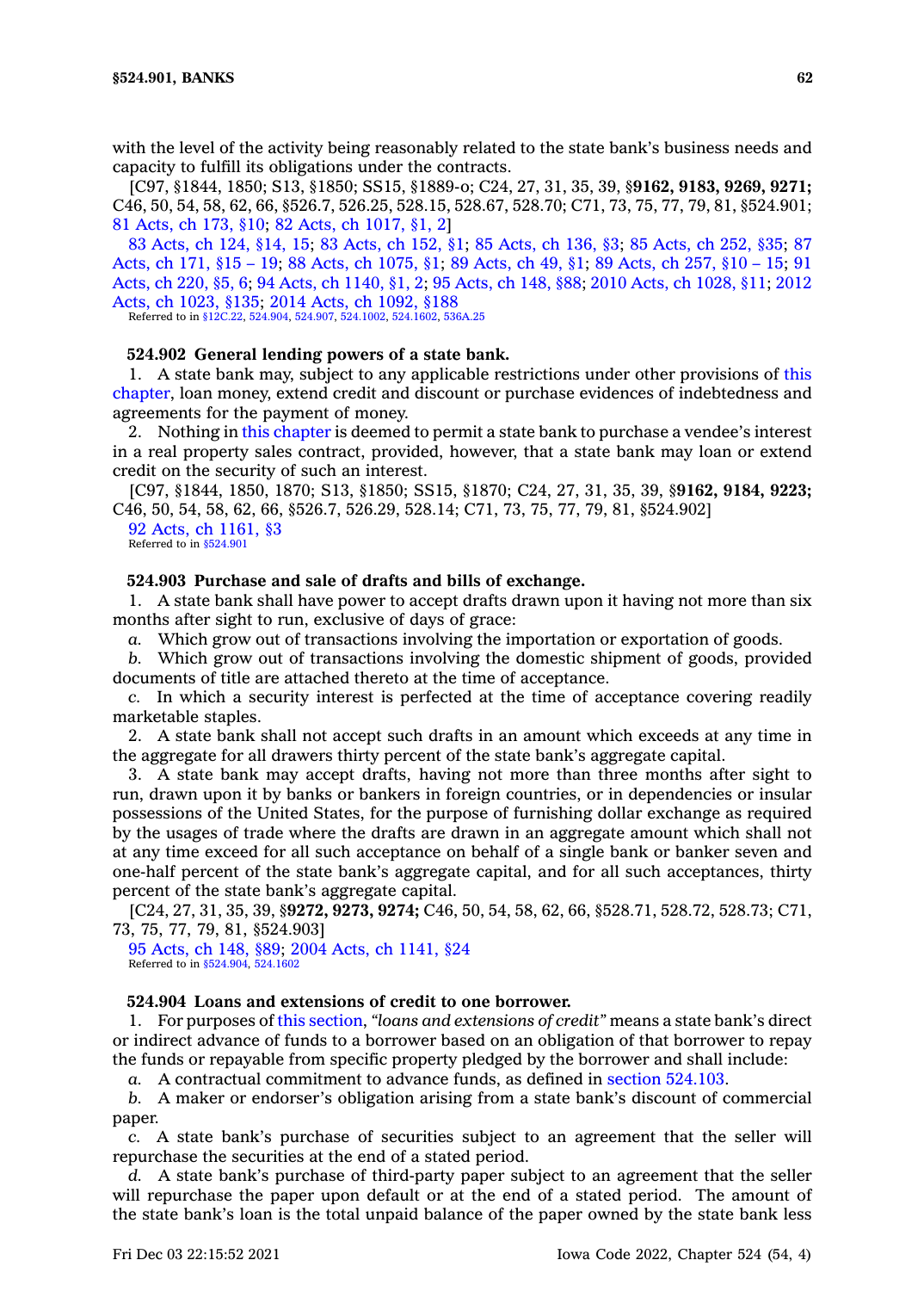any applicable dealer reserves retained by the state bank and held by the state bank as collateral security. Where the seller's obligation to repurchase is limited, the state bank's loan is measured by the total amount of the paper the seller may ultimately be obligated to repurchase. A state bank's purchase of third-party paper without direct or indirect recourse to the seller is not <sup>a</sup> loan or extension of credit to the seller.

*e.* An overdraft.

*f.* Amounts paid against uncollected funds.

*g.* Loans or extensions of credit that have been charged off the books of the state bank in whole or in part, unless the loan or extension of credit has become unenforceable by reason of discharge in bankruptcy; or is no longer legally enforceable because of expiration of the statute of limitations or <sup>a</sup> judicial decision; or forgiven under an executed written agreement by the state bank and the borrower.

*h.* The aggregate rentals payable by the borrower under leases of personal property by the state bank as lessor.

*i.* Loans and extensions of credit to one borrower consisting of investments in which the state bank has invested pursuant to section [524.901](https://www.legis.iowa.gov/docs/code/524.901.pdf).

*j.* Amounts invested by <sup>a</sup> state bank for its own account in the shares and obligations of <sup>a</sup> corporation which is <sup>a</sup> customer of the state bank.

*k.* All other loans and extensions of credit to one borrower of the state bank not otherwise excluded by [subsection](https://www.legis.iowa.gov/docs/code/524.904.pdf) 7, whether directly or indirectly, primarily or secondarily.

2. A state bank may grant loans and extensions of credit to one borrower in an amount not to exceed fifteen percent of the state bank's aggregate capital as defined in section [524.103](https://www.legis.iowa.gov/docs/code/524.103.pdf), unless the additional lending provisions described in [subsection](https://www.legis.iowa.gov/docs/code/524.904.pdf) 3 or 4 apply.

3. A state bank may grant loans and extensions of credit to one borrower in an amount not to exceed twenty-five percent of the state bank's aggregate capital if any amount that exceeds the lending limitation described in [subsection](https://www.legis.iowa.gov/docs/code/524.904.pdf) 2 is fully secured by one or any combination of the following:

*a.* Nonnegotiable bills of lading, warehouse receipts, or other documents transferring or securing title covering readily marketable nonperishable staples when such goods are covered by insurance to the extent that insuring the goods is customary, and when the market value of the goods is not at any time less than one hundred twenty percent of the amount of the loans and extensions of credit.

*b.* Nonnegotiable bills of lading, warehouse receipts, or other documents transferring or securing title covering readily marketable refrigerated or frozen staples when such goods are fully covered by insurance and when the market value of the goods is not at any time less than one hundred twenty percent of the amount of the loans and extensions of credit.

*c.* Shipping documents or instruments that secure title to or give <sup>a</sup> first lien on livestock. At inception, the current value of the livestock securing the loans must equal at least one hundred percent of the amount of the outstanding loans and extensions of credit. For purposes of this [section](https://www.legis.iowa.gov/docs/code/524.904.pdf), *"livestock"* includes dairy and beef cattle, hogs, sheep, and poultry, whether or not held for resale. For livestock held for resale, current value means the price listed for livestock in <sup>a</sup> regularly published listing or actual purchase price established by invoice. For livestock not held for resale, the value shall be determined by the local slaughter price. The state bank must maintain in its files evidence of purchase or an inspection and valuation for the livestock pledged that is reasonably current, taking into account the nature and frequency of turnover of the livestock to which the documents relate.

*d.* Mortgages, deeds of trust, or similar instruments granting <sup>a</sup> first lien on farmland or on single-family or two-family residences, subject to the provisions of section [524.905](https://www.legis.iowa.gov/docs/code/524.905.pdf), provided the amount loaned shall not exceed fifty percent of the appraised value of such real property.

*e.* With the prior approval of the superintendent, other readily marketable collateral. The market value of the collateral securing the loans must at all times equal at least one hundred percent of the outstanding loans and extensions of credit.

4. A state bank may grant loans and extensions of credit to one borrower not to exceed thirty-five percent of the state bank's aggregate capital if any amount that exceeds the lending limitations described in [subsection](https://www.legis.iowa.gov/docs/code/524.904.pdf) 2 or 3 consists of obligations as endorser of negotiable chattel paper negotiated by endorsement with recourse, or as unconditional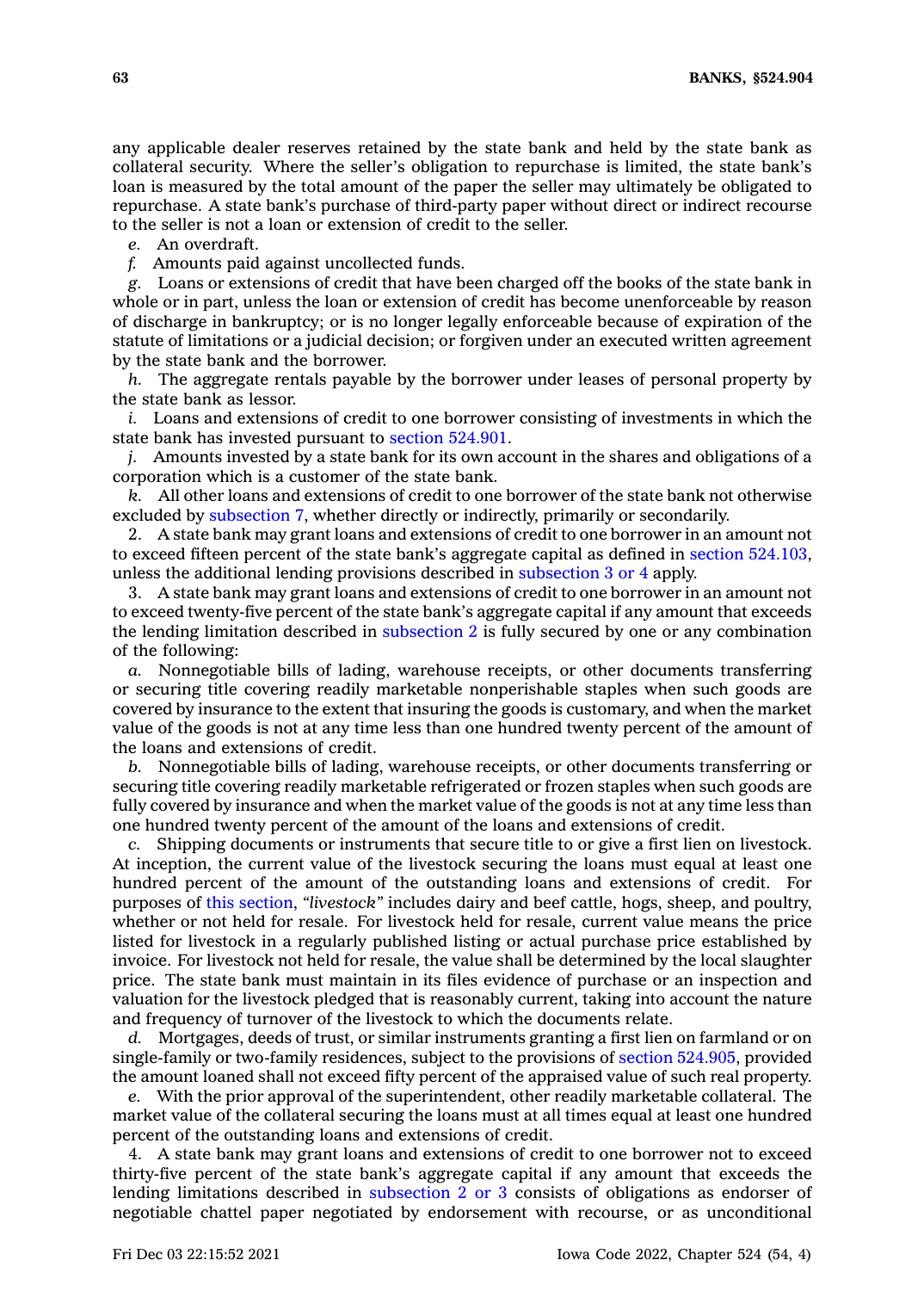guarantor of nonnegotiable chattel paper, or as transferor of chattel paper endorsed without recourse subject to <sup>a</sup> repurchase agreement.

5. *a.* A state bank may grant loans and extensions of credit to <sup>a</sup> borrowing group in an amount not to exceed twenty-five percent of the state bank's aggregate capital if all loans and extensions of credit to any one borrower within <sup>a</sup> borrowing group conform to [subsection](https://www.legis.iowa.gov/docs/code/524.904.pdf) 2 or [3](https://www.legis.iowa.gov/docs/code/524.904.pdf), and the financial strength, assets, guarantee, or endorsement of any one borrowing group member is not relied upon as <sup>a</sup> basis for loans and extensions of credit to any other borrowing group member. A state bank may grant loans and extensions of credit to <sup>a</sup> borrowing group in an amount not to exceed thirty-five percent of aggregate capital if all loans and extensions of credit to any one borrower within a borrowing group conform to [subsection](https://www.legis.iowa.gov/docs/code/524.904.pdf) 2, 3, or 4, and the financial strength, assets, guarantee, or endorsement of any one borrowing group member is not relied upon as <sup>a</sup> basis for loans and extensions of credit to any other borrowing group member. While not to be construed as an endorsement of the quality of any loan or extension of credit, the superintendent may authorize <sup>a</sup> state bank to grant loans and extensions of credit to <sup>a</sup> borrowing group in an amount not to exceed fifty percent of aggregate capital if all loans and extensions of credit to any one borrower within <sup>a</sup> borrowing group conform to [subsection](https://www.legis.iowa.gov/docs/code/524.904.pdf) 2 or 3, and the financial strength, assets, guarantee, or endorsement of any one borrowing group member is not relied upon as <sup>a</sup> basis for loans and extensions of credit to any other borrowing group member.

*b.* For the purposes of this [subsection](https://www.legis.iowa.gov/docs/code/524.904.pdf), <sup>a</sup> borrowing group includes <sup>a</sup> person and any legal entity, including but not limited to corporations, limited liability companies, partnerships, trusts, and associations where the following exist:

(1) One or more persons own or control fifty percent or more of the voting securities or membership interests of the borrowing entity or <sup>a</sup> member of the group.

(2) One or more persons control, in any manner, the election of <sup>a</sup> majority of the directors, managers, trustees, or other persons exercising similar functions of the borrowing entity or <sup>a</sup> member of the group.

(3) One or more persons have the power to vote fifty percent or more of any class of voting securities or membership interests of the borrowing entity or <sup>a</sup> member of the group.

*c.* To demonstrate compliance with this [subsection](https://www.legis.iowa.gov/docs/code/524.904.pdf), <sup>a</sup> state bank shall maintain in its files, at <sup>a</sup> minimum, all of the following:

(1) Documentation demonstrating the current ownership of the borrowing entity.

(2) Documentation identifying the persons who have voting rights in the borrowing entity. (3) Documentation identifying the board of directors and senior management of the

borrowing entity.

(4) The state bank's assessment of the borrowing entity's means of servicing the loan or extension of credit, including specific reasons in support of that assessment. The assessment shall include an analysis of the borrowing entity's financial history, its present and projected economic and financial performance, and the significance of any financial support provided to the borrowing entity by members of the borrowing group and third parties.

6. For purposes of this [section](https://www.legis.iowa.gov/docs/code/524.904.pdf):

*a.* Loans and extensions of credit to one person will be attributed to another person and will be considered one borrower if either of the following apply:

(1) The proceeds, or assets purchased with the proceeds, benefit another person, other than <sup>a</sup> bona fide arm's length transaction where the proceeds are used to acquire property, goods, or services.

(2) The expected source of repayment for each loan or extension of credit is the same for each borrower and no borrower has another source of income from which the loan may be fully repaid.

*b.* Loans and extensions of credit to <sup>a</sup> partnership, joint venture, or association are deemed to be loans and extensions of credit to each member of the partnership, joint venture, or association. This provision does not apply to limited partners in limited partnerships or to members of joint ventures or associations if the partners or members, by the terms of the partnership or membership agreement or other written agreement, are not to be held generally liable for the debts or actions of the partnership, joint venture, or association, and those provisions are valid under applicable law.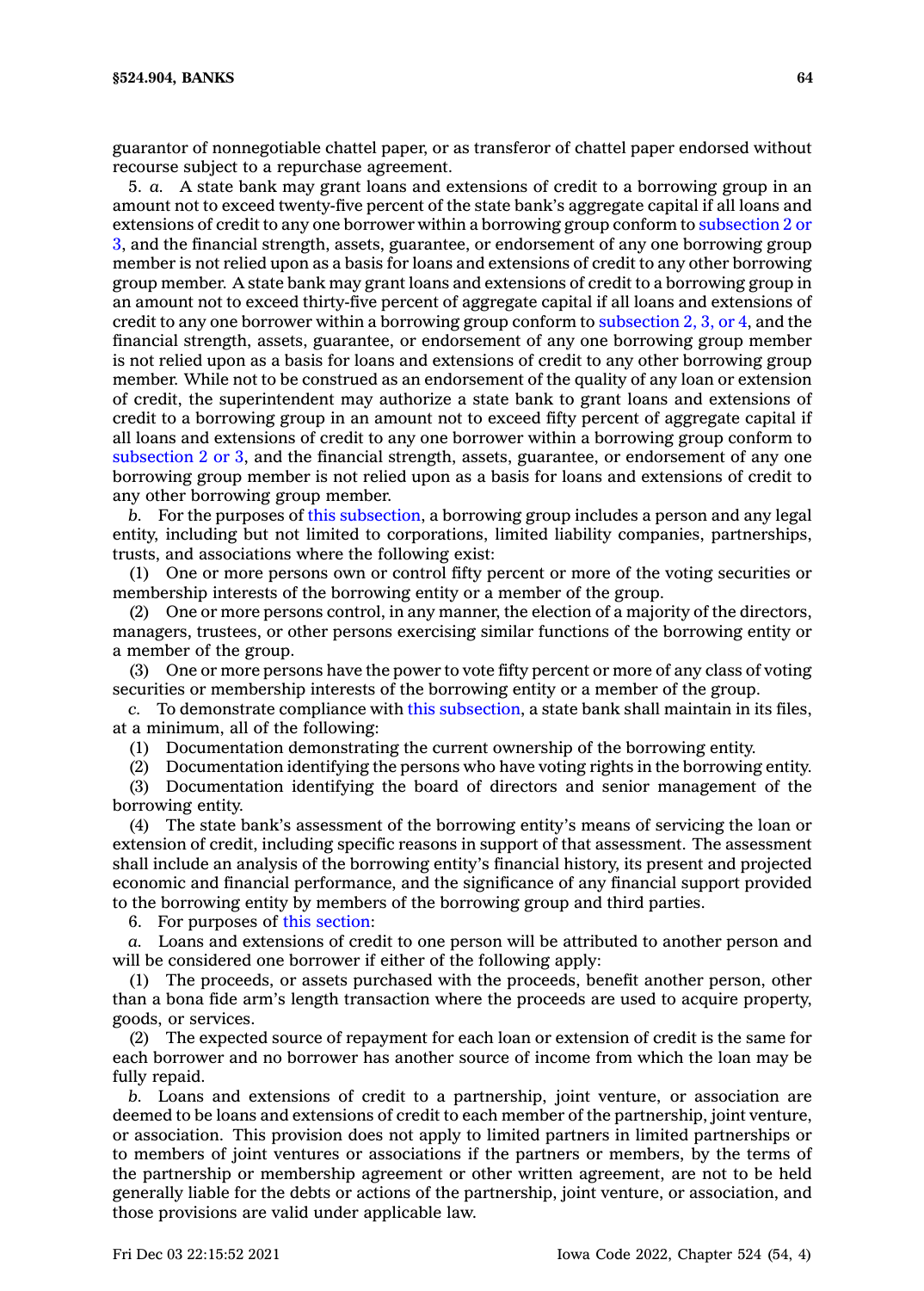*c.* Loans and extensions of credit to members of <sup>a</sup> partnership, joint venture, or association are not attributed to the partnership, joint venture, or association unless loans and extensions of credit are made to the member to purchase an interest in the partnership, joint venture, or association, or the proceeds are used for <sup>a</sup> common purpose with the proceeds of loans and extensions of credit to the partnership, joint venture, or association.

*d.* Loans and extensions of credit to one borrower which are endorsed or guaranteed by another borrower will not be combined with loans and extensions of credit to the endorser or guarantor unless the endorsement or guaranty is relied upon as <sup>a</sup> basis for the loans and extensions of credit. A state bank shall not be deemed to have violated this [section](https://www.legis.iowa.gov/docs/code/524.904.pdf) if the endorsement or guaranty is relied upon after inception of loans and extensions of credit, but the state bank shall, if required by the superintendent, dispose of loans and extensions of credit to one borrower in the amount in excess of the limitations of this [section](https://www.legis.iowa.gov/docs/code/524.904.pdf) within <sup>a</sup> reasonable time as fixed by the superintendent.

*e.* When the superintendent determines the interests of <sup>a</sup> group of more than one borrower, or any combination of the members of the group, are so interrelated that they should be considered <sup>a</sup> unit for the purpose of applying the limitations of this [section](https://www.legis.iowa.gov/docs/code/524.904.pdf), some or all loans and extensions of credit to that group of borrowers existing at any time shall be combined and deemed loans and extensions of credit to one borrower. A state bank shall not be deemed to have violated this [section](https://www.legis.iowa.gov/docs/code/524.904.pdf) solely by reason of the fact that loans and extensions of credit to <sup>a</sup> group of borrowers exceed the limitations of this [section](https://www.legis.iowa.gov/docs/code/524.904.pdf) at the time of <sup>a</sup> determination by the superintendent that the indebtedness of that group must be combined, but the state bank shall, if required by the superintendent, dispose of loans and extensions of credit to the group in the amount in excess of the limitations of this [section](https://www.legis.iowa.gov/docs/code/524.904.pdf) within <sup>a</sup> reasonable time as fixed by the superintendent.

7. Total loans and extensions of credit to one borrower for the purpose of applying the limitations of this [section](https://www.legis.iowa.gov/docs/code/524.904.pdf) shall not include any of the following:

*a.* Additional funds advanced for taxes or for insurance if the advance is for the protection of the state bank.

*b.* Accrued and discounted interest on existing loans or extensions of credit.

*c.* Any portion of <sup>a</sup> loan or extension of credit sold as <sup>a</sup> participation by <sup>a</sup> state bank on <sup>a</sup> nonrecourse basis, provided that the participation results in <sup>a</sup> pro rata sharing of credit risk proportionate to the respective interests of the originating and participating lenders. Where <sup>a</sup> participation agreement provides that repayment must be applied first to the portions sold, <sup>a</sup> pro rata sharing will be deemed to exist only if the agreement also provides that in the event of <sup>a</sup> default or comparable event defined in the agreement, participants must share in all subsequent repayments and collections in proportion to their percentage participation at the time of the occurrence of the event. If an originating state bank funds the entire loan, it must receive funding from the participants on the same day or the portions funded will be treated as loans by the originating state bank to the borrower.

*d.* Loans and extensions of credit to one borrower to the extent secured by <sup>a</sup> segregated deposit account which the state bank may lawfully set off. An amount held in <sup>a</sup> segregated deposit account in the name of more than one customer shall be counted only once with respect to all borrowers. Where the deposit is eligible for withdrawal before the secured loan matures, the state bank must establish internal procedures to prevent release of the security without the state bank's prior consent.

*e.* Loans and extensions of credit to one borrower which is <sup>a</sup> bank.

*f.* Loans and extensions of credit to one borrower which are fully secured by bonds and securities of the kind in which <sup>a</sup> state bank is authorized to invest for its own account without limitation under section 524.901, [subsection](https://www.legis.iowa.gov/docs/code/524.901.pdf) 3.

*g.* Loans and extensions of credit to <sup>a</sup> federal reserve bank or to the United States, or of any department, bureau, board, commission, agency, or establishment of the United States, or to any corporation owned directly or indirectly by the United States, or loans and extensions of credit to one borrower to the extent that such loans and extensions of credit are fully secured or guaranteed or covered by unconditional commitments or agreements to purchase by <sup>a</sup> federal reserve bank or by the United States, or any department, bureau, board, commission, agency, or establishment of the United States, or any corporation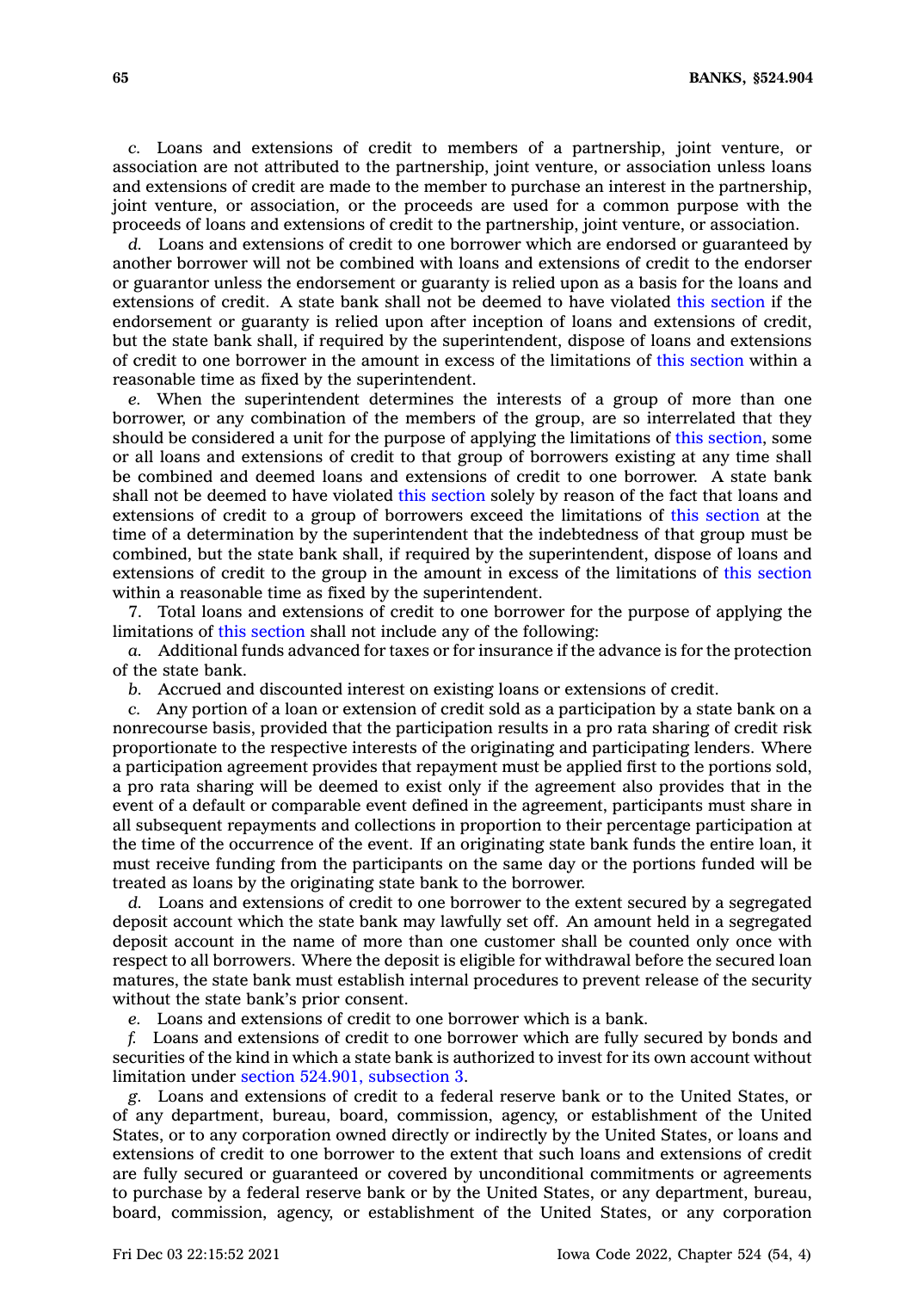owned directly or indirectly by the United States. Loans and extensions of credit to one borrower secured by <sup>a</sup> lease on property under the terms of which the United States, or any department, bureau, board, commission, agency, or establishment of the United States, or any corporation owned directly or indirectly by the United States, or the state of Iowa, or any political subdivision of the state, is lessee and under the terms of which the aggregate rentals payable to the borrower will be sufficient to satisfy the amount loaned are considered to be loans and extensions of credit secured or guaranteed as provided for in this paragraph.

*h.* Loans and extensions of credit to one borrower as the drawer of drafts drawn in good faith against actually existing values in connection with <sup>a</sup> sale of goods which have been endorsed by the borrower with recourse or which have been accepted.

*i.* Loans and extensions of credit arising out of the discount of commercial paper actually owned by <sup>a</sup> borrower negotiating the same and endorsed by <sup>a</sup> borrower without recourse and which is not subject to repurchase by <sup>a</sup> borrower.

*j.* Loans and extensions of credit drawn by <sup>a</sup> borrower in good faith against actually existing values and secured by nonnegotiable bills of lading for goods in process of shipment.

*k.* Loans and extensions of credit in the form of acceptances of other banks of the kind described in section 524.903, [subsection](https://www.legis.iowa.gov/docs/code/524.903.pdf) 3.

*l.* Loans and extensions of credit of the borrower by reason of acceptances by the state bank for the account of the borrower pursuant to section 524.903, [subsection](https://www.legis.iowa.gov/docs/code/524.903.pdf) 1.

*m.* A renewal or restructuring of <sup>a</sup> loan as <sup>a</sup> new loan or extension of credit following the exercise by <sup>a</sup> state bank of reasonable efforts, consistent with safe and sound banking practices, to bring the loan into conformance with the lending limit, unless new funds are advanced by the state bank to the borrower or unless <sup>a</sup> new borrower replaces the original borrower or unless the superintendent determines that the renewal or restructuring was undertaken as <sup>a</sup> means to evade the state bank's lending limit.

[C97, §1870; SS15, §1870; C24, 27, 31, 35, 39, §**9223;** C46, 50, 54, 58, 62, 66, §528.14, 528.15; C71, 73, 75, 77, 79, 81, §524.904; 81 [Acts,](https://www.legis.iowa.gov/docs/acts/1981/CH0173.pdf) ch 173, §4]

89 [Acts,](https://www.legis.iowa.gov/docs/acts/1989/CH0257.pdf) ch 257, §16; 95 [Acts,](https://www.legis.iowa.gov/docs/acts/95/CH0148.pdf) ch 148, §90; 96 Acts, ch [1056,](https://www.legis.iowa.gov/docs/acts/96/CH1056.pdf) §10; 99 [Acts,](https://www.legis.iowa.gov/docs/acts/99/CH0006.pdf) ch 6, §2; 2004 [Acts,](https://www.legis.iowa.gov/docs/acts/2004/CH1141.pdf) ch [1141,](https://www.legis.iowa.gov/docs/acts/2004/CH1141.pdf) §25; 2011 [Acts,](https://www.legis.iowa.gov/docs/acts/2011/CH0102.pdf) ch 102, §3, 4, 10; 2012 Acts, ch [1021,](https://www.legis.iowa.gov/docs/acts/2012/CH1021.pdf) §102 – 104; 2013 [Acts,](https://www.legis.iowa.gov/docs/acts/2013/CH0005.pdf) ch 5, §2; 2013 Acts, ch 30, [§129,](https://www.legis.iowa.gov/docs/acts/2013/CH0030.pdf) 130

Referred to in [§524.103](https://www.legis.iowa.gov/docs/code/524.103.pdf), [524.613](https://www.legis.iowa.gov/docs/code/524.613.pdf), [524.710](https://www.legis.iowa.gov/docs/code/524.710.pdf), [524.901](https://www.legis.iowa.gov/docs/code/524.901.pdf), [524.907](https://www.legis.iowa.gov/docs/code/524.907.pdf), [524.1602](https://www.legis.iowa.gov/docs/code/524.1602.pdf)

### **524.905 Loans on real property.**

1. *Rules for loans.* A state bank may make permanent loans, construction loans, or combined construction and permanent loans, secured by liens on real property, as authorized by rules adopted by the superintendent under [chapter](https://www.legis.iowa.gov/docs/code//17A.pdf) 17A. The rules shall include provisions as necessary to ensure the safety and soundness of these loans, and to ensure full and fair disclosure to borrowers of the effects of provisions in agreements for these loans, including provisions permitting change or adjustment of any terms of <sup>a</sup> loan, provisions permitting, requiring, or prohibiting repayment of <sup>a</sup> loan on <sup>a</sup> basis other than of equal periodic installments of interest plus principal over <sup>a</sup> fixed term, provisions imposing penalties for the borrower's noncompliance with requirements of <sup>a</sup> loan agreement, or provisions allowing or requiring <sup>a</sup> borrower to choose from alternative courses of action at any time during the effectiveness of <sup>a</sup> loan agreement.

2. *Protective payments — escrow accounts.* A bank may include in the loan documents signed by the borrower <sup>a</sup> provision requiring the borrower to pay the bank each month in addition to interest and principal under the note an amount equal to one-twelfth of the estimated annual real estate taxes, special assessments, hazard insurance premium, mortgage insurance premium, or any other payment agreed to by the borrower and the bank in order to better secure the loan. The bank shall be deemed to be acting in <sup>a</sup> fiduciary capacity with respect to these funds. A bank receiving funds in escrow pursuant to an escrow agreement executed on or after July 1, 1982 in connection with <sup>a</sup> loan as defined in section 535.8, [subsection](https://www.legis.iowa.gov/docs/code/535.8.pdf) 1, shall pay interest to the borrower on those funds, calculated on <sup>a</sup> daily basis, at the rate the bank pays to depositors of funds in ordinary savings accounts. A bank which maintains an escrow account in connection with any loan authorized by [this](https://www.legis.iowa.gov/docs/code/524.905.pdf) [section](https://www.legis.iowa.gov/docs/code/524.905.pdf), whether or not the mortgage has been assigned to <sup>a</sup> third person, shall each year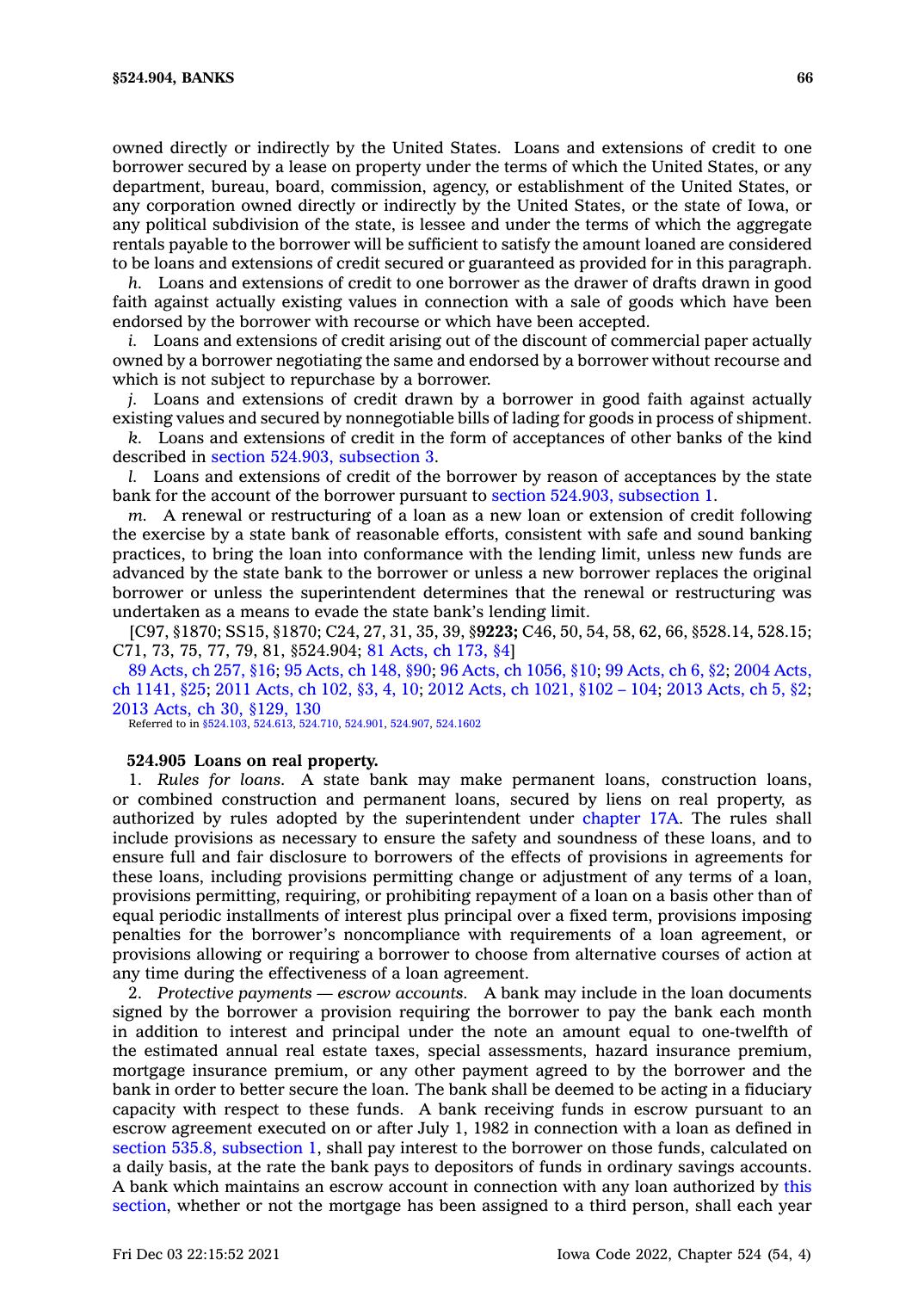deliver to the mortgagor <sup>a</sup> written annual accounting of all transactions made with respect to the loan and escrow account.

3. *Escrow reports.* A state bank may act as an escrow agent with respect to real property, and may receive funds and make disbursements from escrowed funds in that capacity. The state bank shall be deemed to be acting in <sup>a</sup> fiduciary capacity with respect to these funds. A bank which maintains such an escrow account, whether or not the mortgage has been assigned to <sup>a</sup> third person, shall deliver to the mortgagor <sup>a</sup> written summary of all transactions made with respect to the loan and escrow accounts during each calendar year. However, the mortgagor and mortgagee may, by mutual agreement, select <sup>a</sup> fiscal year reporting period other than the calendar year. The summary shall be delivered or mailed not later than thirty days following the year to which disclosure relates. The summary shall contain all of the following information:

*a.* The name and address of the mortgagee.

- *b.* The name and address of the mortgagor.
- *c.* A summary of escrow account activity during the year as follows:
- (1) The balance of the escrow account at the beginning of the year.
- (2) The aggregate amount of deposits to the escrow account during the year.

(3) The aggregate amount of withdrawals from the escrow account for each of the following categories:

- (a) Payments against loan principal.
- (b) Payments against interest.
- (c) Payments against real estate taxes.
- (d) Payments for real property insurance premiums.
- (e) All other withdrawals.
- (4) The balance of the escrow account at the end of the year.
- *d.* A summary of loan principal for the year as follows:
- (1) The amount of principal outstanding at the beginning of the year.
- $(2)$  The aggregate amount of payments against principal during the year.
- (3) The amount of principal outstanding at the end of the year.

4. *Marketability reports.* If the bank obtains <sup>a</sup> report or opinion by an attorney or from another mortgage lender relating to defects in or liens or encumbrances on the title of real property, the unmarketability of the title to real property, or the invalidity or unenforceability of liens or encumbrances upon real property, the bank shall provide <sup>a</sup> copy of the report or opinion to the mortgagor and the mortgagor's attorney.

[C97, §1850; S13, §1850; C24, 27, 31, §9183, 9185, 9186; C35, §9183, 9183-g1, 9185, 9186; C39, §**9183, 9183.1, 9185, 9186;** C46, 50, 54, 58, 62, 66, §526.25, 526.26, 526.30, 526.31; C71, 73, 75, 77, 79, S79, §524.905; C81, §524.905, 535B.1 – 535B.14; 81 [Acts,](https://www.legis.iowa.gov/docs/acts/1981/CH0173.pdf) ch 173, §5, ch [174,](https://www.legis.iowa.gov/docs/acts/1981/CH0174.pdf) §1, [7](https://www.legis.iowa.gov/docs/acts/1981/CH0174.pdf); 82 Acts, ch [1253,](https://www.legis.iowa.gov/docs/acts/1982/CH1253.pdf) §2, 43]

83 [Acts,](https://www.legis.iowa.gov/docs/acts/1983/CH0124.pdf) ch 124, §16

Referred to in [§524.904](https://www.legis.iowa.gov/docs/code/524.904.pdf), [524.907,](https://www.legis.iowa.gov/docs/code/524.907.pdf) [524.1602](https://www.legis.iowa.gov/docs/code/524.1602.pdf), [535B.11](https://www.legis.iowa.gov/docs/code/535B.11.pdf), [536A.20](https://www.legis.iowa.gov/docs/code/536A.20.pdf)

Termination of installment contract, foreclosure of mortgage, or repossession of property during military service; application for relief respecting obligation or liability incurred prior to military service; [§29A.102](https://www.legis.iowa.gov/docs/code/29A.102.pdf), 29A.103, 29A.104, 29A.105

# **524.906** Reserved.

#### **524.907 Participations.**

A state bank may purchase and may sell, subject to the provisions of sections [524.901](https://www.legis.iowa.gov/docs/code/524.901.pdf), [524.904](https://www.legis.iowa.gov/docs/code/524.904.pdf), and [524.905](https://www.legis.iowa.gov/docs/code/524.905.pdf), and to such regulations as the superintendent may prescribe, participations in one or more evidences of indebtedness and agreements for the payment of money, and pools of bonds, securities, evidences of indebtedness and agreements for the payment of money.

[C71, 73, 75, 77, 79, 81, §524.907] 89 [Acts,](https://www.legis.iowa.gov/docs/acts/1989/CH0257.pdf) ch 257, §17 Referred to in  $§524.1602$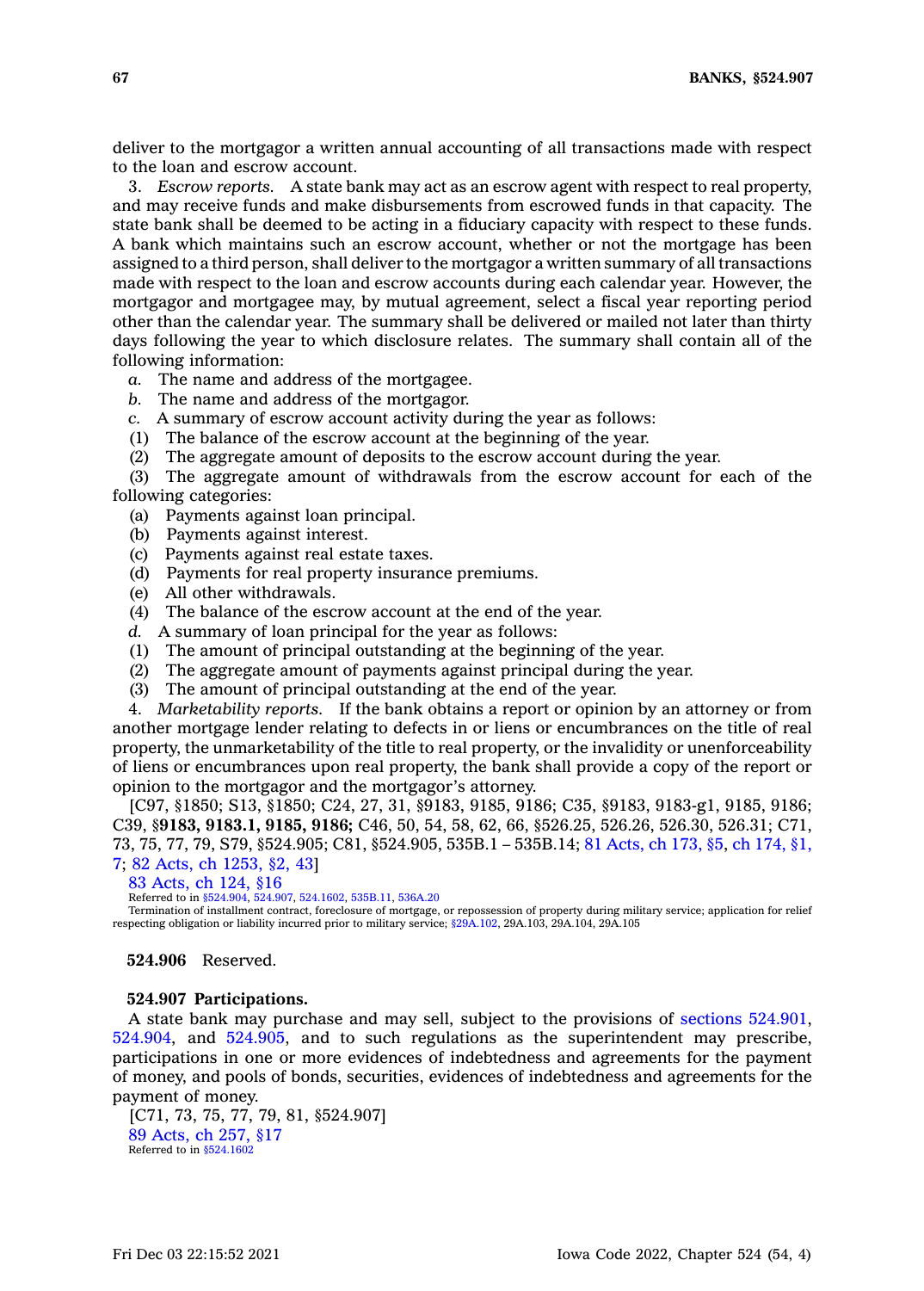## **524.908 Leasing of personal property.**

A state bank may make leases as authorized by rules adopted by the superintendent under [chapter](https://www.legis.iowa.gov/docs/code//17A.pdf) 17A.

[C71, 73, 75, 77, 79, 81, §524.908] 95 [Acts,](https://www.legis.iowa.gov/docs/acts/1995/CH0148.pdf) ch 148, §91

# **524.909 Loans and investments by officer.**

No loan or investment shall be made from the funds of any state bank, directly or indirectly, except by an officer of the state bank who is authorized to do so by the board of directors.

[C97, §1869; S13, §1869; C24, 27, §9220; C31, 35, §9220, 9221-c3; C39, §**9220, 9221.3;** C46, 50, 54, 58, 62, 66, §528.6, 528.10; C71, 73, 75, 77, 79, 81, §524.909]

#### **524.910 Property acquired to satisfy debts previously contracted.**

A state bank may acquire property of any kind to secure, protect or satisfy <sup>a</sup> loan or investment previously made in good faith. Property acquired pursuant to this [section](https://www.legis.iowa.gov/docs/code/524.910.pdf) shall be held and disposed of subject to the following conditions and limitations:

1. Shares in <sup>a</sup> corporation and other personal property, the acquisition of which is not otherwise authorized by this [chapter](https://www.legis.iowa.gov/docs/code//524.pdf), shall be sold or otherwise disposed of within six months unless the time is extended by the superintendent.

2. Real property purchased by <sup>a</sup> state bank at sales upon foreclosure of mortgages or deeds of trust owned by it, or acquired upon judgments or decrees obtained or rendered for debts due it, or real property conveyed to it in satisfaction of debts previously contracted in the course of its business, or real property obtained by it through redemption as <sup>a</sup> junior mortgagee or judgment creditor, shall be sold or otherwise disposed of by the state bank within five years after title is vested in the state bank, unless the time is extended by the superintendent.

[C97, §1851; C24, 27, 31, 35, 39, §**9190;** C46, 50, 54, 58, 62, 66, §526.34; C71, 73, 75, 77, 79, 81, §524.910]

85 [Acts,](https://www.legis.iowa.gov/docs/acts/1985/CH0252.pdf) ch 252, §34; 90 Acts, ch [1245,](https://www.legis.iowa.gov/docs/acts/1990/CH1245.pdf) §1; 92 Acts, ch [1161,](https://www.legis.iowa.gov/docs/acts/1992/CH1161.pdf) §4

## **524.911 Letters of credit.**

A state bank shall have the power to issue, advise, and confirm letters of credit authorizing <sup>a</sup> beneficiary thereof to draw on or demand payment of the state bank or its correspondent banks.

[C71, 73, 75, 77, 79, 81, §524.911] 2016 Acts, ch [1011,](https://www.legis.iowa.gov/docs/acts/2016/CH1011.pdf) §101

## **524.912 Customer shall be free to obtain own insurance and loan.**

In any case in which any kind of insurance is required by the state bank as <sup>a</sup> condition for lending money or in connection with any other transaction, the customer shall be free to obtain such insurance from <sup>a</sup> source of the customer's selection. In the case of <sup>a</sup> sale of shares of stock, bonds, or other securities, or real property by an officer or employee, which is authorized by the board of directors of <sup>a</sup> state bank in the manner provided for in [section](https://www.legis.iowa.gov/docs/code/524.710.pdf) 524.710, [subsection](https://www.legis.iowa.gov/docs/code/524.710.pdf) 2, the purchaser shall be free to obtain <sup>a</sup> loan for the purchase of such stock, bonds, or other securities, or real property from <sup>a</sup> lender of the purchaser's selection.

[C71, 73, 75, 77, 79, 81, §524.912] 98 Acts, ch [1036,](https://www.legis.iowa.gov/docs/acts/1998/CH1036.pdf) §1

# **524.913 Consumer loans.**

1. The provisions of the Iowa consumer credit code, [chapter](https://www.legis.iowa.gov/docs/code//537.pdf) 537, shall apply to consumer loans made by <sup>a</sup> bank, and provisions of that code shall supersede any conflicting provision of this [chapter](https://www.legis.iowa.gov/docs/code//524.pdf) with respect to consumer loans.

2. This [section](https://www.legis.iowa.gov/docs/code/524.913.pdf) shall not apply to <sup>a</sup> consumer loan which is <sup>a</sup> real property improvement loan insured wholly or in part by the federal housing administration of the United States.

3. Notwithstanding [subsection](https://www.legis.iowa.gov/docs/code/524.913.pdf) 1, <sup>a</sup> state bank may offer voluntary debt cancellation coverage, whether insurance or debt waiver, to consumers. The amount charged for the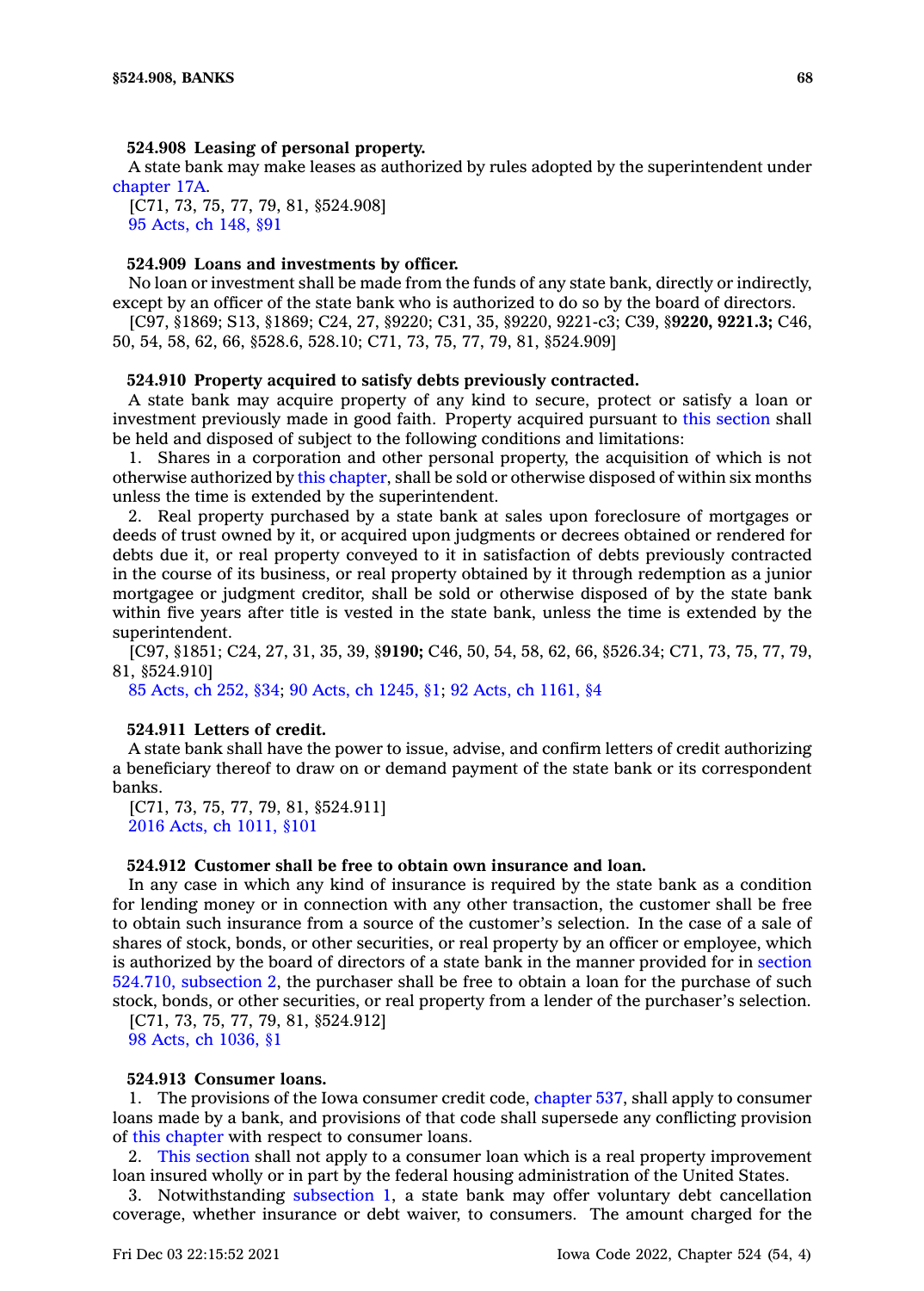coverage shall be included in the amount financed, as defined in section [537.1301](https://www.legis.iowa.gov/docs/code/537.1301.pdf). However, the charge for such coverage may be excluded from the finance charge under the federal Truth in Lending Act as defined in section [537.1302](https://www.legis.iowa.gov/docs/code/537.1302.pdf).

[C75, 77, 79, 81, §524.913] 2003 [Acts,](https://www.legis.iowa.gov/docs/acts/2003/CH0044.pdf) ch 44, §114; 2006 Acts, ch [1039,](https://www.legis.iowa.gov/docs/acts/2006/CH1039.pdf) §1

**524.914 through 524.1000** Reserved.

# SUBCHAPTER X

## FIDUCIARY POWERS

Referred to in [§633.203](https://www.legis.iowa.gov/docs/code/633.203.pdf)

### **524.1001 Power to act as fiduciary.**

When approving <sup>a</sup> proposed state bank, or at any time subsequent thereto upon amendment of its articles of incorporation, the superintendent may authorize <sup>a</sup> state bank to act in <sup>a</sup> fiduciary capacity. In determining whether the superintendent shall authorize <sup>a</sup> state bank to act in <sup>a</sup> fiduciary capacity, the superintendent may consider any of the relevant criteria referred to in section [524.305](https://www.legis.iowa.gov/docs/code/524.305.pdf), and other appropriate facts and circumstances. In any fiduciary capacity in which <sup>a</sup> state bank may act pursuant to this [section](https://www.legis.iowa.gov/docs/code/524.1001.pdf), it shall have all the rights and duties which an individual has in such capacity under applicable law and under the terms upon which the state bank is designated to act in such capacity. In authorizing <sup>a</sup> state bank to act in <sup>a</sup> fiduciary capacity, the superintendent may limit such authorization to such capacities as the superintendent deems appropriate.

[S13, §1889-g; SS15, §1889-d; C24, 27, 31, 35, 39, §**9284, 9291;** C46, 50, 54, 58, 62, 66, §532.1, 532.8; C71, 73, 75, 77, 79, 81, §524.1001]

Referred to in [§633.63](https://www.legis.iowa.gov/docs/code/633.63.pdf)

### **524.1002 Actions required, permitted, or prohibited in <sup>a</sup> fiduciary capacity.**

The following rules shall be applicable to <sup>a</sup> state bank acting in the capacity of fiduciary: 1. A state bank shall segregate from its assets all property held as fiduciary, other than items in the course of collection, and shall keep separate records of all such property for each account for which such property is held.

2. Funds of <sup>a</sup> fiduciary account may be deposited in the state bank which is acting as fiduciary, either as demand deposits, savings deposits or time deposits having <sup>a</sup> single or multiple maturity.

3. A state bank may provide any oath or affidavit required of the state bank as fiduciary through an officer acting on behalf of the state bank.

4. A state bank shall not make <sup>a</sup> loan or extension of credit of any funds held as fiduciary, directly or indirectly, to or for the benefit of <sup>a</sup> director, officer, or employee of the state bank or of an affiliate, <sup>a</sup> partnership or other unincorporated association of which such director, officer, or employee is <sup>a</sup> partner or member, or <sup>a</sup> corporation in which such officer, director, or employee has <sup>a</sup> controlling interest, except <sup>a</sup> loan specifically authorized by the terms upon which the state bank was designated as fiduciary.

5. Unless otherwise authorized by the instrument creating the relationship, court order, or the laws of this state, <sup>a</sup> state bank, as fiduciary, shall not, directly or indirectly, sell any asset to the state bank for its own account, or to an officer, director, or employee, nor purchase from the state bank, or an officer, director, or employee, any asset or any security issued by the state bank except, in the case of <sup>a</sup> state bank, any of the following:

*a.* Investments in which <sup>a</sup> state bank may invest without limitation pursuant to [section](https://www.legis.iowa.gov/docs/code/524.901.pdf) 524.901, [subsection](https://www.legis.iowa.gov/docs/code/524.901.pdf) 3.

*b.* Assets purchased by the state bank pursuant to an agreement whereby the state bank is bound to sell, and the state bank as fiduciary is bound to buy, at <sup>a</sup> date not more than one year from the date of acquisition by the state bank, such assets at <sup>a</sup> price agreed upon at the time of acquisition by the state bank.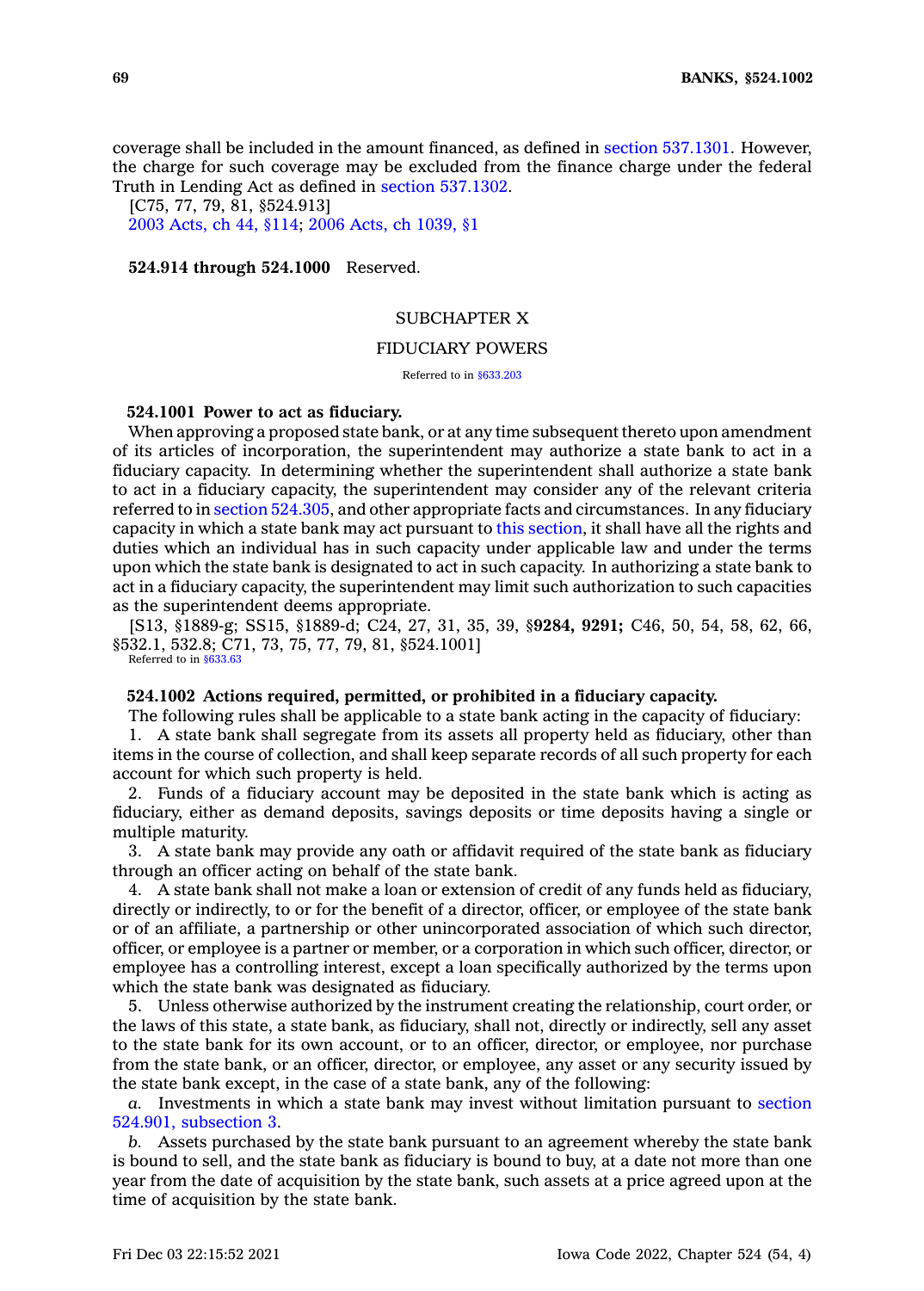*c.* Any asset sold to the state bank for its own account or purchased in <sup>a</sup> fiduciary capacity from the state bank with the prior approval of the superintendent.

[S13, §1889-f; C24, 27, 31, 35, 39, §**9290;** C46, 50, 54, 58, 62, 66, §532.7; C71, 73, 75, 77, 79, 81, §524.1002]

98 Acts, ch [1036,](https://www.legis.iowa.gov/docs/acts/1998/CH1036.pdf) §2; 2016 Acts, ch [1011,](https://www.legis.iowa.gov/docs/acts/2016/CH1011.pdf) §102 Referred to in [§524.1601](https://www.legis.iowa.gov/docs/code/524.1601.pdf)

# **524.1003 Removal of fiduciary powers.**

1. *a.* If the superintendent at any time concludes that <sup>a</sup> state bank authorized to act in <sup>a</sup> fiduciary capacity is managing its accounts in an unsafe or unsound manner, or in <sup>a</sup> manner in conflict with the provisions of this [chapter](https://www.legis.iowa.gov/docs/code//524.pdf), and such state bank refuses to correct such practices upon notice to do so, the superintendent may forthwith direct that the state bank cease to act as <sup>a</sup> fiduciary and proceed to resign its fiduciary positions.

*b.* In such event the superintendent shall cause to be filed <sup>a</sup> petition in the district court in which the state bank has its principal place of business setting forth in general terms that the state bank is acting as fiduciary with respect to certain property and that it is necessary and desirable that successor fiduciaries be appointed. Upon the filing of the petition the court shall enter an order requiring all persons interested in all such fiduciary accounts to designate and take all necessary measures to appoint <sup>a</sup> successor fiduciary within <sup>a</sup> time to be fixed by the order, or to show cause why <sup>a</sup> successor fiduciary should not be appointed by the court. The court shall also direct the state bank to mail <sup>a</sup> copy of the order to each living settlor and each person known by the state bank to have <sup>a</sup> beneficial interest in the fiduciary accounts with respect to which the state bank is fiduciary and with respect to which it is being asked to resign its position. Such notice shall be mailed to the last known address of each such settlor and person having <sup>a</sup> beneficial interest as shown by the records of the state bank. The court may also order publication of such order to the extent that it deems necessary to protect the interests of absent or remote beneficiaries.

2. In any fiduciary account where those interested therein fail to cause <sup>a</sup> successor fiduciary to be appointed prior to the time fixed in such order, the court shall appoint <sup>a</sup> successor fiduciary. A successor fiduciary appointed in accordance with the terms of [this](https://www.legis.iowa.gov/docs/code/524.1003.pdf) [section](https://www.legis.iowa.gov/docs/code/524.1003.pdf) shall succeed to all the rights, powers, titles, duties, and responsibilities of the state bank, except that the successor fiduciary shall not exercise powers given in the instrument creating the powers that by its express terms are personal to the fiduciary therein designated and except claims or liabilities arising out of the management of the fiduciary account prior to the date of the transfer.

[C39, §**9283.38;** C46, 50, 54, 58, 62, 66, §528.123; C71, 73, 75, 77, 79, 81, §524.1003] 2015 [Acts,](https://www.legis.iowa.gov/docs/acts/2015/CH0029.pdf) ch 29, §82 Referred to in [§524.1004](https://www.legis.iowa.gov/docs/code/524.1004.pdf)

#### **524.1004 Voluntary relinquishment of fiduciary capacity.**

1. A state bank desiring to surrender its authorization to act in <sup>a</sup> fiduciary capacity, in order to relieve itself of the necessity of complying with the requirements attendant to such capacity, shall file with the superintendent <sup>a</sup> certified copy of <sup>a</sup> resolution signifying such intent. In such event the state bank shall cause to be filed <sup>a</sup> petition in the district court in which the state bank has its principal place of business setting forth in general terms that the state bank is acting as fiduciary with respect to certain property and that it desires to cease its fiduciary function and resign its fiduciary positions. Upon the filing of the petition the relinquishment of fiduciary capacity and the appointment of <sup>a</sup> successor fiduciary or fiduciaries shall be handled in the same manner and with the same effect as provided for in section [524.1003](https://www.legis.iowa.gov/docs/code/524.1003.pdf), dealing with the removal of fiduciary powers.

2. After compliance with this [section](https://www.legis.iowa.gov/docs/code/524.1004.pdf) the state bank shall proceed to amend its articles of incorporation, in accordance with the provisions of this [chapter](https://www.legis.iowa.gov/docs/code//524.pdf), in <sup>a</sup> manner to indicate that it is no longer authorized to act in <sup>a</sup> fiduciary capacity. The superintendent shall approve the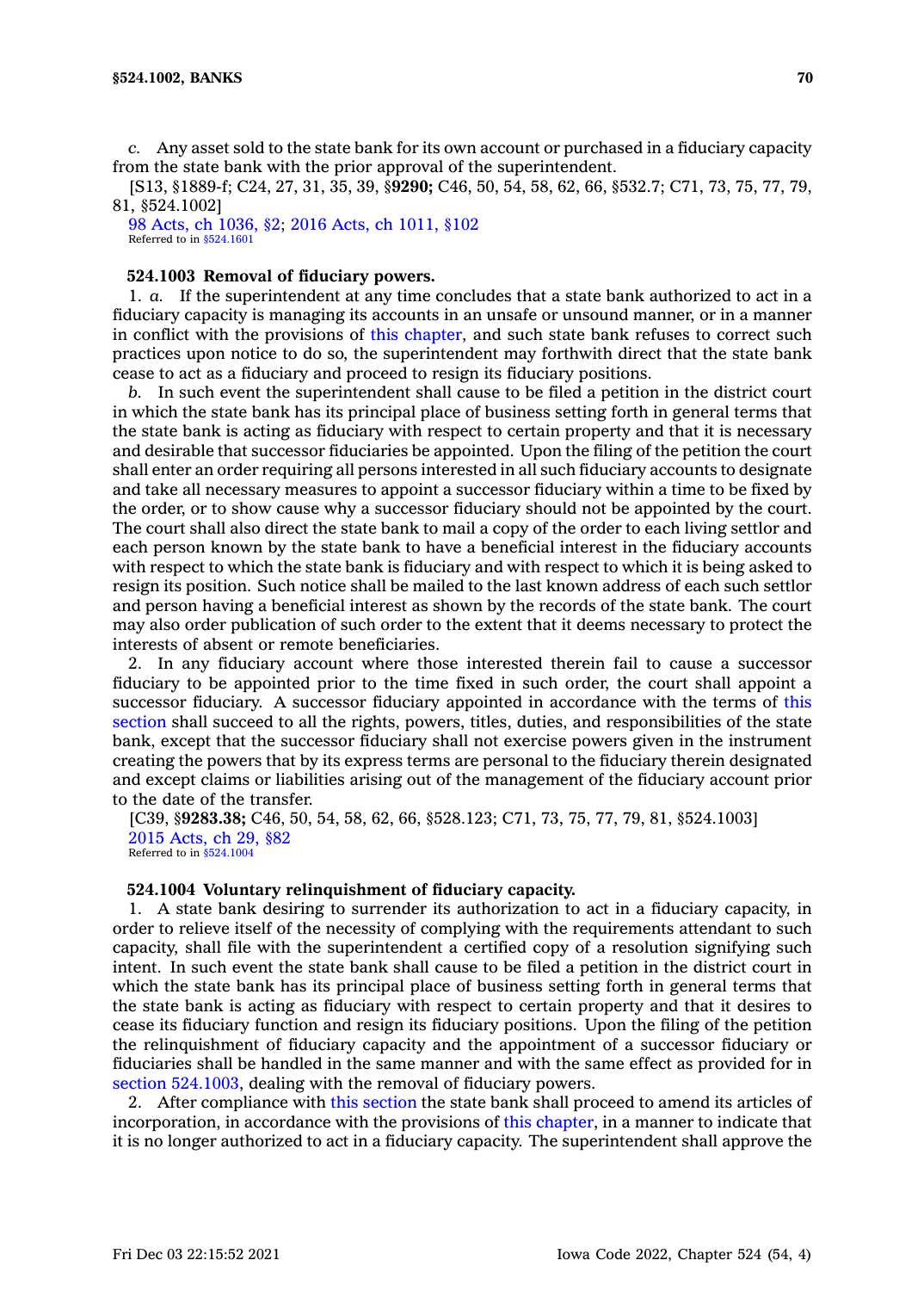proposed amendment, in the manner provided for in this [chapter](https://www.legis.iowa.gov/docs/code//524.pdf), if the superintendent is satisfied that the state bank has properly relieved itself of its fiduciary responsibilities.

[S13, §1889-h; C24, 27, 31, 35, 39, §**9292;** C46, 50, 54, 58, 62, 66, §532.9; C71, 73, 75, 77, 79, 81, §524.1004]

2018 Acts, ch [1041,](https://www.legis.iowa.gov/docs/acts/2018/CH1041.pdf) §127

## **524.1005 Trust companies operating on January 1, 1970.**

1. A trust company existing and operating on January 1, 1970 and which was authorized to act only as <sup>a</sup> trust company may continue to act only in <sup>a</sup> fiduciary capacity according to the terms of its articles of incorporation. The articles of incorporation of the trust company may be renewed in perpetuity. When applicable, this [chapter](https://www.legis.iowa.gov/docs/code//524.pdf) applies to the operations of the trust company. Section 524.107, [subsection](https://www.legis.iowa.gov/docs/code/524.107.pdf) 2, regarding the use of the word "trust" does not apply to <sup>a</sup> trust company subject to this [section](https://www.legis.iowa.gov/docs/code/524.1005.pdf).

2. Notwithstanding [subsection](https://www.legis.iowa.gov/docs/code/524.1005.pdf) 1, <sup>a</sup> trust company shall have the power to do all of the following:

*a.* Acquire and hold, or lease as lessee, such personal property as is used, or is to be used, in its operations.

*b.* Subject to the prior approval of the superintendent, acquire and hold, or lease as lessee, only such real property as is used, or is to be used, wholly or substantially, in its operations or acquired for future use.

*c.* Subject to the prior approval of the superintendent, acquire and hold shares of <sup>a</sup> corporation engaged solely in holding and operating real property used wholly or substantially by the trust company in its operation or acquired for its future use.

*d.* Subject to the prior approval of the superintendent, acquire and hold shares of <sup>a</sup> corporation organized to perform, or performing, functions or activities that may be performed by <sup>a</sup> trust company, including activities of <sup>a</sup> fiduciary, agency, or custodial nature, in the manner authorized by federal or state law, as long as the corporation is not <sup>a</sup> bank and does not make loans and investments or accept deposits other than the following permitted deposits:

(1) Deposits that are generated from trust funds not currently invested and that are properly secured to the extent required by law.

(2) Deposits representing funds received for <sup>a</sup> special use in the capacity of managing agent or custodian for an owner of, or investor in, real property, securities, or other personal property; or for such owner or investor as agent or custodian of funds held for investment or as escrow agent; or for an issuer of, or broker or dealer in securities, in <sup>a</sup> capacity such as <sup>a</sup> paying agent, dividend disbursing agent, or securities clearing agent. However, such deposits shall not be employed by or for the account of the customer in the manner of <sup>a</sup> general purpose checking account or interest-bearing account.

(3) Making call loans to securities dealers or purchasing money market instruments such as certificates of deposit, commercial paper, government or municipal securities, and bankers acceptances. Such authorized loans and investments, however, shall not be used as <sup>a</sup> method of channeling funds to nontrust company affiliates of the trust company.

*e.* Subject to the prior approval of the superintendent, acquire and hold shares of <sup>a</sup> corporation organized to perform, or performing, the collection of charges and premiums from, or adjusting and settling claims on, residents of this state and any other state where authorized or qualified to conduct such activity, in connection with life or health insurance coverage or annuities.

[C97, §1889; S13, §1889; C24, 27, 31, 35, 39, §**9259, 9261;** C46, 50, 54, 58, 62, 66, §528.52, 528.54; C71, 73, 75, 77, 79, 81, §524.1005]

85 [Acts,](https://www.legis.iowa.gov/docs/acts/1985/CH0025.pdf) ch 25, §1; 89 [Acts,](https://www.legis.iowa.gov/docs/acts/1989/CH0257.pdf) ch 257, §18 Referred to in [§524.103](https://www.legis.iowa.gov/docs/code/524.103.pdf), [633.63](https://www.legis.iowa.gov/docs/code/633.63.pdf)

## **524.1006 Banks depositing securities in federally regulated corporation.**

1. A bank, either acting as <sup>a</sup> fiduciary or holding securities as <sup>a</sup> managing agent or custodian, including <sup>a</sup> custodian for <sup>a</sup> fiduciary, may deposit securities in <sup>a</sup> federally regulated clearing corporation as provided in section [633.89](https://www.legis.iowa.gov/docs/code/633.89.pdf), and in addition may deposit securities, the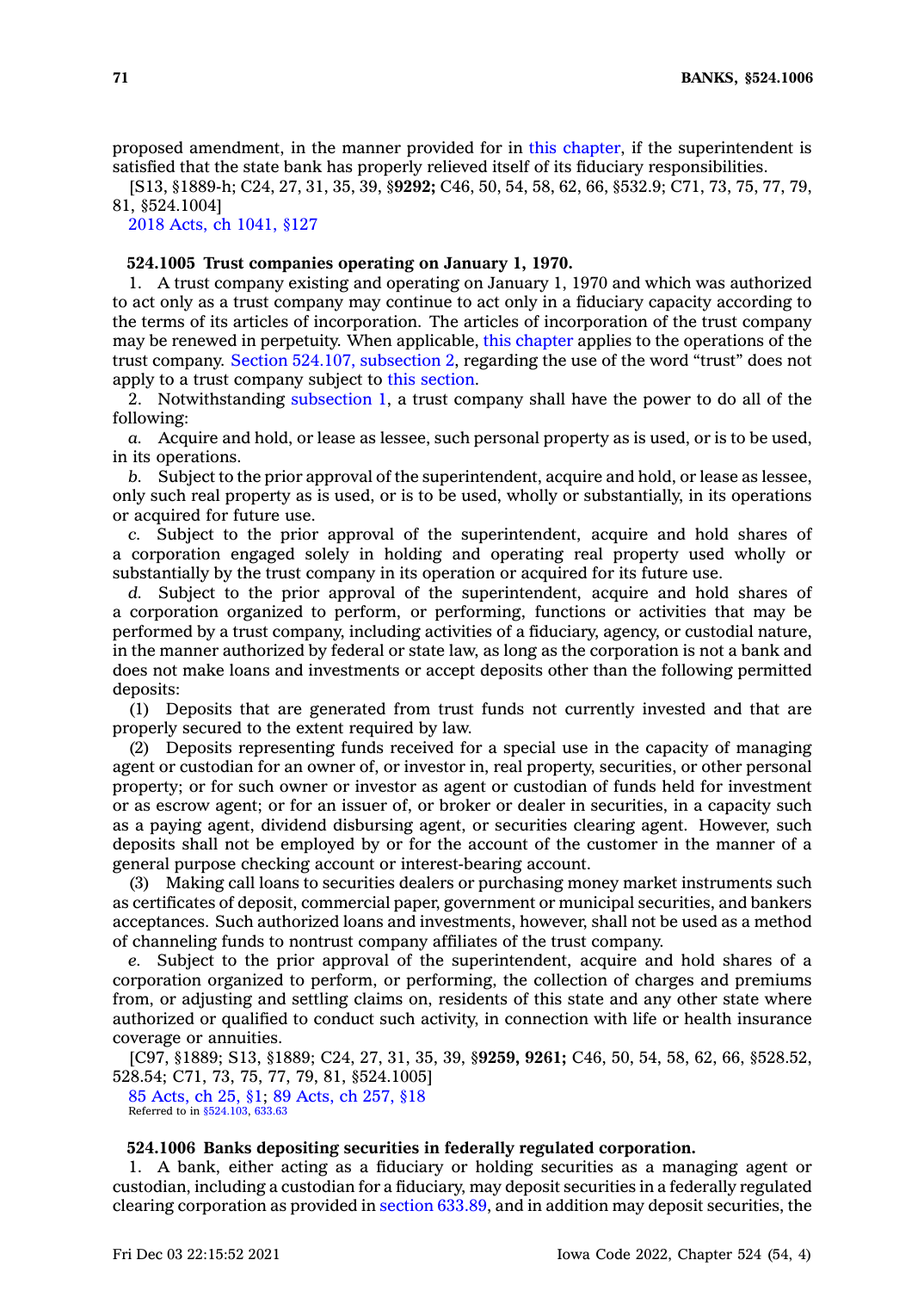principal and interest of which the United States or any United States department, agency, or instrumentality either has agreed to pay or has guaranteed, in <sup>a</sup> federal reserve bank.

2. The records of <sup>a</sup> depositing bank at all times must identify the persons on whose behalf securities have been deposited in <sup>a</sup> federal reserve bank. An interest in deposited securities may be transferred by entry on the books of the federal reserve bank without physical delivery of the securities. A depositing bank is subject to rules adopted by the superintendent of banking, with respect to state banks, and by the comptroller of the currency, with respect to national banking associations. On demand by the owner, <sup>a</sup> bank acting as <sup>a</sup> managing agent or as <sup>a</sup> custodian shall identify in writing the securities deposited in <sup>a</sup> federal reserve bank for the account of the owner. On demand by any party to the accounting of <sup>a</sup> bank acting as <sup>a</sup> fiduciary, the bank shall identify in writing the securities deposited in <sup>a</sup> federal reserve bank for its account as fiduciary.

3. This [section](https://www.legis.iowa.gov/docs/code/524.1006.pdf) applies regardless of the date of the agreement, instrument, or court order under which the bank was appointed.

[C75, 77, 79, 81, §524.1006] 2018 Acts, ch [1041,](https://www.legis.iowa.gov/docs/acts/2018/CH1041.pdf) §127

#### **524.1007 Succession of fiduciary accounts to an affiliate.**

1. A state bank authorized to act in <sup>a</sup> fiduciary capacity may enter into an agreement for the succession of fiduciary accounts with any of its affiliates which are authorized to act in <sup>a</sup> fiduciary capacity. In the agreement the succeeding affiliate may agree to succeed the relinquishing affiliate as <sup>a</sup> fiduciary to those fiduciary accounts which are designated in the agreement. The designation of accounts may be by general class or description and may include fiduciary accounts subject and not subject to court administration and fiduciary accounts to arise in the future under wills, trusts, court orders, or other documents under which the relinquishing affiliate is named as <sup>a</sup> fiduciary or is named to become <sup>a</sup> fiduciary upon the death of <sup>a</sup> testator or settlor or upon the happening of any other subsequent event. The agreement shall provide that the succeeding affiliate maintain one or more employees or agents at the office of the relinquishing affiliate in order to facilitate the continued servicing of the designated fiduciary accounts. The relinquishing affiliate shall mail <sup>a</sup> notice of the succession to all persons having an interest in <sup>a</sup> fiduciary account at the then last known address, and shall publish <sup>a</sup> notice of the succession to fiduciary accounts in <sup>a</sup> newspaper published in the county of the principal place of business of the relinquishing affiliate. After the publication, the succeeding affiliate shall, without further notice, approval or authorization, succeed to the relinquishing affiliate as to the fiduciary accounts and the fiduciary powers, rights, privileges, duties, and liabilities for the fiduciary accounts. On the effective date of the succession to fiduciary accounts, the relinquishing affiliate is released from the fiduciary duties under the fiduciary accounts and shall discontinue its exercise of trust powers to the fiduciary accounts. This [subsection](https://www.legis.iowa.gov/docs/code/524.1007.pdf) does not absolve <sup>a</sup> bank or affiliate from liabilities arising out of <sup>a</sup> breach of fiduciary duty occurring prior to the effective date of the succession to fiduciary accounts.

2. Within sixty days after the mailing and publication of the notice, <sup>a</sup> person with an interest in <sup>a</sup> fiduciary account included within the notice and agreement required by [subsection](https://www.legis.iowa.gov/docs/code/524.1007.pdf) 1 may apply to the district court in the county in which the notice is published for the appointment of <sup>a</sup> new fiduciary on the ground that the succeeding fiduciary will adversely affect the administration of the fiduciary account. After notice to all interested parties and <sup>a</sup> hearing on the issues, the court may appoint <sup>a</sup> new fiduciary to replace the succeeding fiduciary if it finds that the substitution of the succeeding fiduciary will adversely affect the administration of the account and that the appointment of <sup>a</sup> new fiduciary would be in the best interests of the beneficiaries of the fiduciary account. This [subsection](https://www.legis.iowa.gov/docs/code/524.1007.pdf) is in addition to [section](https://www.legis.iowa.gov/docs/code/633.65.pdf) 633.65 governing the removal of <sup>a</sup> fiduciary.

3. For purposes of [subsection](https://www.legis.iowa.gov/docs/code/524.1007.pdf) 1, *"affiliate"* means <sup>a</sup> trust company subsidiary authorized by the superintendent pursuant to section 524.802, [subsection](https://www.legis.iowa.gov/docs/code/524.802.pdf) 12, paragraph *"b"*, and located in this state, <sup>a</sup> state bank located in this state, or <sup>a</sup> national bank located in this state and organized under 12 U.S.C. §21, that are under the common ownership of <sup>a</sup> bank holding company as defined in section [524.1801](https://www.legis.iowa.gov/docs/code/524.1801.pdf).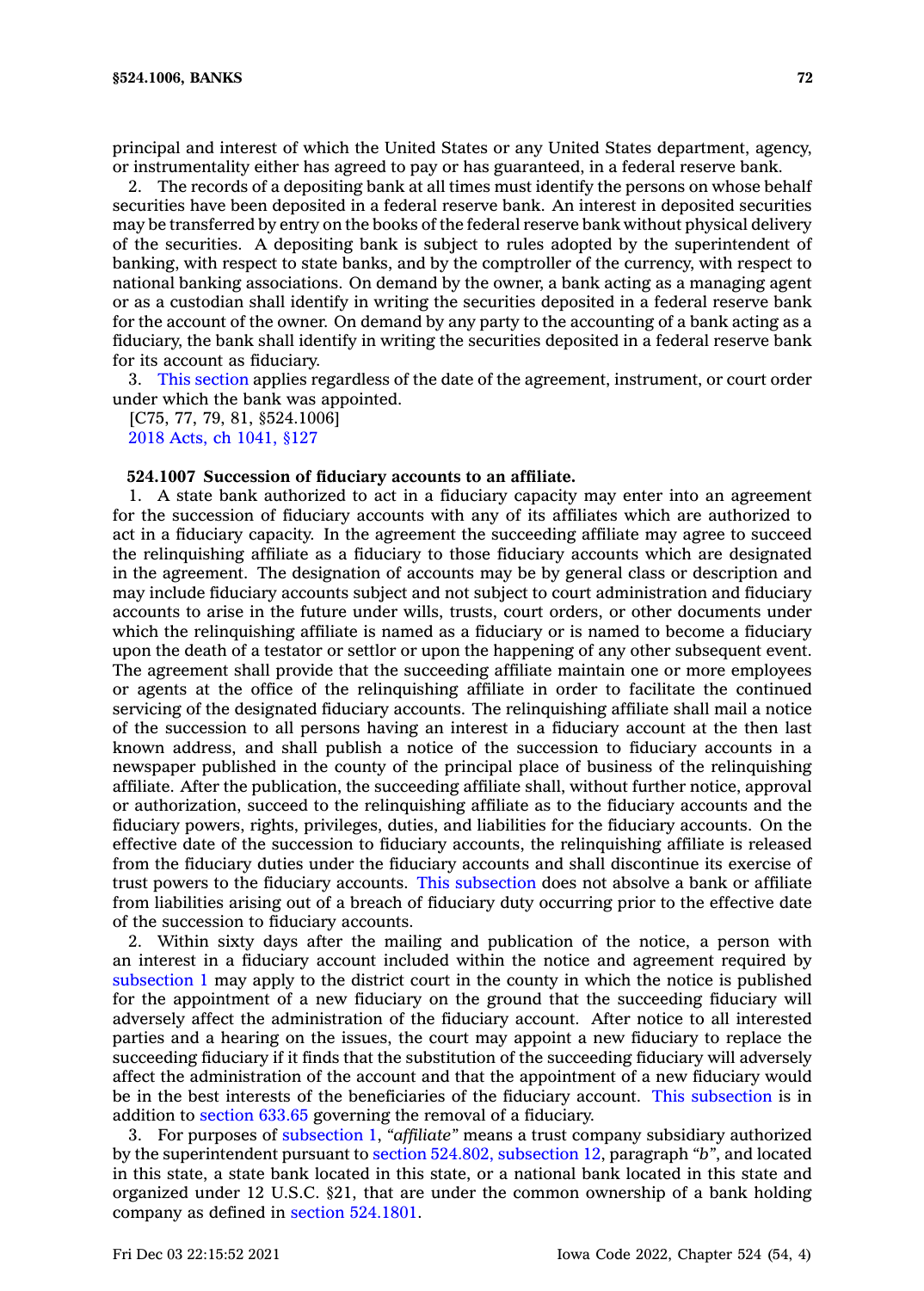4. The privilege extended to <sup>a</sup> state bank by this [section](https://www.legis.iowa.gov/docs/code/524.1007.pdf) is also extended on the same terms and conditions to <sup>a</sup> national bank located in this state and organized under 12 U.S.C. §21 et seq. to engage generally in the banking business.

84 Acts, ch [1167,](https://www.legis.iowa.gov/docs/acts/1984/CH1167.pdf) §1; 96 Acts, ch [1056,](https://www.legis.iowa.gov/docs/acts/1996/CH1056.pdf) §11

#### **524.1008 Succession of fiduciary accounts to an independent bank.**

1. *a.* A state bank authorized to act in <sup>a</sup> fiduciary capacity may enter into an agreement for the succession of fiduciary accounts with <sup>a</sup> trust company subsidiary authorized by the superintendent pursuant to section 524.802, [subsection](https://www.legis.iowa.gov/docs/code/524.802.pdf) 12, paragraph *"b"*, or one or more other state or national banks that are located in this state and authorized to act in <sup>a</sup> fiduciary capacity. In the agreement, the succeeding bank or trust company subsidiary may agree to succeed the relinquishing bank as <sup>a</sup> fiduciary with respect to those fiduciary accounts which are designated in the agreement. The designation of accounts may be by general class or description and may include fiduciary accounts subject and not subject to court administration and fiduciary accounts to arise in the future under wills, trusts, court orders, or other documents under which the relinquishing bank is named as <sup>a</sup> fiduciary or is named to become <sup>a</sup> fiduciary upon the death of <sup>a</sup> testator or settlor or upon the happening of any other subsequent event. The agreement shall provide that one of the following applies:

(1) That the succeeding bank or trust company subsidiary maintain one or more employees or agents at the office of the relinquishing bank in order to facilitate the continued servicing of the designated fiduciary accounts.

(2) That the relinquishing bank act as an agent of the succeeding bank or trust company subsidiary with respect to the fiduciary accounts that are subject to the agreement, and the relinquishing bank as an agent may perform services other than fiduciary services with respect to those accounts.

*b.* If the relinquishing bank is an agent under the alternative specified in paragraph *"a"*, subparagraph (2), then the relinquishing bank shall disclose to its customers that it is acting as an agent of the succeeding bank or trust company subsidiary. The relinquishing bank shall mail <sup>a</sup> notice of the succession to all persons having an interest in <sup>a</sup> fiduciary account at their last known address, and shall publish <sup>a</sup> notice of the succession to fiduciary accounts in <sup>a</sup> newspaper published in the county of the principal place of business of the relinquishing bank. After the publication, the succeeding bank or trust company subsidiary shall, without further notice, approval or authorization succeed the relinquishing bank as to the fiduciary accounts and the fiduciary powers, rights, privileges, duties, and liabilities for the fiduciary accounts. On the effective date of the succession to fiduciary accounts, the relinquishing bank is released from fiduciary duties under the fiduciary accounts and shall discontinue its exercise of trust powers to the fiduciary accounts. This [subsection](https://www.legis.iowa.gov/docs/code/524.1008.pdf) does not absolve <sup>a</sup> relinquishing bank from liabilities arising out of <sup>a</sup> breach of fiduciary duty occurring prior to the succession of fiduciary accounts.

2. Within sixty days after the mailing and publication of the notice, <sup>a</sup> person with an interest in <sup>a</sup> fiduciary account included within the notice and agreement required by [subsection](https://www.legis.iowa.gov/docs/code/524.1008.pdf) 1 may apply to the district court in the county in which the notice is published for the appointment of <sup>a</sup> new fiduciary on the ground that the succeeding fiduciary will adversely affect the administration of the fiduciary account. After notice to all interested parties and <sup>a</sup> hearing on the issues, the court may appoint <sup>a</sup> new fiduciary to replace the succeeding fiduciary if it finds that the substitution of the succeeding fiduciary will adversely affect the administration of the account and that the appointment of <sup>a</sup> new fiduciary would be in the best interests of the beneficiaries of the fiduciary account. This [subsection](https://www.legis.iowa.gov/docs/code/524.1008.pdf) is in addition to [section](https://www.legis.iowa.gov/docs/code/633.65.pdf) 633.65 governing the removal of <sup>a</sup> fiduciary.

3. A bank shall not agree to relinquish fiduciary accounts to or act as an agent of more than one succeeding fiduciary at any one time.

4. The privilege of succeeding to fiduciary accounts that is extended to <sup>a</sup> state bank or trust company subsidiary by [subsection](https://www.legis.iowa.gov/docs/code/524.1008.pdf) 1 is also extended on the same terms and conditions to <sup>a</sup> national bank located in this state and organized under 12 U.S.C. §21.

84 Acts, ch [1167,](https://www.legis.iowa.gov/docs/acts/1984/CH1167.pdf) §2; 96 Acts, ch [1056,](https://www.legis.iowa.gov/docs/acts/96/CH1056.pdf) §12; 2013 [Acts,](https://www.legis.iowa.gov/docs/acts/2013/CH0090.pdf) ch 90, §160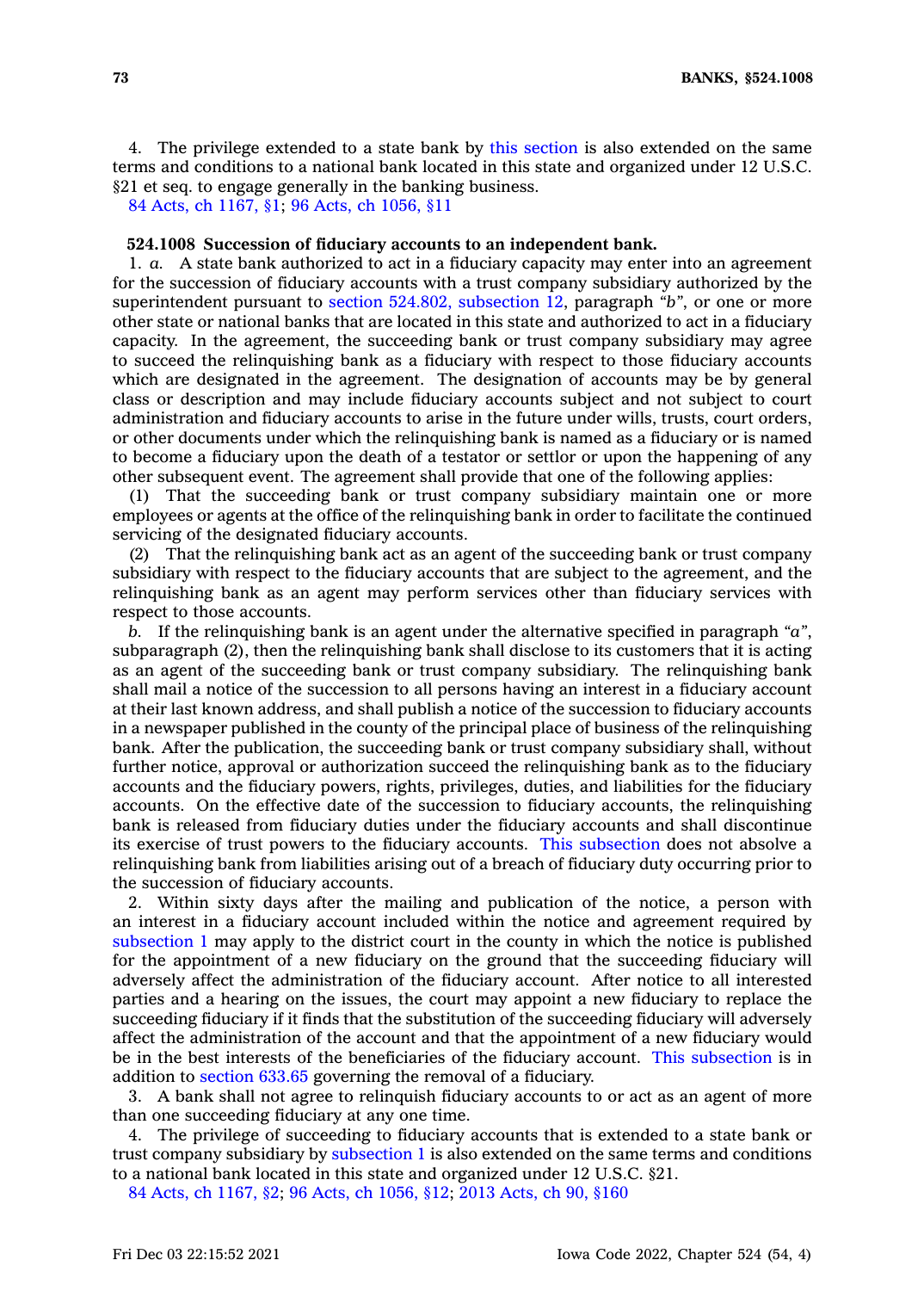# **524.1009 Succession to fiduciary accounts and appointments — application for appointment of new fiduciary.**

1. If <sup>a</sup> party to <sup>a</sup> plan of merger was authorized to act in <sup>a</sup> fiduciary capacity and if the resulting state or national bank is similarly authorized, the resulting state or national bank shall be automatically substituted by reason of the merger as fiduciary of all accounts held in that capacity by such party to the plan, without further action and without any order or decree of any court or public officer, and shall have all the rights and be subject to all the obligations of such party as fiduciary.

2. No designation, nomination, or appointment as fiduciary of <sup>a</sup> party to <sup>a</sup> plan of merger shall lapse by reason of the merger. The resulting state or national bank, if authorized to act in <sup>a</sup> fiduciary capacity, shall be entitled to act as fiduciary pursuant to each designation, nomination, or appointment to the same extent as the party to the plan so named could have acted in the absence of the merger.

3. Any person with an interest in an account held in <sup>a</sup> fiduciary capacity by <sup>a</sup> party to <sup>a</sup> plan of merger may, within sixty days after the effective date of the merger, apply to the district court in the county in which the resulting state or national bank has its principal place of business, for the appointment of <sup>a</sup> new fiduciary to replace the resulting state or national bank on the ground that the merger will adversely affect the administration of the fiduciary account. The court shall have the discretion to appoint <sup>a</sup> new fiduciary to replace the resulting state or national bank if it should find, upon hearing after notice to all interested parties, that the merger will adversely affect the administration of the fiduciary account and that the appointment of <sup>a</sup> new fiduciary will be in the best interests of the beneficiaries of the fiduciary account. This provision is in addition to any other provision of law governing the removal of fiduciaries and is subject to the terms upon which the party to the plan which held the fiduciary account was designated as fiduciary.

95 [Acts,](https://www.legis.iowa.gov/docs/acts/1995/CH0148.pdf) ch 148, §92 Referred to in [§524.1418](https://www.legis.iowa.gov/docs/code/524.1418.pdf)

### **524.1010 through 524.1100** Reserved.

## SUBCHAPTER XI

### AFFILIATES

#### **524.1101 Definitions.**

For the purposes of this [chapter](https://www.legis.iowa.gov/docs/code//524.pdf), an *"affiliate"* of <sup>a</sup> state bank shall include any corporation, trust, estate, association, or other similar organization:

1. Of which <sup>a</sup> state bank, directly or indirectly, owns or controls either <sup>a</sup> majority of the voting shares or more than fifty percent of the number of shares voted for the election of its directors, trustees, or other individuals exercising similar functions at the preceding election, or controls in any manner the election of <sup>a</sup> majority of its directors, trustees, or other individuals exercising similar functions.

2. Of which control is held, directly or indirectly, through share ownership or in any other manner, by the shareholders of <sup>a</sup> state bank who own or control either <sup>a</sup> majority of the shares of such state bank or more than fifty percent of the number of shares voted for the election of directors of such state bank at the preceding election, or by trustees for the benefit of the shareholders of any such state bank.

3. Of which <sup>a</sup> majority of its directors, trustees, or other individuals exercising similar functions are directors of any one state bank.

4. Which owns or controls, directly or indirectly, either <sup>a</sup> majority of the voting shares of <sup>a</sup> state bank or more than fifty percent of the number of shares voted for the election of directors of <sup>a</sup> state bank at the preceding election, or controls in any manner the election of <sup>a</sup> majority of the directors of <sup>a</sup> state bank, or for the benefit of whose shareholders or members all or substantially all of the outstanding voting shares of <sup>a</sup> state bank is held by trustees.

5. Which is <sup>a</sup> bank holding company, as defined by the laws of the United States, of which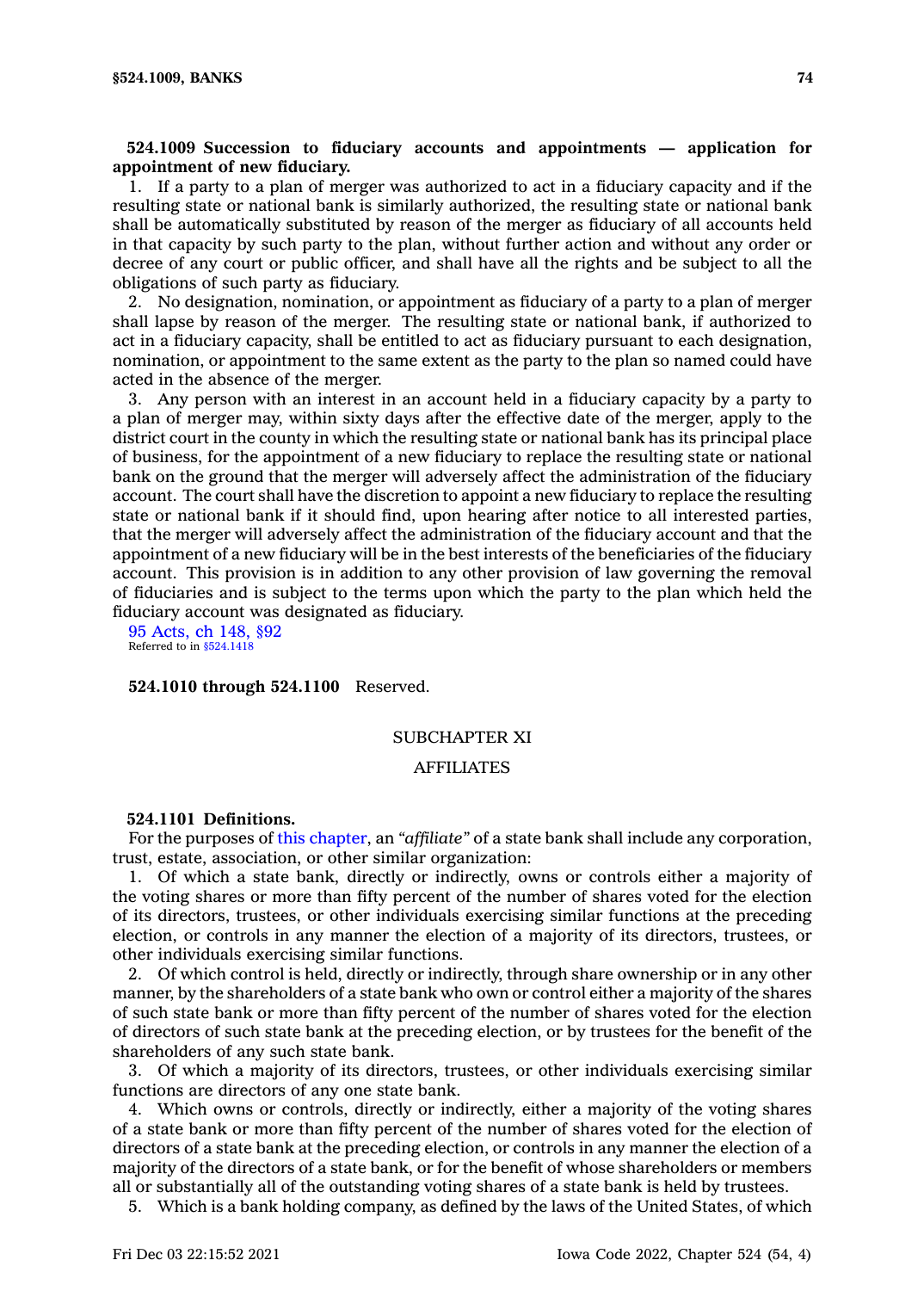<sup>a</sup> state bank is <sup>a</sup> subsidiary, and any other subsidiary, as defined by the laws of the United States, of <sup>a</sup> bank holding company.

[C71, 73, 75, 77, 79, 81, §524.1101] Referred to in [§12C.22,](https://www.legis.iowa.gov/docs/code/12C.22.pdf) [524.541](https://www.legis.iowa.gov/docs/code/524.541.pdf), [537.1301](https://www.legis.iowa.gov/docs/code/537.1301.pdf)

## **524.1102 Loans and other transactions with affiliates.**

1. A state bank shall not make any loan or any extension of credit to, or purchase securities under repurchase agreement from, any of its affiliates, or invest any of its funds in the shares, bonds, capital securities, or other obligations of an affiliate, or accept the shares, bonds, capital securities, or other obligations of an affiliate as collateral security for advances made to any customer, if the aggregate amount of the loans, extensions of credit, repurchase agreements, investments and advances against such collateral security will exceed:

*a.* In the case of any one affiliate, ten percent of the aggregate capital of the state bank.

*b.* In the case of all such affiliates, twenty percent of the aggregate capital of the state bank.

2. Within the foregoing limitations, each loan or extension of credit of any kind or character to an affiliate shall be secured by collateral in the form of shares of stock, bonds, capital securities or other such obligations having <sup>a</sup> market value at the time of making the loan or extension of credit of at least twenty percent more than the amount of the loan or extension of credit, or of at least ten percent more than the amount of the loan or extension of credit if it is secured by obligations of any state, or of any political subdivision or agency of the state, or of at least one hundred percent of the amount of the loan or extension of credit if it is secured by <sup>a</sup> segregated deposit account which the state bank may set off.

3. A loan or extension of credit to <sup>a</sup> director, officer, clerk, or other employee or any representative of any affiliate is deemed to be <sup>a</sup> loan to the affiliate to the extent that the proceeds of such loan are used for the benefit of, or transferred to, the affiliate.

4. The provisions of this [section](https://www.legis.iowa.gov/docs/code/524.1102.pdf) shall not apply to loans or extensions of credit fully secured by obligations of the United States, or the farm credit banks, or the federal home loan banks, or obligations fully guaranteed by the United States as to principal and interest. The provisions of this [section](https://www.legis.iowa.gov/docs/code/524.1102.pdf) shall not apply to indebtedness of any affiliate for unpaid balances due <sup>a</sup> state bank on assets purchased from the state bank.

5. For purposes of this [section](https://www.legis.iowa.gov/docs/code/524.1102.pdf), the terms *"extension of credit"* and *"extensions of credit"* are deemed to include any purchase of securities under <sup>a</sup> repurchase agreement, other assets or obligations under <sup>a</sup> repurchase agreement, and the discount of promissory notes, bills of exchange, conditional sales contracts, or similar paper, whether with or without recourse.

[C71, 73, 75, 77, 79, 81, §524.1102]

89 [Acts,](https://www.legis.iowa.gov/docs/acts/1989/CH0257.pdf) ch 257, §19, 20; 91 [Acts,](https://www.legis.iowa.gov/docs/acts/91/CH0020.pdf) ch 20, §1; 95 [Acts,](https://www.legis.iowa.gov/docs/acts/95/CH0148.pdf) ch 148, §93; 2012 Acts, ch [1023,](https://www.legis.iowa.gov/docs/acts/2012/CH1023.pdf) §157 Referred to in [§524.1103](https://www.legis.iowa.gov/docs/code/524.1103.pdf), [524.1104,](https://www.legis.iowa.gov/docs/code/524.1104.pdf) [524.1602](https://www.legis.iowa.gov/docs/code/524.1602.pdf)

### **524.1103 Exceptions.**

1. The provisions of section [524.1102](https://www.legis.iowa.gov/docs/code/524.1102.pdf) shall not apply to any affiliate:

*a.* Engaged solely in holding or operating real estate used wholly or substantially by the state bank in its operations or acquired for its future use.

*b.* Engaged solely in conducting <sup>a</sup> safe-deposit business or the business of an agricultural credit corporation eligible to discount loans with <sup>a</sup> farm credit bank.

*c.* Engaged solely in holding obligations of the United States, the farm credit banks, the federal home loan banks, or obligations fully guaranteed by the United States as to principal and interest.

*d.* Where the affiliate relationship has arisen as <sup>a</sup> result of shares acquired in satisfaction of <sup>a</sup> bona fide debt contracted prior to the date of the creation of such relationship provided that such shares shall be sold at public or private sale within one year from the date of the creation of the relationship, unless the time is extended by the superintendent.

*e.* Where the affiliate relationship exists by reason of the ownership or control of any voting shares thereof by <sup>a</sup> state bank as executor, administrator, trustee, receiver, agent, depository, or in any other fiduciary capacity, except where such shares are held for the benefit of all or <sup>a</sup> majority of the shareholders of such state bank.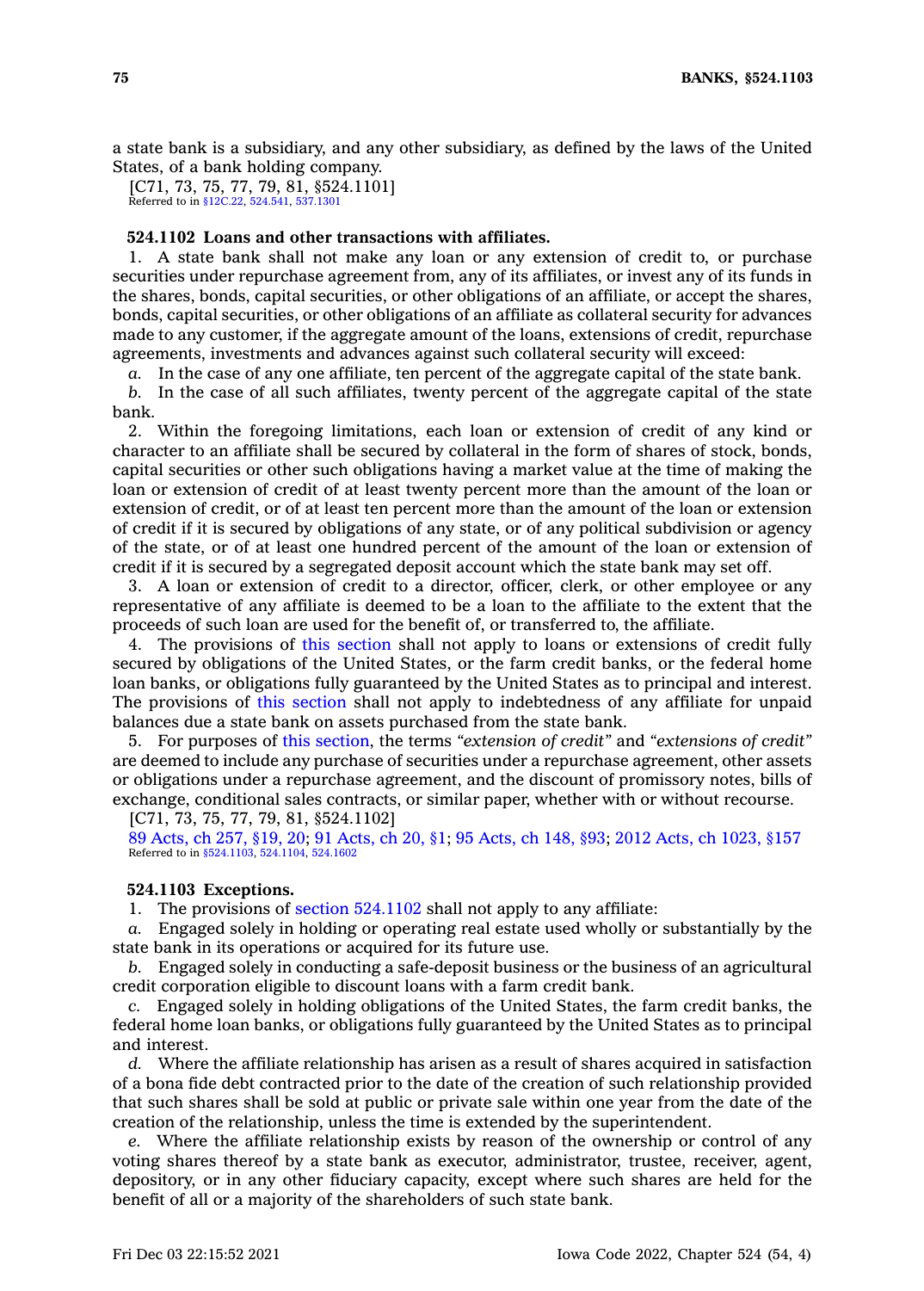*f.* Which is <sup>a</sup> bank.

*g.* Which is an operations subsidiary or other subsidiary in which the state bank owns or controls eighty percent or more of the voting shares. However, an operations subsidiary shall not conduct any activity at any location where the state bank itself would not be permitted to conduct that activity without the prior approval of the superintendent.

2. *a.* The superintendent may, in the superintendent's discretion, by regulation or order, exempt transactions or relationships from the requirements of section [524.1102](https://www.legis.iowa.gov/docs/code/524.1102.pdf) if the superintendent finds such exemptions to be in the public interest and consistent with the purposes of section [524.1102](https://www.legis.iowa.gov/docs/code/524.1102.pdf).

*b.* A state bank may request an exemption from the requirements of section [524.1102](https://www.legis.iowa.gov/docs/code/524.1102.pdf) by submitting <sup>a</sup> written request to the superintendent including all of the following:

(1) A detailed description of the transaction or relationship for which the state bank seeks an exemption.

(2) A statement of the reasons for exemption of the transaction or relationship.

(3) An explanation of how the exemption would be in the public interest and consistent with the purposes of section 524,1102.

[C71, 73, 75, 77, 79, 81, §524.1103]

89 [Acts,](https://www.legis.iowa.gov/docs/acts/1989/CH0257.pdf) ch 257, §21, 22; 95 [Acts,](https://www.legis.iowa.gov/docs/acts/95/CH0148.pdf) ch 148, §94; 2012 Acts, ch [1017,](https://www.legis.iowa.gov/docs/acts/2012/CH1017.pdf) §21

### **524.1104 Applicability of general loan limitations.**

Any loan or extension of credit to an affiliate, and any investment in the shares, bonds, capital securities or other obligations of an affiliate, excepted by the provisions of [section](https://www.legis.iowa.gov/docs/code/524.1102.pdf) [524.1102](https://www.legis.iowa.gov/docs/code/524.1102.pdf) from the requirements of that section, shall continue to be subject to the other provisions of this [chapter](https://www.legis.iowa.gov/docs/code//524.pdf) applicable to loans or extensions of credit by <sup>a</sup> state bank and investments by <sup>a</sup> state bank in shares, bonds, capital securities, or other such obligations.

[C71, 73, 75, 77, 79, 81, §524.1104] Referred to in [§524.1602](https://www.legis.iowa.gov/docs/code/524.1602.pdf)

#### **524.1105 Examination of affiliates and reports.**

1. For the purpose of determining the condition of <sup>a</sup> state bank and information concerning the state bank, the superintendent shall have the power to make or cause to be made an examination of any affiliate to the same extent as the superintendent may examine <sup>a</sup> state bank under this [chapter](https://www.legis.iowa.gov/docs/code//524.pdf).

2. If the superintendent has reasonable cause to believe that any corporation, trust, estate, association, or other similar organization is an affiliate, the superintendent may require the organization to furnish such information as may enable the superintendent to determine whether the organization is an affiliate.

[C71, 73, 75, 77, 79, 81, §524.1105] Referred to in [§524.217](https://www.legis.iowa.gov/docs/code/524.217.pdf), [524.219](https://www.legis.iowa.gov/docs/code/524.219.pdf)

#### **524.1106 Fees paid to an affiliate — approval by superintendent.**

Any contract or arrangement for management or financial services which involves payment for these services by <sup>a</sup> state bank to <sup>a</sup> person who owns shares in that bank, or to any other affiliate, must be approved by the superintendent prior to such contract or arrangement becoming binding upon the state bank, and may also be reviewed at any time after original approval. Any contract or arrangement for consultation or other services which involve payment of those services by <sup>a</sup> state bank to any person who individually or whose spouse or immediate family or any combination thereof owns fifteen percent or more of the outstanding shares of that bank or is an officer or director thereof, or to an affiliate may be reviewed by the superintendent. The superintendent shall have authority to determine whether or not such fees are reasonable in relation to the services performed, and if the superintendent determines they are unreasonable, to require that they be reduced to <sup>a</sup> reasonable amount or eliminated and the excess refunded, or that such contract or arrangement not be entered into by the state bank.

[C71, 73, 75, 77, 79, 81, §524.1106]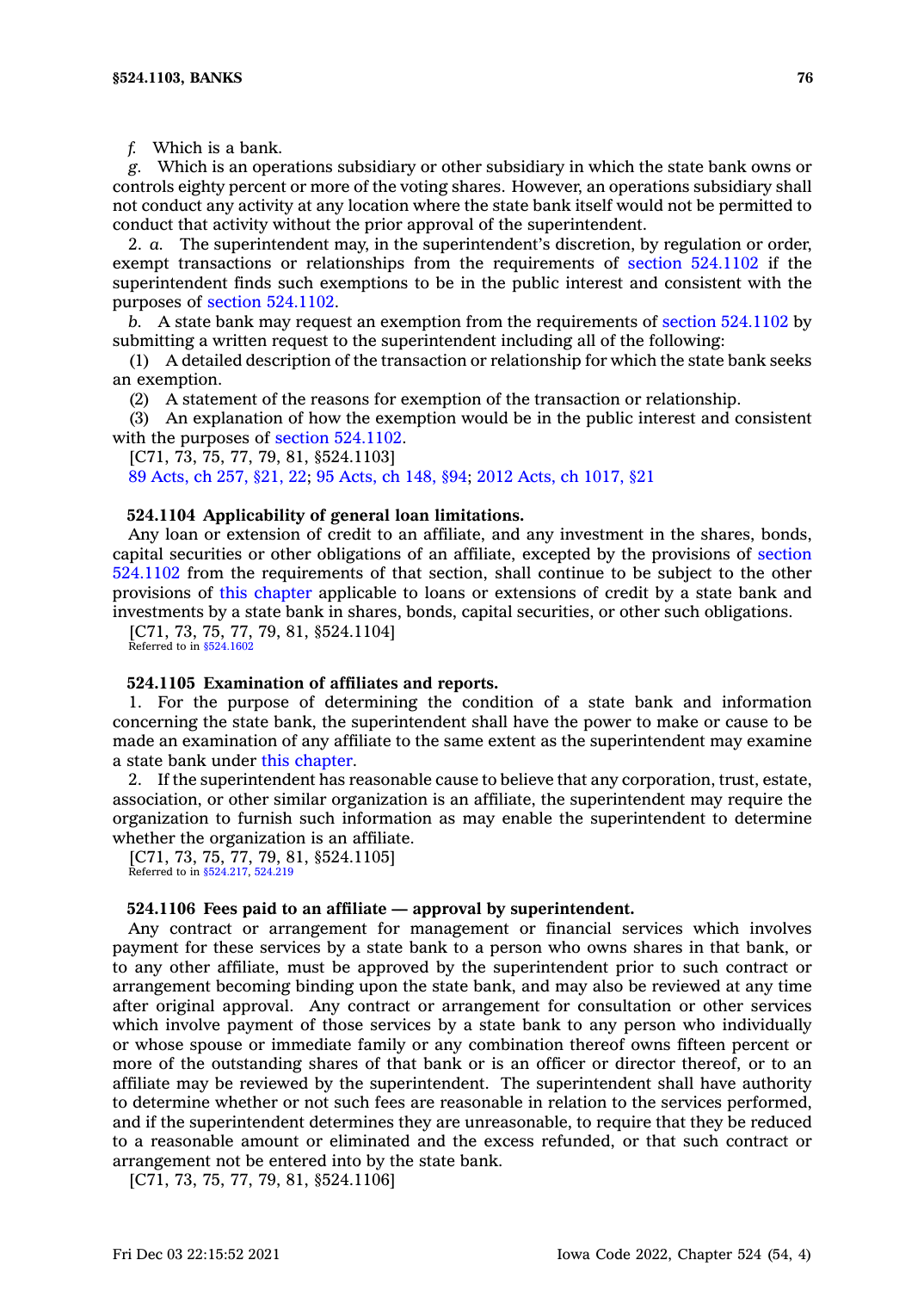**524.1107 through 524.1200** Reserved.

### SUBCHAPTER XII

### **OFFICES**

## **524.1201 General provisions.**

1. A state bank may establish and operate any number of bank offices at any location in this state subject to the approval and regulation of the superintendent. A bank office may furnish all banking services ordinarily furnished to customers and depositors at the principal place of business of the state bank which operates the office, and <sup>a</sup> bank office manager or an officer of the bank shall be physically present at each bank office during <sup>a</sup> majority of its business hours. The central executive and official business and principal recordkeeping functions of <sup>a</sup> state bank shall be exercised only at its principal place of business or at another bank office as authorized by the superintendent for these functions.

2. Notwithstanding [subsection](https://www.legis.iowa.gov/docs/code/524.1201.pdf) 1, data processing services referred to in section [524.804](https://www.legis.iowa.gov/docs/code/524.804.pdf) may be performed for the state bank at some other location. All transactions of <sup>a</sup> bank office shall be immediately transmitted to the principal place of business or other bank office authorized under [subsection](https://www.legis.iowa.gov/docs/code/524.1201.pdf) 1 of the state bank which operates the office, and no current recordkeeping functions shall be maintained at <sup>a</sup> bank office other than the bank office authorized under [subsection](https://www.legis.iowa.gov/docs/code/524.1201.pdf) 1, except to the extent the state bank which operates the office deems it desirable to keep there duplicates of the records kept at the principal place of business or authorized bank office of the state bank.

3. Notwithstanding any of the other provisions of this [section](https://www.legis.iowa.gov/docs/code/524.1201.pdf), original loan documentation and trust recordkeeping functions may be located at any authorized bank office or at any other location approved by the superintendent.

[C27, 31, 35, §9258-b1; C39, §**9258.1;** C46, 50, 54, 58, 62, 66, §528.51; C71, 73, 75, 77, 79, 81, §524.1201; 81 [Acts,](https://www.legis.iowa.gov/docs/acts/1981/CH0173.pdf) ch 173, §6]

89 [Acts,](https://www.legis.iowa.gov/docs/acts/1989/CH0257.pdf) ch 257, §23; 91 [Acts,](https://www.legis.iowa.gov/docs/acts/91/CH0072.pdf) ch 72, §1; 95 [Acts,](https://www.legis.iowa.gov/docs/acts/95/CH0032.pdf) ch 32, §1; 96 Acts, ch [1056,](https://www.legis.iowa.gov/docs/acts/96/CH1056.pdf) §13, 14; [2001](https://www.legis.iowa.gov/docs/acts/2001/CH0004.pdf) [Acts,](https://www.legis.iowa.gov/docs/acts/2001/CH0004.pdf) ch 4, §1, 11; 2004 Acts, ch [1141,](https://www.legis.iowa.gov/docs/acts/2004/CH1141.pdf) §26; 2005 [Acts,](https://www.legis.iowa.gov/docs/acts/2005/CH0019.pdf) ch 19, §109; 2006 Acts, ch [1015,](https://www.legis.iowa.gov/docs/acts/2006/CH1015.pdf) §8; 2011 [Acts,](https://www.legis.iowa.gov/docs/acts/2011/CH0102.pdf) ch 102, §5

Referred to in [§524.1203](https://www.legis.iowa.gov/docs/code/524.1203.pdf), [524.1204](https://www.legis.iowa.gov/docs/code/524.1204.pdf), [524.1205,](https://www.legis.iowa.gov/docs/code/524.1205.pdf) [524.1419](https://www.legis.iowa.gov/docs/code/524.1419.pdf), [524.1603](https://www.legis.iowa.gov/docs/code/524.1603.pdf)

#### **524.1202 Location of offices.** Repealed by 2001 [Acts,](https://www.legis.iowa.gov/docs/acts/2001/CH0004.pdf) ch 4, §10, 11.

#### **524.1203 Cancellation of approval of offices.**

Whenever an examination by the superintendent or other supervisory agencies discloses that the operation of <sup>a</sup> bank office is being conducted in violation of section [524.1201](https://www.legis.iowa.gov/docs/code/524.1201.pdf), the superintendent may forthwith revoke the approval of the bank office.

[C71, 73, 75, 77, 79, 81, §524.1203] Referred to in [§524.1205](https://www.legis.iowa.gov/docs/code/524.1205.pdf), [524.1419](https://www.legis.iowa.gov/docs/code/524.1419.pdf)

#### **524.1204 Privileges extended to national banks.**

The privileges extended to state banks by sections [524.1201](https://www.legis.iowa.gov/docs/code/524.1201.pdf) and [524.1212](https://www.legis.iowa.gov/docs/code/524.1212.pdf) and [chapter](https://www.legis.iowa.gov/docs/code//527.pdf) 527 shall be available on the same conditions to national banks to the extent they are so authorized by federal law.

[C71, §524.1201(3); C73, 75, 77, 79, 81, §524.1204] 2001 [Acts,](https://www.legis.iowa.gov/docs/acts/2001/CH0004.pdf) ch 4, §3, 11

# **524.1205 Establishment of branch or office in other state — superintendent's authority to regulate.**

1. Notwithstanding section [524.1201,](https://www.legis.iowa.gov/docs/code/524.1201.pdf) subsection 1, upon application to and approval by the superintendent, <sup>a</sup> state bank may acquire in any manner, establish, maintain, operate, retain, or relocate <sup>a</sup> branch or office in <sup>a</sup> state other than this state. Subject to the approval of the superintendent, such branch or office may engage in any activity authorized for <sup>a</sup> branch or office of <sup>a</sup> bank organized under the laws of that other state.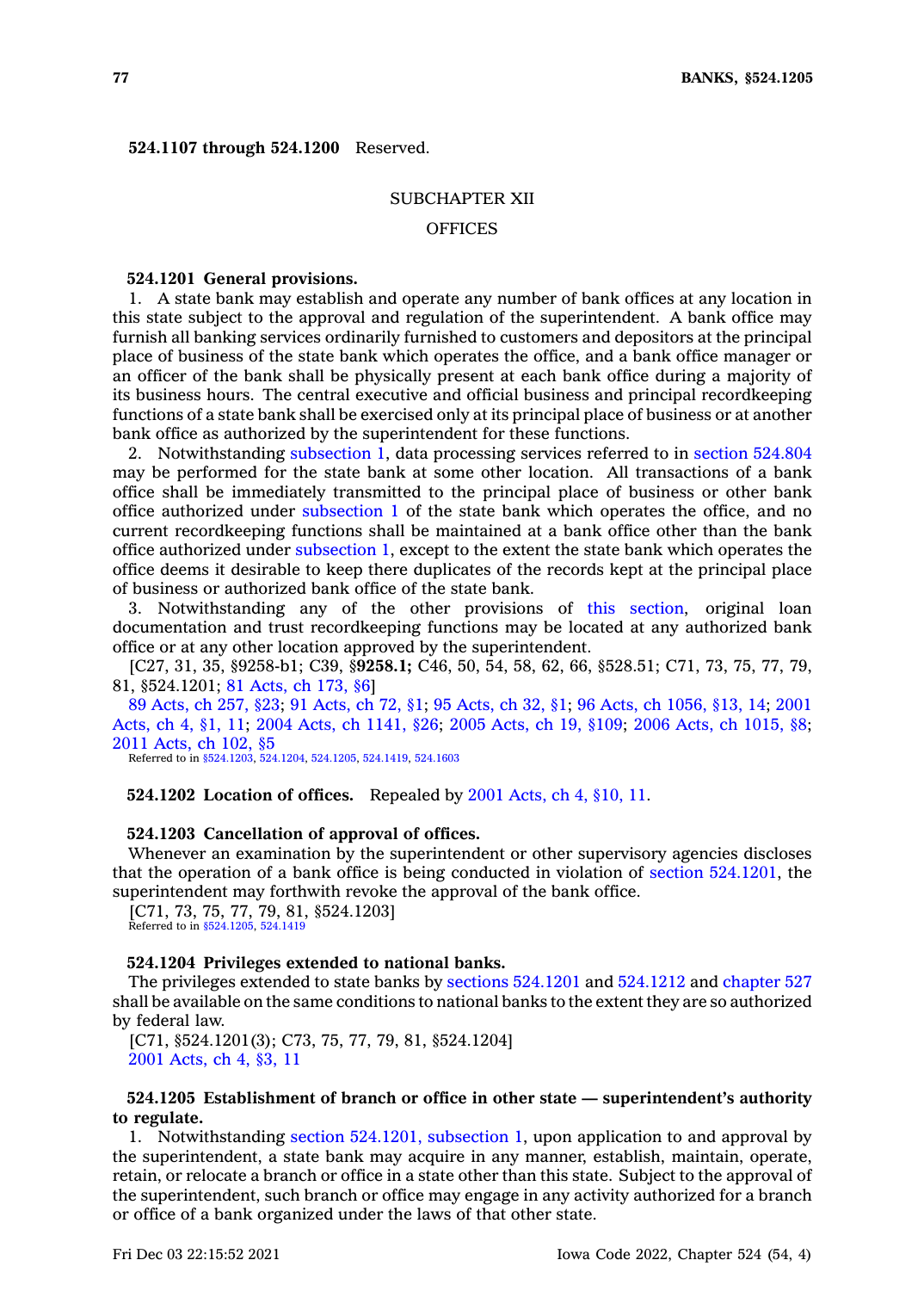2. The superintendent shall supervise and regulate all out-of-state branches and offices of <sup>a</sup> state bank.

3. Sections [524.1201](https://www.legis.iowa.gov/docs/code/524.1201.pdf) and [524.1203](https://www.legis.iowa.gov/docs/code/524.1203.pdf) apply to an out-of-state branch or office of <sup>a</sup> state bank except as otherwise provided by the laws of the state in which <sup>a</sup> branch or office is located or by the superintendent pursuant to this [section](https://www.legis.iowa.gov/docs/code/524.1205.pdf).

4. This [section](https://www.legis.iowa.gov/docs/code/524.1205.pdf) does not authorize or permit <sup>a</sup> state-chartered bank located outside of this state or <sup>a</sup> national bank located outside of this state to establish <sup>a</sup> de novo branch or office in this state.

96 Acts, ch [1056,](https://www.legis.iowa.gov/docs/acts/1996/CH1056.pdf) §15; 2001 [Acts,](https://www.legis.iowa.gov/docs/acts/2001/CH0004.pdf) ch 4, §4, 5, 11, 12

#### **524.1206 Identification of legally chartered name of bank — required use of name.**

A state or national bank, at its locations in this state, shall identify its principal place of business, any bank office, or any bank branch in <sup>a</sup> manner which includes its legally chartered name or <sup>a</sup> reasonable variation of such name. The legally chartered name of the state or national bank shall be used in all legal documents of such bank.

98 Acts, ch [1036,](https://www.legis.iowa.gov/docs/acts/1998/CH1036.pdf) §3 Referred to in [§524.310](https://www.legis.iowa.gov/docs/code/524.310.pdf)

#### **524.1207 through 524.1211** Reserved.

# **524.1212 Location of satellite terminals.**

Any state bank may utilize <sup>a</sup> satellite terminal, as defined in [section](https://www.legis.iowa.gov/docs/code/527.2.pdf) 527.2, when that satellite terminal is lawfully being operated, at any location within this state. Any transaction engaged in through the use of <sup>a</sup> satellite terminal shall be deemed to take place at the principal place of business of <sup>a</sup> bank whose accounts and records are affected by the transaction.

[C77, 79, 81, §524.1212; 81 [Acts,](https://www.legis.iowa.gov/docs/acts/1981/CH0173.pdf) ch 173, §8] 2001 [Acts,](https://www.legis.iowa.gov/docs/acts/2001/CH0004.pdf) ch 4, §6, 11 Referred to in [§524.1204](https://www.legis.iowa.gov/docs/code/524.1204.pdf)

**524.1213 United community bank offices.** Repealed by 2001 [Acts,](https://www.legis.iowa.gov/docs/acts/2001/CH0004.pdf) ch 4, §10, 11.

**524.1214 through 524.1300** Reserved.

### SUBCHAPTER XIII

## DISSOLUTION

### **524.1301 Dissolution by incorporators, organizers, or initial directors.**

A majority of the incorporators, organizers, or initial directors of <sup>a</sup> state bank that has not issued shares or has not commenced business may dissolve the state bank by delivering articles of dissolution to the superintendent, together with the applicable filing and recording fees, for filing with the secretary of state that set forth all of the following:

- 1. The name of the state bank.
- 2. The date of its incorporation or organization.
- 3. Either of the following:
- *a.* That the state bank has not issued any shares.
- *b.* That the state bank has not commenced business.
- 4. That no debt of the state bank remains unpaid.

5. If shares were issued, that the net assets of the state bank remaining after the payment of all necessary expenses have been distributed to the shareholders.

6. That <sup>a</sup> majority of the incorporators, organizers, or initial directors authorized the dissolution.

[C97, §1857; S13, §1857; C24, 27, 31, 35, 39, §**9277;** C46, 50, 54, 58, 62, 66, §528.76; C71, 73, 75, 77, 79, 81, §524.1301]

90 Acts, ch [1205,](https://www.legis.iowa.gov/docs/acts/1990/CH1205.pdf) §40; 95 [Acts,](https://www.legis.iowa.gov/docs/acts/1995/CH0148.pdf) ch 148, §96; 2004 Acts, ch [1141,](https://www.legis.iowa.gov/docs/acts/2004/CH1141.pdf) §67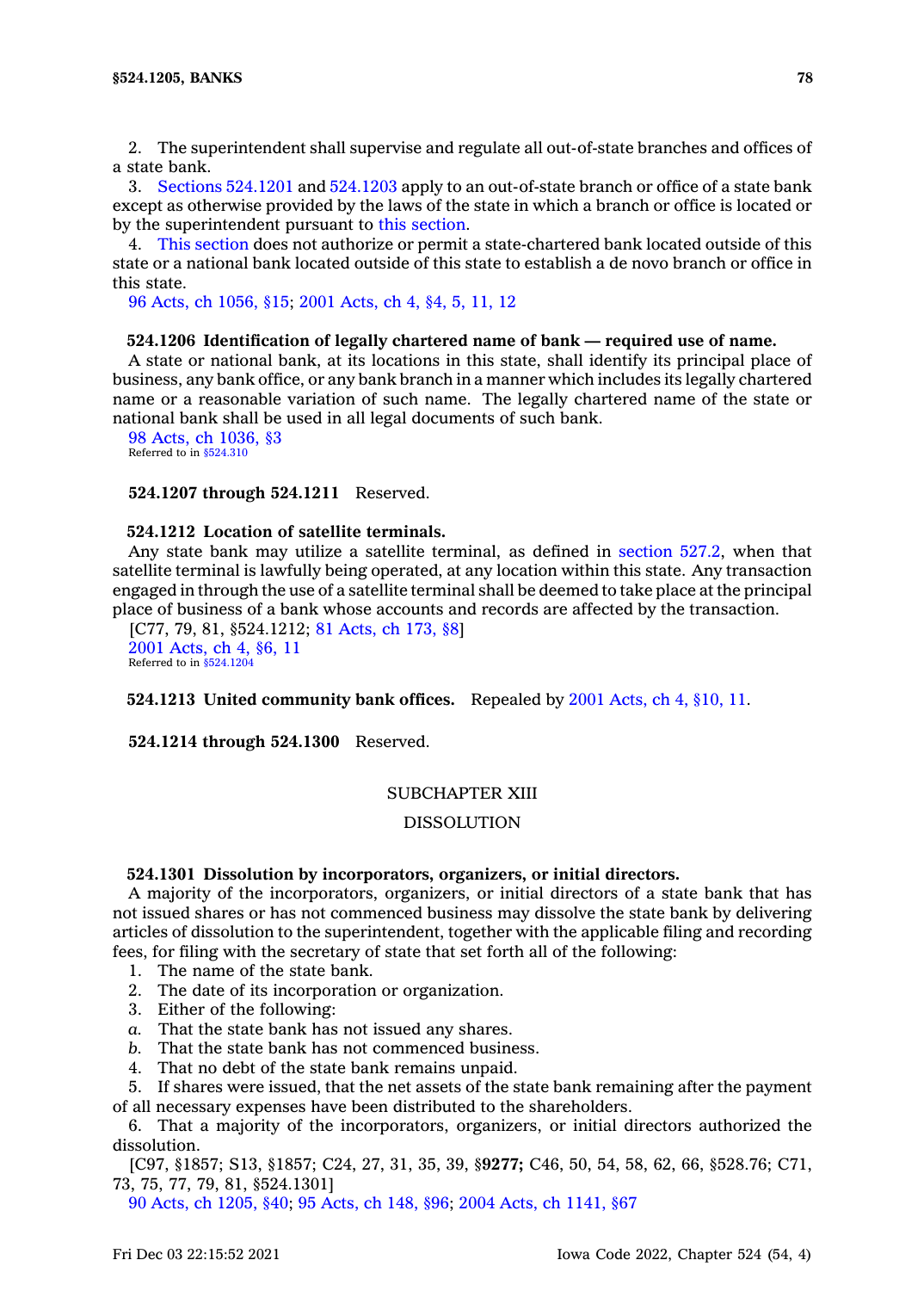# **524.1302 Involuntary dissolution prior to commencement of business.**

Prior to the issuance of an authorization to do business, the superintendent may cause the dissolution of <sup>a</sup> state bank if there exists any reason why it should not have been incorporated or organized under this [chapter](https://www.legis.iowa.gov/docs/code//524.pdf) or if an authorization to do business has not been issued within one year after the date of its incorporation or organization, or such longer time as the superintendent may allow for satisfaction of conditions precedent to its issuance. After giving the state bank adequate notice and an opportunity for hearing, the superintendent shall certify the applicable facts by the filing of <sup>a</sup> statement with the secretary of state, who shall thereafter issue <sup>a</sup> certificate of dissolution. Upon the issuance of such certificate of dissolution by the secretary of state, the corporate or organizational existence of the state bank shall cease.

[C31, 35, §9142-c1; C39, §**9142.1;** C46, 50, 54, 58, 62, 66, §524.14; C71, 73, 75, 77, 79, 81, §524.1302]

2004 Acts, ch [1141,](https://www.legis.iowa.gov/docs/acts/2004/CH1141.pdf) §68

#### **524.1303 Voluntary dissolution after commencement of business.**

1. A state bank which has commenced business may propose to voluntarily dissolve upon the affirmative vote of the holders of at least <sup>a</sup> majority of the shares entitled to vote on the voluntary dissolution, adopting <sup>a</sup> plan of dissolution involving both <sup>a</sup> provision for acquisition of its assets and assumption of its liabilities by another state bank, national bank, or other financial institution insured by the federal deposit insurance corporation and <sup>a</sup> provision for continuance of its business if acquisition of its assets and assumption of its liabilities is not effected, or any other plan of dissolution providing for full payment of its liabilities.

2. Upon acceptance for processing of an application for approval of <sup>a</sup> plan of dissolution on forms prescribed by the superintendent, the superintendent shall conduct such investigation as the superintendent may deem necessary to determine whether the plan adequately protects the interests of depositors, other creditors and shareholders and, if the plan involves an acquisition of assets and assumption of liabilities by another state bank, whether such acquisition and assumption would be consistent with adequate and sound banking and in the public interest, on the basis of factors substantially similar to those set forth in section [524.1403,](https://www.legis.iowa.gov/docs/code/524.1403.pdf) subsection 1, paragraph *"d"*.

3. Within thirty days after the application for dissolution involving <sup>a</sup> provision of acquisition of the state bank's assets and assumption of its liabilities by another state bank is accepted for processing, the dissolving bank shall publish notice of the proposed transaction in <sup>a</sup> newspaper of general circulation published in the municipal corporation or unincorporated area in which the dissolving bank has its principal place of business, and in the municipal corporation or unincorporated area in which the acquiring state bank has its principal place of business, or if there is none, <sup>a</sup> newspaper of general circulation published in the county or counties, or in <sup>a</sup> county adjoining the county or counties, in which the dissolving bank and the acquiring bank have their principal place of business. The notice shall be on forms provided by the superintendent, and proof of publication of the notice shall be delivered to the superintendent within fourteen days.

4. Within thirty days after the date of the publication of the notice, any interested person may submit to the superintendent written comments and data on the application. The superintendent may extend the thirty-day comment period if, in the superintendent's judgment, extenuating circumstances exist.

5. Within thirty days after the date of the publication of the notice, any interested person may submit to the superintendent <sup>a</sup> written request for <sup>a</sup> hearing on the application. The request shall state the nature of the issues or facts to be presented and the reasons why written submissions would be insufficient to make an adequate presentation to the superintendent. If the reasons are related to factual disputes, the disputes shall be described. Comments challenging the legality of an application shall be submitted separately in writing and shall not be considered at <sup>a</sup> hearing conducted pursuant to this [section](https://www.legis.iowa.gov/docs/code/524.1303.pdf). Written requests for hearings shall be evaluated by the superintendent, who may grant or deny such requests in whole or in part. A hearing request shall generally be granted only if it is determined that written submissions would be inadequate or that <sup>a</sup> hearing would otherwise be beneficial to the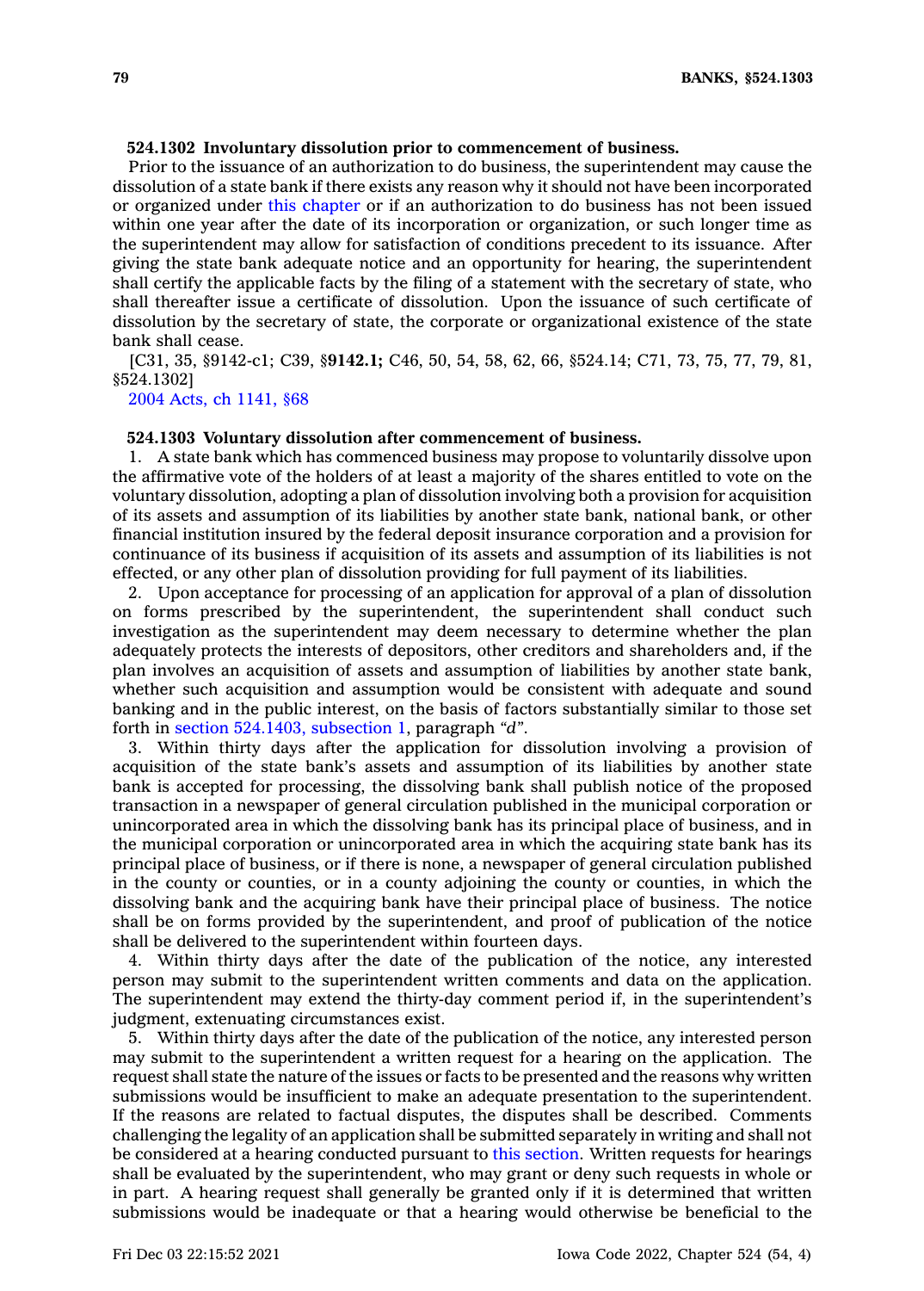decision-making process. A hearing may be limited to issues considered material by the superintendent.

6. If <sup>a</sup> request for <sup>a</sup> hearing has been made and denied, the superintendent shall notify the applicant and all interested persons and shall state the reasons for the denial. Interested persons may submit to the superintendent, with simultaneous copies to the applicant, additional written comments or information on the application within fourteen days after the date of the notice of denial. The applicant shall be provided an additional seven days, after the fourteen-day deadline has expired, within which to respond to any comments submitted within the fourteen-day period. The superintendent may waive this seven-day period upon request by the applicant. A copy of any response submitted by the applicant shall also be mailed simultaneously by the applicant to the interested persons.

[C97, §1857; S13, §1857; C24, 27, 31, 35, 39, §**9277;** C46, 50, 54, 58, 62, 66, §528.76; C71, 73, 75, 77, 79, 81, §524.1303]

92 Acts, ch [1161,](https://www.legis.iowa.gov/docs/acts/1992/CH1161.pdf) §5; 95 [Acts,](https://www.legis.iowa.gov/docs/acts/1995/CH0148.pdf) ch 148, §97; 2004 Acts, ch [1141,](https://www.legis.iowa.gov/docs/acts/2004/CH1141.pdf) §27; 2005 [Acts,](https://www.legis.iowa.gov/docs/acts/2005/CH0019.pdf) ch 19, §110 Referred to in [§524.1309](https://www.legis.iowa.gov/docs/code/524.1309.pdf)

### **524.1304 Voluntary dissolution — approval.**

1. Within ninety days after acceptance of the application for processing, the superintendent shall approve or disapprove the application for voluntary dissolution on the basis of the superintendent's investigation. As <sup>a</sup> condition of receiving the decision of the superintendent with respect to the application, the applying state bank shall reimburse the superintendent for all expenses incurred by the superintendent in connection with the application. The superintendent shall give to the applying state bank written notice of the superintendent's decision. The decision of the superintendent shall be subject to judicial review pursuant to [chapter](https://www.legis.iowa.gov/docs/code//17A.pdf) 17A.

2. Upon approval of the plan of voluntary dissolution by the superintendent, the superintendent shall file with the secretary of state articles of dissolution prepared by the applicant in conformance with section [524.1304A](https://www.legis.iowa.gov/docs/code/524.1304A.pdf). Upon filing of the articles of dissolution with the secretary of state, the state bank shall cease to accept deposits or carry on its business, except insofar as may be necessary for the proper winding up of the business of the state bank in accordance with the approved plan of dissolution.

3. If applicable state or federal laws require approval by an appropriate state or federal agency, the superintendent may withhold delivery of the approved articles of dissolution until the superintendent receives notice of the decision of such agency. If the final approval of the agency is not given within six months of the superintendent's approval, then the superintendent shall notify the applying state bank that the approval of the superintendent has been rescinded for that reason.

[C97, §1857; S13, §1857; C24, 27, 31, 35, 39, §**9277;** C46, 50, 54, 58, 62, 66, §528.76; C71, 73, 75, 77, 79, 81, §524.1304]

95 [Acts,](https://www.legis.iowa.gov/docs/acts/1995/CH0148.pdf) ch 148, §98 Referred to in  $$524.130$ 

# **524.1304A Articles of dissolution.**

1. At any time after the dissolution of <sup>a</sup> state bank is authorized, the state bank may dissolve by delivering to the superintendent for filing with the secretary of state articles of dissolution setting forth all of the following:

- *a.* The name of the state bank.
- *b.* The date dissolution was authorized.
- *c.* The number of votes entitled to be cast by the shareholders on the proposal to dissolve.

*d.* The total number of shareholder votes cast for and against dissolution, or the total number of undisputed votes cast for dissolution and <sup>a</sup> statement that the number cast for dissolution was sufficient for approval.

*e.* If voting by voting groups was required, the information required by paragraphs *"c"* and *"d"* must be separately provided for each voting group entitled to vote separately on the plan to dissolve.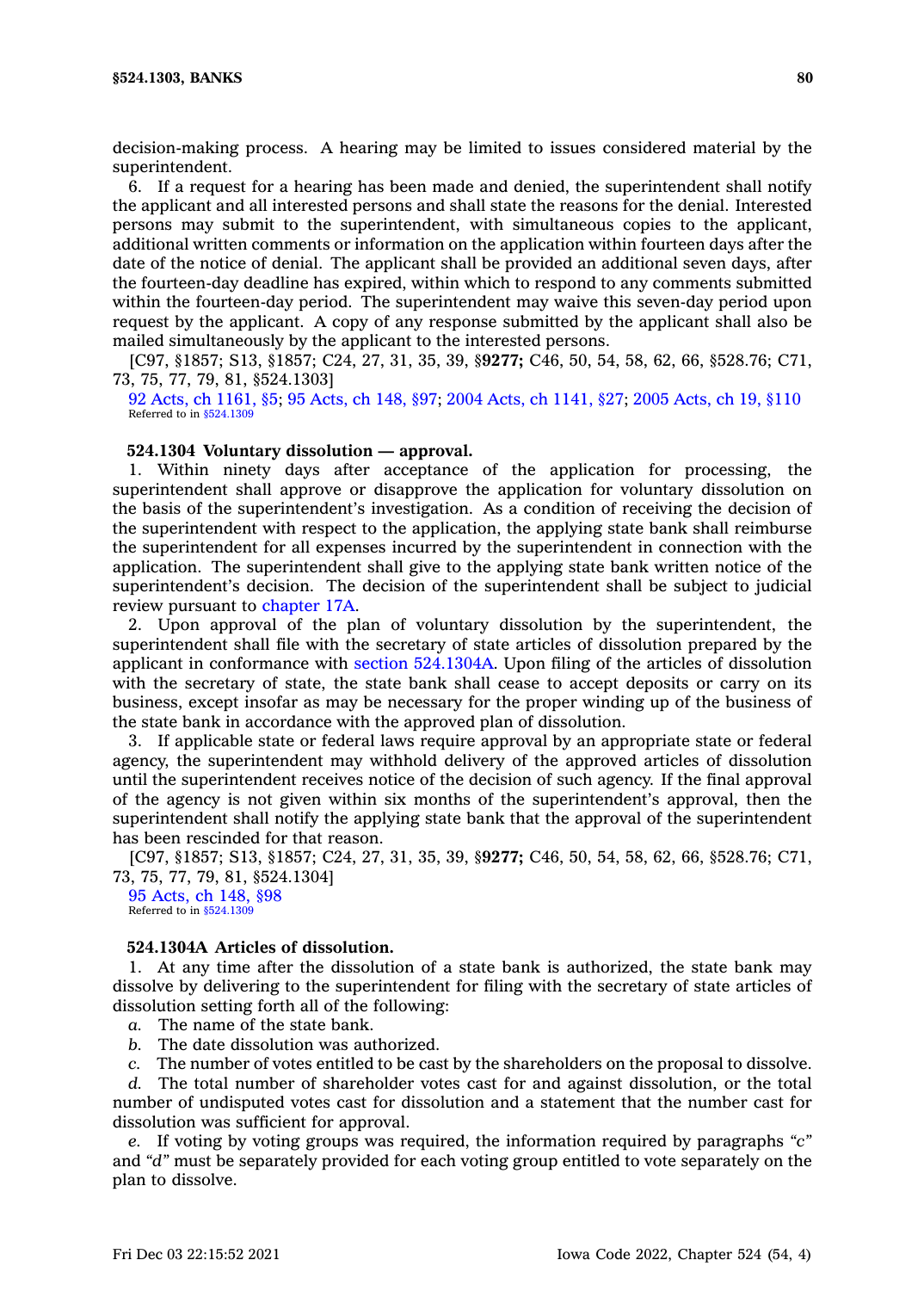**81 BANKS, §524.1305**

*f.* That all debts, obligations, and liabilities of the state bank will be paid or otherwise discharged or that adequate provision will be made for such discharge.

*g.* That all the remaining property and assets of the state bank will be distributed among its shareholders in accordance with their respective rights and interests.

*h.* That there are no legal actions pending against the state bank in any court or that adequate provision has been made for the satisfaction of any judgment, order, or decree which may be entered against it in any pending legal action.

2. A state bank is dissolved upon the effective date of its articles of dissolution. 95 [Acts,](https://www.legis.iowa.gov/docs/acts/1995/CH0148.pdf) ch 148, §99

Referred to in [§524.1304](https://www.legis.iowa.gov/docs/code/524.1304.pdf), [524.1309](https://www.legis.iowa.gov/docs/code/524.1309.pdf)

# **524.1305 Voluntary dissolution proceedings — winding up.**

1. The board of directors shall have full power to wind up and settle the affairs of <sup>a</sup> state bank in voluntary dissolution proceedings, including the power to do all of the following:

- *a.* Collecting the assets of the state bank.
- *b.* Disposing of its properties that will not be distributed in kind to its shareholders.
- *c.* Discharging or making provision for discharging its liabilities.
- *d.* Distributing its remaining property among its shareholders according to their interests.
- *e.* Doing every other act necessary to wind up and liquidate its business and affairs.
- 2. Dissolution of <sup>a</sup> state bank does not result in any of the following:
- *a.* Transferring title to the state bank's property.

*b.* Preventing transfer of its shares or securities, although the authorization to dissolve may provide for closing the state bank's share transfer records.

*c.* Subjecting its directors or officers to standards of conduct different from those prescribed by this [chapter](https://www.legis.iowa.gov/docs/code//524.pdf) prior to dissolution.

*d.* Changing quorum or voting requirements for its board of directors or shareholders; changing provisions for selection, resignation, or removal of its directors or officers or both; or changing provisions for amending its bylaws.

*e.* Preventing commencement of <sup>a</sup> proceeding by or against the state bank in its name.

*f.* Abating or suspending <sup>a</sup> proceeding pending by or against the state bank on the effective date of dissolution.

3. Within thirty days after filing of the articles of dissolution with the secretary of state, the state bank shall give notice of its dissolution:

*a.* By mail to each depositor and creditor, except those as to whom the liability of the state bank has been assumed by another financial institution insured by the federal deposit insurance corporation pursuant to the plan, at their last address of record as shown upon the books of the bank, including <sup>a</sup> statement of the amount shown by the books of the state bank to be due to such depositor or creditor and <sup>a</sup> demand that any claim for <sup>a</sup> greater amount be filed with the state bank any time before <sup>a</sup> specified date at least ninety days after the date of the notice.

*b.* By mail to each lessee of <sup>a</sup> safe-deposit box and each customer for whom property is held in safekeeping, except those as to whom the liability of the state bank has been assumed by another financial institution insured by the federal deposit insurance corporation pursuant to the plan, at their last address of record as shown upon the books of the state bank, including <sup>a</sup> demand that all property held in <sup>a</sup> safe-deposit box or held in safekeeping by the state bank be withdrawn by the person entitled to the property before <sup>a</sup> specified date which is at least ninety days after the date of the notice.

*c.* By mail to each person, at the person's last known address as shown upon the books of the state bank, interested in funds held in <sup>a</sup> fiduciary account or other representative capacity.

*d.* By <sup>a</sup> conspicuous posting at each office of the state bank.

*e.* By such publication as the superintendent may prescribe.

4. As soon after the approval of the plan of dissolution and the filing of the articles of dissolution as feasible, the state bank shall resign all fiduciary appointments and take such action as may be necessary to settle its fiduciary accounts.

5. All known depositors and creditors shall be paid promptly after the date specified in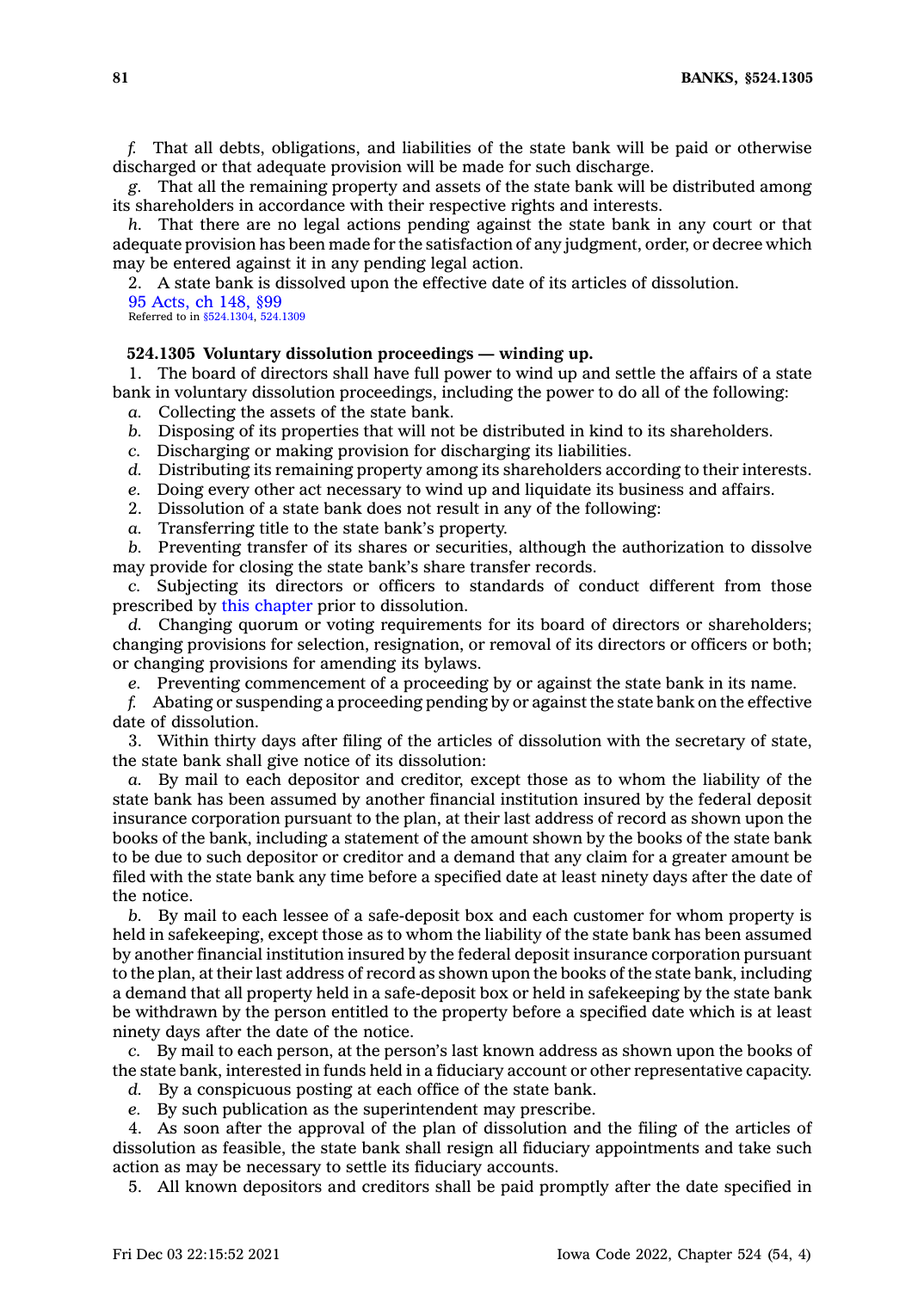the notice given under paragraph *"a"* of [subsection](https://www.legis.iowa.gov/docs/code/524.1305.pdf) 3 of this [section](https://www.legis.iowa.gov/docs/code/524.1305.pdf). Unearned portions of rentals for safe-deposit boxes shall be rebated to the lessees thereof.

6. Safe-deposit boxes, the contents of which have not been removed by the owners after the date specified in the notice given under paragraph *"b"* of [subsection](https://www.legis.iowa.gov/docs/code/524.1305.pdf) 3 of this [section](https://www.legis.iowa.gov/docs/code/524.1305.pdf), shall be opened under the supervision of the superintendent and the contents placed in sealed packages which, together with unclaimed property held by the state bank in safekeeping, shall be transmitted to the treasurer of state. Amounts due to depositors who are unknown, or who are under <sup>a</sup> disability and there is no person legally competent to receive the amount, or who cannot be found after the exercise of reasonable diligence, shall be transmitted to the treasurer of state, together with <sup>a</sup> statement giving the name of the person, if known, entitled to the amount, the person's last known address, the amount due the person, and other information about the person as the treasurer of state may reasonably require. All property transmitted to the treasurer of state pursuant to this [subsection](https://www.legis.iowa.gov/docs/code/524.1305.pdf) shall be treated as abandoned, retained by the treasurer of state, and subject to claim, in the manner provided for in sections 556.14 [through](https://www.legis.iowa.gov/docs/code/556.14.pdf) 556.21. All amounts due creditors described in section [490.1440](https://www.legis.iowa.gov/docs/code/490.1440.pdf) shall be deposited with the treasurer of state in accordance with that section. Such amounts shall be retained by the treasurer of state and are subject to claim in the manner provided for in section [490.1440](https://www.legis.iowa.gov/docs/code/490.1440.pdf).

7. Upon approval by the superintendent, assets remaining after the performance of all obligations of the state bank under [subsections](https://www.legis.iowa.gov/docs/code/524.1305.pdf) 4, 5, and 6 of this [section](https://www.legis.iowa.gov/docs/code/524.1305.pdf) shall be distributed to its shareholders according to their respective rights and preferences. Partial distributions to shareholders may be made prior to such time only if, and to the extent, approved by the superintendent. All amounts due shareholders described in section [490.1440](https://www.legis.iowa.gov/docs/code/490.1440.pdf) shall be deposited with the treasurer of state in accordance with that section. Such amounts shall be retained by the treasurer of state and are subject to claim in the manner provided for in said section [490.1440](https://www.legis.iowa.gov/docs/code/490.1440.pdf).

8. During the course of dissolution proceedings the state bank shall make such reports as the superintendent may require, and shall continue to be subject to the provisions of this [chapter](https://www.legis.iowa.gov/docs/code//524.pdf), including those relating to examination of state banks, until completion of the dissolution of the state bank.

9. If at any time during the course of dissolution proceedings the superintendent finds that the assets of the state bank will not be sufficient to discharge its obligations, the superintendent shall tender to the federal deposit insurance corporation the receivership in the manner required by section [524.1310](https://www.legis.iowa.gov/docs/code/524.1310.pdf), and the dissolution shall thereafter be treated as an involuntary dissolution in accordance with the terms of that section and [sections](https://www.legis.iowa.gov/docs/code/524.1311.pdf) [524.1311](https://www.legis.iowa.gov/docs/code/524.1311.pdf) and [524.1312](https://www.legis.iowa.gov/docs/code/524.1312.pdf).

[C71, 73, 75, 77, 79, 81, §524.1305]

90 Acts, ch [1205,](https://www.legis.iowa.gov/docs/acts/1990/CH1205.pdf) §41; 95 [Acts,](https://www.legis.iowa.gov/docs/acts/95/CH0148.pdf) ch 148, §100; 2012 Acts, ch [1017,](https://www.legis.iowa.gov/docs/acts/2012/CH1017.pdf) §22, 28; 2021 [Acts,](https://www.legis.iowa.gov/docs/acts/2021/CH0080.pdf) ch 80, [§337](https://www.legis.iowa.gov/docs/acts/2021/CH0080.pdf)

Referred to in [§524.1309](https://www.legis.iowa.gov/docs/code/524.1309.pdf), [524.1310](https://www.legis.iowa.gov/docs/code/524.1310.pdf) Subsection 6 amended

### **524.1306 Revocation of voluntary dissolution proceedings.**

1. A state bank may, at any time prior to the filing of the articles of dissolution with the secretary of state, revoke voluntary dissolution proceedings as provided for in [section](https://www.legis.iowa.gov/docs/code/490.1404.pdf) [490.1404](https://www.legis.iowa.gov/docs/code/490.1404.pdf).

2. The statement of revocation of voluntary dissolution proceedings, whether by consent of shareholders or by act of the state bank, shall be delivered to the superintendent, together with the applicable filing and recording fee, who shall, if the superintendent finds that they satisfy the requirements of this [section](https://www.legis.iowa.gov/docs/code/524.1306.pdf), deliver them to the secretary of state for filing and recording in the secretary of state's office, and the same shall be filed and recorded in the office of the county recorder.

[C71, 73, 75, 77, 79, 81, §524.1306] 90 Acts, ch [1205,](https://www.legis.iowa.gov/docs/acts/1990/CH1205.pdf) §42; 95 [Acts,](https://www.legis.iowa.gov/docs/acts/1995/CH0148.pdf) ch 148, §101 Referred to in [§524.1309](https://www.legis.iowa.gov/docs/code/524.1309.pdf)

**524.1307 and 524.1308** Repealed by 95 Acts, ch 148, §135.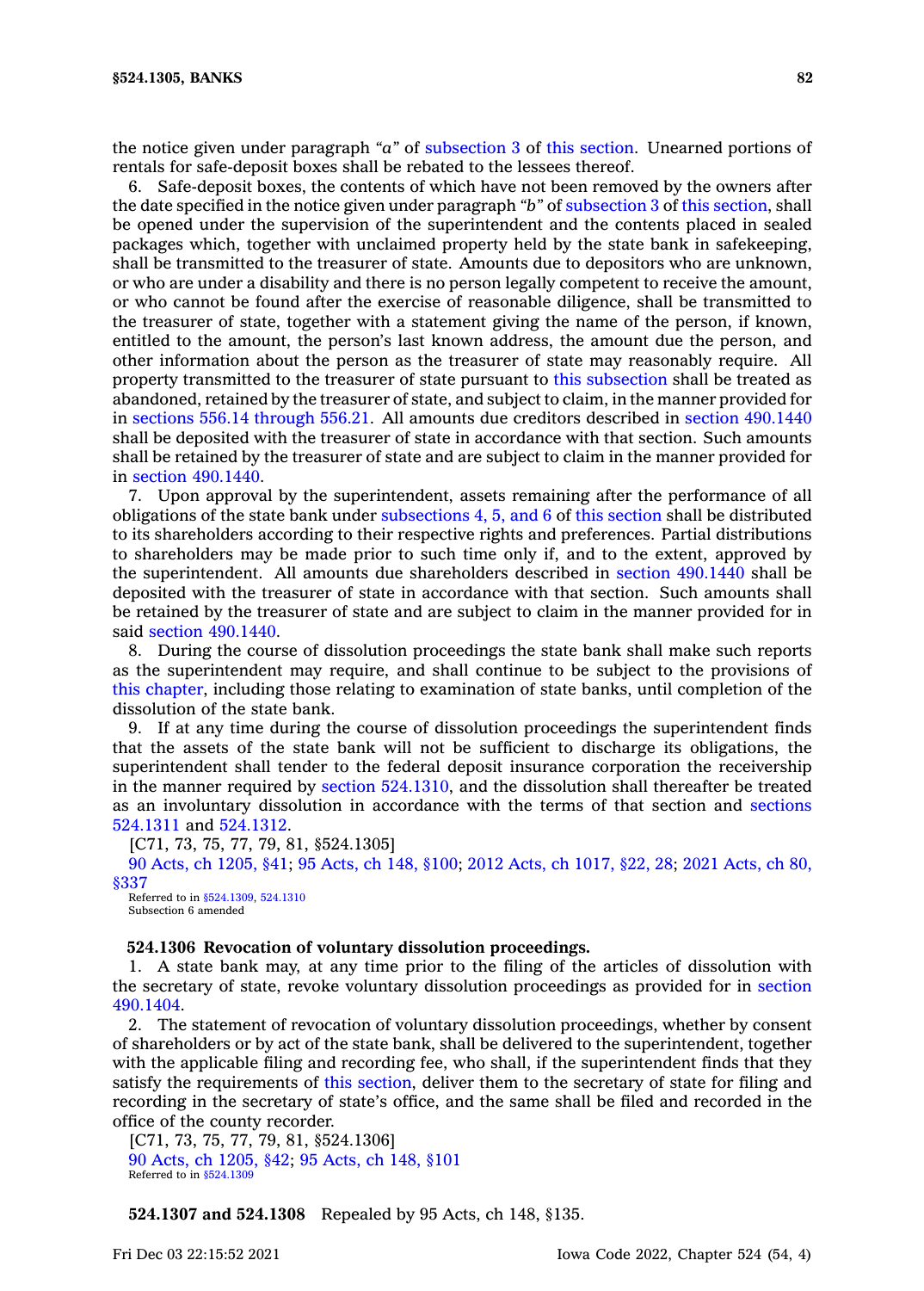# **524.1308A Known claims against dissolved state bank.**

1. A dissolved state bank may dispose of the known claims against it pursuant to [this](https://www.legis.iowa.gov/docs/code/524.1308A.pdf) [section](https://www.legis.iowa.gov/docs/code/524.1308A.pdf).

2. The dissolved state bank shall notify its known claimants in writing of the dissolution at any time after the effective date of the dissolution. The written notice must include all of the following:

*a.* A description of information that must be included in <sup>a</sup> claim.

*b.* The mailing address where <sup>a</sup> claim may be sent.

*c.* The deadline for submitting <sup>a</sup> claim, which may not be fewer than one hundred twenty days from the effective date of the written notice, by which the dissolved state bank must receive the claim.

*d.* A statement that the claim will be barred if not received by the deadline.

3. A claim against the dissolved state bank is barred if either of the following occur:

*a.* A claimant who was given written notice under [subsection](https://www.legis.iowa.gov/docs/code/524.1308A.pdf) 2 does not deliver the claim to the dissolved state bank by the deadline.

*b.* A claimant whose claim was rejected by the dissolved state bank does not commence <sup>a</sup> proceeding to enforce the claim within ninety days from the effective date of the rejection notice.

4. For purposes of this [section](https://www.legis.iowa.gov/docs/code/524.1308A.pdf), *"claim"* does not include <sup>a</sup> contingent liability or <sup>a</sup> claim based upon an event occurring after the effective date of dissolution.

95 [Acts,](https://www.legis.iowa.gov/docs/acts/1995/CH0148.pdf) ch 148, §102 Referred to in [§524.1308B](https://www.legis.iowa.gov/docs/code/524.1308B.pdf)

### **524.1308B Unknown claims against dissolved state bank.**

1. A dissolved state bank may publish notice of its dissolution and request that persons with claims against the state bank present them in accordance with the notice.

2. A notice made pursuant to this [section](https://www.legis.iowa.gov/docs/code/524.1308B.pdf) must satisfy all of the following requirements:

*a.* Be published at least once in <sup>a</sup> newspaper of general circulation in the county where the dissolved state bank's principal office is located.

*b.* Include <sup>a</sup> description of the information that must be included in <sup>a</sup> claim and provide <sup>a</sup> mailing address where the claim may be sent.

*c.* Include <sup>a</sup> statement that <sup>a</sup> claim against the state bank will be barred unless <sup>a</sup> proceeding to enforce the claim is commenced within two years after the publication of the notice.

3. If the dissolved state bank publishes <sup>a</sup> newspaper notice pursuant to [subsection](https://www.legis.iowa.gov/docs/code/524.1308B.pdf) 2, the claim of each of the following claimants is barred unless the claimant commences <sup>a</sup> proceeding to enforce the claim against the dissolved state bank within two years after the publication date of the newspaper notice:

*a.* A claimant who did not receive written notice under section [524.1308A](https://www.legis.iowa.gov/docs/code/524.1308A.pdf).

*b.* A claimant whose claim was timely sent to the dissolved state bank but not acted on.

*c.* A claimant whose claim is contingent or based on an event occurring after the effective date of dissolution.

4. A claim may be enforced under this [section](https://www.legis.iowa.gov/docs/code/524.1308B.pdf) as follows:

*a.* Against the dissolved state bank, to the extent of its undistributed assets.

*b.* If the assets have been distributed in liquidation, against <sup>a</sup> shareholder of the dissolved state bank to the extent of the shareholder's pro rata share of the claim or the state bank's assets distributed to the shareholder in liquidation, whichever is less, but <sup>a</sup> shareholder's total liability for all claims under this [section](https://www.legis.iowa.gov/docs/code/524.1308B.pdf) shall not exceed the total amount of assets distributed to the shareholder in liquidation.

95 [Acts,](https://www.legis.iowa.gov/docs/acts/1995/CH0148.pdf) ch 148, §103

# **524.1309 Becoming subject to chapter 489 or 490.**

In lieu of the dissolution procedure prescribed in sections 524.1303 through [524.1306](https://www.legis.iowa.gov/docs/code/524.1303.pdf), <sup>a</sup> state bank may cease to carry on the business of banking and, after compliance with [this](https://www.legis.iowa.gov/docs/code/524.1309.pdf) [section](https://www.legis.iowa.gov/docs/code/524.1309.pdf), continue as <sup>a</sup> corporation subject to [chapter](https://www.legis.iowa.gov/docs/code//490.pdf) 490; or if the state bank is organized as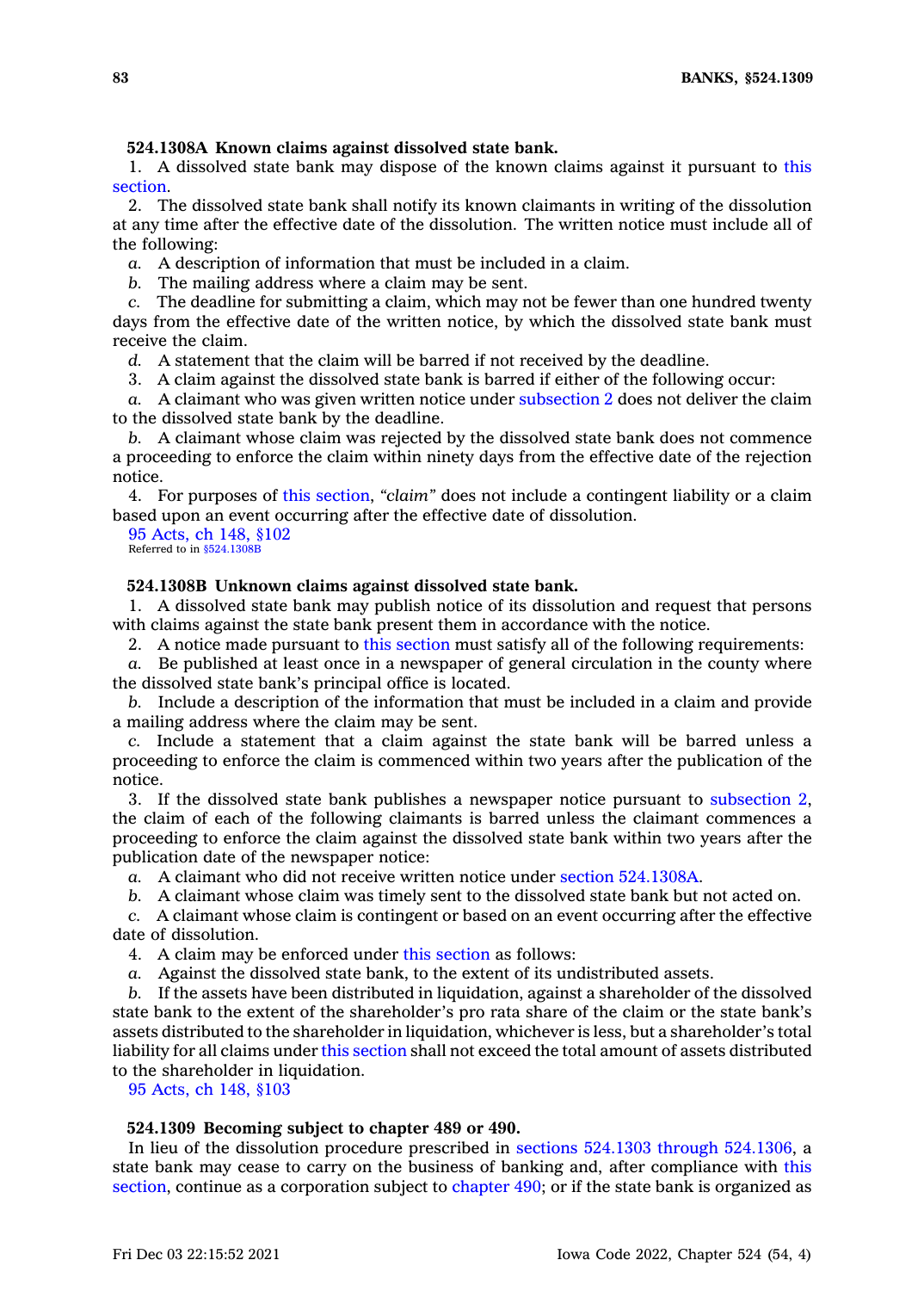<sup>a</sup> limited liability company under this [chapter](https://www.legis.iowa.gov/docs/code//524.pdf), continue as <sup>a</sup> limited liability company subject to [chapter](https://www.legis.iowa.gov/docs/code//489.pdf) 489.

1. A state bank that has commenced business may propose to voluntarily cease to carry on the business of banking and become <sup>a</sup> corporation subject to [chapter](https://www.legis.iowa.gov/docs/code//490.pdf) 490, or <sup>a</sup> limited liability company subject to [chapter](https://www.legis.iowa.gov/docs/code//489.pdf) 489, upon the affirmative vote of the holders of at least <sup>a</sup> majority of the shares entitled to vote on such proposal, adopting <sup>a</sup> plan involving both <sup>a</sup> provision for acquisition of its assets and assumption of its liabilities by another state bank, national bank, or other financial institution insured by the federal deposit insurance corporation, and <sup>a</sup> provision for continuance of its business if acquisition of its assets and assumption of its liabilities is not effected, or any other plan providing for the cessation of banking business and the payment of its liabilities.

2. The application to the superintendent for approval of <sup>a</sup> plan described in [subsection](https://www.legis.iowa.gov/docs/code/524.1309.pdf) [1](https://www.legis.iowa.gov/docs/code/524.1309.pdf) shall be treated by the superintendent in the same manner as an application for approval of <sup>a</sup> plan of dissolution under section [524.1303,](https://www.legis.iowa.gov/docs/code/524.1303.pdf) subsection 2, and shall be subject to [section](https://www.legis.iowa.gov/docs/code/524.1303.pdf) [524.1303,](https://www.legis.iowa.gov/docs/code/524.1303.pdf) subsection 3.

3. Immediately upon adoption and approval of <sup>a</sup> plan to voluntarily cease to carry on the business of banking and become <sup>a</sup> corporation subject to [chapter](https://www.legis.iowa.gov/docs/code//490.pdf) 490, or <sup>a</sup> limited liability company subject to [chapter](https://www.legis.iowa.gov/docs/code//489.pdf) 489, the state bank shall deliver to the superintendent <sup>a</sup> plan to cease the business of banking and become <sup>a</sup> corporation subject to [chapter](https://www.legis.iowa.gov/docs/code//490.pdf) 490, or <sup>a</sup> limited liability company subject to [chapter](https://www.legis.iowa.gov/docs/code//489.pdf) 489, which shall be signed by two of its duly authorized officers and shall contain the name of the state bank, the post office address of its principal place of business, the name and address of its officers and directors, the number of shares entitled to vote on the plan and the number of shares voted for or against the plan, respectively, the nature of the business to be conducted by the corporation under [chapter](https://www.legis.iowa.gov/docs/code//490.pdf) [490](https://www.legis.iowa.gov/docs/code//490.pdf), or by the limited liability company subject to [chapter](https://www.legis.iowa.gov/docs/code//489.pdf) 489, and the general nature of the assets to be held by the corporation or company.

4. Upon approval of the plan by the superintendent, the state bank shall immediately surrender to the superintendent its authorization to do business as <sup>a</sup> bank and shall cease to accept deposits and carry on the banking business except insofar as may be necessary for it to complete the settlement of its affairs as <sup>a</sup> state bank in accordance with [subsection](https://www.legis.iowa.gov/docs/code/524.1309.pdf) 5.

5. The board of directors has full power to complete the settlement of the affairs of the state bank. Within thirty days after approval by the superintendent of the plan to cease the business of banking and become <sup>a</sup> corporation subject to [chapter](https://www.legis.iowa.gov/docs/code//490.pdf) 490, or <sup>a</sup> limited liability company subject to [chapter](https://www.legis.iowa.gov/docs/code//489.pdf) 489, the state bank shall give notice of its intent to persons identified in section [524.1305,](https://www.legis.iowa.gov/docs/code/524.1305.pdf) subsection 3, in the manner provided for in that subsection. In completing the settlement of its affairs as <sup>a</sup> state bank, the state bank shall also follow the procedure prescribed in section [524.1305](https://www.legis.iowa.gov/docs/code/524.1305.pdf), [subsections](https://www.legis.iowa.gov/docs/code/524.1309.pdf) 4, 5, and 6.

6. Upon completion of all the requirements of this [section](https://www.legis.iowa.gov/docs/code/524.1309.pdf), the state bank shall deliver to the superintendent articles of intent to be subject to [chapter](https://www.legis.iowa.gov/docs/code//490.pdf) 490 or [489](https://www.legis.iowa.gov/docs/code//489.pdf), together with the applicable filing and recording fees, which shall set forth that the state bank has complied with this [section](https://www.legis.iowa.gov/docs/code/524.1309.pdf), that it has ceased to carry on the business of banking, and the information required by section [490.202](https://www.legis.iowa.gov/docs/code/490.202.pdf) relative to the contents of articles of incorporation under [chapter](https://www.legis.iowa.gov/docs/code//490.pdf) [490](https://www.legis.iowa.gov/docs/code//490.pdf), or articles of organization under [chapter](https://www.legis.iowa.gov/docs/code//489.pdf) 489. If the superintendent finds that the state bank has complied with this [section](https://www.legis.iowa.gov/docs/code/524.1309.pdf) and that the articles of intent to be subject to [chapter](https://www.legis.iowa.gov/docs/code//490.pdf) [490](https://www.legis.iowa.gov/docs/code//490.pdf) or [489](https://www.legis.iowa.gov/docs/code//489.pdf) satisfy the requirements of this [section](https://www.legis.iowa.gov/docs/code/524.1309.pdf), the superintendent shall deliver them to the secretary of state for filing and recording in the secretary of state's office, and the superintendent shall file and record them in the office of the county recorder.

7. Upon the filing of the articles of intent to be subject to [chapter](https://www.legis.iowa.gov/docs/code//490.pdf) 490 or [489](https://www.legis.iowa.gov/docs/code//489.pdf), the state bank shall cease to be <sup>a</sup> state bank subject to this [chapter](https://www.legis.iowa.gov/docs/code//524.pdf), and shall cease to have the powers of <sup>a</sup> state bank subject to this [chapter](https://www.legis.iowa.gov/docs/code//524.pdf) and shall become <sup>a</sup> corporation subject to [chapter](https://www.legis.iowa.gov/docs/code//490.pdf) 490 or <sup>a</sup> limited liability company subject to [chapter](https://www.legis.iowa.gov/docs/code//489.pdf) 489. The secretary of state shall issue <sup>a</sup> certificate as to the filing of the articles of intent to be subject to [chapter](https://www.legis.iowa.gov/docs/code//490.pdf) 490 or [489](https://www.legis.iowa.gov/docs/code//489.pdf) and send the certificate to the corporation or limited liability company or its representative. The articles of intent to be subject to [chapter](https://www.legis.iowa.gov/docs/code//490.pdf) 490 or [489](https://www.legis.iowa.gov/docs/code//489.pdf) shall be the articles of incorporation of the corporation or <sup>a</sup> limited liability company. The provisions of [chapter](https://www.legis.iowa.gov/docs/code//490.pdf) 490 or [489](https://www.legis.iowa.gov/docs/code//489.pdf) becoming applicable to <sup>a</sup> corporation or limited liability company formerly doing business as <sup>a</sup> state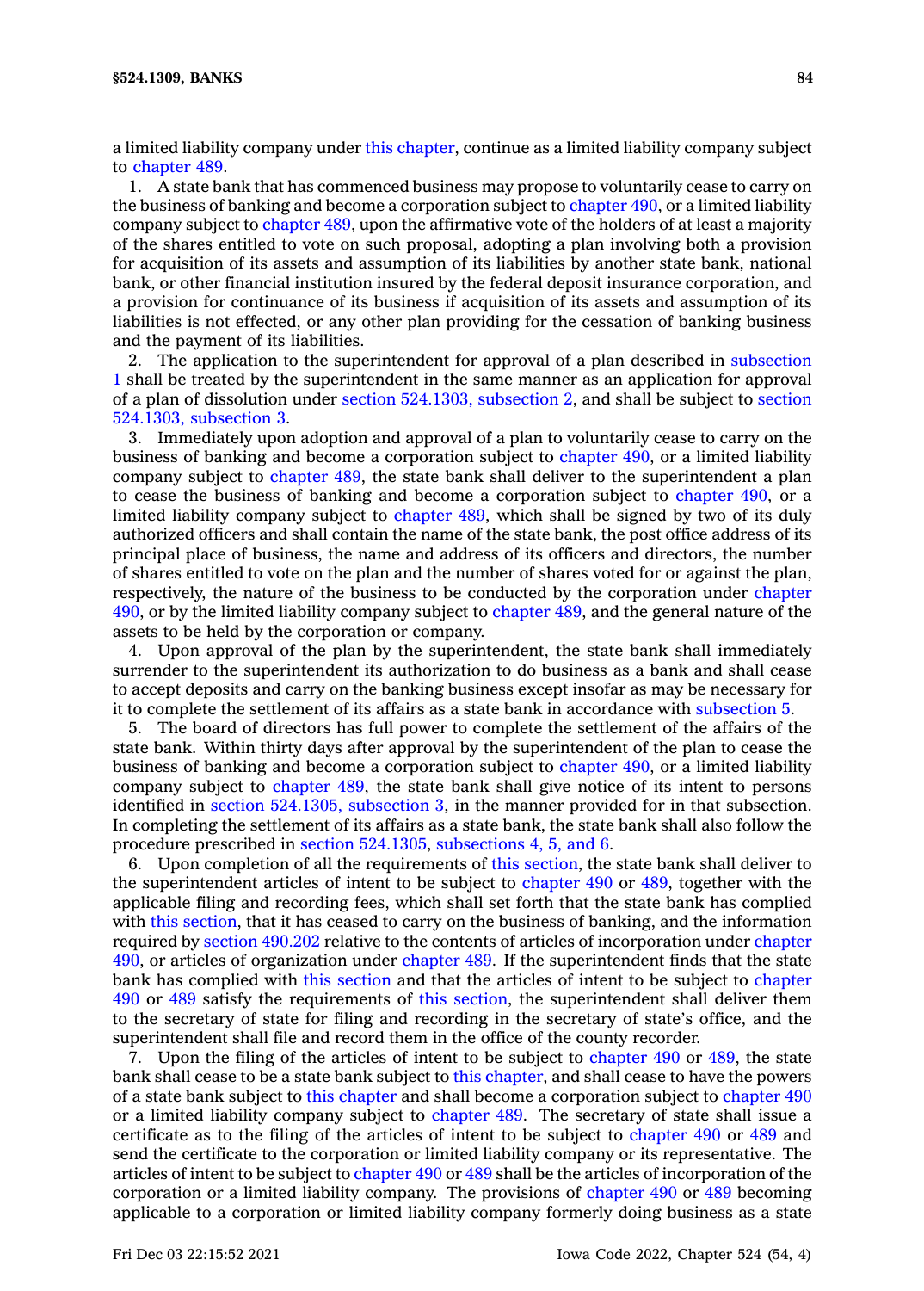bank shall not affect any right accrued or established, or liability or penalty incurred under this [chapter](https://www.legis.iowa.gov/docs/code//524.pdf) prior to the filing with the secretary of state of the articles of intent to be subject to [chapter](https://www.legis.iowa.gov/docs/code//490.pdf) 490 or [489](https://www.legis.iowa.gov/docs/code//489.pdf).

8. A shareholder of <sup>a</sup> state bank who objects to adoption by the state bank of <sup>a</sup> plan to cease to carry on the business of banking and to continue as <sup>a</sup> corporation subject to [chapter](https://www.legis.iowa.gov/docs/code//490.pdf) 490, or <sup>a</sup> limited liability company subject to [chapter](https://www.legis.iowa.gov/docs/code//489.pdf) 489, is entitled to appraisal rights provided for in chapter 490, [subchapter](https://www.legis.iowa.gov/docs/code//490.pdf) XIII, or in [chapter](https://www.legis.iowa.gov/docs/code//489.pdf) 489, section [489.604](https://www.legis.iowa.gov/docs/code/489.604.pdf).

9. A state bank, at any time prior to the approval of the articles of intent to become subject to [chapter](https://www.legis.iowa.gov/docs/code//490.pdf) 490 or [489](https://www.legis.iowa.gov/docs/code//489.pdf), may revoke the proceedings in the manner prescribed by section [524.1306](https://www.legis.iowa.gov/docs/code/524.1306.pdf).

[C71, 73, 75, 77, 79, 81, §524.1309]

90 Acts, ch [1205,](https://www.legis.iowa.gov/docs/acts/1990/CH1205.pdf) §43; 95 [Acts,](https://www.legis.iowa.gov/docs/acts/95/CH0148.pdf) ch 148, §104 – 106; 2002 Acts, ch 1154, [§114,](https://www.legis.iowa.gov/docs/acts/2002/CH1154.pdf) 125; 2004 [Acts,](https://www.legis.iowa.gov/docs/acts/2004/CH1141.pdf) ch [1141,](https://www.legis.iowa.gov/docs/acts/2004/CH1141.pdf) §69; 2005 [Acts,](https://www.legis.iowa.gov/docs/acts/2005/CH0019.pdf) ch 19, §111; 2008 Acts, ch 1162, [§149,](https://www.legis.iowa.gov/docs/acts/2008/CH1162.pdf) 150, 154, 155; 2019 [Acts,](https://www.legis.iowa.gov/docs/acts/2019/CH0024.pdf) ch 24, [§104](https://www.legis.iowa.gov/docs/acts/2019/CH0024.pdf); 2020 Acts, ch [1063,](https://www.legis.iowa.gov/docs/acts/2020/CH1063.pdf) §302

# **524.1310 Involuntary dissolution after commencement of business — federal deposit insurance corporation as receiver.**

1. *a.* In <sup>a</sup> situation in which the superintendent has required, in accordance with [section](https://www.legis.iowa.gov/docs/code/524.226.pdf) [524.226](https://www.legis.iowa.gov/docs/code/524.226.pdf), that the state bank cease to carry on its business, the superintendent shall tender to the federal deposit insurance corporation the receivership for the state bank. The affairs of the state bank shall thereafter be governed by this [section](https://www.legis.iowa.gov/docs/code/524.1310.pdf), section [524.1311](https://www.legis.iowa.gov/docs/code/524.1311.pdf), and the provisions of federal law, and shall be subject to federal court jurisdiction, and the assets of the state bank shall be distributed in accordance with section [524.1312](https://www.legis.iowa.gov/docs/code/524.1312.pdf). If there is <sup>a</sup> conflict between the provisions of state and federal law, federal law shall govern.

*b.* All amounts due creditors and shareholders described in section [490.1440](https://www.legis.iowa.gov/docs/code/490.1440.pdf) shall be deposited with the treasurer of state in accordance with that section. Such amounts shall be retained by the treasurer of state and subject to claim in the manner provided for in [section](https://www.legis.iowa.gov/docs/code/490.1440.pdf) [490.1440](https://www.legis.iowa.gov/docs/code/490.1440.pdf). Amounts due to depositors who are unknown, or who are under <sup>a</sup> disability and there is no person legally competent to receive the amount, or who cannot be found after the exercise of reasonable diligence, shall be transmitted to the treasurer of state in the manner required by section [524.1305,](https://www.legis.iowa.gov/docs/code/524.1305.pdf) subsection 6. Such property shall be treated as abandoned, retained by the treasurer of state, and is subject to claim, in the manner provided for in sections 556.14 [through](https://www.legis.iowa.gov/docs/code/556.14.pdf) 556.21.

2. Under the receivership, the rights of depositors and other creditors of the insured state bank shall be determined in accordance with the laws of this state.

3. The federal deposit insurance corporation as receiver shall possess all the powers, rights, and privileges provided under section [524.1311](https://www.legis.iowa.gov/docs/code/524.1311.pdf), except insofar as that section may be in conflict with the laws of the United States.

4. If the federal deposit insurance corporation pays or makes available for payment the insured deposit liabilities of an insured state bank, the federal deposit insurance corporation shall be subrogated by operation of law to all rights against such insured state bank of the owners of such deposits in the same manner and to the same extent as subrogation of the federal deposit insurance corporation is provided for in applicable federal law in the case of <sup>a</sup> national bank.

[C73, §1572; C97, §1877; C24, 27, 31, §9239, 9240, 9242; C35, §9154-f3, 9239, 9240, 9242; C39, §**9154.03, 9239, 9240, 9242, 9283.35, 9283.36;** C46, 50, 54, 58, 62, 66, §524.30, 528.33, 528.41, 528.43, 528.120, 528.121; C71, 73, 75, 77, 79, 81, §524.1310]

90 Acts, ch [1205,](https://www.legis.iowa.gov/docs/acts/1990/CH1205.pdf) §44; 2012 Acts, ch [1017,](https://www.legis.iowa.gov/docs/acts/2012/CH1017.pdf) §23, 28; 2020 Acts, ch [1063,](https://www.legis.iowa.gov/docs/acts/2020/CH1063.pdf) §303 Referred to in [§524.1305](https://www.legis.iowa.gov/docs/code/524.1305.pdf)

## **524.1311 Involuntary dissolution after commencement of business — receivership procedure.**

1. Under the receivership, <sup>a</sup> diligent effort shall be made to collect and realize on the assets of the state bank and to make distribution of the proceeds from time to time to those entitled thereto. The federal deposit insurance corporation may execute assignments, releases, and satisfactions to effectuate sales and transfers as receiver or after the receivership has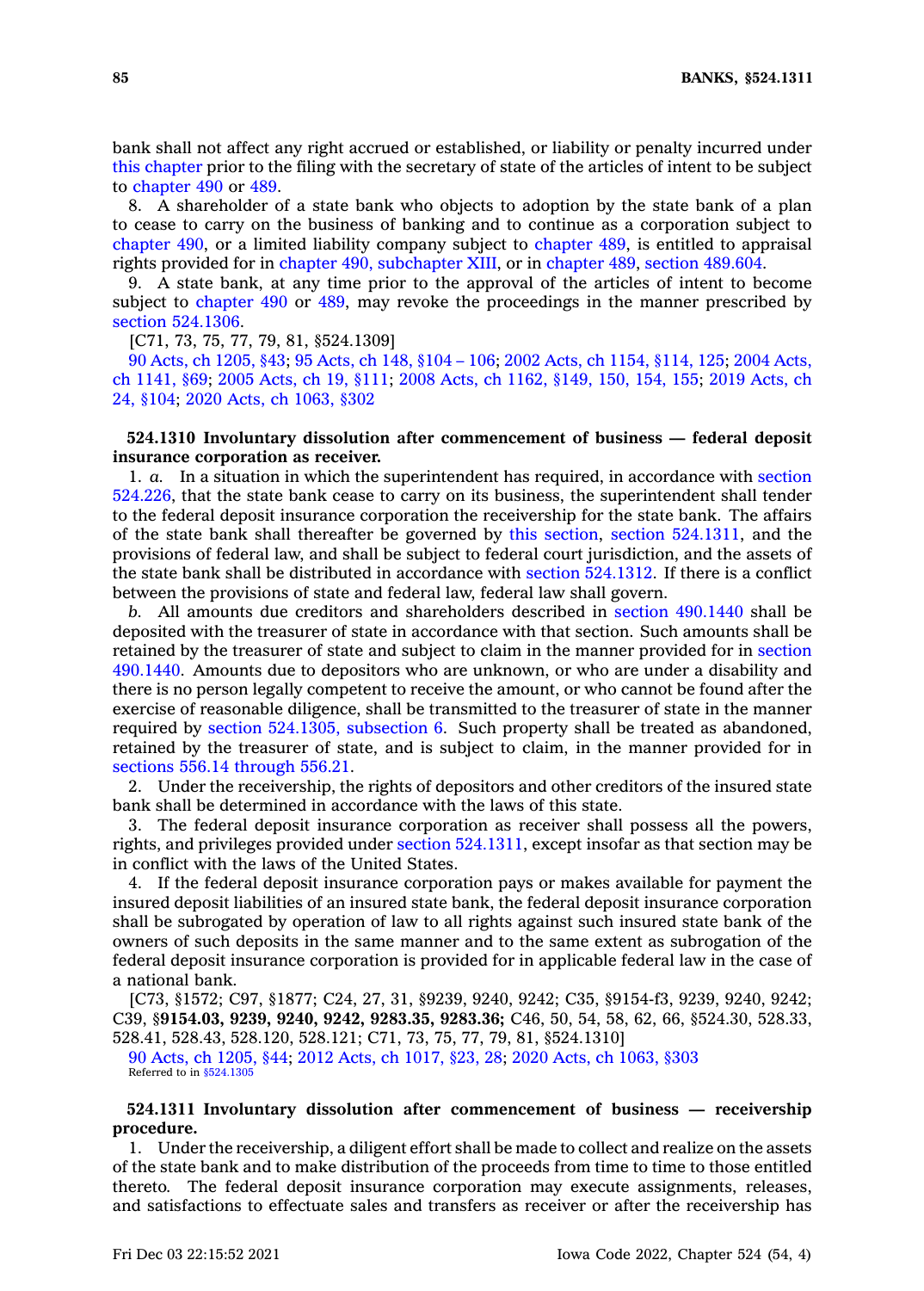terminated. The federal deposit insurance corporation may sell or compound all bad or doubtful debts, and may sell all the real and personal property of such state bank.

2. After the involuntary dissolution of <sup>a</sup> state bank, the superintendent shall file notice of the dissolution with the secretary of state and the county recorder of the county in which the state bank is located. No fee shall be charged by the secretary of state or the county recorder for the filing or recording. The corporate existence of the state bank shall cease upon filing of the notice of dissolution with the secretary of state.

[C73, §1572; C97, §1857, 1877; S13, §1857; C24, §9239, 9278; C27, §9239, 9239-a5, 9278; C31, 35, §9239, 9239-a5, 9278, 9278-c1; C39, §**9239, 9239.6, 9278, 9278.1 – 9278.3;** C46, 50, 54, 58, 62, 66, §528.33, 528.39, 528.77 – 528.80; C71, 73, 75, 77, 79, 81, §524.1311]

2012 Acts, ch [1017,](https://www.legis.iowa.gov/docs/acts/2012/CH1017.pdf) §24, 28 Referred to in [§524.1305](https://www.legis.iowa.gov/docs/code/524.1305.pdf), [524.1310](https://www.legis.iowa.gov/docs/code/524.1310.pdf)

#### **524.1312 Distribution of assets upon insolvency.**

In the distribution of the assets of <sup>a</sup> state bank which is dissolved under this [chapter](https://www.legis.iowa.gov/docs/code//524.pdf), or by any other method, the order of payment of the liabilities of the state bank, in the event that its assets are insufficient to pay in full all its liabilities for which claims are made, shall be:

1. The payment of costs and expenses of the administration of the dissolution.

2. The payment of claims for public funds deposited pursuant to [chapter](https://www.legis.iowa.gov/docs/code//12C.pdf) 12C and the payment of claims which are given priority by applicable statutes. If the assets are insufficient for payment of the claims in full, then priority shall be determined as specified by the statutes or, in the absence of conflicting provisions, on <sup>a</sup> pro rata basis.

3. Amounts due to depositors.

4. The payment of all other claims pro rata, exclusive of claims on capital notes and debentures.

5. The payment of capital notes and debentures.

[C73, §1572; C97, §1857, 1877; S13, §1857; C24, §9239, 9243, 9278; C27, §9239, 9239-a6, 9243, 9278; C31, 35, §9239, 9239-a6, 9243, 9278, 9278-c1; C39, §**9239, 9239.7, 9243, 9278, 9278.1, 9278.2, 9278.3;** C46, 50, 54, 58, 62, 66, §528.33, 528.40, 528.44, 528.77, 528.78, 528.79, 528.80; C71, 73, 75, 77, 79, 81, §524.1312]

85 [Acts,](https://www.legis.iowa.gov/docs/acts/1985/CH0194.pdf) ch 194, §9 Referred to in [§12C.23A](https://www.legis.iowa.gov/docs/code/12C.23A.pdf), [524.404](https://www.legis.iowa.gov/docs/code/524.404.pdf), [524.1305](https://www.legis.iowa.gov/docs/code/524.1305.pdf), [524.1310](https://www.legis.iowa.gov/docs/code/524.1310.pdf) Claims entitled to priority; [§680.7](https://www.legis.iowa.gov/docs/code/680.7.pdf) – 680.9

**524.1313 Involuntary dissolution after commencement of business — tender of receivership to F.D.I.C.** Repealed by 2012 Acts, ch 1017, §27, 28. See [§524.1311](https://www.legis.iowa.gov/docs/code/524.1311.pdf).

# **524.1314 Survival of rights and remedies after dissolution or expiration — preservation of records.**

1. The dissolution of <sup>a</sup> state bank, or the expiration of its period of duration, shall not take away or impair any remedy available to or against such state bank, its directors, officers, or shareholders, for any right or claim existing, or any liability incurred prior to such dissolution or expiration, if action or other proceeding thereon is commenced within two years after the date of such dissolution or expiration. Any such action or proceeding by or against the state bank may be prosecuted or defended by the state bank in its corporate name. The shareholders, directors and officers shall have power to take such corporate or other action as shall be appropriate to protect such remedy, right or claim.

2. Subsequent to the dissolution of <sup>a</sup> state bank, other than through the adoption of <sup>a</sup> plan involving <sup>a</sup> provision for acquisition of its assets and assumption of its liabilities by another state bank, national bank, or other financial institution insured by the federal deposit insurance corporation, the superintendent may assume custody of the records of the state bank and, if so, shall retain them in accordance with the provisions of section [524.221](https://www.legis.iowa.gov/docs/code/524.221.pdf). The superintendent may make copies of such records in accordance with the provisions of [section](https://www.legis.iowa.gov/docs/code/524.221.pdf) 524.221, [subsection](https://www.legis.iowa.gov/docs/code/524.221.pdf) 1.

[C71, 73, 75, 77, 79, 81, §524.1314] 95 [Acts,](https://www.legis.iowa.gov/docs/acts/1995/CH0148.pdf) ch 148, §107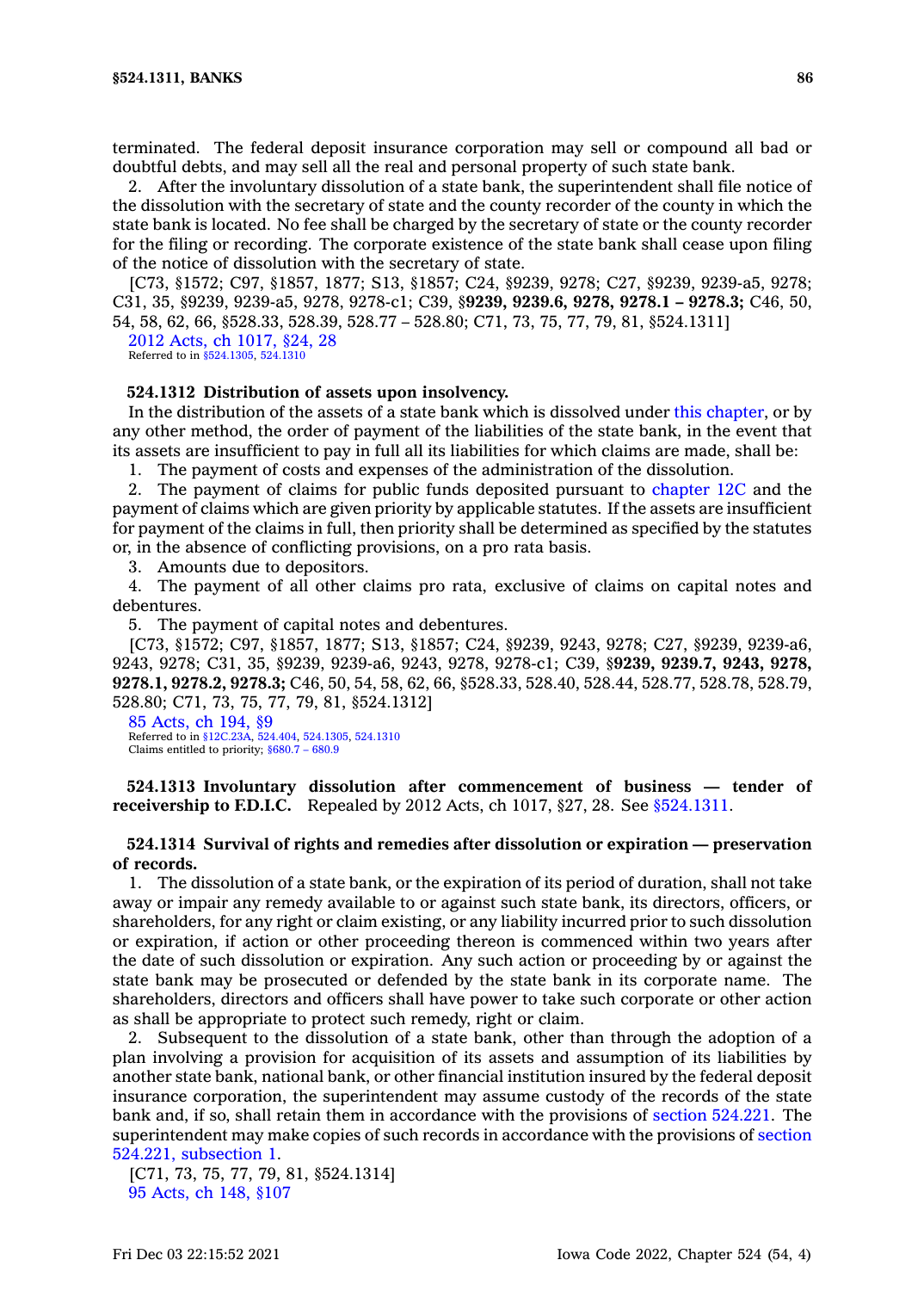### **524.1315 through 524.1400** Reserved.

### SUBCHAPTER XIV

## MERGER, CONSOLIDATION, AND CONVERSION

### **524.1401 Authority to merge.**

1. Upon compliance with the requirements of this [chapter](https://www.legis.iowa.gov/docs/code//524.pdf), one or more state banks, one or more national banks, one or more federal associations, one or more corporations, or any combination of these entities, with the approval of the superintendent, may merge into <sup>a</sup> state bank.

2. Upon compliance with the requirements of this [chapter](https://www.legis.iowa.gov/docs/code//524.pdf), one or more state banks may merge into <sup>a</sup> national bank. The authority of <sup>a</sup> state bank to merge into <sup>a</sup> national bank is subject to the condition that at the time of the transaction the laws of the United States shall authorize <sup>a</sup> national bank located in this state, without approval by the comptroller of the currency of the United States, to merge into <sup>a</sup> state bank under limitations no more restrictive than those contained in this [chapter](https://www.legis.iowa.gov/docs/code//524.pdf) with respect to the merger of <sup>a</sup> state bank into <sup>a</sup> national bank.

3. Upon compliance with the requirements of this [chapter](https://www.legis.iowa.gov/docs/code//524.pdf), one or more state banks may merge with one or more federal associations. The authority of <sup>a</sup> state bank to merge into <sup>a</sup> federal association is subject to the conditions the laws of the United States authorize at the time of the transaction.

4. As used in this [section](https://www.legis.iowa.gov/docs/code/524.1401.pdf), the term *"merger"* or *"merge"* means any plan by which the assets and liabilities of an entity are combined with those of one or more other entities, including transactions in which one of the corporate entities survives and transactions in which <sup>a</sup> new corporate entity is created.

[C54, 58, 62, 66, §528B.1 – 528B.3; C71, 73, 75, 77, 79, 81, §524.1401] 95 [Acts,](https://www.legis.iowa.gov/docs/acts/1995/CH0148.pdf) ch 148, §108; 2012 Acts, ch [1017,](https://www.legis.iowa.gov/docs/acts/2012/CH1017.pdf) §109

### **524.1402 Requirements for <sup>a</sup> merger.**

The requirements for <sup>a</sup> merger which must be satisfied by the parties to the merger are as follows:

1. The parties shall adopt <sup>a</sup> plan stating all of the following:

*a.* The names of the parties proposing to merge and the name of the bank into which they propose to merge, which is the "resulting bank".

*b.* The terms and conditions of the proposed merger.

*c.* The manner and basis of converting the shares of each party into shares, obligations, or other securities of the resulting bank or of any other corporation, or, in whole or in part, into cash or other property.

*d.* The rights of the shareholders of each of the parties.

*e.* An agreement concerning the merger.

*f.* Such other provisions with respect to the proposed merger which are deemed necessary or desirable.

2. In the case of <sup>a</sup> state bank which is <sup>a</sup> party to the plan, if the proposed merger will result in <sup>a</sup> state bank subject to this [chapter](https://www.legis.iowa.gov/docs/code//524.pdf), adoption of the plan by such state bank requires the affirmative vote of at least <sup>a</sup> majority of the directors and approval by the shareholders, in the manner and according to the procedures prescribed in section [490.1104](https://www.legis.iowa.gov/docs/code/490.1104.pdf), at <sup>a</sup> meeting called in accordance with the terms of that section. In the case of <sup>a</sup> national bank, or if the proposed merger will result in <sup>a</sup> national bank, adoption of the plan by each party to the merger shall require the affirmative vote of at least such directors and shareholders whose affirmative vote on the plan is required under the laws of the United States. Subject to applicable requirements of the laws of the United States in <sup>a</sup> case in which <sup>a</sup> national bank is <sup>a</sup> party to <sup>a</sup> plan, any modification of <sup>a</sup> plan which has been adopted shall be made by any method provided in the plan, or in the absence of such provision, by the same vote as required for adoption.

3. If <sup>a</sup> proposed merger will result in <sup>a</sup> state bank, application for the required approval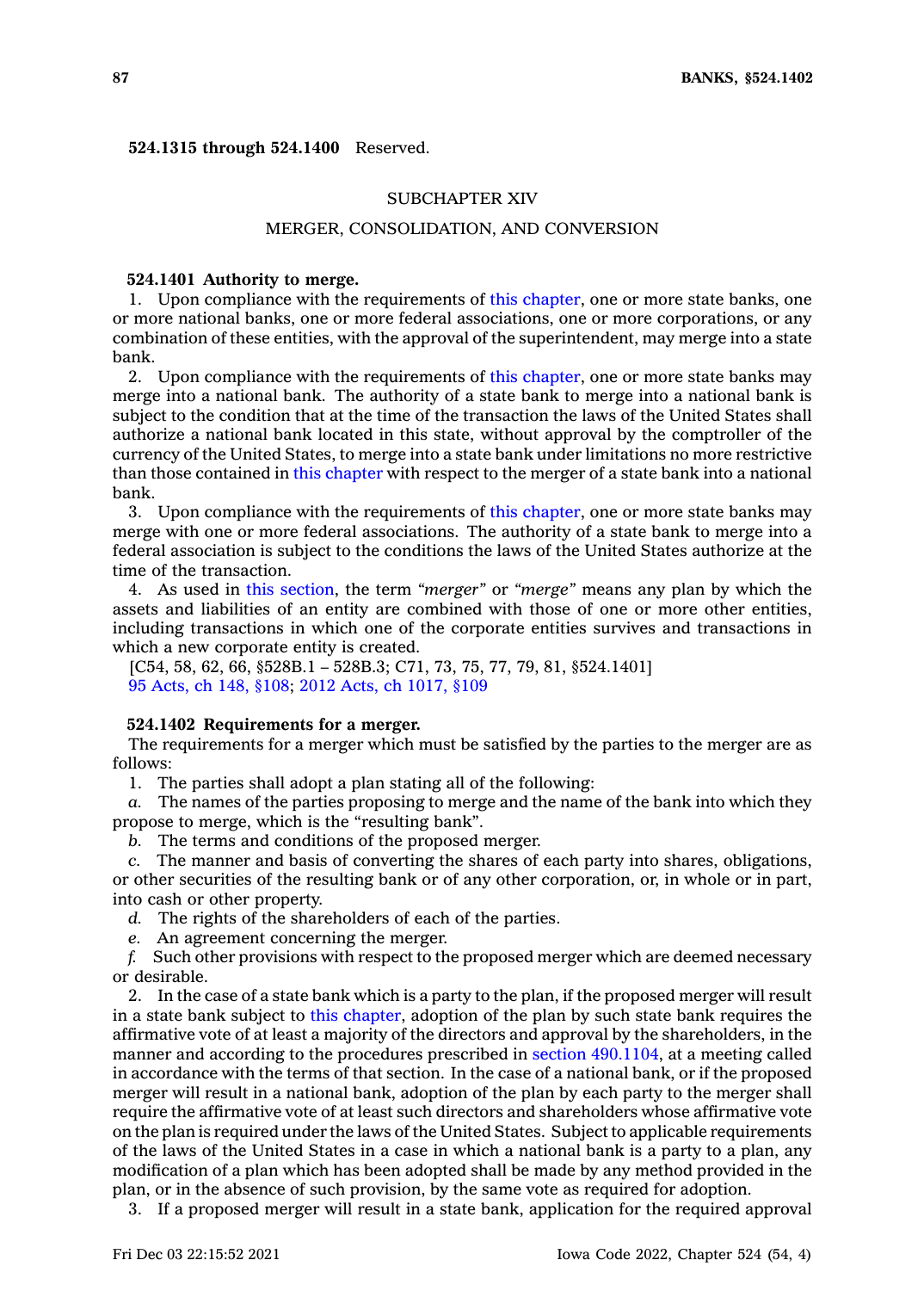by the superintendent shall be made in the manner prescribed by the superintendent. There shall also be delivered to the superintendent, when available, the following:

*a.* Articles of merger.

*b.* Applicable fees payable to the secretary of state, as specified in section [490.122](https://www.legis.iowa.gov/docs/code/490.122.pdf), for the filing and recording of the articles of merger.

*c.* If there is any modification of the plan at any time prior to the approval by the superintendent under section [524.1403](https://www.legis.iowa.gov/docs/code/524.1403.pdf), an amendment of the application and, if necessary, of the articles of merger, signed in the same manner as the originals, setting forth the modification of the plan, the method by which the modification was adopted and any related change in the provisions of the articles of merger.

*d.* Proof of publication of the notice required by [subsection](https://www.legis.iowa.gov/docs/code/524.1402.pdf) 4.

4. If <sup>a</sup> proposed merger will result in <sup>a</sup> state bank, within thirty days after the application for merger is accepted for processing, the parties to the plan shall publish <sup>a</sup> notice of the proposed transaction in <sup>a</sup> newspaper of general circulation published in the municipal corporation or unincorporated area in which each party to the plan has its principal place of business, or if there is none, in <sup>a</sup> newspaper of general circulation published in the county, or in <sup>a</sup> county adjoining the county, in which each party to the plan has its principal place of business. The notice shall be on forms prescribed by the superintendent and shall set forth the names of the parties to the plan and the resulting state bank, the location and post office address of the principal place of business of the resulting state bank and of each office to be maintained by the resulting state bank, and the purpose or purposes of the resulting state bank. Proof of publication of the notice shall be delivered to the superintendent within fourteen days.

5. Within thirty days after the date of the publication of the notice required under [subsection](https://www.legis.iowa.gov/docs/code/524.1402.pdf) 4, any interested person may submit to the superintendent written comments and data on the application. Comments challenging the legality of an application shall be submitted separately in writing. The superintendent may extend the thirty-day comment period if, in the superintendent's judgment, extenuating circumstances exist.

6. Within thirty days after the date of the publication of the notice required under [subsection](https://www.legis.iowa.gov/docs/code/524.1402.pdf) 4, any interested person may submit to the superintendent <sup>a</sup> written request for <sup>a</sup> hearing on the application. The request shall state the nature of the issues or facts to be presented and the reasons why written submissions would be insufficient to make an adequate presentation to the superintendent. If the reasons are related to factual disputes, the disputes shall be described. Written requests for hearings shall be evaluated by the superintendent, who may grant or deny such requests in whole or in part. A hearing request shall generally be granted only if it is determined that written submissions would be inadequate or that <sup>a</sup> hearing would otherwise be beneficial to the decision-making process. A hearing may be limited to issues considered material by the superintendent.

7. If <sup>a</sup> request for <sup>a</sup> hearing is denied, the superintendent shall notify the applicant and all interested persons and shall state the reasons for the denial. Interested persons may submit to the superintendent, with simultaneous copies to the applicant, additional written comments or data on the application within fourteen days after the date of the notice of denial. The applicant shall be provided an additional seven days, after the fourteen-day deadline has expired, within which to respond to any comments submitted within the fourteen-day period. The superintendent may waive this seven-day period upon request by the applicant. A copy of any response submitted by the applicant shall also be mailed simultaneously by the applicant to the interested persons.

8. The articles of merger shall be signed by two duly authorized officers of each party to the plan and shall contain all of the following:

*a.* The names of the parties to the plan, and of the resulting state bank.

*b.* The location and the post office address of the principal place of business of each party to the plan, and of each additional office maintained by the parties to the plan, and the location and post office address of the principal place of business of the resulting state bank, and of each additional office to be maintained by the resulting state bank.

*c.* The votes by which the plan was adopted, and the date and place of each meeting in connection with such adoption.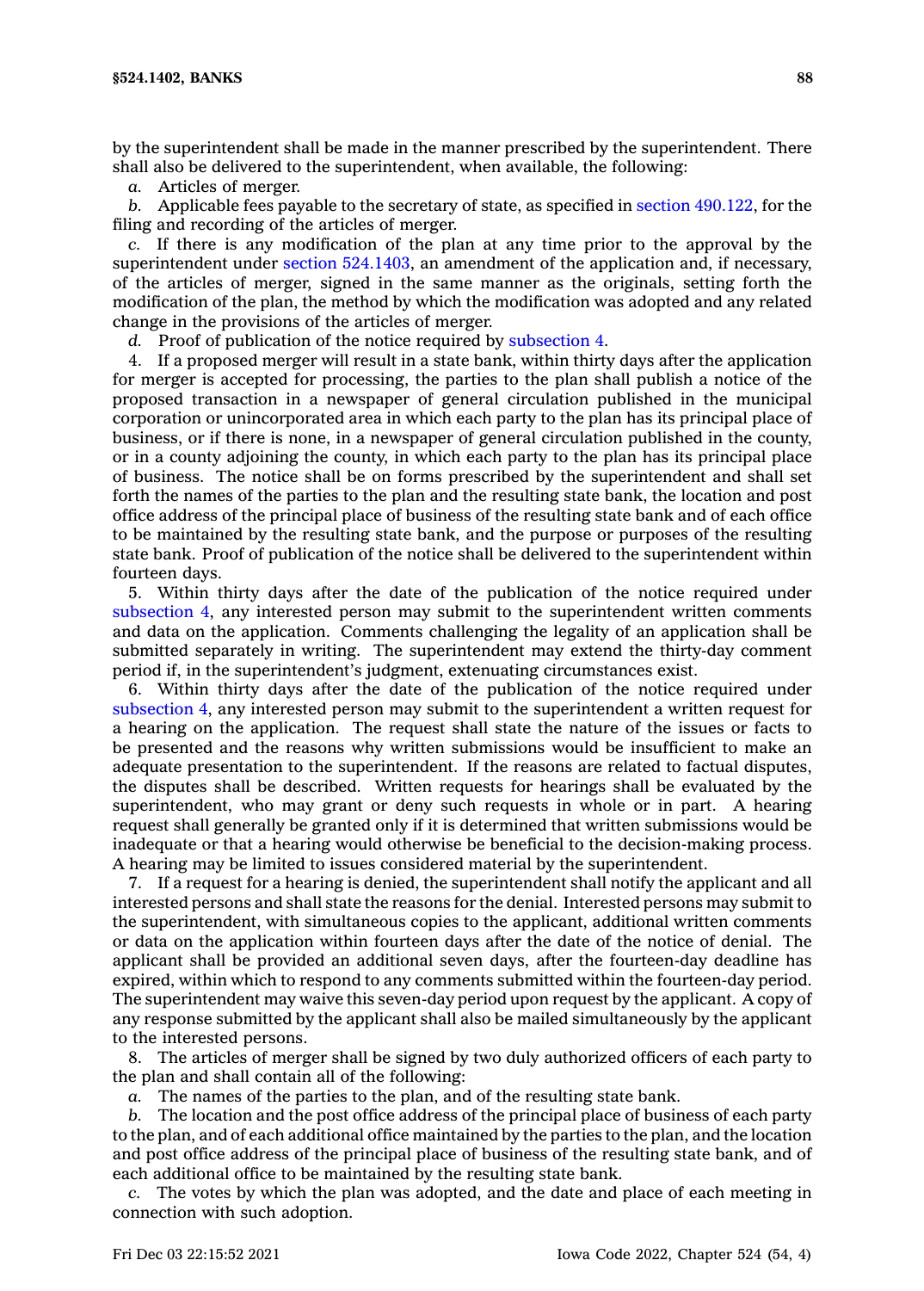**89 BANKS, §524.1404**

*d.* The number of directors constituting the board of directors, and the names and addresses of the individuals who are to serve as directors until the next annual meeting of the shareholders or until their successors be elected and qualify.

*e.* Any amendment of the articles of incorporation of the resulting state bank.

*f.* The plan of merger.

9. If <sup>a</sup> proposed merger will result in <sup>a</sup> national bank, <sup>a</sup> state bank which is <sup>a</sup> party to the plan shall do all of the following:

*a.* Notify the superintendent of the proposed merger.

*b.* Provide such evidence of the adoption of the plan as the superintendent may request.

*c.* Notify the superintendent of any abandonment or disapproval of the plan.

*d.* File with the superintendent and with the secretary of state evidence of approval of the merger by the comptroller of the currency of the United States.

*e.* Notify the superintendent of the date upon which the merger is to become effective. [C54, 58, 62, 66, §528B.4, 528B.5; C71, 73, 75, 77, 79, 81, §524.1402]

90 Acts, ch [1076,](https://www.legis.iowa.gov/docs/acts/1990/CH1076.pdf) §1; 90 Acts, ch [1205,](https://www.legis.iowa.gov/docs/acts/1990/CH1205.pdf) §45, 46; 95 [Acts,](https://www.legis.iowa.gov/docs/acts/1995/CH0148.pdf) ch 148, §109; 2002 Acts, ch [1154,](https://www.legis.iowa.gov/docs/acts/2002/CH1154.pdf) [§115,](https://www.legis.iowa.gov/docs/acts/2002/CH1154.pdf) 125; 2004 Acts, ch [1141,](https://www.legis.iowa.gov/docs/acts/2004/CH1141.pdf) §28; 2005 [Acts,](https://www.legis.iowa.gov/docs/acts/2005/CH0019.pdf) ch 19, §112 Referred to in [§524.1403](https://www.legis.iowa.gov/docs/code/524.1403.pdf)

#### **524.1403 Approval of merger by superintendent.**

1. Upon receipt of an application for approval of <sup>a</sup> merger and of the supporting items required by section [524.1402,](https://www.legis.iowa.gov/docs/code/524.1402.pdf) subsection 3, the superintendent shall conduct such investigation as the superintendent deems necessary to ascertain the following:

*a.* The articles of merger and supporting items satisfy the requirements of this [chapter](https://www.legis.iowa.gov/docs/code//524.pdf).

*b.* The plan and any modification of the plan adequately protects the interests of depositors, other creditors and shareholders.

*c.* The requirements for <sup>a</sup> merger under all applicable laws have been satisfied and the resulting state bank would satisfy the requirements of this [chapter](https://www.legis.iowa.gov/docs/code//524.pdf) with respect to it.

*d.* The merger would be consistent with adequate and sound banking and in the public interest on the basis of the financial history and condition of the parties to the plan, including the adequacy of the capital structure of the resulting state bank, the character of the management of the resulting state bank, the potential effect of the merger on competition, and the convenience and needs of the area primarily to be served by the resulting state bank.

2. *a.* Within one hundred eighty days after acceptance of the application for processing, or within an additional period of not more than sixty days after receipt of an amendment of the application, the superintendent shall approve or disapprove the application on the basis of the investigation. The plan shall not be modified at any time after approval of the application by the superintendent.

*b.* If the superintendent finds that the superintendent must act immediately on the pending application in order to protect the interests of depositors or the assets of any party to the plan, the superintendent may proceed without requiring publication of the notice required under section [524.1402,](https://www.legis.iowa.gov/docs/code/524.1402.pdf) subsection 4. As <sup>a</sup> condition of receiving the decision of the superintendent with respect to the pending application, the parties to the plan shall reimburse the superintendent for all the expenses incurred in connection with the application. The superintendent shall give to the parties to the plan written notice of the decision and, in the event of disapproval, <sup>a</sup> statement of the reasons for the decision. The decision of the superintendent shall be subject to judicial review pursuant to [chapter](https://www.legis.iowa.gov/docs/code//17A.pdf) 17A.

[C54, 58, 62, 66, §528B.4; C71, 73, 75, 77, 79, 81, §524.1403] 92 Acts, ch [1161,](https://www.legis.iowa.gov/docs/acts/1992/CH1161.pdf) §6; 95 [Acts,](https://www.legis.iowa.gov/docs/acts/95/CH0148.pdf) ch 148, §110; 2012 Acts, ch [1023,](https://www.legis.iowa.gov/docs/acts/2012/CH1023.pdf) §157 Referred to in [§524.1303](https://www.legis.iowa.gov/docs/code/524.1303.pdf), [524.1402](https://www.legis.iowa.gov/docs/code/524.1402.pdf)

### **524.1404 Procedure after approval by the superintendent — issuance of certificate of merger.**

If applicable state or federal laws require the approval of the merger by <sup>a</sup> federal or state agency, the superintendent may withhold delivery of the approved articles of merger until the superintendent receives notice of the decision of such agency. If the final approval of the agency is not given within six months of the superintendent's approval, the superintendent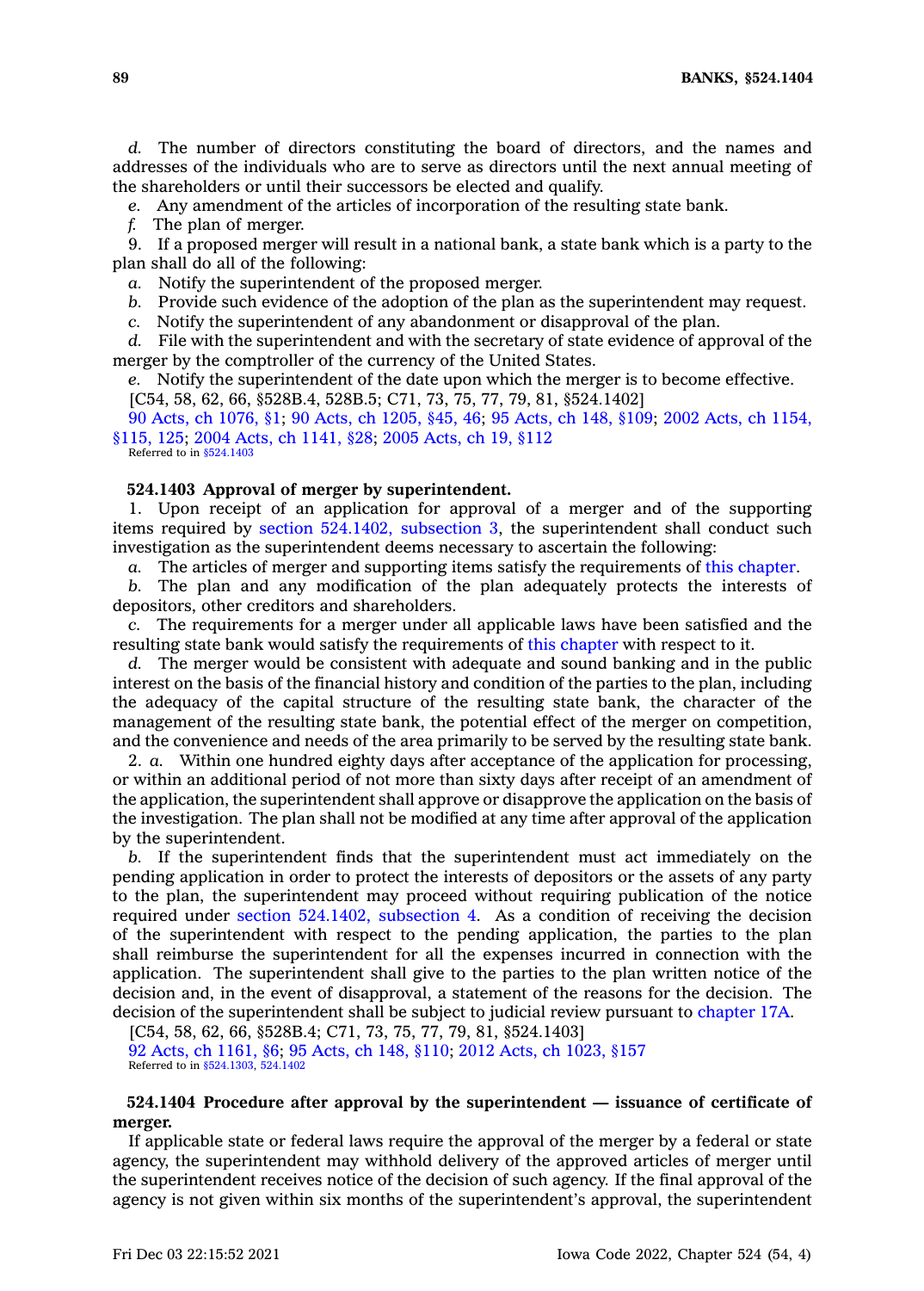shall notify the parties to the plan that the approval of the superintendent has been rescinded for that reason. If such agency gives its approval, the superintendent shall deliver the articles of merger, with the superintendent's approval indicated on the articles, to the secretary of state, and shall notify the parties to the plan. The receipt of the approved articles of merger by the secretary of state constitutes filing of the articles of merger with that office. The secretary of state shall record the articles of merger, and the articles shall be filed and recorded in the office of the county recorder in each county in which the parties to the plan had previously maintained <sup>a</sup> principal place of business. On the date upon which the merger is effective the secretary of state shall issue <sup>a</sup> certificate of merger and send the same to the resulting state bank and <sup>a</sup> copy of the certificate of merger to the superintendent.

[C54, 58, 62, 66, §528B.6; C71, 73, 75, 77, 79, 81, §524.1404] 95 [Acts,](https://www.legis.iowa.gov/docs/acts/1995/CH0148.pdf) ch 148, §111

### **524.1405 Effect of merger.**

1. The merger is effective upon the filing of the articles of merger with the secretary of state, or at any later date and time as specified in the articles of merger. The certificate of merger is conclusive evidence of the performance of all conditions precedent to the merger, and of the existence or creation of the resulting state bank, except as against the state.

2. When <sup>a</sup> merger takes effect all of the following apply:

*a.* Every other financial institution to the merger merges into the surviving financial institution and the separate existence of every party except the surviving financial institution ceases.

*b.* The title to all real estate and other property owned by each party to the merger is vested in the surviving party without reversion or impairment.

*c.* The surviving party has all liabilities of each party to the merger.

*d.* A proceeding pending against any party to the merger may be continued as if the merger did not occur or the surviving party may be substituted in the proceeding for the party whose existence ceased.

*e.* The articles of incorporation of the surviving party are amended to the extent provided in the articles of merger.

*f.* The shares of each party to the merger that are to be converted into shares, obligations, or other securities of the surviving party or any other corporation or limited liability company or into cash or other property are converted, and the former holders of the shares are entitled only to the rights provided in the articles of merger or to their rights under section [524.1406](https://www.legis.iowa.gov/docs/code/524.1406.pdf).

[C54, 58, 62, 66, §528B.6, 528B.8; C71, 73, 75, 77, 79, 81, §524.1405]

95 Acts, ch 148, [§112,](https://www.legis.iowa.gov/docs/acts/1995/CH0148.pdf) 113; 98 Acts, ch [1036,](https://www.legis.iowa.gov/docs/acts/1998/CH1036.pdf) §4; 2004 Acts, ch [1141,](https://www.legis.iowa.gov/docs/acts/2004/CH1141.pdf) §70

### **524.1406 Appraisal rights of shareholders.**

1. A shareholder of <sup>a</sup> state bank, which is <sup>a</sup> party to <sup>a</sup> proposed merger plan which will result in <sup>a</sup> state bank subject to this [chapter](https://www.legis.iowa.gov/docs/code//524.pdf), who objects to the plan is entitled to appraisal rights as provided in chapter 490, [subchapter](https://www.legis.iowa.gov/docs/code//490.pdf) XIII.

2. If <sup>a</sup> shareholder of <sup>a</sup> national bank which is <sup>a</sup> party to <sup>a</sup> proposed merger plan which will result in <sup>a</sup> state bank, or <sup>a</sup> shareholder of <sup>a</sup> state bank which is <sup>a</sup> party to <sup>a</sup> plan which will result in <sup>a</sup> national bank, objects to the plan and complies with the requirements of the applicable laws of the United States, the resulting state bank or national bank, as the case may be, is liable for the value of the shareholder's shares as determined in accordance with such laws of the United States.

[C54, 58, 62, 66, §528B.9; C71, 73, 75, 77, 79, 81, §524.1406]

90 Acts, ch [1205,](https://www.legis.iowa.gov/docs/acts/1990/CH1205.pdf) §47; 95 [Acts,](https://www.legis.iowa.gov/docs/acts/95/CH0148.pdf) ch 148, §114; 99 [Acts,](https://www.legis.iowa.gov/docs/acts/99/CH0162.pdf) ch 162, §1; 99 [Acts,](https://www.legis.iowa.gov/docs/acts/99/CH0208.pdf) ch 208, §59; [2000](https://www.legis.iowa.gov/docs/acts/2000/CH1211.pdf) Acts, ch [1211,](https://www.legis.iowa.gov/docs/acts/2000/CH1211.pdf) §3; 2002 Acts, ch 1154, [§116,](https://www.legis.iowa.gov/docs/acts/2002/CH1154.pdf) 125; 2008 Acts, ch [1119,](https://www.legis.iowa.gov/docs/acts/2008/CH1119.pdf) §11; 2010 Acts, ch [1138,](https://www.legis.iowa.gov/docs/acts/2010/CH1138.pdf) [§57](https://www.legis.iowa.gov/docs/acts/2010/CH1138.pdf); 2011 [Acts,](https://www.legis.iowa.gov/docs/acts/2011/CH0034.pdf) ch 34, §121; 2014 Acts, ch [1001,](https://www.legis.iowa.gov/docs/acts/2014/CH1001.pdf) §4; 2014 Acts, ch [1076,](https://www.legis.iowa.gov/docs/acts/2014/CH1076.pdf) §20; 2019 [Acts,](https://www.legis.iowa.gov/docs/acts/2019/CH0024.pdf) ch 24, [§104](https://www.legis.iowa.gov/docs/acts/2019/CH0024.pdf)

Referred to in [§524.1405](https://www.legis.iowa.gov/docs/code/524.1405.pdf)

**524.1407 Succession to fiduciary accounts and appointments — application for appointment of new fiduciary.** Repealed by 95 Acts, ch 148, §135.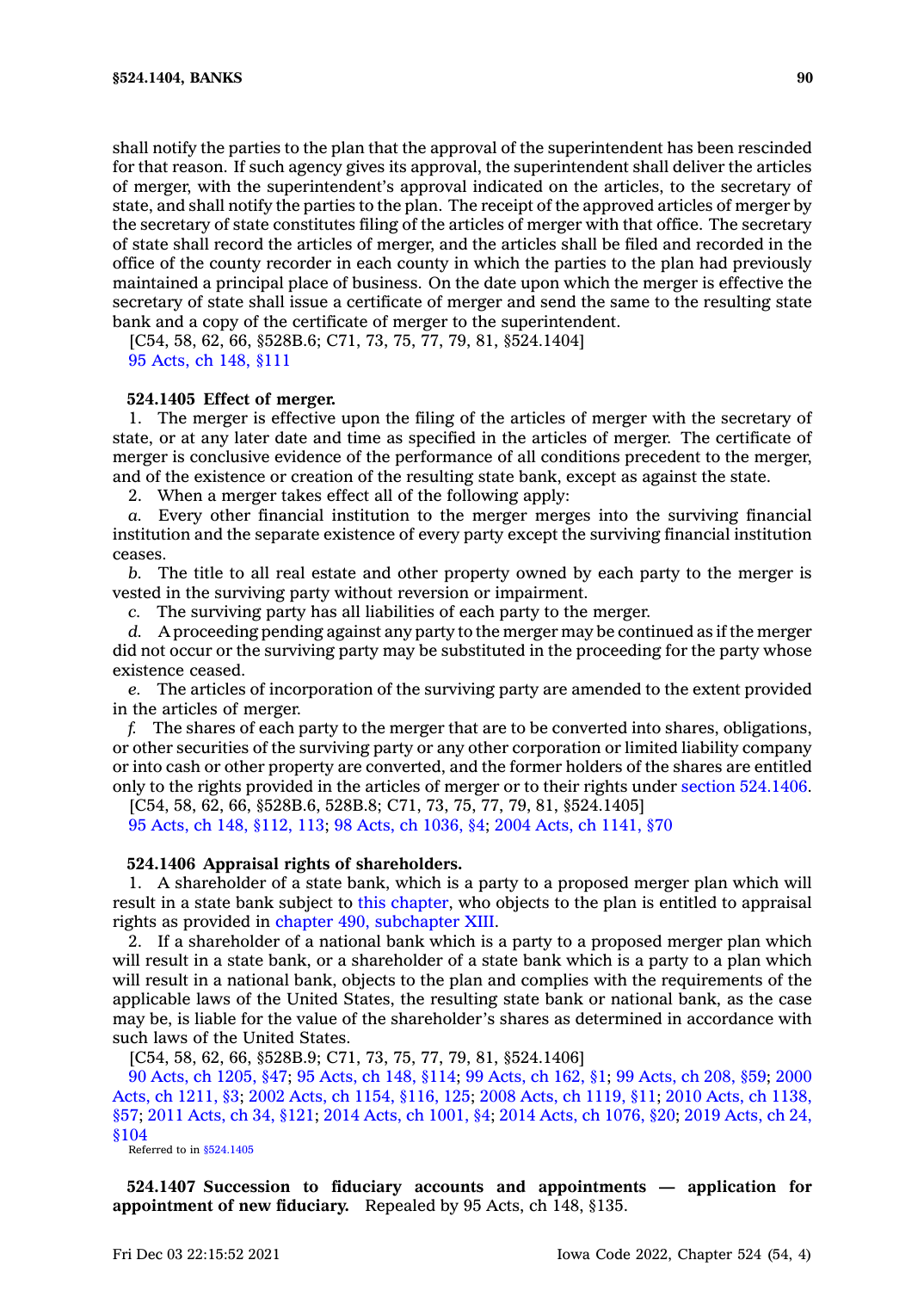# **524.1408 Merger of corporation or limited liability company substantially owned by <sup>a</sup> state bank.**

A state bank owning at least ninety percent of the outstanding shares, of each class, of another corporation or limited liability company which it is authorized to own under [this](https://www.legis.iowa.gov/docs/code//524.pdf) [chapter](https://www.legis.iowa.gov/docs/code//524.pdf) may merge the other corporation or limited liability company into itself without approval by <sup>a</sup> vote of the shareholders of either the state bank or the subsidiary corporation or limited liability company. The board of directors of the state bank shall approve <sup>a</sup> plan of merger, mail the plan of merger to shareholders of record of the subsidiary corporation or holders of membership interests in the subsidiary limited liability company, and prepare and execute articles of merger in the manner provided for in section [490.1105](https://www.legis.iowa.gov/docs/code/490.1105.pdf). The articles of merger, together with the applicable filing and recording fees, shall be delivered to the superintendent who shall, if the superintendent approves of the proposed merger and if the superintendent finds the articles of merger satisfy the requirements of this [section](https://www.legis.iowa.gov/docs/code/524.1408.pdf), deliver them to the secretary of state for filing and recording in the secretary of state's office, and they shall be filed in the office of the county recorder. The secretary of state upon filing the articles of merger shall issue <sup>a</sup> certificate of merger and send the certificate to the state bank and <sup>a</sup> copy of it to the superintendent.

[C71, 73, 75, 77, 79, 81, §524.1408]

90 Acts, ch [1205,](https://www.legis.iowa.gov/docs/acts/1990/CH1205.pdf) §48; 95 [Acts,](https://www.legis.iowa.gov/docs/acts/1995/CH0148.pdf) ch 148, §115; 2002 Acts, ch 1154, [§117,](https://www.legis.iowa.gov/docs/acts/2002/CH1154.pdf) 125; 2004 [Acts,](https://www.legis.iowa.gov/docs/acts/2004/CH1141.pdf) ch [1141,](https://www.legis.iowa.gov/docs/acts/2004/CH1141.pdf) §71; 2005 [Acts,](https://www.legis.iowa.gov/docs/acts/2005/CH0003.pdf) ch 3, §87

# **524.1409 Conversion of national bank or federal savings association into state bank.**

A national bank or federal savings association, subject to the provisions of this [chapter](https://www.legis.iowa.gov/docs/code//524.pdf), may convert into <sup>a</sup> state bank upon authorization by and compliance with the laws of the United States, adoption of <sup>a</sup> plan of conversion by the affirmative vote of at least <sup>a</sup> majority of its directors and the holders of two-thirds of each class of its shares at <sup>a</sup> meeting held upon not less than ten days' notice to all shareholders, and upon approval of the superintendent.

[C54, 58, 62, 66, §528B.3, 528B.7; C71, 73, 75, 77, 79, 81, §524.1409] 98 Acts, ch [1036,](https://www.legis.iowa.gov/docs/acts/1998/CH1036.pdf) §5; 2007 [Acts,](https://www.legis.iowa.gov/docs/acts/2007/CH0088.pdf) ch 88, §8; 2012 Acts, ch [1017,](https://www.legis.iowa.gov/docs/acts/2012/CH1017.pdf) §110

#### **524.1410 Application for approval by superintendent.**

A national bank or federal savings association shall make an application to the superintendent for approval of the conversion in <sup>a</sup> manner prescribed by the superintendent and shall deliver to the superintendent, when available:

1. Articles of conversion.

2. As soon as available, proof of publication of the notice required by section [524.1412](https://www.legis.iowa.gov/docs/code/524.1412.pdf).

3. The applicable fee payable to the secretary of state, under section [490.122](https://www.legis.iowa.gov/docs/code/490.122.pdf), for the filing and recording of the articles of conversion.

[C54, 58, 62, 66, §528B.7; C71, 73, 75, 77, 79, 81, §524.1410]

90 Acts, ch [1205,](https://www.legis.iowa.gov/docs/acts/1990/CH1205.pdf) §49; 98 Acts, ch [1036,](https://www.legis.iowa.gov/docs/acts/98/CH1036.pdf) §6; 2007 [Acts,](https://www.legis.iowa.gov/docs/acts/2007/CH0088.pdf) ch 88, §9; 2012 Acts, ch [1017,](https://www.legis.iowa.gov/docs/acts/2012/CH1017.pdf) §111

# **524.1411 Articles of conversion.**

The articles of conversion shall be signed by two duly authorized officers of the national bank or federal savings association and shall contain all of the following:

1. The name of the national bank or federal savings association and the name of the resulting state bank.

2. The location and post office address of its principal place of business and of each additional office, and the location and post office address of the principal place of business of the resulting state bank and of each additional office to be maintained by the resulting state bank.

3. The votes by which the plan of conversion was adopted and the date and place of each meeting in connection with the adoption.

4. The number of directors constituting the board of directors, and the names and addresses of the persons who are to serve as directors until the next annual meeting of shareholders or until successors be elected and qualify.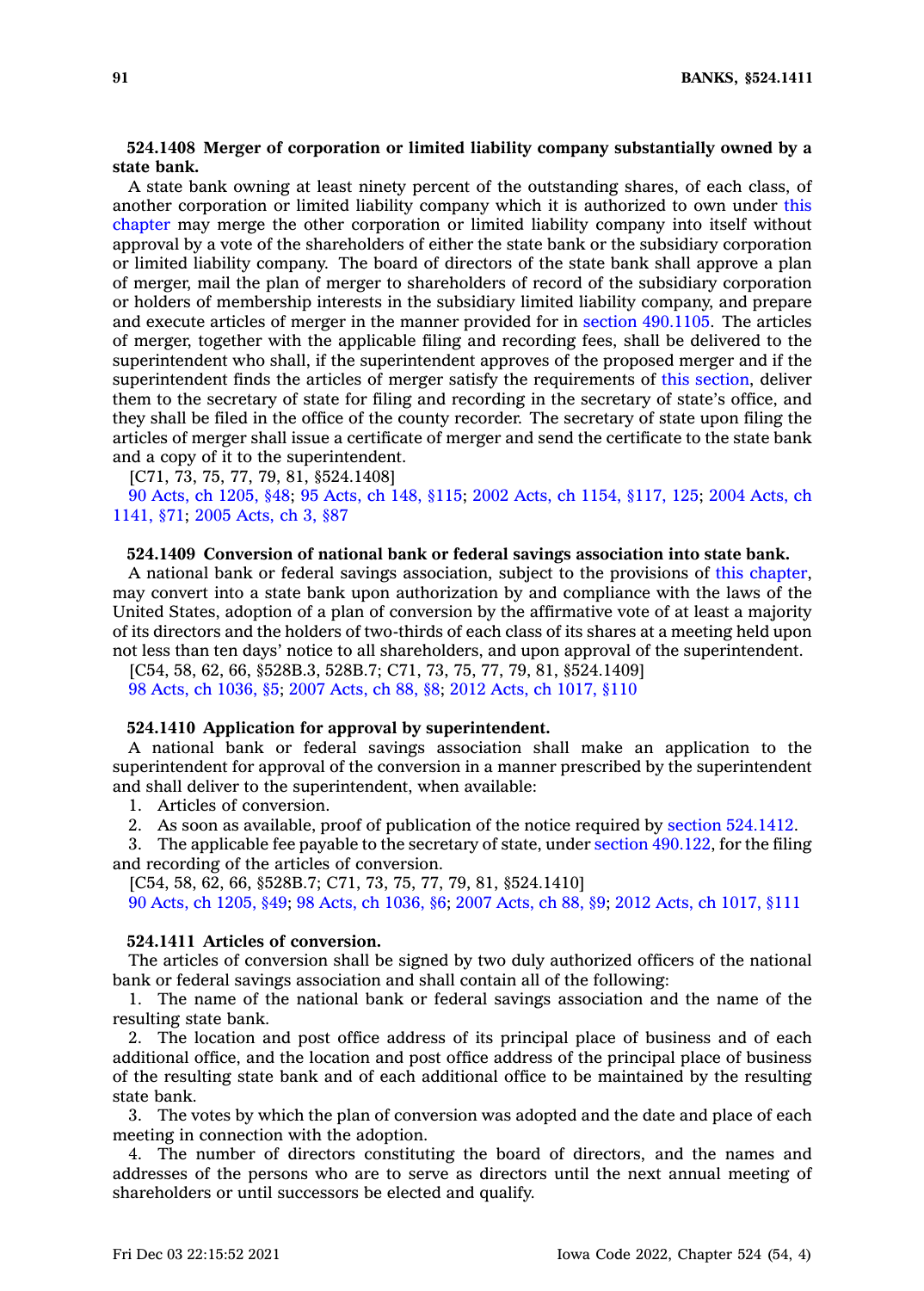5. The provisions required in the articles of incorporation by section 524.302, [subsection](https://www.legis.iowa.gov/docs/code/524.302.pdf) [1](https://www.legis.iowa.gov/docs/code/524.302.pdf), paragraphs *"c"* and *"d"*, and section 524.302, [subsection](https://www.legis.iowa.gov/docs/code/524.302.pdf) 2, paragraph *"b"*.

[C54, 58, 62, 66, §528B.4; C71, 73, 75, 77, 79, 81, §524.1411]

95 [Acts,](https://www.legis.iowa.gov/docs/acts/1995/CH0148.pdf) ch 148, §116; 98 Acts, ch [1036,](https://www.legis.iowa.gov/docs/acts/98/CH1036.pdf) §7, 8; 2007 [Acts,](https://www.legis.iowa.gov/docs/acts/2007/CH0088.pdf) ch 88, §10; 2012 Acts, ch [1017,](https://www.legis.iowa.gov/docs/acts/2012/CH1017.pdf) [§112,](https://www.legis.iowa.gov/docs/acts/2012/CH1017.pdf) 113; 2013 [Acts,](https://www.legis.iowa.gov/docs/acts/2013/CH0030.pdf) ch 30, §131

# **524.1412 Publication of notice.**

Within thirty days after the application for conversion has been accepted for processing, the national bank or federal savings association shall publish <sup>a</sup> notice of the delivery of the articles of conversion to the superintendent in <sup>a</sup> newspaper of general circulation published in the municipal corporation or unincorporated area in which the national bank or federal savings association has its principal place of business, or if there is none, <sup>a</sup> newspaper of general circulation published in the county, or in <sup>a</sup> county adjoining the county, in which the national bank or federal savings association has its principal place of business. Proof of publication of the notice shall be delivered to the superintendent within fourteen days. The notice shall set forth all of the following:

1. The name of the national bank or federal savings association and the name of the resulting state bank.

2. The location and post office address of its principal place of business.

3. A statement that articles of conversion have been delivered to the superintendent.

4. The purpose or purposes of the resulting state bank.

5. The date of delivery of the articles of conversion to the superintendent.

[C54, 58, 62, 66, §528B.6; C71, 73, 75, 77, 79, 81, §524.1412]

95 [Acts,](https://www.legis.iowa.gov/docs/acts/1995/CH0148.pdf) ch 148, §117; 98 Acts, ch [1036,](https://www.legis.iowa.gov/docs/acts/98/CH1036.pdf) §9, 10; 2004 Acts, ch [1141,](https://www.legis.iowa.gov/docs/acts/2004/CH1141.pdf) §29; 2007 [Acts,](https://www.legis.iowa.gov/docs/acts/2007/CH0088.pdf) ch 88, [§11](https://www.legis.iowa.gov/docs/acts/2007/CH0088.pdf); 2012 Acts, ch 1017, [§114,](https://www.legis.iowa.gov/docs/acts/2012/CH1017.pdf) 115 Referred to in [§524.1410](https://www.legis.iowa.gov/docs/code/524.1410.pdf)

# **524.1413 Approval of conversion by superintendent.**

1. Upon acceptance for processing of an application for approval of <sup>a</sup> conversion, the superintendent shall conduct such investigation as the superintendent deems necessary to ascertain the following:

*a.* The articles of conversion and supporting items satisfy the requirements of this [chapter](https://www.legis.iowa.gov/docs/code//524.pdf).

*b.* The plan adequately protects the interests of depositors.

*c.* The requirements for <sup>a</sup> conversion under all applicable laws have been satisfied and the resulting state bank would satisfy the requirements of this [chapter](https://www.legis.iowa.gov/docs/code//524.pdf) applicable to it.

*d.* The resulting state bank will possess an adequate capital structure.

2. Within ninety days after the application has been accepted for processing, the superintendent shall approve or disapprove the application on the basis of the investigation. As <sup>a</sup> condition of receiving the decision of the superintendent with respect to the application, the national bank or federal savings association shall reimburse the superintendent for all expenses incurred in connection with the application. The superintendent shall give the national bank or federal savings association written notice of the decision and, in the event of disapproval, <sup>a</sup> statement of the reasons for the decision. If the superintendent approves the application, the superintendent shall deliver the articles of conversion, with the superintendent's approval indicated on the articles of conversion, to the secretary of state. The decision of the superintendent shall be subject to judicial review pursuant to [chapter](https://www.legis.iowa.gov/docs/code//17A.pdf) [17A](https://www.legis.iowa.gov/docs/code//17A.pdf). Notwithstanding the terms of the Iowa administrative procedure Act, [chapter](https://www.legis.iowa.gov/docs/code//17A.pdf) 17A, <sup>a</sup> petition for judicial review must be filed within thirty days after the superintendent notifies the national bank or federal savings association of the superintendent's decision.

[C54, 58, 62, 66, §528B.4; C71, 73, 75, 77, 79, 81, §524.1413]

95 [Acts,](https://www.legis.iowa.gov/docs/acts/1995/CH0148.pdf) ch 148, §118; 98 Acts, ch [1036,](https://www.legis.iowa.gov/docs/acts/98/CH1036.pdf) §11; 2007 [Acts,](https://www.legis.iowa.gov/docs/acts/2007/CH0088.pdf) ch 88, §12; 2013 [Acts,](https://www.legis.iowa.gov/docs/acts/2013/CH0090.pdf) ch 90, §161

### **524.1414 Receipt by secretary of state — county recorder.**

The receipt of the approved articles of conversion by the secretary of state constitutes filing of the articles of conversion with that office. The secretary of state shall record the articles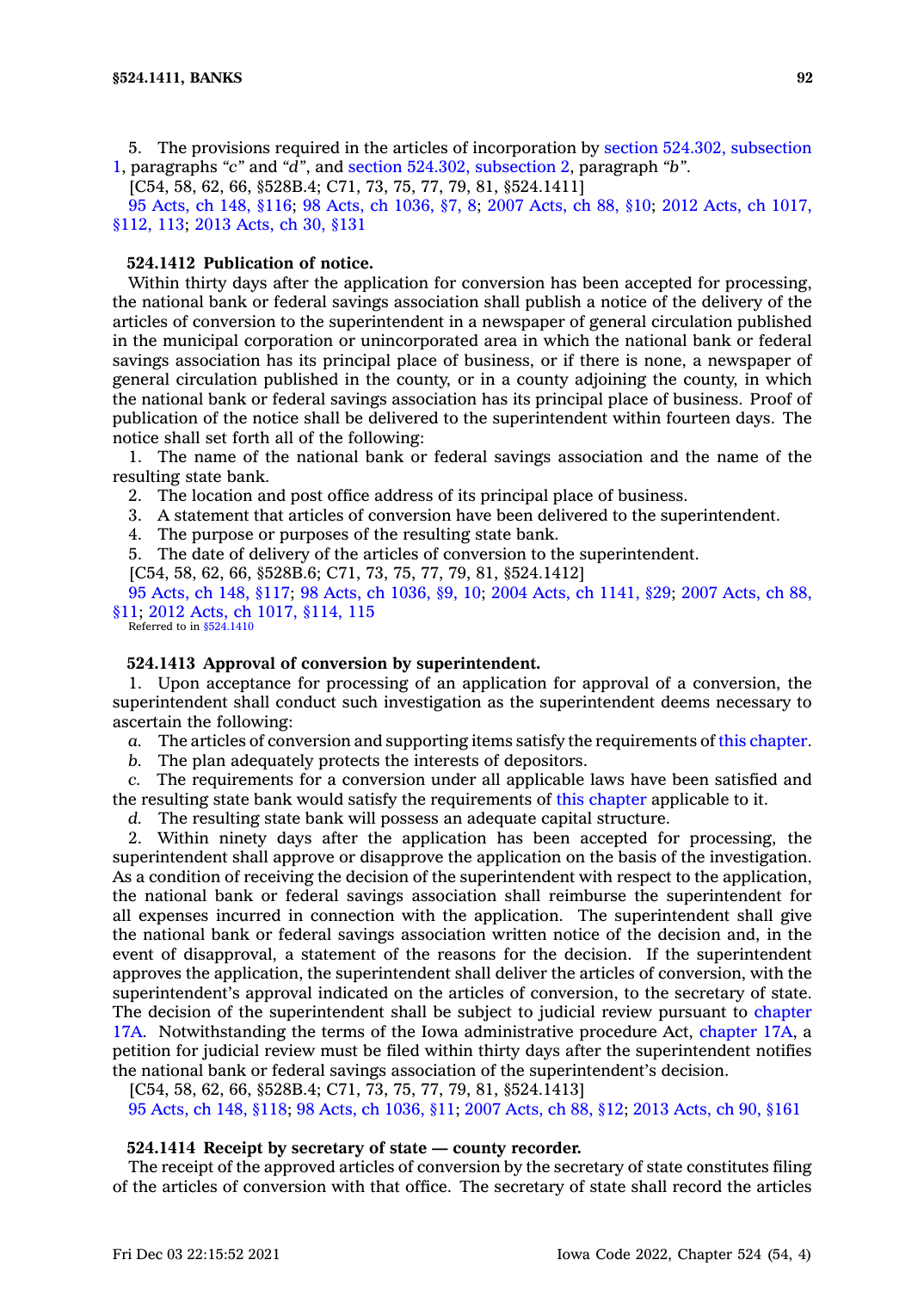of conversion and the articles shall be filed and recorded in the office of the county recorder in the county in which the resulting state bank has its principal place of business.

[C54, 58, 62, 66, §528B.6; C71, 73, 75, 77, 79, 81, §524.1414] 95 [Acts,](https://www.legis.iowa.gov/docs/acts/1995/CH0148.pdf) ch 148, §119

### **524.1415 Effect of filing of articles of conversion with secretary of state.**

1. The conversion is effective upon the filing of the articles of conversion with the secretary of state, or at any later date and time as specified in the articles of conversion. The acknowledgment of filing is conclusive evidence of the performance of all conditions required by this [chapter](https://www.legis.iowa.gov/docs/code//524.pdf) for conversion of <sup>a</sup> national bank or federal savings association into <sup>a</sup> state bank, except as against the state.

2. When <sup>a</sup> conversion becomes effective, the existence of the national bank or federal savings association shall continue in the resulting state bank which shall have all the property, rights, powers, and duties of the national bank or federal savings association, except that the resulting state bank shall have only the authority to engage in such business and exercise such powers as it would have, and shall be subject to the same prohibitions and limitations to which it would be subject, upon original incorporation under this [chapter](https://www.legis.iowa.gov/docs/code//524.pdf). The articles of incorporation of the resulting state bank shall be the provisions stated in the articles of conversion.

3. A liability of the national bank or federal savings association, or of the national bank's or federal savings association's shareholders, directors, or officers, is not affected by the conversion. A lien on any property of the national bank or federal savings association is not impaired by the conversion. A claim existing or action pending by or against the national bank or federal savings association may be prosecuted to judgment as if the conversion had not taken place, or the resulting state bank may be substituted in its place.

4. The title to all real estate and other property owned by the converting national bank or federal savings association is vested in the resulting state bank without reversion or impairment.

[C54, 58, 62, 66, §528B.6, 528B.8; C71, 73, 75, 77, 79, 81, §524.1415]

95 Acts, ch 148, [§120,](https://www.legis.iowa.gov/docs/acts/1995/CH0148.pdf) 121; 96 Acts, ch [1034,](https://www.legis.iowa.gov/docs/acts/96/CH1034.pdf) §51; 98 Acts, ch [1036,](https://www.legis.iowa.gov/docs/acts/98/CH1036.pdf) §12; 2007 [Acts,](https://www.legis.iowa.gov/docs/acts/2007/CH0088.pdf) ch 88, [§13](https://www.legis.iowa.gov/docs/acts/2007/CH0088.pdf); 2012 Acts, ch [1017,](https://www.legis.iowa.gov/docs/acts/2012/CH1017.pdf) §116

# **524.1416 Authority for conversion of state bank into national bank or federal savings association.**

1. A state bank may convert into <sup>a</sup> national bank or federal savings association by compliance with the laws of the United States, and adoption of <sup>a</sup> plan of conversion by the affirmative vote of at least <sup>a</sup> majority of its directors and the holders of two-thirds of each class of its shares at <sup>a</sup> meeting held upon not less than ten days' notice to all shareholders. The authority of <sup>a</sup> state bank to convert into <sup>a</sup> national bank or federal savings association shall be subject to the condition that at the time of the transaction, the laws of the United States shall authorize <sup>a</sup> national bank or federal savings association located in this state, without approval by the comptroller of the currency of the United States or director of the office of thrift supervision, as applicable, to convert into <sup>a</sup> state bank under limitations and conditions no more restrictive than those contained in this [section](https://www.legis.iowa.gov/docs/code/524.1416.pdf) and section [524.1417](https://www.legis.iowa.gov/docs/code/524.1417.pdf) with respect to conversion of <sup>a</sup> state bank into <sup>a</sup> national bank or federal savings association.

2. A state bank which converts into <sup>a</sup> national bank or federal savings association shall notify the superintendent of the proposed conversion, provide such evidence of the adoption of the plan as the superintendent may request, notify the superintendent of any abandonment or disapproval of the plan, and file with the superintendent and with the secretary of state <sup>a</sup> certificate of the approval of the conversion by the comptroller of the currency of the United States or director of the office of thrift supervision, as applicable, and the date upon which such conversion is to become effective. A state bank that converts into <sup>a</sup> national bank or federal savings association shall comply with the provisions of section 524.310, [subsection](https://www.legis.iowa.gov/docs/code/524.310.pdf) 1.

[C54, 58, 62, 66, §528B.2; C71, 73, 75, 77, 79, 81, §524.1416]

98 Acts, ch [1036,](https://www.legis.iowa.gov/docs/acts/1998/CH1036.pdf) §13; 2004 Acts, ch [1141,](https://www.legis.iowa.gov/docs/acts/2004/CH1141.pdf) §30; 2006 Acts, ch [1010,](https://www.legis.iowa.gov/docs/acts/2006/CH1010.pdf) §149; 2007 [Acts,](https://www.legis.iowa.gov/docs/acts/2007/CH0088.pdf) ch 88, [§14](https://www.legis.iowa.gov/docs/acts/2007/CH0088.pdf); 2012 Acts, ch [1017,](https://www.legis.iowa.gov/docs/acts/2012/CH1017.pdf) §117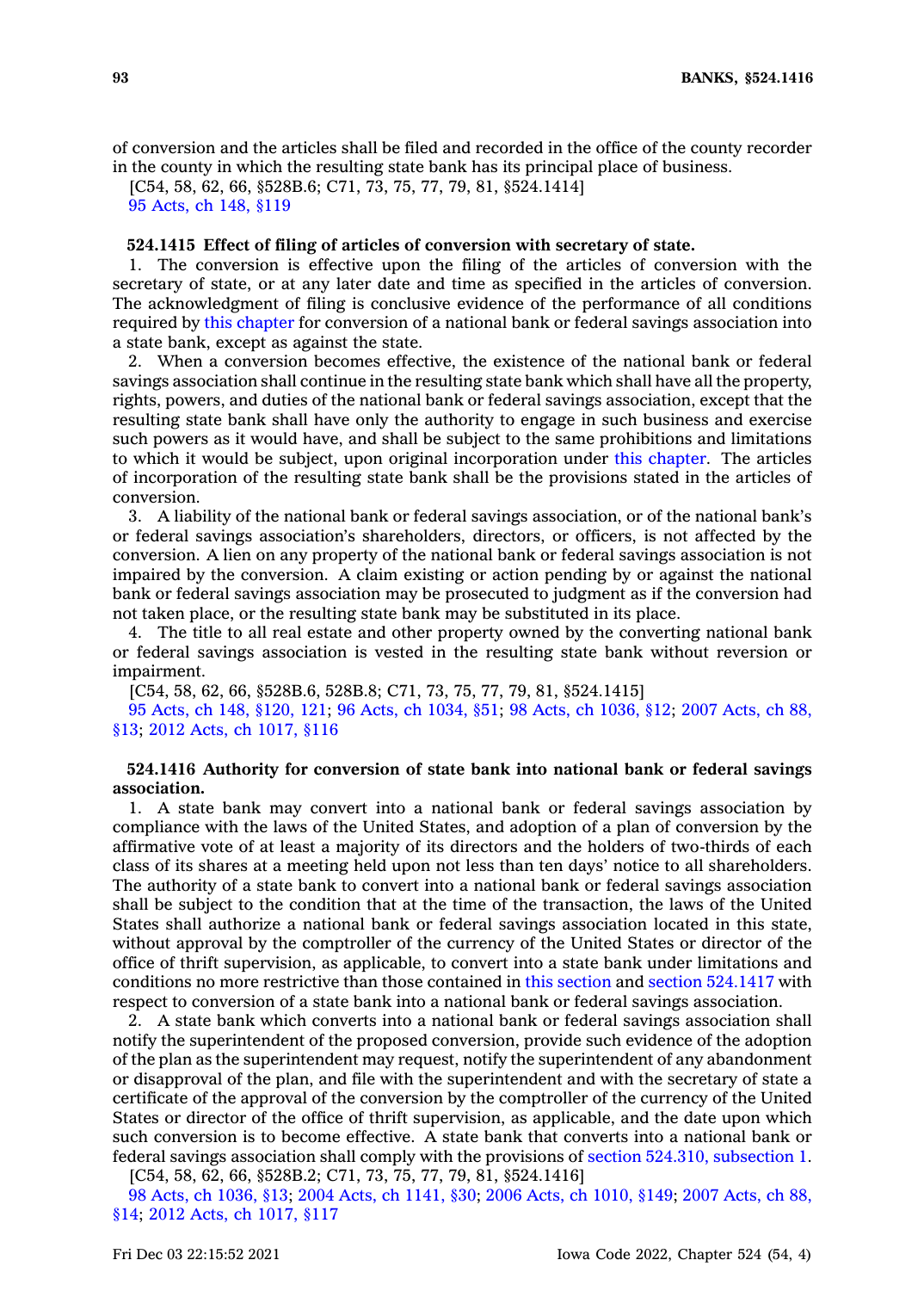# **524.1417 Appraisal rights of shareholder of converting state or national bank or federal savings association.**

1. A shareholder of <sup>a</sup> state bank that converts into <sup>a</sup> national bank or federal savings association who objects to the plan of conversion is entitled to appraisal rights as provided in chapter 490, [subchapter](https://www.legis.iowa.gov/docs/code//490.pdf) XIII.

2. If <sup>a</sup> shareholder of <sup>a</sup> national bank or federal savings association that converts into <sup>a</sup> state bank objects to the plan of conversion and complies with the requirements of applicable laws of the United States, the resulting state bank is liable for the value of the shareholder's shares as determined in accordance with such laws of the United States.

[C54, 58, 62, 66, §528B.9; C71, 73, 75, 77, 79, 81, §524.1417]

95 Acts, ch 148, [§122,](https://www.legis.iowa.gov/docs/acts/1995/CH0148.pdf) 123; 98 Acts, ch [1036,](https://www.legis.iowa.gov/docs/acts/98/CH1036.pdf) §14; 2002 Acts, ch 1154, [§118,](https://www.legis.iowa.gov/docs/acts/2002/CH1154.pdf) 125; 2007 [Acts,](https://www.legis.iowa.gov/docs/acts/2007/CH0088.pdf) ch 88, [§15](https://www.legis.iowa.gov/docs/acts/2007/CH0088.pdf); 2012 Acts, ch [1017,](https://www.legis.iowa.gov/docs/acts/2012/CH1017.pdf) §118; 2019 [Acts,](https://www.legis.iowa.gov/docs/acts/2019/CH0024.pdf) ch 24, §104 Referred to in [§524.1416](https://www.legis.iowa.gov/docs/code/524.1416.pdf)

## **524.1418 Succession to fiduciary accounts and appointments — application for appointment of new fiduciary.**

The provisions of section [524.1009](https://www.legis.iowa.gov/docs/code/524.1009.pdf) apply to <sup>a</sup> resulting state or national bank or federal savings association after <sup>a</sup> conversion with the same effect as though the state or national bank or federal savings association were <sup>a</sup> party to <sup>a</sup> plan of merger, and the conversion were <sup>a</sup> merger, within the provisions of that section.

[C54, 58, 62, 66, §528B.10; C71, 73, 75, 77, 79, 81, §524.1418] 95 [Acts,](https://www.legis.iowa.gov/docs/acts/1995/CH0148.pdf) ch 148, §124; 98 Acts, ch [1036,](https://www.legis.iowa.gov/docs/acts/98/CH1036.pdf) §15; 2007 [Acts,](https://www.legis.iowa.gov/docs/acts/2007/CH0088.pdf) ch 88, §16; 2012 Acts, ch [1017,](https://www.legis.iowa.gov/docs/acts/2012/CH1017.pdf) §119

#### **524.1419 Offices of <sup>a</sup> resulting state bank.**

If <sup>a</sup> merger or conversion results in <sup>a</sup> state bank subject to the provisions of this [chapter](https://www.legis.iowa.gov/docs/code//524.pdf), the resulting state bank, after the effective date of the merger or conversion, shall be subject to the provisions of sections [524.1201](https://www.legis.iowa.gov/docs/code/524.1201.pdf) and [524.1203](https://www.legis.iowa.gov/docs/code/524.1203.pdf) relating to the bank offices.

[C71, 73, 75, 77, 79, 81, §524.1419]

89 [Acts,](https://www.legis.iowa.gov/docs/acts/1989/CH0257.pdf) ch 257, §25; 95 [Acts,](https://www.legis.iowa.gov/docs/acts/1995/CH0148.pdf) ch 148, §125; 2001 [Acts,](https://www.legis.iowa.gov/docs/acts/2001/CH0004.pdf) ch 4, §8, 11

### **524.1420 Nonconforming assets of resulting state bank.**

If <sup>a</sup> merger or conversion results in <sup>a</sup> state bank subject to the provisions of this [chapter](https://www.legis.iowa.gov/docs/code//524.pdf), and the resulting state bank has assets which do not conform with the provisions of [this](https://www.legis.iowa.gov/docs/code//524.pdf) [chapter](https://www.legis.iowa.gov/docs/code//524.pdf), the superintendent may allow the resulting state bank <sup>a</sup> reasonable time to conform with state law.

[C54, 58, 62, 66, §528B.11; C71, 73, 75, 77, 79, 81, §524.1420] 95 [Acts,](https://www.legis.iowa.gov/docs/acts/1995/CH0148.pdf) ch 148, §126

## **524.1421 Mutual to stock conversions.**

1. A mutual corporation, <sup>a</sup> mutual holding company, <sup>a</sup> federal mutual association, or <sup>a</sup> federal mutual holding company, subject to the provisions of this [chapter](https://www.legis.iowa.gov/docs/code//524.pdf), may convert into <sup>a</sup> stock corporation that is either <sup>a</sup> state bank or <sup>a</sup> state bank mutual bank holding company upon approval of the superintendent.

2. A mutual corporation, <sup>a</sup> mutual holding company, <sup>a</sup> federal mutual association, or <sup>a</sup> federal mutual holding company shall make an application to the superintendent for approval of the conversion in <sup>a</sup> manner prescribed by the superintendent and shall deliver to the superintendent, when available, the following:

- *a.* Articles of conversion.
- *b.* A business plan addressing factors prescribed by the superintendent.
- *c.* Proof of publication of the notice required by section [524.1422](https://www.legis.iowa.gov/docs/code/524.1422.pdf).

*d.* The applicable fee payable to the secretary of state, under section [490.122](https://www.legis.iowa.gov/docs/code/490.122.pdf), for the filing and recording of the articles of conversion.

3. The superintendent may adopt rules governing mutual to stock conversions. 2012 Acts, ch [1017,](https://www.legis.iowa.gov/docs/acts/2012/CH1017.pdf) §14, 18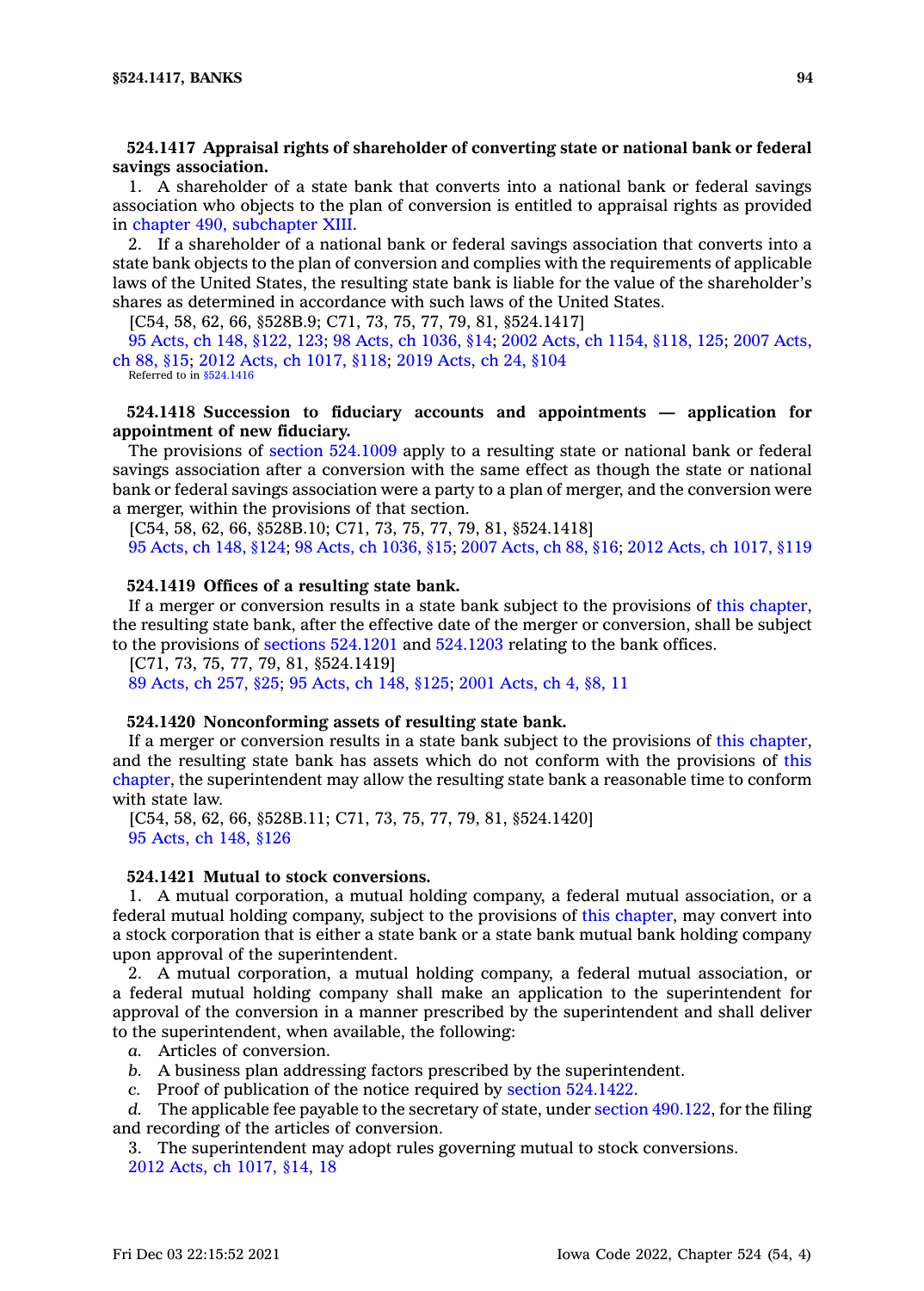## **524.1422 Notice of mutual to stock conversion.**

Within thirty days after an application for conversion has been accepted for processing, the mutual corporation, mutual holding company, federal mutual association, or federal mutual holding company shall publish <sup>a</sup> notice of the delivery of the articles of conversion to the superintendent in <sup>a</sup> newspaper of general circulation published in the municipal corporation or unincorporated area in which the mutual corporation, mutual holding company, federal mutual association, or federal mutual holding company has its principal place of business, or if there is none, <sup>a</sup> newspaper of general circulation published in the county, or in <sup>a</sup> county adjoining the county, in which the mutual corporation, mutual holding company, federal mutual association, or federal mutual holding company has its principal place of business. The notice shall set forth the information required by the superintendent.

2012 Acts, ch [1017,](https://www.legis.iowa.gov/docs/acts/2012/CH1017.pdf) §15, 18 Referred to in [§524.1421](https://www.legis.iowa.gov/docs/code/524.1421.pdf)

#### **524.1423 through 524.1500** Reserved.

### SUBCHAPTER XV

# AMENDMENT TO ARTICLES OF INCORPORATION

### **524.1501 Authority to amend.**

A state bank, with the approval of the superintendent and in the manner provided in [this](https://www.legis.iowa.gov/docs/code//524.pdf) [chapter](https://www.legis.iowa.gov/docs/code//524.pdf), may amend its articles of incorporation in order to make any change in the articles of incorporation so long as the articles of incorporation as amended contain only provisions as might be lawfully contained in the original articles of incorporation at the time of making the amendment.

[C35, §9283-f14; C39, §**9283.42;** C46, 50, 54, 58, 62, 66, §528.127; C71, 73, 75, 77, 79, 81, §524.1501]

95 [Acts,](https://www.legis.iowa.gov/docs/acts/1995/CH0148.pdf) ch 148, §127

## **524.1502 Procedure to amend.**

1. An amendment of the articles of incorporation shall be proposed by adoption of <sup>a</sup> resolution by the board of directors, directing that it be submitted to <sup>a</sup> vote at <sup>a</sup> meeting of shareholders called in the manner required by section [524.533](https://www.legis.iowa.gov/docs/code/524.533.pdf).

2. The resolution proposing an amendment or amendments shall contain the language of each amendment by setting forth in full the articles of incorporation as they would be amended or any provision thereof as it would be amended or by setting forth in full any matter to be added to or deleted from the articles of incorporation. A copy of the resolution or <sup>a</sup> summary thereof shall be included with the notice of the meeting required for the vote of the shareholders.

3. Adoption of each amendment shall require the affirmative vote of the holders of <sup>a</sup> majority of the shares entitled to vote thereon and, if any class is entitled to vote thereon as <sup>a</sup> class, the affirmative vote of the holders of <sup>a</sup> majority of the shares of each class entitled to vote thereon as <sup>a</sup> class.

[C35, §9283-f11, -f12, -f13; C39, §**9283.39, 9283.40, 9283.41;** C46, 50, 54, 58, 62, 66, §528.124, 528.125, 528.126; C71, 73, 75, 77, 79, 81, §524.1502] Referred to in [§524.312](https://www.legis.iowa.gov/docs/code/524.312.pdf)

#### **524.1503 Voting on amendments by voting groups.**

1. The holders of the outstanding shares of <sup>a</sup> class are entitled to vote as <sup>a</sup> separate voting group on <sup>a</sup> proposed amendment if the amendment does any of the following:

*a.* Increases or decreases the aggregate number of authorized shares of the class.

*b.* Increases or decreases the par value of the shares of the class.

*c.* Effects an exchange or reclassification of all or part of the shares of the class into shares of another class or effects <sup>a</sup> cancellation of all or part of the shares of the class.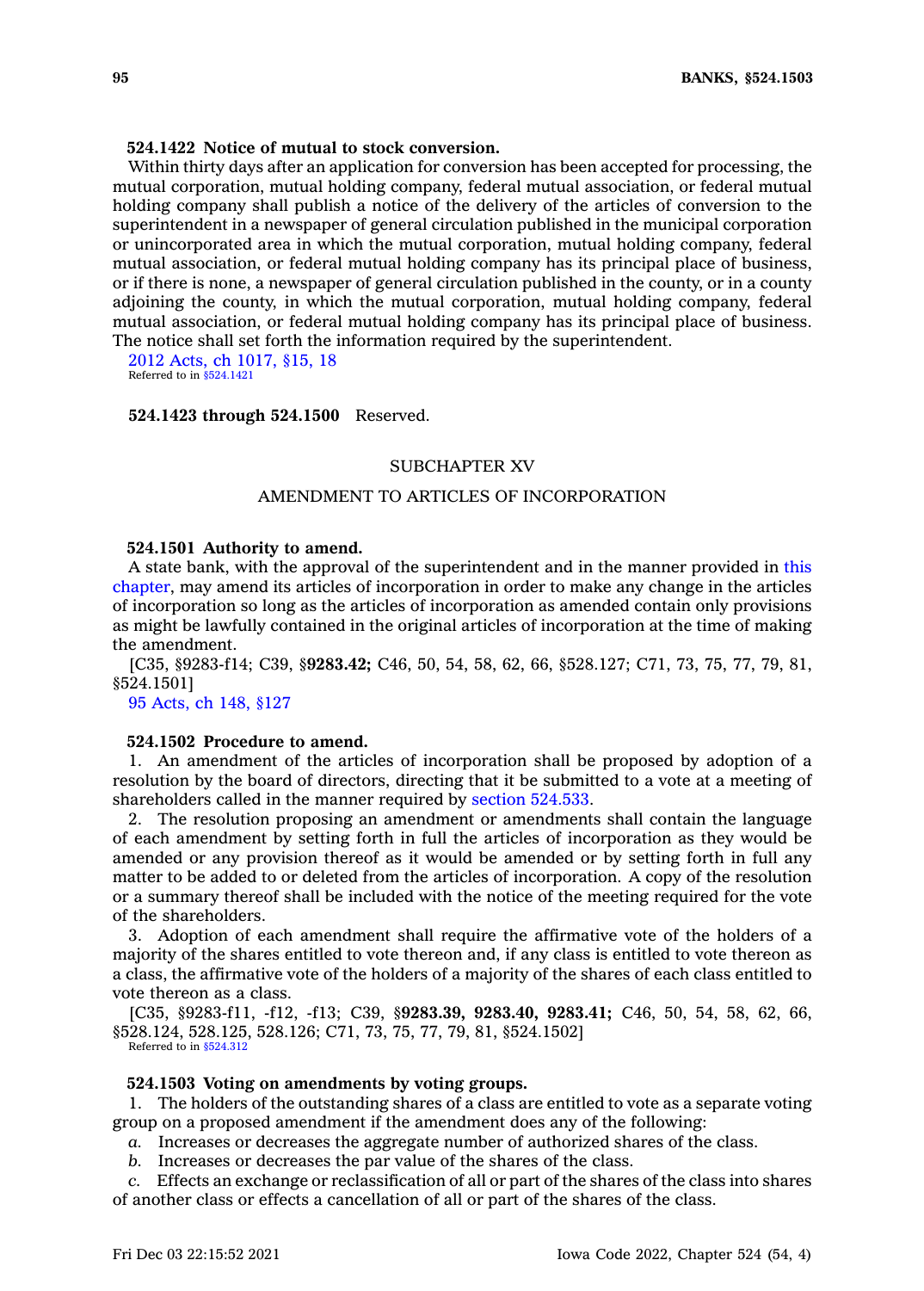*d.* Effects an exchange or reclassification, or creates the right of exchange, of all or part of the shares of another class into shares of that class.

*e.* Changes the designation, rights, preferences, or limitations of all or part of the shares of the class.

*f.* Changes the shares of all or part of the class into <sup>a</sup> different number of shares of the same class.

*g.* Creates <sup>a</sup> new class of shares having rights or preferences with respect to distributions or to dissolution that are prior, superior, or substantially equal to the shares of the class.

*h.* Increases the rights, preferences, or number of authorized shares of any class that, after giving effect to the amendment, have rights or preferences with respect to distributions or to dissolution that are prior, superior, or substantially equal to the shares of the class.

*i.* Limits or denies an existing preemptive right of all or part of the shares of the class.

*j.* Cancels or otherwise affects rights to distributions or dividends that have accumulated but not yet been declared on all or part of the shares of the class.

2. If <sup>a</sup> proposed amendment would affect <sup>a</sup> series of <sup>a</sup> class of shares in one or more of the ways described in [subsection](https://www.legis.iowa.gov/docs/code/524.1503.pdf) 1, the shares of that series are entitled to vote as <sup>a</sup> separate voting group on the proposed amendment.

3. If <sup>a</sup> proposed amendment that entitles two or more series of shares to vote as separate voting groups under this [section](https://www.legis.iowa.gov/docs/code/524.1503.pdf) would affect those two or more series in the same or <sup>a</sup> substantially similar way, the shares of all the series so affected must vote together as <sup>a</sup> single voting group on the proposed amendment.

4. A class or series of shares is entitled to the voting rights granted by this [section](https://www.legis.iowa.gov/docs/code/524.1503.pdf) although the articles of incorporation provide that the shares are nonvoting shares.

[C71, 73, 75, 77, 79, 81, §524.1503] 95 [Acts,](https://www.legis.iowa.gov/docs/acts/1995/CH0148.pdf) ch 148, §128

# **524.1504 Articles of amendment.**

1. Upon the adoption of an amendment, articles of amendment shall be prepared on forms prescribed by the superintendent, signed by two duly authorized officers of the state bank and shall contain:

*a.* The name of the state bank.

*b.* The location of its principal place of business.

*c.* The amendment adopted, which shall be set forth in full.

*d.* The place and date of the meeting of shareholders at which the amendment was adopted, and the kind and period of notice given to the shareholders.

*e.* For <sup>a</sup> stock corporation, the number of shares entitled to vote on the amendment, and if the shares of any class are entitled to vote thereon as <sup>a</sup> class, the number of shares of each class. For <sup>a</sup> mutual corporation, the number of member votes entitled to be cast.

*f.* The number of shares or member votes voted for and against such amendment, respectively, and if the shares of any class are entitled to vote thereon as <sup>a</sup> class, the number of shares of each such class voted for and against such amendment.

2. The articles of amendment shall be delivered to the superintendent together with the applicable fees for the filing and recording of the articles of amendment.

[C71, 73, 75, 77, 79, 81, §524.1504]

95 [Acts,](https://www.legis.iowa.gov/docs/acts/1995/CH0148.pdf) ch 148, §129; 2012 Acts, ch [1017,](https://www.legis.iowa.gov/docs/acts/2012/CH1017.pdf) §16, 18 Referred to in [§524.312](https://www.legis.iowa.gov/docs/code/524.312.pdf), [524.1505](https://www.legis.iowa.gov/docs/code/524.1505.pdf)

### **524.1505 Approval of articles of amendment.**

1. Upon receipt of the articles of amendment the superintendent shall conduct such investigation as the superintendent may deem necessary to determine whether the articles of amendment satisfy the requirements of section [524.1504](https://www.legis.iowa.gov/docs/code/524.1504.pdf) and whether the amendment, if effected, will in any way prejudice the interests of the depositors of the state bank.

2. Within sixty days after receipt of the articles of amendment the superintendent shall approve or disapprove the articles of amendment on the basis of the investigation. If the superintendent shall approve the articles of amendment, the superintendent shall deliver them with the written approval to the secretary of state and notify the state bank of the action.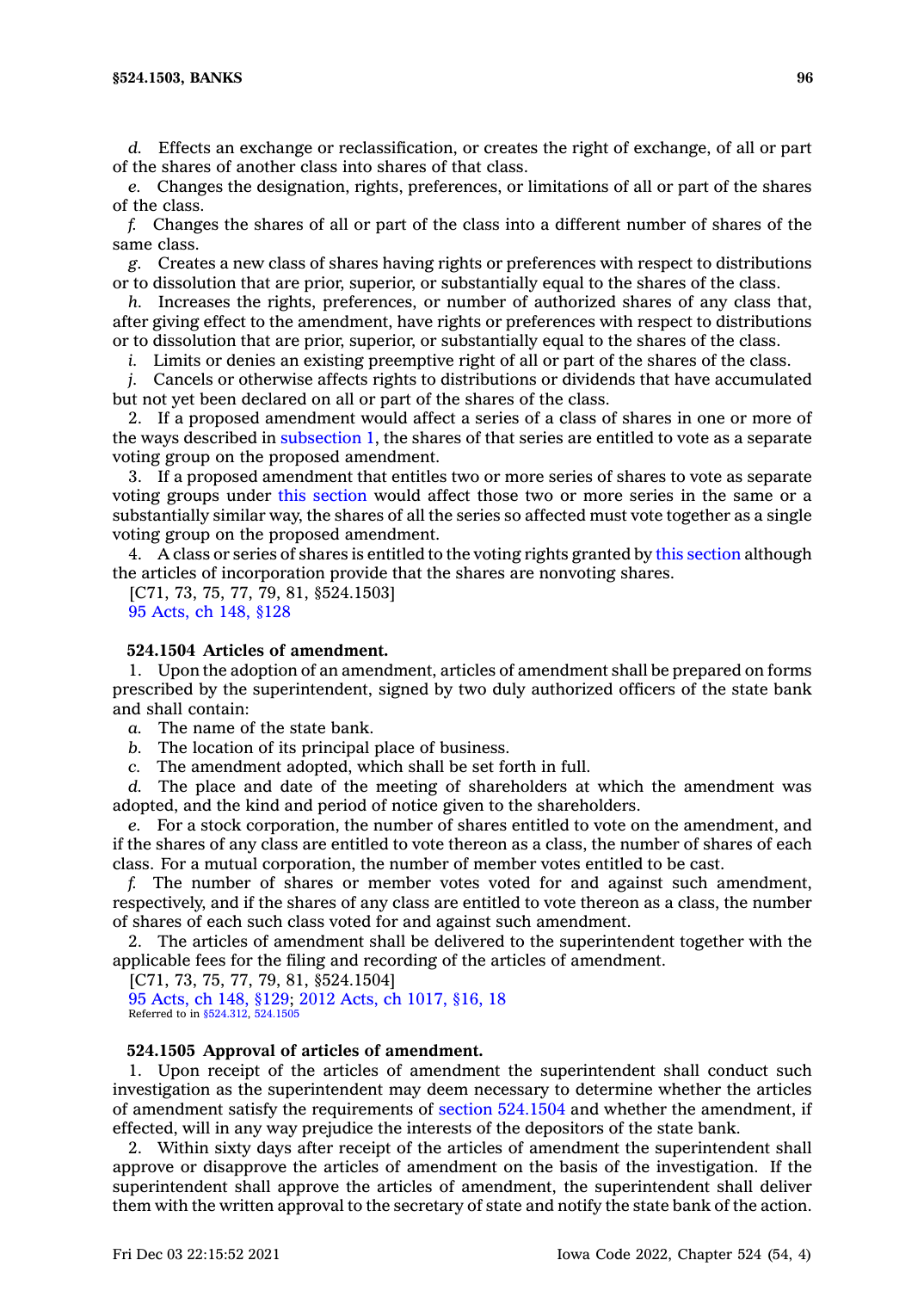If the superintendent shall disapprove the articles of amendment, the superintendent shall give written notice to the state bank of the disapproval and <sup>a</sup> statement of the reasons for the decision. The decision of the superintendent shall be subject to judicial review in accordance with the terms of the Iowa administrative procedure Act, [chapter](https://www.legis.iowa.gov/docs/code//17A.pdf) 17A. Notwithstanding the terms of said Act, such <sup>a</sup> petition for judicial review must be filed within thirty days after the superintendent notifies the state bank of the decision.

[C71, 73, 75, 77, 79, 81, \$524.1505] 2003 [Acts,](https://www.legis.iowa.gov/docs/acts/2003/CH0044.pdf) ch 44, §114 Referred to in [§524.1508](https://www.legis.iowa.gov/docs/code/524.1508.pdf)

### **524.1506 Certificate of amendment.**

1. The secretary of state shall record the articles of amendment, and the articles of amendment shall be filed in the office of the county recorder in the county in which the state bank has its principal place of business. The secretary of state upon the filing of the articles of amendment shall issue <sup>a</sup> certificate of amendment and send the same to the state bank.

2. Upon the issuance of the certificate of amendment by the secretary of state, the amendment becomes effective and the articles of incorporation are deemed to be amended accordingly.

[C71, 73, 75, 77, 79, 81, §524.1506] 95 [Acts,](https://www.legis.iowa.gov/docs/acts/1995/CH0148.pdf) ch 148, §130 Referred to in [§524.312](https://www.legis.iowa.gov/docs/code/524.312.pdf)

**524.1507 Change of location of principal place of business.** Repealed by 95 Acts, ch 148, §135.

### **524.1508 Restated articles of incorporation.**

1. A state bank may at any time restate its articles of incorporation, which may be amended by the restatement, so long as its articles of incorporation as restated contain only such provisions as might be lawfully contained in original articles of incorporation at the time of making the restatement. Restated articles of incorporation shall be adopted in the following manner:

*a.* The board of directors shall adopt <sup>a</sup> resolution setting forth the proposed restated articles of incorporation, which may include an amendment or amendments to the articles of incorporation of the state bank to be made thereby, and directing that the restated articles, including such amendment or amendments, be submitted to <sup>a</sup> vote at <sup>a</sup> meeting of shareholders, which may be either an annual meeting or a special meeting.

*b.* Written or printed notice setting forth the proposed restated articles or <sup>a</sup> summary of the provisions of the proposed restated articles shall be given to each shareholder of record entitled to vote on the proposed restated articles within the time and in the manner provided in section [524.533](https://www.legis.iowa.gov/docs/code/524.533.pdf). If the meeting be an annual meeting, the proposed restated articles may be included in the notice of such annual meeting. If the restated articles include an amendment or amendments to the articles of incorporation, the notice shall separately set forth such amendment or amendments or <sup>a</sup> summary of the changes to be effected by the amendment or amendments.

*c.* At the meeting <sup>a</sup> vote of the shareholders entitled to vote on the proposed restated articles shall be taken on the proposed restated articles. The proposed restated articles shall be adopted upon receiving the affirmative vote of the holders of <sup>a</sup> majority of the shares entitled to vote, unless such restated articles include an amendment to the articles of incorporation which, if contained in <sup>a</sup> proposed amendment to articles of incorporation to be made without restatement of the articles of incorporation, would entitle <sup>a</sup> class of shares to vote as <sup>a</sup> class on the proposed restated articles, in which event the proposed restated articles shall be adopted upon receiving the affirmative vote of the holders of <sup>a</sup> majority of the shares of each class of shares entitled to vote on the proposed restated articles as <sup>a</sup> class, and of the total shares entitled to vote on the proposed restated articles.

2. Upon approval, restated articles of incorporation shall be executed by the state bank by its president or vice president and by its cashier or an assistant cashier, and verified by one of the officers signing the restated articles, and shall set forth, as then stated in the articles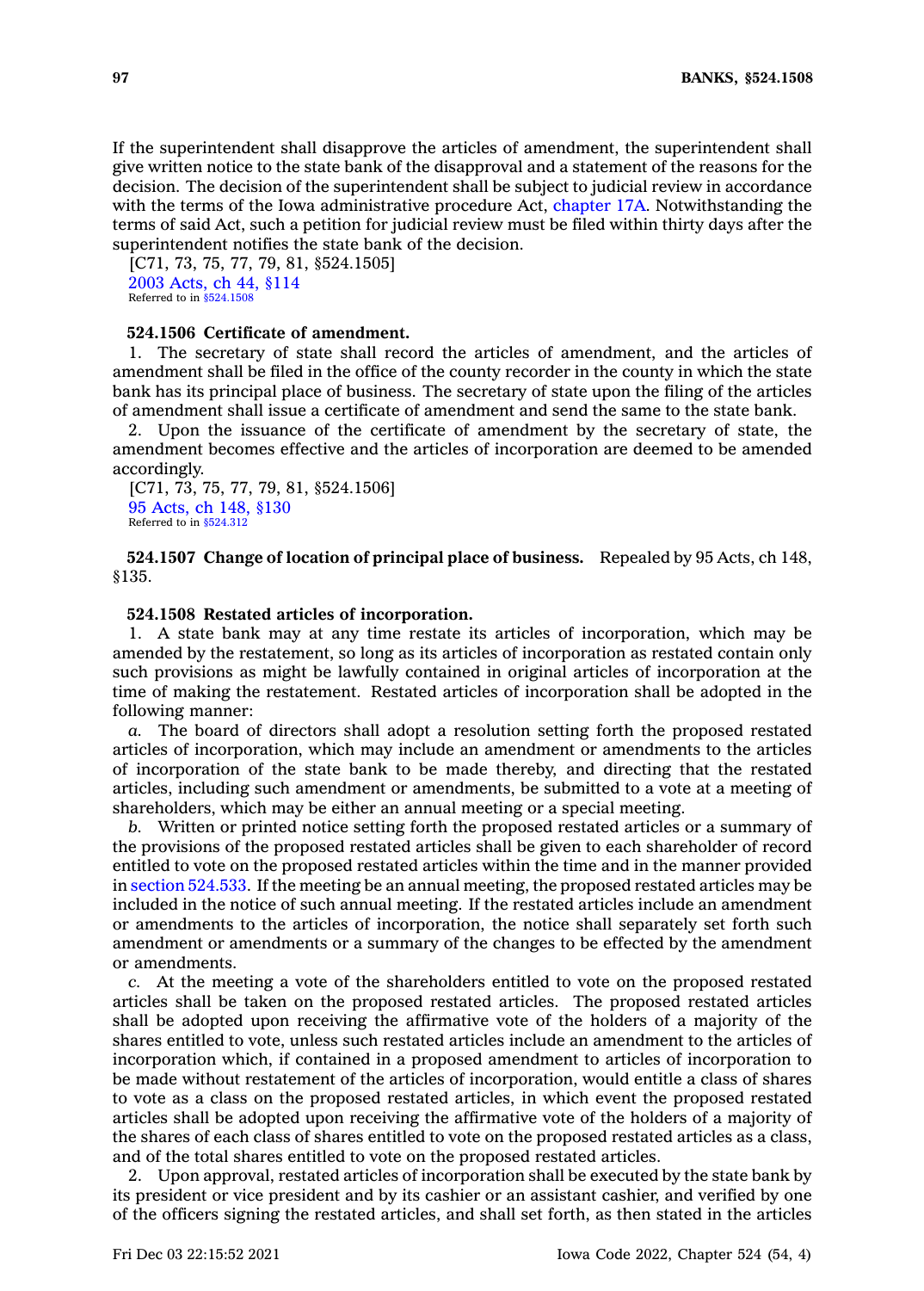of incorporation of the state bank and, if the restated articles of incorporation included an amendment or amendments to the articles of incorporation, as so amended, the material and contents described in section [524.302](https://www.legis.iowa.gov/docs/code/524.302.pdf).

3. The restated articles of incorporation shall set forth also <sup>a</sup> statement that they correctly set forth the provisions of the articles of incorporation as amended, that they have been duly adopted as required by law and that they supersede the original articles of incorporation and all amendments to the original articles of incorporation.

4. The restated articles of incorporation shall be delivered to the superintendent together with the applicable fees for the filing and recording of the restated articles of incorporation. The superintendent shall conduct such investigation and give approval or disapproval, as provided in section [524.1505](https://www.legis.iowa.gov/docs/code/524.1505.pdf). If the superintendent approves the restated articles of incorporation, the superintendent shall deliver them with the written approval on the restated articles of incorporation to the secretary of state for filing, and the restated articles of incorporation shall be filed in the office of the county recorder. The secretary of state upon filing the restated articles of incorporation shall issue <sup>a</sup> restated certificate of incorporation and send the certificate to the state bank or its representative.

5. Upon the issuance of the restated certificate of incorporation by the secretary of state, the restated articles of incorporation including any amendment or amendments to the articles of incorporation are effective and supersede the original articles of incorporation and all amendments to the original articles of incorporation.

[C71, 73, 75, 77, 79, 81, §524.1508] 95 [Acts,](https://www.legis.iowa.gov/docs/acts/1995/CH0148.pdf) ch 148, §131; 2012 Acts, ch [1023,](https://www.legis.iowa.gov/docs/acts/2012/CH1023.pdf) §157

### **524.1509 Reverse stock split.**

A state bank may effect <sup>a</sup> reverse stock split or similar change in capital structure by renewal, amendment, or restatement of existing articles of incorporation, provided the requirements of the superintendent are satisfied.

95 [Acts,](https://www.legis.iowa.gov/docs/acts/1995/CH0148.pdf) ch 148, §132

#### **524.1510 Effect of amendment.**

An amendment to the articles of incorporation does not affect <sup>a</sup> cause of action existing against or in favor of the state bank, <sup>a</sup> proceeding to which the state bank is <sup>a</sup> party, or the existing rights of persons other than shareholders of the state bank. An amendment changing the state bank's name does not abate <sup>a</sup> proceeding brought by or against the state bank in its former name.

95 [Acts,](https://www.legis.iowa.gov/docs/acts/1995/CH0148.pdf) ch 148, §133

### **524.1511 through 524.1600** Reserved.

# SUBCHAPTER XVI

# **PENALTIES**

# **524.1601 Penalties and criminal provisions applicable to directors, officers, and employees of state banks and bank holding companies.**

1. A director, officer, or employee of <sup>a</sup> state bank or bank holding company who willfully violates any of the provisions of section 524.612, [subsection](https://www.legis.iowa.gov/docs/code/524.612.pdf) 2; section [524.613](https://www.legis.iowa.gov/docs/code/524.613.pdf); [section](https://www.legis.iowa.gov/docs/code/524.706.pdf) 524.706, [subsection](https://www.legis.iowa.gov/docs/code/524.706.pdf) 1, insofar as such subsection incorporates section 524.612, [subsection](https://www.legis.iowa.gov/docs/code/524.612.pdf) [2;](https://www.legis.iowa.gov/docs/code/524.612.pdf) or section [524.710](https://www.legis.iowa.gov/docs/code/524.710.pdf), shall be guilty of <sup>a</sup> serious misdemeanor, and, in the following circumstances, shall pay an additional fine or fines equal to:

*a.* The amount of money or the value of the property which the director, officer, or employee received for procuring, or attempting to procure, <sup>a</sup> loan, extension of credit, or investment by the state bank or bank holding company, upon conviction of <sup>a</sup> violation of section [524.613](https://www.legis.iowa.gov/docs/code/524.613.pdf) or of section [524.710](https://www.legis.iowa.gov/docs/code/524.710.pdf).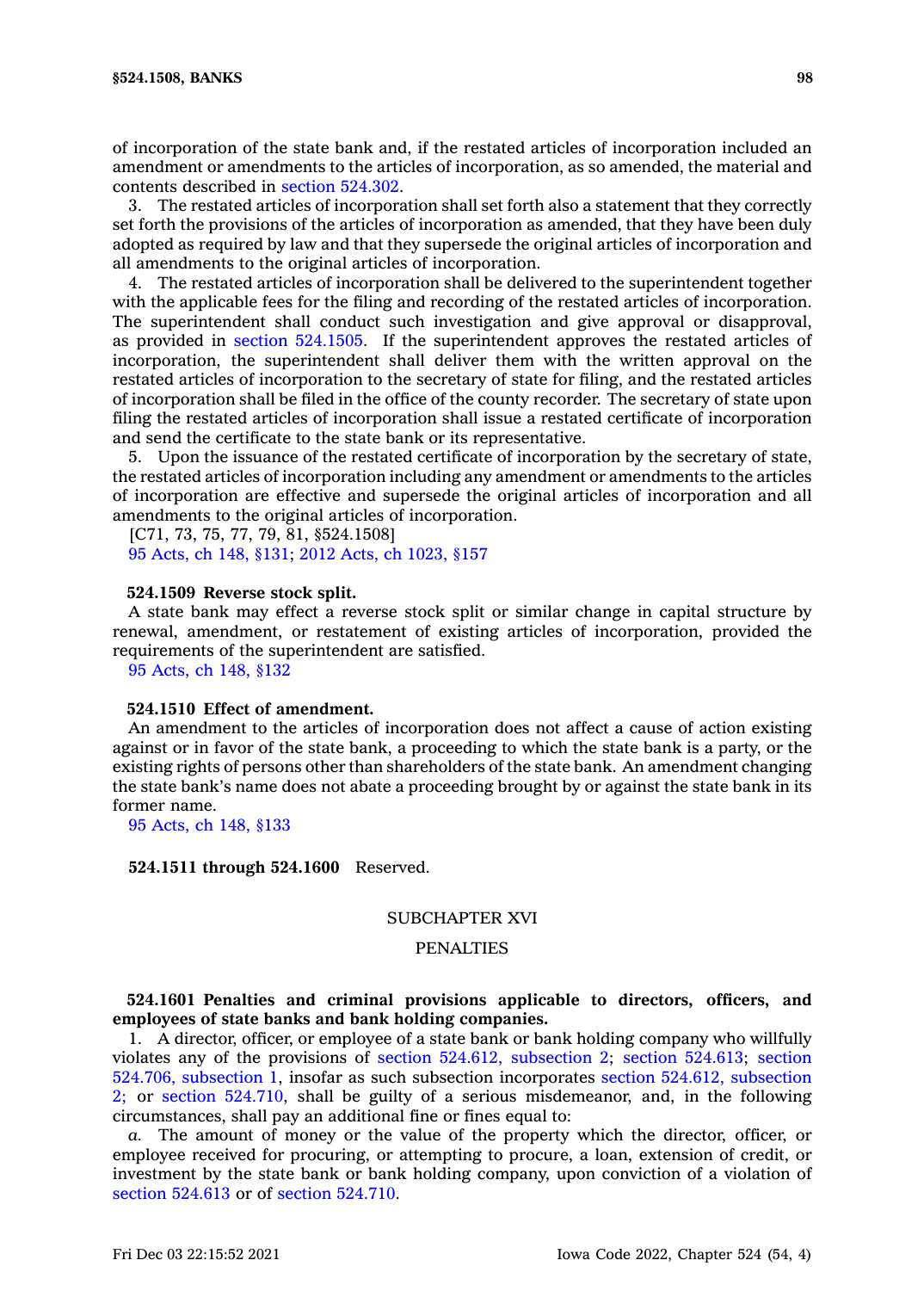*b.* The amount by which the director's or executive officer's deposit account in the state bank or bank holding company is overdrawn, in violation of  $12 \text{ C.F.R. }$  \$215.4(e).

*c.* The amount of any profit which the director, officer, or employee receives on the transaction, upon conviction of <sup>a</sup> violation of section 524.612, [subsection](https://www.legis.iowa.gov/docs/code/524.612.pdf) 2, or of [section](https://www.legis.iowa.gov/docs/code/524.706.pdf) 524.706, [subsection](https://www.legis.iowa.gov/docs/code/524.706.pdf) 1, insofar as each applies to purchases from and sales to <sup>a</sup> state bank or bank holding company upon terms more favorable to such director, officer, or employee than those offered to other persons.

*d.* The amount of profit, fees, or other compensation received, upon conviction of <sup>a</sup> violation of section 524.710, [subsection](https://www.legis.iowa.gov/docs/code/524.710.pdf) 2.

2. A director or officer who willfully makes or receives <sup>a</sup> loan in violation of 12 [C.F.R.](https://www.law.cornell.edu/cfr/text/12/215.4) [§215.4](https://www.law.cornell.edu/cfr/text/12/215.4) or [215.5](https://www.law.cornell.edu/cfr/text/12/215.5), shall be guilty of <sup>a</sup> serious misdemeanor and shall be subject to an additional fine equal to that amount of the loan in excess of the limitation imposed by such regulations, and shall be forever disqualified from acting as <sup>a</sup> director or officer of any state bank or bank holding company.

3. A director, officer, or employee of <sup>a</sup> state bank or bank holding company who willfully makes or receives <sup>a</sup> loan or extension of credit of funds held by the state bank or bank holding company as fiduciary, in violation of section [524.1002,](https://www.legis.iowa.gov/docs/code/524.1002.pdf) subsection 4, shall be guilty of <sup>a</sup> serious misdemeanor and shall be subject to <sup>a</sup> further fine equal to the amount of the loan or extension of credit made in violation of section [524.1002,](https://www.legis.iowa.gov/docs/code/524.1002.pdf) subsection 4, and shall be forever disqualified from acting as <sup>a</sup> director, officer, or employee of any state bank or bank holding company.

4. A director, officer, or employee of <sup>a</sup> state bank or bank holding company who willfully violates, or participates in the violation of, section [524.814](https://www.legis.iowa.gov/docs/code/524.814.pdf), or section [524.819](https://www.legis.iowa.gov/docs/code/524.819.pdf), shall be guilty of <sup>a</sup> serious misdemeanor.

[C97, S13, §1869; C24, 27, 31, 35, 39, §**9221;** C46, 50, 54, 58, 62, 66, §528.7, 528.63; C71, 73, 75, 77, 79, 81, §524.1601]

98 Acts, ch [1036,](https://www.legis.iowa.gov/docs/acts/1998/CH1036.pdf) §16; 2006 Acts, ch [1015,](https://www.legis.iowa.gov/docs/acts/2006/CH1015.pdf) §9; 2007 [Acts,](https://www.legis.iowa.gov/docs/acts/2007/CH0022.pdf) ch 22, §93; 2015 [Acts,](https://www.legis.iowa.gov/docs/acts/2015/CH0029.pdf) ch 29, §83; 2017 [Acts,](https://www.legis.iowa.gov/docs/acts/2017/CH0138.pdf) ch 138, §8, 9

## **524.1602 Penalties applicable to state bank.**

The superintendent may impose <sup>a</sup> penalty on <sup>a</sup> state bank of up to one thousand dollars for each day:

1. That it holds investments for its own account in bonds or securities in violation of section [524.901](https://www.legis.iowa.gov/docs/code/524.901.pdf).

2. On which it accepts and holds drafts in violation of section [524.903](https://www.legis.iowa.gov/docs/code/524.903.pdf).

3. On which it has money loaned, credit extended, or holds discounted or purchased evidences of indebtedness or agreements for the payment of money, in violation of [sections](https://www.legis.iowa.gov/docs/code/524.904.pdf) [524.904](https://www.legis.iowa.gov/docs/code/524.904.pdf), [524.905](https://www.legis.iowa.gov/docs/code/524.905.pdf), and [524.907](https://www.legis.iowa.gov/docs/code/524.907.pdf).

4. On which it has money loaned, invested or is otherwise in violation of section [524.1102](https://www.legis.iowa.gov/docs/code/524.1102.pdf) or [524.1104](https://www.legis.iowa.gov/docs/code/524.1104.pdf).

5. On which it publishes, disseminates, or distributes any advertising containing any false, misleading, or deceptive statements concerning rates, terms, and conditions on which loans are made or deposits are received, in violation of section [524.1606](https://www.legis.iowa.gov/docs/code/524.1606.pdf).

[C71, 73, 75, 77, 79, 81, §524.1602]

84 Acts, ch [1067,](https://www.legis.iowa.gov/docs/acts/1984/CH1067.pdf) §42; 2006 Acts, ch [1015,](https://www.legis.iowa.gov/docs/acts/2006/CH1015.pdf) §10; 2020 Acts, ch [1063,](https://www.legis.iowa.gov/docs/acts/2020/CH1063.pdf) §304; 2021 [Acts,](https://www.legis.iowa.gov/docs/acts/2021/CH0080.pdf) ch 80, [§338](https://www.legis.iowa.gov/docs/acts/2021/CH0080.pdf)

Subsection 3 amended

### **524.1603 Engaging in business unlawfully.**

1. Any person who willfully engages in the business of receiving money for deposit or transacts the business generally done by banks, or who willfully establishes <sup>a</sup> place of business for such purposes, in violation of section 524.107, [subsection](https://www.legis.iowa.gov/docs/code/524.107.pdf) 1, shall be guilty of <sup>a</sup> serious misdemeanor.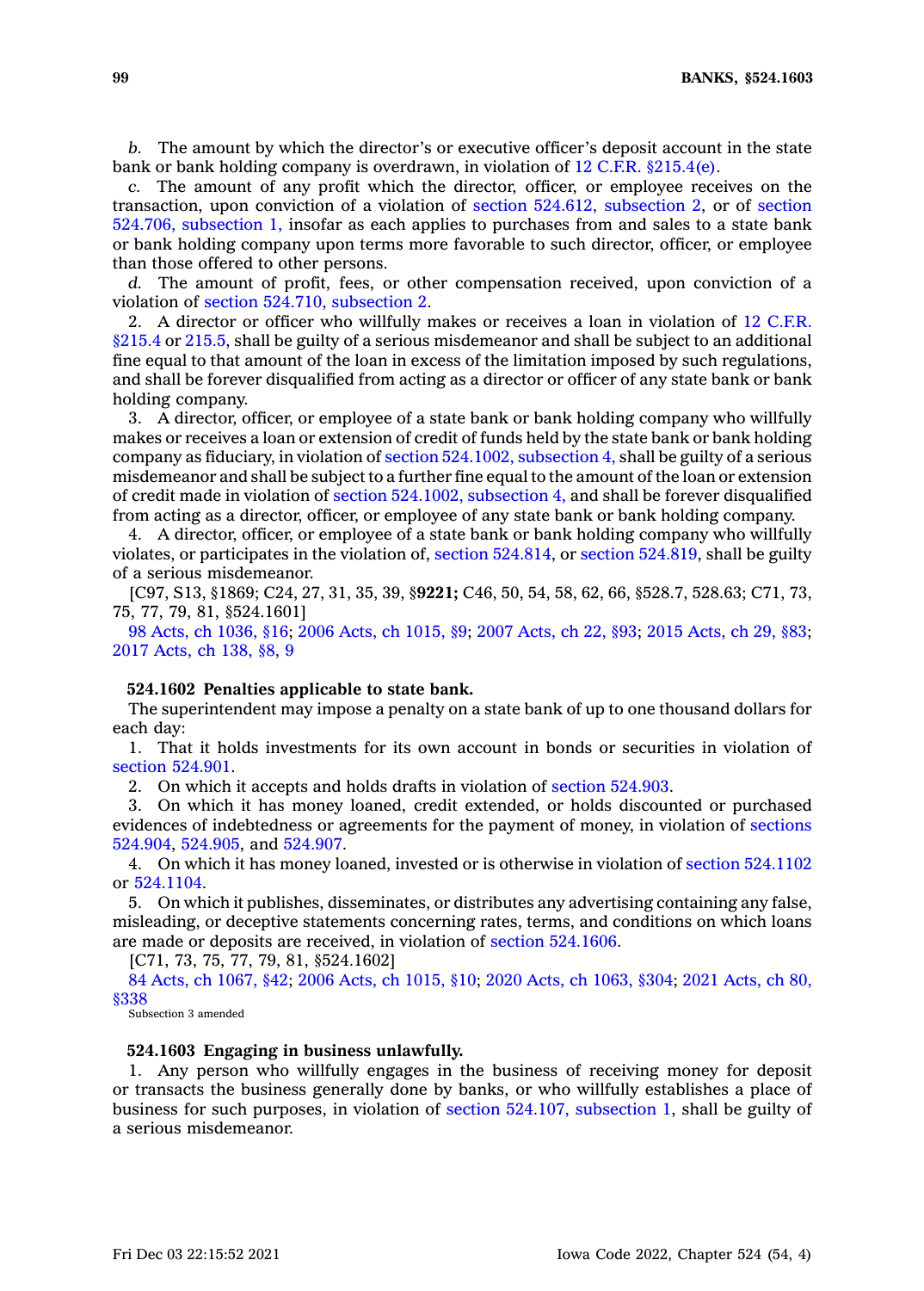2. The superintendent may impose <sup>a</sup> penalty on <sup>a</sup> state bank of up to one thousand dollars for each day that it violates the provisions of section [524.1201](https://www.legis.iowa.gov/docs/code/524.1201.pdf).

[C97, S13, §1889; C24, 27, 31, 35, 39, §**9151, 9260;** C46, 50, 54, 58, 62, 66, §524.25, 528.53; C71, 73, 75, 77, 79, 81, §524.1603]

2006 Acts, ch [1015,](https://www.legis.iowa.gov/docs/acts/2006/CH1015.pdf) §11

### **524.1604 Failure to file report or make statement.**

1. Any person whose duty it is to make statements or file reports as may be required by this [chapter](https://www.legis.iowa.gov/docs/code//524.pdf), and who willfully neglects or refuses to perform such duty, shall be guilty of <sup>a</sup> simple misdemeanor.

2. A state bank which fails to furnish to the superintendent the statement of condition required within the time required by this [chapter](https://www.legis.iowa.gov/docs/code//524.pdf), or fails to furnish the superintendent any report or other information the superintendent is legally authorized to request, within ten days of the superintendent's request therefor, or within the time required by this [chapter](https://www.legis.iowa.gov/docs/code//524.pdf), shall pay to the superintendent <sup>a</sup> penalty of fifty dollars for each day of delinquency, unless prior to such delinquency the superintendent has extended the time within which the same may be filed.

3. Any officer or employee who violates section [524.709](https://www.legis.iowa.gov/docs/code/524.709.pdf) shall be guilty of <sup>a</sup> simple misdemeanor.

[C97, §1886; S13, §1871; C24, 27, 31, 35, 39, §**9226, 9230, 9281;** C46, 50, 54, 58, 62, 66, §528.20, 528.24, 528.83; C71, 73, 75, 77, 79, 81, §524.1604]

#### **524.1605 False statements, reports, and felonious acts.**

1. Any director, officer, or employee of <sup>a</sup> state bank who shall knowingly subscribe or make any false statements or false entries in the books, records, or memoranda of <sup>a</sup> state bank, or knowingly subscribe or exhibit false papers with intent to deceive any person authorized to examine its condition, or shall knowingly subscribe or make false reports, or shall knowingly divert the funds of the state bank to other purposes than those authorized by law, or who commits any other act with intent to defraud the state bank or any other person shall be guilty of <sup>a</sup> class "C" felony, and shall be forever disqualified from acting as <sup>a</sup> director, officer, or employee of any state bank.

2. Any officer or employee of <sup>a</sup> state bank who, with intent to defraud the state bank or any other person, certifies any check when there are not sufficient funds on hand available to the credit of the drawer of said check to pay the same, or who issues any certificate of deposit when funds have not been deposited equal to the amount of such certificate, or who, with intent to defraud the state bank or any other person, draws any draft or bill of exchange, makes any acceptance, or issues, puts forth or assigns any note, debenture, bond or other obligation or instrument, or participates in, or receives directly or indirectly any money, property or other benefit from any transaction, loan, contract or other act of <sup>a</sup> state bank shall be guilty of <sup>a</sup> class "C" felony, and shall, in either event be forever disqualified from acting as an officer or employee of any state bank.

[C97, §1887; C24, 27, §9282; C31, 35, §9282, 9283-c2; C39, §**9282, 9283.02;** C46, 50, 54, 58, 62, 66, §528.84, 528.87; C71, 73, 75, 77, 79, 81, §524.1605]

#### **524.1606 Fraudulent advertising or notice.**

A state bank shall not publish, disseminate, or distribute any advertising or notice containing any false, misleading, or deceptive statements concerning the rates, terms, or conditions on which loans are made or deposits are received, any charge which the state bank is authorized to impose pursuant to this [chapter](https://www.legis.iowa.gov/docs/code//524.pdf), or the financial condition of the state bank. Any officer or employee of <sup>a</sup> state bank who willfully violates the provisions of [this](https://www.legis.iowa.gov/docs/code/524.1606.pdf) [section](https://www.legis.iowa.gov/docs/code/524.1606.pdf) shall be guilty of <sup>a</sup> fraudulent practice.

[C97, §1859; C24, 27, 31, 35, 39, §**9260;** C46, 50, 54, 58, 62, 66, §526.44, 529.12; C71, 73, 75, 77, 79, 81, §524.1606]

Referred to in [§524.1602](https://www.legis.iowa.gov/docs/code/524.1602.pdf) Fraudulent practices, see [§714.8](https://www.legis.iowa.gov/docs/code/714.8.pdf) – 714.14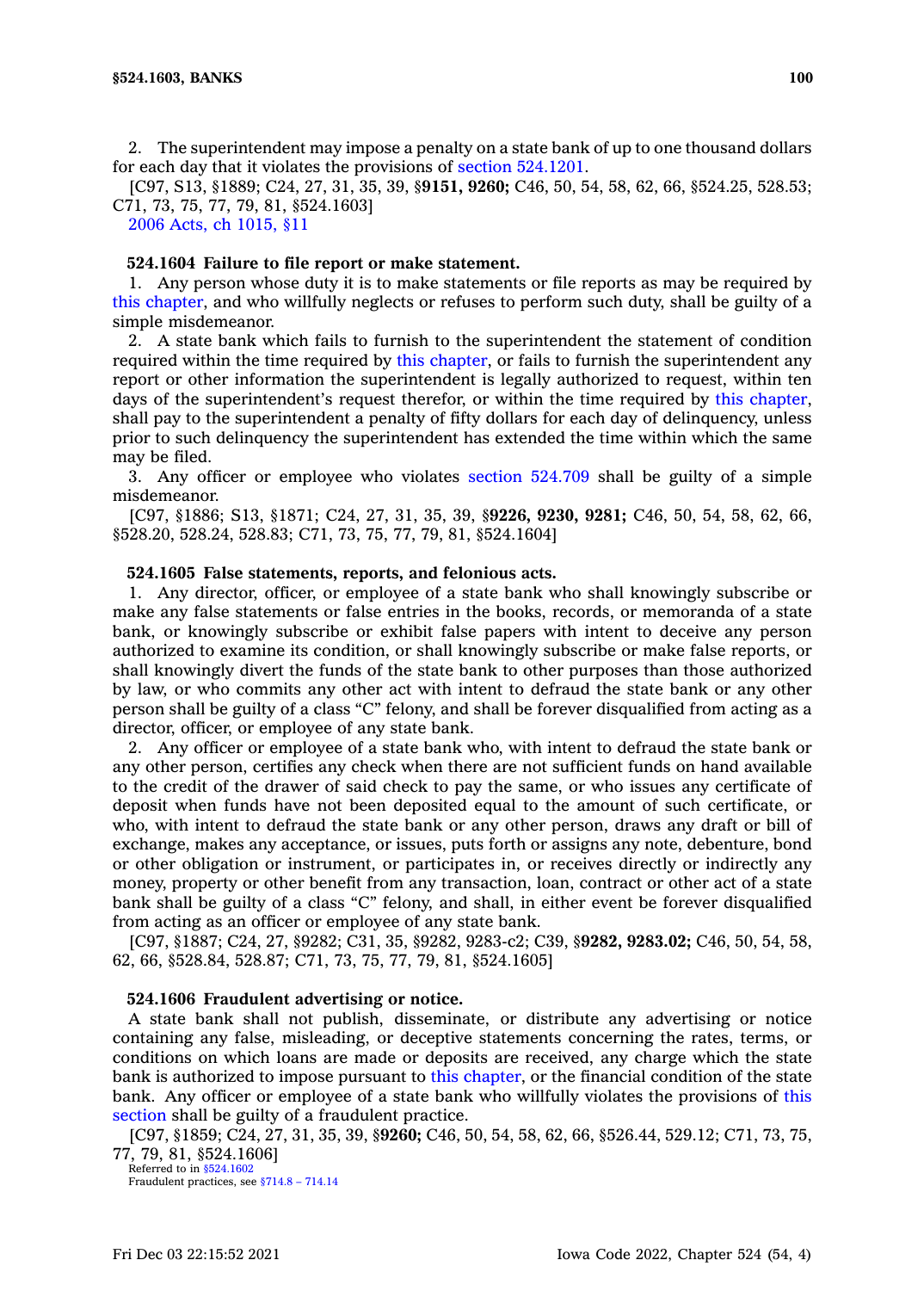## **524.1607 False statement for credit.**

1. For the purposes of this [section](https://www.legis.iowa.gov/docs/code/524.1607.pdf), unless the context otherwise requires:

*a. "Financial institution"* means <sup>a</sup> financial institution as defined in 18 U.S.C. §20.

*b. "Mortgage banker"* means <sup>a</sup> person who makes or originates mortgage loans on real property located in this state.

*c. "Mortgage broker"* means <sup>a</sup> person who arranges or negotiates, or attempts to arrange or negotiate, mortgage loans on real property located in this state.

2. Any person who knowingly makes or causes to be made, directly or indirectly, any false statement in writing, or who procures, knowing that <sup>a</sup> false statement in writing has been made concerning the financial condition or means or ability to pay of such person, or any other person in which such person is interested or for whom such person is acting, with the intent that such statement shall be relied upon by <sup>a</sup> financial institution, <sup>a</sup> mortgage banker, <sup>a</sup> mortgage broker, or any other entity licensed by the banking division for the purpose of procuring the delivery of property, the payment of cash or the receipt of credit in any form, for the benefit of such person or of any other person in which such person is interested or for whom such person is acting, shall be guilty of <sup>a</sup> fraudulent practice.

[C31, 35, §9283-c3; C39, §**9283.03;** C46, 50, 54, 58, 62, 66, §528.88; C71, 73, 75, 77, 79, 81, §524.1607]

2008 Acts, ch [1160,](https://www.legis.iowa.gov/docs/acts/2008/CH1160.pdf) §8 Fraudulent practices, see [§714.8](https://www.legis.iowa.gov/docs/code/714.8.pdf) – 714.14

## **524.1608 Penalty for accepting deposits while insolvent.**

If <sup>a</sup> state bank shall accept any deposit or renew any certificate of deposit in violation of section 524.805, [subsection](https://www.legis.iowa.gov/docs/code/524.805.pdf) 4, any officer or employee knowing of such insolvency who willfully receives, accepts or renews or is accessory to or otherwise knowingly permits such acceptance shall be guilty of <sup>a</sup> fraudulent practice and shall, in either event be forever disqualified from acting as an officer or employee of any state bank.

[C97, §1885; C24, 27, 31, 35, 39, §**9280;** C46, 50, 54, 58, 62, 66, §528.82; C71, 73, 75, 77, 79, 81, §524.1608]

Fraudulent practices, see [§714.8](https://www.legis.iowa.gov/docs/code/714.8.pdf) – 714.14

### **524.1609 False statements concerning state banks.**

Whoever maliciously or with intent to deceive makes, publishes, utters, repeats, or circulates any false statement concerning any state bank which imputes, or tends to impute, insolvency, unsound financial condition or financial embarrassment, or which may tend to cause or provoke, or aid in causing or provoking, <sup>a</sup> general withdrawal of deposits from such state bank, or which may otherwise injure or tend to injure the business or goodwill of such state bank, shall be guilty of <sup>a</sup> simple misdemeanor.

[C31, 35, §9283-c4; C39, §**9283.04;** C46, 50, 54, 58, 62, 66, §528.89; C71, 73, 75, 77, 79, 81, §524.1609]

## **524.1610 Violation of prohibition against receiving <sup>a</sup> commission for organizing <sup>a</sup> state bank.**

Any person violating the provisions of section [524.311](https://www.legis.iowa.gov/docs/code/524.311.pdf) shall be guilty of <sup>a</sup> simple misdemeanor.

[C24, 27, 31, 35, 39, §**9276;** C46, 50, 54, 58, 62, 66, §528.75; C71, 73, 75, 77, 79, 81, §524.1610]

#### **524.1611 Offenses involving employees of banking division.**

1. Any person violating the provisions of section 524.211, [subsection](https://www.legis.iowa.gov/docs/code/524.211.pdf) 1, shall be guilty of <sup>a</sup> fraudulent practice, and shall be subject to <sup>a</sup> further fine of <sup>a</sup> sum equal to the amount of the value of the property given or received or the money so loaned or borrowed. An employee of the division of banking convicted of <sup>a</sup> violation of such subsection shall be immediately discharged from employment and shall be forever disqualified from holding any position in the banking division.

2. Any examiner violating the provision of section [524.212](https://www.legis.iowa.gov/docs/code/524.212.pdf) shall be guilty of <sup>a</sup> serious misdemeanor. Any examiner convicted of <sup>a</sup> violation of section [524.212](https://www.legis.iowa.gov/docs/code/524.212.pdf) shall be immediately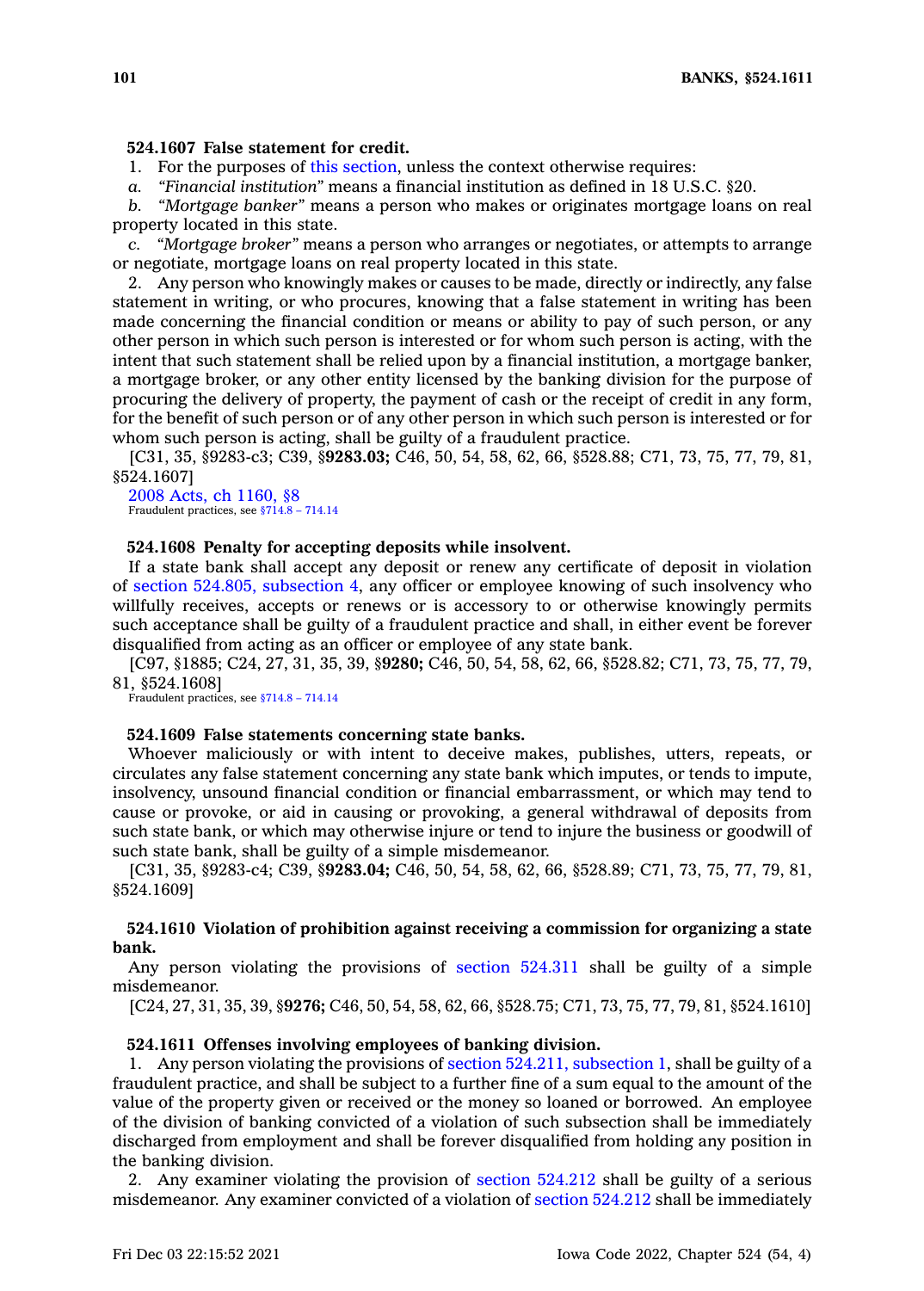discharged from employment and shall be forever disqualified from holding any position in the banking division.

[C71, 73, 75, 77, 79, 81, §524.1611] 2004 Acts, ch [1141,](https://www.legis.iowa.gov/docs/acts/2004/CH1141.pdf) §31

**524.1612 through 524.1700** Reserved.

## SUBCHAPTER XVII

# PRIVATE BANKS

**524.1701 through 524.1703** Repealed by 95 Acts, ch 148, §135.

**524.1704 through 524.1800** Reserved.

### SUBCHAPTER XVIII

# BANK HOLDING COMPANIES

# **524.1801 Definitions.**

As used in this [chapter](https://www.legis.iowa.gov/docs/code//524.pdf) unless the context otherwise requires:

1. *"Bank holding company"* means bank holding company as defined in 12 U.S.C. §1841(a), and also includes <sup>a</sup> company that would become <sup>a</sup> bank holding company upon completion of an acquisition.

2. *"Company"* means company as defined in 12 U.S.C. §1841(b).

3. *"Control"* means control as provided in 12 U.S.C. §1841(a).

4. *"Location"* means, for purposes of determining where <sup>a</sup> bank or bank holding company is located, the following:

*a.* A bank is located in the state in which its principal place of business or main office is physically located.

*b.* A bank holding company is located in the state which is its home state as determined under 12 U.S.C. §1841(o)(4).

5. *"Out-of-state bank holding company"* means out-of-state bank holding company as defined in 12 U.S.C. §1841(o).

[C73, 75, 77, 79, 81, §524.1801] 96 Acts, ch [1056,](https://www.legis.iowa.gov/docs/acts/1996/CH1056.pdf) §17 Referred to in [§524.107](https://www.legis.iowa.gov/docs/code/524.107.pdf), [524.1007](https://www.legis.iowa.gov/docs/code/524.1007.pdf), [524.1802](https://www.legis.iowa.gov/docs/code/524.1802.pdf), [524.1806](https://www.legis.iowa.gov/docs/code/524.1806.pdf), [527.5](https://www.legis.iowa.gov/docs/code/527.5.pdf)

## **524.1802 Limitation.**

1. For purposes of this [section](https://www.legis.iowa.gov/docs/code/524.1802.pdf), unless the context otherwise requires:

*a. "Acquisition"* means any of the following:

(1) Obtaining direct or indirect ownership or control of more than twenty-five percent of any class of the voting shares of <sup>a</sup> depository institution.

(2) Obtaining the power to directly or indirectly control in any manner the election of <sup>a</sup> majority of the directors, trustees, or other persons exercising similar functions of <sup>a</sup> depository institution.

(3) Obtaining direct or indirect ownership or control of, or acquisition or assumption of, the deposits of <sup>a</sup> depository institution or the deposits of any branch, office, or other facility of <sup>a</sup> depository institution.

*b. "Affiliate"* of <sup>a</sup> depository institution or holding company includes <sup>a</sup> corporation, limited liability company, trust, estate, association, or other similar organization which satisfies any of the following:

(1) The depository institution or holding company directly or indirectly owns or controls either twenty-five percent of the voting shares or more than twenty-five percent of the number of shares voted for the election of such entity's directors, trustees, or other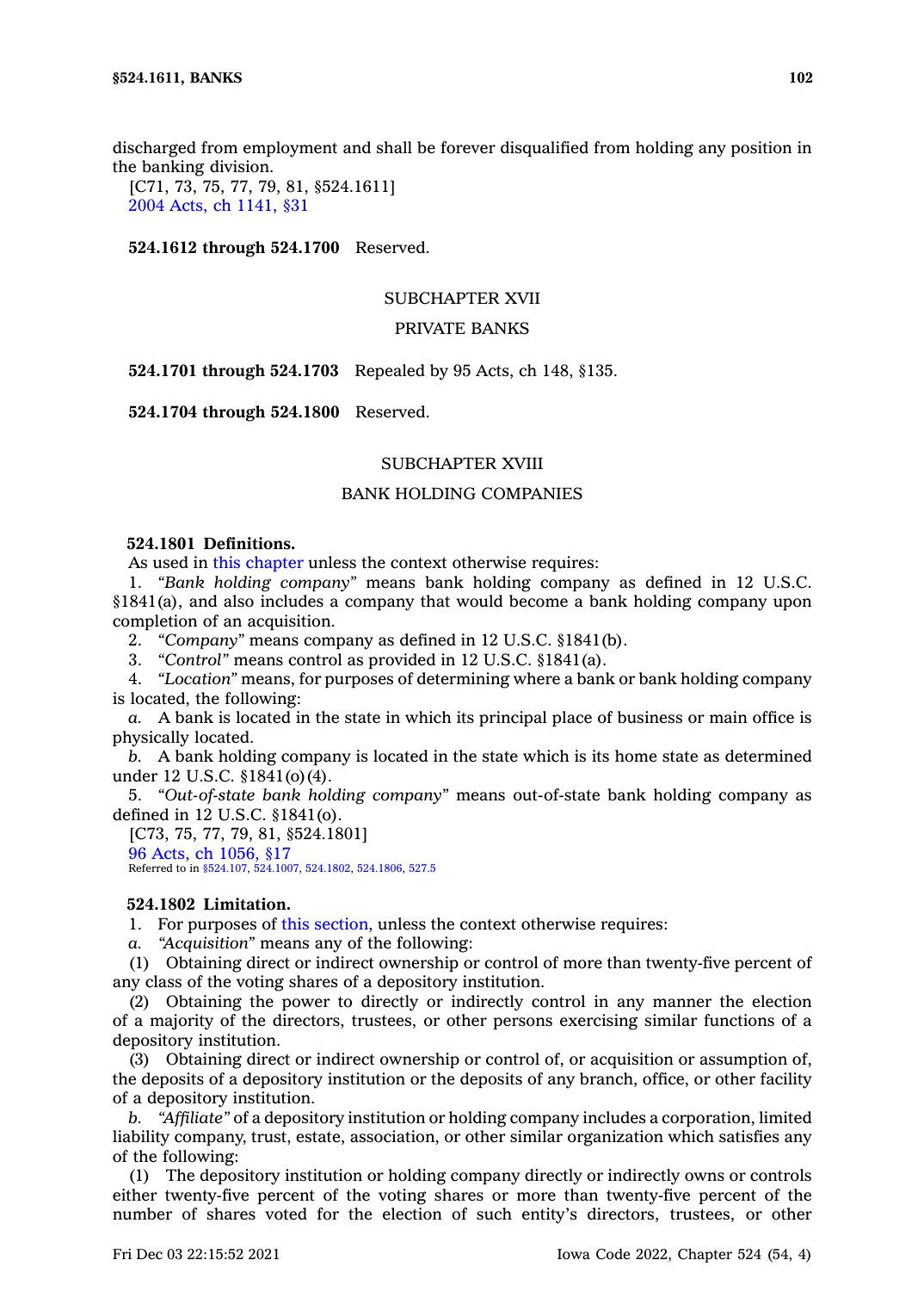individuals exercising similar functions, or controls in any manner the election of <sup>a</sup> majority of its directors, trustees, or other individuals exercising similar functions.

(2) Control is held directly or indirectly in such entity through share ownership, or in any other manner, by the shareholders of the depository institution or holding company who own or control either twenty-five percent of the shares of such depository institution or holding company or more than twenty-five percent of the number of shares voted for the election of directors, trustees, or other individuals exercising similar functions of such depository institution or holding company, or by trustees for the benefit of the shareholders of any such depository institution or holding company.

(3) A majority of such entity's directors, trustees, or other individuals exercising similar functions are directors of the depository institution or holding company.

(4) Directly or indirectly owns or controls either twenty-five percent of the voting shares of the depository institution or holding company or more than twenty-five percent of the number of shares voted for the election of directors, trustees, or other individuals exercising similar functions of the depository institution or holding company, or controls in any manner the election of <sup>a</sup> majority of the directors, trustees, or other individuals exercising similar functions of the depository institution or holding company, or for the benefit of whose shareholders or members all or substantially all of the outstanding voting shares of the depository institution or holding company are held by trustees.

*c. "Deposit"* means deposit as defined in 12 U.S.C. §1813.

*d. "Deposit in this state"* means <sup>a</sup> deposit properly shown in <sup>a</sup> deposit report or in <sup>a</sup> statement under [subsection](https://www.legis.iowa.gov/docs/code/524.1802.pdf) 4, paragraph *"c"*, *"d"*, *"h"*, or *"i"*, as <sup>a</sup> deposit at <sup>a</sup> depository institution in this state or at <sup>a</sup> branch, office, or other facility of the depository institution in this state, without regard to the location of the depositor.

*e. "Deposit report"* means the annual report that identifies deposits by branch, office, or other facility and that is filed by <sup>a</sup> depository institution with the federal deposit insurance corporation or the office of thrift supervision. For <sup>a</sup> depository institution not required to file an annual report that identifies deposits by branch, office, or other facility, *"deposit report"* means the quarterly report of condition filed by the depository institution for the quarter that ends on or nearest to the date as of which deposits are stated in <sup>a</sup> deposit report that identifies deposits by branch, office, or other facility and that is required to be filed by other depository institutions having the same type of charter. The date of <sup>a</sup> deposit report means the date as of which deposits are stated in the deposit report.

*f. "Depository institution"* means <sup>a</sup> depository institution as defined in 12 U.S.C. §1813.

*g. "Holding company"* means <sup>a</sup> bank holding company as defined in section [524.1801](https://www.legis.iowa.gov/docs/code/524.1801.pdf) and <sup>a</sup> savings and loan holding company as defined in 12 U.S.C. §1467a.

*h. "Incorporated in any state"* means <sup>a</sup> limited liability company organized as <sup>a</sup> state bank under this [chapter](https://www.legis.iowa.gov/docs/code//524.pdf) and <sup>a</sup> limited liability company organized as <sup>a</sup> state bank under the laws of any state as defined in 12 U.S.C. §1813(a)(3).

*i. "Series of acquisitions"* means both of the following:

(1) All acquisitions made at any time after the date of the most recent available deposit report and prior to the date of <sup>a</sup> statement under [subsection](https://www.legis.iowa.gov/docs/code/524.1802.pdf) 4, and all acquisitions made during such time by any depository institution or holding company that is acquired by the depository institution or holding company making the statement, and all acquisitions made during such time by any such depository institution or holding company so acquired.

(2) All acquisitions made at any time between the dates of the two most recent available deposit reports, that are not shown on the most recent available deposit report, by <sup>a</sup> depository institution or holding company making <sup>a</sup> statement under [subsection](https://www.legis.iowa.gov/docs/code/524.1802.pdf) 4, and all acquisitions made during such time by any depository institution or holding company that is acquired by the depository institution or holding company making the statement, and all acquisitions made during such time by any such depository institution or holding company so acquired.

2. A depository institution or holding company shall not directly or indirectly acquire <sup>a</sup> depository institution or the deposits of <sup>a</sup> depository institution if any of the following apply:

*a.* The acquirer is <sup>a</sup> depository institution and, upon the acquisition, the total deposits in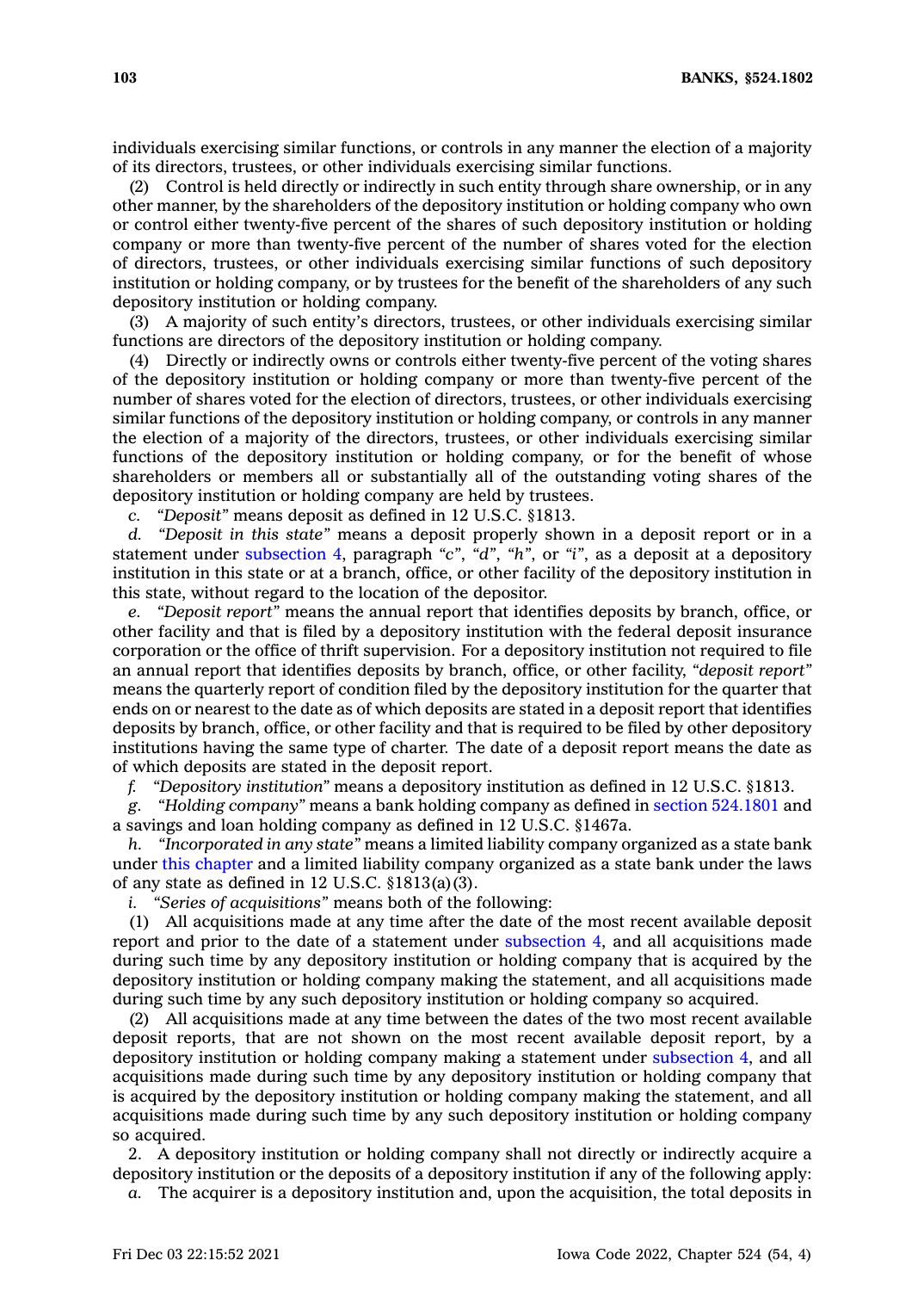this state directly or indirectly controlled by the depository institution would exceed fifteen percent of the total deposits in this state, as determined under this [section](https://www.legis.iowa.gov/docs/code/524.1802.pdf).

*b.* The acquirer is <sup>a</sup> holding company and, upon the acquisition, the total deposits in this state directly or indirectly controlled by the holding company would exceed fifteen percent of the total deposits in this state, as determined under this [section](https://www.legis.iowa.gov/docs/code/524.1802.pdf).

*c.* The acquirer is <sup>a</sup> depository institution or <sup>a</sup> holding company which is directly or indirectly owned or controlled by <sup>a</sup> holding company and, upon the acquisition, the total deposits in this state directly or indirectly controlled by the holding company which owns or controls the acquiring depository institution or holding company would exceed fifteen percent of the total deposits in this state, as determined under this [section](https://www.legis.iowa.gov/docs/code/524.1802.pdf).

3. On or after January 1, 2000, <sup>a</sup> depository institution shall not directly or indirectly cause or permit the transfer, assignment, or other disposition of deposits, or the conversion of deposits to nondeposit investments or other nondeposit products, whether by written agreement or otherwise, for the purpose of achieving compliance with the deposit limitation set forth in [subsection](https://www.legis.iowa.gov/docs/code/524.1802.pdf) 2. The following transfers or conversions by <sup>a</sup> depository institution shall not be deemed to be made for the purpose of achieving such compliance:

*a.* A transfer or conversion in the ordinary course of business, such as compliance with <sup>a</sup> contract to transfer funds from deposit accounts into repurchase agreements, mutual funds, or other nondeposit investments.

*b.* A transfer or conversion of deposits held in the name of an affiliate as <sup>a</sup> depositor of the depository institution.

*c.* A transfer of deposits, which are not subject to reacquisition, in an acquisition by an entity that is not an affiliate of the depository institution.

4. If the superintendent determines that an acquisition may involve <sup>a</sup> question of compliance with the deposit limitation set forth in [subsection](https://www.legis.iowa.gov/docs/code/524.1802.pdf) 2, the superintendent shall require that each depository institution and holding company involved in the acquisition submit to the superintendent <sup>a</sup> statement certified by its president, chief executive officer, or chief financial officer, which states that <sup>a</sup> transfer, assignment, or other disposition of deposits prohibited by [subsection](https://www.legis.iowa.gov/docs/code/524.1802.pdf) 3 has not been made. The statement, in sufficient detail to permit the superintendent to make the determinations required under [subsections](https://www.legis.iowa.gov/docs/code/524.1802.pdf) 5 and [6](https://www.legis.iowa.gov/docs/code/524.1802.pdf), shall also set forth the following:

*a.* The total amount of deposits in this state directly or indirectly held or controlled by the depository institution making the statement, or the deposits in this state directly or indirectly held or controlled by all depository institutions that are directly or indirectly owned or controlled by the holding company, on the date of the most recent available deposit reports of the depository institutions.

*b.* If all of the deposits of <sup>a</sup> depository institution making <sup>a</sup> deposit report were directly or indirectly acquired since the date of the most recent available deposit report in an acquisition or as <sup>a</sup> result of <sup>a</sup> series of acquisitions, the statement shall set forth the amount of the deposits in this state acquired from each such other depository institution measured as of the date of the most recent available deposit report of each such depository institution made prior to the acquisition.

*c.* If less than all of the deposits of <sup>a</sup> depository institution were directly or indirectly acquired since the date of the most recent available deposit report in an acquisition or as <sup>a</sup> result of <sup>a</sup> series of acquisitions, the statement shall set forth the total amount of deposits in this state directly or indirectly acquired in such acquisitions.

*d.* The total amount of deposits in this state directly or indirectly owned or controlled by the depository institution or holding company making the statement that have been directly or indirectly transferred or assigned in <sup>a</sup> transaction since the date of the most recent available deposit report to an entity that is not an affiliate of the depository institution or holding company making the statement, and that are not subject to reacquisition.

*e.* The total amount of deposits in this state set forth in paragraph *"a"* plus the deposits described in paragraphs *"b"* and *"c"*, and less the deposits described in paragraph *"d"*.

*f.* The total amount of deposits in this state directly or indirectly held or controlled by the depository institution making the statement, or in the case of <sup>a</sup> statement by <sup>a</sup> holding company, the total amount of deposits in this state directly or indirectly held or controlled by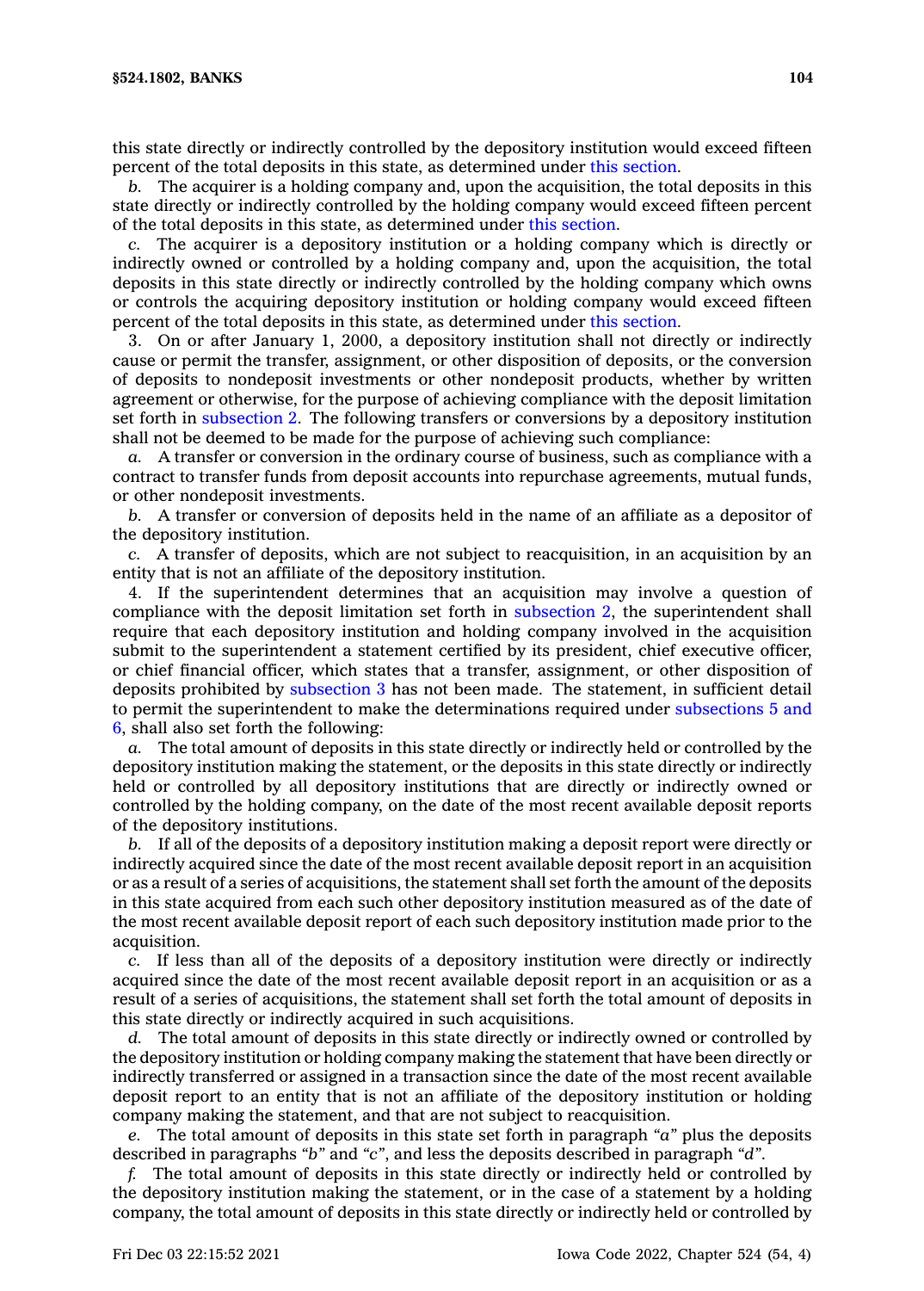all depository institutions that are directly or indirectly owned or controlled by the holding company, on the date of the earlier of the two most recent available deposit reports of the depository institutions.

*g.* If all of the deposits of any other depository institution making <sup>a</sup> deposit report were acquired between the dates of the two most recent available deposit reports in an acquisition or as <sup>a</sup> result of <sup>a</sup> series of acquisitions, the statement shall set forth the amount of the deposits in this state acquired from each such other depository institution measured as of the date of the earlier of the two most recent available deposit reports of each such depository institution made prior to the acquisition.

*h.* If less than all of the deposits of any depository institution were directly or indirectly acquired between the dates of the two most recent available deposit reports in an acquisition or as <sup>a</sup> result of <sup>a</sup> series of acquisitions, the statement shall set forth the total amount of deposits in this state directly or indirectly acquired in such acquisitions.

*i.* The total amount of deposits in this state directly or indirectly owned or controlled by the depository institution or holding company making the statement that have been directly or indirectly transferred or assigned in <sup>a</sup> transaction between the dates of the two most recent available deposit reports to an entity that is not an affiliate of the depository institution or holding company making the statement, and that are not subject to reacquisition.

*j.* The total amount of deposits in this state set forth in paragraph *"f"* plus the deposits described in paragraphs *"g"* and *"h"*, and less the deposits described in paragraph *"i"*.

5. The superintendent may conduct such review as the superintendent considers necessary to verify the statements submitted under [subsection](https://www.legis.iowa.gov/docs/code/524.1802.pdf) 4, paragraphs *"a"*, *"b"*, *"c"*, and *"d"*. The superintendent shall calculate the following fraction:

*a.* The numerator is the sum of the deposits in this state directly or indirectly owned or controlled by the depository institutions involved in the acquisition and the deposits in this state directly or indirectly owned or controlled by all other depository institutions directly or indirectly owned or controlled by <sup>a</sup> holding company involved in the acquisition, as stated in [subsection](https://www.legis.iowa.gov/docs/code/524.1802.pdf) 4, paragraph *"e"*.

*b.* The denominator is the deposits in this state of all depository institutions as stated in the most recent available deposit reports.

6. The superintendent may conduct such review as the superintendent considers necessary to verify the statements submitted under [subsection](https://www.legis.iowa.gov/docs/code/524.1802.pdf) 4, paragraphs *"f"*, *"g"*, *"h"*, and *"i"*. The superintendent shall calculate the following fraction:

The numerator is the average of the sum of the deposits in this state directly or indirectly owned or controlled by the depository institutions involved in the acquisition and the deposits in this state directly or indirectly owned or controlled by all other depository institutions directly or indirectly owned or controlled by <sup>a</sup> holding company involved in the acquisition, as stated in [subsection](https://www.legis.iowa.gov/docs/code/524.1802.pdf) 4, paragraphs *"e"* and *"j"*.

*b.* The denominator is the average of the deposits in this state of all depository institutions as stated in the two most recent available deposit reports.

7. If the quotient determined by the calculation in either [subsection](https://www.legis.iowa.gov/docs/code/524.1802.pdf)  $5$  or  $6$  exceeds fifteen percent, the proposed acquisition does not comply with the limitation of [subsection](https://www.legis.iowa.gov/docs/code/524.1802.pdf) 2.

[C73, 75, 77, 79, 81, §524.1802; 82 Acts, ch [1253,](https://www.legis.iowa.gov/docs/acts/1982/CH1253.pdf) §3]

84 Acts, ch [1230,](https://www.legis.iowa.gov/docs/acts/1984/CH1230.pdf) §25; 90 Acts, ch [1002,](https://www.legis.iowa.gov/docs/acts/1990/CH1002.pdf) §2; 97 [Acts,](https://www.legis.iowa.gov/docs/acts/1997/CH0023.pdf) ch 23, §64; 2000 Acts, ch [1094,](https://www.legis.iowa.gov/docs/acts/2000/CH1094.pdf) §1, 2; 2004 Acts, ch [1141,](https://www.legis.iowa.gov/docs/acts/2004/CH1141.pdf) §72

Referred to in [§524.1807](https://www.legis.iowa.gov/docs/code/524.1807.pdf)

**524.1803 Offer to purchase stock.** Repealed by 2006 Acts, ch [1015,](https://www.legis.iowa.gov/docs/acts/2006/CH1015.pdf) §22.

#### **524.1804 Notice of acquisition.**

A bank holding company which proposes to directly or indirectly acquire control of, or directly or indirectly acquire all or substantially all of the assets of, <sup>a</sup> state bank or national bank, shall provide to the superintendent <sup>a</sup> copy of the application and any modifications or amendments to the application submitted to the federal reserve board for permission to take such action at the same time the application is transmitted to the federal reserve board. The superintendent may conduct such investigation into and evaluation of the proposed action as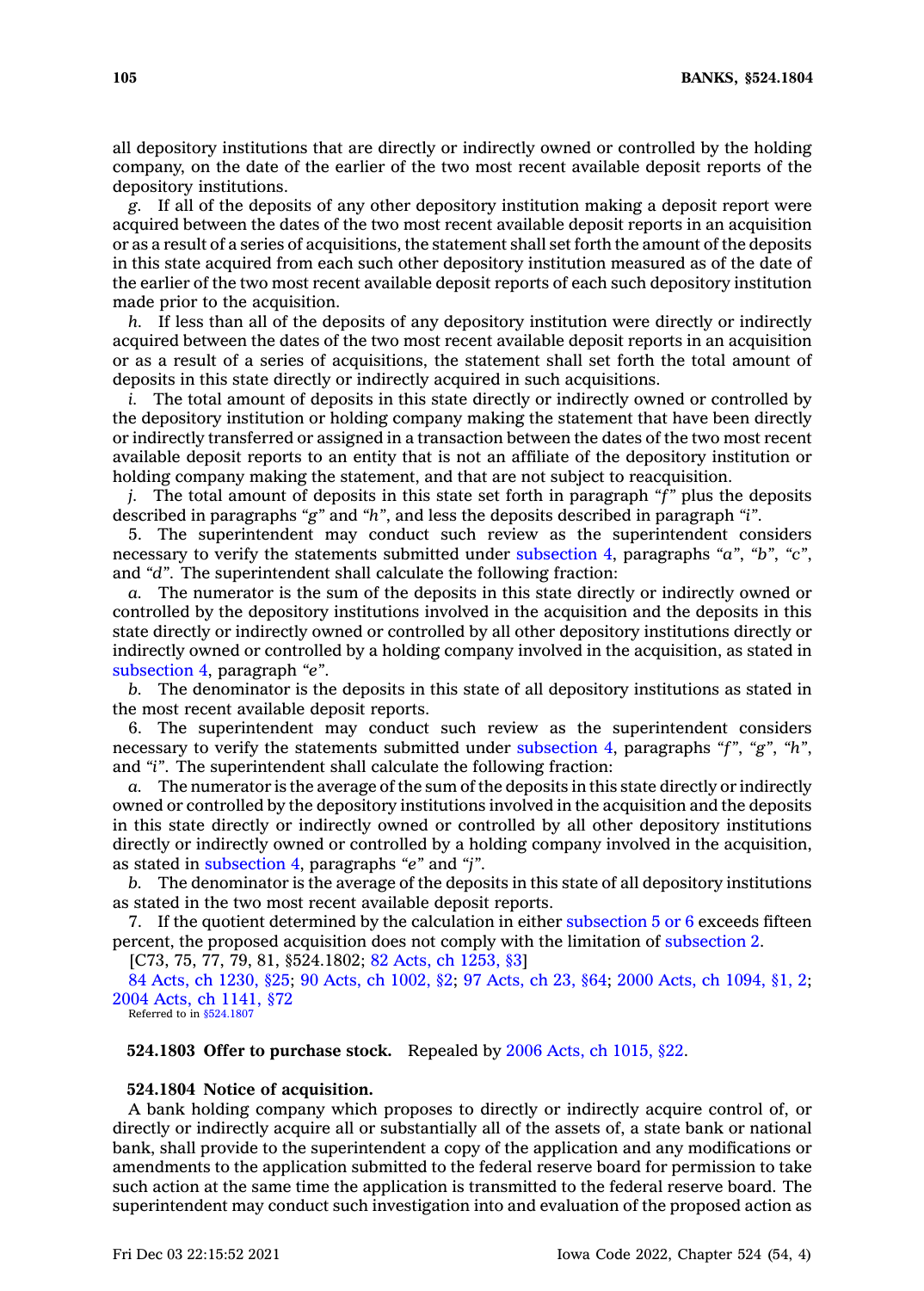the superintendent deems necessary and appropriate, and may submit to the federal reserve board any information so obtained together with the superintendent's own comments or recommendations regarding the proposed acquisition.

[C73, 75, 77, 79, 81, §524.1804] 96 Acts, ch [1056,](https://www.legis.iowa.gov/docs/acts/1996/CH1056.pdf) §18 Referred to in [§524.544](https://www.legis.iowa.gov/docs/code/524.544.pdf), [524.1807](https://www.legis.iowa.gov/docs/code/524.1807.pdf)

## **524.1805 Restrictions on acquisitions and mergers.**

1. An out-of-state bank or out-of-state bank holding company shall not directly or indirectly acquire control of, or directly or indirectly acquire all or substantially all of the assets of, <sup>a</sup> bank located in this state unless the bank has been in continuous existence and operation for at least five years.

2. For purposes of [subsection](https://www.legis.iowa.gov/docs/code/524.1805.pdf) 1, <sup>a</sup> bank that has been chartered solely for the purpose of, and does not open for business prior to, acquiring control of, or acquiring all or substantially all of the assets of, <sup>a</sup> bank located in this state is deemed to have been in existence for the same period of time as the bank to be acquired.

3. For purposes of [subsection](https://www.legis.iowa.gov/docs/code/524.1805.pdf) 1, the period of existence and operation of <sup>a</sup> bank is deemed to be continuous, notwithstanding any of the following:

*a.* Any direct or indirect change in the name, ownership, or control of the bank.

*b.* Any rechartering or merger of the bank.

4. For purposes of [subsection](https://www.legis.iowa.gov/docs/code/524.1805.pdf) 1, <sup>a</sup> bank that has been chartered solely for the purpose of, and does not open for business prior to, acquiring control of, or acquiring all or substantially all of the assets of, one or more branches owned and operated on January 1, 1997, by <sup>a</sup> savings association, as defined in 12 U.S.C. §1813, which association is an affiliate of the bank, is deemed to have been in continuous existence and operation as <sup>a</sup> bank for the combined periods of continuous existence and operation of the bank and the savings association from which the branch or branches were acquired.

5. For purposes of [subsection](https://www.legis.iowa.gov/docs/code/524.1805.pdf) 1, <sup>a</sup> bank that resulted from the conversion of <sup>a</sup> federal savings association, as defined in 12 U.S.C. §1813, is deemed to have been in continuous existence and operation as <sup>a</sup> bank for the combined periods of continuous existence and operation of the bank and the association from which it was converted.

6. An out-of-state bank or out-of-state bank holding company that is organized under laws other than those of this state is subject to and shall comply with the provisions of chapter 490, [subchapter](https://www.legis.iowa.gov/docs/code//490.pdf) XV, relating to foreign corporations, and shall immediately provide the superintendent of banking with <sup>a</sup> copy of each filing submitted to the secretary of state under chapter 490, [subchapter](https://www.legis.iowa.gov/docs/code//490.pdf) XV.

[C73, 75, 77, 79, 81, §524.1805]

96 Acts, ch [1056,](https://www.legis.iowa.gov/docs/acts/1996/CH1056.pdf) §19; 97 [Acts,](https://www.legis.iowa.gov/docs/acts/97/CH0050.pdf) ch 50, §2; 2007 [Acts,](https://www.legis.iowa.gov/docs/acts/2007/CH0088.pdf) ch 88, §17; 2012 Acts, ch [1017,](https://www.legis.iowa.gov/docs/acts/2012/CH1017.pdf) §120; 2016 Acts, ch [1011,](https://www.legis.iowa.gov/docs/acts/2016/CH1011.pdf) §103; 2019 [Acts,](https://www.legis.iowa.gov/docs/acts/2019/CH0024.pdf) ch 24, §104 Referred to in [§524.1807](https://www.legis.iowa.gov/docs/code/524.1807.pdf)

### **524.1806 Banks owned or controlled — officers and directors.**

An individual who is <sup>a</sup> director or an officer of <sup>a</sup> bank holding company, as specified by section [524.1801](https://www.legis.iowa.gov/docs/code/524.1801.pdf), is deemed to be <sup>a</sup> director or an officer, or both, as the case may be, of each bank so owned or controlled by that bank holding company, for the purposes of [sections](https://www.legis.iowa.gov/docs/code/524.612.pdf) [524.612](https://www.legis.iowa.gov/docs/code/524.612.pdf), [524.613](https://www.legis.iowa.gov/docs/code/524.613.pdf) and [524.706](https://www.legis.iowa.gov/docs/code/524.706.pdf), and for the purposes of 12 [C.F.R.](https://www.law.cornell.edu/cfr/text/12/part-215) pt. 215.

[C73, 75, 77, 79, 81, §524.1806] 95 [Acts,](https://www.legis.iowa.gov/docs/acts/1995/CH0148.pdf) ch 148, §134; 2017 [Acts,](https://www.legis.iowa.gov/docs/acts/2017/CH0138.pdf) ch 138, §10 Referred to in [§524.1807](https://www.legis.iowa.gov/docs/code/524.1807.pdf)

### **524.1807 Penalties.**

Any bank holding company which willfully violates any provision of sections [524.1802](https://www.legis.iowa.gov/docs/code/524.1802.pdf) [through](https://www.legis.iowa.gov/docs/code/524.1802.pdf) 524.1806 shall, upon conviction, be fined not less than one hundred dollars nor more than one thousand dollars for each day during which the violation continues. Any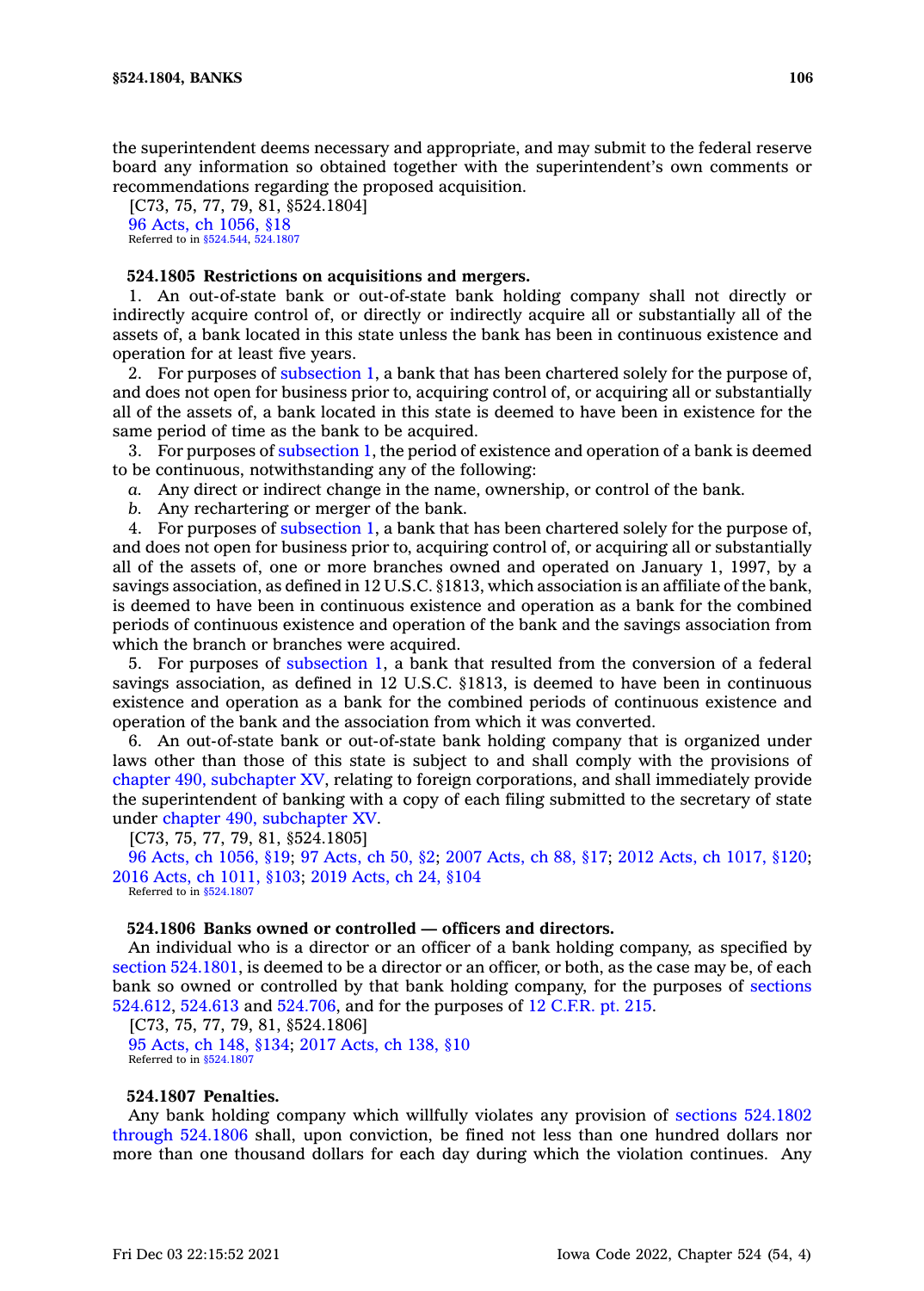individual who willfully participates in <sup>a</sup> violation of any provisions of sections [524.1802](https://www.legis.iowa.gov/docs/code/524.1802.pdf) [through](https://www.legis.iowa.gov/docs/code/524.1802.pdf) 524.1806 shall be guilty of <sup>a</sup> serious misdemeanor.

[C73, 75, 77, 79, 81, §524.1807] 2020 Acts, ch [1063,](https://www.legis.iowa.gov/docs/acts/2020/CH1063.pdf) §305; 2021 [Acts,](https://www.legis.iowa.gov/docs/acts/2021/CH0080.pdf) ch 80, §339 Section amended

## **524.1808 Insurance sales.**

1. Insurance activities in Iowa of an out-of-state bank holding company and its subsidiaries are subject to regulation, including but not limited to regulation under Title XIII, subtitle 1, in the same manner and to the same extent as are the insurance activities of an Iowa bank holding company and its subsidiaries.

2. An authorization for <sup>a</sup> state bank to engage in activities regulated under Title XIII, subtitle 1, if any, does not grant an out-of-state bank holding company that acquires <sup>a</sup> state bank or any state bank owned or controlled by such bank holding company or any subsidiary or affiliate the ability or right to engage in such activities outside of this state.

90 Acts, ch [1002,](https://www.legis.iowa.gov/docs/acts/1990/CH1002.pdf) §13; 90 Acts, ch [1266,](https://www.legis.iowa.gov/docs/acts/1990/CH1266.pdf) §57 C91, §524.1912 96 Acts, ch [1056,](https://www.legis.iowa.gov/docs/acts/1996/CH1056.pdf) §20, 23 C97, §524.1808

#### **524.1809 Mutual bank holding companies.**

1. A state bank may be owned, directly or indirectly, by <sup>a</sup> mutual bank holding company.

2. A mutual holding company authorized pursuant to 12 U.S.C. §1467a and regulations promulgated thereunder may convert to <sup>a</sup> mutual bank holding company authorized under this [chapter](https://www.legis.iowa.gov/docs/code//524.pdf).

3. A mutual corporation may reorganize as <sup>a</sup> mutual holding company in the manner provided in 12 U.S.C. §1467a(o). The resulting mutual holding company shall be <sup>a</sup> mutual bank holding company authorized under this [chapter](https://www.legis.iowa.gov/docs/code//524.pdf).

4. A mutual bank holding company authorized under this [chapter](https://www.legis.iowa.gov/docs/code//524.pdf) shall also be subject to [chapter](https://www.legis.iowa.gov/docs/code//490.pdf) 490, the Iowa business corporations Act. If <sup>a</sup> provision of [chapter](https://www.legis.iowa.gov/docs/code//490.pdf) 490 conflicts with the provisions of this [chapter](https://www.legis.iowa.gov/docs/code//524.pdf) or <sup>a</sup> rule of the superintendent adopted pursuant to this [chapter](https://www.legis.iowa.gov/docs/code//524.pdf), the provisions of this [chapter](https://www.legis.iowa.gov/docs/code//524.pdf) or rule of the superintendent shall control.

5. The superintendent may adopt rules pursuant to [chapter](https://www.legis.iowa.gov/docs/code//17A.pdf) 17A pertaining to mutual bank holding companies and reorganizations into mutual bank holding companies under this chapter.

2012 Acts, ch [1017,](https://www.legis.iowa.gov/docs/acts/2012/CH1017.pdf) §17, 18

### **524.1810 through 524.1900** Reserved.

# SUBCHAPTER XIX

### REGIONAL BANKING

**524.1901 through 524.1911** Repealed by 96 Acts, ch 1056, §24.

**524.1912 through 524.2000** Reserved.

## SUBCHAPTER XX

## APPLICABILITY

#### **524.2001 Applicability of other chapters.**

[Chapters](https://www.legis.iowa.gov/docs/code//489.pdf) 489, [490](https://www.legis.iowa.gov/docs/code//490.pdf), [491](https://www.legis.iowa.gov/docs/code//491.pdf), [492](https://www.legis.iowa.gov/docs/code//492.pdf), and [493](https://www.legis.iowa.gov/docs/code//493.pdf) do not apply to banks except as provided by [this](https://www.legis.iowa.gov/docs/code//524.pdf) [chapter](https://www.legis.iowa.gov/docs/code//524.pdf).

[C71, §524.1802; C73, 75, 77, 79, 81, §524.1902]